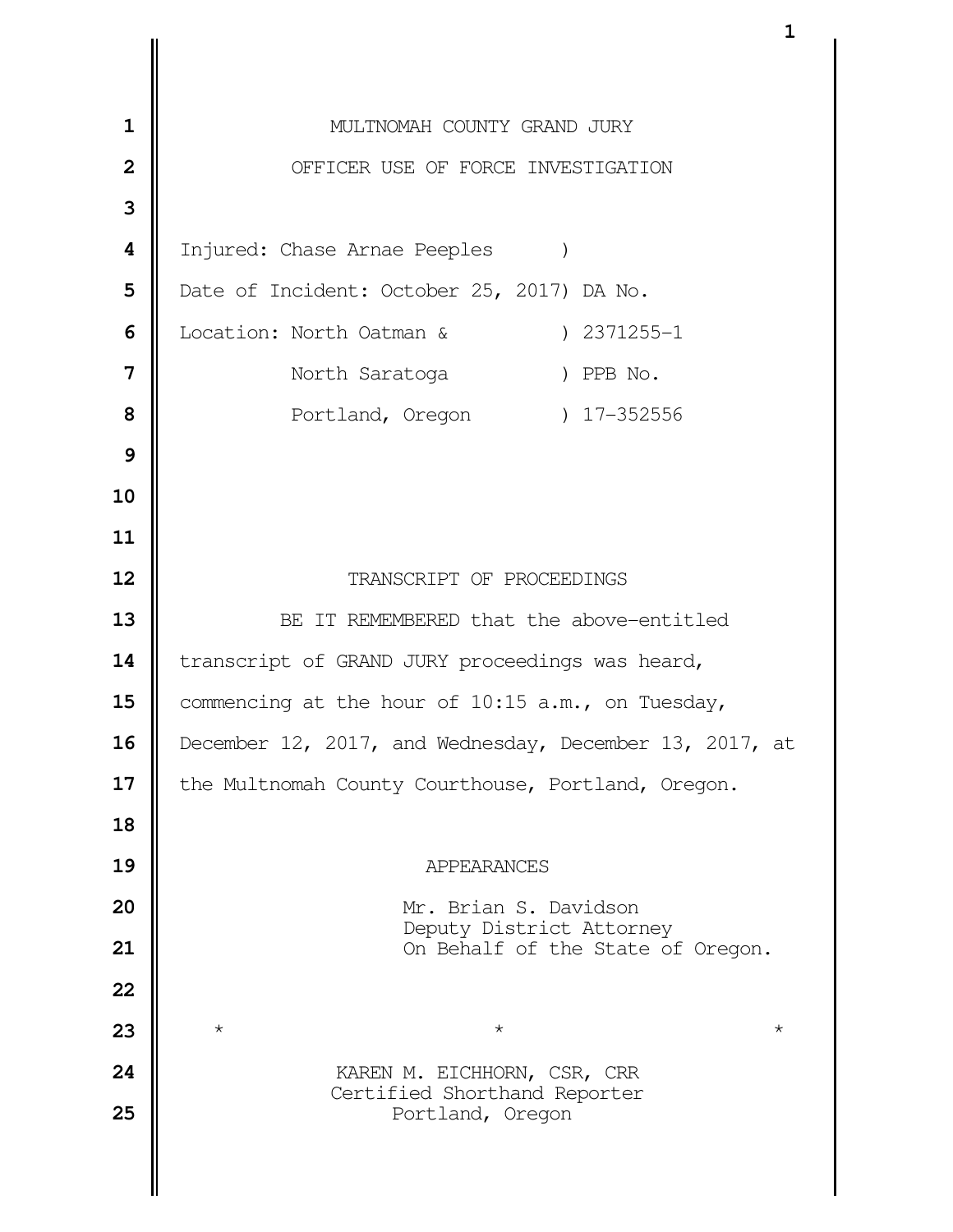| $\mathbf 1$             | INDEX TO WITNESSES    |      |
|-------------------------|-----------------------|------|
| $\overline{2}$          |                       | PAGE |
| 3                       | VINCENT CUI           | 3    |
| $\overline{\mathbf{4}}$ | ANDREW CANULETTE      | 30   |
| 5                       | AARON J. TREMBLAY     | 42   |
| 6                       | GARY REED             | 51   |
| $\overline{7}$          | JIMMY PRYCE           | 72   |
| 8                       | ANTHONY CHRISTENSEN   | 97   |
| $\mathbf{9}$            | MADISON CURTIS CEASER | 116  |
| 10                      | JOANA ORTIZ           | 132  |
| 11                      |                       |      |
| 12                      | DECEMBER 13, 2017     |      |
| 13                      | DENAISHA MEADOWS      | 142  |
| 14                      | JAMES BRIAN HABKIRK   | 163  |
| 15                      | VINCENT CUI           | 198  |
| 16                      | RYAN REAGAN           | 220  |
| 17                      | JOSHUA HOWERY         | 259  |
| 18                      |                       |      |
| 19                      |                       |      |
| 20                      |                       |      |
| 21                      |                       |      |
| 22                      |                       |      |
| 23                      |                       |      |
| 24                      |                       |      |
| 25                      |                       |      |
|                         |                       |      |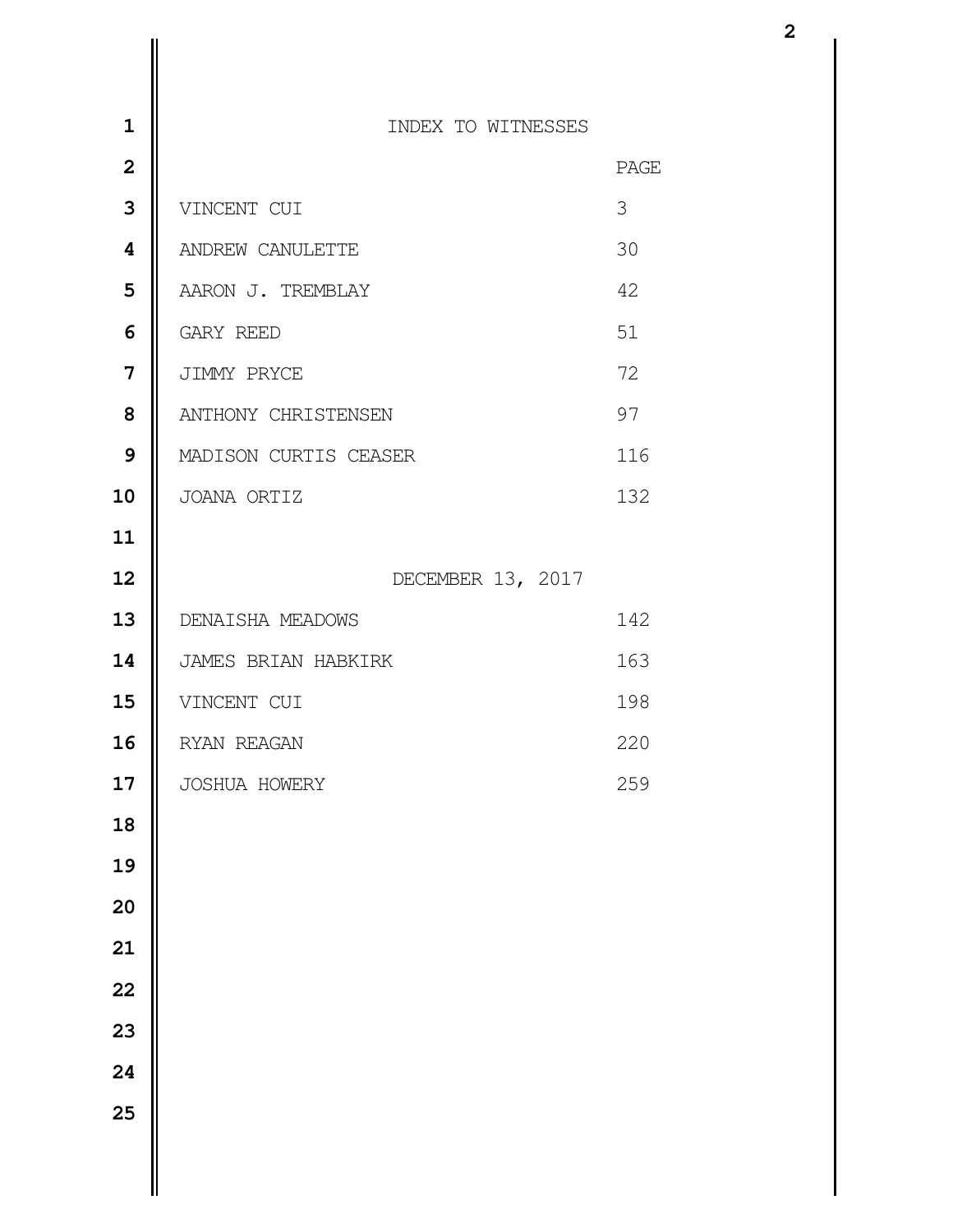|                | 3                                                       |
|----------------|---------------------------------------------------------|
|                |                                                         |
| $\mathbf{1}$   | PROCEEDINGS                                             |
| $\overline{2}$ | Tuesday, December 12, 2017                              |
| 3              |                                                         |
| 4              | VINCENT CUI,                                            |
| 5              | a witness called on behalf of the State, having been    |
| 6              | first duly sworn, was examined and testified as         |
| 7              | follows:                                                |
| 8              |                                                         |
| 9              | THE WITNESS: My first name is Vincent Cui,              |
| 10             | C-U-I. I'm a detective with the Portland Police         |
| 11             | Bureau. I'm currently assigned to the homicide unit.    |
| 12             | I've been with the homicide unit for the past two       |
| 13             | years, and I've been in law enforcement for the past 20 |
| 14             | years.                                                  |
| 15             |                                                         |
| 16             | EXAMINATION                                             |
| 17             | BY MR. DAVIDSON:                                        |
| 18             | Thank you, Detective Cui, for being here.<br>Q          |
| 19             | I may have missed it, but how long have you             |
| 20             | been a detective?                                       |
| 21             | I've been a detective since 2006, so 11<br>A            |
| 22             | years.                                                  |
| 23             | And what other assignments other than<br>Q              |
| 24             | homicide?                                               |
| 25             | So your initial year when you first get<br>A            |
|                |                                                         |
|                |                                                         |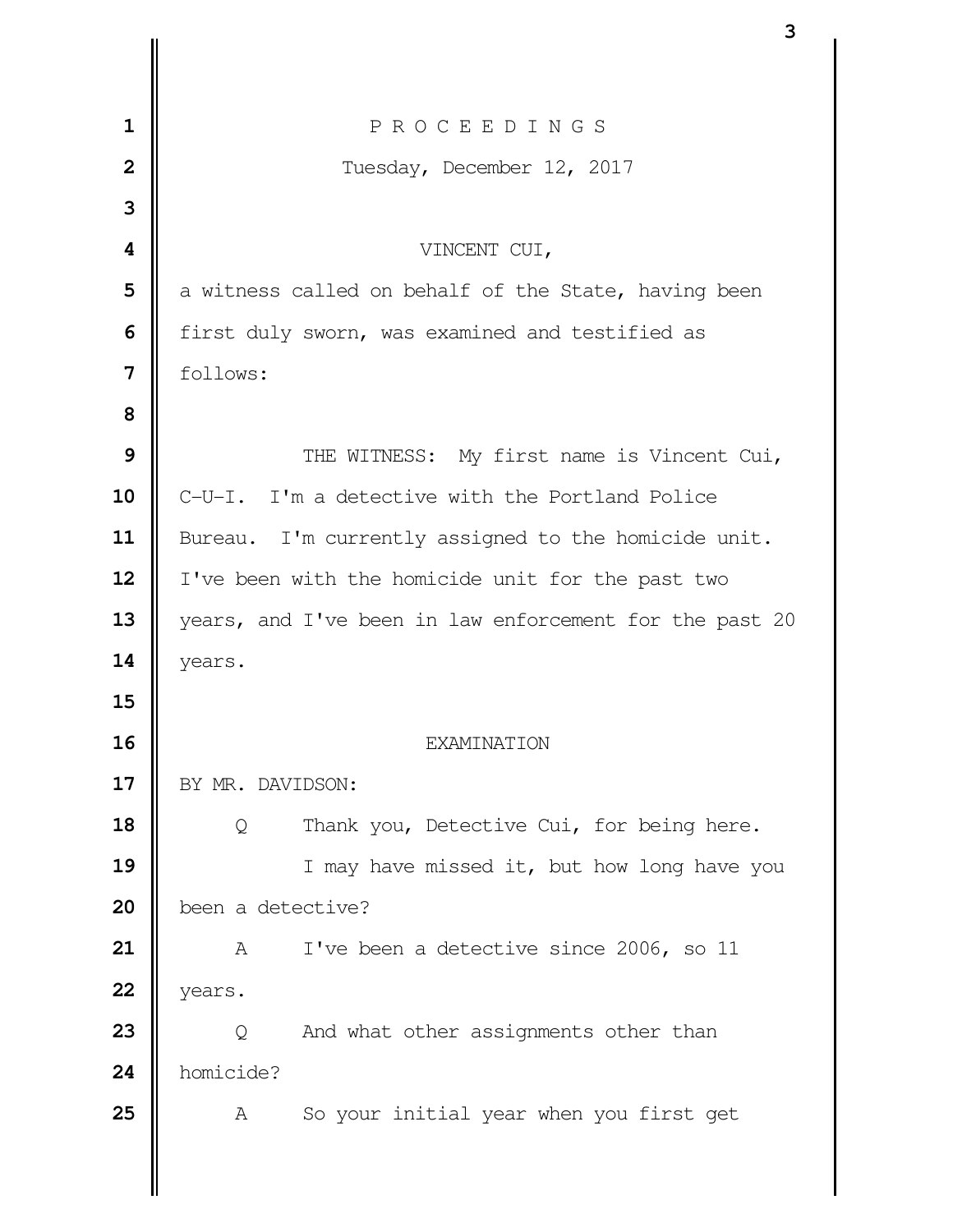1 | promoted, you do a rotation. So you go through various | units like homicide. I went through assault. I went I through afternoons in sex crimes.  $\parallel$  Once I got off probation, I was assigned to **i** the sex crimes unit for about four or five years and **I** then I was in the human traffic unit. And then the past I two years, I've been with the homicide unit. Q Okay. And did you attend college? A Yes. I got a degree, a Bachelor's degree in journalism from the University of Hawaii. | Q And it's my understanding you also have some **| military background; is that right?**  A Yes. Actually I am a retired U.S. Army **Parameter** reserve officer.  $\parallel$  0 And what rank did you achieve? | A Major.  $\parallel$  Q And how many years of military service do you have? A Twenty-five years of service. **Prior** to being an officer, I also enlisted in 21 | the Air Force and got my commission in the Army.  $\parallel$  Q Okay. So it's my understanding you are the **l** lead detective in relation to this officer-involved use 24 | of force investigation that occurred on October 25th of  $\parallel$  this year; is that right?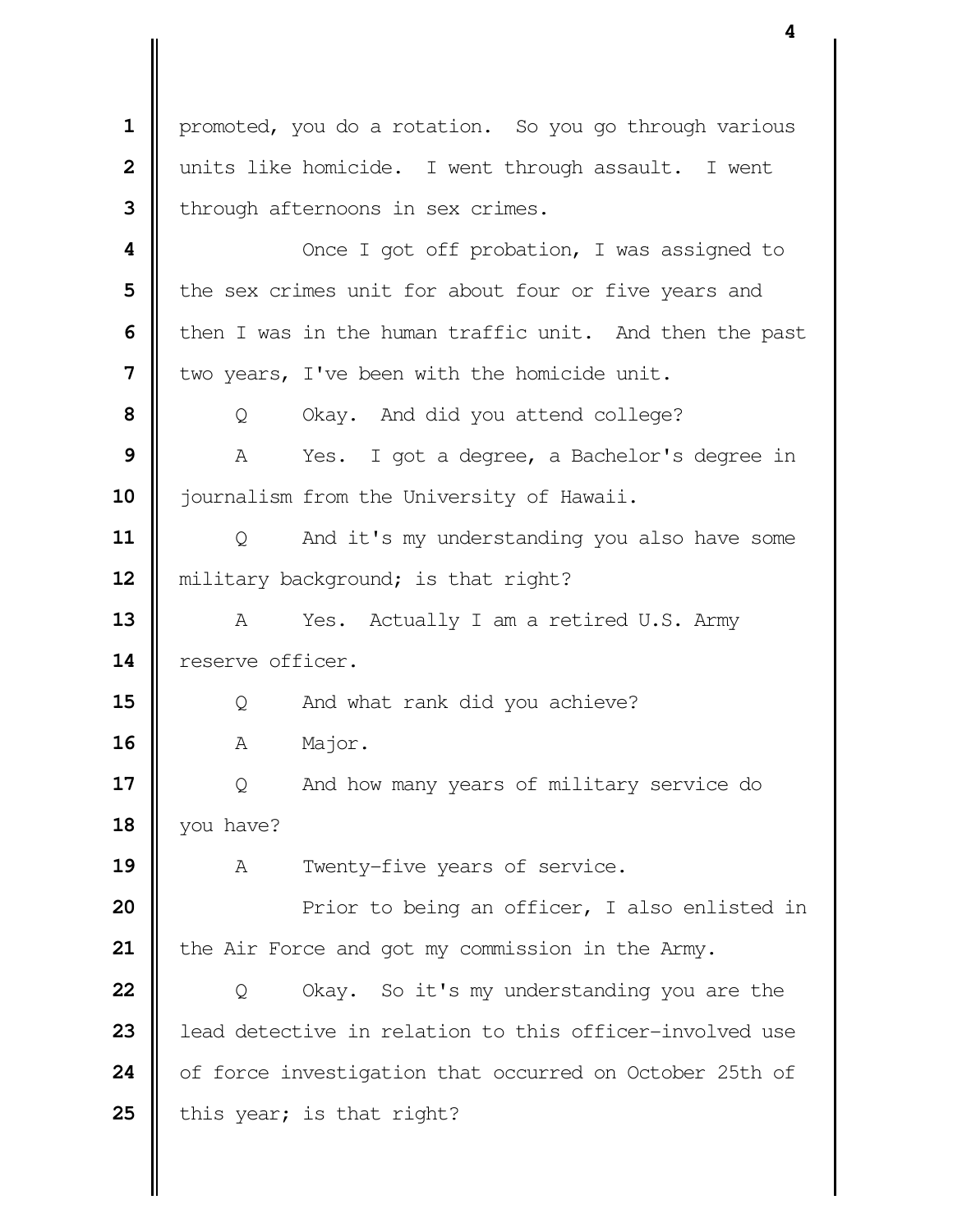| 1              | Yes.<br>A                                                |
|----------------|----------------------------------------------------------|
| $\overline{2}$ | Why don't you tell us how you first became<br>Q          |
| 3              | aware that something had occurred on that date.          |
| 4              | So on October 25th, I was the assigned $-$ so<br>A       |
| 5              | what we do in homicide is you're $-$ basically you are   |
| 6              | the primary detective for a week time. You are on call   |
| 7              | for a week.                                              |
| 8              | So during that week, I was the primary                   |
| 9              | officer. I'm a detective. I got a phone call from        |
| 10             | Sergeant Kenny Whattam, who is one of the supervisors    |
| 11             | for the unit, that there was an officer-involved         |
| 12             | shooting in the area of North Oatman and North Saratoga. |
| 13             | Is that Oatman?<br>Q                                     |
| 14             | Α<br>Oatman.                                             |
| 15             | And Saratoga?<br>Q                                       |
| 16             | Α<br>Yes.                                                |
| 17             | Do you know approximately what time of day<br>Q          |
| 18             | that was?                                                |
| 19             | I believe it was -- I know, going through<br>A           |
| 20             | the radio calls, I know what time the shooting was.      |
| 21             | But I think I believe I was probably paged out a little  |
| 22             | after 2:00.                                              |
| 23             | Okay. And what is the response? How does<br>Q            |
| 24             | the Bureau respond when something like this occurs?      |
| 25             | So basically for the homicide unit, the<br>A             |
|                |                                                          |
|                |                                                          |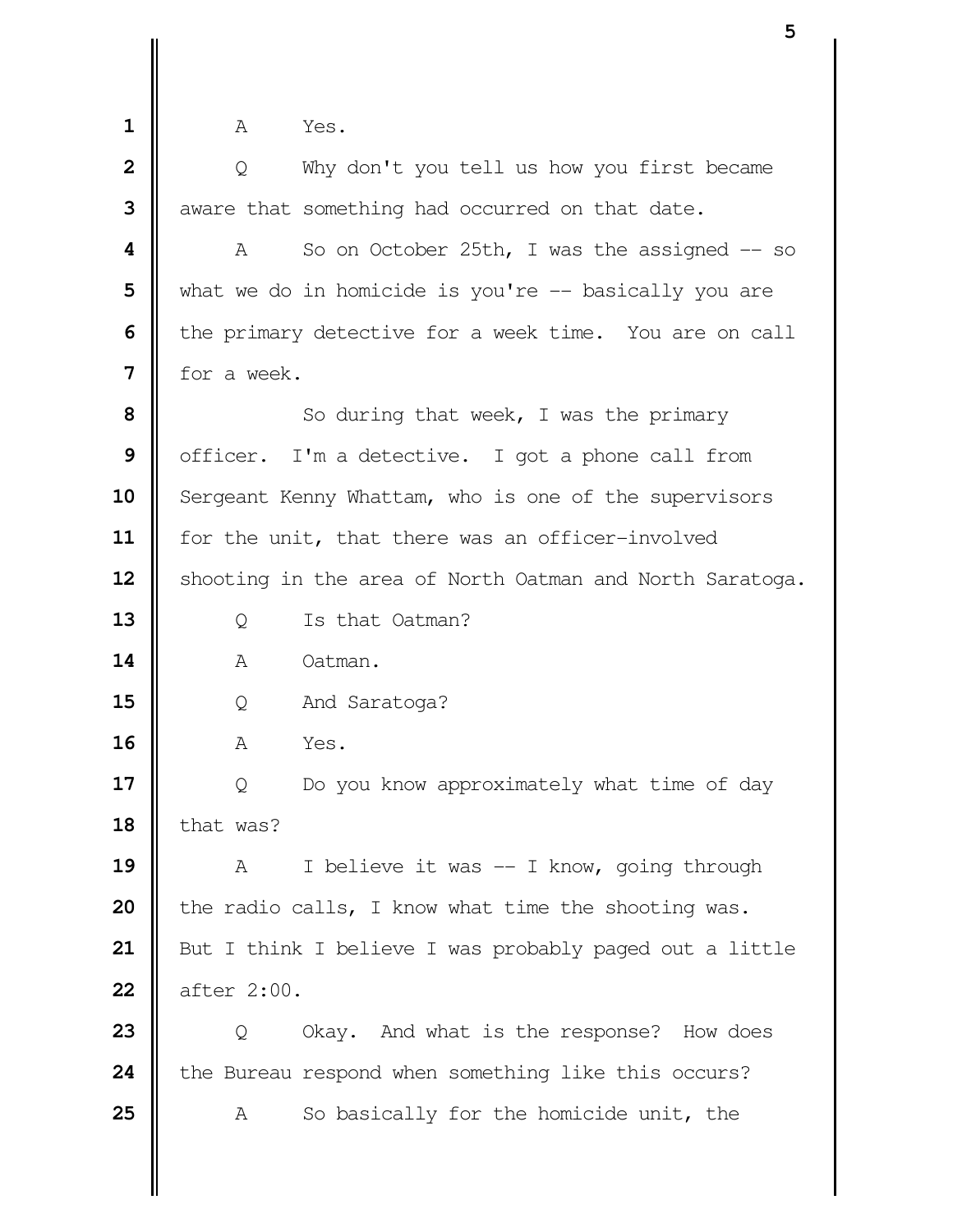entire unit will go out to an officer-involved Shooting. We bring out a command post. Usually Someone from the chief's office will show up. Whatever precinct the shooting occurs, in | this instance it was North Precinct, their command staff Will show up. IA, Internal Affairs, will show up, which **i** is now Professional Standards. Even IPR, the | Independent Police Review, will actually send out Somebody, too. So it's, it's a very extensive response.  $\parallel$  0 You mentioned the Command Center. What is  $\parallel$  that? A We have a mobile precinct actually. It's 13 | like a baby RV that comes out, and that's where we're 14 able to do the briefings. We can look things up. We  $\parallel$  can do interviews in there. Q All right. And did you have a co-lead or 17 | someone that usually works with you? 18 | A My partner is Detective Anthony Merrell. Q All right. And so how long do you think you were on scene during the shooting? A So I probably got out there maybe about  $\parallel$  2:30, so we were probably out there for at least a good **four to five hours.**  Q All right. All right. It's my understanding that you put together a PowerPoint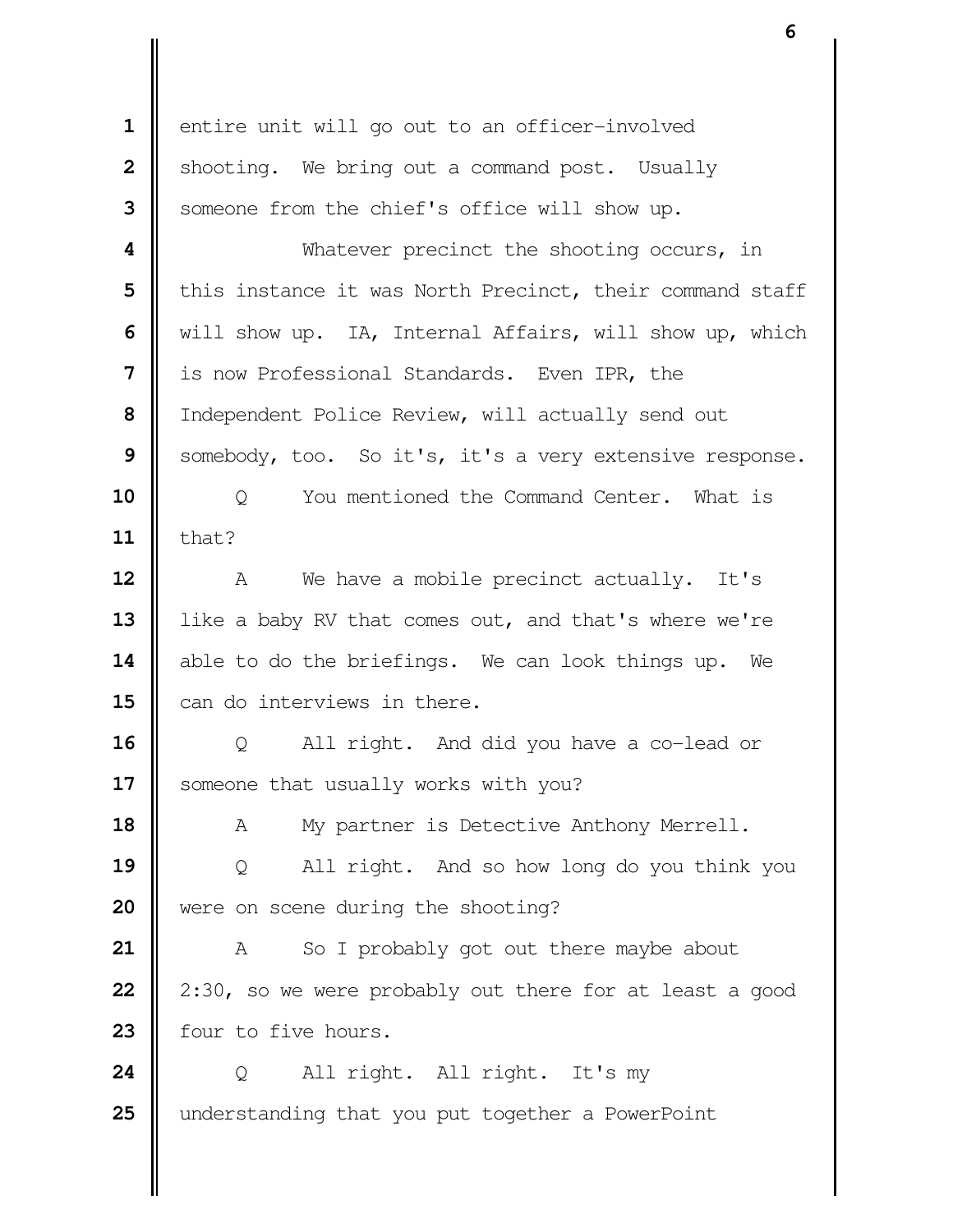| $\mathbf{1}$   | presentation to kind of walk us through what your       |
|----------------|---------------------------------------------------------|
| $\overline{2}$ | understanding is and of your view of the investigation. |
| 3              | That's the presentation right behind<br>A<br>Yes.       |
| 4              | you, Mr. Davidson.                                      |
| 5              | Okay. I'm going to give you this to let you<br>Q        |
| 6              | drive here, so to speak.                                |
| 7              | Α                                                       |
| 8              | Okay.                                                   |
|                | If that's okay with you.<br>Q                           |
| 9              | Do you mind if I stand?<br>Α                            |
| 10             | Yes, I think that's fine.<br>Q                          |
| 11             | So in this instance there's actually a<br>Α             |
| 12             | couple other case numbers involved with it because      |
| 13             | preceding the actual shooting, there were two robberies |
| 14             | that occurred. So that's the case number for the        |
| 15             | actual shooting portion of the case.                    |
| 16             | So this is the subject that was encountered             |
| 17             | by the police officers and ultimately was shot three    |
| 18             | times. His name is Mr. Chase Peeples. He's not from     |
| 19             | the Portland area. He's originally from Florida.        |
| 20             | And I believe prior to this, he was probably            |
| 21             | up in the Tacoma area, and I think just prior to the    |
| 22             | incident, he was living in the Battleground area.       |
| 23             | This is the involved -- we call them the                |
| 24             | involved member. This is the officer that actually      |
| 25             | fired the shots. This is Officer Ryan Reagan. He was    |
|                |                                                         |
|                |                                                         |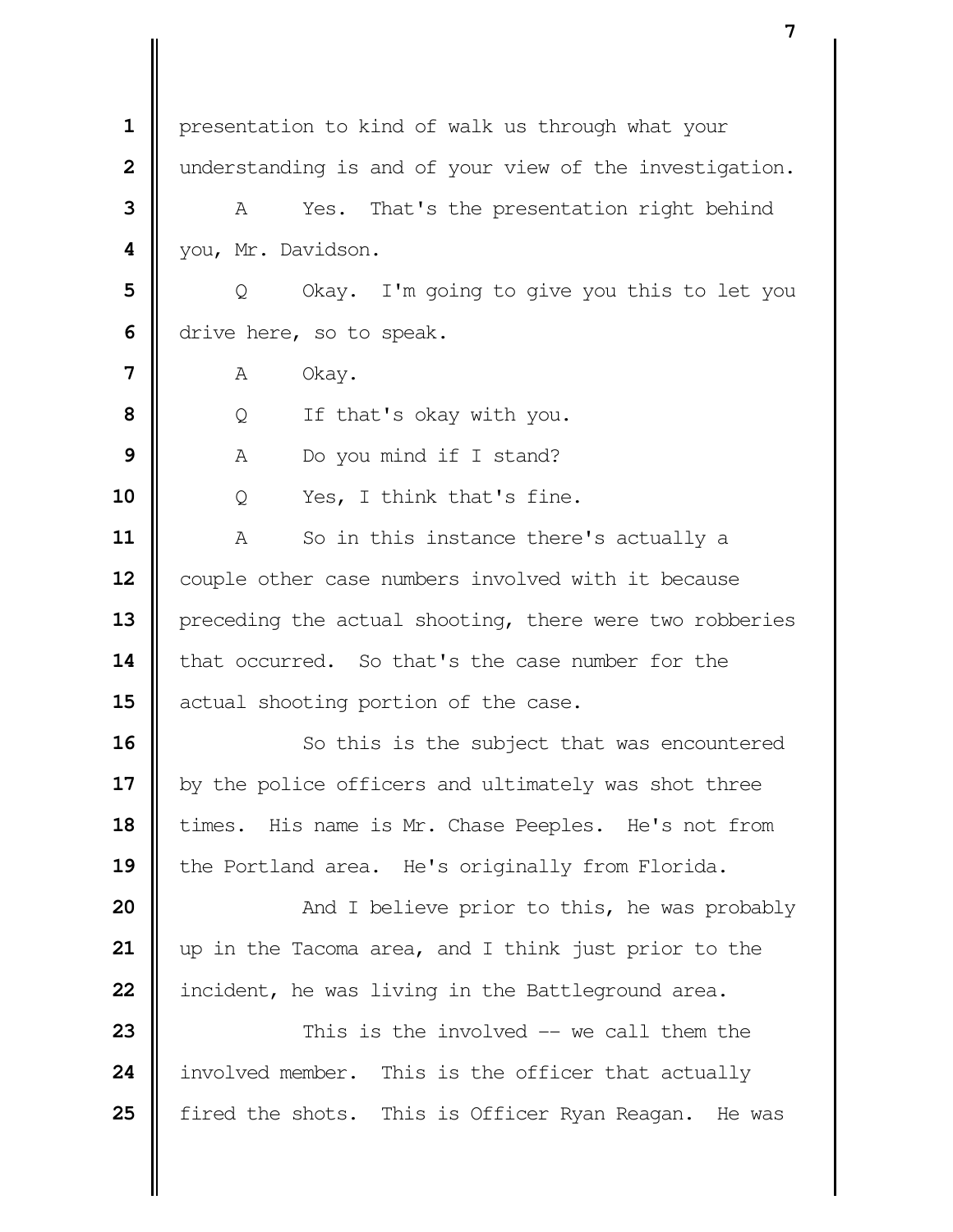assigned to North Precinct in a two-person car. His **|** partner at the time was Officer James Habkirk. Officer **I** Reagan was the driver of the car. Officer Habkirk was **l** the passenger.

  $\parallel$  This is his first officer-involved shooting. He's been a member since 1998, so he's got 19 years on. He actually got hired when I got hired. We're in the Same recruiting class.

 He fired his Glock 17. And preceding -- once 10 | the shoot is done and everything is secured and 11 everybody is taken care of, we do what we call an ammo **l** count.

 Basically we go through all of his duty weapons, his magazines, and we do an ammo count to see how much rounds are actually still there. Showed that 16 | he fired six rounds. And when we did process the scene, we actually found six casings at the scene, so it 18 | corresponded to his ammo count.

 | Q This photograph there, is that a photograph **h** that was taken that day?

 A Yes. That's actually taken that day in the **command post.** 

**23**  $\parallel$  0 So that's what Officer Reagan looked like or how he was dressed and how he presented the day of the Shooting, at the time of the shooting?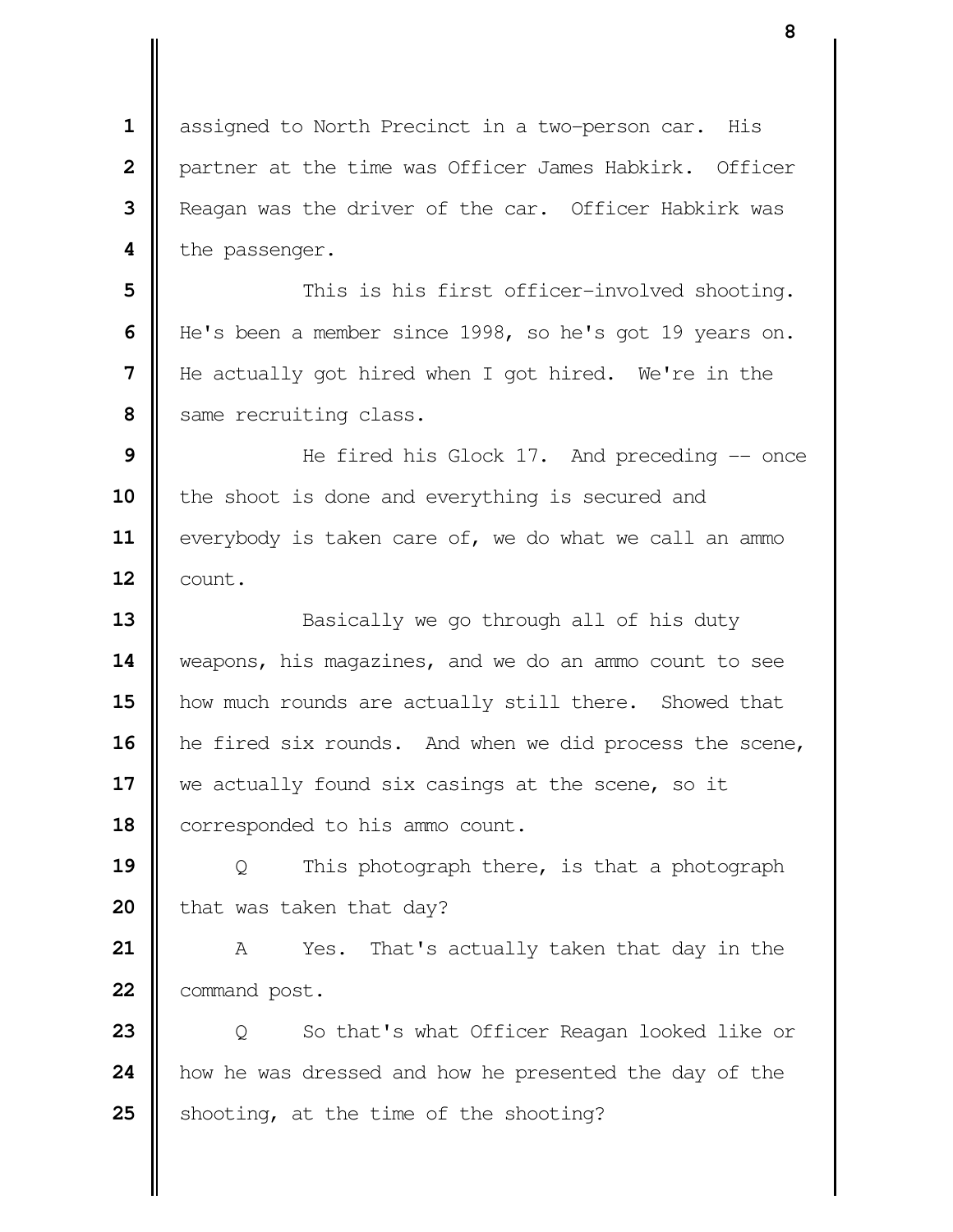| ۰<br>_ | $Y \cap S$ |
|--------|------------|
|        |            |

| Q Okay.

 A This is Officer Habkirk, his partner at the time. Again, a two-person car from North Precinct. | He's got well over -- close to 23 years of service. When we did his ammo count, it showed that he didn't | fire his weapon at all. | Q Again, same story with this photograph. This is a photograph that was taken of him on that day? A On that day in the command post. | Q And both officers are dressed in typical 12 | Portland patrol officer uniforms; correct? 13 | A Correct.  $\parallel$  That's their actual patrol car they were  $\parallel$  driving that day. We usually -- we have the SUV, which is a Ford intercept vehicle and we have a Crown Vic. They were driving the Crown Vic. | Q And again, for the record, marked in that **f**ashion a Portland police cruiser marked "Portland 21 | Police" with overhead lights? A Yes. That's actually taken at the scene. The lights were still on and his driver's door was **Still open.** So this is just kind of a layout of the area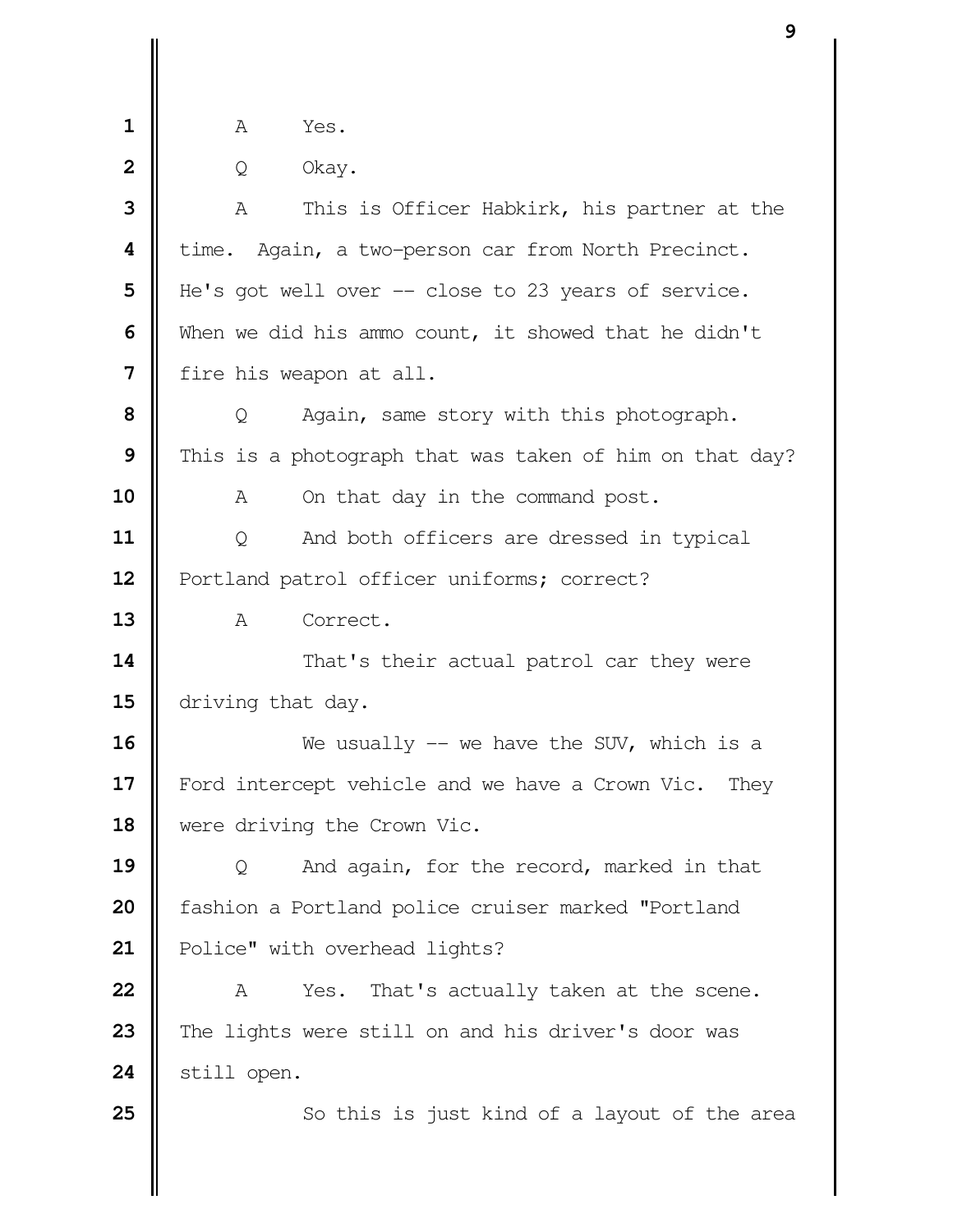1 of how things happened.

| $\overline{\mathbf{2}}$ | So the initial call, robbery call came out at          |
|-------------------------|--------------------------------------------------------|
| 3                       | the Ace Cash Express up there at 2722 North Lombard.   |
| 4                       | There was what we call an alarm call. Somebody         |
| 5                       | activated the alarm. BOEC is calling the location in,  |
| 6                       | talking to one of the employees there.                 |
| 7                       | You said "BOEC."<br>Q                                  |
| 8                       | A<br>So BOEC is the Bureau of Emergency                |
| 9                       | Communications. It's our 911 dispatch. So when you     |
| 10                      | hear me say "BOEC," basically it is the 911.           |
| 11                      | One of their operators actually called the             |
| 12                      | location and got information that somebody walked into |
| 13                      | the place, handed a demand note and asked for money.   |
| 14                      | Basically a robbery with a demand note.                |
| 15                      | A few minutes later, there's a second alarm            |
| 16                      | call from the U.S. Bank located at 3233 North Lombard. |
| 17                      | Same process, same description as the person from the  |
| 18                      | Ace Cash Express demand note.                          |
| 19                      | And in the first instance, the $-$ Mr. Peeples         |
| 20                      | did not get any money. And the U.S. Bank, he actually  |
| 21                      | got money and a GPS tracker. So a tracker was          |
| 22                      | activated.                                             |
| 23                      | A GRAND JUROR: With the money?                         |
| 24                      | THE WITNESS: With the money.                           |
| 25                      | BY MR. DAVIDSON:                                       |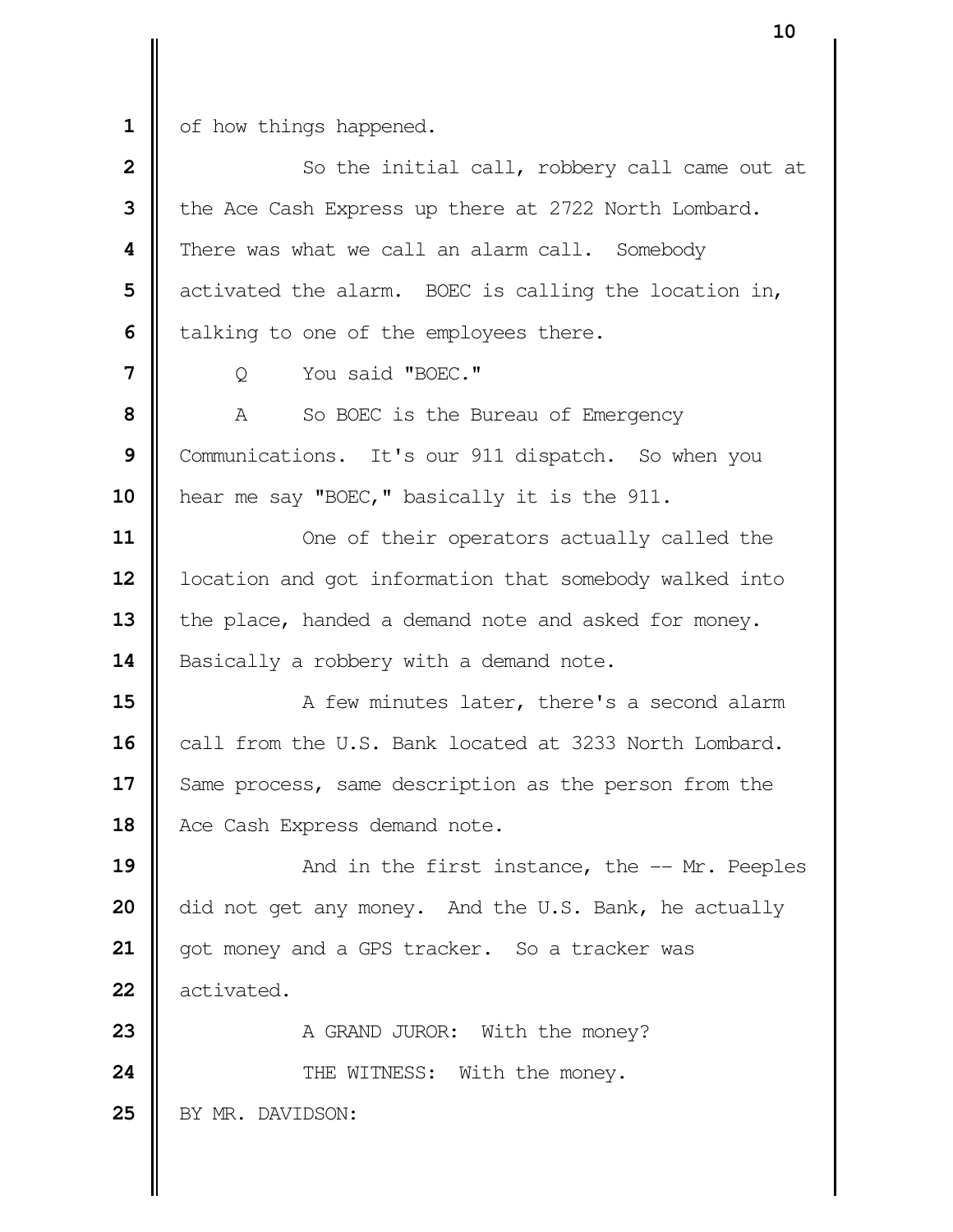Q Can you talk a little bit about that, **|** Detective Cui? Did you work in robbery before? **A** No. **I** Q Okay. But you understand how that works? **A** Yes. | Q What is this tracker pack? A So this is like a much updated tracker versus the old tracker. In the olden days, because I'm | on the Bureau for a while, they actually had like radio devices in the car that would kind of zoom into an 11 | actual tracker that was based on radio-type information.  $\parallel$  The new GPS trackers are actually just **| literally that.** It's a GPS tracker. It sends out a 15 | signal to the security company, which then relays that 16 | information to BOEC, and BOEC relays that information to I the officers at the scene. | Q So if I understand how the practice **b**asically works, when this kind of a robbery occurs, | the teller will sometimes give the robber a pack of money, kind of prepackaged pack of money with the  $\parallel$  tracker already inside of it?  $\parallel$  A Correct. And the way  $-$  it's actually glued **i** in between like money currency. So unless they actually stop and look, they can't tell they got a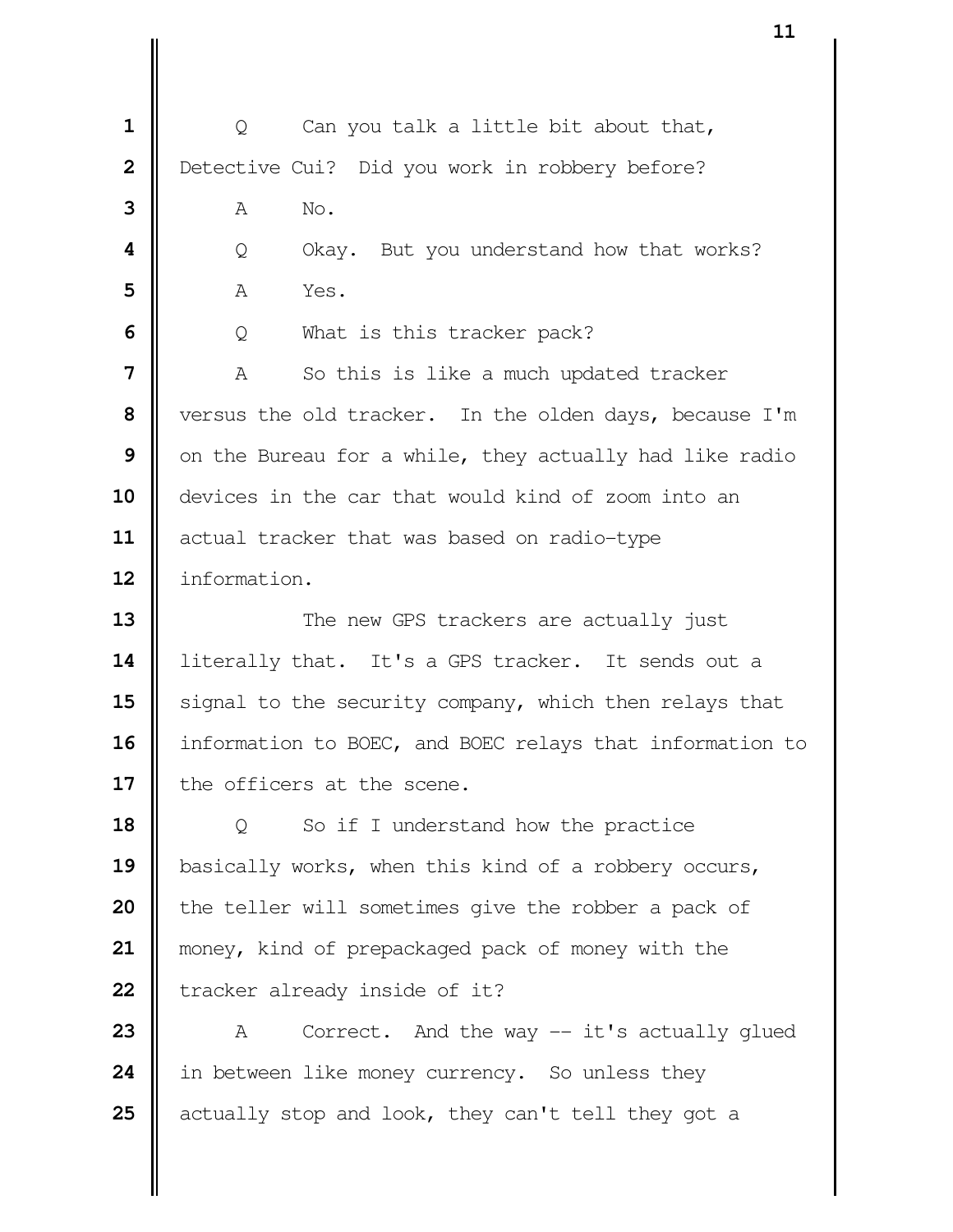tracker.

 | Q Okay. All right. So the second one, the U.S. Bank, also a note robbery. Mr. Peeples was given **b** the tracker with cash?

A Correct.

**6**  $\Box$  **6**  $\Box$  **6** All right. And then was that an alarm call, I or was that a 911 call?

 A It was an alarm call. It was obviously, an | alarm call, I believe.

 Q Which means the teller, I guess, pushes a button?

 A Yes. Activated an alarm and then BOEC gets 13 || notified and they follow up.

 So if you can see, Oatman is literally just a 15 | block away. So this is Oatman right here. This is the 16 area. Saratoga is where the actual shooting occurred.

  $\Box$  Q Did you say what times these two happened? A So the initial call came in at Ace at -- so the initial call at Ace was 1:16 p.m. And then 11 minutes later, at 1:27, is the call from U.S. Bank. | And then the officers called out with a suspect at | 1:33 p.m.

**23**  $\parallel$  Q When you say "the officers," you mean 24 | Officer Habkirk and Officer Reagan?

A Yes.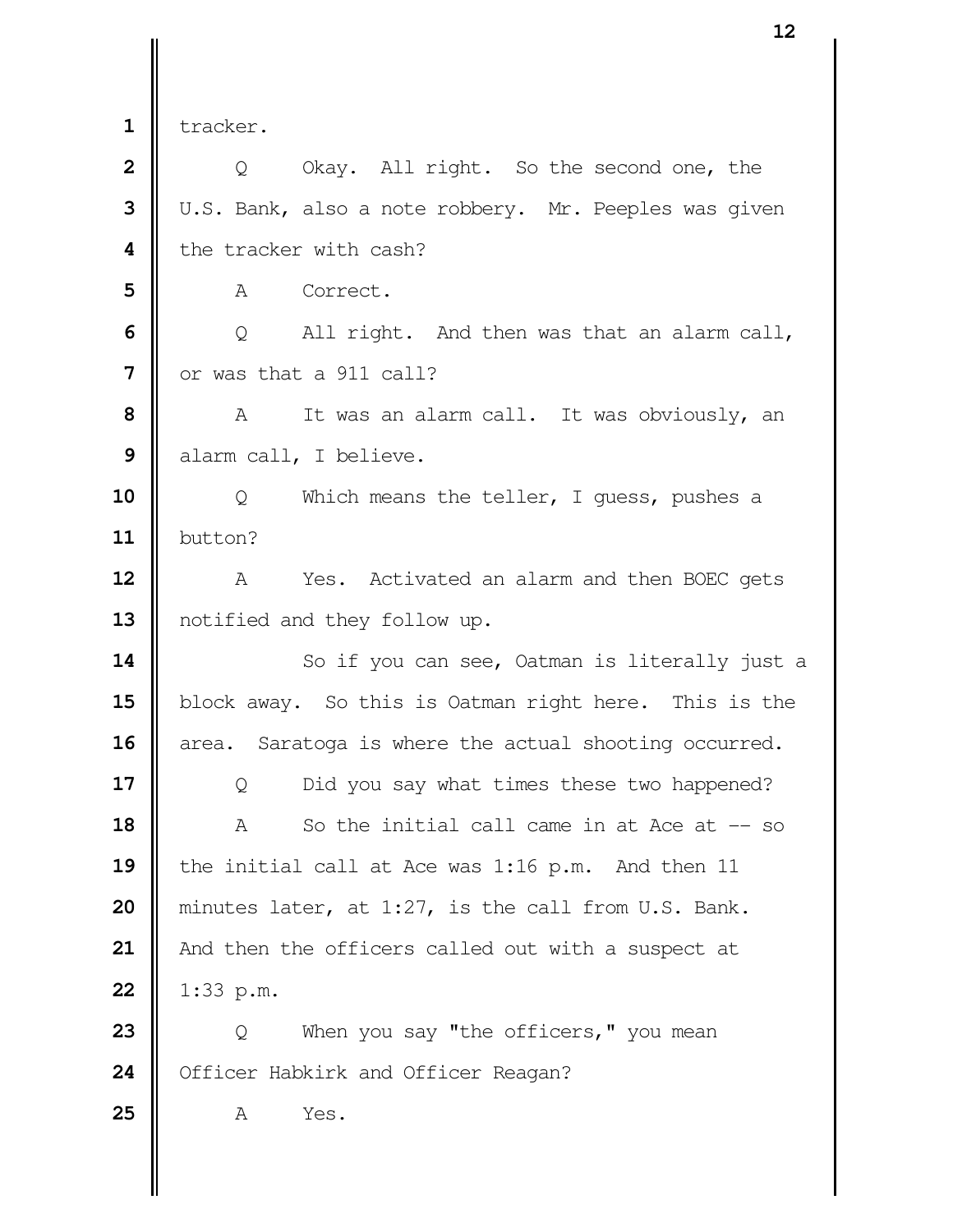| Q Okay. A So this is just quick picture of what the Ace Cash Express looks like.  $\parallel$  **A** GRAND JUROR: And they didn't give him any money? THE WITNESS: The Ace did not give him any money. A GRAND JUROR: And he accepted that?  $\parallel$  THE WITNESS: Did he accept that? A GRAND JUROR: Yes.  $\parallel$  THE WITNESS: So I don't know if you want me | to get into too much of the robbery calls. MR. DAVIDSON: We can get into that a little  $\parallel$  bit.  $\parallel$  THE WITNESS: So in the first call, the Ace 16 | Cash Express teller initially thought that Mr. Peeples had some kind of learning disability or had a language issue.  $\parallel$  And when he presented the note, she wasn't | like, is this -- you know, is he asking for a loan or is **he** asking -- so she actually like locked the door on him and was trying to figure out what was going on. And one 23 | of the other employees walked in and opened the door, **d** and that's how he walked out.  $\parallel$  And so he just walked  $\frac{1}{x}$  you can see he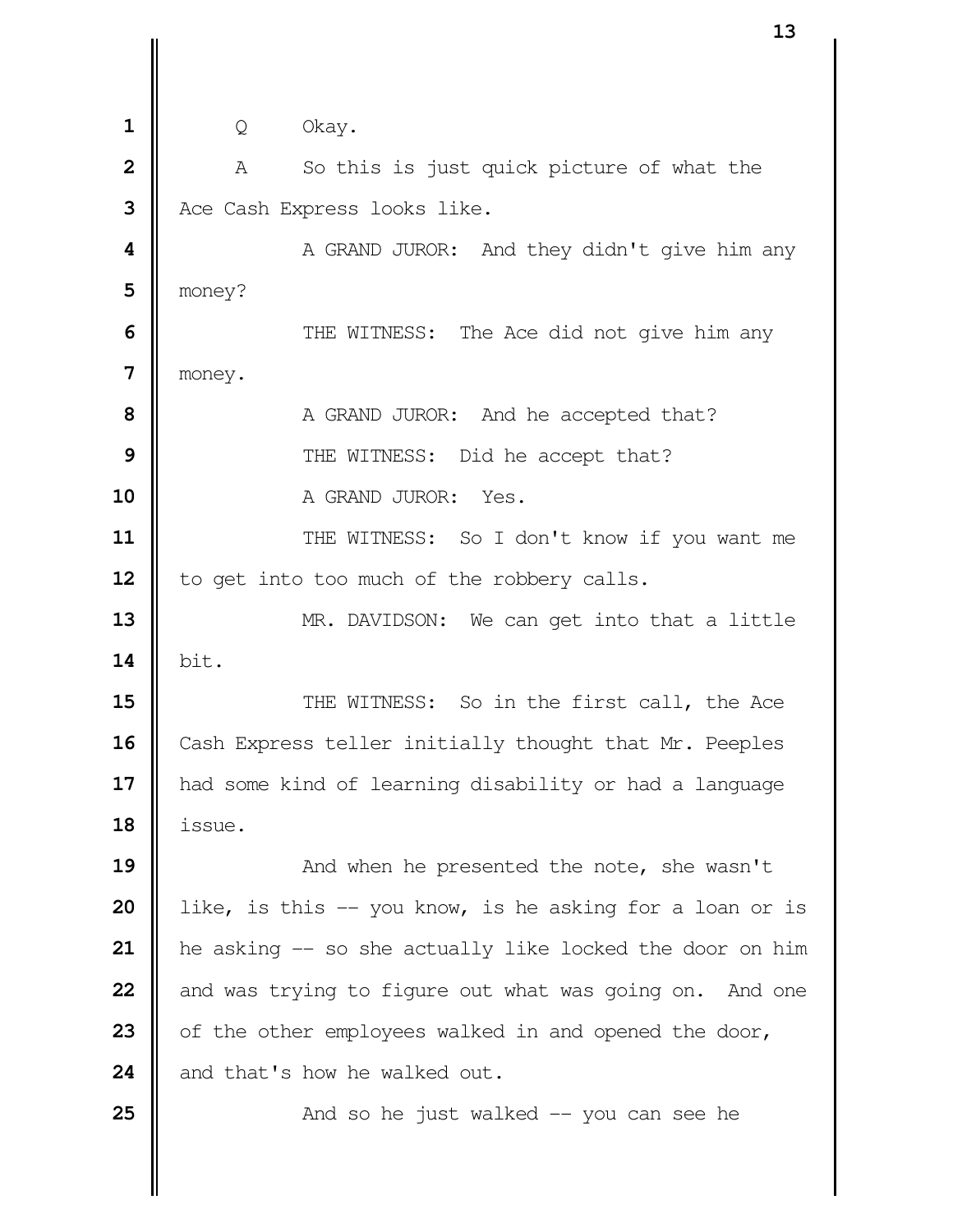just  $-$  this is kind of the path that he took from  $-$  so | this is the Ace Cash Express here, and he walked, and I then U.S. Bank is the area there. **A** GRAND JUROR: So they originally thought **h** he had a learning disability. And what prompted them | to realize that they were getting robbed and make the **7**  $\|$  call?  $\parallel$  THE WITNESS: I think once he walked out and **I** then, you know, he kind of gathered what was going on. **II** A GRAND JUROR: Did he have a note?  $\parallel$  THE WITNESS: Yes. He did give a demand 12 | note to one of the banks. A GRAND JUROR: Okay. But he like kept his 14 | note from the first stop and took it down to the next  $15 \parallel$  one? **I** THE WITNESS: I think we collected one from 17 | the first location. And I don't recall if we recovered 18 || one from the second location. **A** GRAND JUROR: I see. **I** THE WITNESS: Yeah.  $\parallel$  So this is how it works in an **o** officer-involved in this case. I strictly investigate **the actual shooting portion involving the officers.**  We actually have a robbery detective that handles the robberies. So Detective Hawkinson is the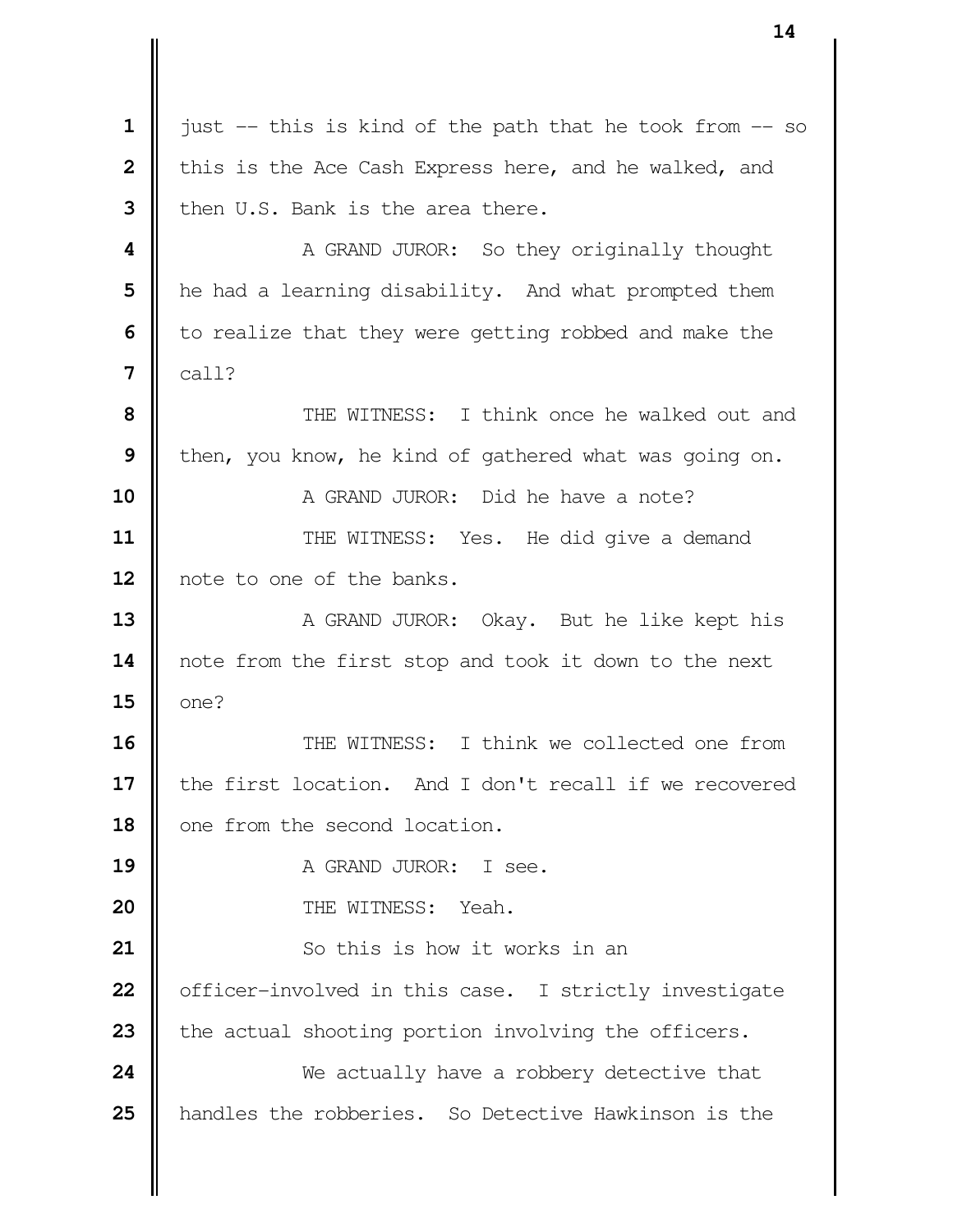|                | LJ                                                      |
|----------------|---------------------------------------------------------|
|                |                                                         |
| $\mathbf{1}$   | lead in the robbery side. He's also -- he's             |
| $\overline{2}$ | dual-hatted. He's a task force officer with the FBI and |
| 3              | a detective. So he's investigating the bank robbery     |
| 4              | side as a federal case.                                 |
| 5              | A GRAND JUROR: Okay.                                    |
| 6              | A GRAND JUROR: And to be clear, he was                  |
| 7              | brandishing a gun?                                      |
| 8              | THE WITNESS: No. No weapon was ever seen.               |
| 9              | Just the note.                                          |
| 10             | A GRAND JUROR: Okay.                                    |
| 11             | THE WITNESS: So this is actually Mr.                    |
| 12             | Peeples. So Mr. Peeples takes this path here to the     |
| 13             | U.S. Bank, and we are able to capture some surveillance |
| 14             | video along this way.                                   |
| 15             | So this is Mr. Peeples after he left the Ace            |
| 16             | Cash Express walking towards the U.S. Bank.             |
| 17             | BY MR. DAVIDSON:                                        |
| 18             | Detective, was there a description given by<br>Q        |
| 19             | the teller at the check cashing location, a physical    |
| 20             | description of the person?                              |
| 21             | It matches that to a tee basically:<br>A<br>Yes.        |
| 22             | Male, black, wearing dark colored clothing, and he's    |
| 23             | got yellowish colored shoes, which turned out to be     |
| 24             | like these Timberland style tannish boots, which are    |
| 25             | very distinctive. He also had a backpack on his back.   |
|                |                                                         |
|                |                                                         |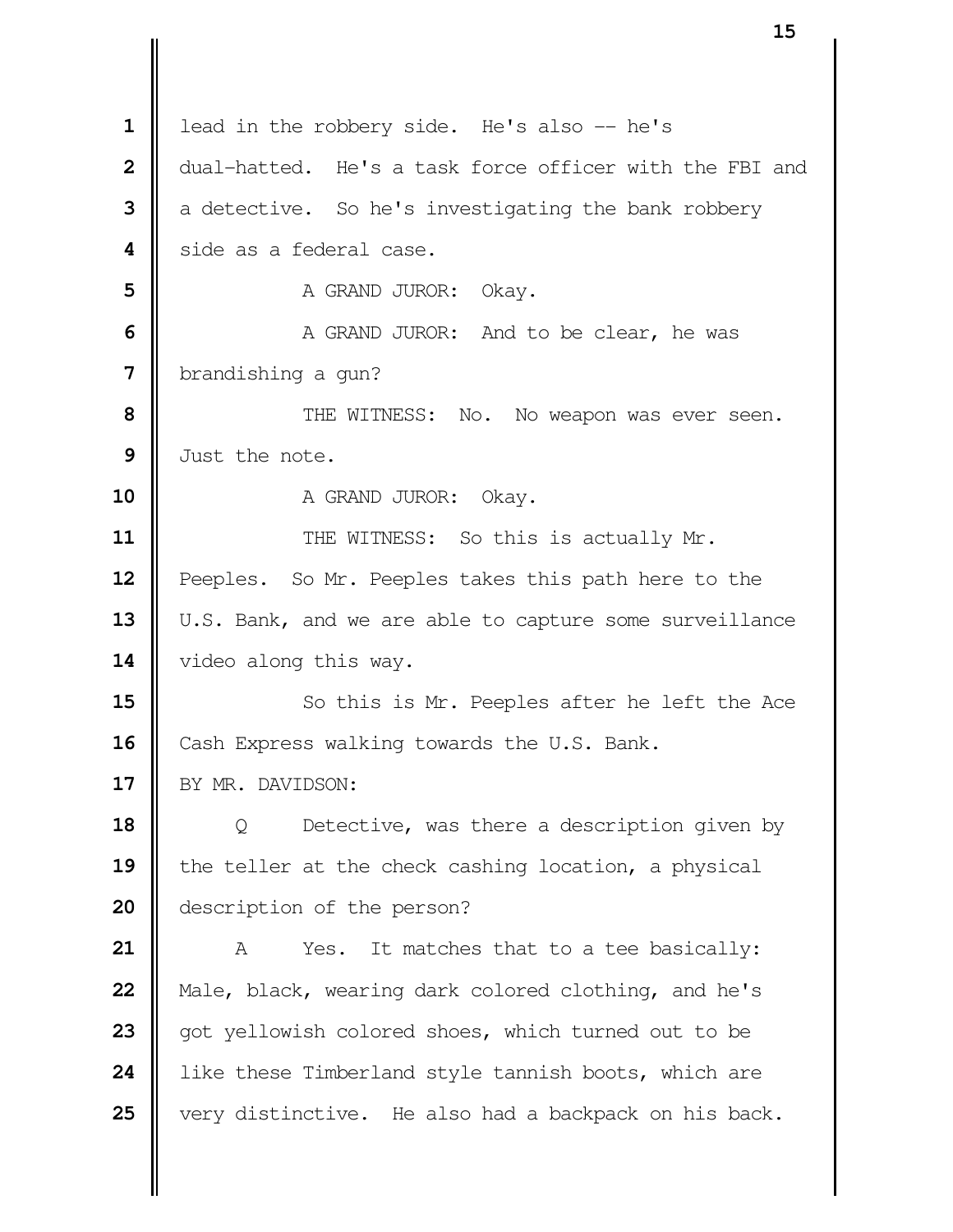$\parallel$  **1** This is just more video of him walking down  $2 \parallel$  the street.  $\parallel$  **And that's the U.S. Bank.**   $\parallel$  This just shows you from the bank where Oatman is. A GRAND JUROR: The bank is the building Underneath your arrow?  $\parallel$  THE WITNESS: The bank is the building right here, U.S. Bank, yes. 10 || Again, this is surveillance video captured 11 | from inside the U.S. Bank. You can see there's the 12 | boots. Same dark clothing. We highlighted the backpack  $\parallel$  right there.  $\parallel$  And this just kind of references again about how long, according to Google, how long it will take to 16 Walk these distances. **And this is the actual information from that**  GPS tracking company. So as you can see it's -- where 19 the crime happens here is the U.S. Bank and then this is his path that he took. And then this is where he was **d** actually apprehended at. A GRAND JUROR: And he's walking?  $\parallel$  THE WITNESS: He's walking.  $\parallel$  And during the updates, that's basically what 25 the security company is telling BOEC that he's on foot.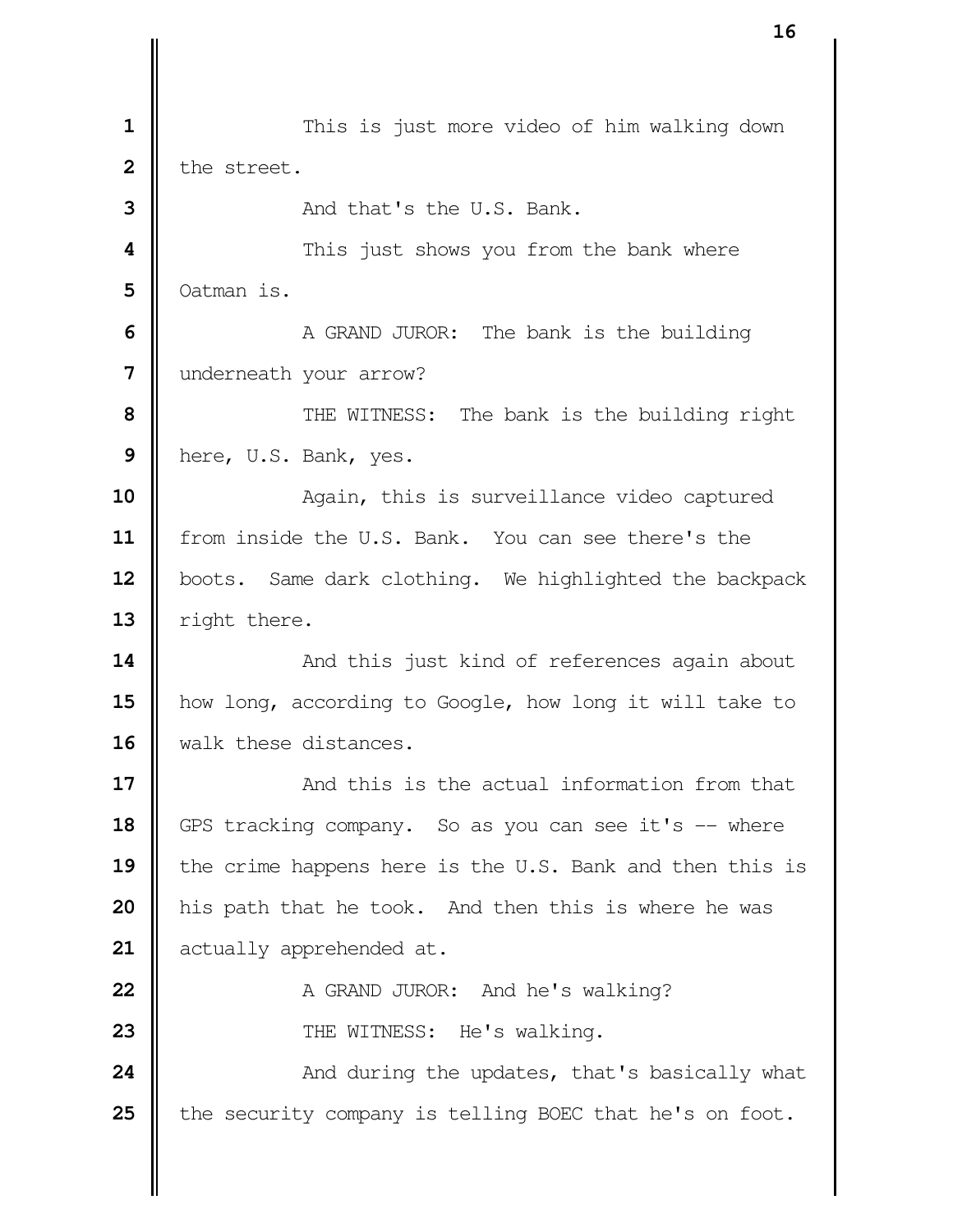It's 2.2 miles an hour.

  $\parallel$  There's a couple of neighbors that I believe are going to come in later today. One of the witnesses  $\parallel$  actually sees him walk past his house, and he lives on Oatman.

**6**  $\parallel$  This is just some information from 590. So | 590 originally responded to that Ace Cash Express call, So that's why they are in the area.

BY MR. DAVIDSON:

**10** |  $\qquad$  0 590 is the unit name -- number for Officer 11 | Reagan and Officer Habkirk; correct?

A Correct.

 Shortly after they had cleared -- so they **cleared from that Ace Cash Express call at 1:28 and then they immediately attached themselves to the U.S. Bank** 16 | call, so they were still in the area.

  $\parallel$  **As I** mentioned earlier, at 1:33, they notified BOEC the suspect was down. And I reviewed the **call.** There's recorded radio calls that BOEC captures during these events -- or basically all calls. From the initial time that they are out to the time the suspect 22 | gets down, it sounds like it was 20 seconds lapsed.

**23**  $\parallel$  Q Between when they report they were actually at the location with the suspect and then the second **P** report, so there's a very quick interaction?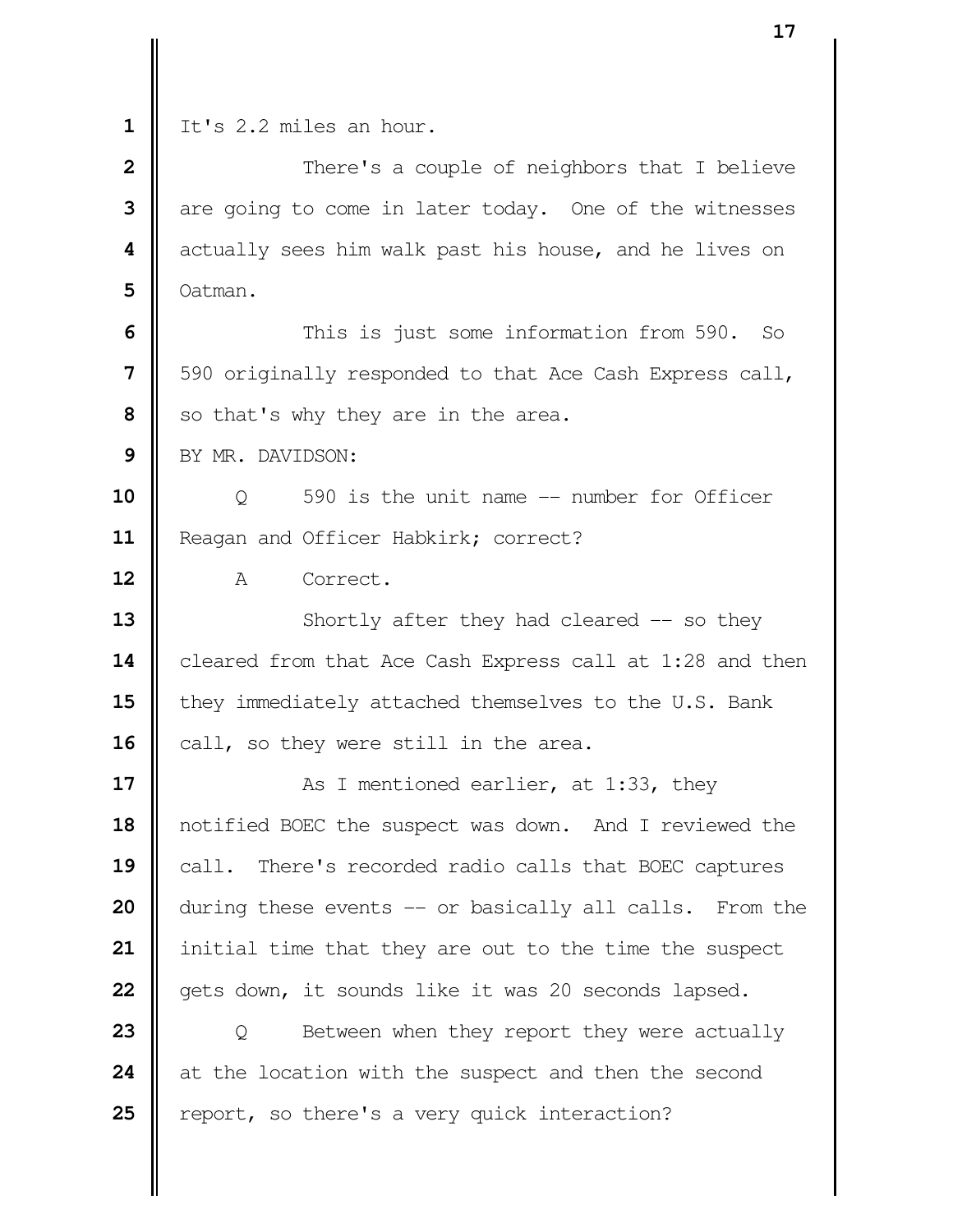**1 1 A** Yes.  $\parallel$  **2** And so this is the closeup photograph of the I intersection where the encounter happened.  $\parallel$  In an officer-involved incident, the involved | officer generally does not give us an on-scene **I** statement. Ne ask like witness officers, like Officer Habkirk to give us a walk-through, to show us generally Where they were positioned and where we could find 10 | evidence. So according to Officer Habkirk, where that arrow pointing down is, that's kind of the general area 13 Where their car was initially stopped when they 14 encountered Mr. Peeples. And that X part there is where 15 | ultimately, where Mr. Peeples was taken into custody. A GRAND JUROR: About how many feet do you I think that is from the car?  $\parallel$  THE WITNESS: I'd say it's probably about | 40, 50 feet roughly.  $\parallel$  **A GRAND JUROR:** What street is their car on?  $\parallel$  THE WITNESS: So their car is actually on | Oatman. You can see Oatman is right here. A GRAND JUROR: It is Oatman.  $\parallel$  **THE WITNESS:** And this is Saratoga.  $\parallel$  So this would be  $-$  north is going this way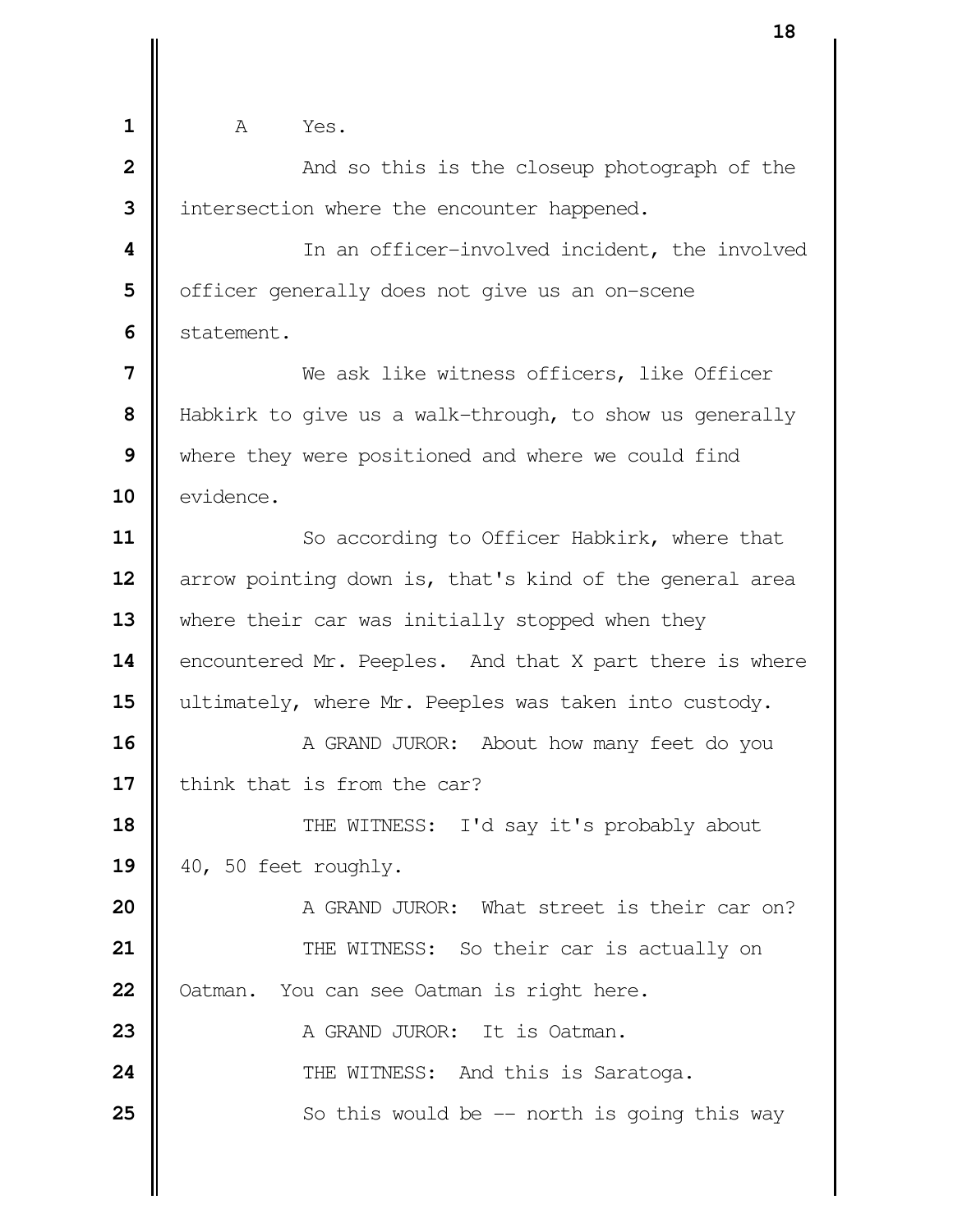1 | towards Vancouver.

 A GRAND JUROR: Okay.  $\parallel$  THE WITNESS: So Saratoga runs east/west and **Oatman runs north/south.**   $\parallel$  A GRAND JUROR: And they are going north --  $\parallel$  THE WITNESS: They are heading south. **A** GRAND JUROR: Yeah, that makes sense.  $\parallel$  THE WITNESS: The entire time the security Company is telling BOEC that the suspect is walking 10 | southbound. **II** A GRAND JUROR: Got it. A GRAND JUROR: So their patrol car is where  $\parallel$  the arrow is.  $\parallel$  Are they at the patrol car when the suspect 15 | goes down or are they walking?  $\parallel$  THE WITNESS: So they are basically by their 17 car, using their car as cover when they contacted the | suspect. A GRAND JUROR: So they were sort of 20 | following him down that road?  $\parallel$  THE WITNESS: Yes. They happened just to be in the area and they came down Oatman because they were **p**aralleling along the side. And they just -- they are **G** getting the updates. A GRAND JUROR: They are out of their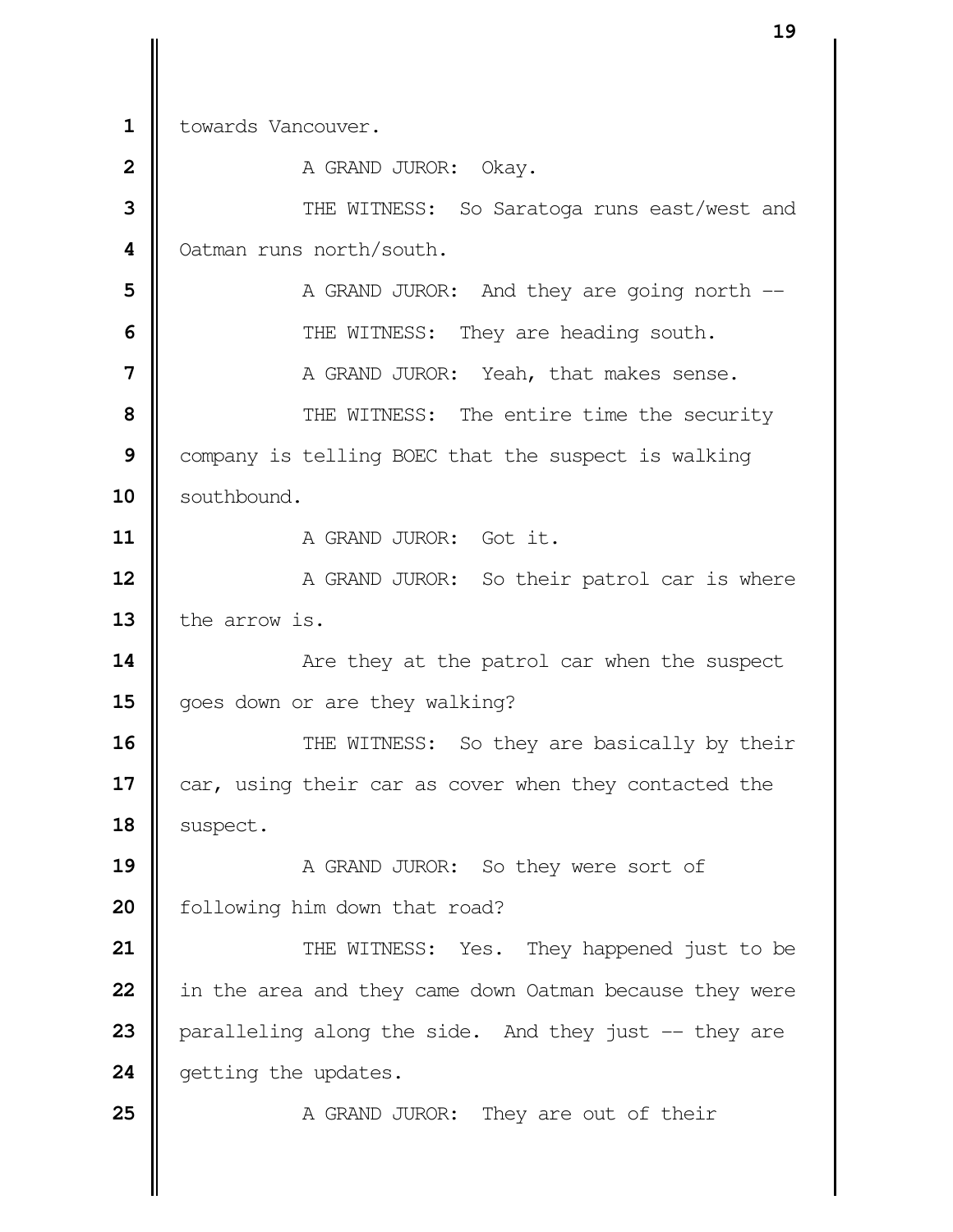1 | vehicle, using their vehicle for cover? **II** THE WITNESS: Yes. MR. DAVIDSON: But they weren't literally following him down?  $\parallel$  THE WITNESS: No. They just happened to I turn down. **I** A GRAND JUROR: Go the same direction.  $\parallel$  THE WITNESS: Yeah.  $\parallel$  Again, they are getting all of these updates 10 | via radio about where exactly this guy is at. So that initial area, their car is initially 12 | in this area here. After, after the shots are fired and 13 | the suspect is down, they move their car forward and 14 used it as a shield. So that's why if you see the 15 | second position, this second photo here, the car is 16 | actually further up. **a** GRAND JUROR: On the other side of the intersection.  $\parallel$  THE WITNESS: Yes, on the southeast corner.  $\parallel$  So here is where their car would -- initially would have been. And these numbers here correspond to all of the shell casings that were found and collected.  $\parallel$  And this generally is the area where  $\frac{1}{2}$  when f they first contacted him here, the suspect is in this area right here. Mr. Peeples is standing right there.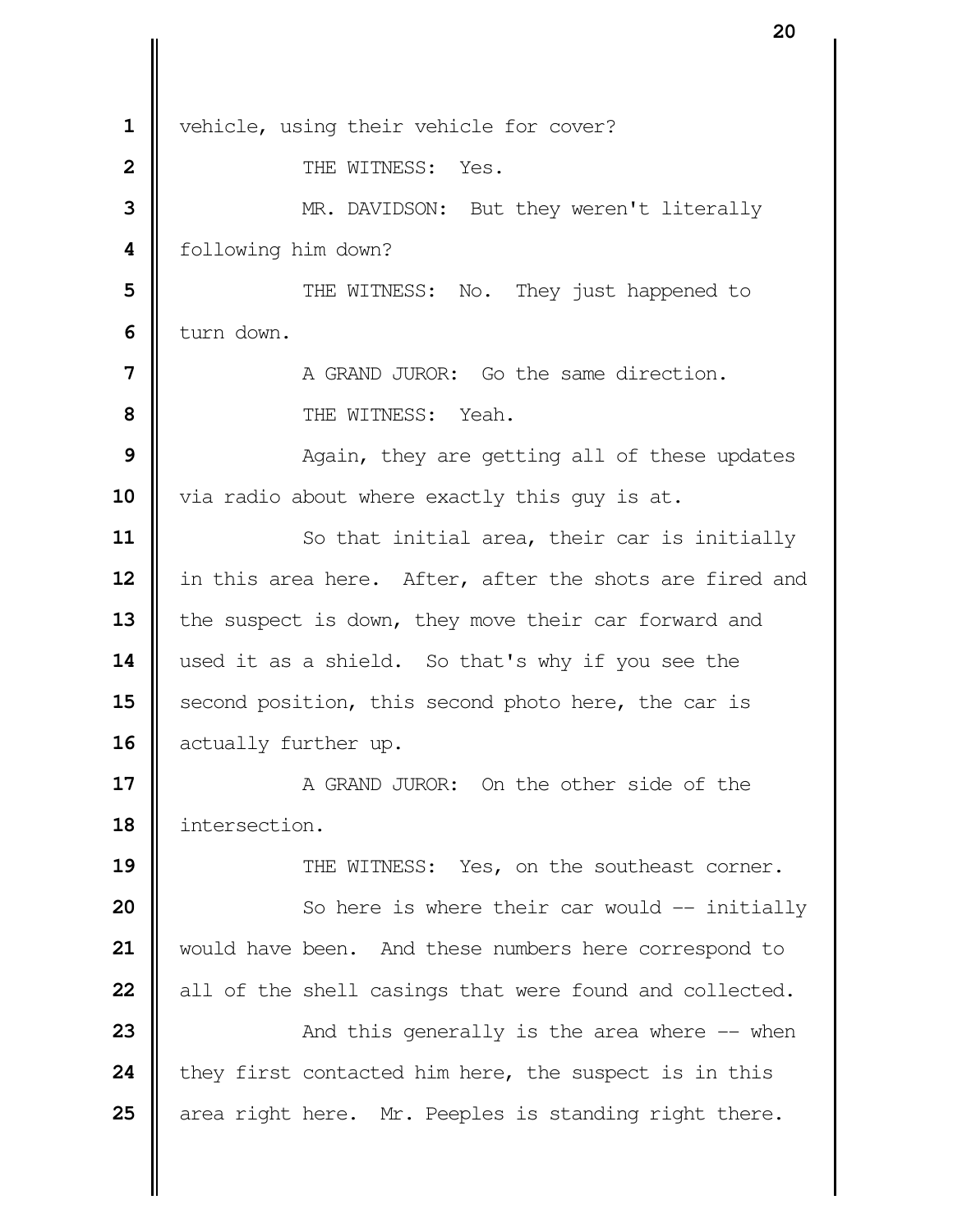| Just another view as you come up.  $\parallel$  So again, Mr. Peeples was struck three times: Once in the upper bicep area close to his shoulder, once in his lower left abdomen area, and once in his right | foot, right in his big toe.  $\parallel$  There was corresponding strike marks. We **I** recovered a bullet from the fence here. And on this cinderblock wall here, there's three bullets right on the bottom. I believe I have a closeup photograph of 10 | that. There's the bullet that was recovered and then the three bullet strike marks. So there's a good possibility there's 13 | probably -- the one through his arm was a **| through-and-through.** And that could have been -- that **f** fence was the one, because at the hospital, they later **r**ecovered the bullet from his abdomen area and the **bullet from his toe.**  So this is Mr. Peeples. This is just prior 19 | to medical coming. One of the sergeants made a great decision of having an officer take photographs of

21 | Mr. Peeples prior to medical.

  $\parallel$  **Because once medical comes on scene, they**  don't have any regard for any evidence or for anything. So basically they ended up cutting off all his clothes  $\parallel$  and such.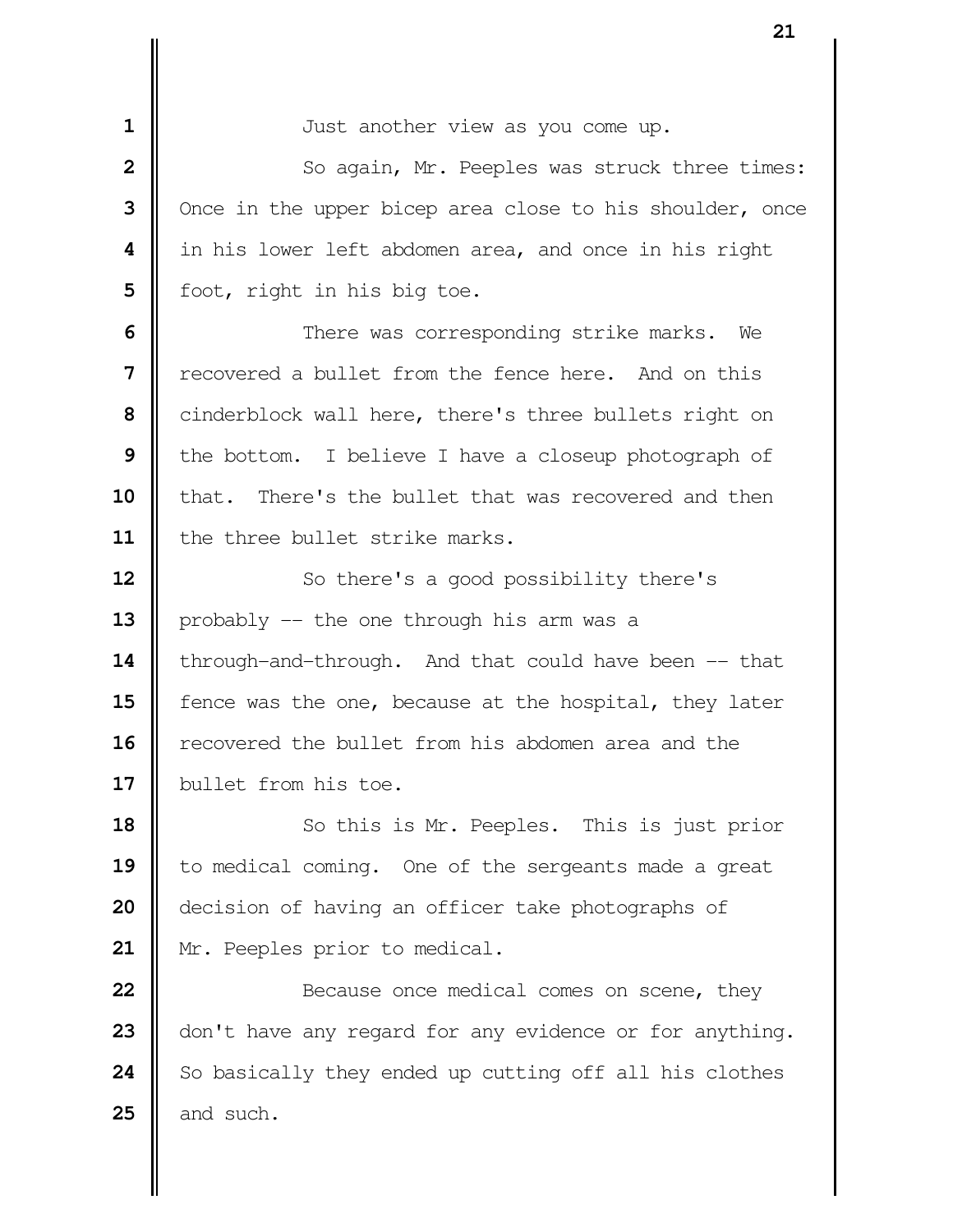| $\mathbf{1}$   | Of note is this black wallet in his hand.                  |
|----------------|------------------------------------------------------------|
| $\overline{2}$ | And I guess will come into play later when Officer         |
| 3              | Reagan and Officer Habkirk come in and talk.               |
| 4              | A GRAND JUROR: Is he in cuffs right there?                 |
| 5              | THE WITNESS: Yes.                                          |
| 6              | So what happens when that vehicle comes up,                |
| 7              | by that time there's a rash of other officers that show    |
| 8              | up, and they create a custody team and they use a          |
| 9              | shield.                                                    |
| 10             | So Officer Habkirk and Officer Reagan and                  |
| 11             | Officer Pryce are by their vehicle and use that to come    |
| 12             | up and do cover. And Officer Temple, Officer Ortiz,        |
| 13             | Officer Ceaser and a couple other officers come up and     |
| 14             | they do the contact team, and that's how they take him     |
| 15             | into custody.                                              |
| 16             | MR. DAVIDSON: And we're going to hear from                 |
| 17             | Officer Josh Howery tomorrow with the training             |
| 18             | division.                                                  |
| 19             | And among other things he's going to talk                  |
| 20             | about is he's going to talk a little bit about that        |
| 21             | process as far as staging medical and then approaching     |
| 22             | the suspect cautiously and why it's done that way.<br>I'11 |
| 23             | have more information for you about that tomorrow.         |
| 24             | THE WITNESS:<br>Yes.                                       |
| 25             | A GRAND JUROR: I'm so surprised you don't                  |
|                |                                                            |
|                |                                                            |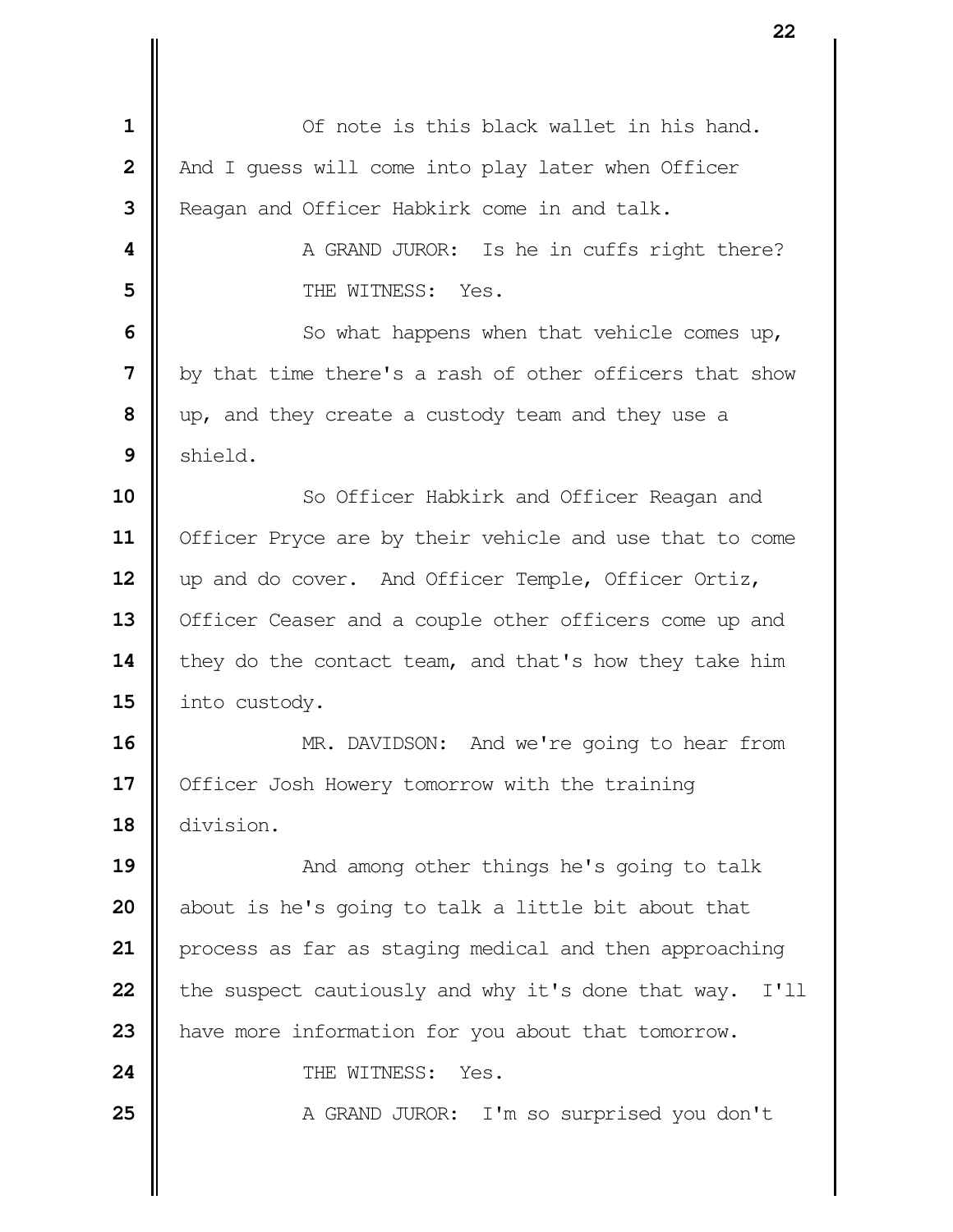see any blood there.

| $\overline{2}$ | THE WITNESS: Yes. Sometimes you may --                           |
|----------------|------------------------------------------------------------------|
| 3              | it's -- what you see on TV and what you see in real              |
| 4              | life are way two different things.                               |
| 5              | A GRAND JUROR: Sure. Sure.                                       |
| 6              | THE WITNESS: You'll find sometimes that,                         |
| 7              | you know, that you may not see a lot of blood. There             |
| 8              | could be a lot of blood with internal bleeding versus            |
| 9              | external bleeding.                                               |
| 10             | But in this case, too, the officers, 590                         |
| 11             | actually, as soon as they said "suspect down," they              |
| 12             | asked for medical to stage. So medical is right there.           |
| 13             | Once he's in custody, then they'll call medical in, so           |
| 14             | there was not much of a gap.                                     |
| 15             | BY MR. DAVIDSON:                                                 |
| 16             | Detective, I noticed that Mr. Peeples is on<br>$Q \qquad \qquad$ |
| 17             | his side. Is there any significance to that? My                  |
| 18             | understanding is that's referred to as the recovery or           |
| 19             | rescue position.                                                 |
| 20             | Yes. We always put them on their side for<br>A                   |
| 21             | breathing purposes. Plus, they wanted to be able to              |
| 22             | check his pockets to make sure there are no other                |
| 23             | weapons on him and such.                                         |
| 24             | A GRAND JUROR: You said, "No other                               |
| 25             | weapons."                                                        |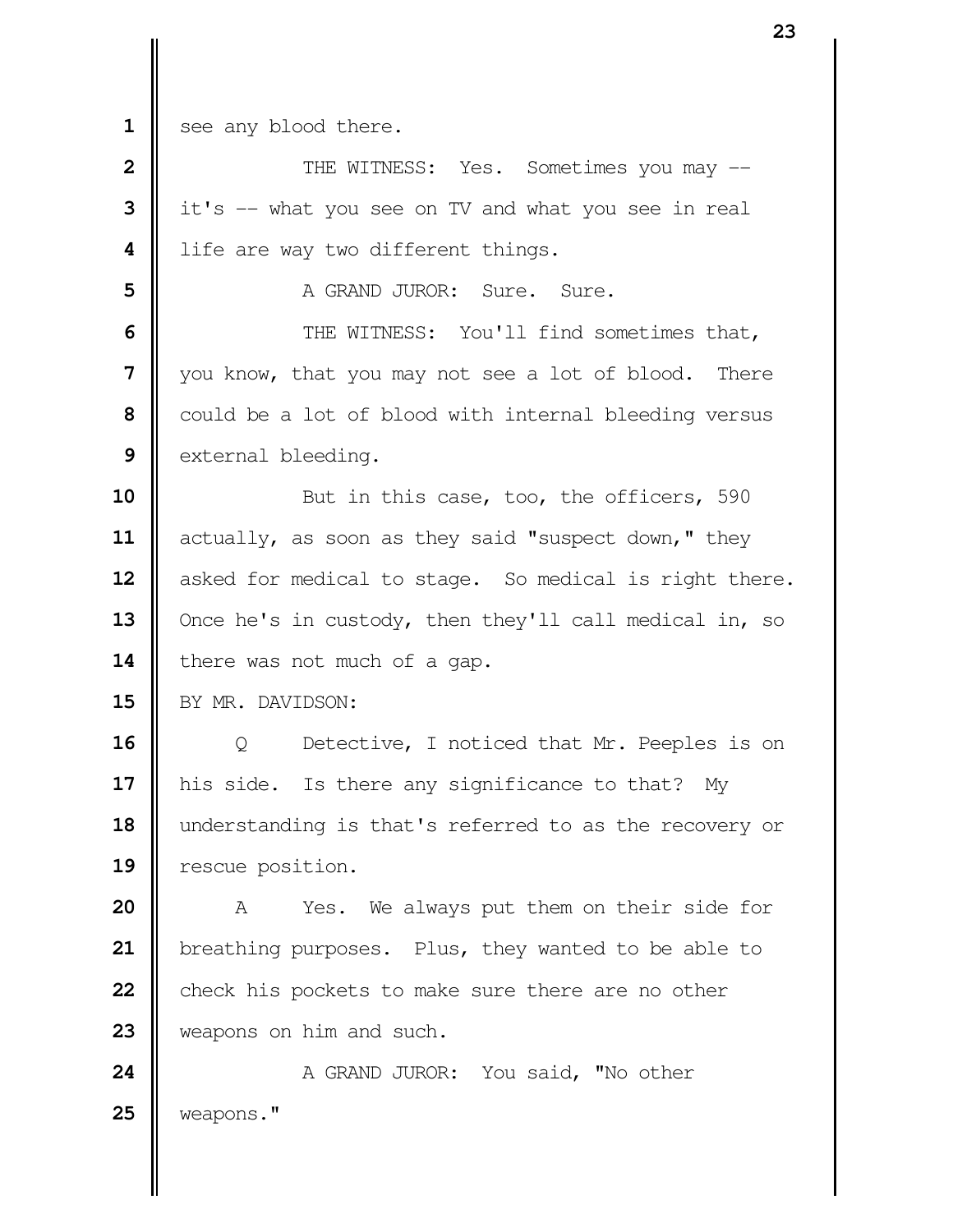**II** THE WITNESS: Just to make sure there are no Weapons. In this case, we did not find a weapon. We did recover -- Officer Hawkinson did a Search warrant. And we ended up recovering the actual | money and the tracker from his pockets.  $\parallel$  These are some of the items they took out of | his pockets there. He had on two pairs of pants, a acket, a sweatshirt and I think an undershirt | underneath that sweatshirt, and his baseball cap.  $\parallel$  **And this is just a closeup.** When he was on his side and they were rendering aid to him, Officer 12 Ceaser ends up cutting off his backpack. So that's why  $\parallel$  that's left on the side there.  $\parallel$  And that's just a closeup photograph of the wallet. **Again, as I mentioned earlier, six shots were** 17 | fired. Again, three strikes to the wall, three strikes 18 | to Mr. Peeples. **A** GRAND JUROR: If I can make a comment.  $\parallel$  You know, it's a nice pretty green, but us 21 | older guys in the back of the room can't read that. MR. DAVIDSON: Okay. Do you want to run | through? A GRAND JUROR: I have a question. So they recorded he went down at 1:33.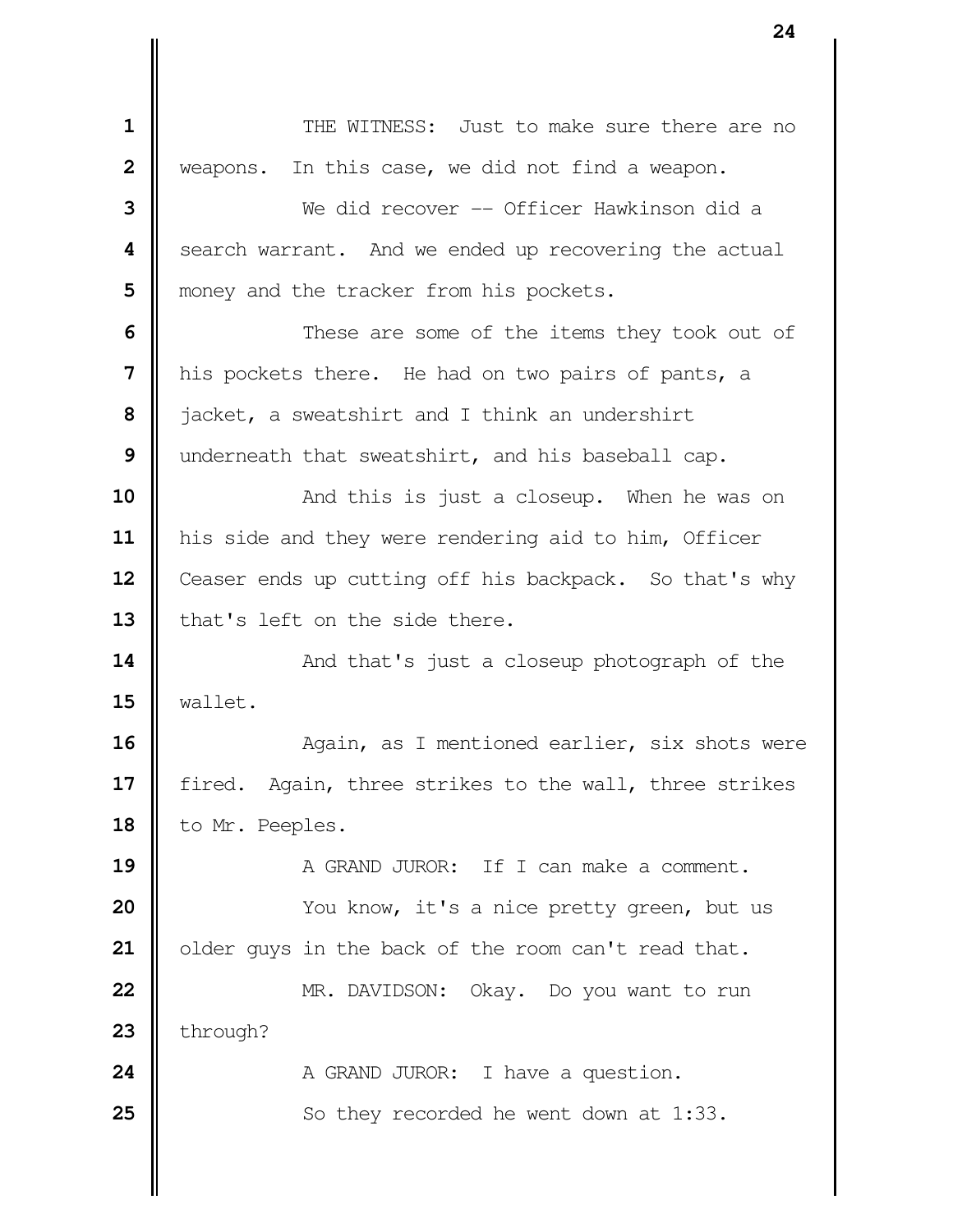What time did the ambulance arrive for medical? MR. DAVIDSON: Did you want -- do you want **I** the detective to read what's on the slide? A GRAND JUROR: That will be good.  $\parallel$  THE WITNESS: So medical was staged at 1:33. I believe about 1:36, medical is right there on scene. | He's transported from the scene at 1:39. He went to Emanuel. A GRAND JUROR: Emanuel. Thank you. BY MR. DAVIDSON: |  $\qquad$  0 So six minutes from the time -- A The time that they reported shots were fired  $\parallel$  until he was in the ambulance. Q Six minutes? A Yes.  $\parallel$  Q If you could read to us what's on the -- A So it says, "Six shots were fired by Officer **Reagan.** Based upon the ammo count and casings 20 | collected at the scene, Officer Reagan fired six rounds at Peeples.  $\parallel$  **"Peeples was struck three times:** The upper 23 Text right bicep, the right foot, big toe, and left side of his abdomen, perforating his small and large intestine.  $\parallel$  **"The two bullets were recovered from Peeples,**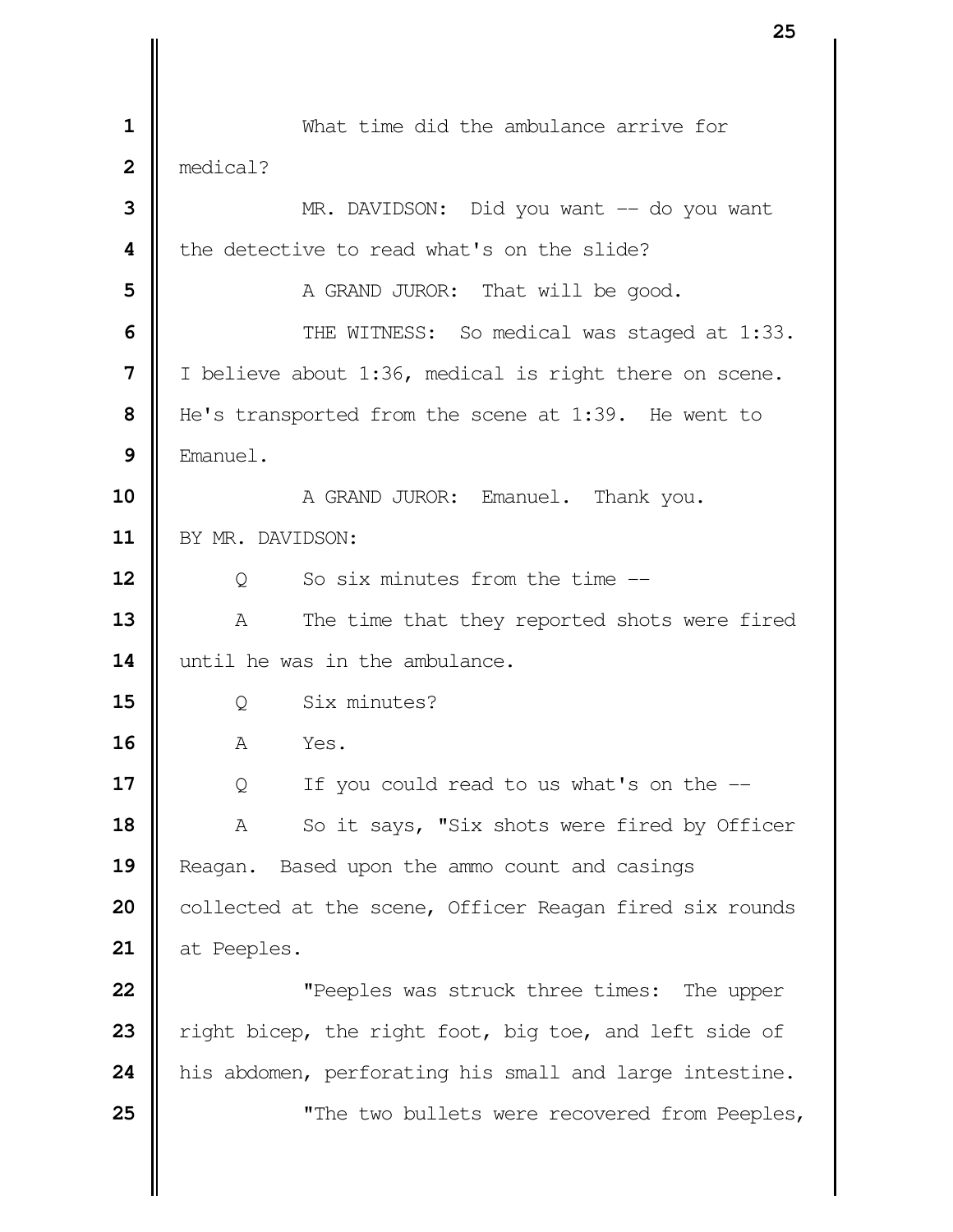his abdomen and his foot. A third bullet was recovered **f** from a wooden fence located behind where Peeples was engaged. "There were three bullet strikes to the Cinderblock wall located behind Peeples' position." BY MR. DAVIDSON: | Q So obviously, some bullets were not recovered; correct? | **A** Yes. Q And can you explain? A Once they hit the wall, they could have just 12 disintegrated. 13 |  $\qquad$  Q Okay. That's it for the PowerPoint. A GRAND JUROR: So I have another question. **II** THE WITNESS: Sure. **A** GRAND JUROR: So because we don't have a 17 | report from the officer at this time, correct, we have 18 || no idea why the officer shot?  $\parallel$  THE WITNESS: That's why he will be coming 20 | in and explaining himself, yeah. A GRAND JUROR: Okay. Is there video, dash  $\parallel$  cam video?  $\parallel$  THE WITNESS: There's no dash -- there's no  $\parallel$  -- we call it MAV. There's no MAV camera in that car. A GRAND JUROR: And no body cameras involved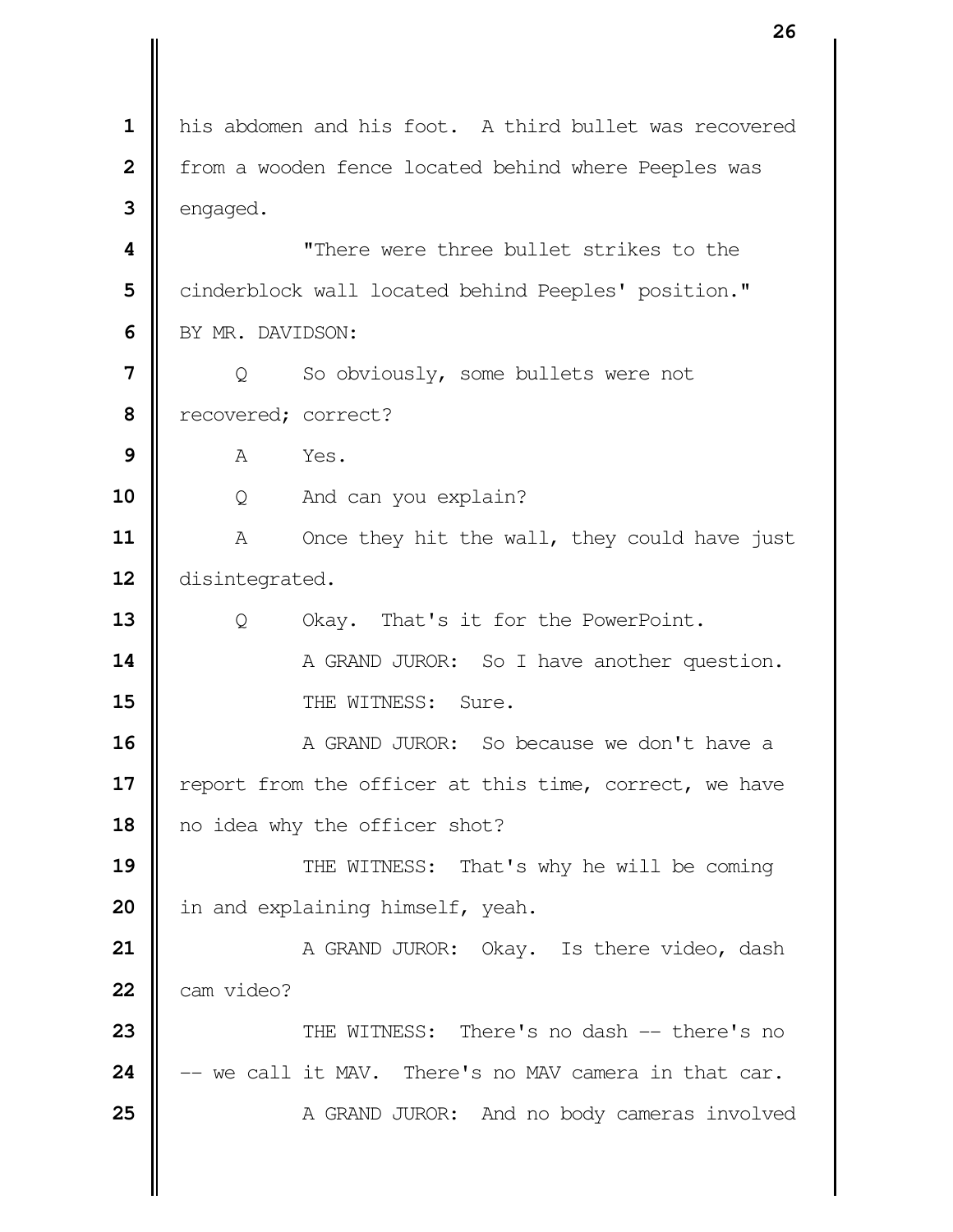in this at all?

**II** THE WITNESS: No.

BY MR. DAVIDSON:

  $\parallel$  Q Well, what is the -- maybe you can let the Grand Jurors know, what is the current state of that | program as far as you know as it relates to Portland Police Bureau?

 A So the MAV is still, I believe limited to Certain areas. It's a test pilot project. I think **| mainly Central Precinct cars have MAV.** 

  $\parallel$  And the body cam policy is still up in the air. I think it's a funding issue about whether or 13 || not -- because there's a whole issue about sure, we can **| record the cameras and record video, but how do you** Store it. The storage portion is the huge issue.

 Q So it's a pilot program, but it's basically downtown?

 A For the MAV, yes. But even for body cam, we 19 || don't have any body cams.

 A GRAND JUROR: And that's what we would **call dash cam, the MAV?** 

**22 ||** THE WITNESS: Yeah. Yeah.

23 | BY MR. DAVIDSON:

**24**  $\parallel$  Q And Mr. Peeples, I think it may already be **c**lear that Mr. Peeples was injured but was not killed.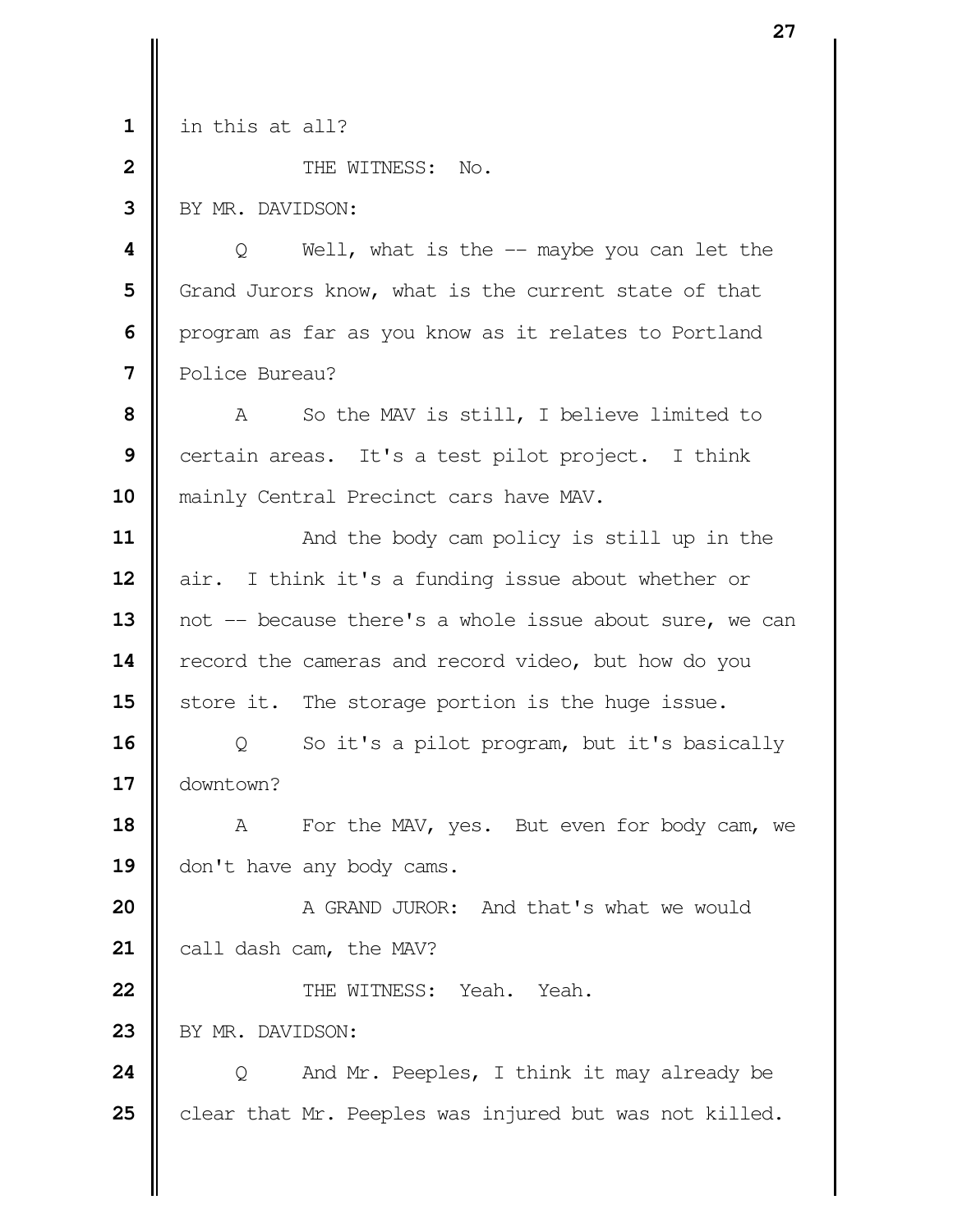A Yes. He's actually in Federal custody right I now. He was indicted on -- | Q But he's out of the hospital and he's recovered? **A** Yes. A GRAND JUROR: How long was he in the hospital?  $\parallel$  THE WITNESS: Approximately three, almost **I** four weeks because of the intestine. There's the issue of making sure that it healed properly, so they kept him in for a while. 12 | MR. DAVIDSON: Okay. A GRAND JUROR: I was going to say, was the 14 | toe a direct hit or was it a ricochet, or what?  $\parallel$  THE WITNESS: The toe, it actually was a  $\parallel$  direct hit. So they actually recovered the bullet from 17 | behind his right toe, yeah. If you see the boot, 18 | there's actually a hole right at the right toe. So I'm 19 || not sure how that happened. It's interesting, but, yes. A GRAND JUROR: Interesting. **MR.** DAVIDSON: Any other questions for Detective Cui? A GRAND JUROR: I was just thinking about **t**he policy in terms of shooting in a residential area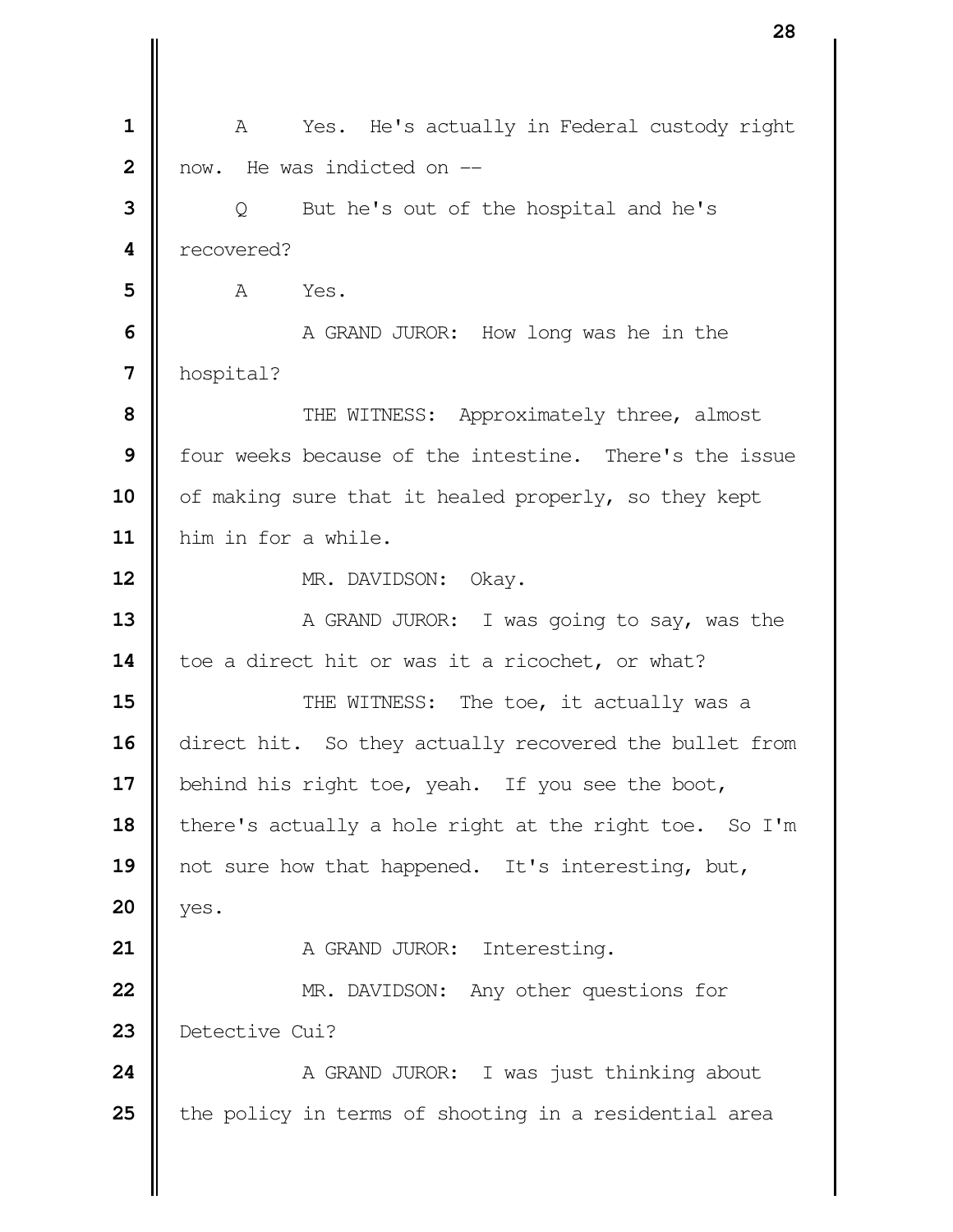like that. I mean that hit a fence at a house, right? I mean, in theory, any of those bullets could **I** have traveled into the house. **4**  $\parallel$  THE WITNESS: They could have. **5**  $\parallel$  But as an officer, you are responsible, and | Josh can talk about this, too, more so, but you have **7**  $\parallel$  to  $\sim$  you do take into account your backdrop. **8**  $\parallel$  **And you are responsible for where rounds go**  down. So you'll have to justify why you shot and talk 10 about, you know, what you saw, what kind of backdrop you  $\parallel$  saw. A GRAND JUROR: Okay. MR. DAVIDSON: Any other questions for Detective Cui? No. Okay. Thank you, Officer. THE WITNESS: Thank you.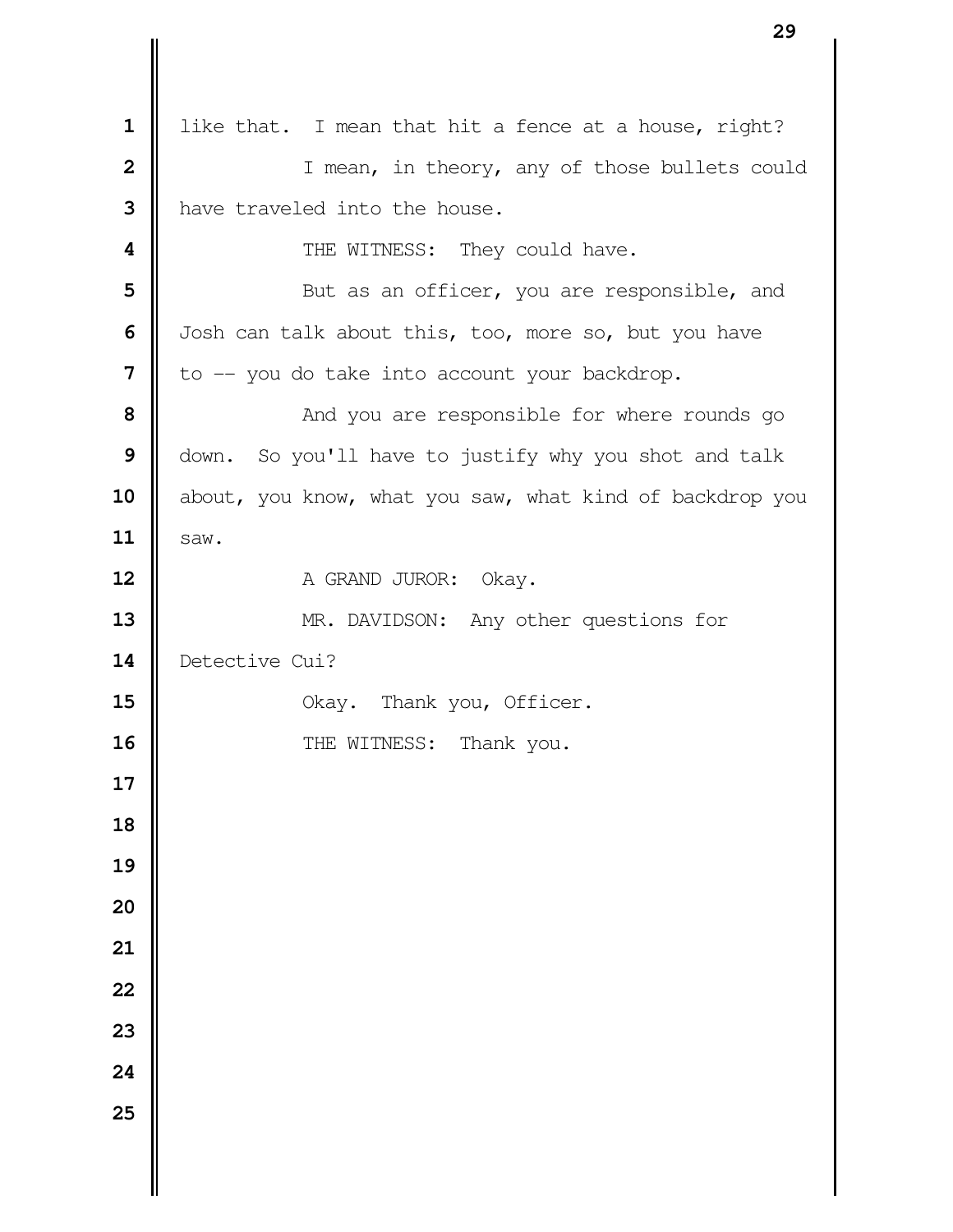|                |                                                            | υc |
|----------------|------------------------------------------------------------|----|
|                |                                                            |    |
| $\mathbf{1}$   | ANDREW DAVID CANULETTE,                                    |    |
| $\overline{2}$ | a witness called on behalf of the State, having been       |    |
| 3              | first duly sworn, was examined and testified as            |    |
| 4              | follows:                                                   |    |
| 5              |                                                            |    |
| 6              | EXAMINATION                                                |    |
| $\overline{7}$ | BY MR. DAVIDSON:                                           |    |
| 8              | Go ahead and state and spell your full name<br>Q           |    |
| 9              | for us, please.                                            |    |
| 10             | Andrew David Canulette, III. Last name is<br>A             |    |
| 11             | spelled C-A-N-U-L-E-T-T-E.                                 |    |
| 12             | And, Mr. Canulette, do you go by Drew or<br>$\overline{Q}$ |    |
| 13             | Andrew?                                                    |    |
| 14             | A<br>Drew.                                                 |    |
| 15             | Q<br>Drew, okay.                                           |    |
| 16             | Yeah.<br>Α                                                 |    |
| 17             | And, Drew, where do you live?<br>Q                         |    |
| 18             | I live at 7216 North Oatman Avenue,<br>A                   |    |
| 19             | Portland, Oregon. The zip is 97217.                        |    |
| 20             | Okay. And how long have you lived there?<br>Q              |    |
| 21             | Since 1996.<br>Α                                           |    |
| 22             | So quite a while?<br>Q                                     |    |
| 23             | Yeah.<br>A                                                 |    |
| 24             | And do you own, rent?<br>Q                                 |    |
| 25             | Own. Well, me and the bank.<br>Α                           |    |
|                |                                                            |    |
|                |                                                            |    |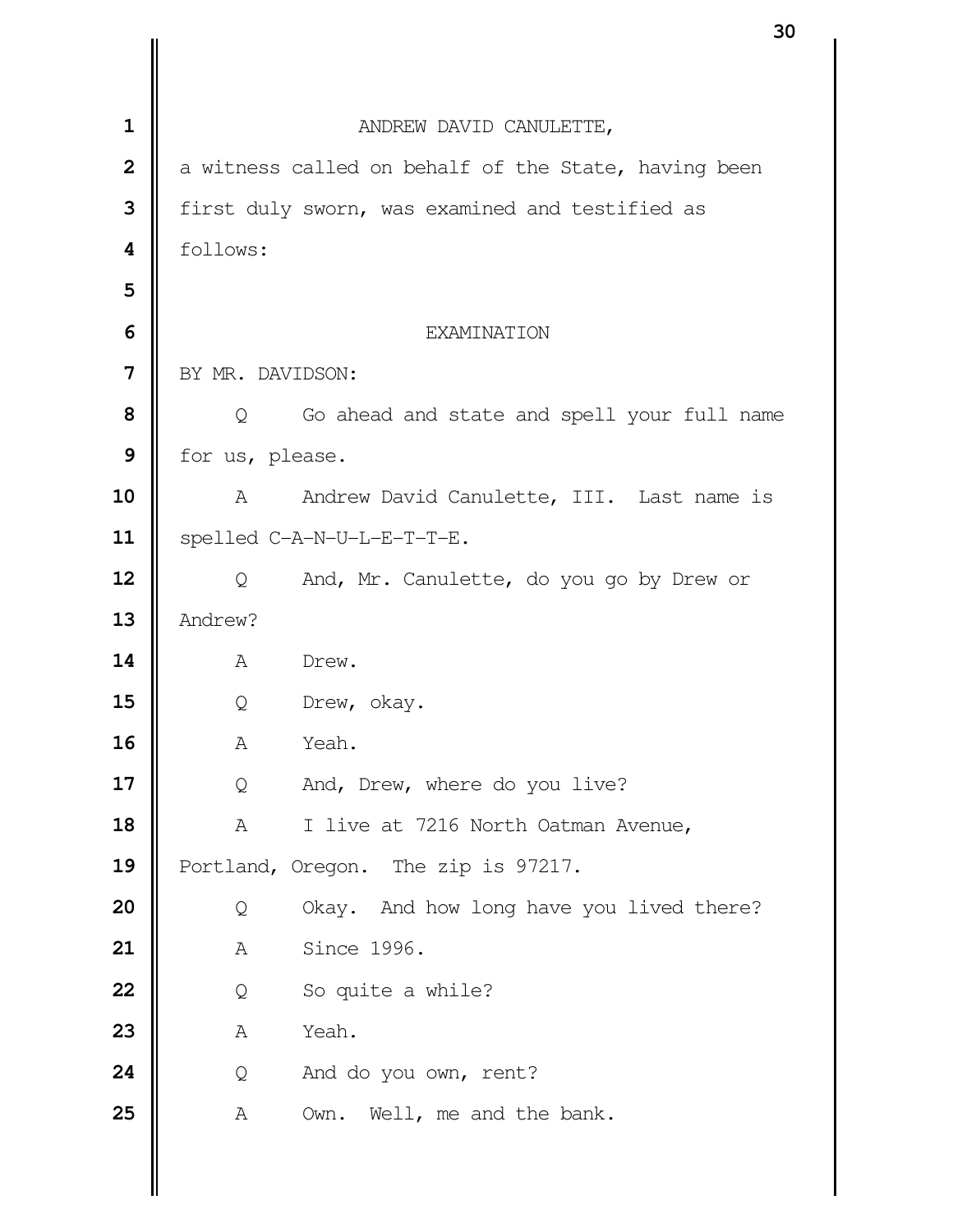|  $\Box$  0 Yes. As is the case for a lot of us. **A** Yeah. Q And what do you do for a living? **II** A Um, I'm a sound designer. I mix sound and We write music. Basically make things sound good. And I  $\Box$  do a lot of corporate work. I work out of my house. Built a controller | in the back, and so it's primarily an Internet-based business. And then I get a text message or an email 10 | from a producer out at Nike and they direct me someplace 11 | to download assets. **And I download a movie and sound files and** 13 || make their athletes sound good or say what they want 14 them to say, mix it, marry it to picture, post it, get **c**lient feedback. And it's a creative process that 16 | sometimes spans several miles. | Q Okay. 18 || A Sometimes thousands of miles.  $\parallel$  Q And do you live at that address by yourself? A Um, I have a roommate that lives upstairs, Matt Richardson. | Q Okay.  $\parallel$  A  $\parallel$  And he just moved in in August. | Q All right. So shortly before this occurred? **A** Yeah.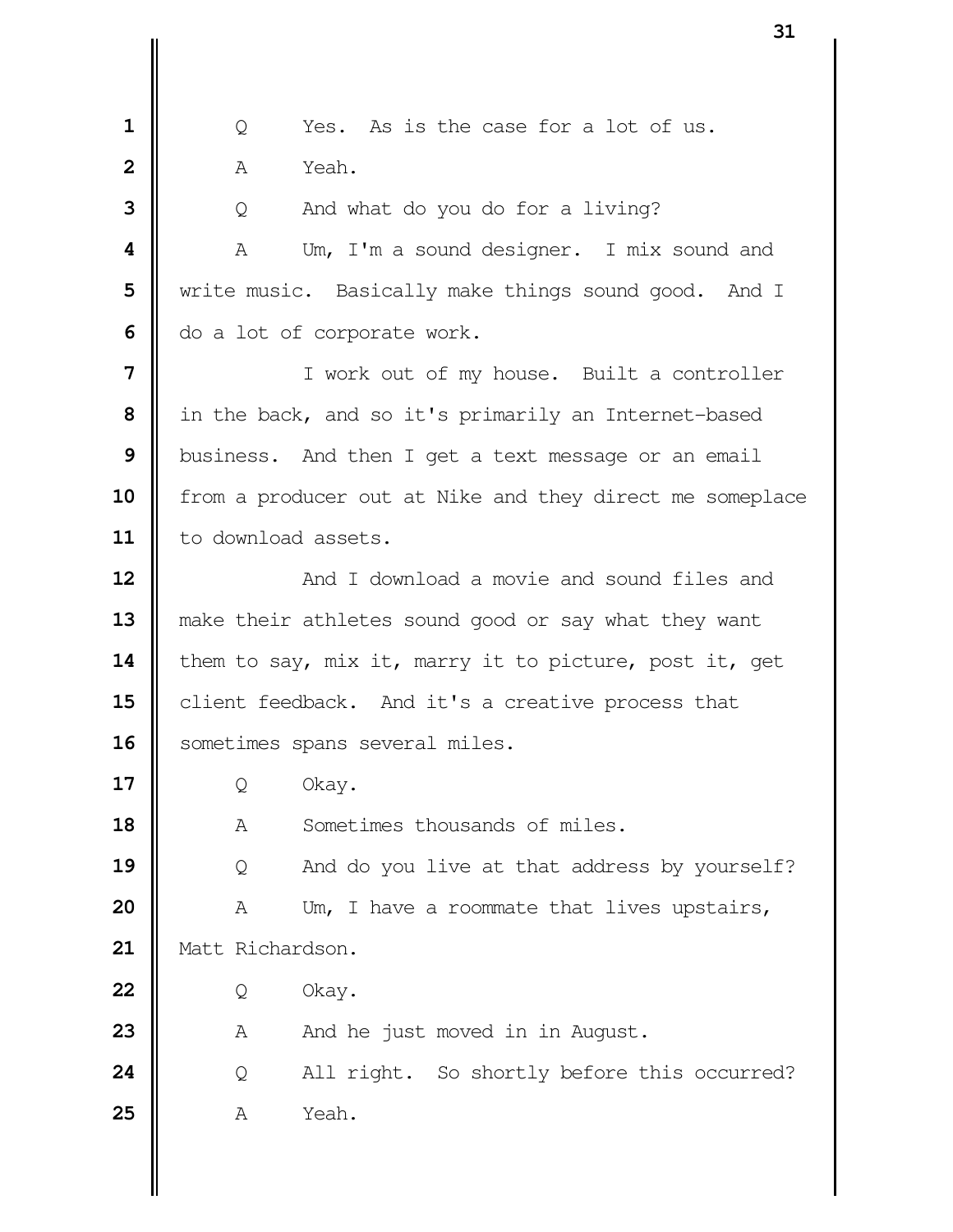|              | ےر                                                       |
|--------------|----------------------------------------------------------|
|              |                                                          |
| 1            | And how far is your house from the<br>Q                  |
| $\mathbf{2}$ | intersection at North Oatman and North Saratoga?         |
| 3            | Oh, boy. That would be one, two, three,<br>A             |
| 4            | three and a half blocks.                                 |
| 5            | Three and a half blocks?<br>Q                            |
| 6            | Α<br>Yeah. Four blocks.                                  |
| 7            | It's my understanding that you were home in<br>Q         |
| 8            | and around the time that the shooting occurred back on   |
| 9            | October 25th.                                            |
| 10           | That's correct.<br>A                                     |
| 11           | Why don't you tell us what you remember<br>Q             |
| 12           | about the shooting itself.                               |
| 13           | Um, well, events leading up to the shooting<br>A         |
| 14           | or just the shooting itself?                             |
| 15           | You can walk us through, straight through if<br>Q        |
| 16           | you would like.                                          |
| 17           | A friend of mine, Scott Burl, and I were<br>A            |
| 18           | building a sign for a coffee shop, the intersection of   |
| 19           | Denver and Rosa Parks, GrindHouse Coffee.                |
| 20           | And so I have a small one-car garage, but I              |
| 21           | keep all of my tools in there. So we had rolled out the  |
| 22           | table saw and we were getting the materials lined up to  |
| 23           | build this sign.                                         |
| 24           | And he had to $-$ he was going to borrow my              |
| 25           | truck and run over and pick up the metal for the backing |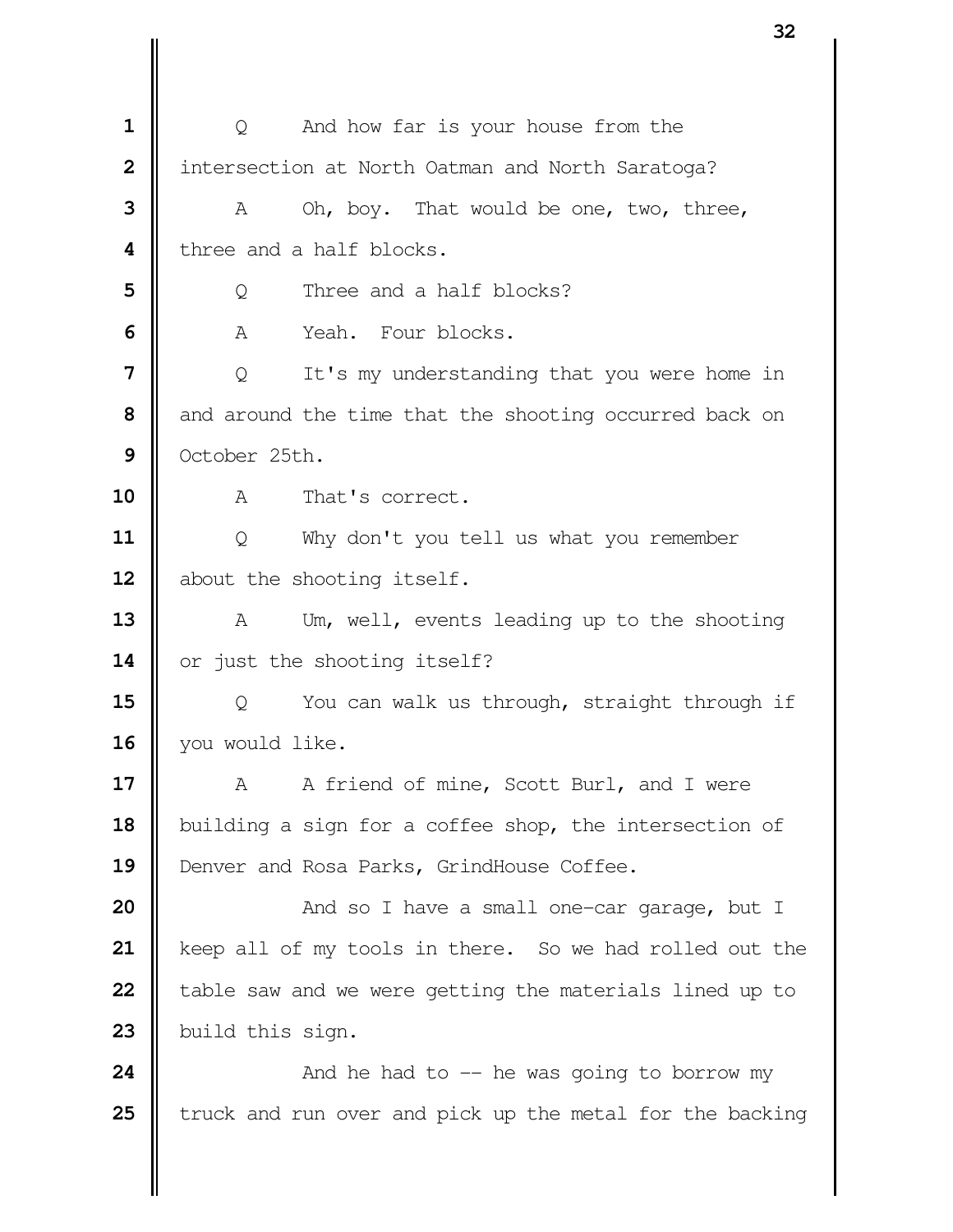1 | of the sign. And we were standing basically where my driveway crosses the sidewalk. He was on one side, I was on the other side.

  $\parallel$  **And this young black man came walking by and**  was -- he was kind of disheveled. Really kind of -- he We was like nervous. Almost like he was a tweaker, like he was high on drugs or something. He was just kind of messing around with himself a little bit. He wouldn't make eye contact.

 Generally when people walk by my house, I always try to engage them visually or something just to See, you know, hi, how is it going? I'm one of those 13 || guys that just always says hi, so, and he wouldn't make 14 | eye contact. He walked by.

 **a** And both Scott and I kind of looked at each other and said, boy, what was up with that? I think Scott called him a hot mess. And I was like, yeah, 18 | something is not right with that guy, you know. He just kept on walking. And I mean, we see people in the **|** neighborhood like that every once in a while.

 | Q And he was walking down Oatman in the direction of Saratoga?

 A Yes, south. Yeah, he was walking south. **24**  $\begin{bmatrix} 0 & 0 & 0 & 0 \\ 0 & 0 & 0 & 0 \\ 0 & 0 & 0 & 0 \end{bmatrix}$  Okay. And so that just kind of caught your attention for those reasons you just stated?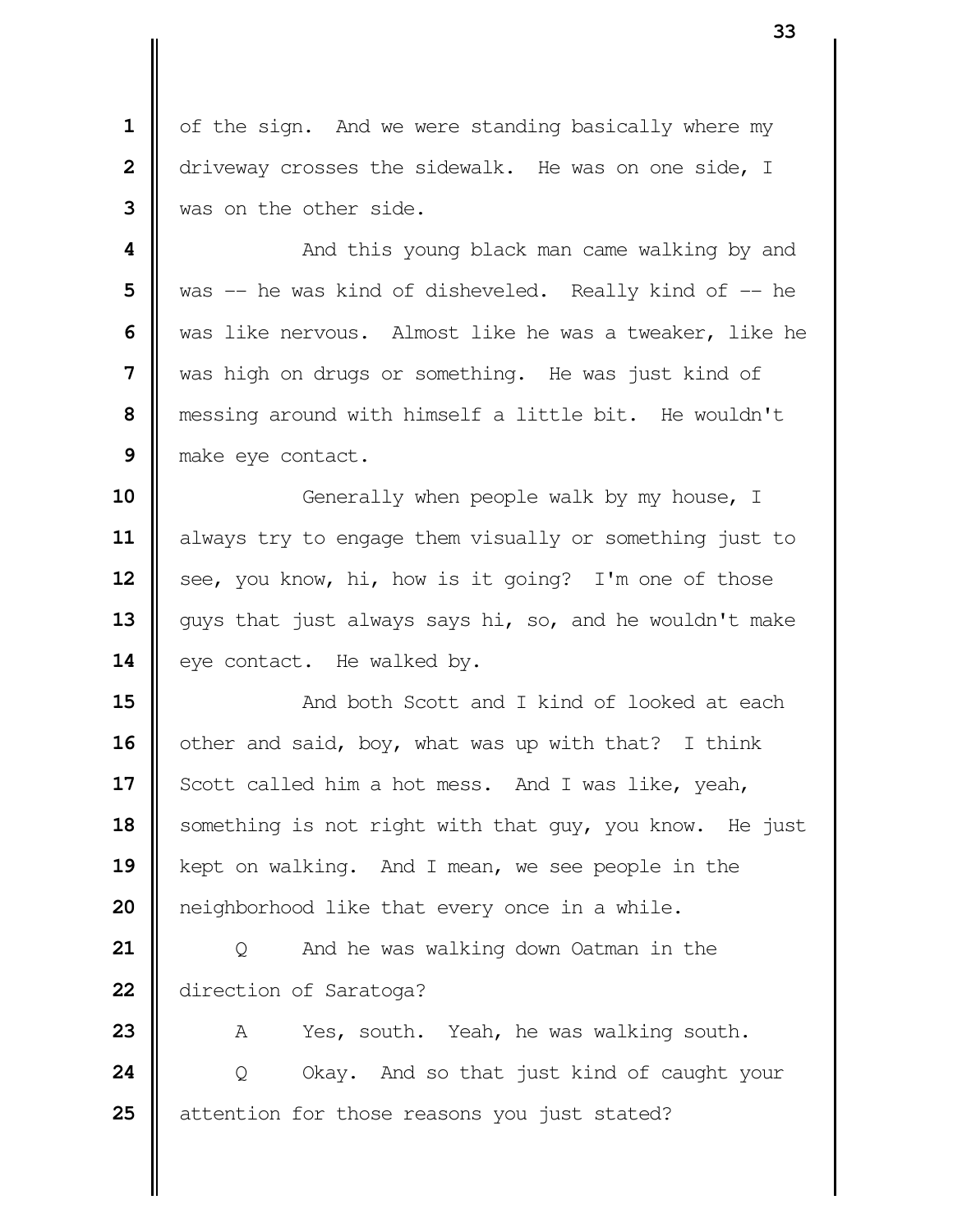1 || A Yeah. I mean, it was -- there was something | up. I'm not clairvoyant, but I noticed something was | going on with that guy.  $\parallel$  Q Okay. And what's the next thing you noticed | that was out of the ordinary? A Well, like a minute later, a minute and a half later, we hear, you know, a series of shots. And Scott and I just looked at each other and said that was either qunfire or it was, you know, someone firing off 10 | fireworks or something.  $\parallel$  And Scott said, yeah, if we hear sirens, 12 | we'll know it's gunshots. And then on cue, sirens. And 13 | that was, you know, pretty amazing, the police response. 14 There was probably 13 cars at least coming down Oatman, you know. Q Okay. A Over the series of the next five, ten minutes.  $\begin{bmatrix} 0 & \cdots & \cdots & \cdots \end{bmatrix}$  And did you -- I guess, did you put two and I two together at that point as far as thinking that person was connected to what occurred, or did they come contact you, or how did you come to the attention of  $\parallel$  the police?  $\parallel$  A Well, it wasn't  $-$  I mean, after that, it was just kind of like, yeah, we kind of figured out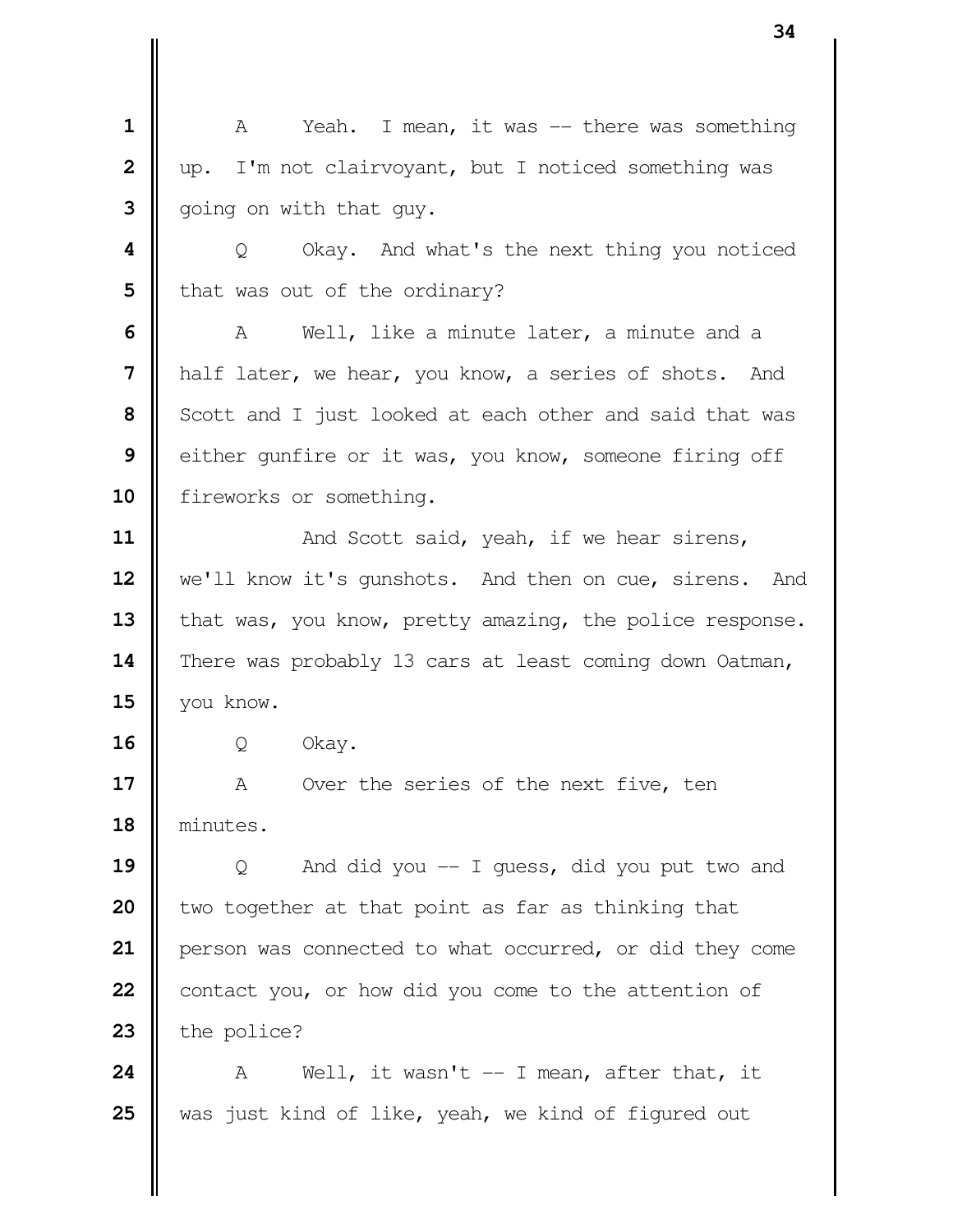1 something had gone on.

| $\overline{\mathbf{2}}$ | I mean, it was just what people see at that              |
|-------------------------|----------------------------------------------------------|
| 3                       | point. You know, you just -- you see this guy, you       |
| 4                       | know, that's, you know, tweaking and then you hear       |
| 5                       | qunshots. And so I surmised that that's probably what    |
| 6                       | had happened. And then police started walking down.      |
| 7                       | We continued to work out there on the sign.              |
| 8                       | So then the police showed up and asked me if we had seen |
| 9                       | anyone. We said -- described this guy.                   |
| 10                      | And, and then I think Scott $-$ one of us                |
| 11                      | asked, "Was that the guy that got shot down there?" And  |
| 12                      | they said, "Well, there's an investigation going on."    |
| 13                      | And so I don't think I really knew that that             |
| 14                      | was the guy that got shot until I read something in the  |
| 15                      | news. And then -- I mean, then I knew for sure that      |
| 16                      | that's what was going on.                                |
| 17                      | Do you remember one of the detectives or<br>Q            |
| 18                      | maybe an officer showing you a photograph on the phone,  |
| 19                      | on his phone?                                            |
| 20                      | He showed me a movie of that. And it<br>Yeah.<br>A       |
| 21                      | was really hard to, to see just because of the light,    |
| 22                      | yeah, just what that guy looked like. You know, so I     |
| 23                      | mean, yeah, I saw him there.                             |
| 24                      | You saw the $-$<br>Q                                     |
| 25                      | Or, or I think it was a surveillance video<br>Α          |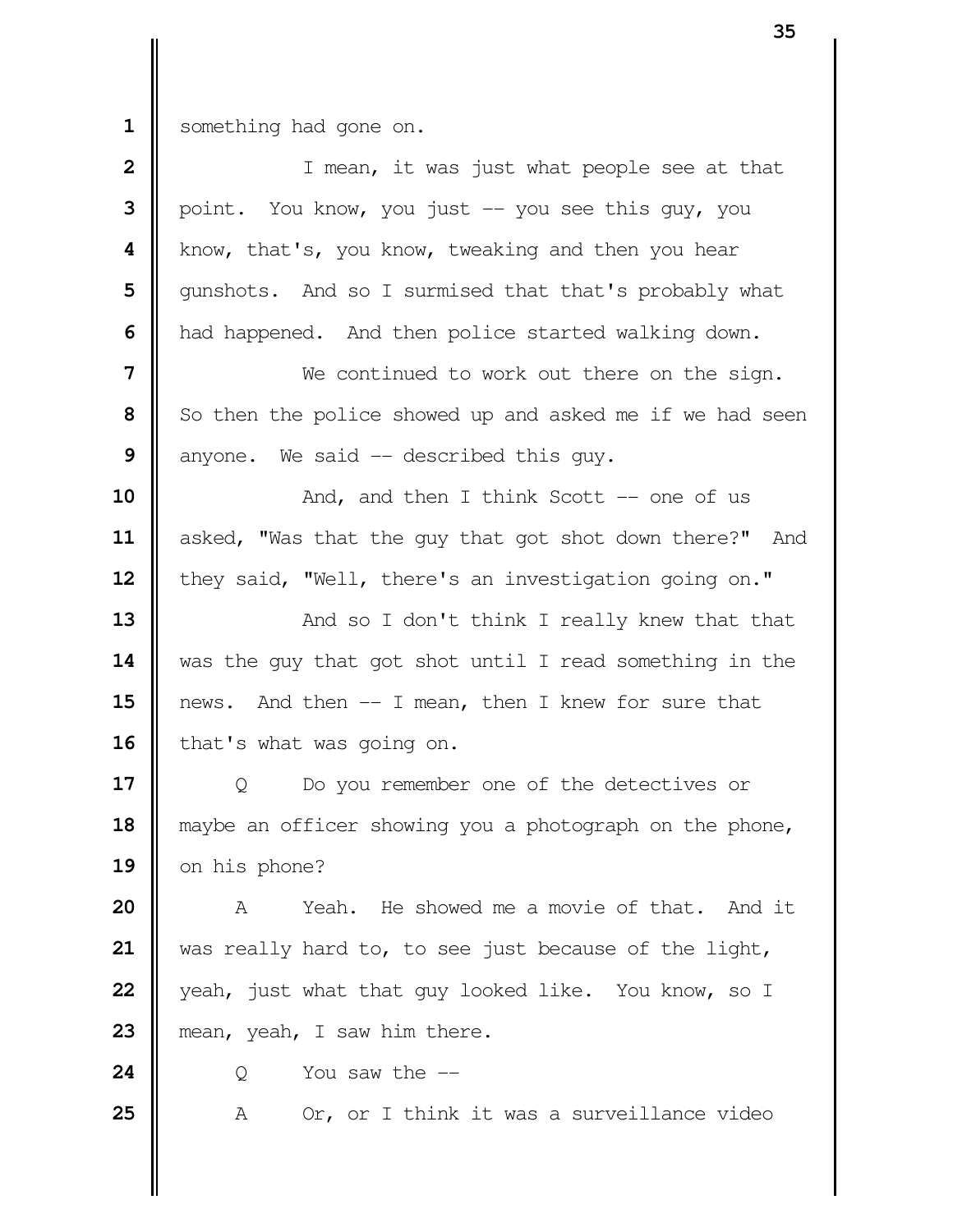| of the  $-$  was it the bank or maybe it was  $-$  must have | been the bank. | Q Okay. And did you recognize the person in **|** that video as the same person you saw, or you did say | it was dark, so maybe you couldn't tell?  $\parallel$  A Well, it was strange just because, I mean, you know, you see the guy walking down the street, and vou're like, okay, great, he's sketchy looking.  $\parallel$  But then as you -- it wasn't one of those **| empirical moments where you just had this flash and you** 11 | go, oh, I recognize that guy.  $\parallel$  You know, it was one of those things where, 13 | well, you know, it looked like he was wearing the right, 14 | the right thing because I thought just from what he was wearing, it kind of looked like him, but you couldn't 16 | see his face per se.  $\parallel$  Q Okay. Was there anything about the way he 18 was dressed when you saw him that stuck out in your mind? A Yeah. You know, it was just like this -- you know, he had, he had some earbuds. He was kind of **l** like -- it was strange just to see the way his earbuds were dangling down, and he was just kind of like **messing with stuff.**  $\parallel$  And, you know, he just had, you know, it was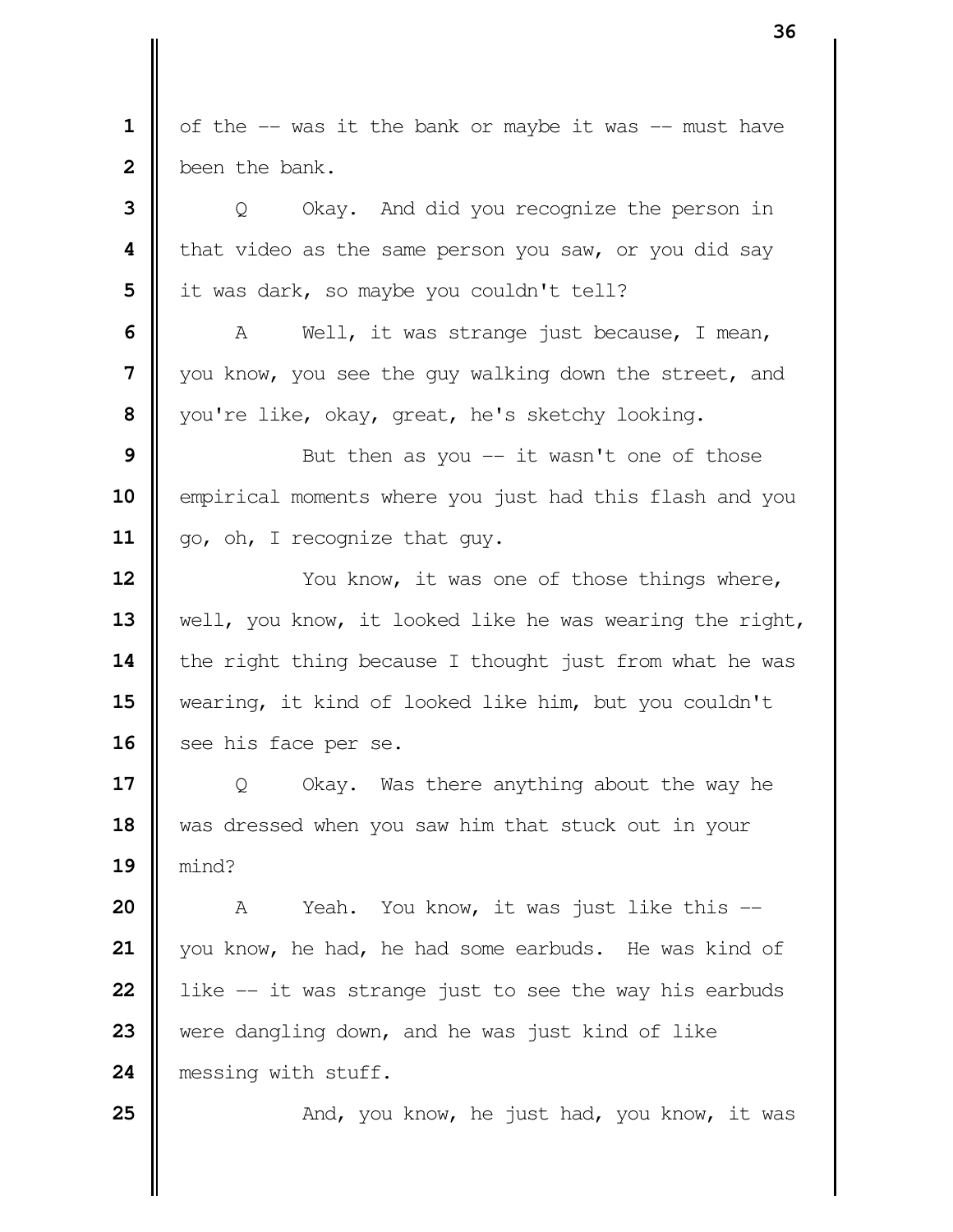either a white T-shirt or a white wrap around him. And | I wasn't quite sure what that was, you know. There was  $\parallel$  just  $\text{-}$  you know, the way that he was put together didn't look right, you know. I mean, there was -- it's kind of -- it's not I like he walked out of his bedroom and he was **h** half-dressed or something. There was just -- you know, Something that just wasn't right about the guy. | Q Got you. Not someone you had ever seen in the neighborhood before? **A** No. **MR.** DAVIDSON: Well, I think those are all 14 | of the questions I have for Drew. **15**  $\parallel$  Drew?  $\parallel$  A GRAND JUROR: When he went past your house, was he going pretty quickly or very slowly, or what was his speed?  $\parallel$  THE WITNESS: He was -- well, it wasn't that he wasn't going fast. It's just that he was oblivious **b** to anything that was around him.  $\parallel$  You know, I mean, it's  $-$  I mean, honestly, like Scott and I were closer than the two of us right **h** here. And I mean, he just, you know, he just walked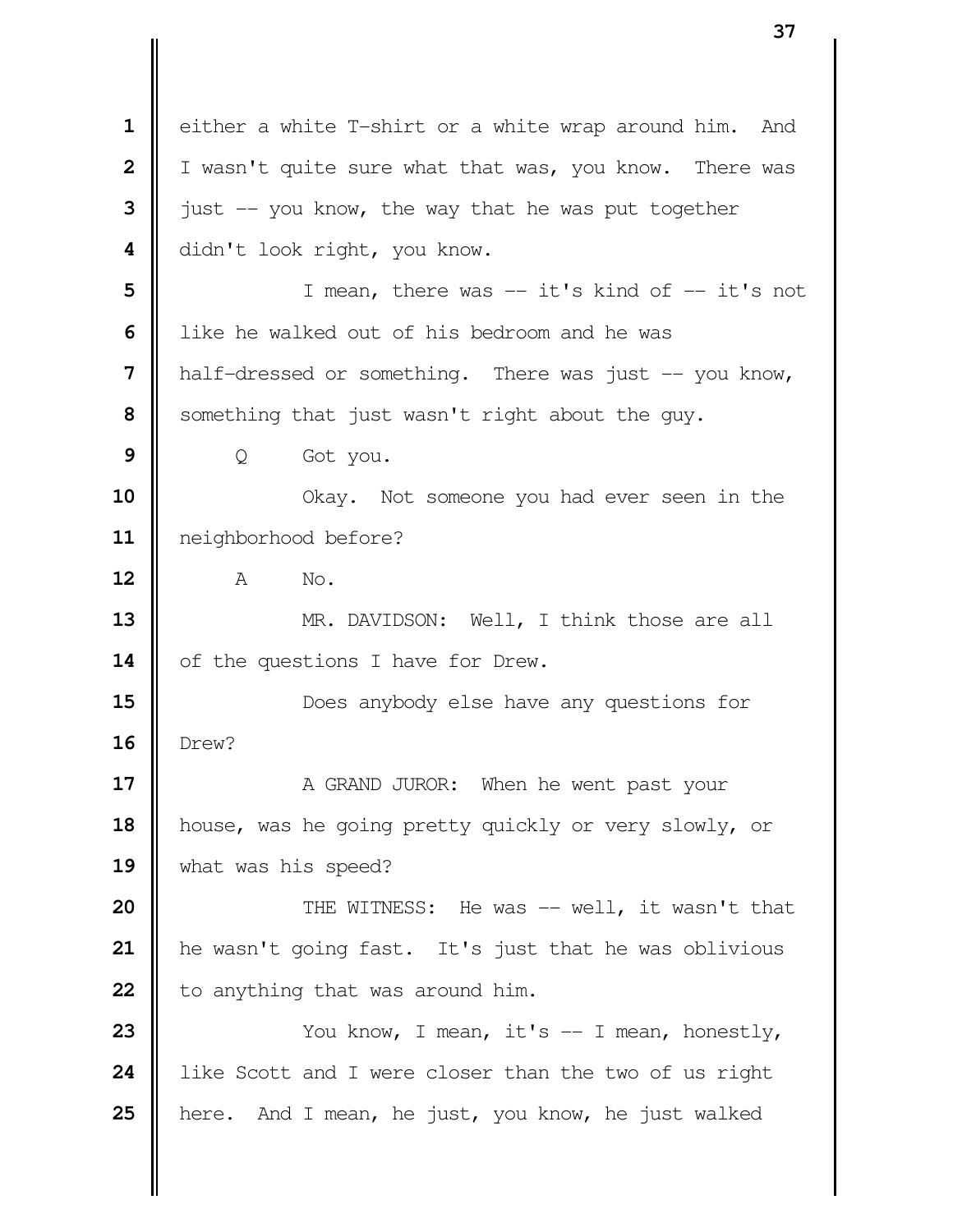$1 \parallel$  right by me.

| $\overline{\mathbf{2}}$ | I mean, I am making eye contact with the guy,          |
|-------------------------|--------------------------------------------------------|
| 3                       | just watching him walk right by us, and he was just    |
| 4                       | oblivious to us. He just didn't even see us.           |
| 5                       | A GRAND JUROR: Did you see if he had                   |
| 6                       | anything in his hands when he was messing with his     |
| 7                       | clothing?                                              |
| 8                       | THE WITNESS: He was messing with something.            |
| 9                       | And it's not that he had anything. I think his hands   |
| 10                      | were free at that point. And he was just, you know,    |
| 11                      | messing with -- you know, kind of like one of these    |
| 12                      | things where he's just kind of like this (indicating). |
| 13                      | He's kind of, you know, doing something like           |
| 14                      | this with his, his hands. So it was just odd what he   |
| 15                      | was doing, you know.                                   |
| 16                      | BY MR. DAVIDSON:                                       |
| 17                      | And I'll just make this clear for the<br>Q             |
| 18                      | record. When you were saying that, you kind of         |
| 19                      | unzipped your jacket and you were like reaching into   |
| 20                      | the interior parts of your jacket.                     |
| 21                      | Yeah. Yeah. It's like he had something<br>A            |
| 22                      | going on back here. And he was just kind of messing    |
| 23                      | around, like he had something maybe behind his back or |
| 24                      | something.                                             |
| 25                      | And he was just, you know, not $-$ I mean,             |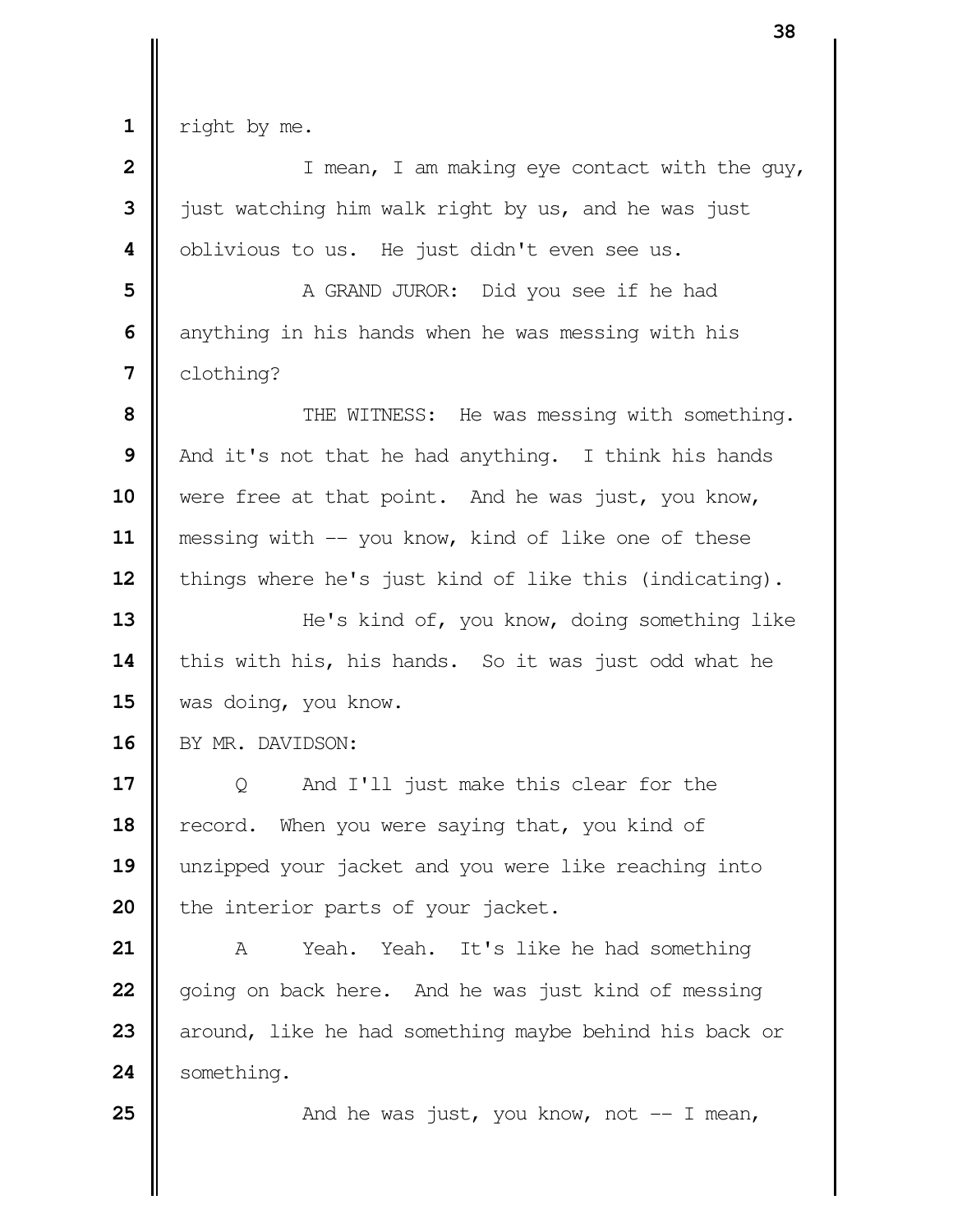when you walk down the street, you know, generally you **|** have a purpose, you know. And, you know, if you've got Something stuck or a bee, you are like, oh, you know, | you're making it -- you're doing something, but he  $\parallel$  wasn't. He was just  $\parallel$  -- it was  $\parallel$ - A GRAND JUROR: Fidgety.  $\parallel$  THE WITNESS: Yeah. Thank you. A GRAND JUROR: Did you take note of the cadence of the gunfire? Was it boom, boom, boom real quick? **II** THE WITNESS: Yeah. Yeah. A GRAND JUROR: No pausing?  $\parallel$  THE WITNESS: Yeah. You know, I think I 14 | counted five or six shots when it was fired, you know.  $\parallel$  A GRAND JUROR: Did you think it was the guy 16 | that went past your house? II THE WITNESS: Yeah. A GRAND JUROR: That was shooting?  $\parallel$  THE WITNESS: I had no idea at that point.  $\parallel$  **And, you know, you heard the shots, and we**  | go, wow, gunshots went off, you know, and then you hear **the sirens.** And so I think at that point you know that Someone was there on the scene or someone was watching 24 | something.  $\parallel$  And, you know, that was  $-$  it was incredible,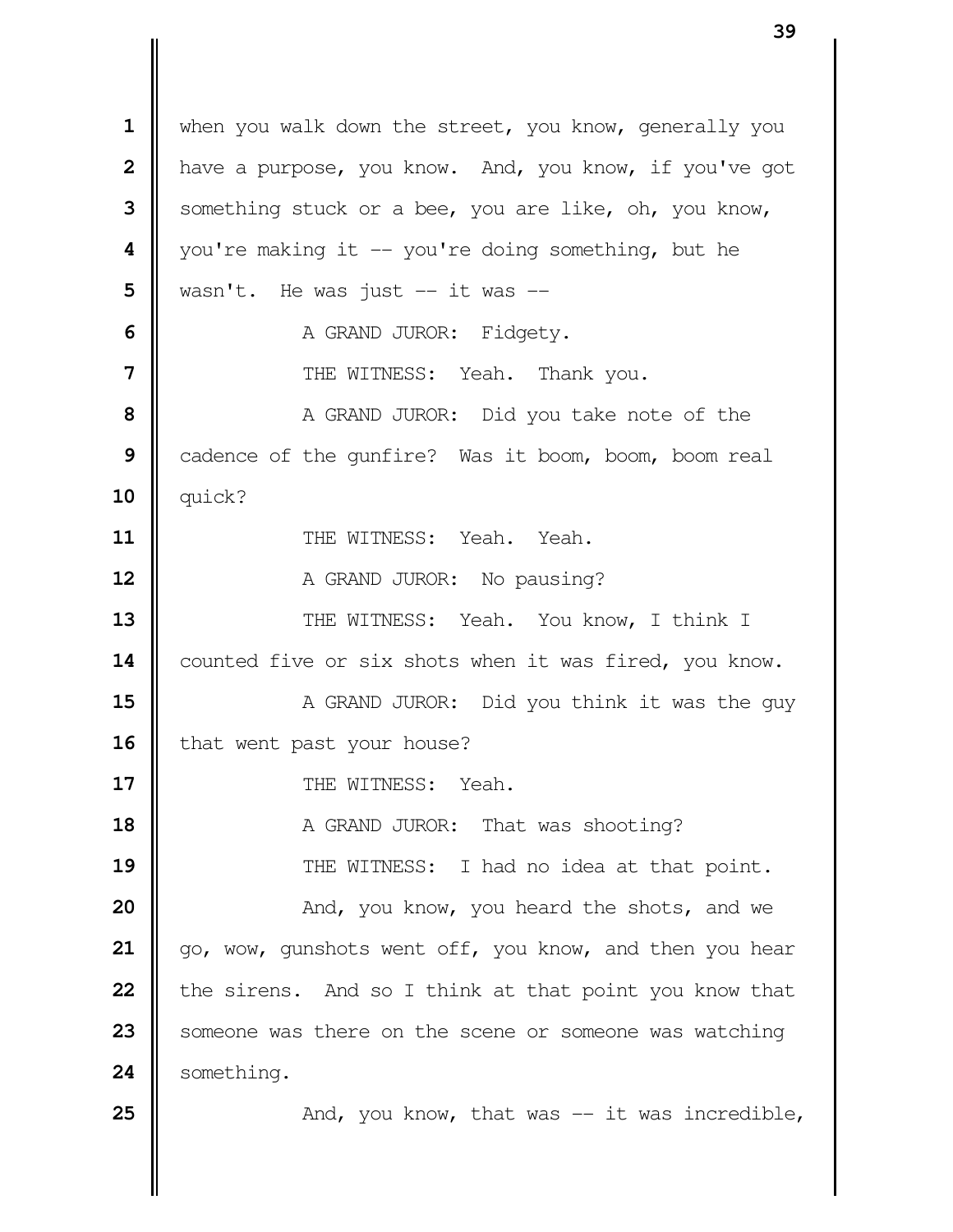1 | the response time from the shots fired to when we heard | sirens. You know, I mean, it was just seconds. MR. DAVIDSON: Anybody else with questions for Drew? A GRAND JUROR: So an officer showed you a Surveillance video on his phone? I'm not clear  $\parallel$  about  $\parallel$  - what was that? **II** THE WITNESS: Yeah. I think I talked to  $\parallel$  two -- well, actually two or three groups of detectives 10 | that day and was interviewed by one. And one of them had a cell phone video that was kind of like you could 12 | kind of see this dark image.  $\parallel$  And, and what I recognized in there was just like between here. You know, I mean, it was just -- (indicating) -- it's hard to describe because everything 16 || was just kind of dark up here.  $\parallel$  But from the knees to the pectoral muscles, it really -- it totally resembled the guy, what he was wearing, the clothing, and just like how -- the way the coat was just sitting on him and everything.  $\parallel$  A GRAND JUROR: Was he laying down when you Saw the video of him?  $\parallel$  THE WITNESS: No. He was, he was  $-$  it **l** looked -- he must have been in the bank at that point. He must have just like -- it might have been right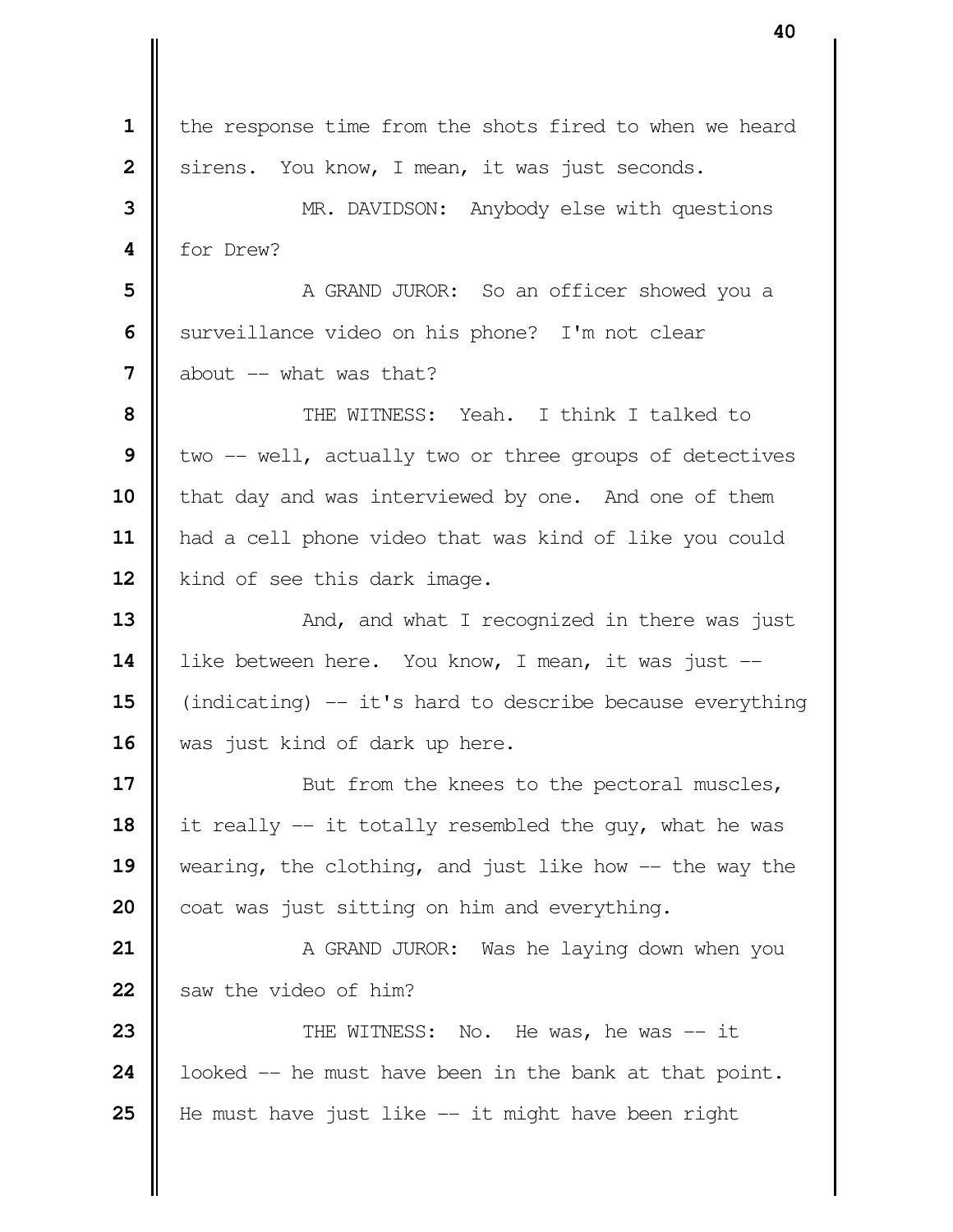1 | before he walked by me and Scott. A GRAND JUROR: Okay. And that was the same day that all this took place? THE WITNESS: Oh, yeah, yeah. Okay. I | think so, yes, the 25th, yeah. A GRAND JUROR: Okay. Thank you. MR. DAVIDSON: Anybody else with questions for Drew? No. Nokay. That's it, Drew. You are all done. THE GRAND JURY: Thank you very much.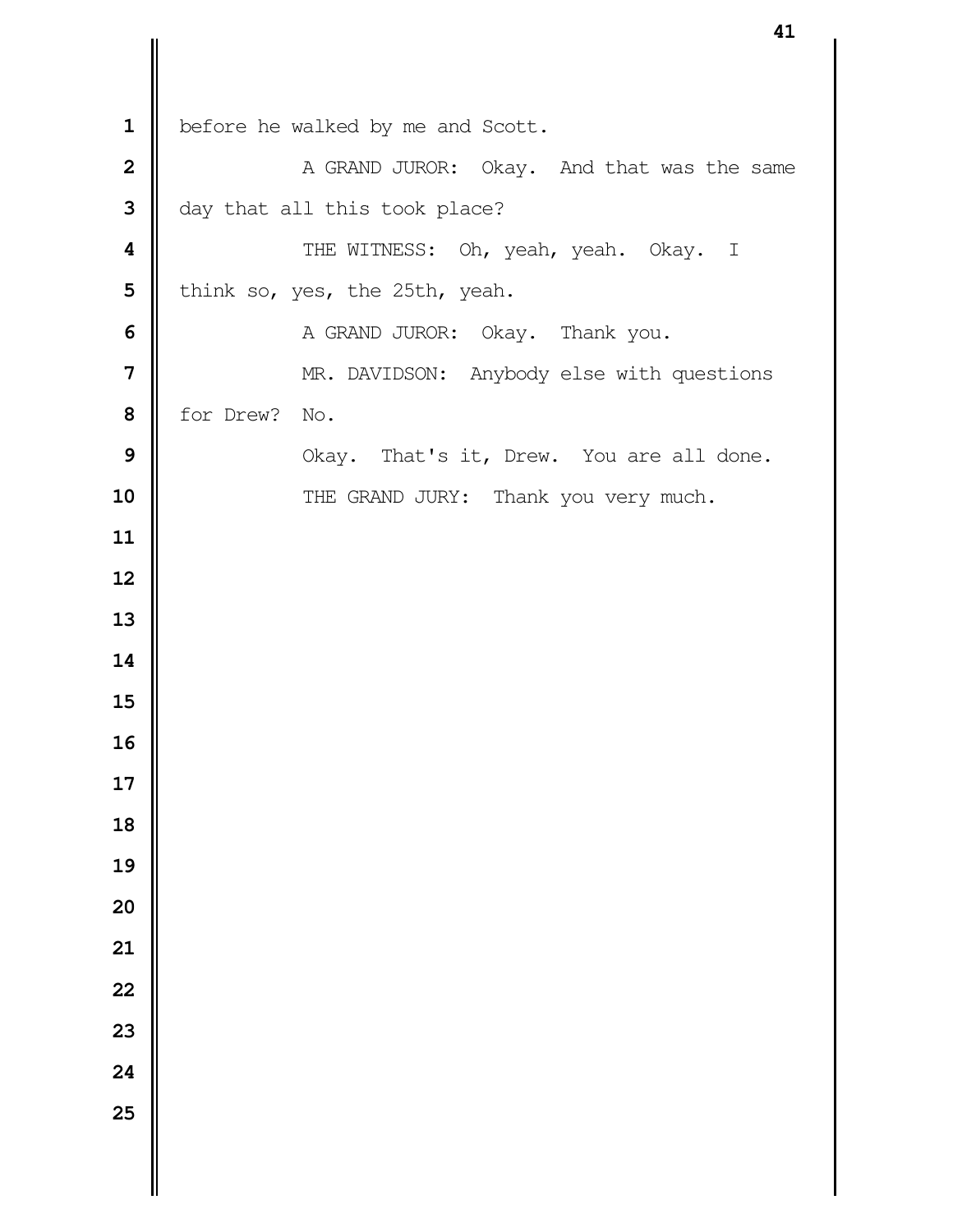|                |                     | 44                                                   |
|----------------|---------------------|------------------------------------------------------|
|                |                     |                                                      |
| $\mathbf 1$    |                     | AARON J. TREMBLAY,                                   |
| $\overline{2}$ |                     | a witness called on behalf of the State, having been |
| 3              |                     | first duly sworn, was examined and testified as      |
| 4              | follows:            |                                                      |
| 5              |                     |                                                      |
| 6              |                     | EXAMINATION                                          |
| 7              | BY MR. DAVIDSON:    |                                                      |
| 8              | Q                   | If you could state and spell your full name          |
| 9              | for us, please.     |                                                      |
| 10             | A                   | Aaron Joseph Tremblay. A-A-R-O-N. You can            |
| 11             |                     | just use J. for my middle initial. Tremblay,         |
| 12             | $T-R-E-M-B-L-A-Y$ . |                                                      |
| 13             | Q                   | And do you go by Aaron?                              |
| 14             | A                   | Yes.                                                 |
| 15             | Q                   | Thanks for coming, Aaron.                            |
| 16             |                     | Can you tell us where you live at?                   |
| 17             | A                   | 6726 North Oatman, O-A-T-M-A-N, Avenue,              |
| 18             | Portland.           |                                                      |
| 19             | Q                   | And is that a house, apartment?                      |
| 20             | Α                   | It's technically a duplex.                           |
| 21             | Q                   | Okay. And do you own both halves or do you           |
| 22             | reside in one half? |                                                      |
| 23             | A                   | I do. I own both. I reside in the upstairs           |
| 24             |                     | unit and I have the downstairs rented out.           |
| 25             | Q                   | And how long have you lived there?                   |
|                |                     |                                                      |
|                |                     |                                                      |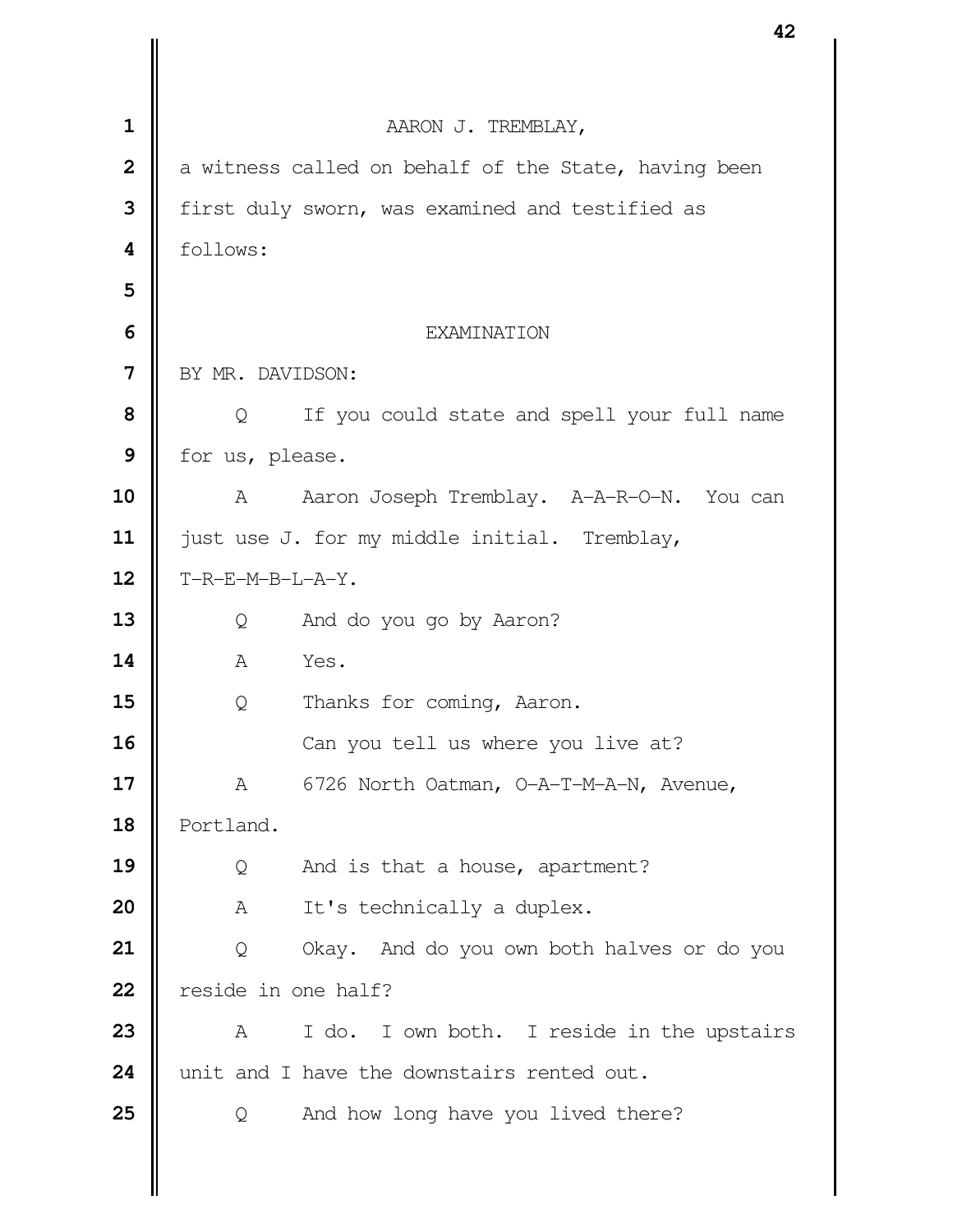|| A Two and a half -- well, it was two years in September, so two years and three months. | Q Okay. And what do you do for a living? **A** I'm in sales. | Q Okay. Anything in particular? A Vehicles particularly. | Q All right. Well, I think you know why we're **h** here. We're here to talk about this incident that **l** occurred back on October 25th in the afternoon. There 10 || was an officer-involved shooting. Why don't you just tell us where were you, 12 what were you doing at that time, and kind of what did you observe? 14 | A I had just gotten back from lunch. I was helping a friend in my shop, and got back in the house, 16 | heard what we thought was gunshots, and -- which never 17 | happens in the area.  $\parallel$  And also my -- right immediately my downstairs renter called me and said, "Did you hear **b** that?" And we both walked outside of the door at the same time.  $\parallel$  **And at three houses down on the block, we**  Witnessed police cars and a couple police officers outside of the vehicle with the guns out, and there was a gentleman on the ground.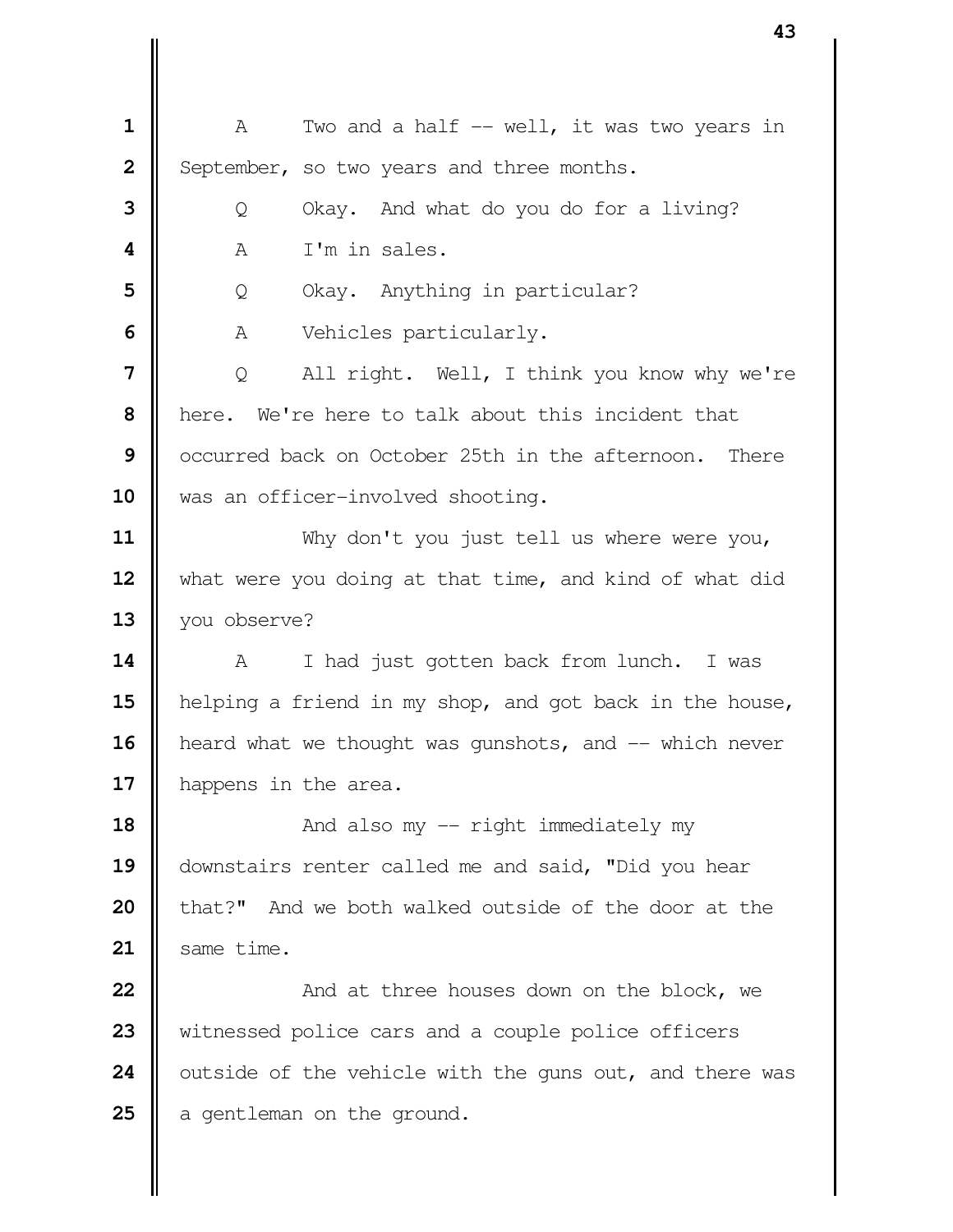|                | 44                                                     |
|----------------|--------------------------------------------------------|
|                |                                                        |
| $\mathbf 1$    | And then there was more cops. They just kept           |
| $\overline{2}$ | showing up. And then they kind of quarantined the      |
| 3              | street. We were just kind of like watching and         |
| 4              | observing what was going on. And that was pretty much  |
| 5              | it.                                                    |
| 6              | Okay. And how many shots do you think you<br>Q         |
| 7              | heard?                                                 |
| 8              | Three or four.<br>Α                                    |
| 9              | All right.<br>Q                                        |
| 10             | I don't know exactly. Maybe -- I know from<br>A        |
| 11             | looking at the wall, there was four, but it could have |
| 12             | been three or four or five.                            |
| 13             | Okay. Somewhere in that range?<br>Q                    |
| 14             | Correct.<br>A                                          |
| 15             | And how many blocks from the intersection of<br>Q      |
| 16             | Saratoga and Oatman is your house?                     |
| 17             | It's on that same block.<br>Α                          |
| 18             | Oh, so it's just right there?<br>Q                     |
| 19             | Correct. It's probably from where the<br>Α             |
| 20             | gentleman on the ground was, it's three houses up.     |
| 21             | Okay.<br>Q                                             |
| 22             | So we could hear it.<br>Α                              |
| 23             | Okay. And did you hear the officers say<br>Q           |
| 24             | anything during the course of any of this?             |
| 25             | Stay down. Stay down.<br>A                             |
|                |                                                        |
|                |                                                        |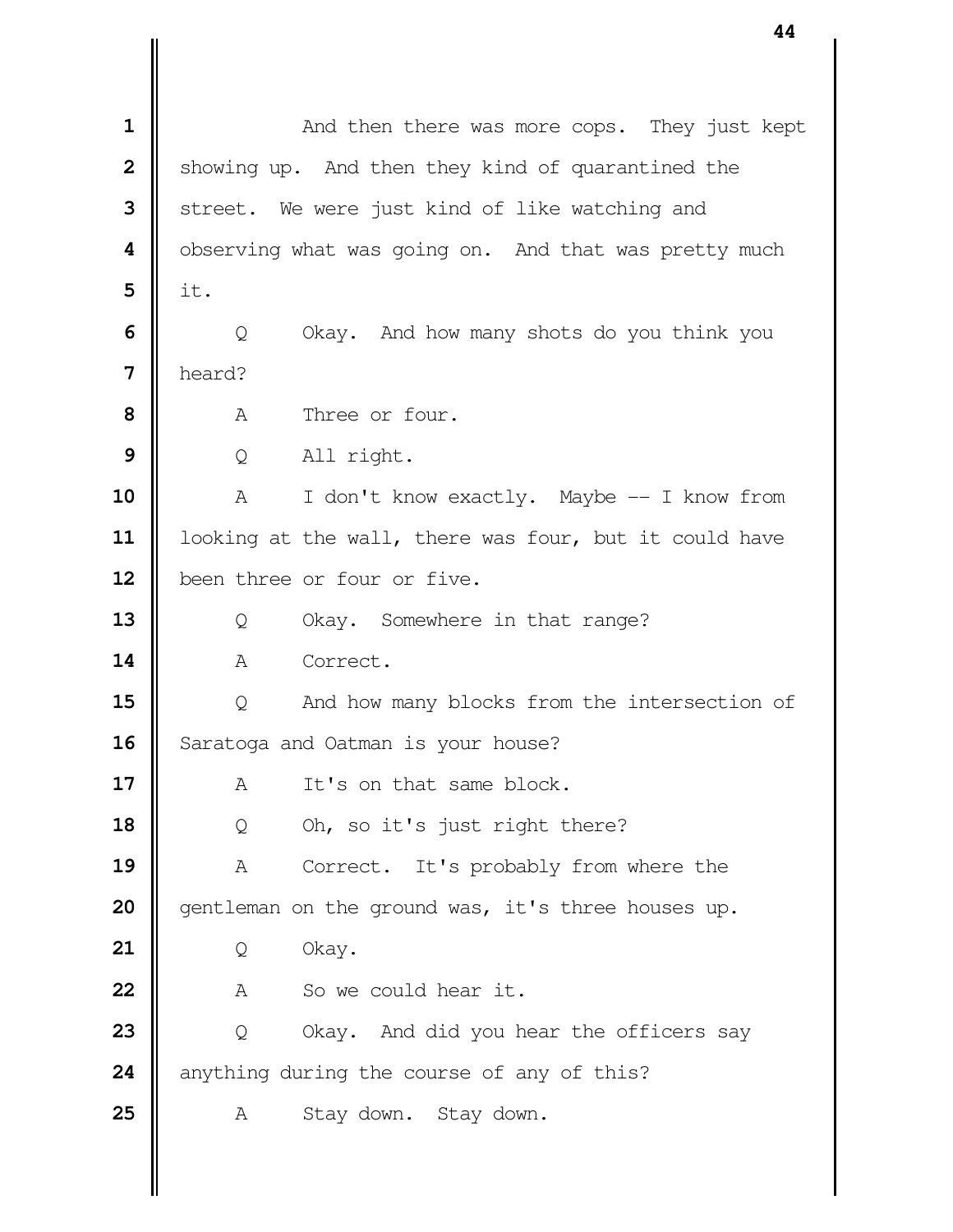| $\mathbf{1}$            | Q                | Okay.                                                 |
|-------------------------|------------------|-------------------------------------------------------|
| $\overline{2}$          | A                | Don't move.                                           |
| 3                       | $\circ$          | And that was directed, I assume at the                |
| $\overline{\mathbf{4}}$ |                  | person who was on the ground?                         |
| 5                       | A                | Correct.                                              |
| 6                       |                  | A GRAND JUROR: That was after the shots               |
| $\overline{7}$          | were fired?      |                                                       |
| 8                       |                  | THE WITNESS: Correct.                                 |
| 9                       |                  | A GRAND JUROR: The "stay down"?                       |
| 10                      |                  | THE WITNESS: Correct. Correct.                        |
| 11                      |                  | We didn't hear anything until the shots and           |
| 12                      |                  | then we were outside and they had him on the ground   |
| 13                      |                  | already. So I didn't see him get shot or anything. He |
| 14                      |                  | was, he was already down.                             |
| 15                      | BY MR. DAVIDSON: |                                                       |
| 16                      | Q                | All right. So you didn't really remember              |
| 17                      |                  | hearing or seeing anything because you were inside -- |
| 18                      | Α                | Correct.                                              |
| 19                      | Q                | -- until the shots were fired?                        |
| 20                      | Α                | Correct. The first thing we heard was the             |
| 21                      | shots.           | So we don't know what happened before that.           |
| 22                      | Q                | All right. Did you just, I guess, stay                |
| 23                      |                  | outside and just observe?                             |
| 24                      | A                | Correct. Yeah. It was -- you know, it                 |
| 25                      |                  | was -- it doesn't happen like that every day, so, of  |
|                         |                  |                                                       |
|                         |                  |                                                       |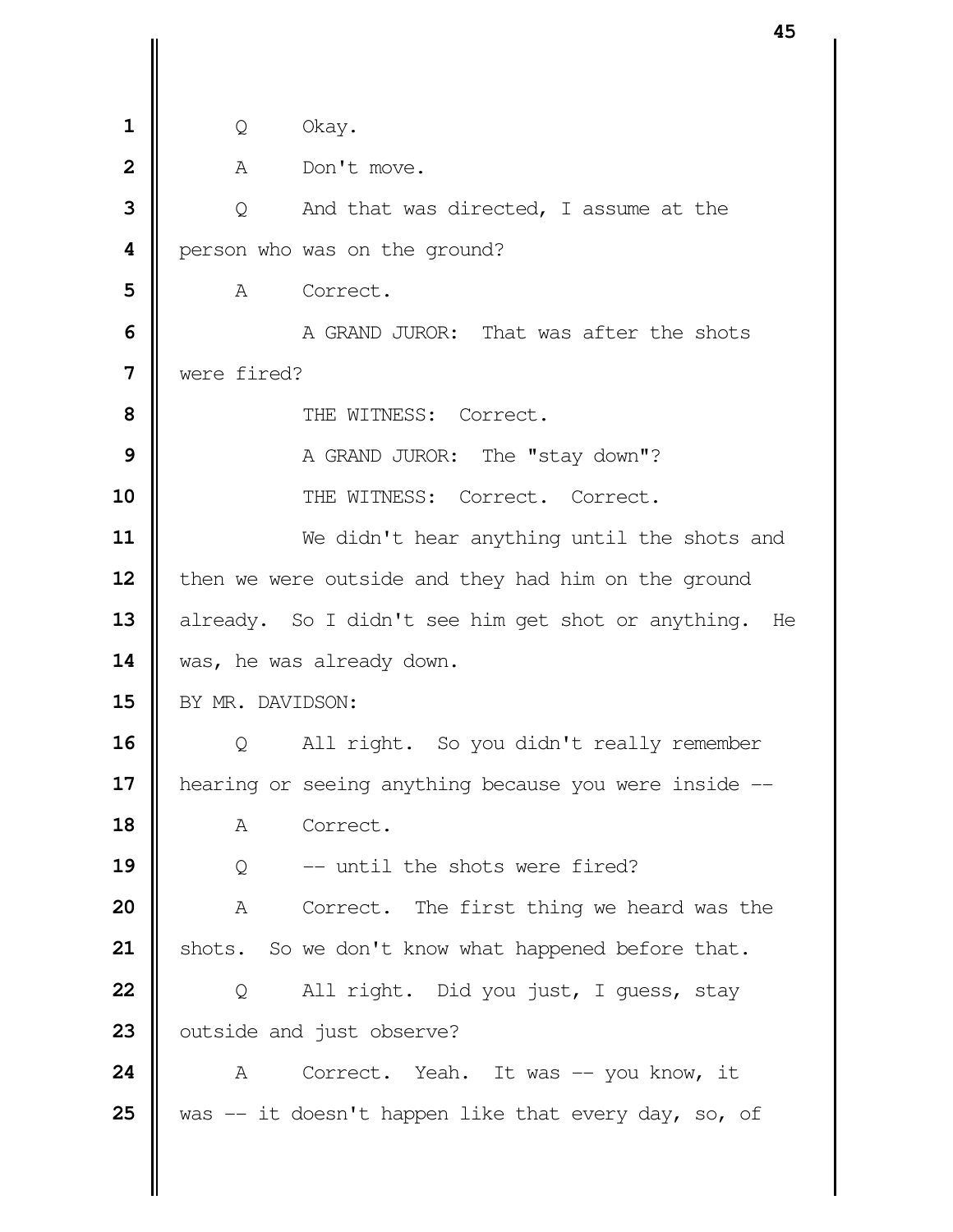course, you are curious on what happened. And then | you, you know, go on the Internet, and then reporters Start showing up, and they say, oh, it was a bank  **4** robber.

**5**  $\parallel$  Q And I'm assuming you were contacted by **6** detectives just kind of canvassing the neighborhood, or **7** did you go and try to contact them?

**8** A They had our house in the zone, so we had to **9** check with them to go in and out. So, you know, they 10 | asked if we had heard anything. And I said, yeah. 11 | I'll take -- you can take my statement for sure.

**12** | Q All right. And the individual that was on 13 the ground that was taken into custody, were you able 14 | to get a good look at him at all?

**15** A No. I didn't really get to see him because 16 | he was kind of on the ground. It was very strange. I 17 | thought, I thought for sure that they had -- he was **18** dead.

  $\parallel$  But then they -- the ambulance came and  $\parallel$   $\parallel$  'cause I, I had to contact  $\parallel$  - I have a few cousins who are cops, so I said, what's the red barrier, what's the yellow barrier mean. Is it  $-$  do you think the guy is dead like? And then they said no, he would have been  $\parallel$  there for a while at the scene, but they took him out  $-$ | took him to the hospital.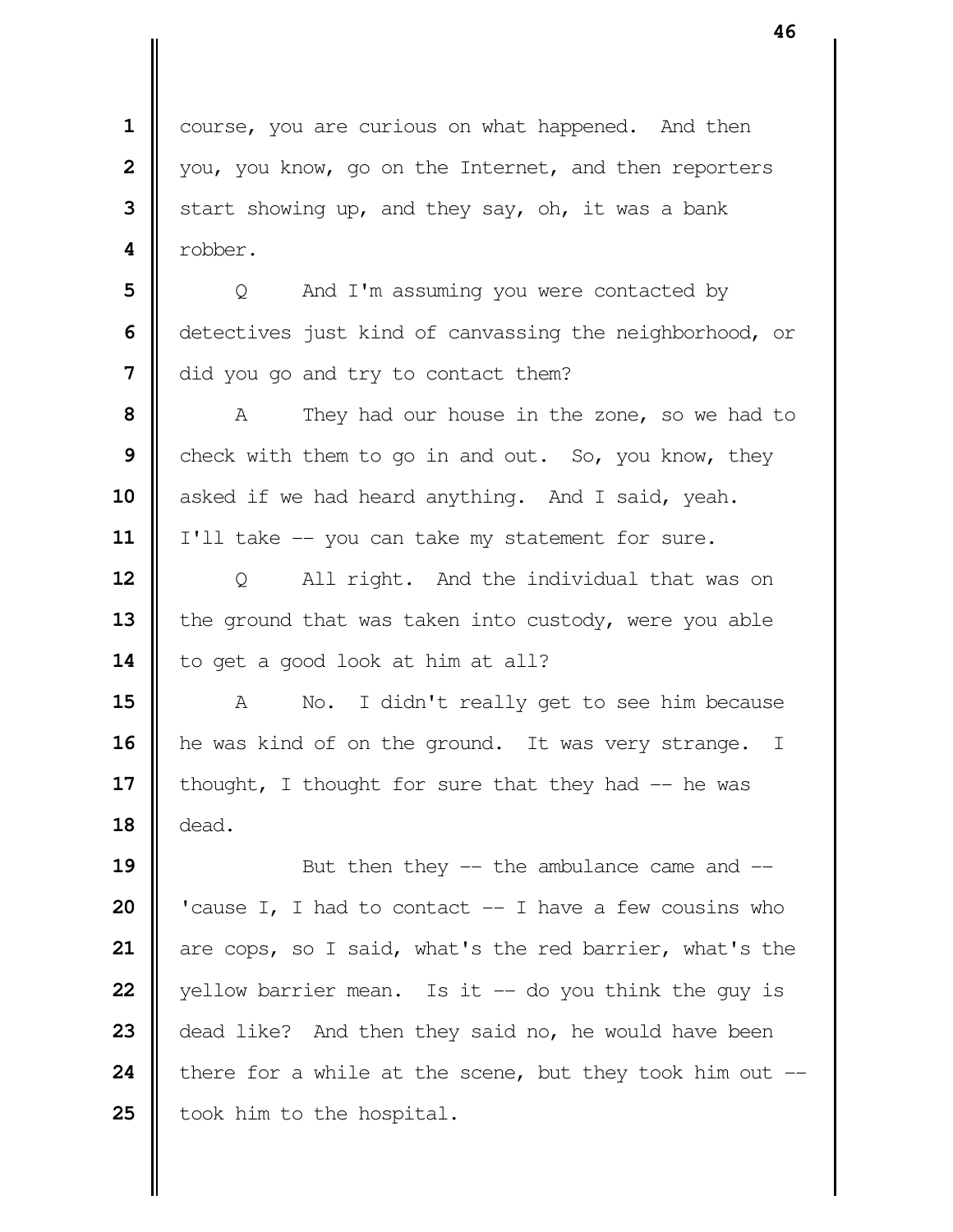| 1              | Did that happen pretty quickly?<br>Q                    |
|----------------|---------------------------------------------------------|
| $\overline{2}$ | It seemed like it. I don't know exactly.<br>Α           |
| 3              | It seemed like it took 20, 30 minutes in my head. It    |
| 4              | seemed like a long time. I know that you get            |
| 5              | adrenaline and all that stuff when these things happen, |
| 6              | but it felt like 20 minutes. Maybe it was not that      |
| 7              | long.                                                   |
| 8              | Okay. All right.<br>Q                                   |
| 9              | Felt like the reporter was there. We were<br>A          |
| 10             | talking to the reporter. The cops were there. We were   |
| 11             | talking to them. And then by that point, the ambulance  |
| 12             | had showed up and they took him away.                   |
| 13             | But you are not sure about the timing of<br>Q           |
| 14             | that; is that correct?                                  |
| 15             | Α<br>Yes. Yes. I wouldn't want to put that in           |
| 16             | writing. I don't know.                                  |
| 17             | Okay. Fair enough.<br>Q                                 |
| 18             | You weren't like taking notes about the                 |
| 19             | times?                                                  |
| 20             | A<br>I wasn't, no.                                      |
| 21             | MR. DAVIDSON: Okay. Why would you.                      |
| 22             | All right. Well, I think those are pretty               |
| 23             | much all of the questions that I have for Aaron.        |
| 24             | Anybody else have questions for Aaron?                  |
| 25             | A GRAND JUROR:<br>Yeah.                                 |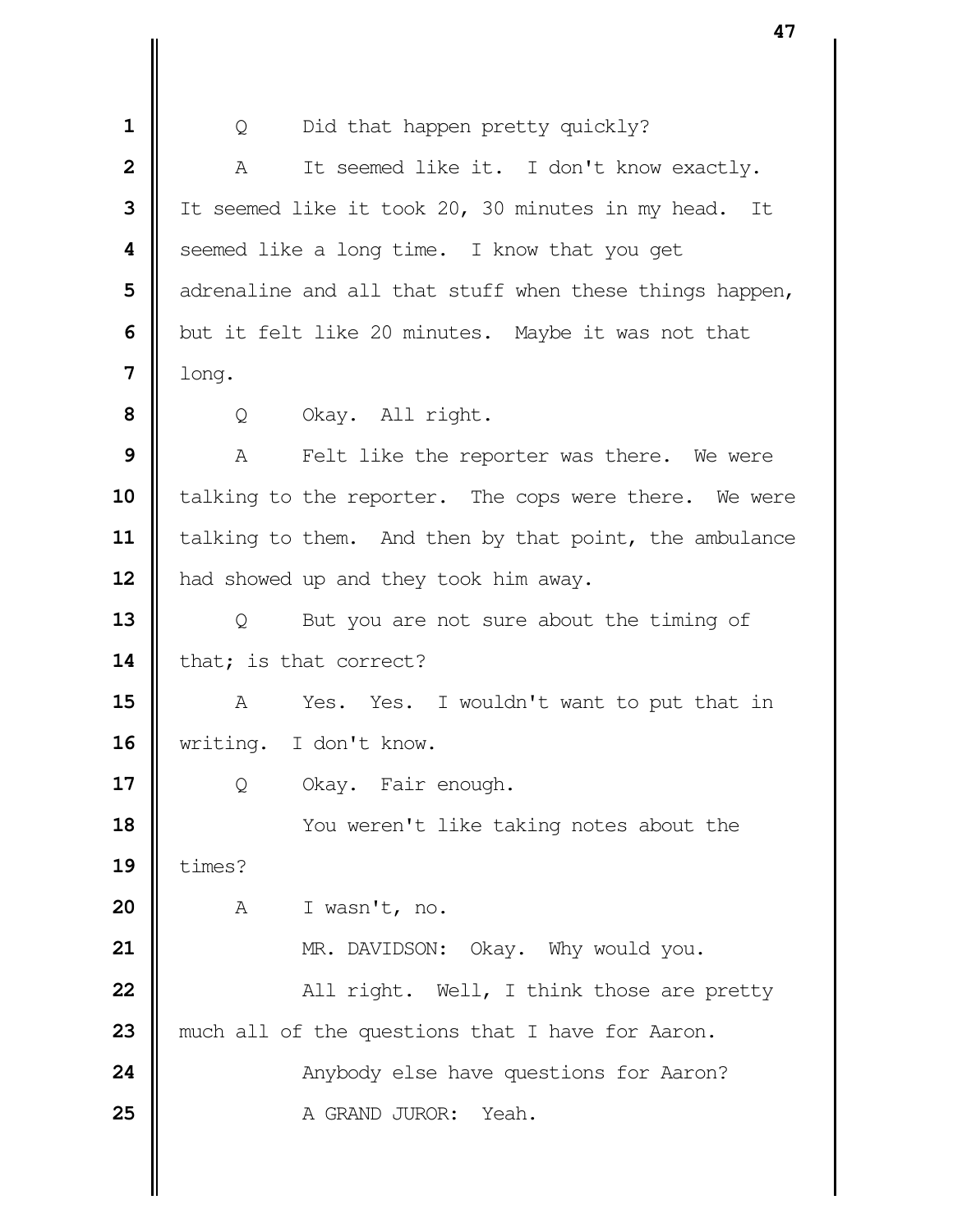So you were standing basically right outside | your house, like maybe in your driveway with your friend and neighbor.  $\parallel$  THE WITNESS: On the sidewalk. **I** A GRAND JUROR: On the sidewalk.  $\parallel$  **6** And then did you go closer to see what was happening? **I** THE WITNESS: No. No. They -- it was **|** pretty apparent that they had the guns out. We were 10 | kind of like just, whoa -- A GRAND JUROR: Let's not get close to that.  $\parallel$  THE WITNESS: -- and then -- exactly. And 13 | then they quarantined the area, and the officers were 14 | saying, hey, go back inside or stay out.  $\parallel$  Don't go in -- you know, don't interfere with  $\parallel$  the  $-$  because we were  $-$  at first, we were  $-$  there's 17 | still cars coming, and so we were kind of just trying to 18 | stop the cars, and then the cops came, and so we didn't 19 | really go any closer. A GRAND JUROR: Okay. Yeah. So you, you | like live in the block and it happened on the corner?  $\parallel$  THE WITNESS: Correct. Probably -- it was  $\parallel$  on the corner and probably  $\parallel$ -  $\parallel$  MR. DAVIDSON: We've actually got a map up **h** here. I don't know if -- does that capture?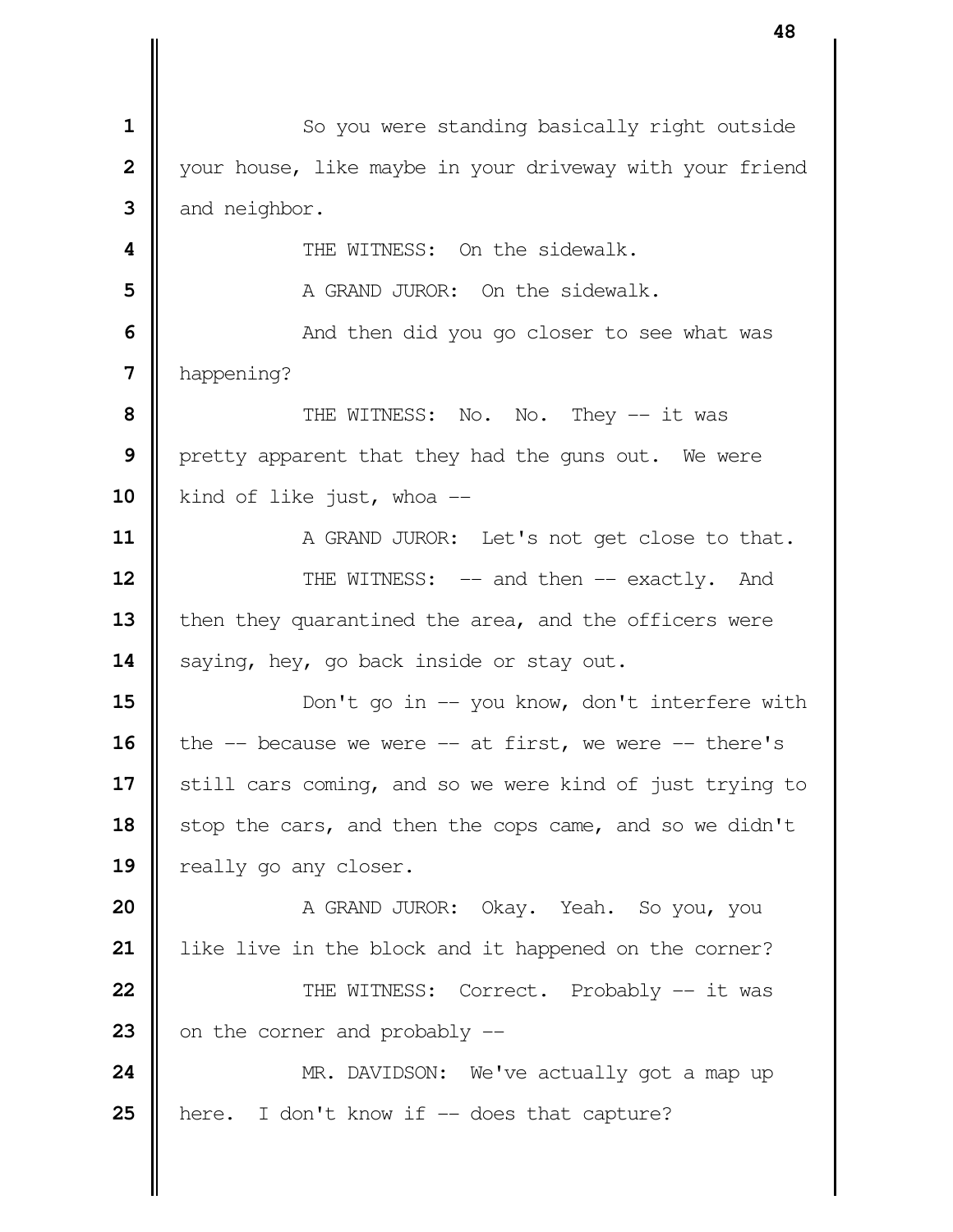Can you show us maybe up here? So that's the **l** red arrow.  $\parallel$  THE WITNESS: Right here. Right in there. **A** GRAND JUROR: Oh, I see.  $\parallel$  MR. DAVIDSON: You live south of there then?  $\blacksquare$  THE WITNESS: Correct. **A** GRAND JUROR: I see. Thank you.  $\parallel$  THE WITNESS: Yeah. It's south of where he Was shot then. MR. DAVIDSON: Anybody else have questions for Aaron? A GRAND JUROR: So you stopped civilian  $\parallel$  traffic?  $\parallel$  THE WITNESS: Correct. There was one that went  $-$  that made it by and it was  $-$  and then that was it. But by that point there was -- there was a 18 | lot of officers that showed up. There was probably -- I 19 | don't know. I don't want to quote how many, but there was a lot. They were, they were -- it was a big deal, I | think, you know. Two, two robberies in a somewhat calm area for the most part. MR. DAVIDSON: Okay. All right. Any 24 | additional questions for Aaron? A GRAND JUROR: Thank you.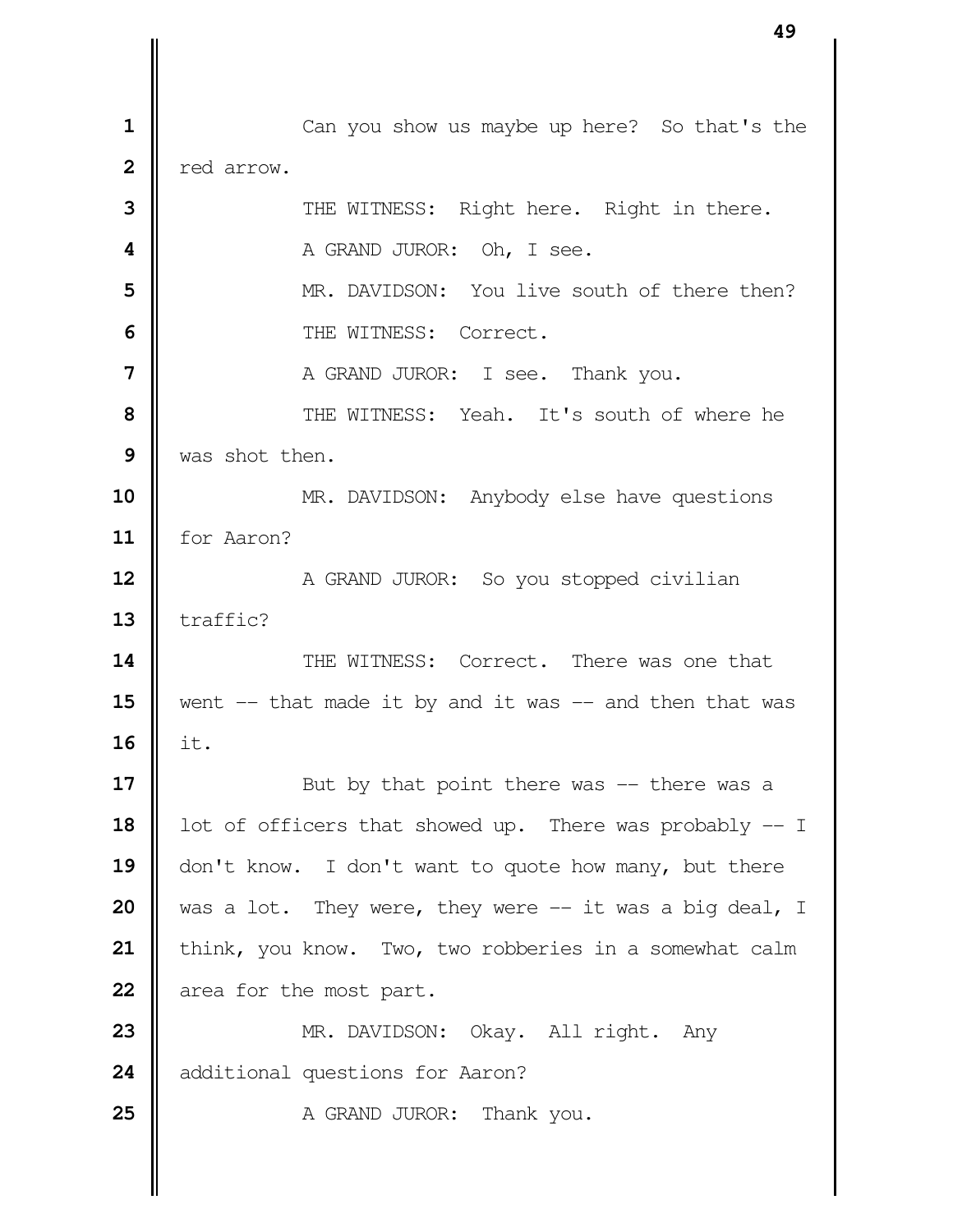|                         |  |              |                          |                        | ၁ပ |
|-------------------------|--|--------------|--------------------------|------------------------|----|
|                         |  |              |                          |                        |    |
| $\mathbf{1}$            |  | THE WITNESS: |                          | Thank you. No problem. |    |
| $\overline{\mathbf{2}}$ |  |              | MR. DAVIDSON: Thank you. |                        |    |
| $\overline{\mathbf{3}}$ |  |              |                          |                        |    |
| $\boldsymbol{4}$        |  |              |                          |                        |    |
| 5                       |  |              |                          |                        |    |
| $\boldsymbol{6}$        |  |              |                          |                        |    |
| $\overline{7}$          |  |              |                          |                        |    |
| 8                       |  |              |                          |                        |    |
| $\mathbf{9}$            |  |              |                          |                        |    |
| 10                      |  |              |                          |                        |    |
| 11                      |  |              |                          |                        |    |
| 12                      |  |              |                          |                        |    |
| 13                      |  |              |                          |                        |    |
| 14                      |  |              |                          |                        |    |
| 15                      |  |              |                          |                        |    |
| 16                      |  |              |                          |                        |    |
| 17                      |  |              |                          |                        |    |
| 18                      |  |              |                          |                        |    |
| 19                      |  |              |                          |                        |    |
| 20                      |  |              |                          |                        |    |
| 21                      |  |              |                          |                        |    |
| 22                      |  |              |                          |                        |    |
| 23                      |  |              |                          |                        |    |
| 24                      |  |              |                          |                        |    |
| 25                      |  |              |                          |                        |    |
|                         |  |              |                          |                        |    |
|                         |  |              |                          |                        |    |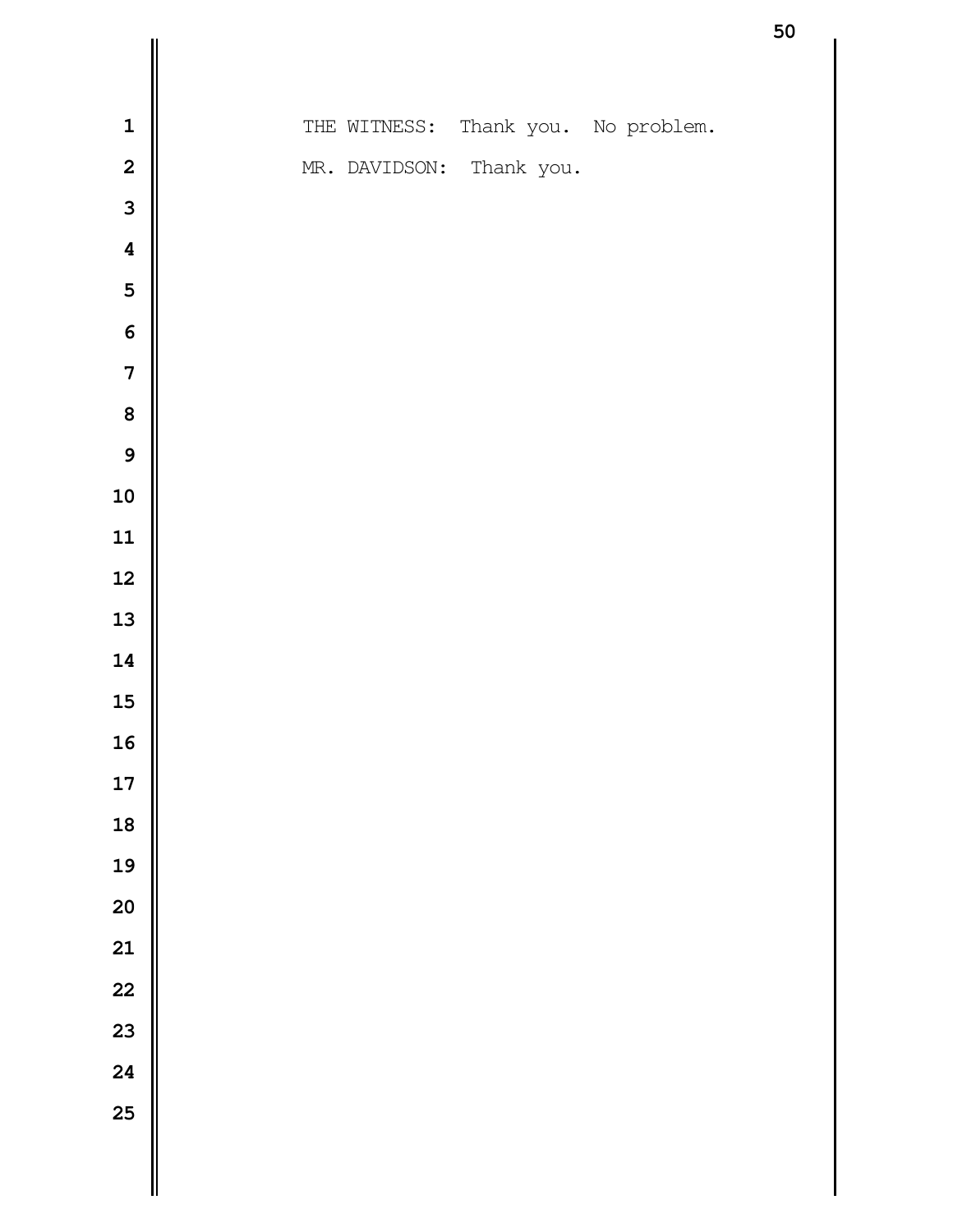| $\mathbf 1$    | GARY DESLYN REED,                                     |
|----------------|-------------------------------------------------------|
| $\overline{2}$ | a witness called on behalf of the State, having been  |
| 3              | first duly sworn, was examined and testified as       |
| 4              | follows:                                              |
| 5              |                                                       |
| 6              | <b>EXAMINATION</b>                                    |
| 7              | BY MR. DAVIDSON:                                      |
| 8              | $\circ$<br>If you could go ahead and state your full  |
| 9              | name for us and spell it.                             |
| 10             | Okay. Gary Deslyn Reed, Jr. The middle<br>A           |
| 11             | name is D-E-S-L-Y-N. Reed is R-E-E-D.                 |
| 12             | Okay. And, Mr. Reed, what do you do for a<br>Q        |
| 13             | living?                                               |
| 14             | I'm a property maintenance contractor<br>A            |
| 15             | licensed by the State of Oregon.                      |
| 16             | $So$ $-$<br>Q                                         |
| 17             | Small construction projects, as well as<br>Α          |
| 18             | maintenance.                                          |
| 19             | Okay. Now, you understand why you're here<br>Q        |
| 20             | You're here today because you perceived or<br>today.  |
| 21             | witnessed some aspects of this shooting that occurred |
| 22             | off of North Saratoga and Oatman on October 25th of   |
| 23             | this year; is that right?                             |
| 24             | That's correct.<br>A                                  |
| 25             | Now, you were in a residence there right<br>Q         |
|                |                                                       |
|                |                                                       |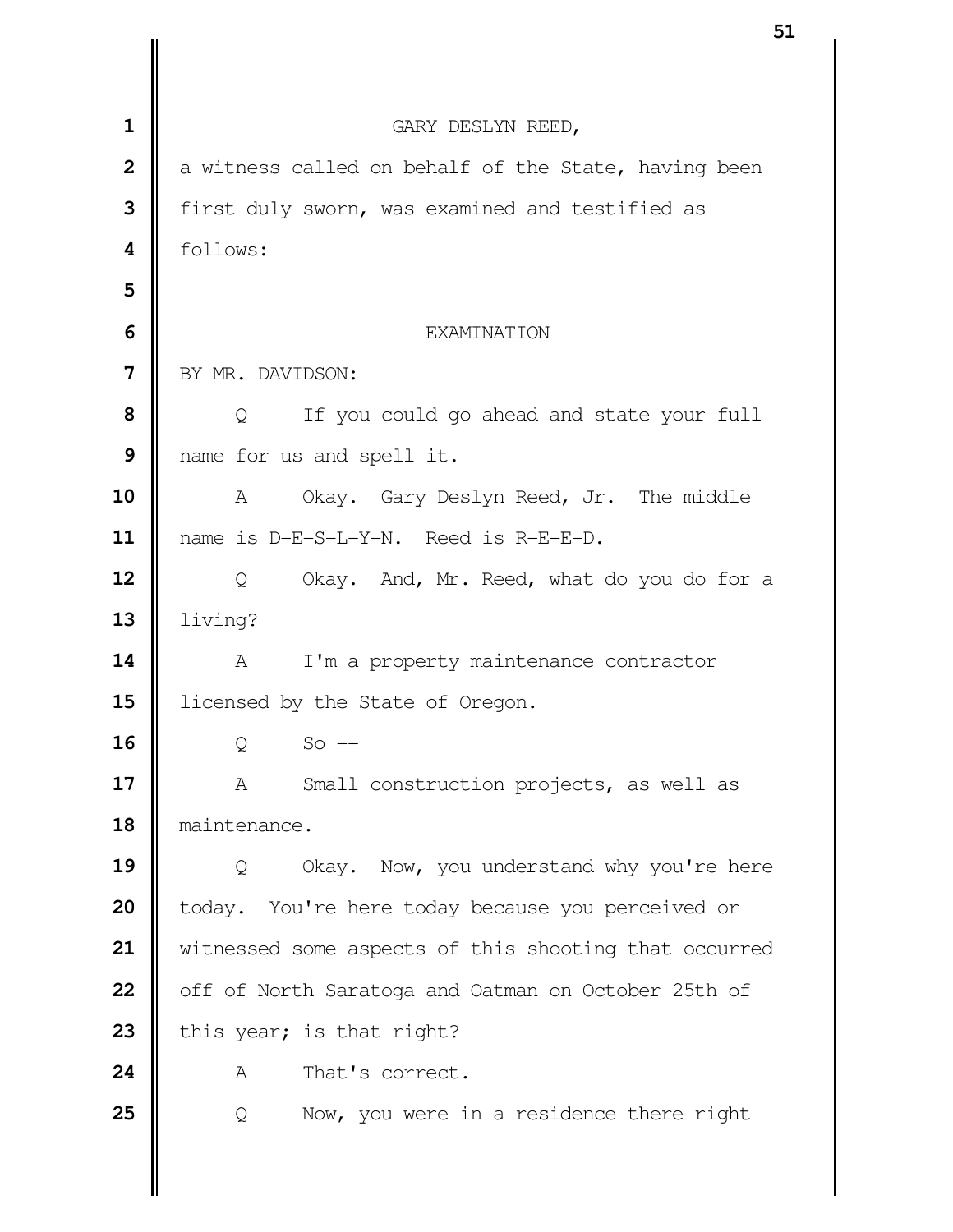|                         |                      |                                                     | ◡▵ |
|-------------------------|----------------------|-----------------------------------------------------|----|
|                         |                      |                                                     |    |
| $\mathbf{1}$            |                      | next to the intersection.                           |    |
| $\overline{2}$          | A                    | Uh-huh.                                             |    |
| 3                       | Q                    | Is that your residence? Do you live there?          |    |
| $\overline{\mathbf{4}}$ | Α                    | No. Actually it is Dennis and Gretchen              |    |
| 5                       |                      | Metzler who hired me.                               |    |
| 6                       | Q                    | Okay. Are they friends of yours or just             |    |
| 7                       | know their business? |                                                     |    |
| 8                       | A                    | Yes, they are friends. I've known them for          |    |
| 9                       | about 15 years.      |                                                     |    |
| 10                      | Q                    | Okay. And what were you doing for them?             |    |
| 11                      | Α                    | Actually on that particular day, Dennis             |    |
| 12                      |                      | Metzler had hired me to install insulation on the   |    |
| 13                      |                      | exterior wall facing Saratoga.                      |    |
| 14                      | Q                    | In the basement?                                    |    |
| 15                      | A                    | In the basement, yes.                               |    |
| 16                      | Q                    | And that address, if I'm correct, is 3240           |    |
| 17                      |                      | North Saratoga. Does that sound right?              |    |
| 18                      | A                    | Yes.                                                |    |
| 19                      | Q                    | Okay. And in relation to the intersection           |    |
| 20                      |                      | of North Oatman and North Saratoga, which corner of |    |
| 21                      |                      | that intersection would the residence be on?        |    |
| 22                      | Α                    | It would be on the southeast corner.                |    |
| 23                      | Q                    | Okay. And just walk us through kind of what         |    |
| 24                      |                      | you remember. What were you doing at the time you   |    |
| 25                      |                      | first noticed something unusual had occurred?       |    |
|                         |                      |                                                     |    |
|                         |                      |                                                     |    |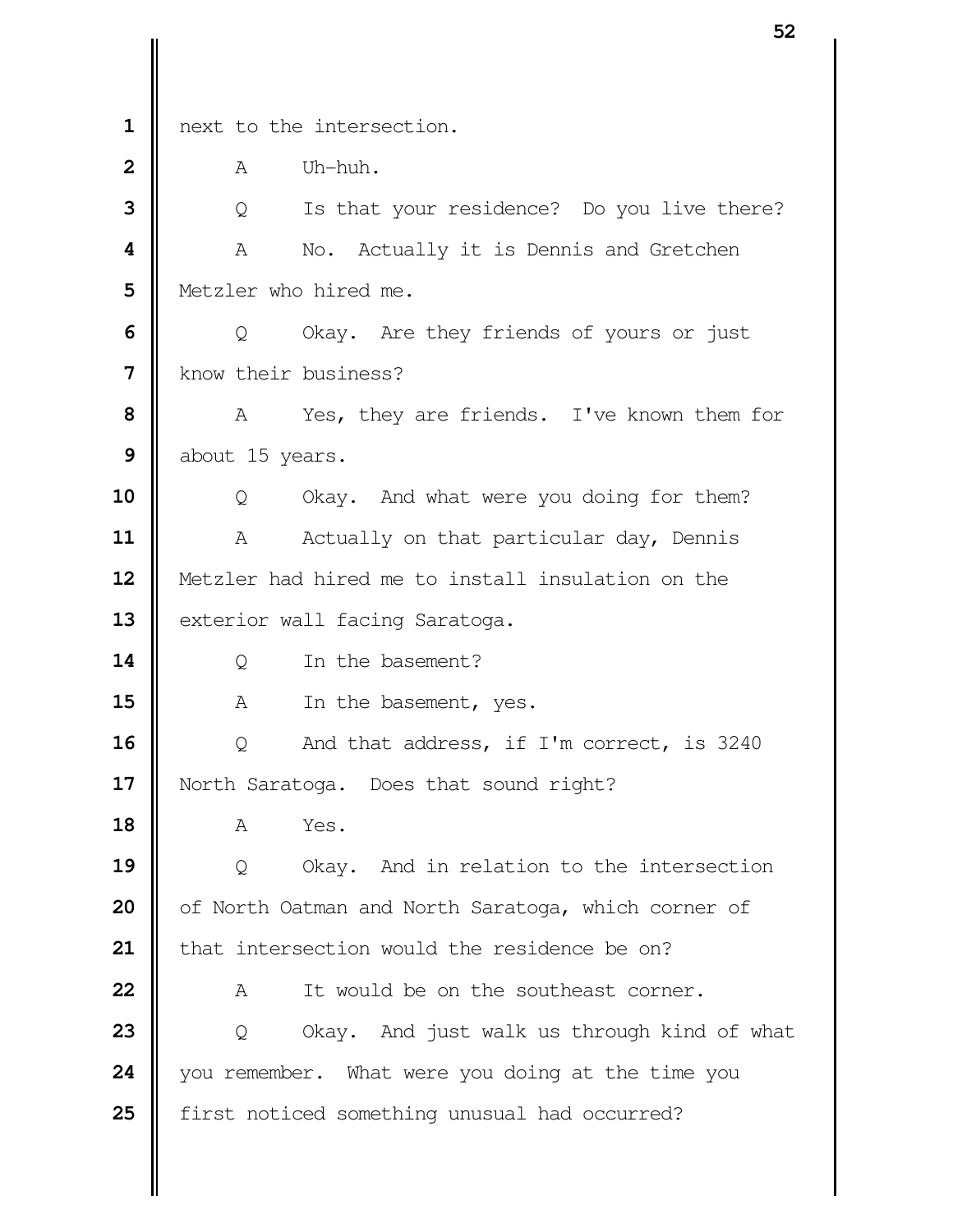| $\mathbf{1}$            | Yeah. Well, it was after lunch, and I can't<br>A         |
|-------------------------|----------------------------------------------------------|
| $\overline{\mathbf{2}}$ | remember exactly what time it was, in the neighborhood   |
| 3                       | of 1:00, 1:30. And there's a garage on the property      |
| 4                       | where the owner had several building supplies.           |
| 5                       | And he had purchased insulation, paper-faced             |
| 6                       | insulation for the job I was going to do on that         |
| 7                       | particular day. So I had to actually transport the       |
| 8                       | bundles of insulation from the garage into the home via  |
| 9                       | the front door, which faced Saratoga.                    |
| 10                      | And I had to haul it through the front door,             |
| 11                      | down a flight of stairs, take an immediate left, and     |
| 12                      | it's a basement room that I was working in with a window |
| 13                      | 20 inches by 50 inches, I think it is.                   |
| 14                      | Would this have been a well window?<br>Q                 |
| 15                      | It was, it was $-$ it's not an egress<br>Α<br>No.        |
| 16                      | window, no.                                              |
| 17                      | Okay. So it's all above grade, this<br>Q                 |
| 18                      | basement window?                                         |
| 19                      | The basement window is right at grade, yeah.<br>A        |
| 20                      | Slightly above.                                          |
| 21                      | Okay.<br>Q                                               |
| 22                      | So it was after lunch. I was listening -- I<br>Α         |
| 23                      | listen to talk radio. I had a radio on. I had hauled     |
| 24                      | the bundles of insulation required for that particular   |
| 25                      | section of room and stacked it in the middle of the      |
|                         |                                                          |
|                         |                                                          |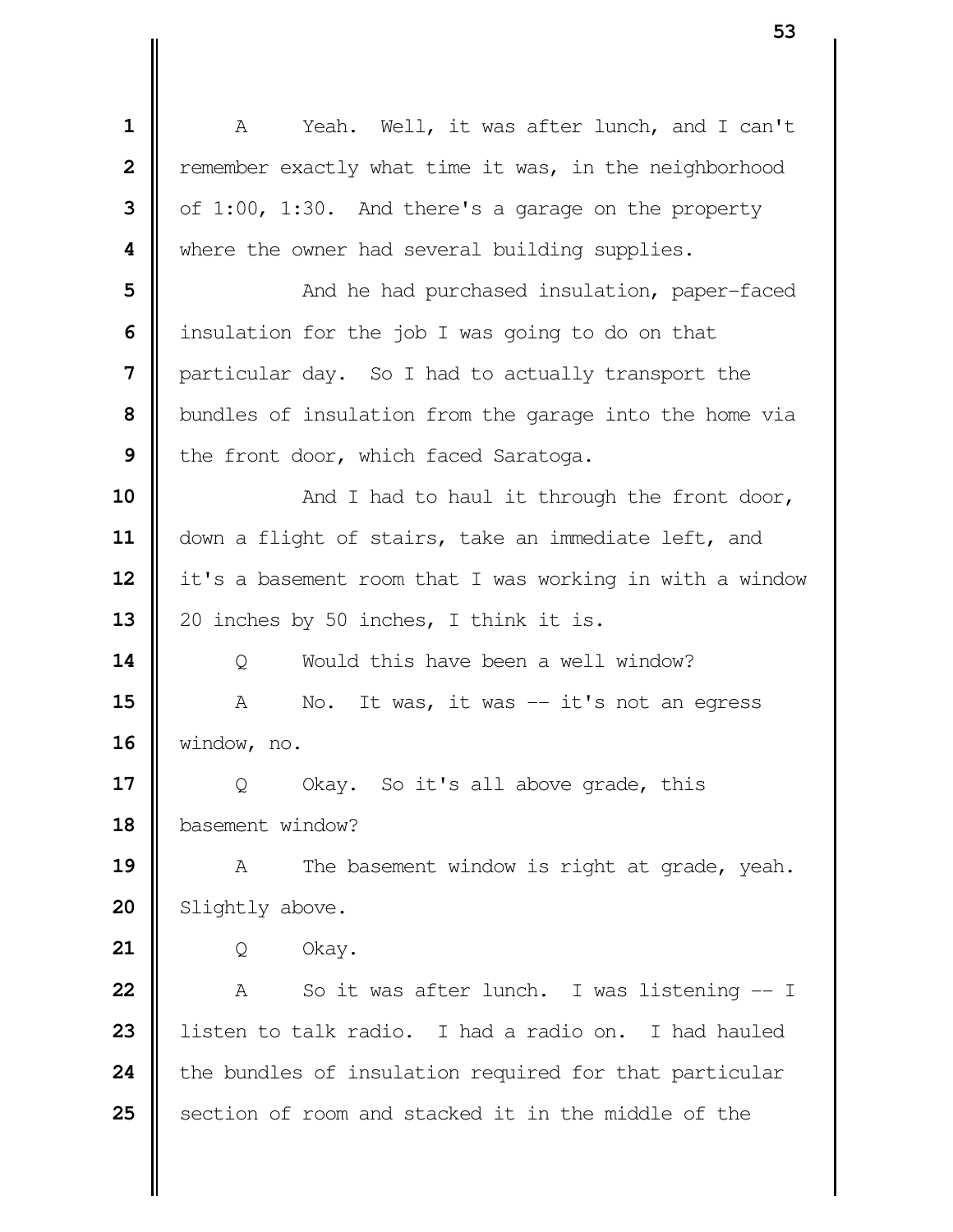$1 \parallel$  room.

  $\parallel$  **2** And it was at that point that I bent down  $\parallel$  I I employed an electric stapler with which to attach the **b**atting. And I was bent down at the base of the window  $\parallel$  actually and I began loading the stapler.  $\parallel$  And I was having some difficulty loading it. I was down. And it was at that point that I hear a tap,  $\parallel$  tap, tap on glass. And I immediately looked up, because I thought somebody was at the window.  $\parallel$  **And I** looked up and nobody was at the window. 11 | And I thought, well, that's kind of unusual. I have a 12 | lot of friends in the area. And I was thinking, well, **| maybe, you know, a friend just passing by. They knew I was working here.**   $\parallel$  So I thought that was unusual. I went --16 continued back down on the ground loading my stapler, and another almost immediate tap, tap, tap, tap, tap, 18 | tap, a little bit louder this time on glass.  $\parallel$  And I -- actually I stood up and couldn't see anybody. And I'm thinking, well, maybe, it's a UPS guy. | Maybe it's FedEx. So I tried to actually -- | Q Can I ask you a question before you go on?  $\parallel$  How loud was the radio playing, for one?  $\parallel$  A Well, actually it's talk radio. It was  $\parallel$  the room was 10x12, so I didn't have to have it on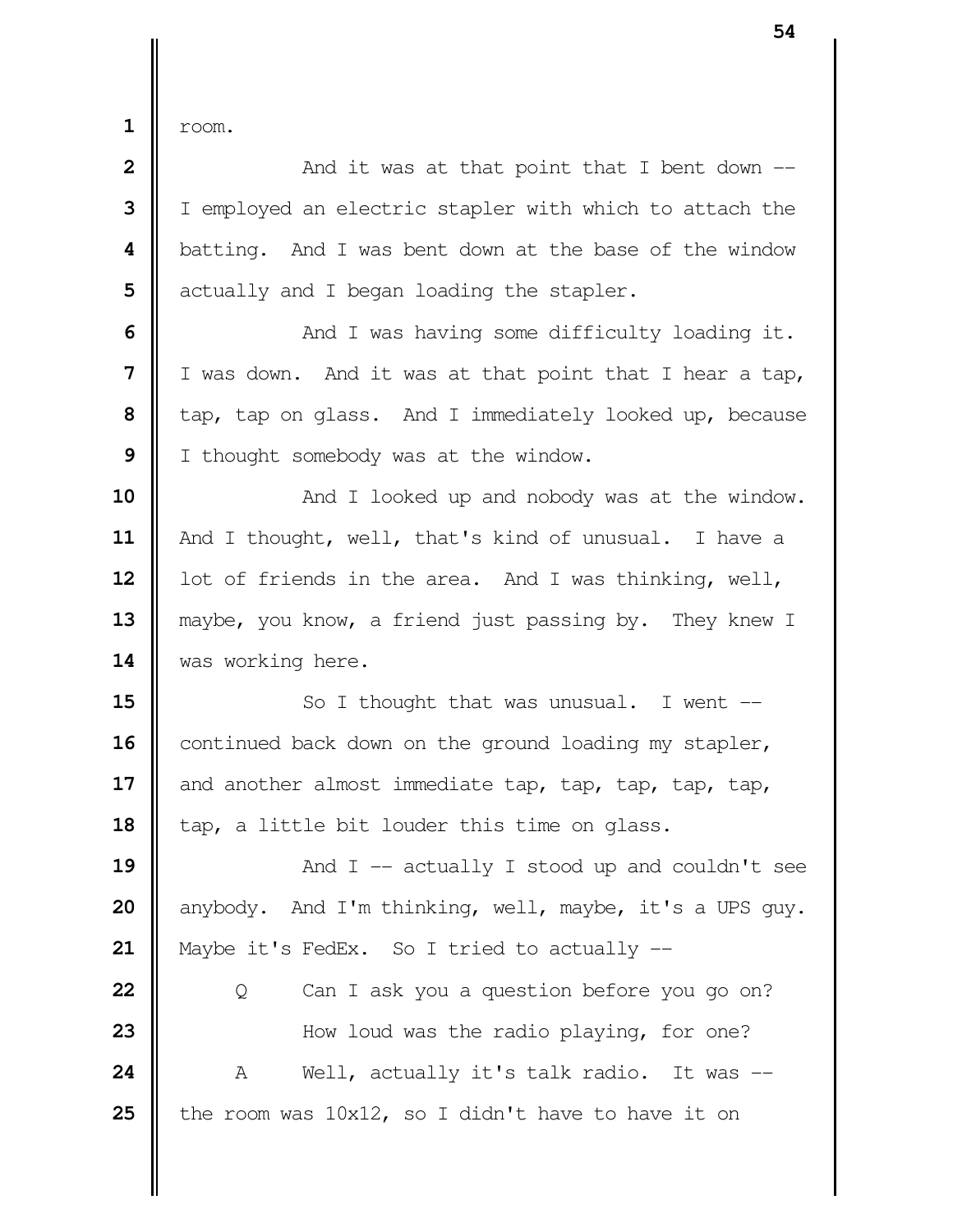|                         | JJ                                                     |
|-------------------------|--------------------------------------------------------|
|                         |                                                        |
| $\mathbf 1$             | loud, but it was talk radio, and it was off to the     |
| $\overline{\mathbf{2}}$ | side, my right-hand side. It wasn't playing loudly,    |
| 3                       | but I was intent on listening to it, so. But I         |
| 4                       | definitely heard tapping on the glass.                 |
| 5                       | Okay. How much time do you think lapsed<br>Q           |
| 6                       | between the two sets of tapping?                       |
| $\overline{7}$          | A very short time. Maybe two minutes.<br>A             |
| 8                       | Maybe less.                                            |
| 9                       | Okay.<br>Q                                             |
| 10                      | Yeah. It was -- almost immediately<br>A                |
| 11                      | followed.                                              |
| 12                      | Okay. So two minutes you think, maybe less?<br>Q       |
| 13                      | That's a good guess, maybe less, two or<br>Α           |
| 14                      | less, because I had time to go back and begin fiddling |
| 15                      | with my stapler, then loading it.                      |
| 16                      | A GRAND JUROR: How many taps did you hear?             |
| 17                      | THE WITNESS: Well, the first one, to the               |
| 18                      | best of my recollection, seemed to be tap, tap, tap,   |
| 19                      | just like that. And then the subsequent one was tap,   |
| 20                      | tap, tap, tap, tap, tap, you know, five or six.        |
| 21                      | BY MR. DAVIDSON:                                       |
| 22                      | And every time you looked out the window,<br>Q         |
| 23                      | you looked out the window immediately and saw nobody   |
| 24                      | there?                                                 |
| 25                      | Both times. The first time, I stayed down<br>Α         |
|                         |                                                        |
|                         |                                                        |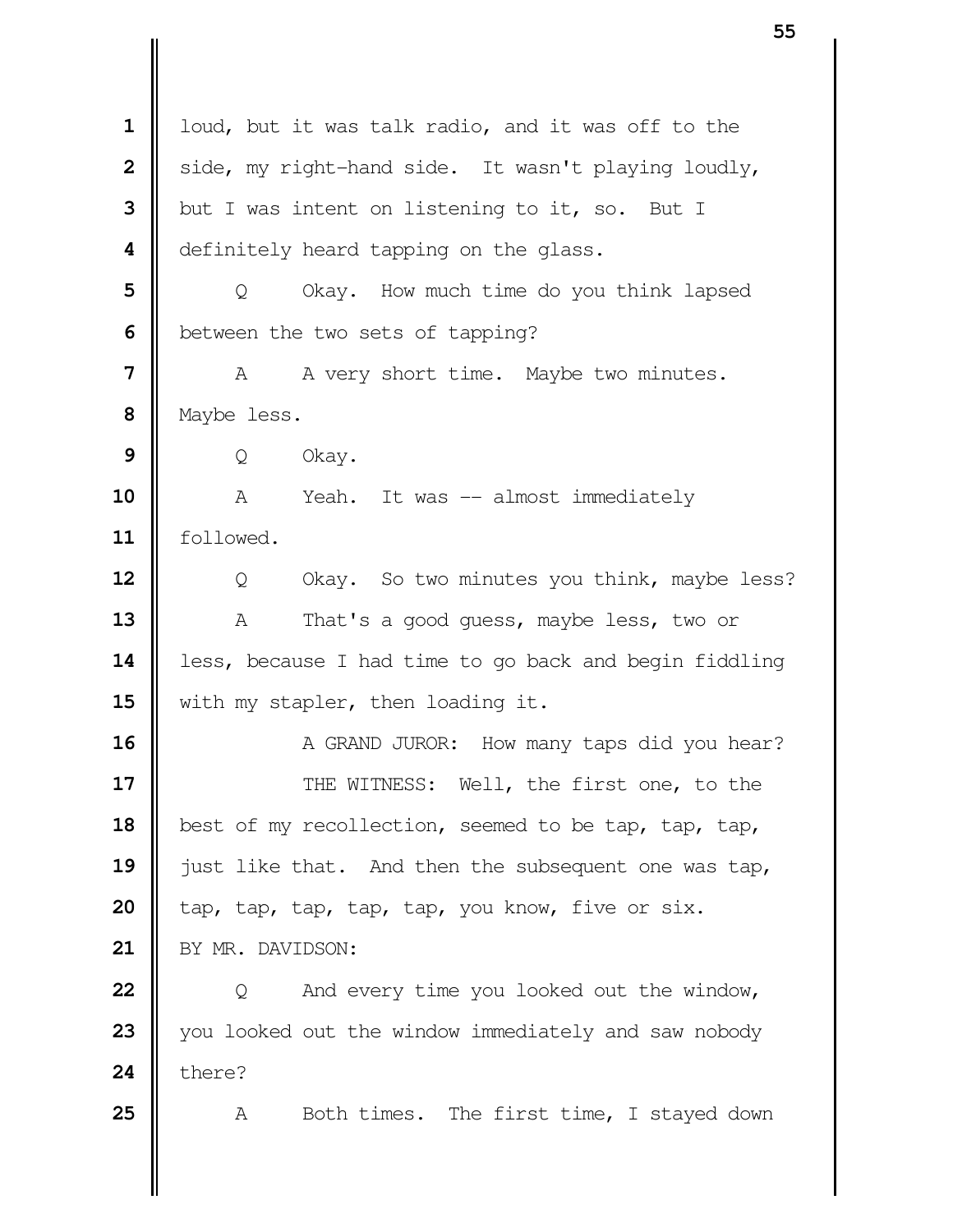**1** on the ground and looked up immediately. The second **2** | time, I looked up, and then I stood up and I went to **3** | the far right-hand side of the window and tried to peek 4 at the front door. **5**  $\parallel$  The front door, in distance-wise, even though **6** I'm in the basement, the front door is around six foot  **7** in length, you know, linear length from where I'm at, so  **8** it's right there. **9**  $\parallel$  The front door, which faces Saratoga, once 10 again, has a -- has an opaque glass plating right next 11 | to the front door. And I suspect that's where the tap, 12 | tap, tap was coming from. I don't know. But it was 13 | very clear and loud. **14**  $\parallel$  Q You weren't sure the tapping was coming from **15 that window you were next to; it may have been coming** 16 from another window? **17** A It may have, but I could definitely hear the 18 | tapping. **19** | Q Okay. So you've got two sets of tapping **20** now. **21 A** Yes. **22** | Q And you haven't been able to ascertain where 23 it's coming from. **24** | A Right. **25**  $\parallel$  Q So after the second set of tappings, what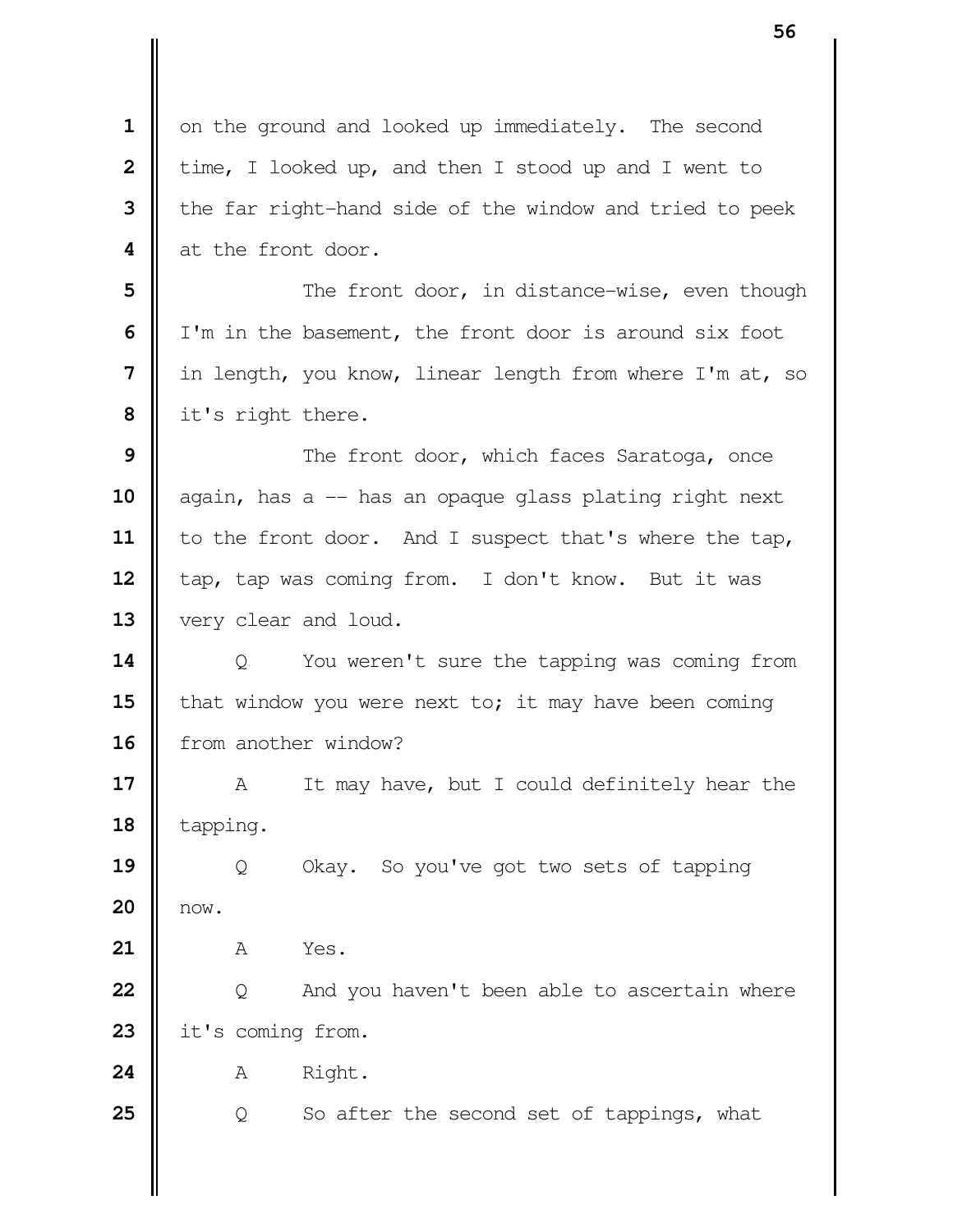$\mathbf{1} \parallel$  did you do?

| $\overline{\mathbf{2}}$ | Well, as I said, I tried to peer from, peer<br>A        |
|-------------------------|---------------------------------------------------------|
| 3                       | from the right-hand side of the window toward the front |
| 4                       | door. Didn't see anybody. Couldn't see anybody. I       |
| 5                       | couldn't see the front door at all.                     |
| 6                       | I thought, well, I'm going to have to                   |
| 7                       | investigate this. So I began to $-$ I turned around and |
| 8                       | started out of the room but didn't quite make it, and   |
| 9                       | then I heard somebody say, "Let me in." I go, oh,       |
| 10                      | great, you know.                                        |
| 11                      | Now, the -- Saratoga is an unimproved street.           |
| 12                      | It's nothing but dirt and gravel, large potholes. More  |
| 13                      | foot traffic than auto traffic going.                   |
| 14                      | So, so I'm thinking, well, okay, now, I've              |
| 15                      | got to engage somebody who probably is walking down the |
| 16                      | street and I don't know what kind of situation it is,   |
| 17                      | so -- but they definitely want in. And so I started to  |
| 18                      | head up.                                                |
| 19                      | And then a subsequent more $--$ much more               |
| 20                      | urgent, "Let me in," and then I stopped. I didn't go    |
| 21                      | upstairs. I returned toward the window, to the window,  |
| 22                      | forgetting about my work.                               |
| 23                      | And this is the same window you had<br>Q                |
| 24                      | originally --                                           |
| 25                      | This is the same window that I had glanced<br>Α         |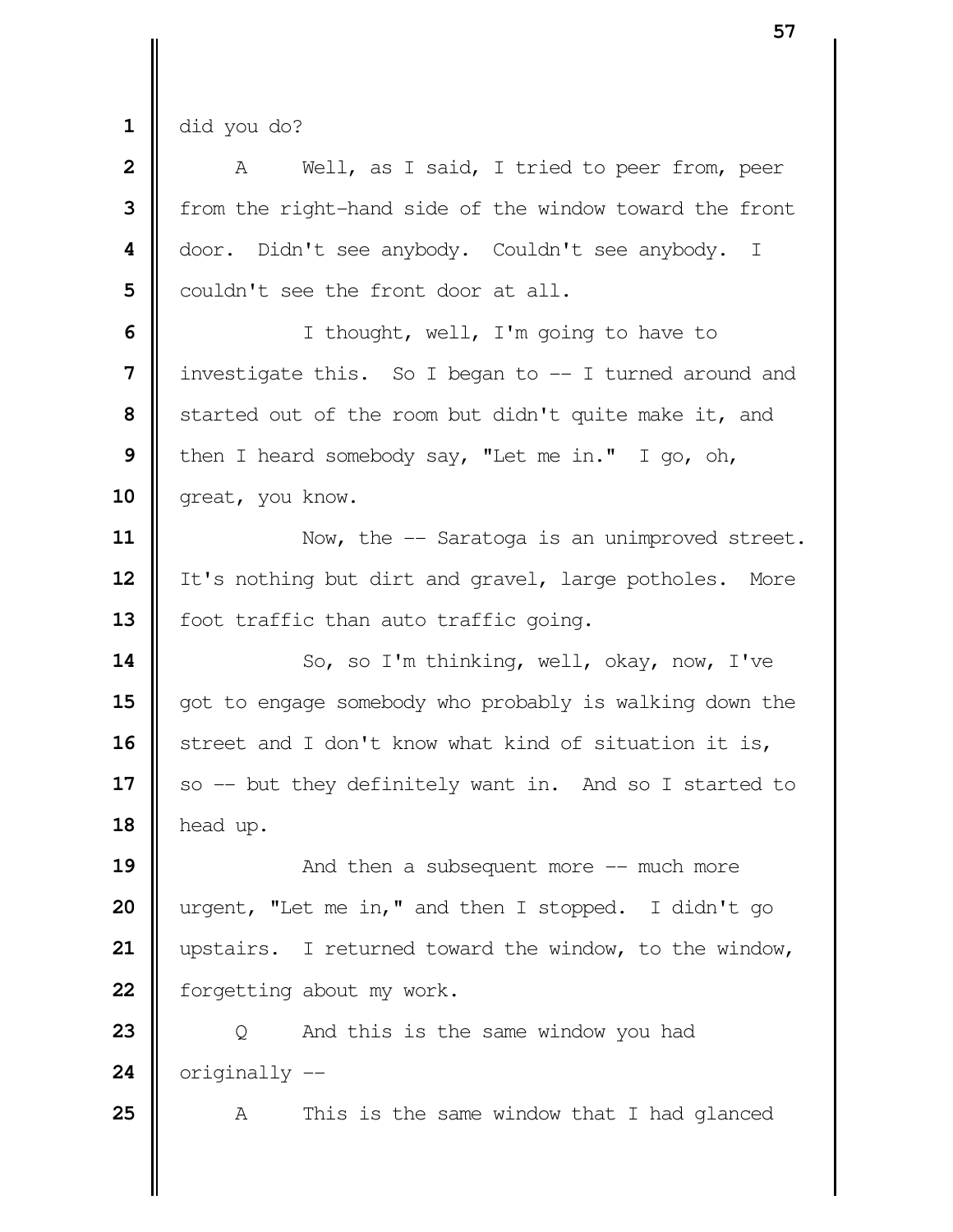at thinking that somebody was at this window tapping. | And it was very shortly after that I didn't see the Squad car or the police car arrive, but there was a **|** police car on Oatman, the north side of the | intersection, a squad car facing south.

  $\parallel$  0n the passenger side was an officer standing **l** erect behind his door with what looked like a shotgun Trained on the corner of the property or what I assumed was the corner, near the corner of the property.

  $\parallel$  And the driver's side, there was an officer, a woman officer with a pistol in her hand, leaning down for cover behind the squad car door, and she had her pistol looked like trained in the same direction, the 14 | corner of the property. So I saw that.

**15**  $\parallel$  And to the best of my recollection, I got on 16 | the cell phone and I call my wife who -- we live nearby. | I call my wife and I said, "Hey, I have a situation 18 | here, you know, there's some -- there's something, 19 Something is coming down here and I don't know what it is."

 | Q Now, at that point you had not heard any Commands or shouting or any voice projection from the | police?

**A** No. No.

A GRAND JUROR: Had you heard any sirens?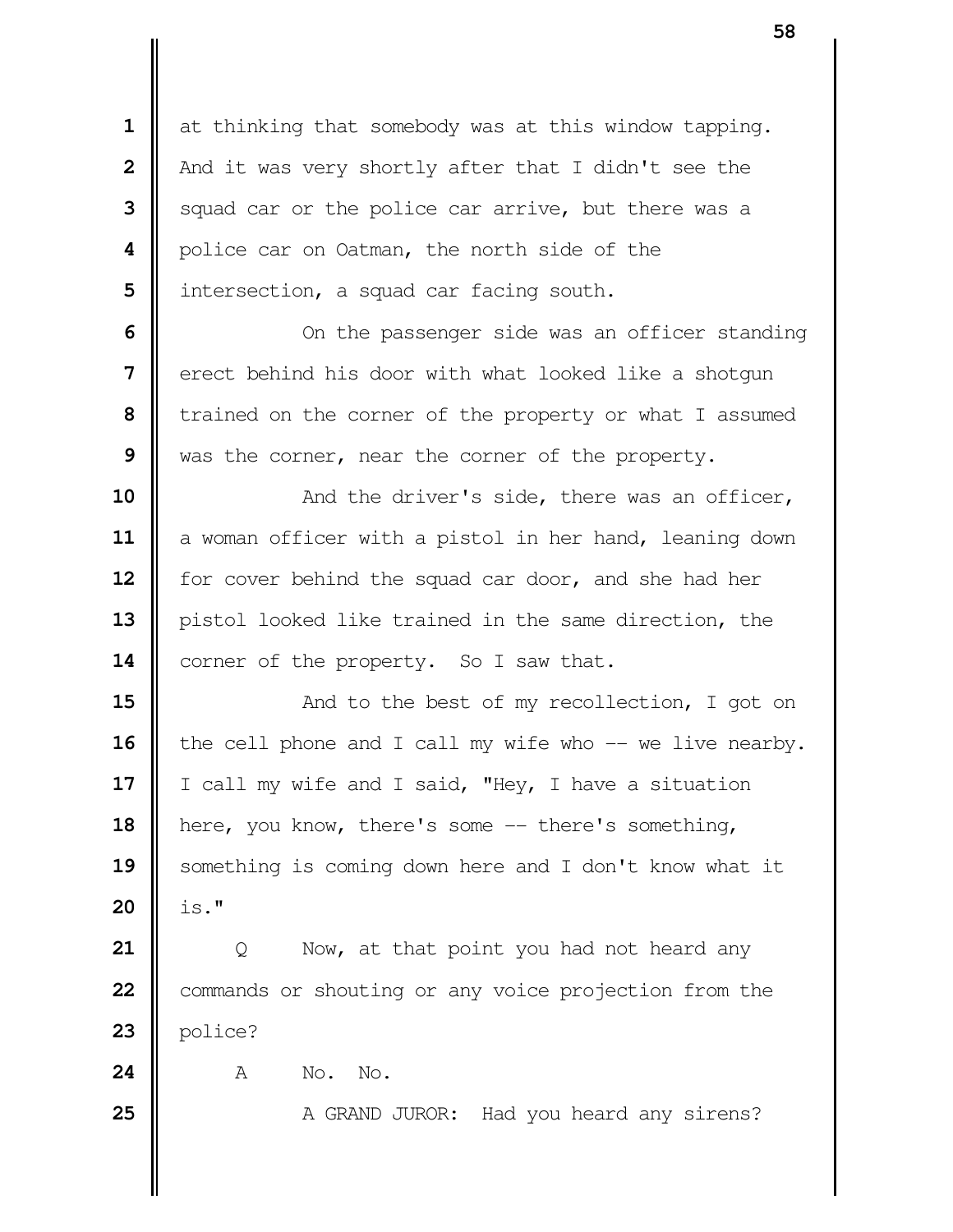| $\mathbf{1}$   | THE WITNESS: No.                                     |
|----------------|------------------------------------------------------|
| $\overline{2}$ | MR. DAVIDSON: Okay.                                  |
| 3              | A GRAND JUROR: And so in one car, there was          |
| 4              | a woman beside the car, a female police officer?     |
| 5              | THE WITNESS: I believe it was a woman.               |
| 6              | Now, whether they were traveling together or not, I  |
| 7              | don't know. But there were two officers in that lead |
| 8              | squad car parked on the north side of Oatman.        |
| 9              | BY MR. DAVIDSON:                                     |
| 10             | Was there more than one patrol vehicle<br>Q          |
| 11             | there, more than one $-$                             |
| 12             | If there was, it was obscured by trees down<br>A     |
| 13             | the road. I couldn't see more than one. There could  |
| 14             | have been, yeah, so.                                 |
| 15             | Okay.<br>Q                                           |
| 16             | A GRAND JUROR: The north side of Oatman,             |
| 17             | and you're on the southeast corner of Saratoga and   |
| 18             | Oatman.                                              |
| 19             | THE WITNESS: Yes. Yeah.                              |
| 20             | A GRAND JUROR: Okay.                                 |
| 21             | BY MR. DAVIDSON:                                     |
| 22             | So you called your wife. You said there's<br>Q       |
| 23             | trouble.                                             |
| 24             | I called my wife, "I think I've got trouble<br>A     |
| 25             | here." I had -- Dennis, the owner, I had his cell    |
|                |                                                      |
|                |                                                      |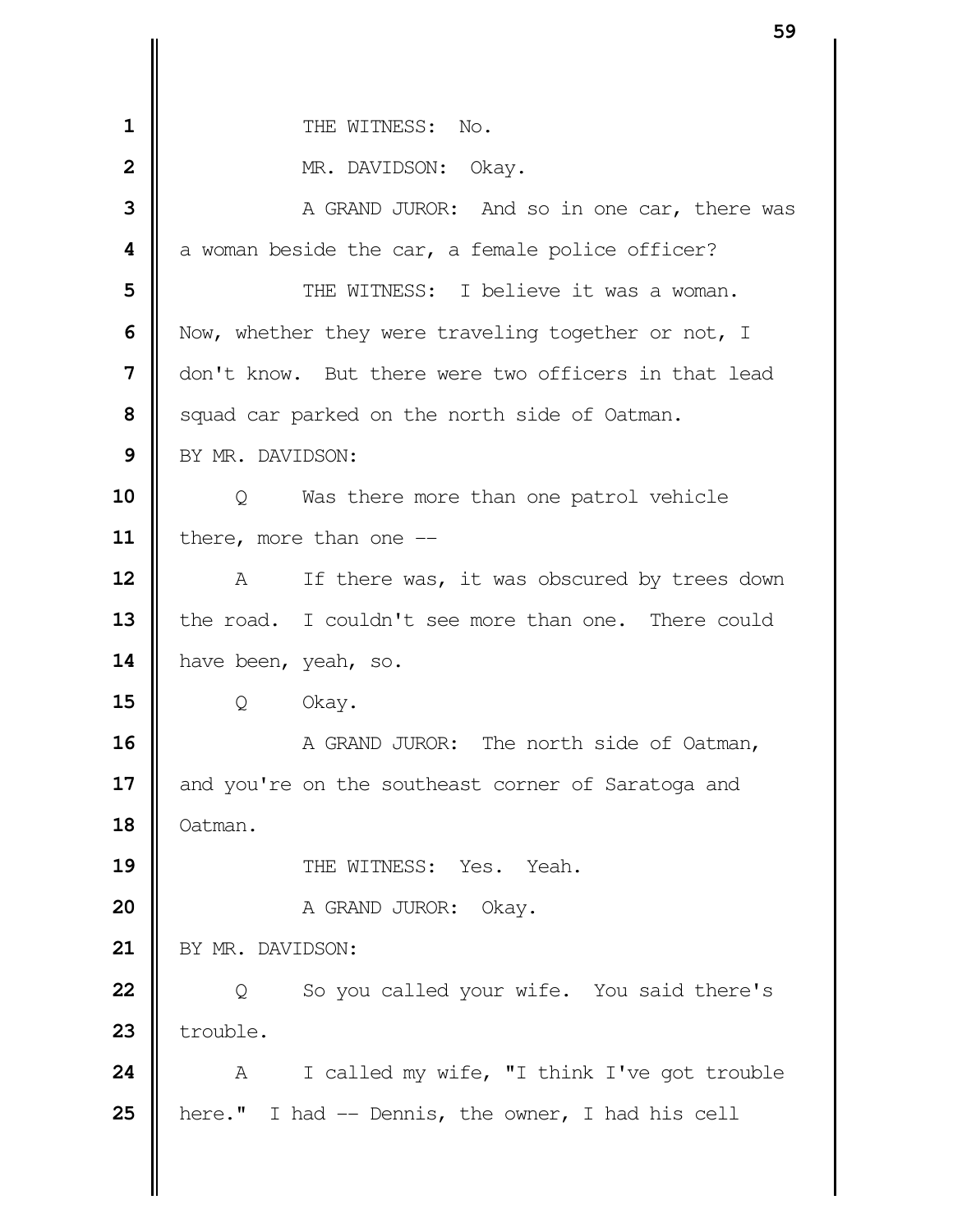1 | phone logged in my cell, but I didn't have Gretchen, | the wife's. I knew Dennis was substitute teaching that day and I probably couldn't get a hold of him. So I  $\parallel$  asked my wife, "Look, can you get a hold of Gretchen? Try to get me her number or call her." I remember **h** having that conversation.

 Nut at that time -- so I believe I hung up. And at that time there were more officers arriving on the scene. Although, I couldn't see all of the cars 10 | from my limited view from the basement window.

 What I did see directly across from where I 12 | was working on the northeast corner of the intersection 13 | of Saratoga and Oatman was a congregation of officers, 14 eight to ten, my quess. And they were -- looked like **i** they were getting ready to make an advance. They 16 | brought out the black shield, police shield and they had **Weapons drawn.** 

  $\parallel$  **And so at that time I turned away from the**  window. But then I thought, well, let me turn the light  $\parallel$  out. That was my first thought, and I'll get to the Side of the window and watch this thing come down.

  $\parallel$  And I don't know how long it was after I initially saw them congregating. It didn't seem too **|** long, but then they began their advance. They **coordinated an advance in a large group.**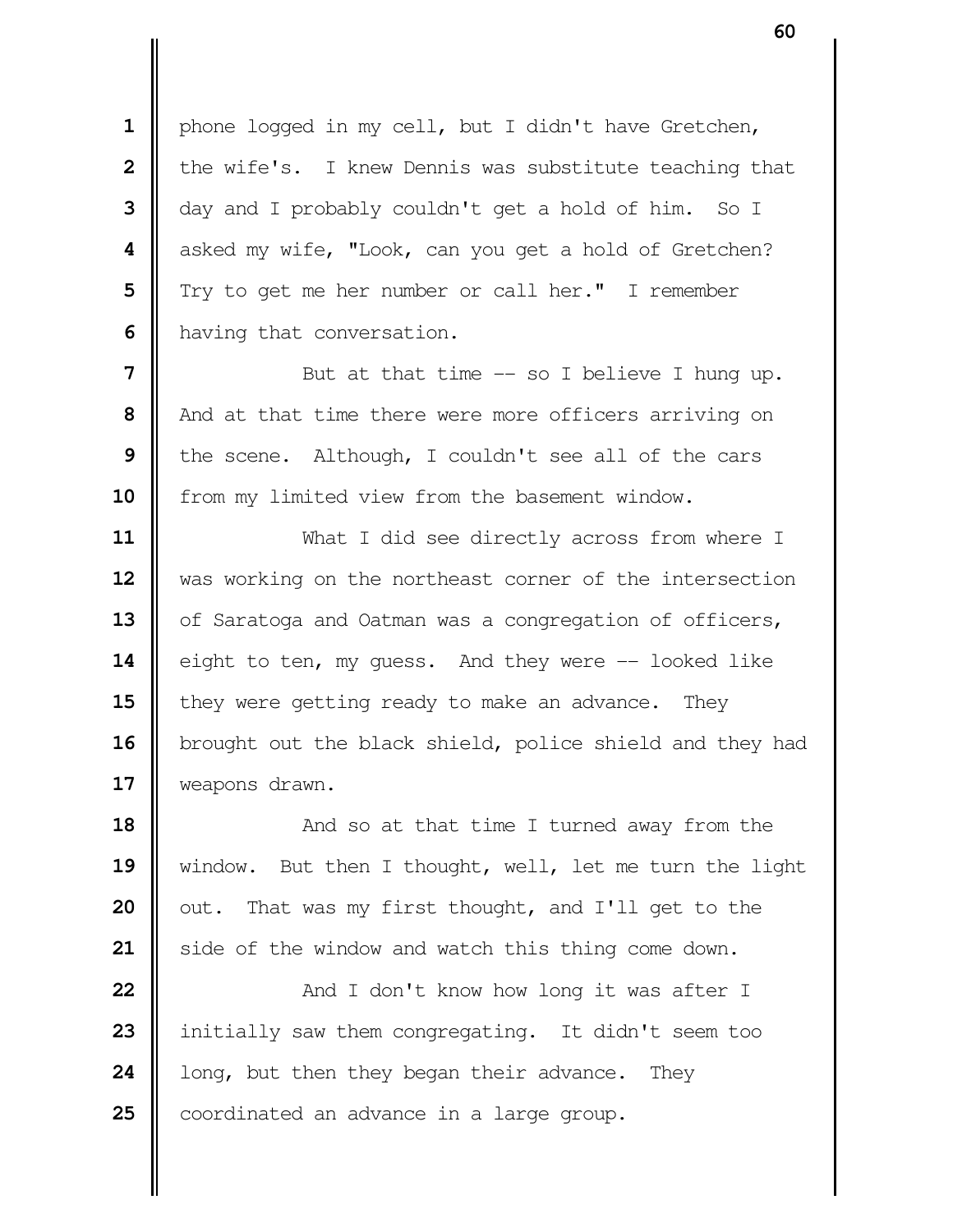| 1                       | And as they got halfway across Saratoga, I               |  |  |  |
|-------------------------|----------------------------------------------------------|--|--|--|
| $\overline{\mathbf{2}}$ | did go behind my insulation stack and just went down on  |  |  |  |
| 3                       | the ground and just $-$ and I intentionally listened for |  |  |  |
| 4                       | the situation to, you know, escalate, come down.         |  |  |  |
| 5                       | What were you able to hear, if anything?<br>Q            |  |  |  |
| 6                       | Nothing. I didn't hear anything, and that<br>A           |  |  |  |
| 7                       | surprised me. So I, I hung there on the ground for,      |  |  |  |
| 8                       | I'm guessing, five minutes. And I go, okay, they've      |  |  |  |
| 9                       | had to have apprehended this person. No gunshots.        |  |  |  |
| 10                      | Quiet. Everything was quiet and peaceful.                |  |  |  |
| 11                      | And if I can interject for a second.<br>Q                |  |  |  |
| 12                      | Sure.<br>Α                                               |  |  |  |
| 13                      | You didn't hear a single human voice?<br>Q               |  |  |  |
| 14                      | I did not.<br>Α                                          |  |  |  |
| 15                      | Other than that of your wife over the phone.<br>Q        |  |  |  |
| 16                      | By that time I had hung up.<br>Α                         |  |  |  |
| 17                      | Okay. Except for that -- or you heard<br>Q               |  |  |  |
| 18                      | somebody saying, "Let me in," and you didn't hear the    |  |  |  |
| 19                      | police say anything at all between when this first came  |  |  |  |
| 20                      | to your attention?                                       |  |  |  |
| 21                      | No commands. No.<br>Α                                    |  |  |  |
| 22                      | A GRAND JUROR: And still no sirens?                      |  |  |  |
| 23                      | THE WITNESS: I couldn't hear sirens.                     |  |  |  |
| 24                      | A GRAND JUROR:<br>Okay.                                  |  |  |  |
| 25                      | THE WITNESS: And no gunshots.                            |  |  |  |
|                         |                                                          |  |  |  |
|                         |                                                          |  |  |  |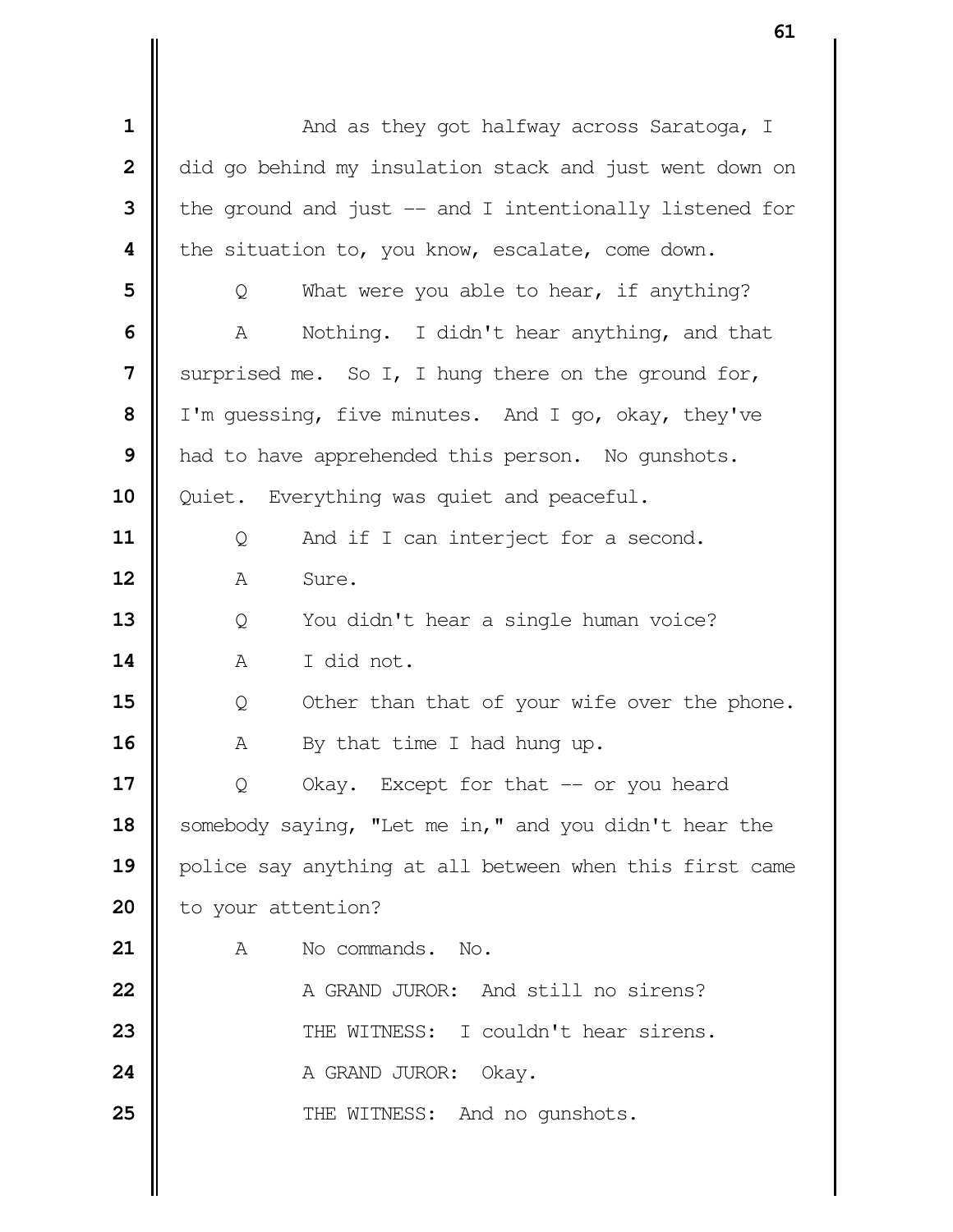| 1            | So I thought that was really suspicious                  |  |  |  |  |
|--------------|----------------------------------------------------------|--|--|--|--|
| $\mathbf{2}$ | because I lived in Los Angeles, a very violent part of   |  |  |  |  |
| 3            | Los Angeles, and I had -- I don't know, I feel like I am |  |  |  |  |
| 4            | acquainted with situations like this. And it was         |  |  |  |  |
| 5            | unusual that there wasn't any yelling or gunshots.       |  |  |  |  |
| 6            | So at that point in time, I, I did stand up,             |  |  |  |  |
| 7            | looked out the window. The -- there were more police     |  |  |  |  |
| 8            | officers, but not the ones that I initially saw who      |  |  |  |  |
| 9            | congregated and came across, so I ended up going         |  |  |  |  |
| 10           | upstairs to the main floor.                              |  |  |  |  |
| 11           | And I went $--$ on the main floor in the                 |  |  |  |  |
| 12           | northwest corner of the main floor are large picture     |  |  |  |  |
| 13           | windows on the west and on the north. And I had a        |  |  |  |  |
| 14           | perfect view of that intersection at this point in time. |  |  |  |  |
| 15           | What I saw immediately was the suspect lying             |  |  |  |  |
| 16           | on his left-hand side, head facing south, right outside  |  |  |  |  |
| 17           | the home on that sidewalk. Head facing south. His        |  |  |  |  |
| 18           | face, he was facing west.                                |  |  |  |  |
| 19           | He was handcuffed, his hands behind his back.            |  |  |  |  |
| 20           | There were maybe a couple police standing around him.    |  |  |  |  |
| 21           | But simultaneously, as I ventured toward the windows to  |  |  |  |  |
| 22           | look out, the fire trucks showed up and began addressing |  |  |  |  |
| 23           | his wounds. And later on an ambulance showed up.         |  |  |  |  |
| 24           | So he was facing west. They began cutting                |  |  |  |  |

I

his clothes off of him and took his clothes off down to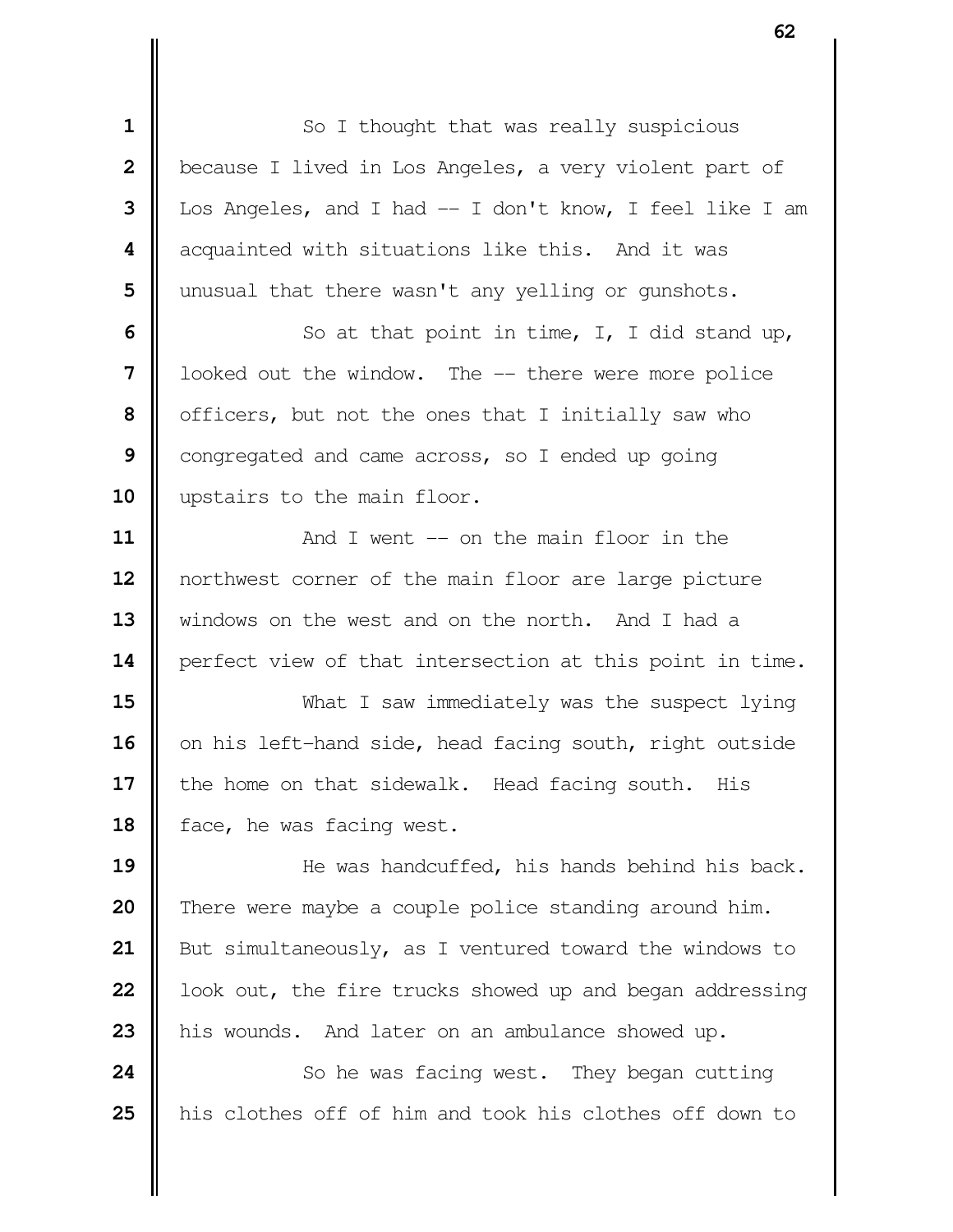his underwear. And it was at that point that I noticed | it looked like a wound on his upper right, right-hand arm, and there was blood on the bridge of his nose. **I** couldn't tell how serious anything was Wound-wise, but that's what I saw. I saw a bloody spot | here and a bloody spot there (indicating). If was soon after that that the -- after they addressed his wounds, they -- I don't know what you would call it, but the ambulance and the EMT's put him 10 || in this hammock supported by polls and transported him 11 | to the ambulance by hammock. And so that's what I saw. 12 | BY MR. DAVIDSON:  $\parallel$  Q Okay. So as you already kind of intimated, 14 | you don't recall ever hearing gunshots? 15 || A No. I was surprised. | Q We have some photographs here that might be helpful. Here is an overhead shot of that 18 | intersection, North Saratoga and Oatman. **Does** that look familiar to you? A Yes. | Q And can you identify for us, and you can Stand up if you'd like, which house was the house that 23 | you were working on? **A** This is the house.  $\parallel$  Q And I think we have another view here. That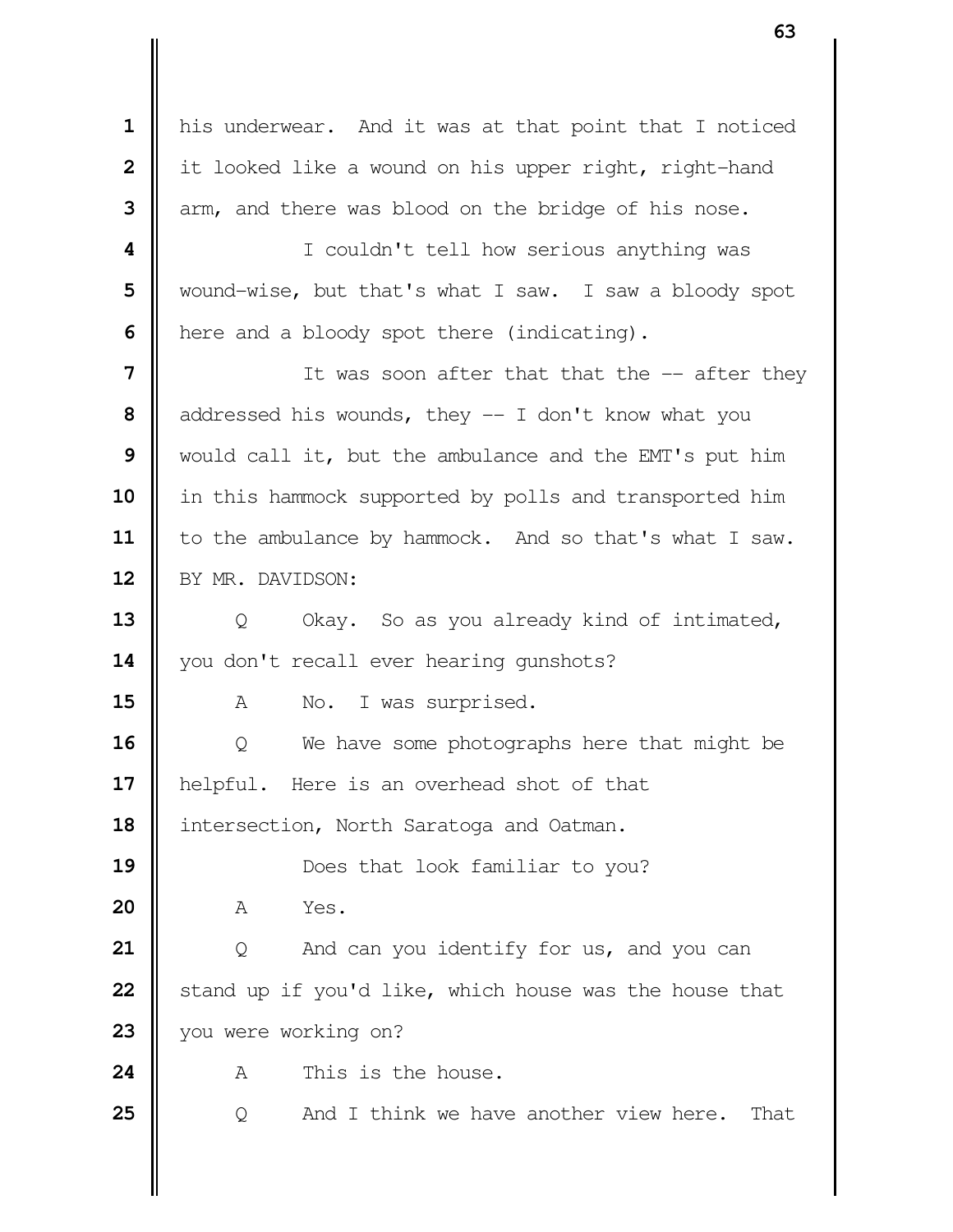is the intersection I believe looking to the south? A That's correct. |  $\bullet$  0 Let's see, that, that redwood fence line **i** there, that's the western perimeter of that property. A Yes, that's correct.  $\Box$  Q And can you identify in this photograph, I this is the house? **8 A** Yes.  $\parallel$  Q The window that you were referencing that 10 | you were looking out of. A Right there (indicating). **A** GRAND JUROR: That's the basement?  $\parallel$  THE WITNESS: That's the basement.  $\parallel$  A GRAND JUROR: Are there internal walls in **I** the basement? **II** THE WITNESS: Yes. **II** A GRAND JUROR: Is it divided into rooms? **18 II** THE WITNESS: Yes. A GRAND JUROR: And so that window is at grade and the ceiling comes to the top of the window 21 | essentially, or is there more head space?  $\parallel$  THE WITNESS: The ceiling of the room? A GRAND JUROR: Yeah, downstairs.  $\parallel$  THE WITNESS: The ceiling of the room is  $\parallel$  just about right here (indicating).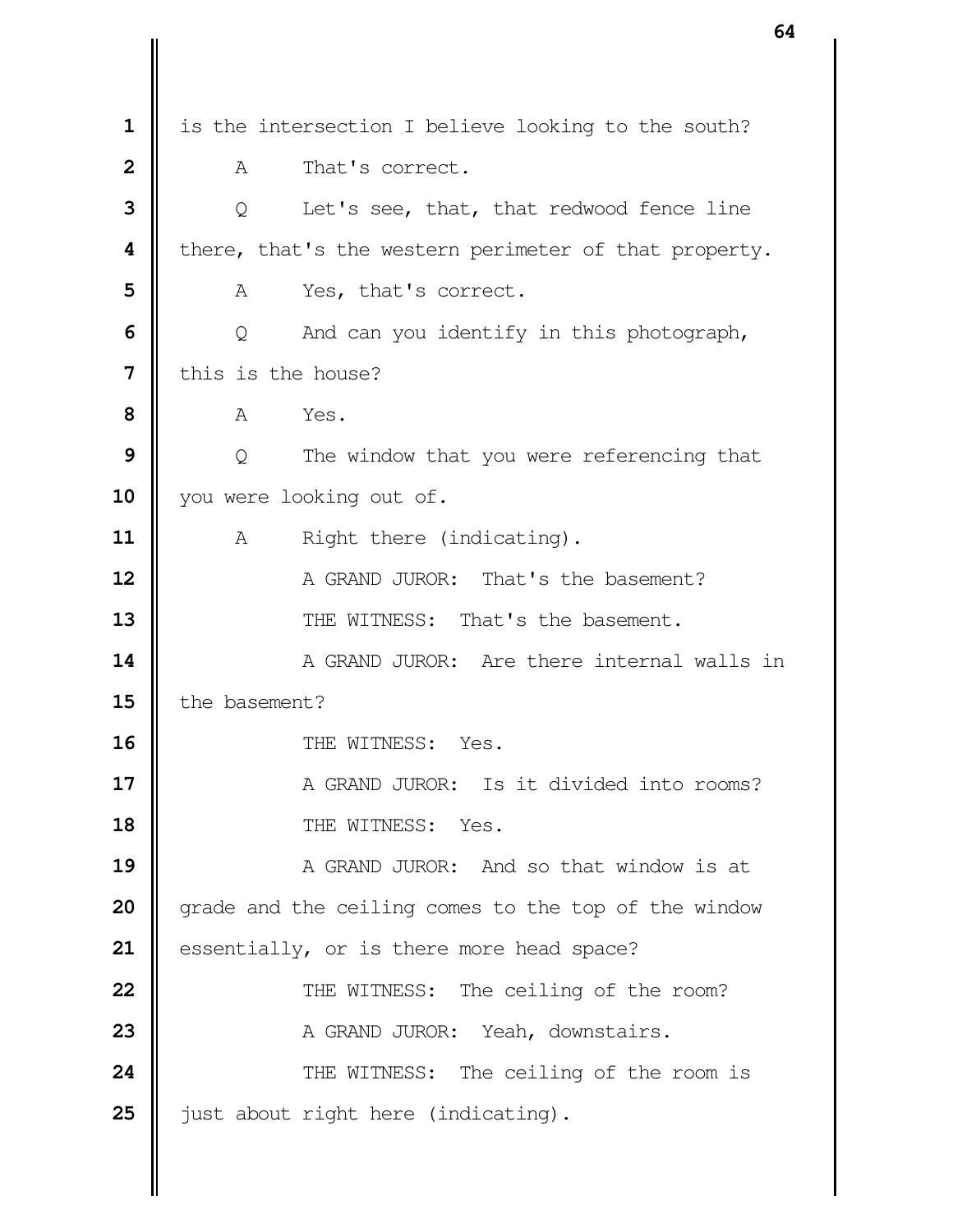**II** A GRAND JUROR: Is there a window on the | other side of the door in the basement?  $\parallel$  **THE WITNESS:** No. Just the one window in **the room and a doorway opposite the window that leads**  | up to the main floor. A GRAND JUROR: Okay. And so that basement | room that would be in the corner, that front corner of | the house, it's walled off from where you were?  $\parallel$  THE WITNESS: Yes. A GRAND JUROR: Okay. BY MR. DAVIDSON: | Q And do you see that red bag there? A Yes.  $\parallel$  Q Is that approximately where you saw him, 15 Where he was eventually taken into custody? A Actually he was right here (indicating). | Q On the sidewalk? A On the sidewalk, laying down, facing this direction. | O More like that? | A Yes. Yes. | Q Okay. MR. DAVIDSON: I think those are all of the questions. You can go ahead and have a seat.  $\parallel$  Does anybody else have any additional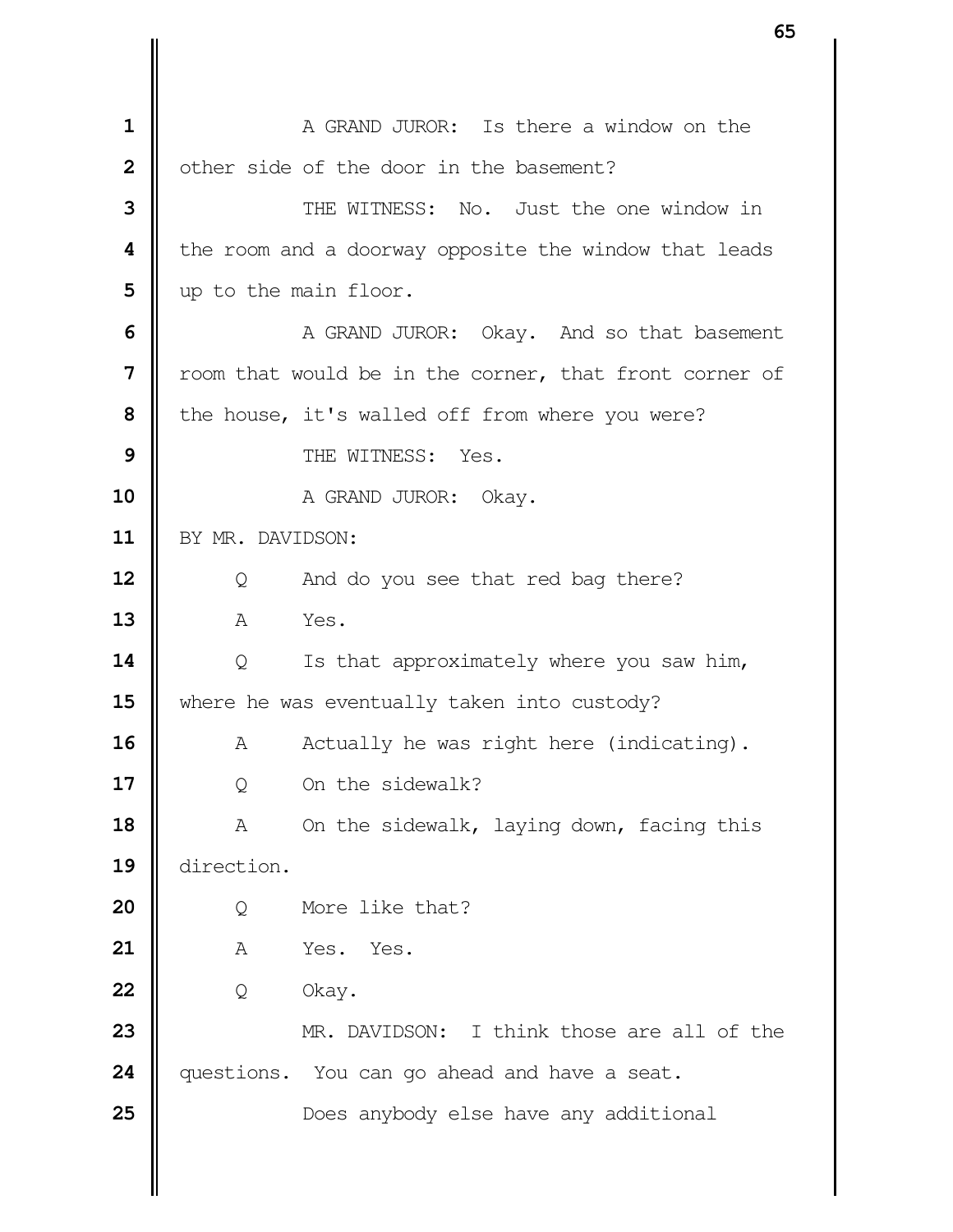1 | questions for Mr. Reed?  $\parallel$  **A** GRAND JUROR: Were you wearing headphones? THE WITNESS: No.  $\parallel$  **A** GRAND JUROR: Were you working with any | machines other than the, the stapler -- THE WITNESS: The electric stapler. N GRAND JUROR: -- that, that would have **been making noise so that to obscure your hearing?**   $\parallel$  THE WITNESS: No.  $\parallel$  A GRAND JUROR: Or was the furnace on? **11 II** THE WITNESS: No. A GRAND JUROR: Mine is noisy.  $\parallel$  A GRAND JUROR: What talk radio station were you listening to?  $\parallel$  THE WITNESS: I was listening to KPDO. It's a Christian talk radio. A GRAND JUROR: Were they hollering? **THE WITNESS: No. No. They weren't P**entecostal, no, but I was listening intently. MR. DAVIDSON: Anybody else have questions for Mr. Reed? No.  $\parallel$  **All right.** That's it, Mr. Reed. You are all 23 | done. Thank you very much.  $\parallel$  THE WITNESS: Yes. Thank you.  $\parallel$  THE GRAND JURY: Thank you very much.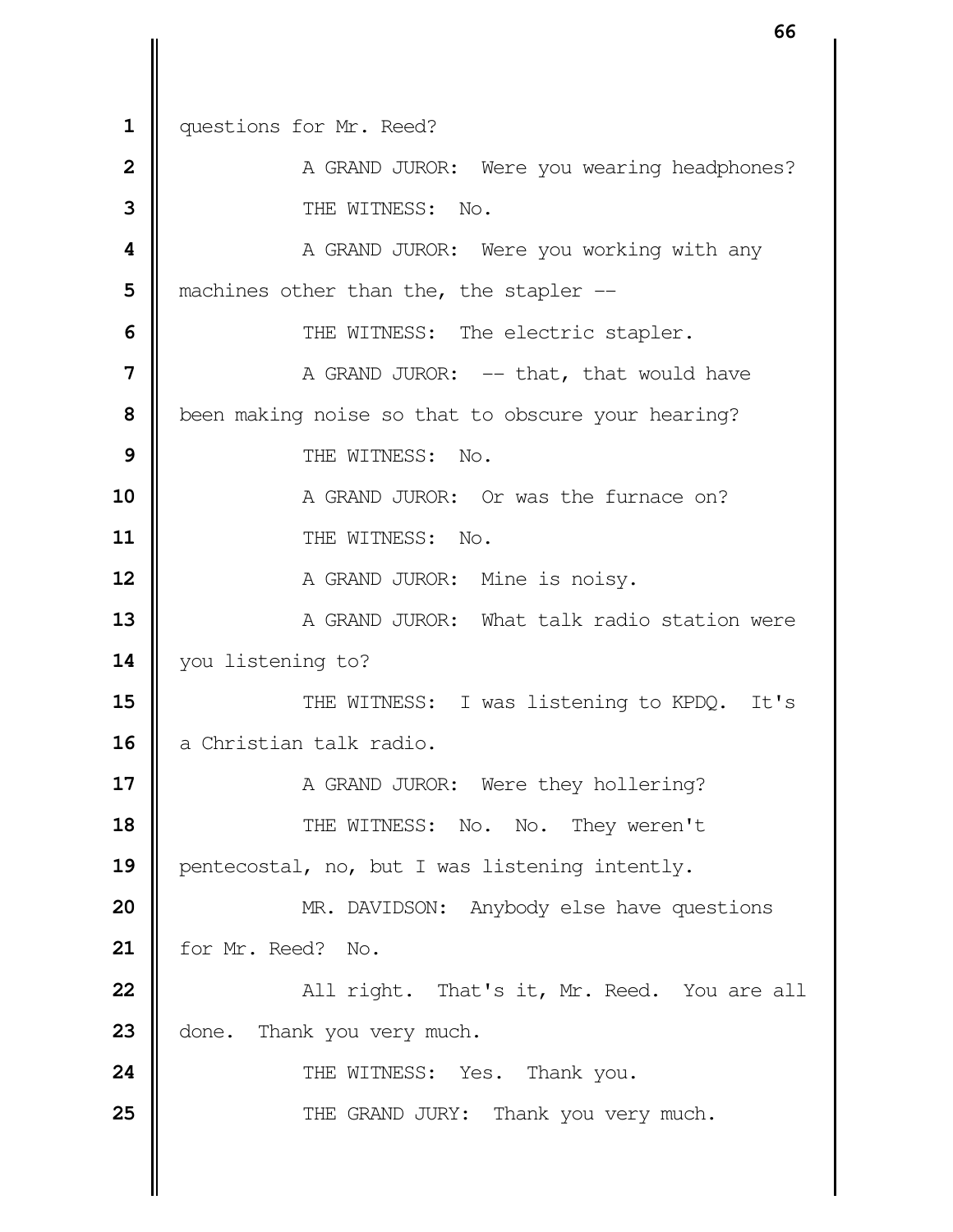**1** A GRAND JUROR: I have another question, I'm  $2 \parallel$  sorry.

 I wanted to clarify. When you are looking  $\parallel$  out the  $-$  I think you are looking out the basement We window and you saw an officer with  $-$  you saw a man **|** officer and a woman officer, and did they have anything in their hands?

  $\parallel$  THE WITNESS: The -- to the best of my Tecollection, the man on the passenger side of the car, **||** the police car was standing -- when I first saw him, he was standing erect with what looked like a shotgun.

**12**  $\parallel$  **And to the best of my recollection, on the** 13 driver's side, there was a woman officer. She was more 14 | in a crouched position with pistol in hand. And they **15** were both trained what looked like on the corner of the 16 | property.

**17**  $\parallel$  A GRAND JUROR: Could you see anything or 18 anyone on whom the weapons were trained?

19 **I** THE WITNESS: No.

**20** A GRAND JUROR: Brian, can you bring up the **21** | overhead picture of the, the intersection again?

22  $\parallel$  MR. DAVIDSON: Yes.

**23** A GRAND JUROR: Can you point out here where **24** you saw those two officers, where their car was? **25**  $\parallel$  THE WITNESS: Yeah. Right there,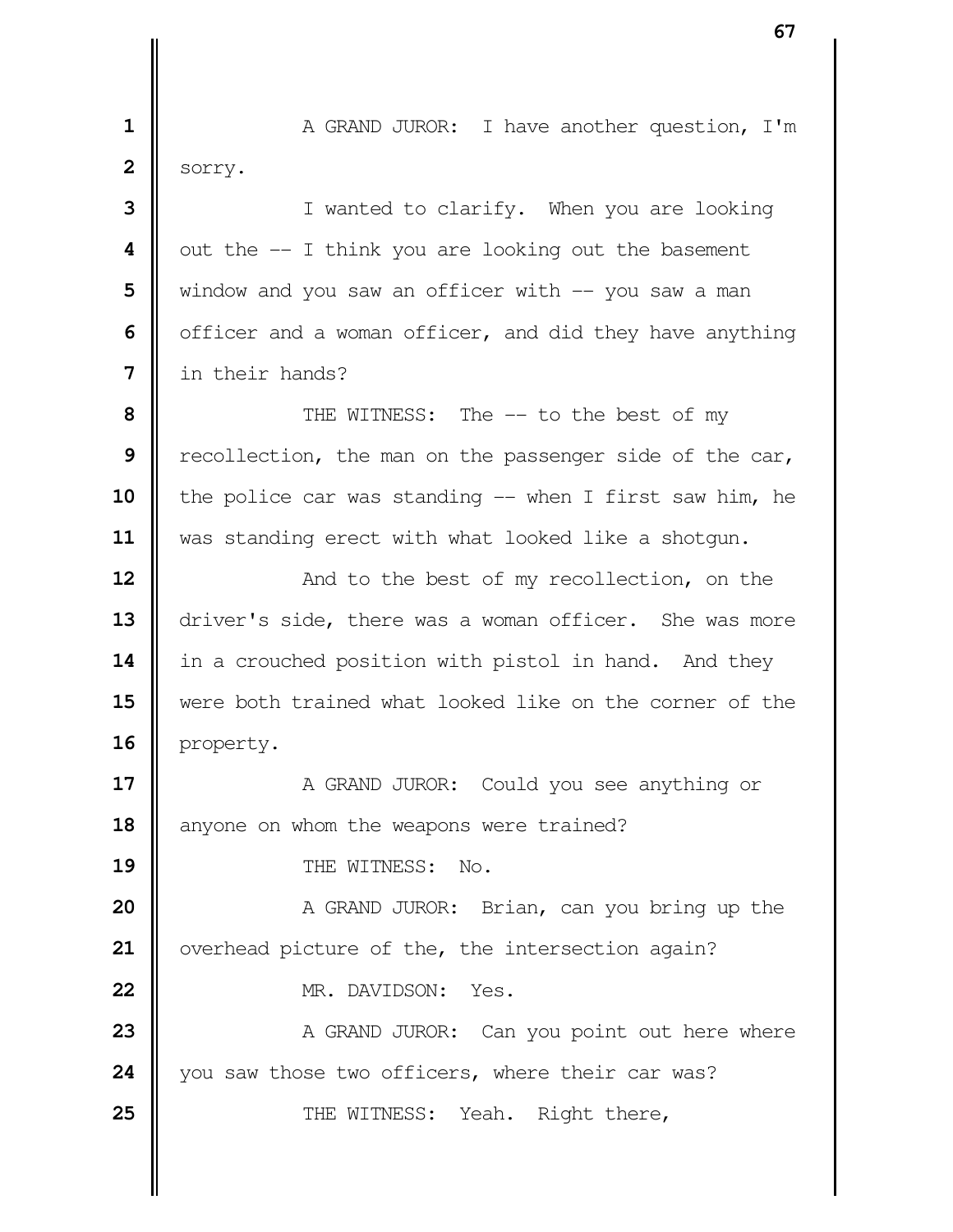**1** (indicating).

**2 I** MR. DAVIDSON: So the north side of the  $-$ **3**  $\parallel$  **THE WITNESS:** On the north side of Oatman 4 and Saratoga, yeah.

 **I** A GRAND JUROR: From down in the basement windows, could you see the area near the corner of the **|** house, or was that obscured by the walkway and the | other shrubbery?

**9**  $\parallel$  THE WITNESS: Okay. Yeah. Actually the 10 | steps jet out a little bit. And I was at the far right 11 | hand looking this way. I couldn't even see who was at 12 | the door, and let alone, you know, any further down.

**13** A GRAND JUROR: So there may have been a 14 | police car there that you could not see?

  $\parallel$  THE WITNESS: There may have been one, yeah. There may have been police cars all through that area. I just -- anything within that field of vision of the window, within, you know, a certain radius, I could  $\parallel$  see.

  $\parallel$  A GRAND JUROR: What do you think was the | lapse of time between the time that you heard someone Saying, "Let me in, let me in," and the time that you 23 | saw officers with weapons?

**24**  $\parallel$  THE WITNESS: Well, I think it was a 25 | relatively short period of time. I'm quessing three to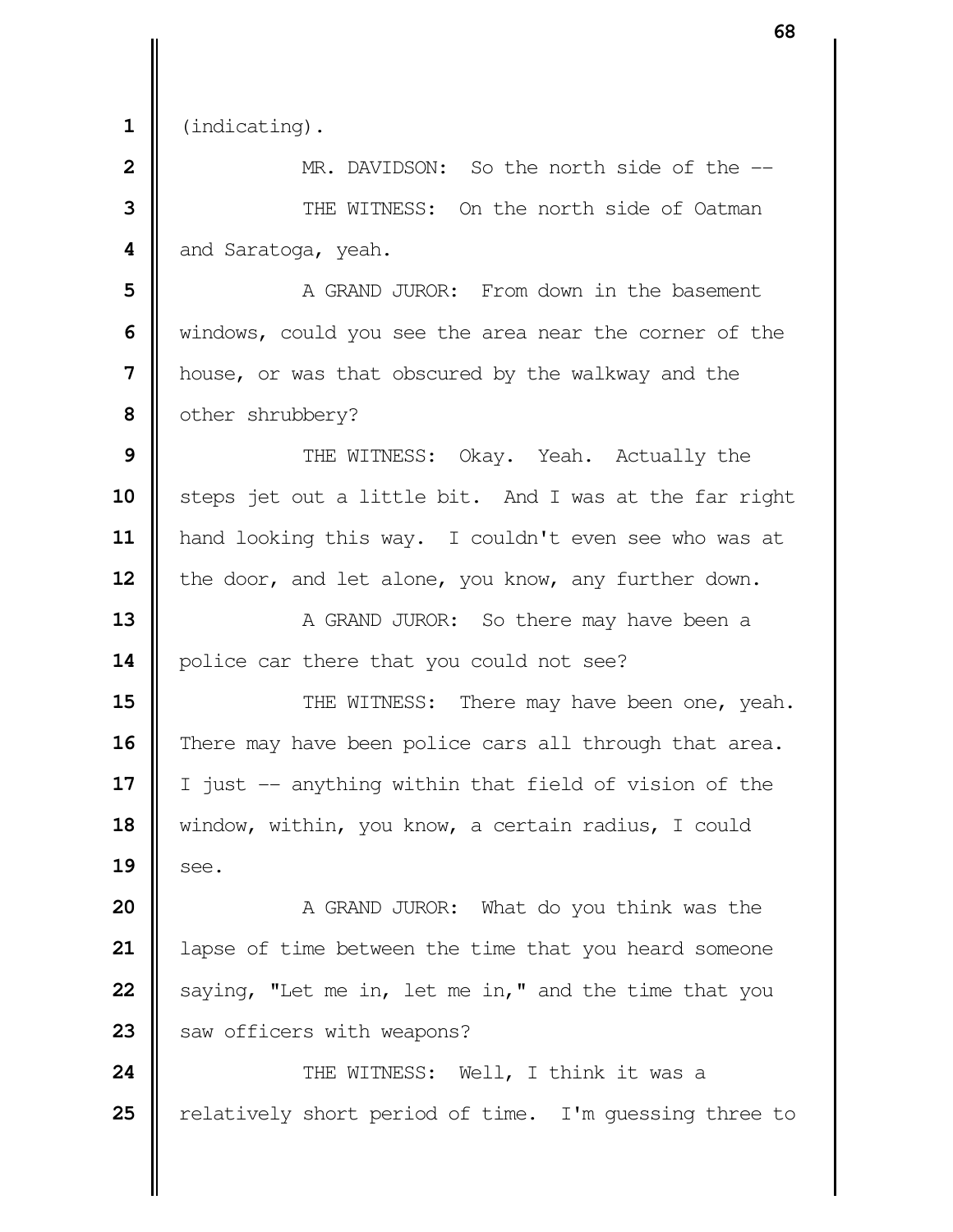four minutes.

 A GRAND JUROR: Minutes, not seconds? **II** THE WITNESS: Yeah. Yes.  $\parallel$  A GRAND JUROR: So can I just clarify the timeline?  $\parallel$  You are in the basement. You were present at I the window. You see two police officers in a car. THE WITNESS: Yeah. A GRAND JUROR: Then you come upstairs and 10 || you look out a picture window.  $\parallel$  THE WITNESS: No. I don't come upstairs -- | I don't come upstairs until -- after I spy the initial **| responding officers, as I've described them, and the** 14 | officers that congregated in force, it was after those two events, because once they came across in force, 16 | that's when I went down and hunkered down and waited, 17 | because I knew it was going to come down, an event was 18 | going to come down.  $\parallel$  A GRAND JUROR: Okay. You were waiting and you didn't hear anything?  $\parallel$  THE WITNESS: And I'm waiting and I didn't **h**ear anything, and I was very suspicious. And I'm thinking it should have already happened, whatever 24 | would have happened. A GRAND JUROR: And you come up and look out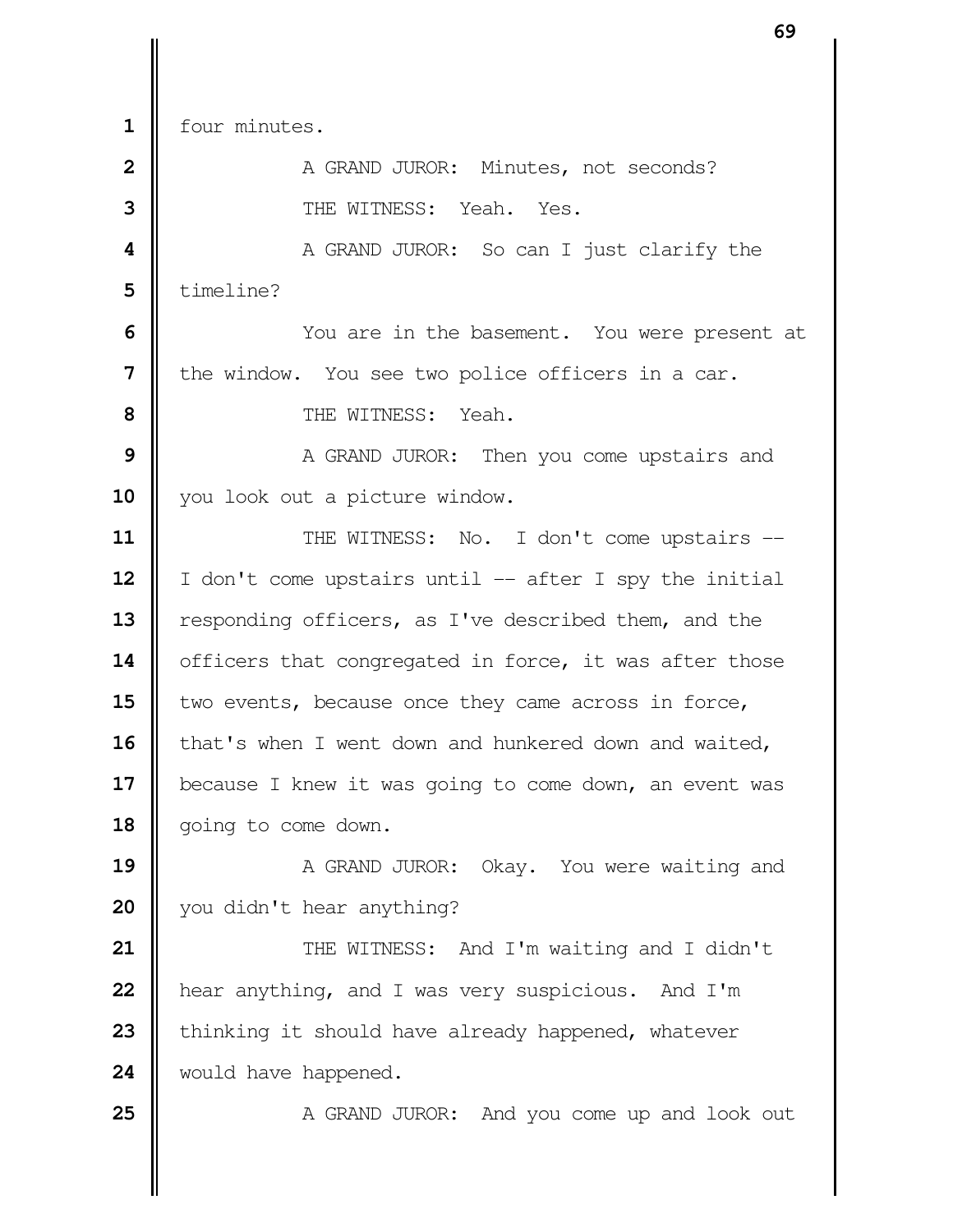the picture window and then you see the guy?  $\parallel$  **111** THE WITNESS: Yeah. He was already subdued and apprehended, yeah.  $\parallel$  **A** GRAND JUROR: So whatever you may have | thought would have happened may have already happened?  $\parallel$  THE WITNESS: Yes. MR. DAVIDSON: And I don't want to beat a dead horse, but you have normal hearing; you don't have any hearing problems? **II** THE WITNESS: Yes. Yes.  $\parallel$  A GRAND JUROR: I mean, are we -- is it your 12 | belief that the man who was on the floor may have been 13 Trying to get into the house that you were in prior to 14 | being stopped by the police? Is that what you think happened? MR. DAVIDSON: Well, we're kind of wandering 17 | in the area of speculation. **I** THE WITNESS: Okay. MR. DAVIDSON: If you have direct knowledge 20 | of these things, then I think it's relevant. 21 || THE WITNESS: I don't.  $\parallel$  MR. DAVIDSON: We can chat a little bit more  $\parallel$  about that. 24 | THE WITNESS: Yeah, I don't.  $\parallel$  MR. DAVIDSON: Good.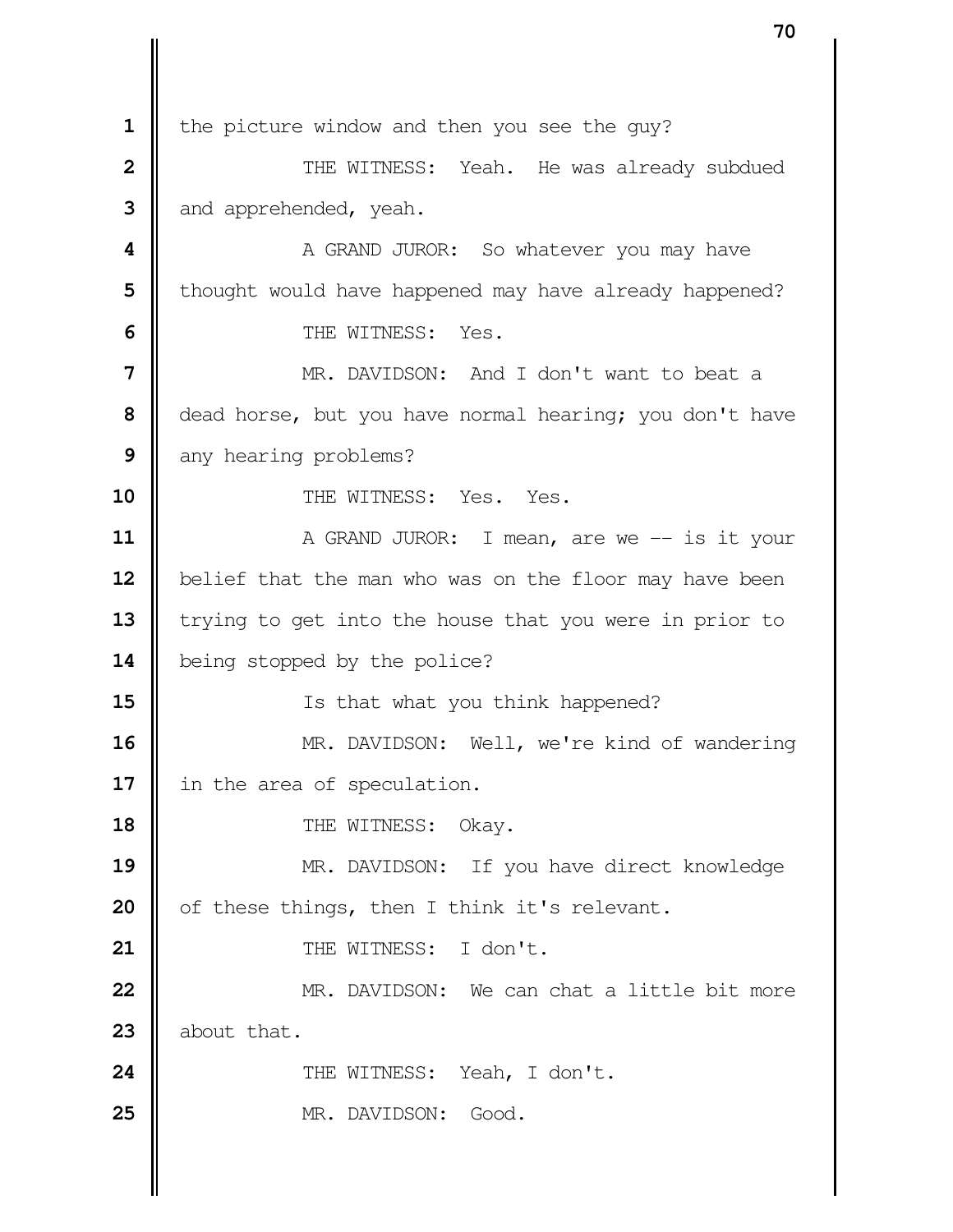Normal Anybody else with questions for Mr. Reed? You can step down. A GRAND JUROR: Was the voice that you | heard, was it male or female?  $\parallel$  THE WITNESS: It was definitely a male. But Officer Pryce who interviewed me, I gave him an interview after things had settled down, the incident settled down, and he had been -- the suspect was transported. He interviewed me, and so I gave him a 10 | full report. MR. DAVIDSON: And as far as from the **l** limited exposure you had to the sound of that voice, 13 did you make any determinations about age or accent or 14 Tace or anything like that?  $\parallel$  THE WITNESS: Well, he asked me that, 16 | Officer Pryce. And honestly, I -- honestly, I thought 17 | it was some person looking for cans and bottles and was 18 | irritated he couldn't get in. 19 || MR. DAVIDSON: Okay.  $\parallel$  THE WITNESS: But race, I couldn't determine actually, but it was definitely a male voice. **MR.** DAVIDSON: Anybody else? No. All  $23$  | right.  $\parallel$  Once again, thank you for coming in. **N** THE GRAND JURY: Thank you.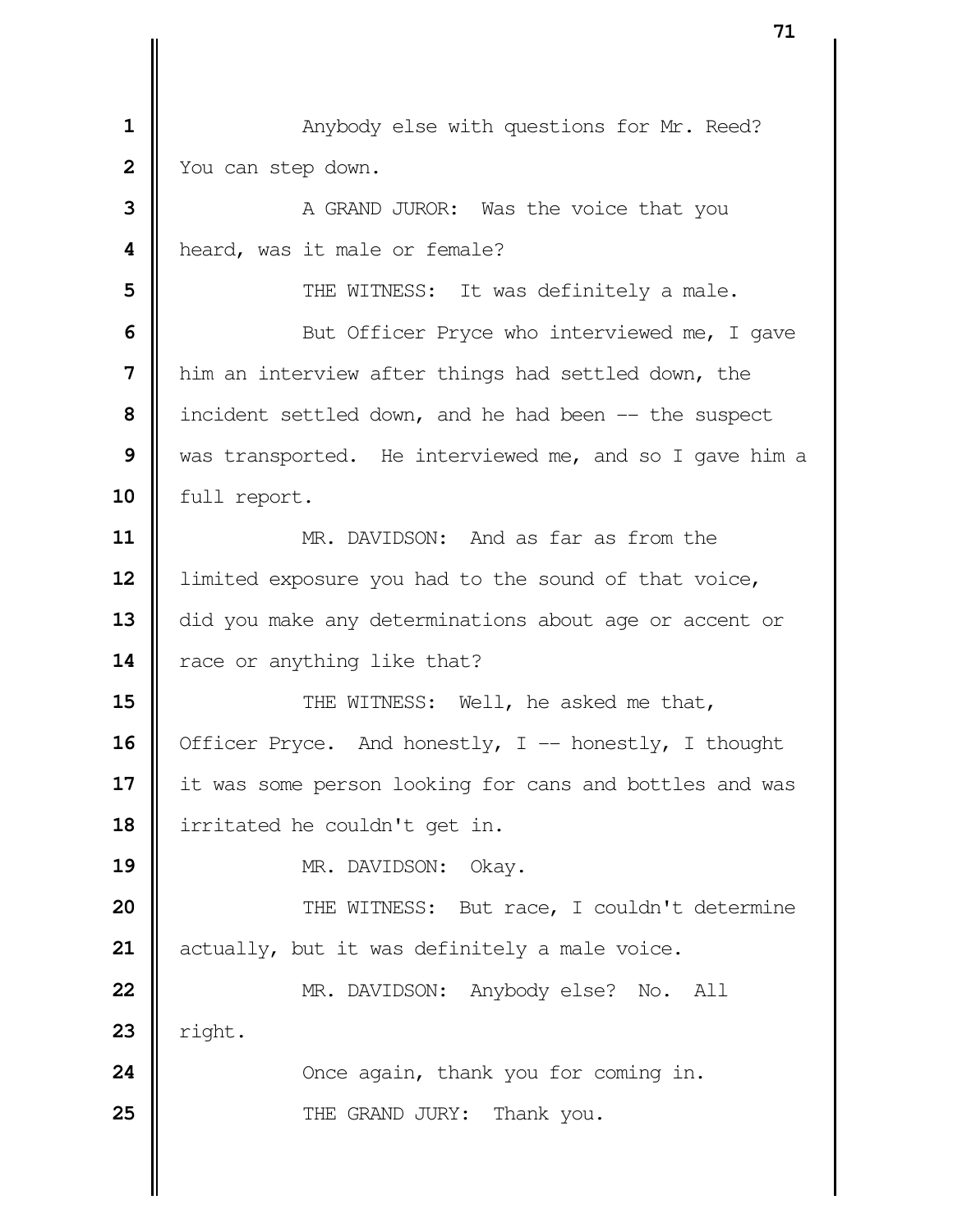|                |                  |                                                      | 74 |
|----------------|------------------|------------------------------------------------------|----|
|                |                  |                                                      |    |
| 1              |                  | JIMMY PRYCE,                                         |    |
| $\overline{2}$ |                  | a witness called on behalf of the State, having been |    |
| 3              |                  | first duly sworn, was examined and testified as      |    |
| 4              | follows:         |                                                      |    |
| 5              |                  |                                                      |    |
| 6              | EXAMINATION      |                                                      |    |
| 7              | BY MR. DAVIDSON: |                                                      |    |
| 8              | Q                | Can you state and spell your full name?              |    |
| 9              | A                | My name is Jimmy Pryce. J-I-M-M-Y.                   |    |
| 10             | $P-R-Y-C-E$ .    |                                                      |    |
| 11             | Q                | And how are you employed?                            |    |
| 12             | $\mathbb A$      | As a police officer for the City of                  |    |
| 13             | Portland.        |                                                      |    |
| 14             | Q                | And how many years of law enforcement                |    |
| 15             |                  | experience do you have?                              |    |
| 16             | Α                | About 19 and a half.                                 |    |
| 17             | Q                | All of that with Portland?                           |    |
| 18             | Α                | Yes.                                                 |    |
| 19             | Q                | What's your current duty assignment?                 |    |
| 20             | Α                | I work day shift in North Precinct.                  |    |
| 21             | Q                | And did you attend college?                          |    |
| 22             | Α                | I did.                                               |    |
| 23             | Q                | Did you obtain a degree?                             |    |
| 24             | Α                | I did.                                               |    |
| 25             | Q                | Are you willing to say where and in what?            |    |
|                |                  |                                                      |    |
|                |                  |                                                      |    |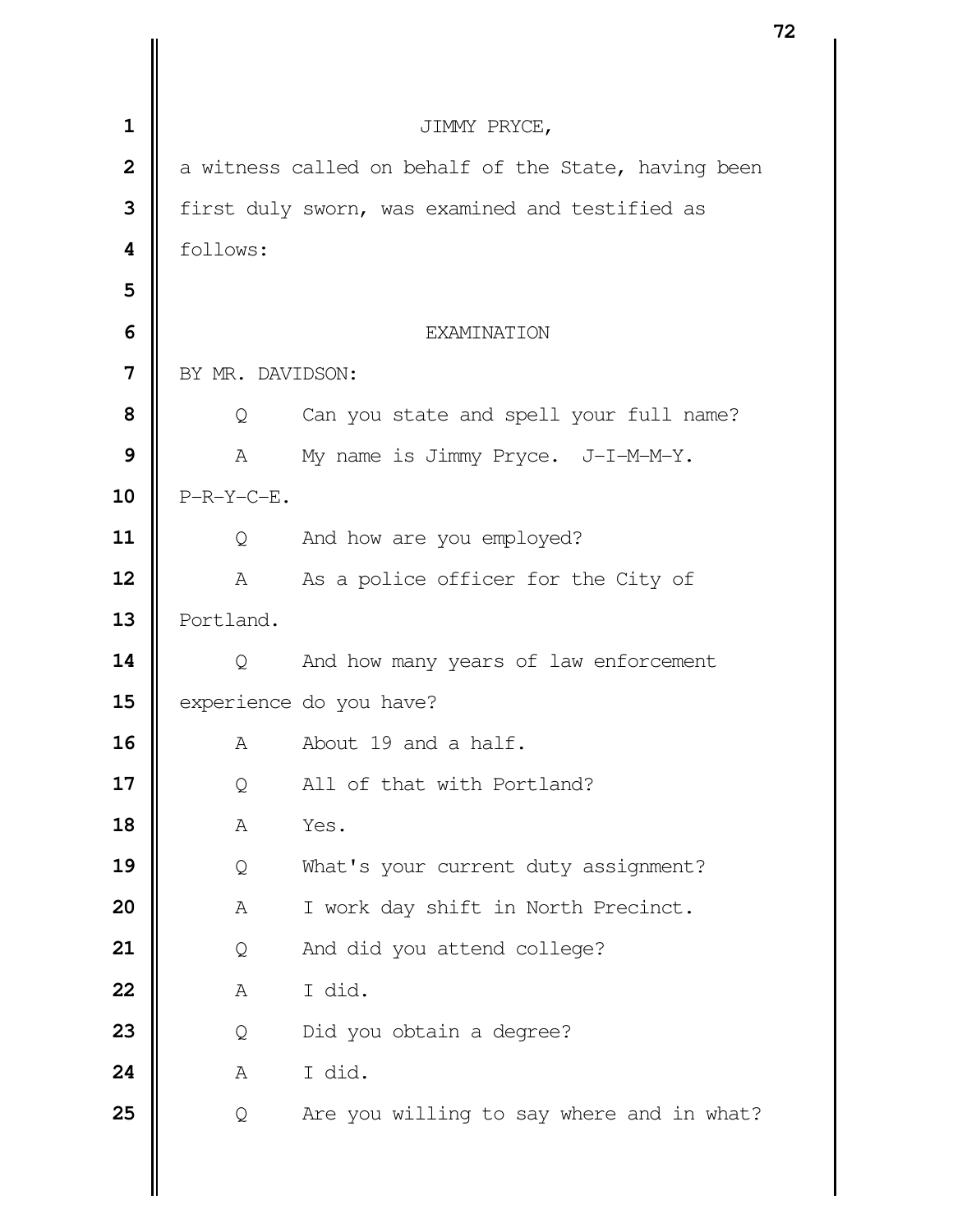1 | A Western Oregon, Wolves, psychology degree, 2 Bachelor of Science.

 Do you want my GPA? **4 A** No. | Q Do you have a Master's degree? A No, just a Bachelor's degree.  $\parallel$  Q Okay. And can you just tell us a little bit about the training you went through to become a police | officer? A Way back when I was hired, you see we had 17 weeks of like basic training that we did, and that was 12 | through a program they don't have anymore. It's called Police Corp. It was a federally funded program. I was 14 | trained by all Portland training division. And so we  $\parallel$  did that, then we got hired. We worked for a few months and then went back 17 | to advanced academy and did another couple more months

**18** of training to polish up our skills. And since then 19 we've had -- every year, we have like a week's worth of 20 training we do.

21 | Q Okay. All right. Were you on duty, in **22** uniform and displaying a badge back on October 25th of  $23$   $\parallel$  this year?

 $24$  **A** I was.

**25**  $\parallel$  Q And you were operating, I guess, a marked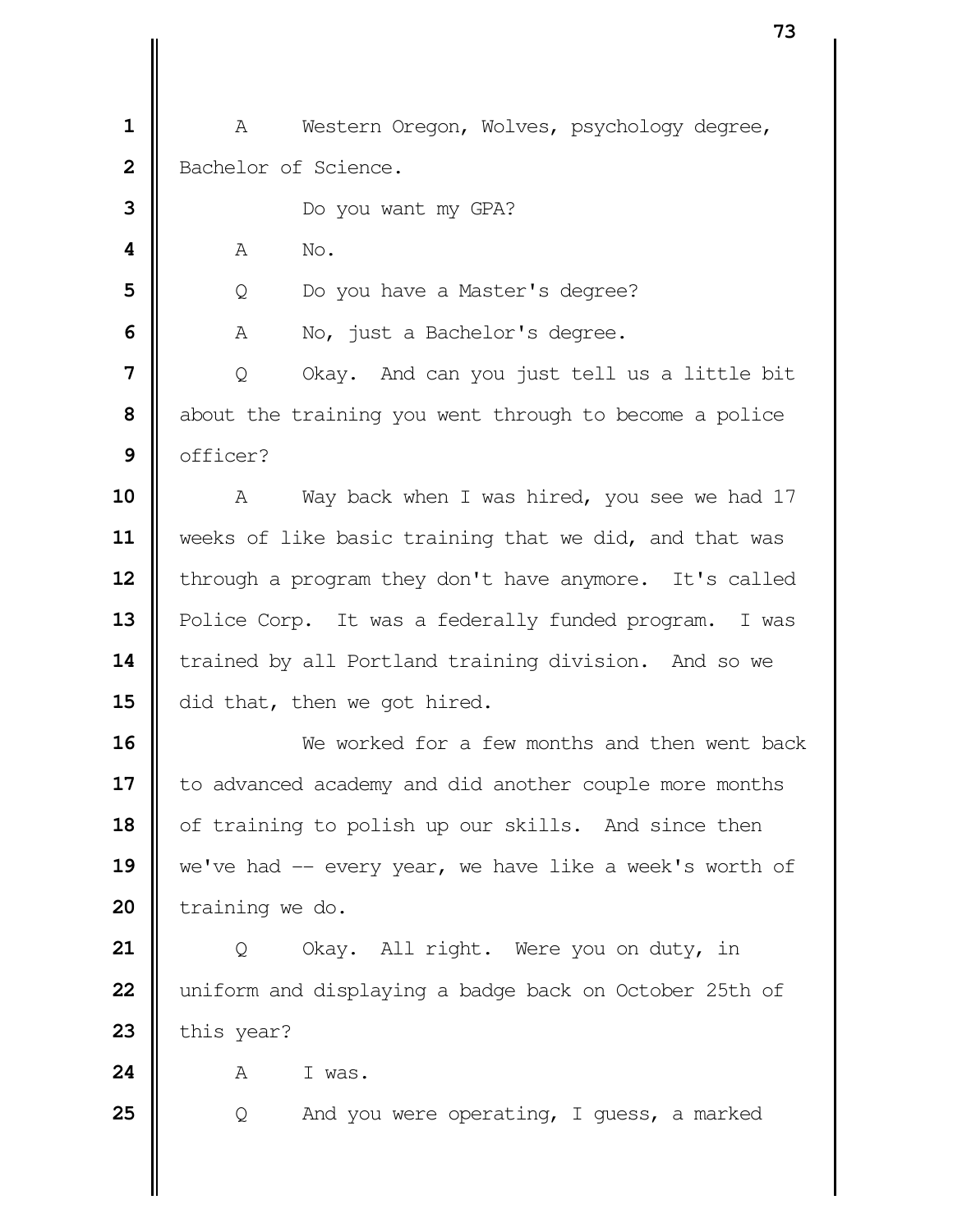vehicle.

**A** Yes.

**3**  $\vert \vert$  Q And were you -- where were you assigned? What area were you patrolling?

 A I was in -- patrolling the North Portland area in District 580, which is close to MLK and I-5, between MLK and I-5.

 | Q All right. And you obviously, know that we're going to talk about this shooting incident that 10 | occurred at the intersection of Oatman and Saratoga.

 If was preceded, as you may know, by this 12 | report of some robberies occurring off of Lombard, I  $\parallel$  think.

**A** Yes.

**15**  $\parallel$  Q Can you just walk us through when you first **b** became aware that things were happening in that part of **17**  $\parallel$  time?

 A When I first heard -- usually robberies are Something that we kind of -- everybody tends to listen | to a little bit more, including myself. So I heard a 21 | robbery went out.

  $\parallel$  There was a guy that went  $\frac{1}{n}$  and I'm not sure of the business that he went to, but he robbed a business and was turned away. Like they told him, no, we're not going to give you anything. So the guy left.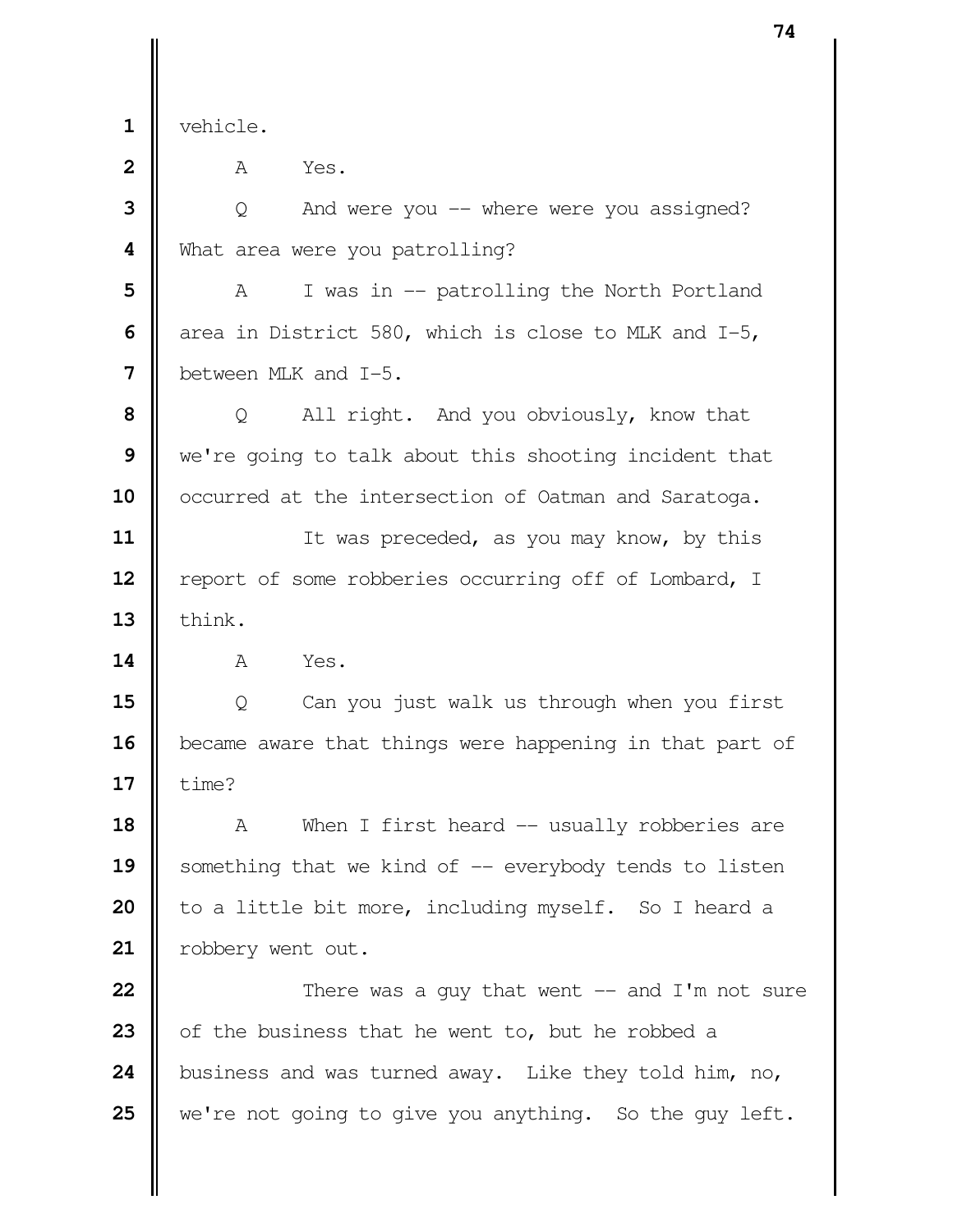| 1                       | Then a little while later at a bank, that's              |
|-------------------------|----------------------------------------------------------|
| $\overline{\mathbf{2}}$ | like at Lombard and Oatman, there's another robbery call |
| 3                       | came out with a guy passing a note.                      |
| 4                       | And so in a bank robbery, almost every                   |
| 5                       | available car, a lot of cars that are close all go to    |
| 6                       | that, to that area.                                      |
| 7                       | Keep going?                                              |
| 8                       | Q<br>No.                                                 |
| 9                       | Were you $-$ what was your role in all this?             |
| 10                      | Were you assigned to $-$                                 |
| 11                      | Well, I was actually dispatched as the<br>A              |
| 12                      | primary officer to the, to the bank robbery call.        |
| 13                      | That's the U.S. Bank there on Lombard?<br>Q              |
| 14                      | Yes.<br>Α                                                |
| 15                      | So did you respond to that location?<br>Q                |
| 16                      | I did not respond to that location -- well,<br>A         |
| 17                      | to that area.                                            |
| 18                      | Okay.<br>Q                                               |
| 19                      | So I was on my way to the bank to respond to<br>Α        |
| 20                      | As we're going to the bank, dispatch gets on the<br>it.  |
| 21                      | air and says that a tracker was taken. And they gave     |
| 22                      | updates on where the tracker was going. So instead of    |
| 23                      | going to the bank, I talked to the bank guy, to follow   |
| 24                      | where the tracker was going.                             |
| 25                      | Now, how are you receiving information about<br>Q        |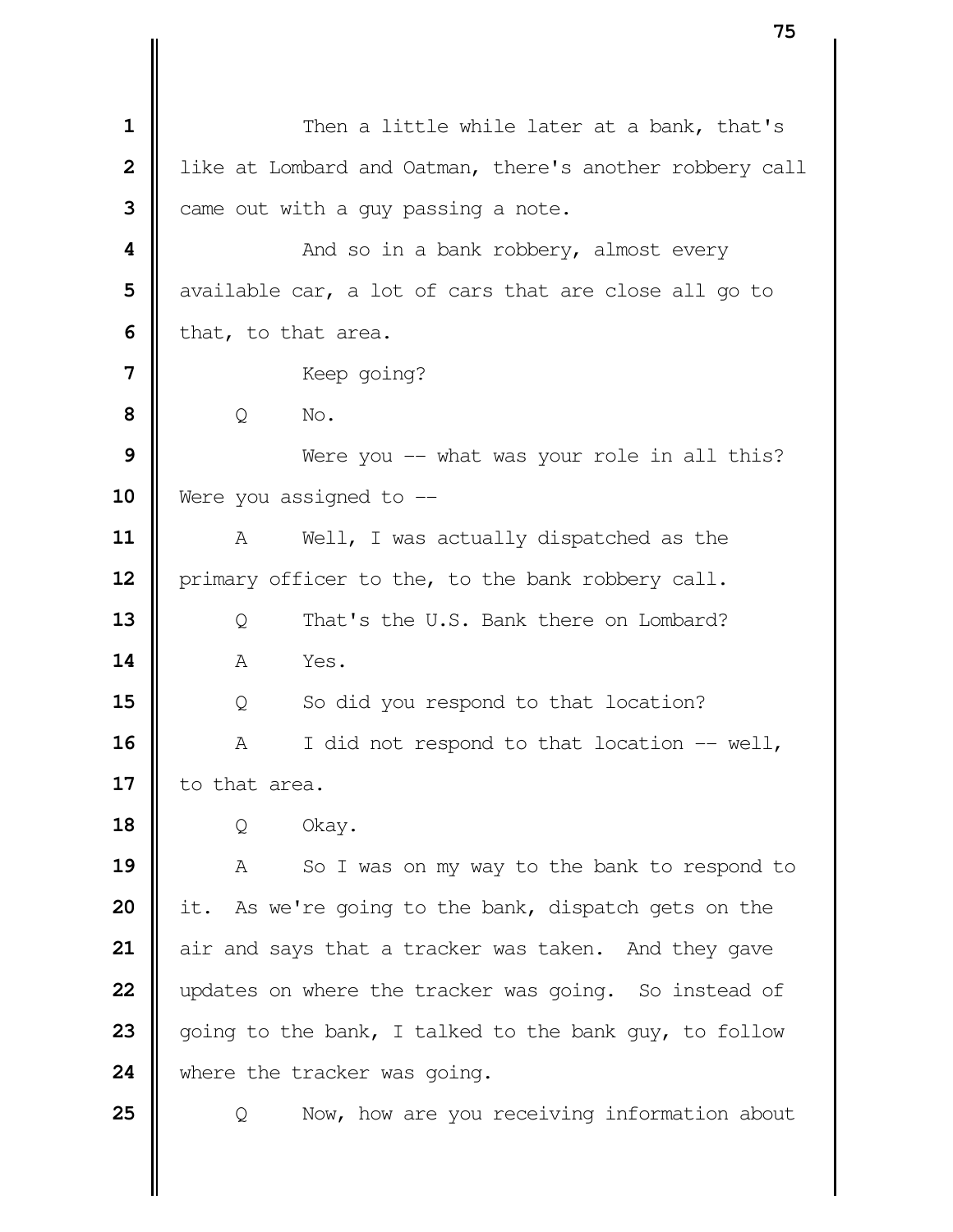these calls?

 | A Through dispatch, through our radio system. | Q All right. So my understanding is that police officers kind of receive information kind of in  $\parallel$  two primary ways: One over the radio and then one  $\parallel$  through an MDT or a  $\parallel$ 

**A** Yes.

 | Q This call -- these calls, you were receiving | this information over the air on an earpiece, or how does that work?

 A Yes. The radio is connected to my earpiece, and then there's also a radio in the car. And usually 13 | I don't have a partner, so I'm by myself.

 So if I'm going to a hot call like this, I 15 | don't look at my MDT too much because I'm driving and 16 | that would be dangerous. So I listen and get my 17 | information over the radio and remember as much of it as I can.

19 | Q And do you have a general recollection of what those calls -- the content of what those calls were and what subsequently was broadcast about what had | occurred and what the suspect description was?

 A Just the suspect description says it was a bank robbery. The guy had a note and was successful at **t** the bank where he wasn't before at the other place. It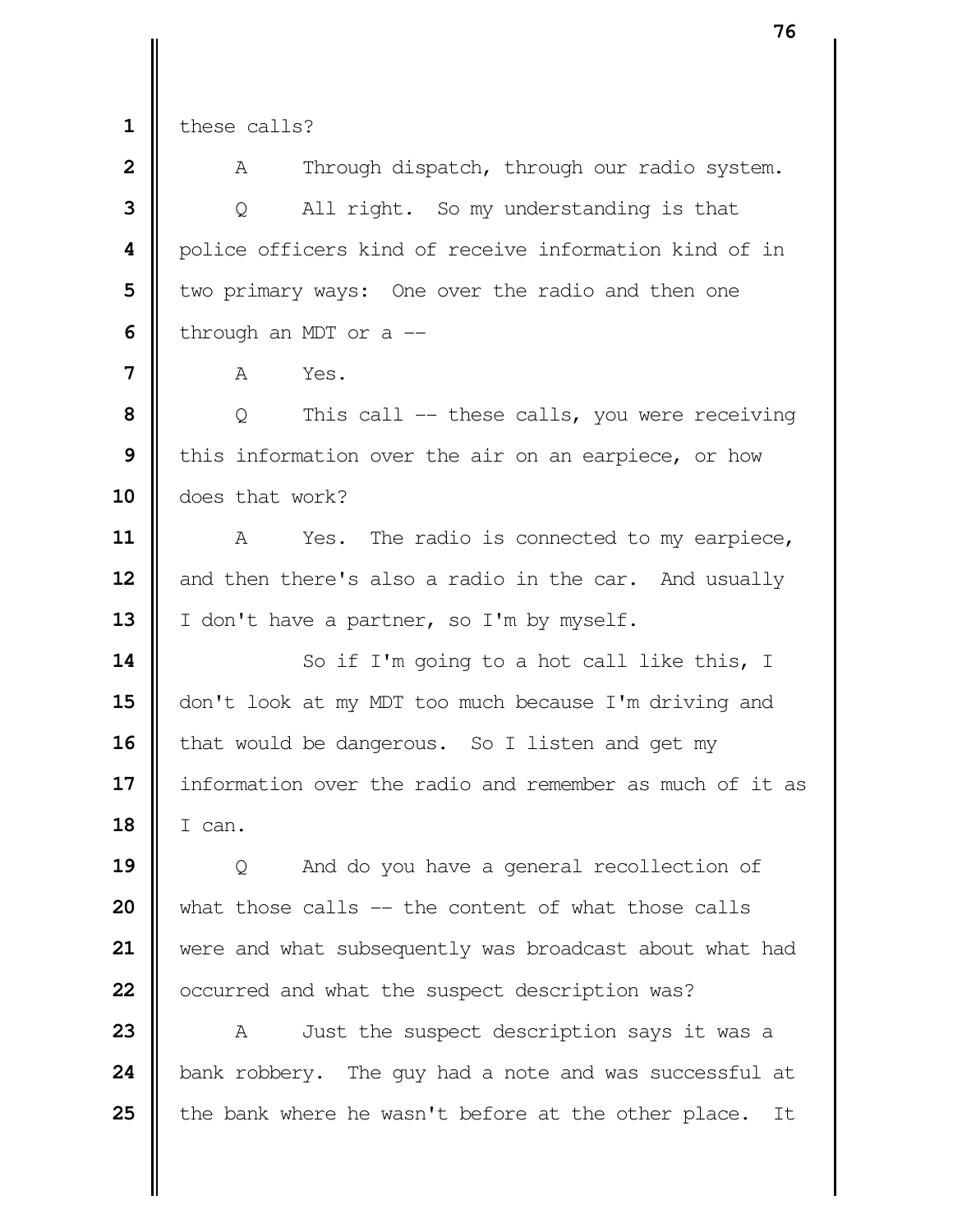was a black male in his 20's. He had dark clothing on, **b**rown shoes, and that was it.

 | Q Okay. And then you got an update that a GPS Tracker was placing him in a certain location?

**A** Yes.

**6**  $\Box$  Q All right. So when you got that I information, what did you do?

 A So the bank is kind of right at Oatman and | Lombard. We got -- dispatch came on the air and said **i** the tracker is going south on Oatman. It's like two 11 | and a half miles an hour. That's how fast it's going.

 So that kind of tells me it's not somebody 13 | that's in a car, so we're not looking for a car. We're 14 | looking for somebody that's on foot. Two and a half is 15 Walking speed.

  $\parallel$  **And right after they gave that information or**  pretty soon after that, I was -- I turned on to Oatman 18 | going south, the same way as the tracker. And I thought I was one of the first cars there. As soon as I turned | on Oatman, there was like one car ahead of me a few blocks ahead.

 | Q And did you know who was in that car? A I didn't know who was in the car until they broadcast they were going to be out with the guy. And  $\parallel$  then I recognized  $-$  I know their voices, and it was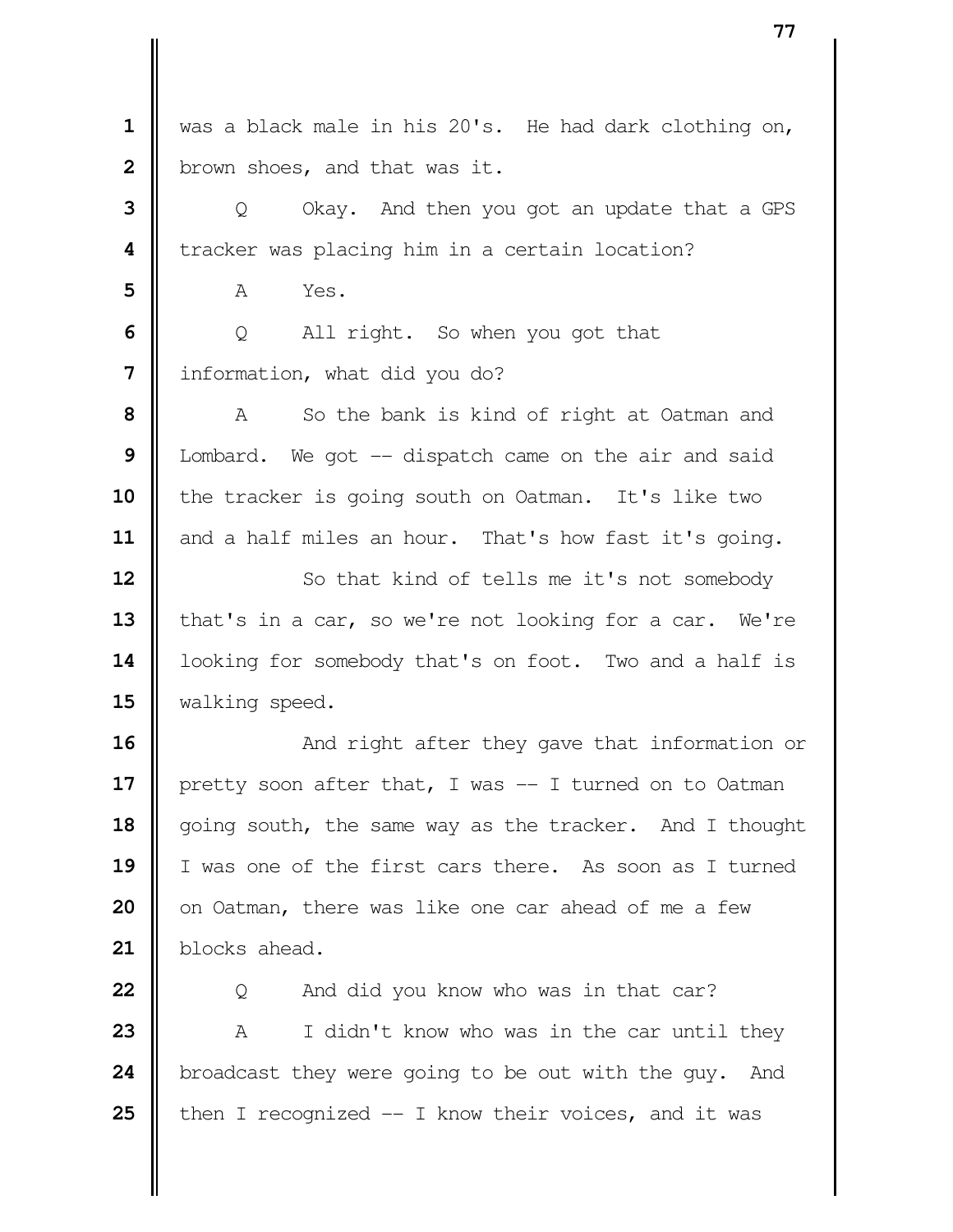1 | Officer Reagan and Officer Habkirk. | Q Now, they apparently were partner cars; is  $\parallel$  that right? **A** Yes. | Q All right. And are those officers you **|** regularly work with in that area? **I** A Yes. I've worked with both of those | officers for about 18 years now. | Q Okay. And it's my understanding that their 10 || unit was referred to as Unit 590. A Yes. | Q What was your unit referred to? A I believe it's 580. Q 580, okay. So you hear them come on the air and say they are out with the suspect. A Yes.  $\begin{bmatrix} 0 & 0 \end{bmatrix}$  You can physically see them south of you on Oatman. A Yes. | Q All right. So just kind of explain to us 22 | what it is you observed. A So they are several blocks away, like two or three blocks ahead of me. I heard them say they are going to be out with the suspect. Then after that,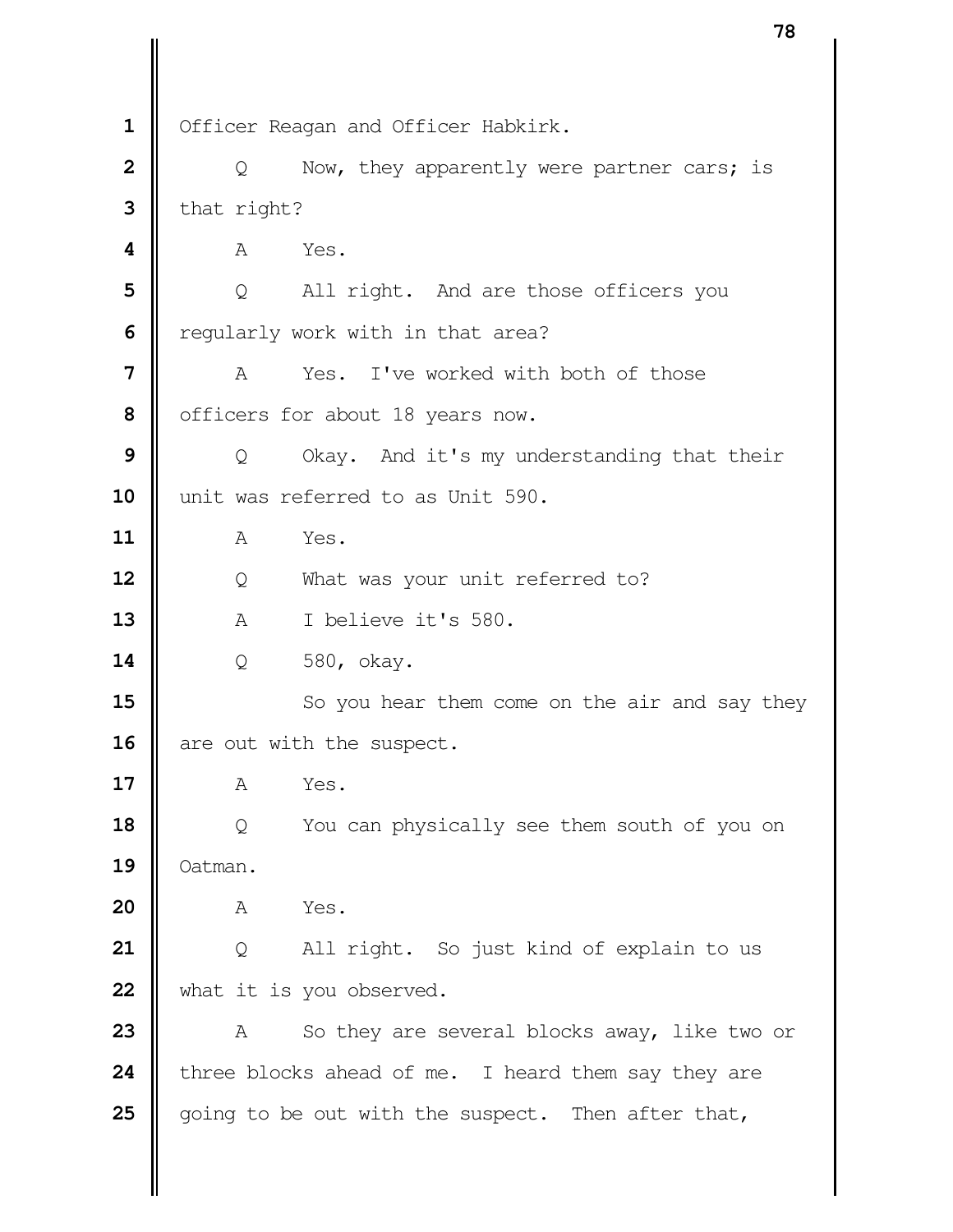1 | they got out of their cars, and I could see there's cars parked on both sides of the street. And I was driving up the middle of the street. **1** So I could see Officer Habkirk on the | passenger's side pretty clearly. Officer Reagan, I  $\parallel$  could kind of see that he was there, but there was **|** parked cars where I couldn't see him completely.  $\parallel$  **And as soon as I got out and then a short,**  like seconds later, they broadcast that shots were fired. And I saw like Officer Habkirk run to the driver's side of the car, and then right after that, I  $\parallel$  pulled up. | Q Okay. So -- A GRAND JUROR: Did you hear the shots? **I** THE WITNESS: I did not. I didn't -- I didn't, I didn't see it and I couldn't hear it either.  $\parallel$  So I wasn't -- but I was maybe only a block away or so. 18 | BY MR. DAVIDSON: |  $\qquad$  0 So you were still a block to the north? A Yes. | Q And walk us through it again. You're approaching from the north, heading south. A Yes.  $\parallel$  Q You observe Unit 590 ahead of you south, and you hear them broadcast that they were out with the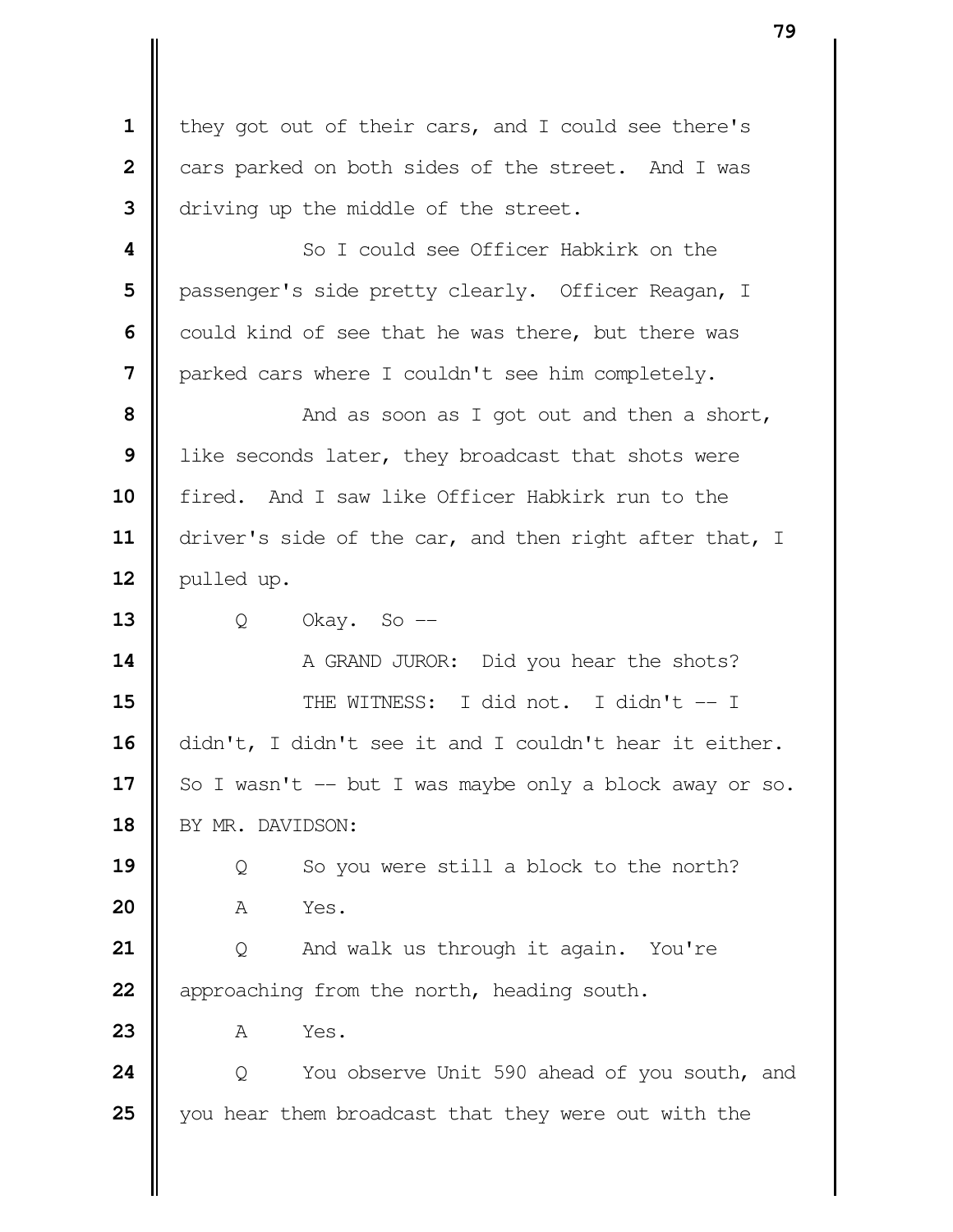$1 \parallel$  suspect.

| $\overline{\mathbf{2}}$ | Yes. Before they even got out, they<br>A                |
|-------------------------|---------------------------------------------------------|
| 3                       | broadcast they were going to be out with the guy. So    |
| 4                       | they broadcast they were going to be out with a guy.    |
| 5                       | And so I see them both get out of the car,              |
| 6                       | and I say -- I think I said Habkirk really quickly runs |
| 7                       | to the, to the driver's side, and then they said the    |
| 8                       | shots were fired.                                       |
| 9                       | Okay. But you didn't actually see any shots<br>Q        |
| 10                      | fired. You said that Officer Reagan was somewhat        |
| 11                      | obscured.                                               |
| 12                      | Yes. He was, he was on the driver's side,<br>A          |
| 13                      | and so he was obscured by some other parked vehicles    |
| 14                      | that were between me and him.                           |
| 15                      | Okay. So as you're pulling up, that's when<br>Q         |
| 16                      | you hear them call out, "Shots fired"?                  |
| 17                      | Yeah. Well, I saw Habkirk run around the<br>A           |
| 18                      | car really quick, and then I was kind of wondering what |
| 19                      | he was doing. Then right after that, they said, "Shots  |
| 20                      | fired."                                                 |
| 21                      | And then how much later did you stop your<br>Q          |
| 22                      | vehicle?                                                |
| 23                      | Within like seconds probably, like 'cause I<br>Α        |
| 24                      | was like a block away. So within five seconds, I was    |
| 25                      | stopped in my vehicle.                                  |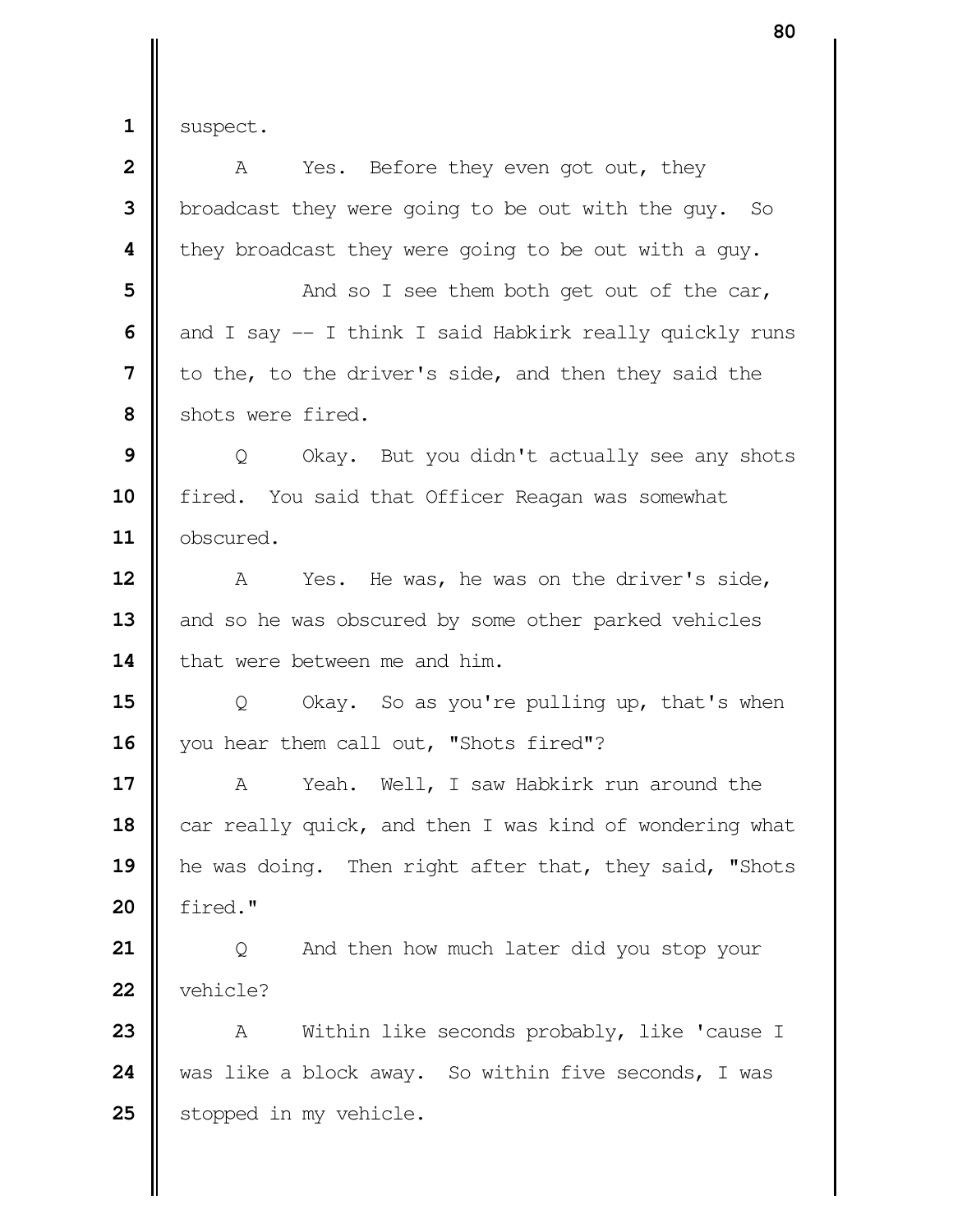**1** | Q Okay. And how close to their vehicle did **2** | you stop?

 A A car's length distance, a small car.  $\parallel$  Q So what happens after you stop your vehicle? What did you observe? What did you do? A After I stopped my vehicle, I see the Suspect on the ground, on the ground. He's on the Southeast corner, like laying down, dressed in black.  $\parallel$  **And I** grabbed my shotgun out and I went to 10 the passenger side of their vehicle, which is where 11 | Habkirk was, and I just helped cover the suspect.  $\parallel$  **And Officer Reagan was giving him commands** 13 | like to lay down, to spread his hands out. And he 14 | wasn't listening to any of those commands, but he was 15 || not saying anything back to us either. And we stayed 16 | there and we waited for more officers to start arriving. | Q Okay. **A** GRAND JUROR: Where was Officer Habkirk 19 While you were at his passenger side door?  $\parallel$  THE WITNESS: He had moved to the side with 21 | Officer Reagan, so he's standing right next to him. They're standing right next to each other. A GRAND JUROR: On the side of their car?  $\parallel$  THE WITNESS: On the driver's side, yes. Everybody was right at their car behind the doors.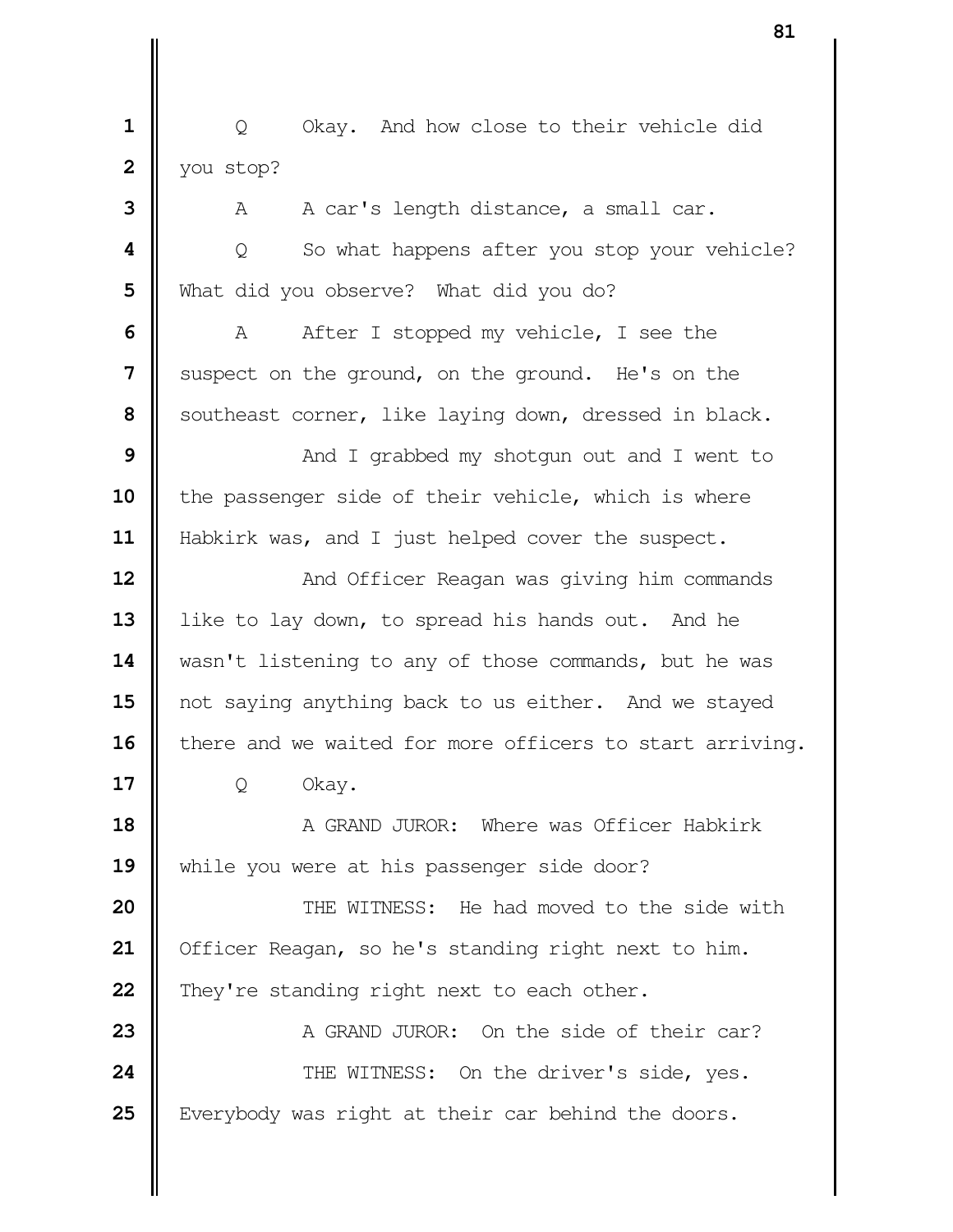|                | ᅆ                                                      |
|----------------|--------------------------------------------------------|
|                |                                                        |
| $\mathbf 1$    | A GRAND JUROR: Okay.                                   |
| $\overline{2}$ | BY MR. DAVIDSON:                                       |
| 3              | So why didn't you all just run up to the<br>Q          |
| 4              | suspect at that point?                                 |
| 5              | Because if he has a weapon or something,<br>A          |
| 6              | or -- I mean, even if he had gotten shot and if he's   |
| 7              | still moving around, because we could see him moving   |
| 8              | around, if he still has a weapon and we ran up there,  |
| 9              | then we could $-$ I mean, we open up ourselves at      |
| 10             | getting shot.                                          |
| 11             | And is that something that was taught to you<br>Q      |
| 12             | by the Bureau as far as a way to approach this         |
| 13             | scenario?                                              |
| 14             | Yes. Yes, it is. I mean, because you don't<br>A        |
| 15             | want to approach somebody where you can possibly get   |
| 16             | hurt.                                                  |
| 17             | All right. So you're waiting. What are you<br>Q        |
| 18             | waiting for at this point?                             |
| 19             | So we're waiting. We're just waiting for<br>A          |
| 20             | more officers to come to the area. Because bank        |
| 21             | robbery there, like I said, there are more officers in |
| 22             | the area. "Shots fired" kind of even amps it up a      |
| 23             | little bit more, so you have even more officers going  |
| 24             | to that area. So we're just waiting for other officers |
| 25             | to assist us.                                          |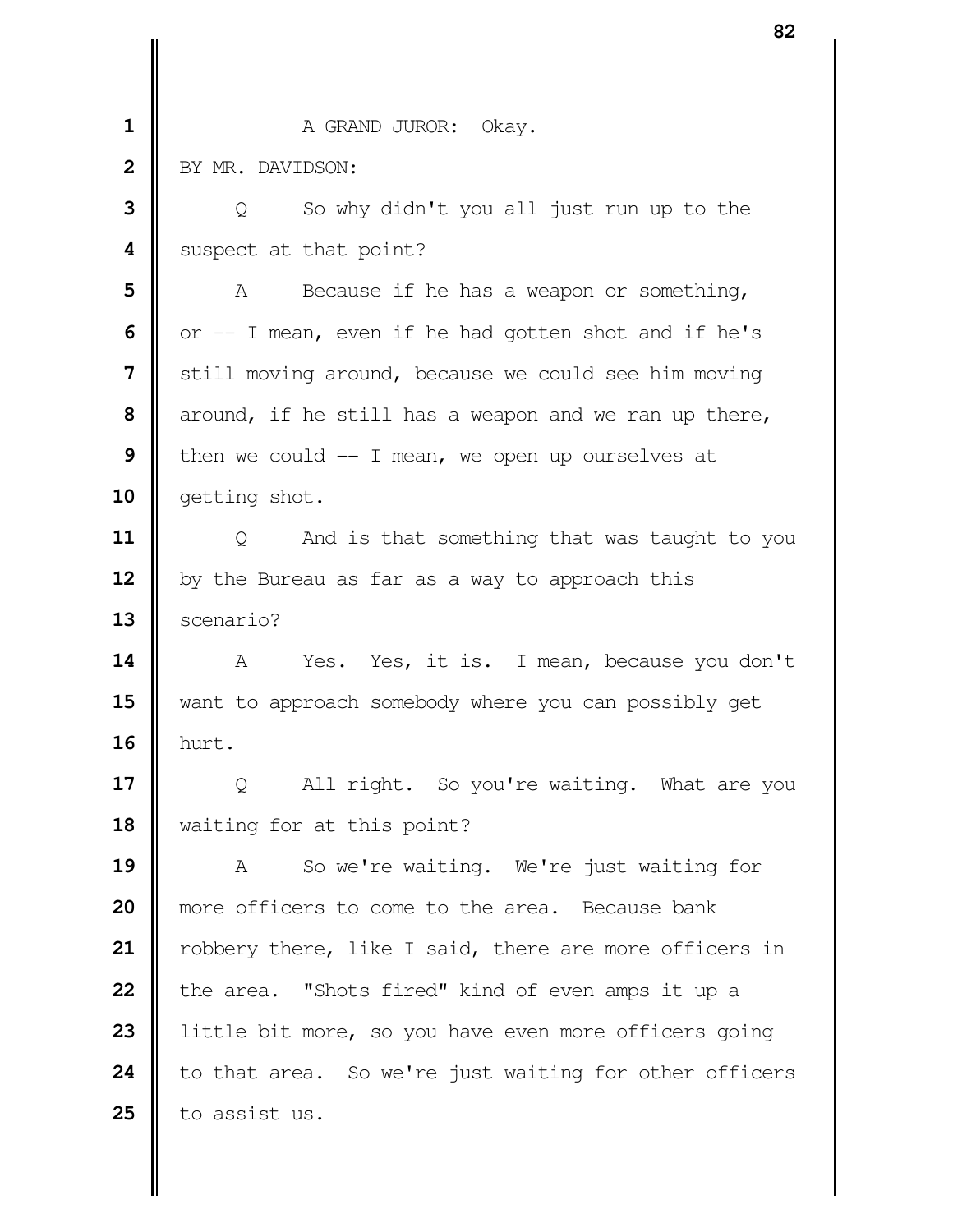| Q Okay. Did Sergeant Christensen arrive on Scene at some point?  $3 \parallel$   $A$  He did.  $\vert \vert$  Q And was he, I guess in charge of the | location at that point? A Yes, he was. He arrived pretty quickly **||** after, I would think like within a minute or so after I arrived. | Q Okay. You said Officer Reagan is shouting 10 | commands to the suspect. A Yes. | Q And you're saying that the suspect is not **P** responding to the commands.  $\parallel$  A Yeah. I don't remember the exact commands I that he was shouting either, but just the basic 16 | commands of like lay down. Put your hands out. Stop moving. And he didn't do any of those. But he didn't 18 || yell anything back to us either.  $\parallel$  A GRAND JUROR: Wasn't he already down?  $\parallel$  THE WITNESS: He was down, yeah, but his | hands were like moving around, and we couldn't -- you **can't** see his hands. So like through all of our training, we always say if you can't see their hands, you don't know what he has in his hands. So that's an immediate threat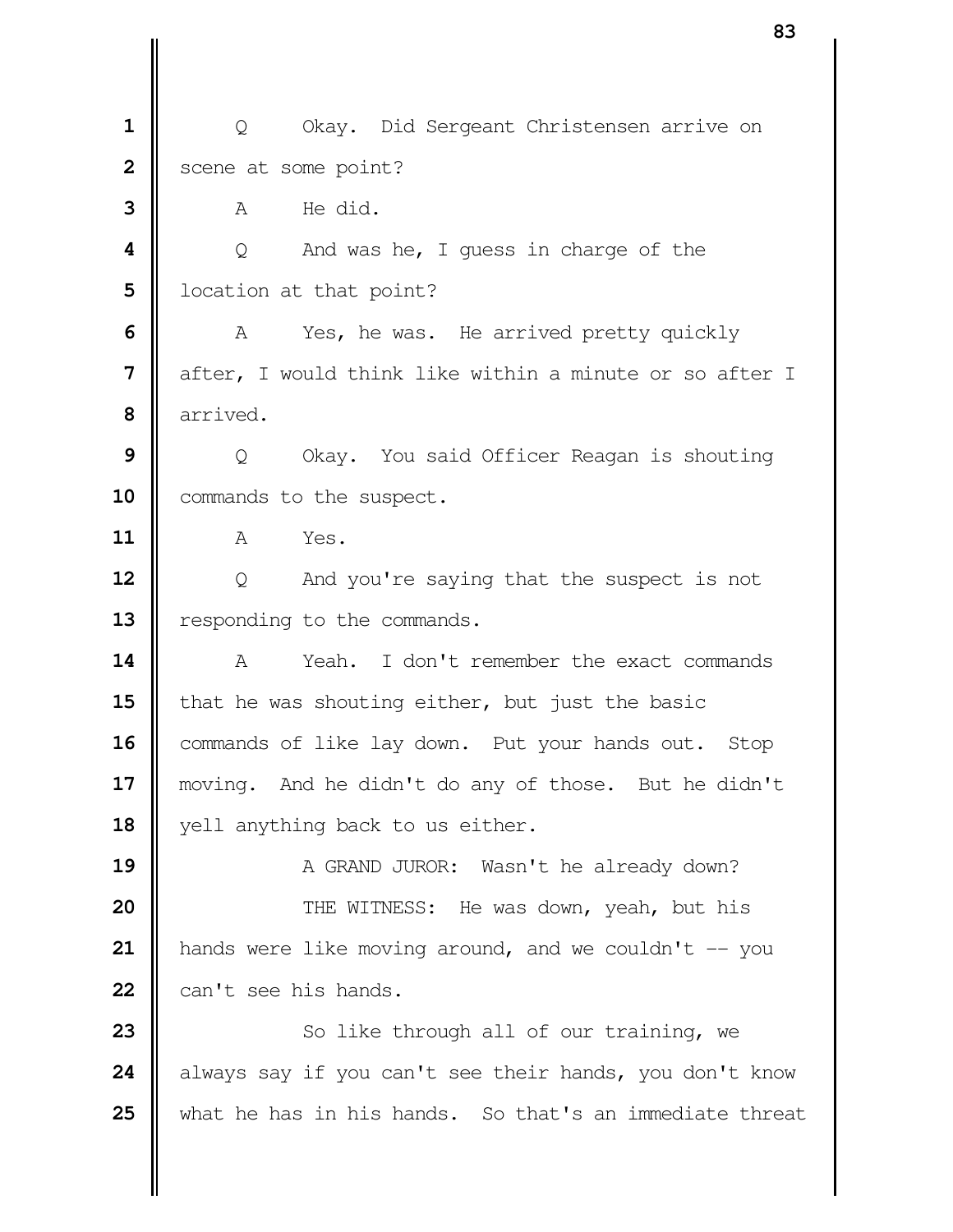**1** because the hands are what kill you.

**2** BY MR. DAVIDSON:

**3** |  $\bullet$  O And did the fact that he seemed to be **4** | potentially the perpetrator of these two robberies, **5**  $\blacksquare$  does that heighten your concern?

**6** A Yes. Yes, because he tried to do a robbery **7** I in one place and then he successfully did a bank  **8** robbery.

**9**  $\parallel$  Q Okay. So tell us about the assembly of the 10 custody team and kind of what your role was and what 11 | you observed at that point.

**12** A All right. So my role at that point was 13  $\parallel$  just -- I was a cover officer, and that's what I did. 14 | I said Sergeant Christensen arrived, and he put 15 | together a team, a custody team.

  $\parallel$  And we have ballistic vests, like shields in 17 | the sergeants' cars. So some of the officers put a Shield together. There was a few other officers for a **C**ustody team. So like one person for each hand, Somebody hold the shield, and Sergeant Christensen | organized all of that.

**22**  $\parallel$  **And then once that was organized, and it 23** actually happened within a couple of minutes, so it was 24 **pretty fast, and then we all moved up together.** 

**25** So at that point Reagan got into the vehicle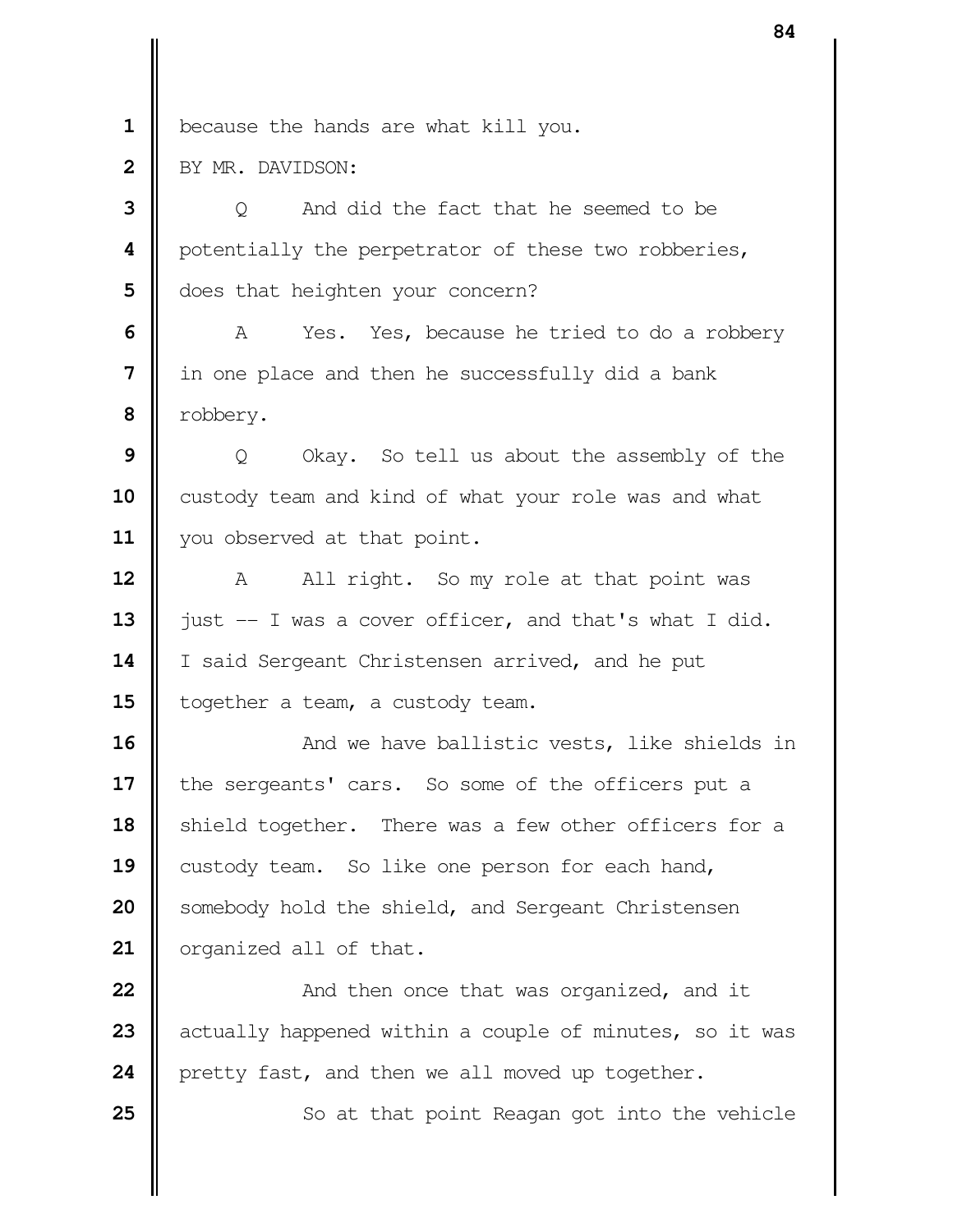and was driving the vehicle a little bit closer so we **2**  $\parallel$  can move our cover up, our protection up with us to the  $3 \parallel$  guy.

  $\parallel$  **Habkirk was still by the door, the driver's**  Side door of their vehicle. And then the custody team We was behind the ballistics shield that we have. Then we all moved up together.

  $\parallel$  Q Okay. What happened when you moved up? A We all moved up. The guy didn't have any weapons in his hand, and the two custody officers took 11 | him into custody.

 | Q Okay. It sounds like you shifted maybe your 13 | focus after that to, I guess, speaking with Mr. Reed, 14 and we just heard from him.

**A** Yes.

16 | Q How did you come to speak with Mr. Reed? A So the vehicle was in the street, like 18 | Reagan and Habkirk's vehicle. And the direction that **|** Reagan shot was at a house. So I went to the house **just to make sure everybody was okay inside.** And the | only person that came to the door was a guy that was doing some work down in the basement was Mr. Reed.

 | Q And he informed you that he had not heard 24 | qunshots at that time?

A Yes. Yes.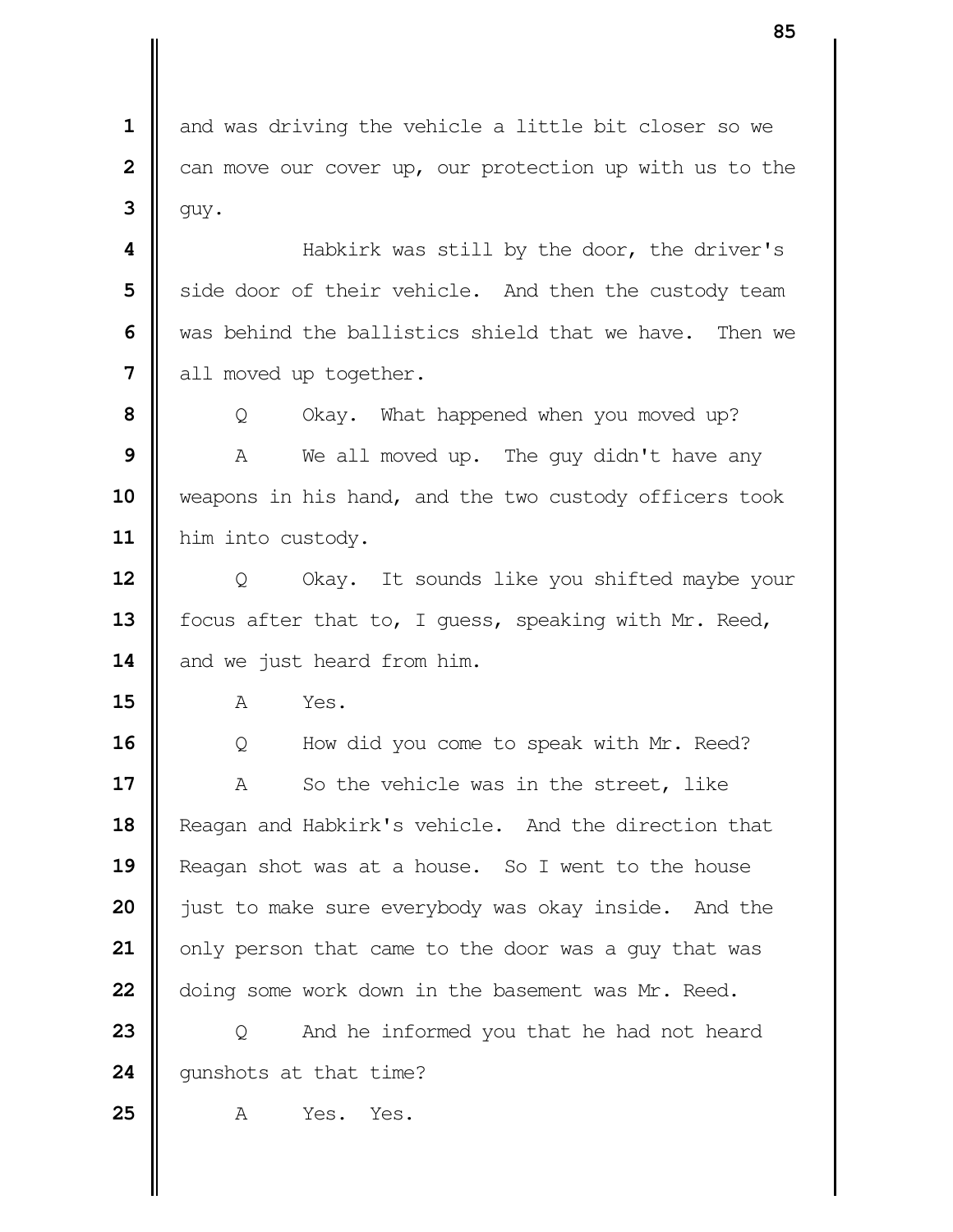| Q Did you observe any evidence of the qunfire **2**  $\blacksquare$  on the house?

 **I** A So we also checked the house. I didn't see anything on the house. But in the yard, I saw some  $\parallel$  marks like on their fence, through the fence. They got | hit. I think there was some stones in a retaining wall-type thing, they got hit, but nothing on the house itself. NR. DAVIDSON: Okay. All right. I think those are all of the questions I have for Officer Pryce. **12**  $\parallel$ 13 | Officer Pryce?  $\parallel$  A GRAND JUROR: So when you were hearing the calls come out on the radio about a robbery at U.S. Bank and they were giving a description, did they just 17 | give you a description?  $\parallel$  Did he say if he had any weapons or how he did it?  $\parallel$  THE WITNESS: Well, they said that he passed a note, so they gave us a description of like just dark -- like a dark black jacket and a black hat and maybe brown shoes, I think, too, and then just that he

24 | passed a note to demand the money.

Usually they try to do that on bank robbery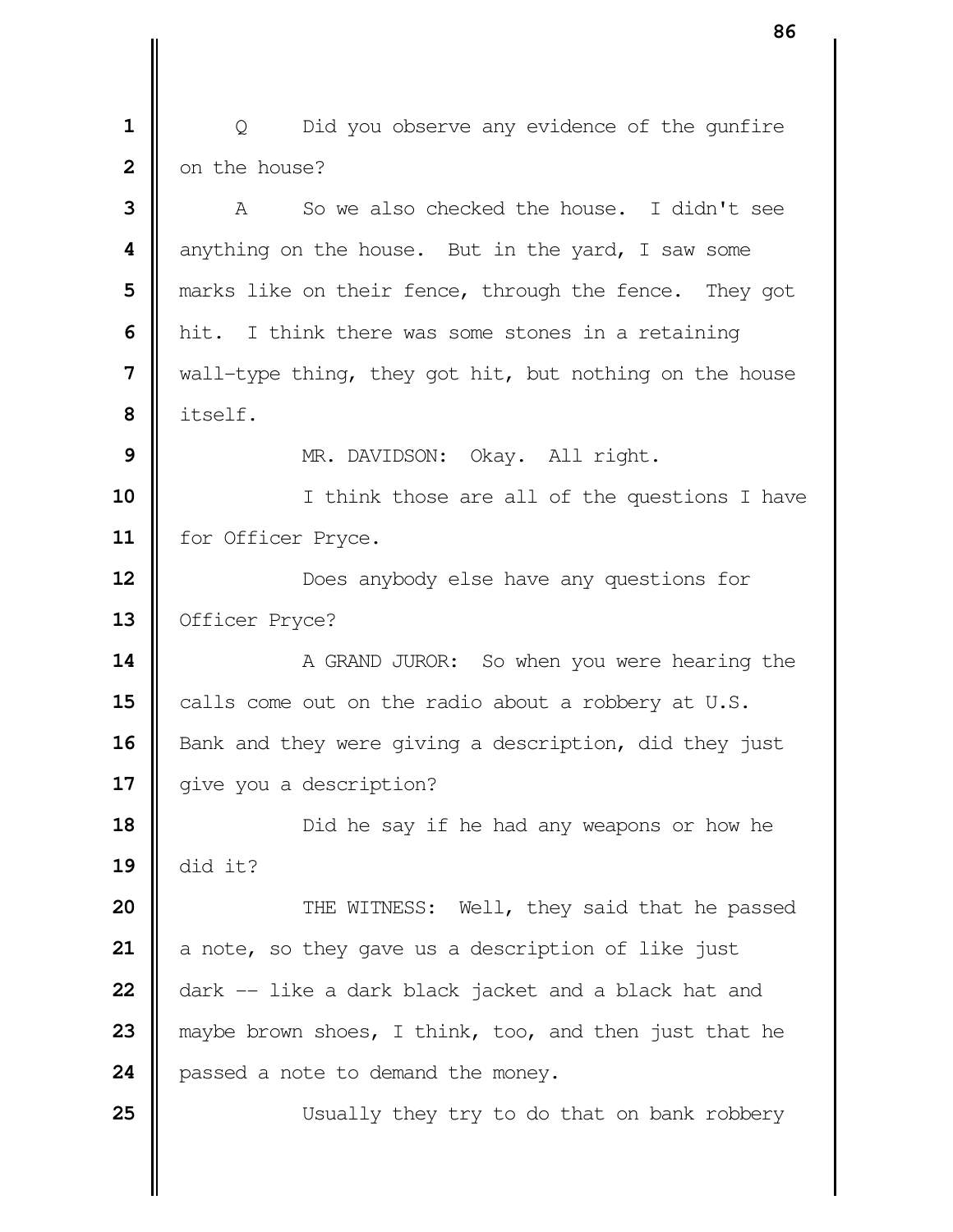calls, like they say whether or not the person had a Weapon or passed a note or anything like that. **II** A GRAND JUROR: There was no mention of a weapon?  $\parallel$  THE WITNESS: No, there was not. MR. DAVIDSON: Not in the information you received? Not in the dispatch information, no. **MR.** DAVIDSON: In fact, did dispatch go into what the content of the note was at all?  $\parallel$  THE WITNESS: No, they did not. A GRAND JUROR: Were there sirens that were 14 | going off the whole time that you were approaching?  $\parallel$  THE WITNESS: Usually you don't want to -- everybody drives with their lights and sirens to the area. And once you get closer to the area, unless you 18 || want the guy to run, you turn your lights and sirens 19 | off so that you can try to get closer to them before they try to hide.  $\parallel$  This case, it would be difficult for him to **h** hide if he's carrying what he had, the tracker. But | ordinarily, like if we're going into an area, we turn  $\parallel$  our lights  $\sim$  our sirens off anyways so it doesn't spook the guys and then they know that we're coming and they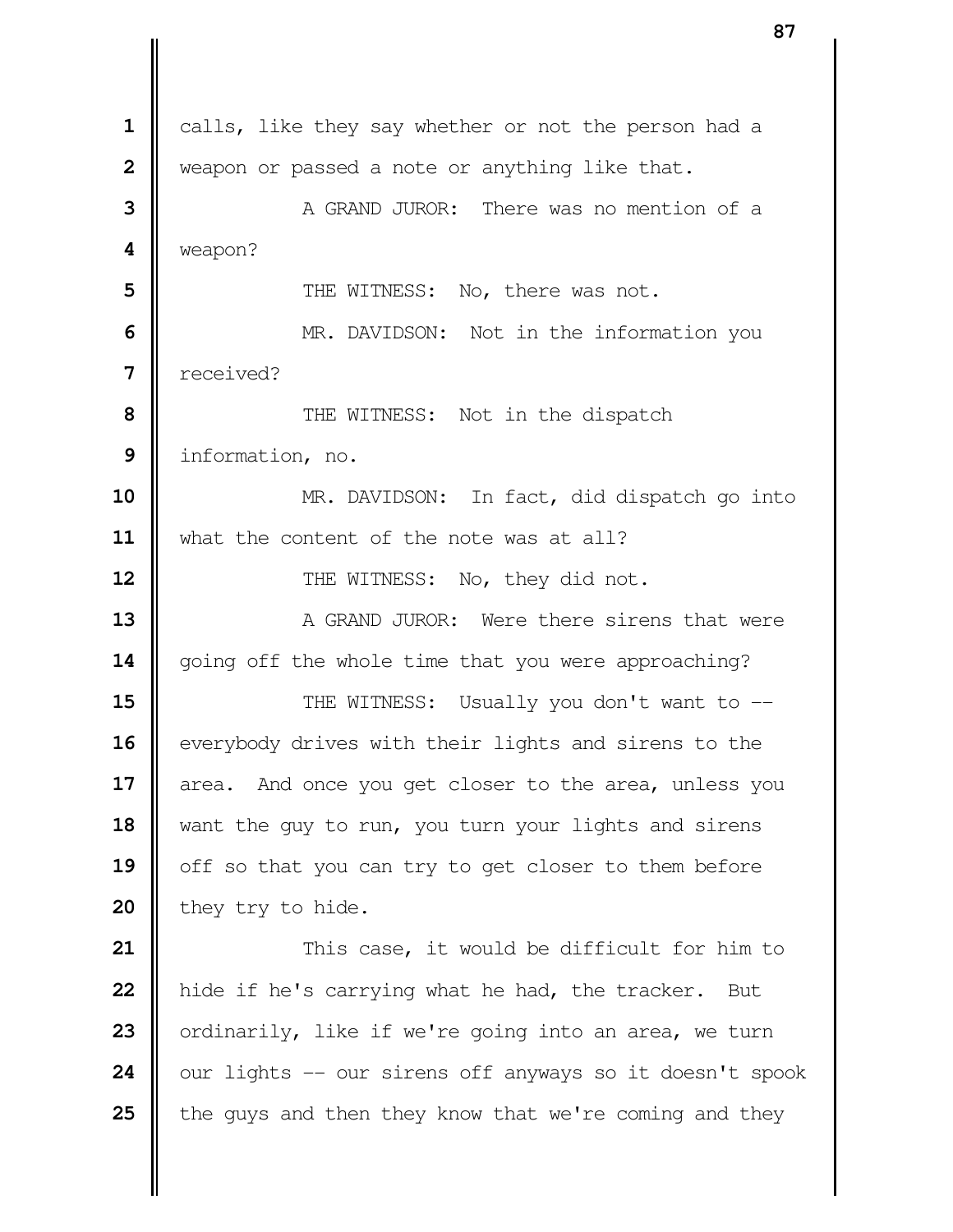can get ready for us, which makes them more dangerous  $2 \parallel$  for us. A GRAND JUROR: So you didn't have your lights or siren on?  $\parallel$  THE WITNESS: I had my lights on. So I came down Lombard. I was coming from **I** the east. And as soon as I got close to within a few blocks of Oatman where I went south, I turned my siren off so that once I'm going up Oatman, everybody there 10 | doesn't know that I'm coming up.  $\parallel$  A GRAND JUROR: So you were full on like 12 || noise and lights, pull into a bank robbery, but then  $\parallel$  switch to  $\parallel$   $\parallel$  THE WITNESS: Just the lights, yeah. **A** GRAND JUROR: Okay. And then the car that 16 | was ahead of you, were their lights on?  $\parallel$  THE WITNESS: I didn't even see them. So 18 they were already in the block somewhere. They didn't **Come** in from Lombard like I did. **MR.** DAVIDSON: But when you approached and 21 | parked behind them, did they have lights on?  $\parallel$  THE WITNESS: No, they did not. Theirs was 23 Shut off also. A GRAND JUROR: Okay.  $\parallel$  MR. DAVIDSON: The person who was taken into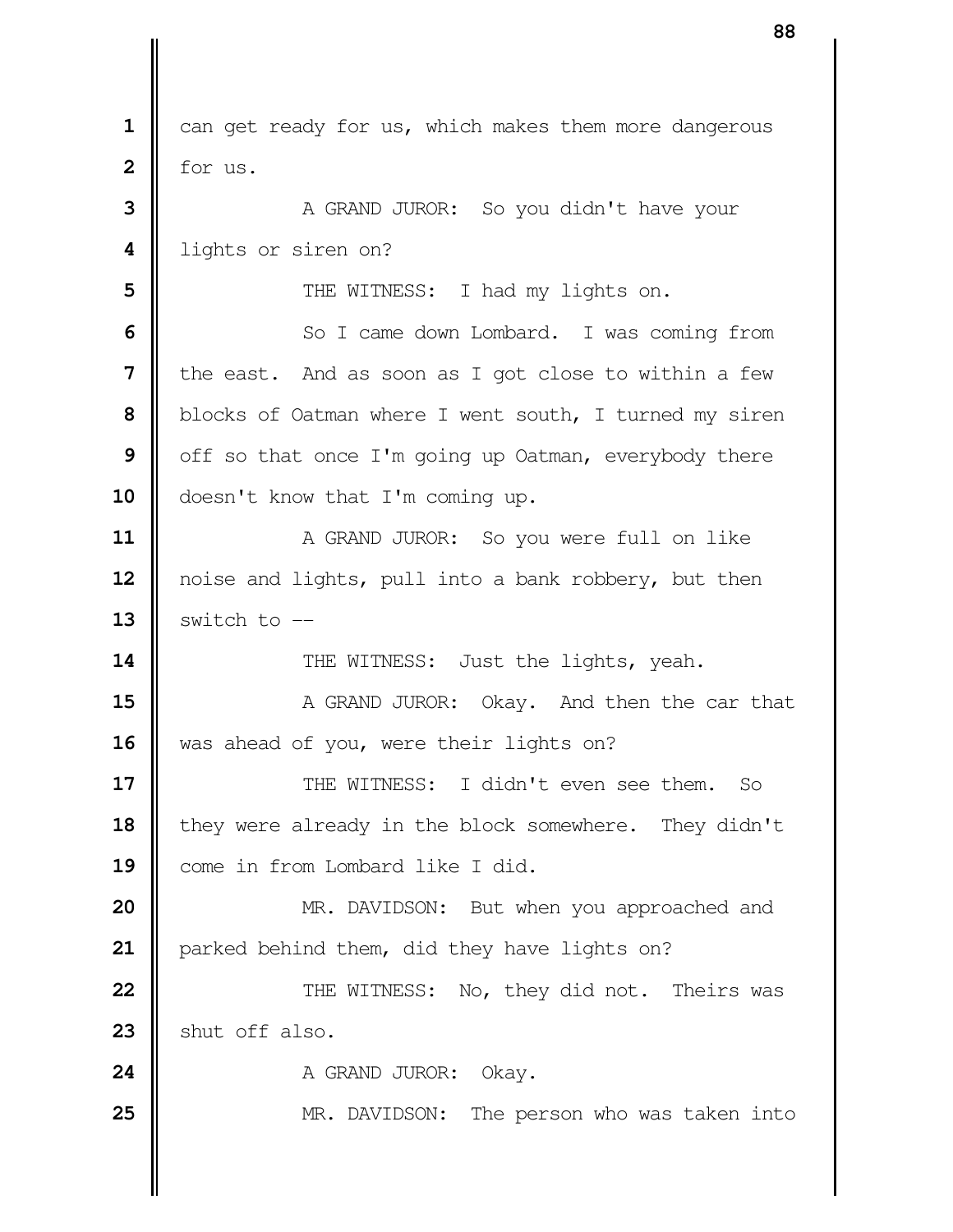custody, did he match the description that you heard **I** over the radio? **I** THE WITNESS: Yes, he did. **1** A GRAND JUROR: When you heard "shots | fired," how many times did you hear "shots fired," I those words?  $\parallel$  THE WITNESS: I only remember one time.  $\parallel$  **A** GRAND JUROR: And was that coming over the dispatch, over the radio? **II** THE WITNESS: Yes. They broadcast that 11 | shots were fired. But I can -- I saw them, and I can 12 | hear the voice come on the radio and I know whose voice 13 | it was. So I knew exactly where it was coming from.  $\parallel$  A GRAND JUROR: Where was it coming from?  $\parallel$  THE WITNESS: It was officer Reagan. A GRAND JUROR: Oh, it was coming over the  $\parallel$  radio -- how does that work? MR. DAVIDSON: Why don't you explain to us how the radio works as far as listening to other 20 | officers and dispatch.  $\parallel$  THE WITNESS: So maybe you can compare it to **l** like talking on the phone. Somebody calls you, and you know, you've talked to them a bunch of times. You know **their** voice.  $\parallel$  **And I** worked around Officer Reagan since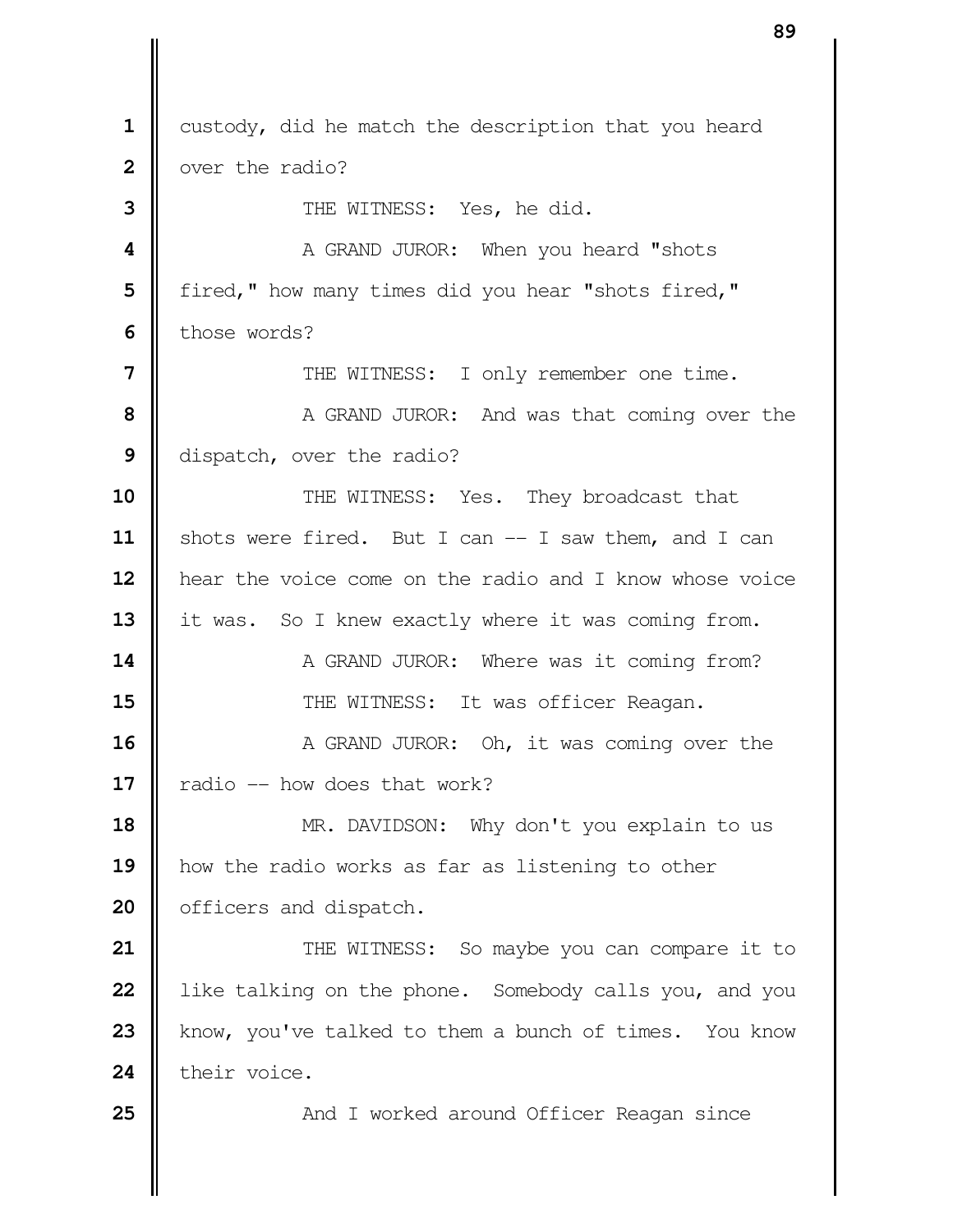1 | pretty much both of us got hired 18 years ago, so I know **|** his voice. And so, yeah, so my radio here, if I key the mike, everybody on my radio net can hear me. And the  $\parallel$  same with I can hear them if they are talking and keying I their mike. I BY MR. DAVIDSON: | Q And dispatch also talks on that same channel?

**9** A And dispatch tells us -- gives us 10 | information for that, too. And dispatch even knows **11** which officer is talking from the radio numbers. Each 12 | officer has radio numbers that are for them. So every 13 time we key up, they know who is keying up, whether we 14 | say anything or not.

 **A** GRAND JUROR: When it was said, "shots 16 | fired," you recognized Officer Reagan's voice as saying **i** that, and did that message go then to, to everybody, **d** all of the officers in the field?

  $\parallel$  THE WITNESS: It went to every officer that was on our North talk channel, like our talk group. 21 | North Precinct listens to one group. So everybody in North -- all of the officers in North Precinct heard  $\parallel$  that.

**24 A** GRAND JUROR: I see. And it also went to 25 the dispatcher?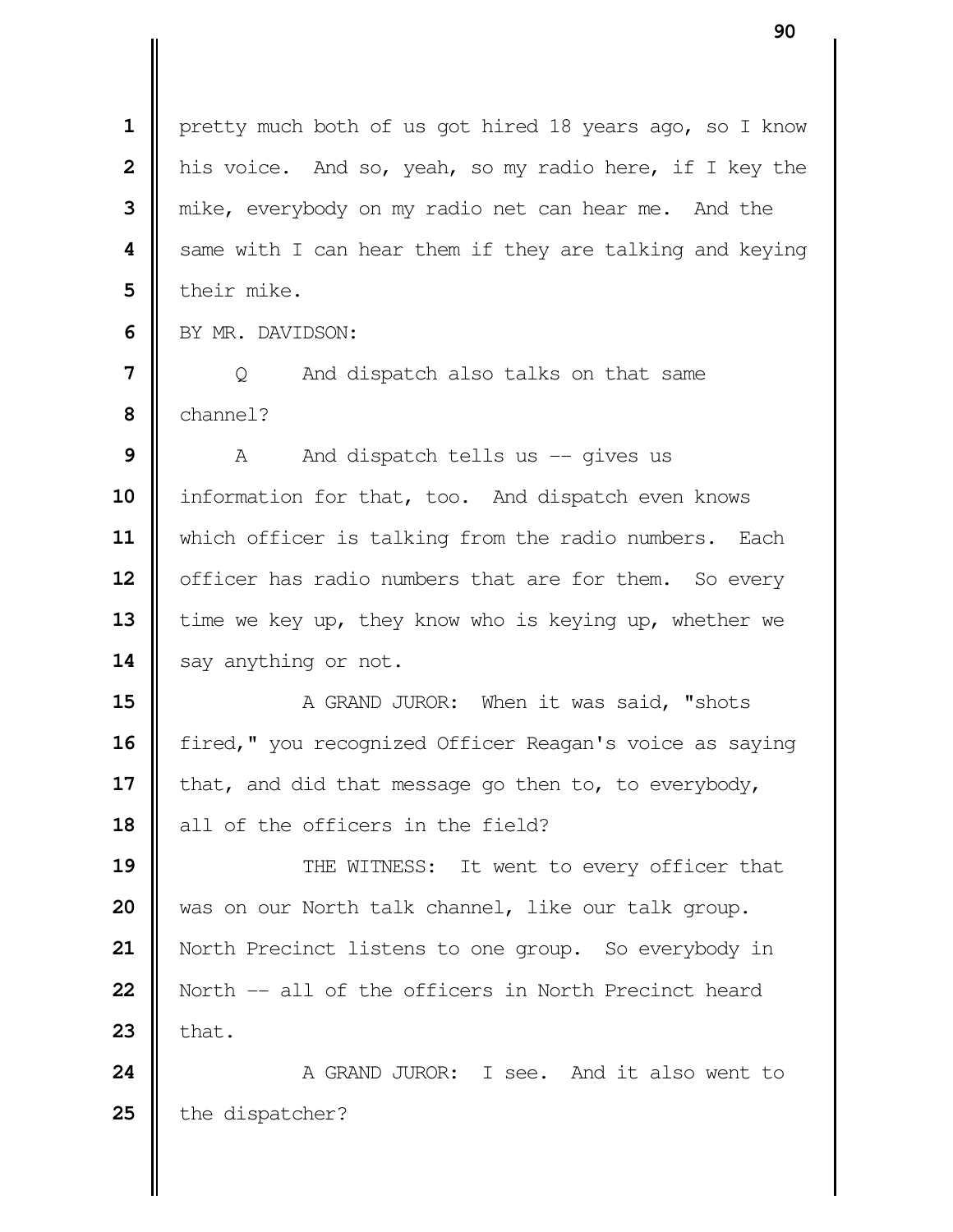| THE WITNESS: Yes, and dispatcher.

 So every, so every precinct has their own Tradio talk group. And then there's a dispatcher for  $\parallel$  every radio talk group. So the dispatcher is kind of  $\mathbf{5}$  | like  $-$ 

 MR. DAVIDSON: An air traffic controller?  $\parallel$  THE WITNESS: Yeah, or MC or something. So She's controlling -- he or she is controlling like Where we go and the information that comes out. And **i** then they take in all of the information that we give 11 | them as well and type it all out. To type and talk, it's a special skill.

 A GRAND JUROR: Had you, had you received 14 | word, apart from the bank robbery thing where he passed a note, had you received word on your radio of another  $\parallel$  robbery attempt at  $\parallel$ 

**17**  $\parallel$  THE WITNESS: Yes. Yes. And I didn't actually go to that robbery. I just heard it being **b** broadcast. I know it was within the same area.

 A GRAND JUROR: And what was the message 21 | that was broadcast about that one?

  $\parallel$  THE WITNESS: Just that there's a robbery that had taken place, and they gave the description of 24 a black male with a dark shirt and hat, and he tried to **p** pass a note, and I think they just pretty much ignored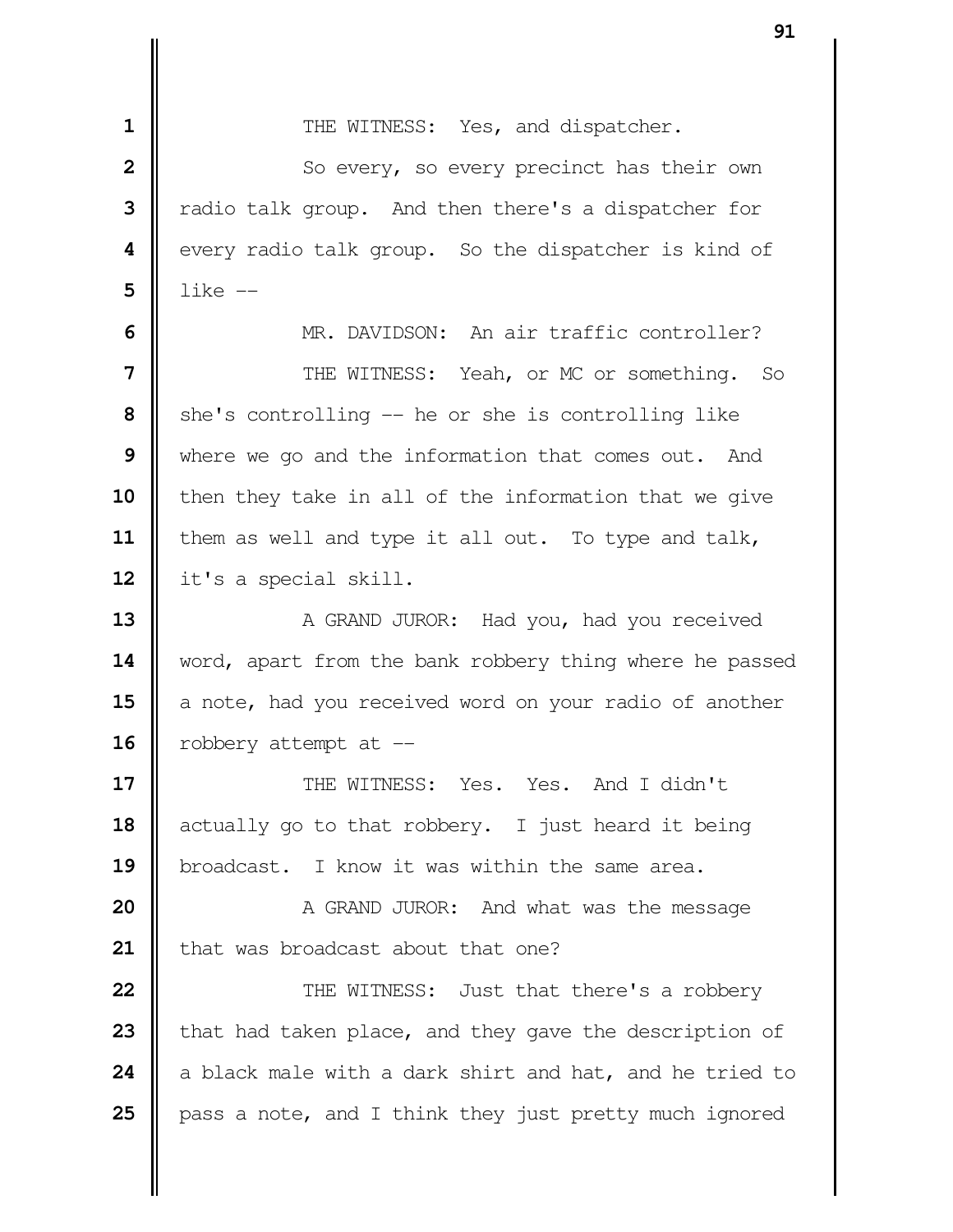his note and didn't give him anything, and he ended up just leaving. MR. DAVIDSON: So when you heard those two calls, did it occur to you that it was potentially the Same person?  $\parallel$  THE WITNESS: Yes. Yes. Same description. Same method they were trying to use to get the money. And it was within like walking distance of each other. A GRAND JUROR: So when you are driving South on Oatman and you see the other patrol car ahead 11 | of you, they were still driving?  $\parallel$  THE WITNESS: As I turned on to Oatman, they 13 Were still rolling, but shortly after that, they 14 | stopped and said they were "going to be out with 15 | somebody." A GRAND JUROR: Okay. So when they said **i** they were "going to be out with somebody," that's **presumably, we're going to go out and contact this**  individual?  $\parallel$  THE WITNESS: Yes. So if they say they are "going to be out with somebody," the people listening  $\parallel$  and coming into the  $-$  all officers coming into that  $\parallel$  area know  $\parallel$  everybody that is listening knows that the **t**racker is on Oatman. Knows they are on Oatman. They  $\parallel$  say they are going to be out with like a suspect, so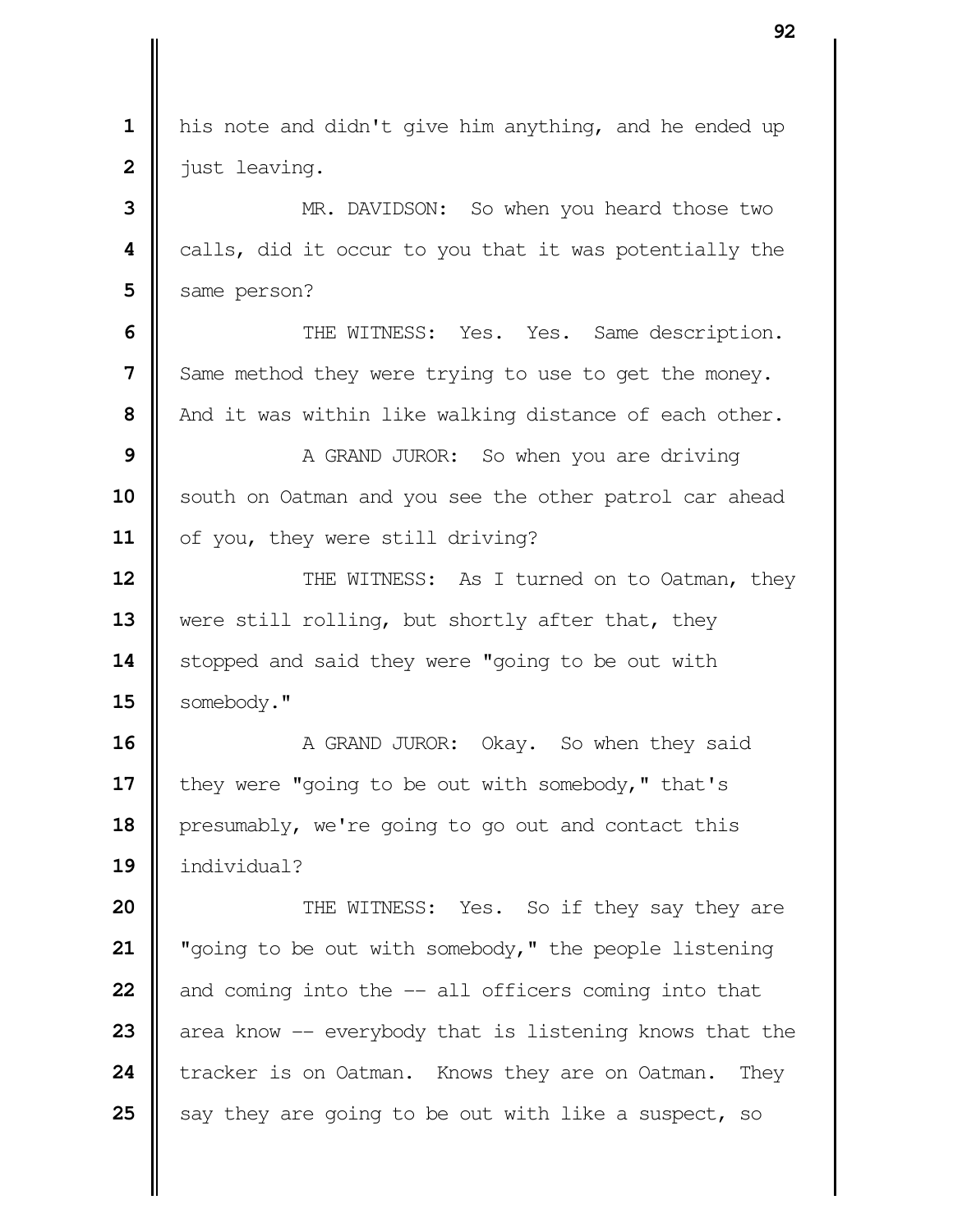everybody knew who they were going to contact. | A GRAND JUROR: Right. So they are ahead of Vou. They come to a stop. You can't see Officer **|** Reagan because of parked cars.  $\parallel$  THE WITNESS: I can see his body, but I  $\blacksquare$  can't see  $\lightharpoonup$  A GRAND JUROR: What he's doing?  $\parallel$  THE WITNESS: Yeah. A GRAND JUROR: But you saw like both of 10 | their doors opened. **11 | THE WITNESS: Yes.**  A GRAND JUROR: They both got out.  $\parallel$  THE WITNESS: Yes. A GRAND JUROR: Did they both have their --15 | I mean, did you see maybe Officer Habkirk's weapon?  $\parallel$  THE WITNESS: Yes. He -- and they both 17 | had -- like I said, I couldn't see Reagan's, but 18 | Officer Habkirk had his out. And when he moved around 19 the car, too, I also could see. A GRAND JUROR: And moving around, that was 21 || mostly to protect his partner?  $\parallel$  THE WITNESS: One of his cover partners,  $23$  | yes. A GRAND JUROR: Okay. But they were still 25 | both back at the car?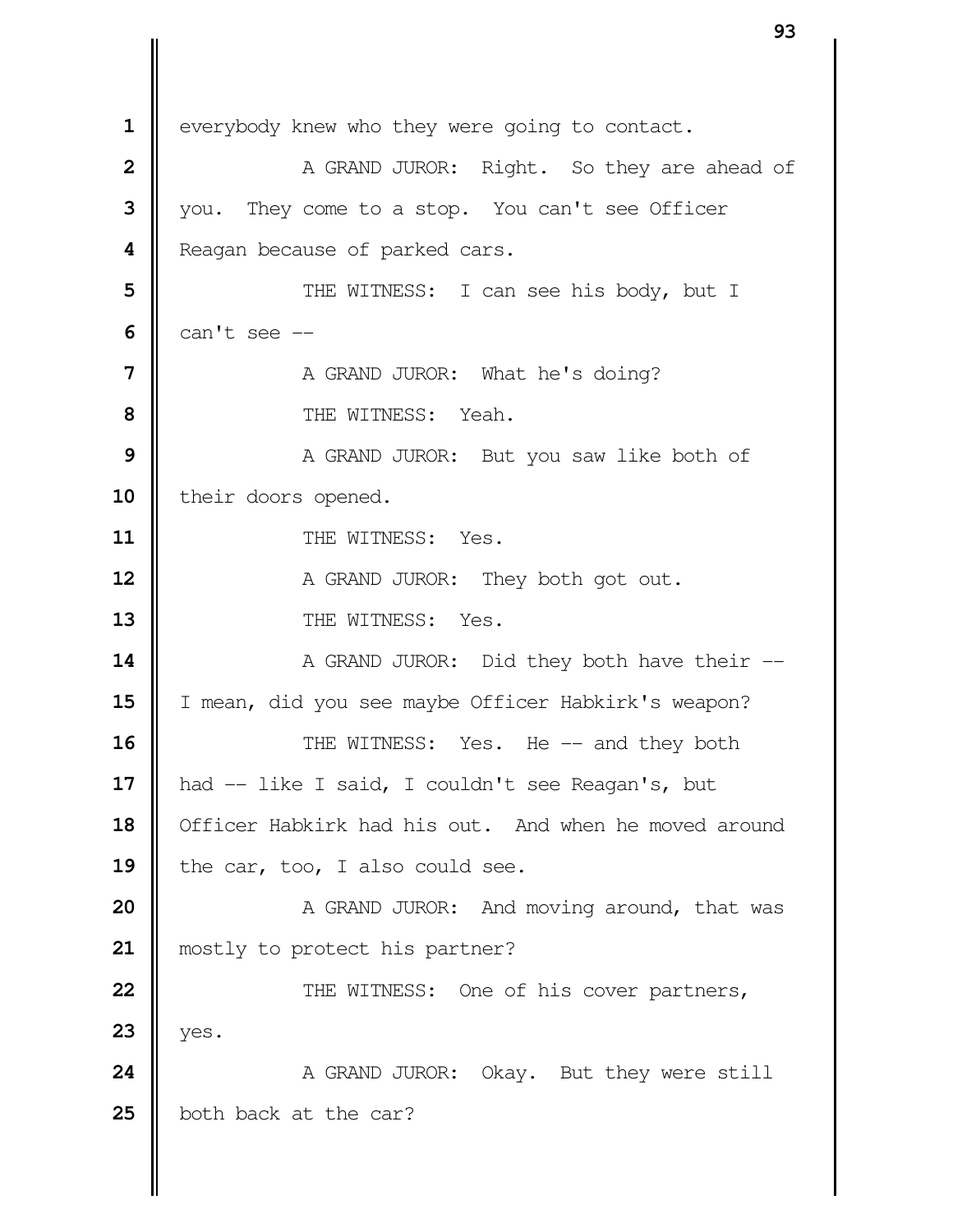**II** THE WITNESS: Yes. A GRAND JUROR: They weren't like crossing II the intersection?  $\parallel$  **THE WITNESS:** No. We always stay at our car, because cars are like our cover. So it's kind of | like our shield we take with us, so we don't leave that | protection to go --  $\parallel$  **A GRAND JUROR:** Until you have something.  $\parallel$  THE WITNESS: Yes, until the other shield 10 came. The way Officer Habkirk moved, he moved quickly 11 | around the car. So I -- before I even heard anything, 12 | I knew something was going on and he was doing that. A GRAND JUROR: Okay. 14 | MR. DAVIDSON: All right. Anybody else with 15 | questions for Officer Pryce? **A** GRAND JUROR: So the two officers ahead of 17 || you pulled up, stopped the car, opened their doors and 18 the officer comes around to the driver's side, at what **|** point in time during that whole process was the shots **20** fired? **II** THE WITNESS: I believe -- I don't know exactly because I didn't hear it. So I would just make  $\parallel$  an assumption that it was  $-$  when they both got out, it **happened fairly quickly because right after that,** 25 | Officer Habkirk ran from the car. So it was before he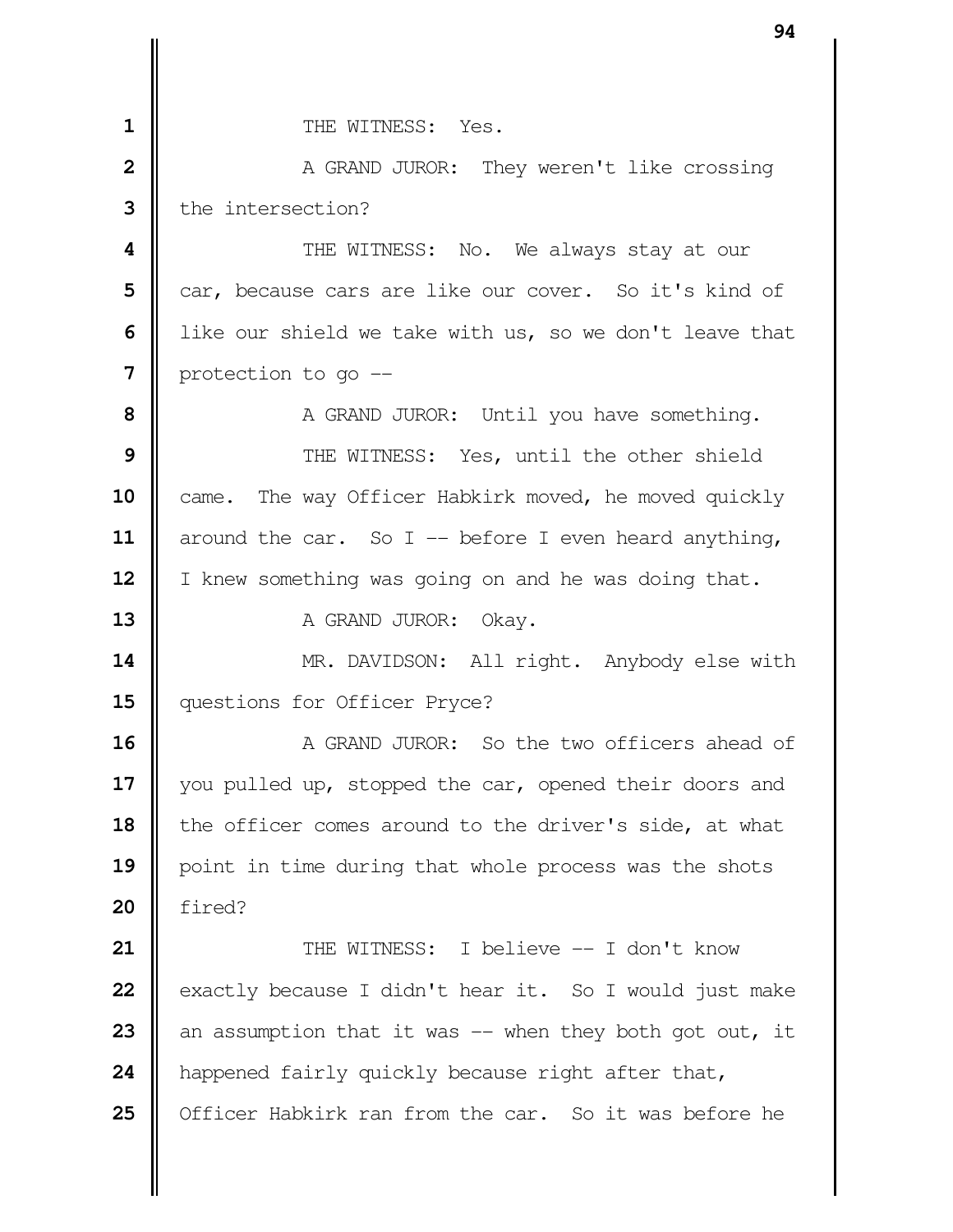an over to the other side that the shots were fired. **MR.** DAVIDSON: But you don't know? You didn't hear the shots?  $\parallel$  THE WITNESS: I didn't know. I didn't hear  $5 \parallel$  them. MR. DAVIDSON: The only reference you have | is when Habkirk called -- or Reagan called out, "Shots fired"? THE WITNESS: Yes. Yes. I didn't see or hear it. A GRAND JUROR: So the phalanx of officers with the blue shields, who moved the car forward? THE WITNESS: Officer Reagan drove, drove **||** their car forward because their car is the closest. A GRAND JUROR: To the place where it is | there on the picture? **I** THE WITNESS: Yeah. Yes. A GRAND JUROR: So they all moved -- no one 19 || had been up to the suspect -- **I** THE WITNESS: No.  $\parallel$  A GRAND JUROR: -- prior to that. It was all stay with the car, move everything forward.  $\parallel$  THE WITNESS: Yeah. So all of our training, we want to keep -- stay as safe as possible. So that's why as soon as that happened, there's no like immediate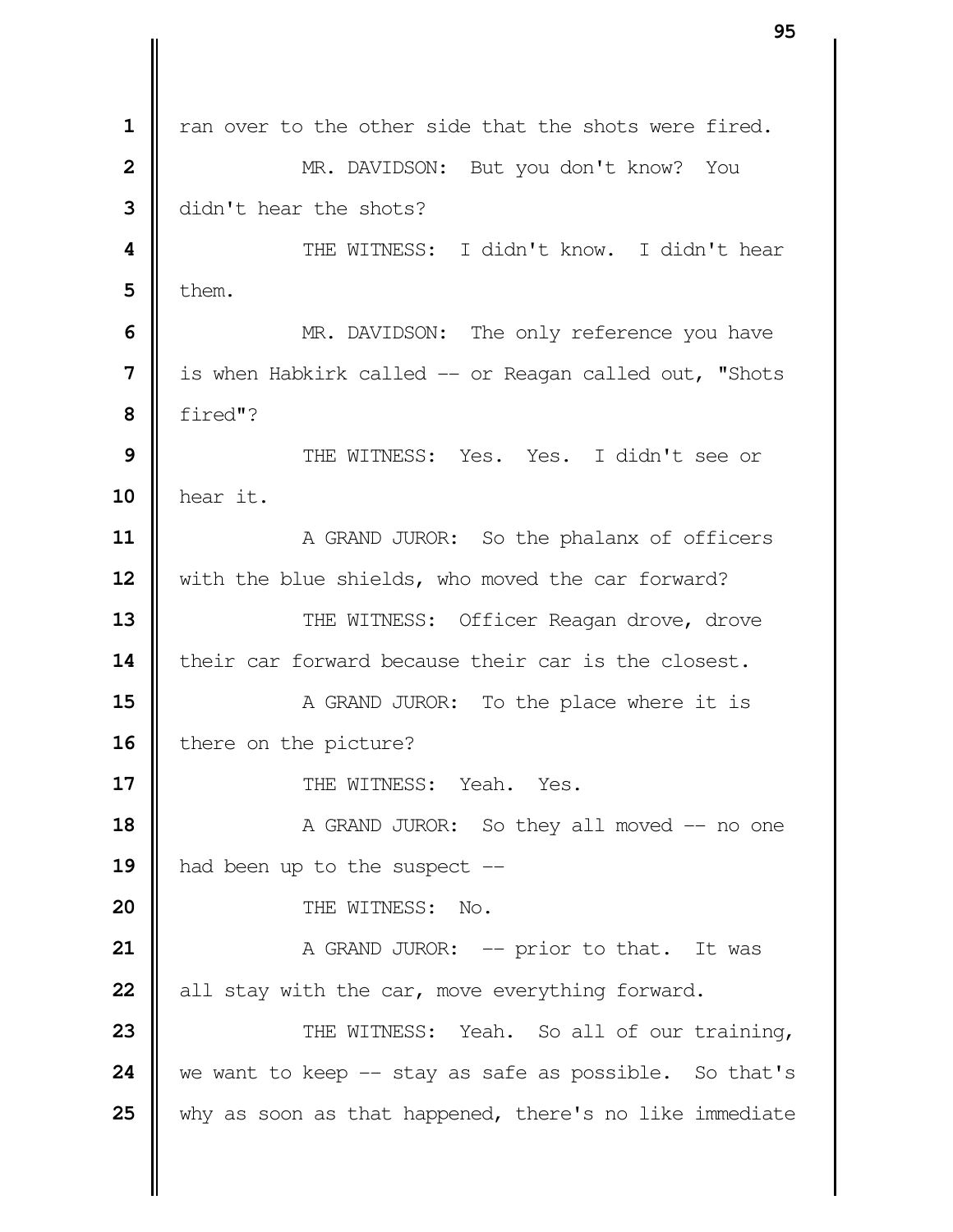| $\mathbf{1}$     | threat that we had to move or anything. So we just     |
|------------------|--------------------------------------------------------|
| $\overline{2}$   | waited there behind what protection we had with the    |
| 3                | car, so.                                               |
| $\boldsymbol{4}$ | A GRAND JUROR: Was there a female officer              |
| 5                | on the scene?                                          |
| 6                | THE WITNESS: It was part of a custody team,            |
| $\overline{7}$   | yes.                                                   |
| 8                | A GRAND JUROR: Later?                                  |
| 9                | THE WITNESS: Huh?                                      |
| 10               | A GRAND JUROR: Later, arriving later.                  |
| 11               | THE WITNESS: So they arrived within minutes            |
| 12               | of this happening, and they were a part of the custody |
| 13               | team that stood behind the shield. I think there's two |
| 14               | female officers there.                                 |
| 15               | MR. DAVIDSON: Anybody else?<br>$\mathbb N$ o.          |
| 16               | All right. Officer Pryce, you are done.                |
| 17               | THE WITNESS:<br>Thank you.                             |
| 18               | THE GRAND JURY: Thank you very much.                   |
| 19               |                                                        |
| 20               |                                                        |
| 21               |                                                        |
| 22               |                                                        |
| 23               |                                                        |
| 24               |                                                        |
| 25               |                                                        |
|                  |                                                        |
|                  |                                                        |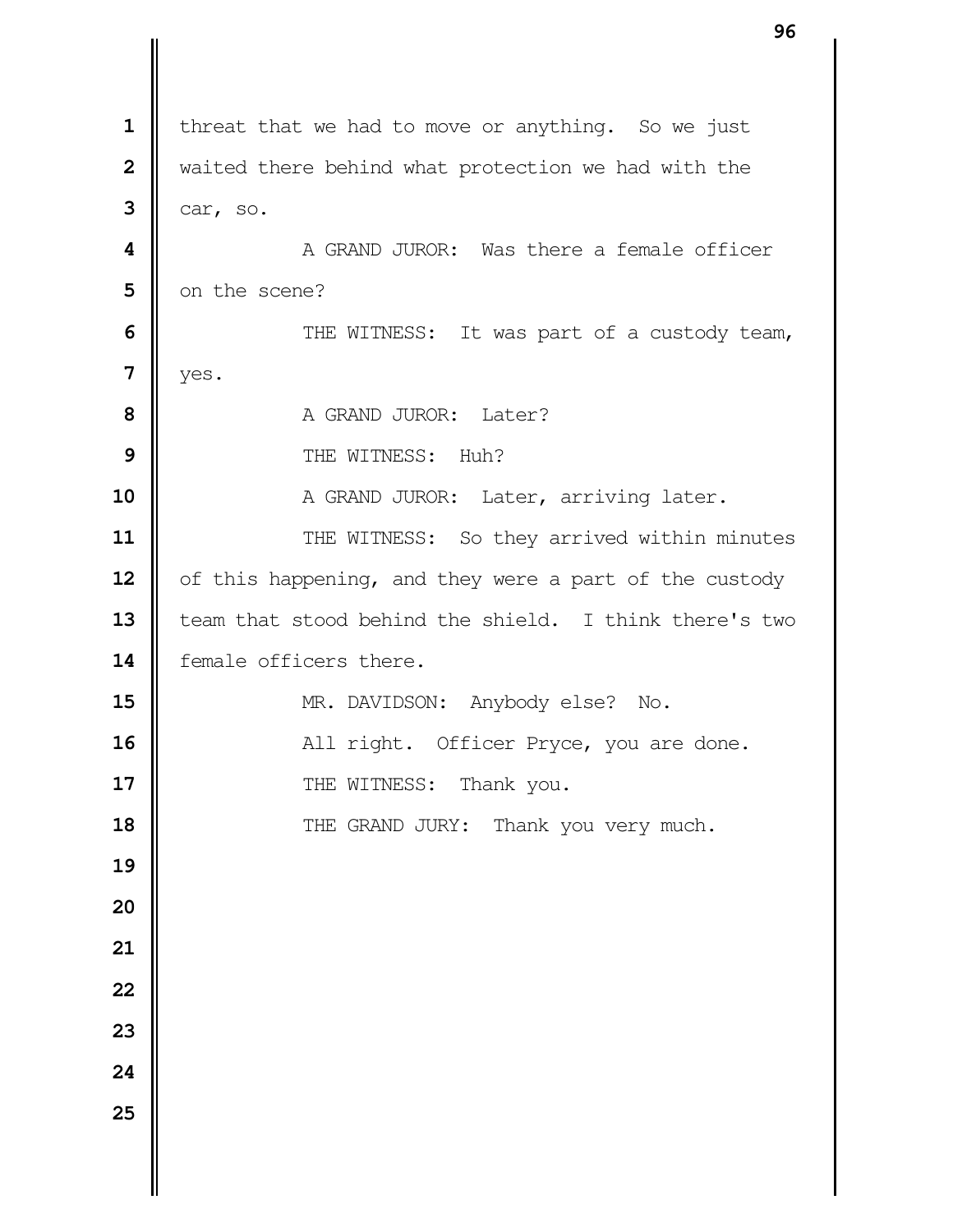|                | ו כ                                                  |  |
|----------------|------------------------------------------------------|--|
|                |                                                      |  |
| $\mathbf 1$    | ANTHONY LEE CHRISTENSEN,                             |  |
| $\overline{2}$ | a witness called on behalf of the State, having been |  |
| 3              | first duly sworn, was examined and testified as      |  |
| 4              | follows:                                             |  |
| 5              |                                                      |  |
| 6              | <b>EXAMINATION</b>                                   |  |
| 7              | BY MR. DAVIDSON:                                     |  |
| 8              | Can you go ahead and state and spell your<br>Q       |  |
| 9              | full name for us, please?                            |  |
| 10             | Anthony Lee Christensen. Anthony is<br>A             |  |
| 11             | A-N-T-H-O-N-Y. Lee is L E E. Christensen is          |  |
| 12             | C-H-R-I-S-T-E-N-S-E-N.                               |  |
| 13             | Okay. And how are you employed?<br>Q                 |  |
| 14             | I'm a sergeant with the Portland Police<br>A         |  |
| 15             | Bureau.                                              |  |
| 16             | And how many years of law enforcement<br>Q           |  |
| 17             | experience do you have?                              |  |
| 18             | About 31 total law enforcement.<br>Α                 |  |
| 19             | And all of that with Portland?<br>Q                  |  |
| 20             | Twenty-six and a half with Portland.<br>Α<br>No.     |  |
| 21             | And prior to that?<br>Q                              |  |
| 22             | A year in Lincoln City, a year and a half as<br>Α    |  |
| 23             | a reserve in Newberg, three years in the Army in the |  |
| 24             | military force.                                      |  |
| 25             | And did you attend college?<br>Q                     |  |
|                |                                                      |  |
|                |                                                      |  |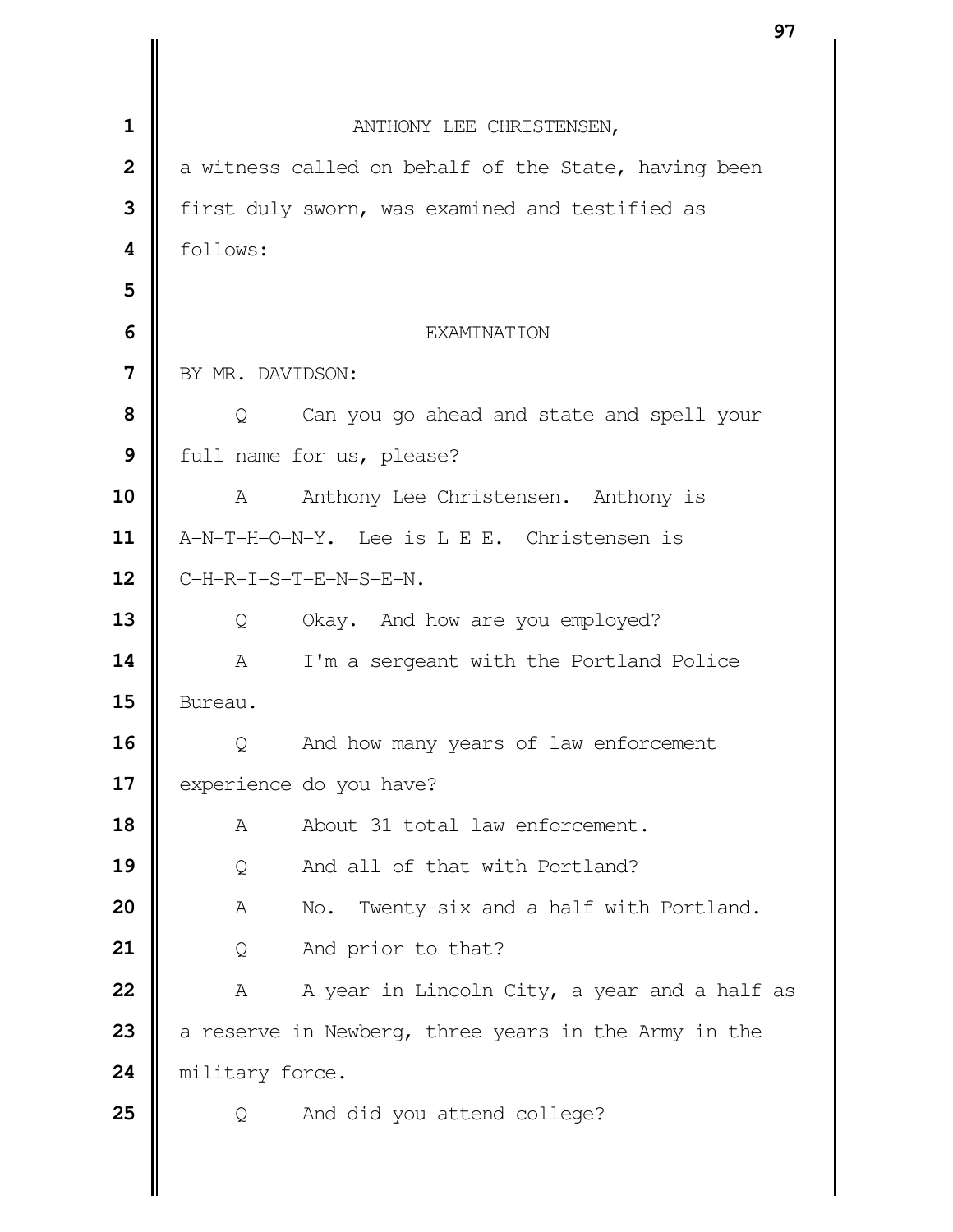| $\mathbf 1$    | Yes. I attended both Clackamas Community<br>Α          |
|----------------|--------------------------------------------------------|
| $\overline{2}$ | College, got a degree in law enforcement and then a    |
| 3              | four-year degree from Concordia University.            |
| 4              | Is that Concordia here in town?<br>Q                   |
| 5              | Yes.<br>A                                              |
| 6              | Okay. Great. What's your current duty<br>Q             |
| 7              | assignment? Where are you assigned to?                 |
| 8              | North Precinct day shift.<br>Α                         |
| 9              | Day shift. All right.<br>Q                             |
| 10             | And kind of just briefly, can you tell us a            |
| 11             | little bit about the training you received in order to |
| 12             | be a police officer, kind of the ongoing training you  |
| 13             | receive?                                               |
| 14             | Um, well, I quess it started in the Army<br>A          |
| 15             | with the military police training there. Then I went   |
| 16             | through a reserve academy training with Newberg, which |
| 17             | was about 300 hours. And then when I got hired with    |
| 18             | Lincoln City, then I went through the basic police     |
| 19             | academy, which was at Monmouth back then.              |
| 20             | I can't remember how many hours that is. And           |
| 21             | then I got hired with Portland. I didn't have to go    |
| 22             | through the basic academy again, but I went through    |
| 23             | Portland's advanced academy.                           |
| 24             | After I got promoted, I went through a                 |
| 25             | two-week detective academy and a three-week sergeant   |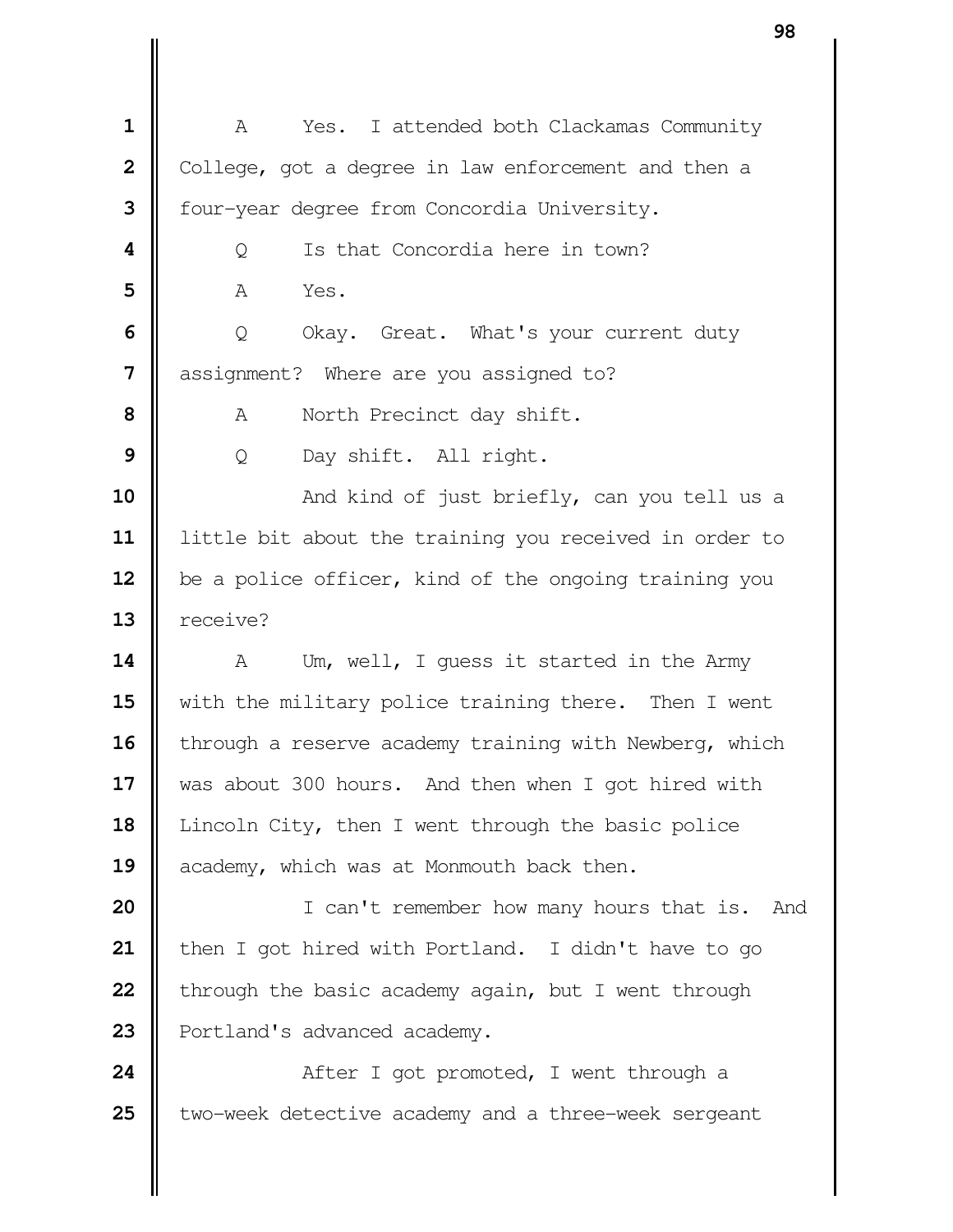1 | academy. And then I've had pretty much trainings in **b**etween all of that and in-services. | Q Was the in-service requirement for the **I** Bureau like on an annual basis? A It's 40 hours. It's about 40 hours.  $\Box$  Q Of training every year?  $\parallel$  A Yes. That's the minimum. Most -- well, | most years, I've gotten well above that. I've taken | other, other classes in addition to the in-service. | O Okay. Great. I don't know if you may have 11 | said, but how long have you been a sergeant? 12 | A Well, I was promoted in 2000 when we had a 13 | dual list and we were all promoted to sergeants. I was 14 a detective for about 12 years and then transitioned out of detectives about seven years ago, and I have 16 | been in the precinct ever since. | Q Okay. Can you tell us a little bit about as 18 | far as the responsibilities of you as a supervisor on a 19 || shift as contrasted to a patrol officer who is not a 20 | supervisor? A Well, at the beginning of the day, make sure  $\parallel$  that everybody shows up, that they know  $\parallel$ - we give them **the district assignments.**   $\parallel$  We'll go -- we'll have a role call in the morning. We'll go through what we call the all box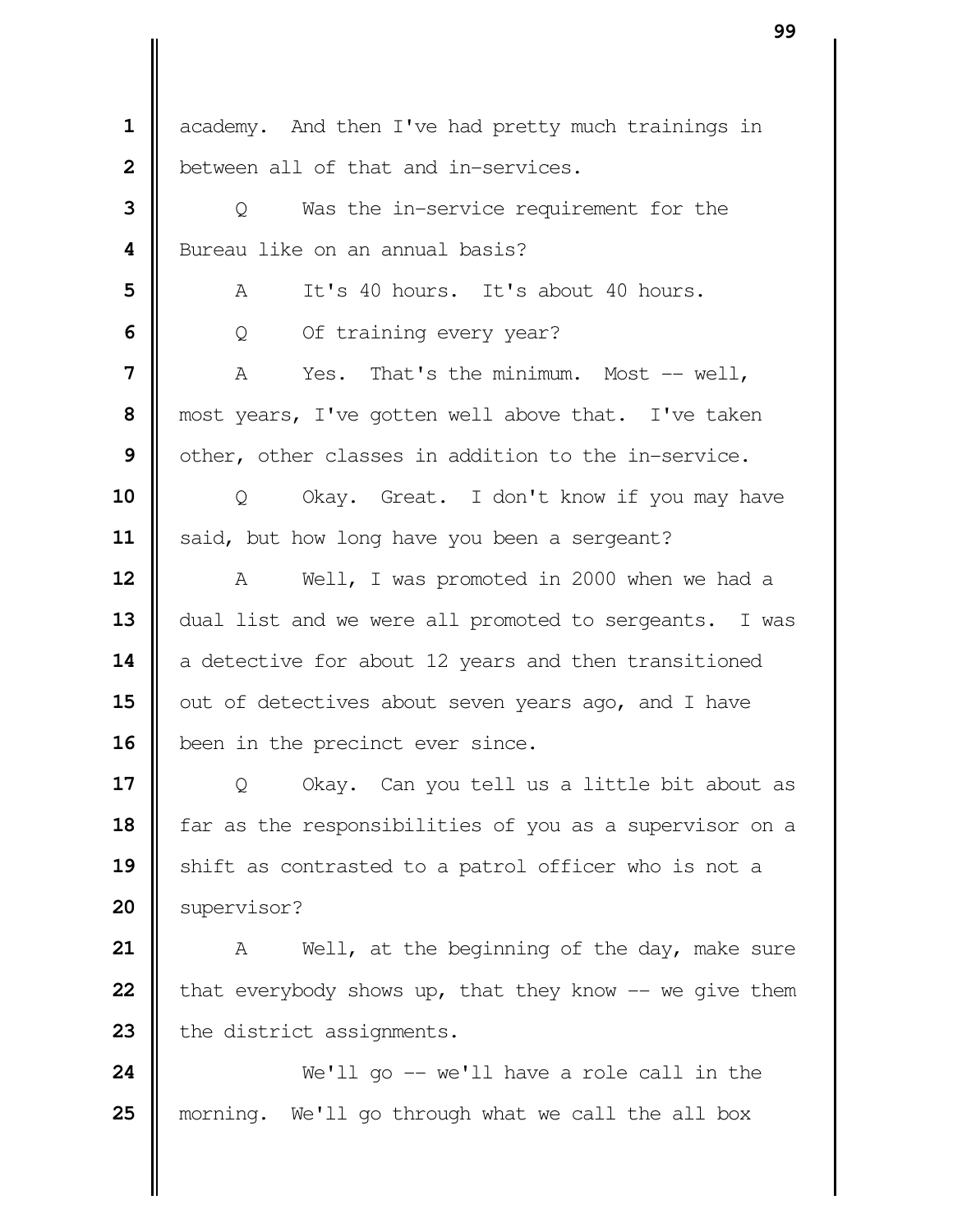where we have wanted fliers or other fliers, other | information that we need to pass out. Make sure they | get all of the information, and they deploy, you know, | out to the patrol areas.  $\parallel$  **and then during the day, if there's, you**  Know, a major incident that needs a sergeant response, I then we would, we would go to that.  $\vert$  Q And how many sergeants are on at a time in any given shift, for example, your day shift at North? A We have a minimum of three sergeants on. Q During any shift? A During the day shift, afternoons is three, 13 and I believe night shift is two. Q All right. So how many officers, patrol 15 | officers are you supervising in any given moment during 16 the day shift? A Between the three sergeants, we're 18 | responsible for a minimum of 18 officers. These days, **||** most days, we're at minimums of that. Q Okay. All right. Well, you're here, I | think you know in regards to this incident that | occurred on October 25th at the intersection of North 23 | Saratoga and Oatman.  $\parallel$  My understanding is that there had been --

**p**receding that, there had been a couple of calls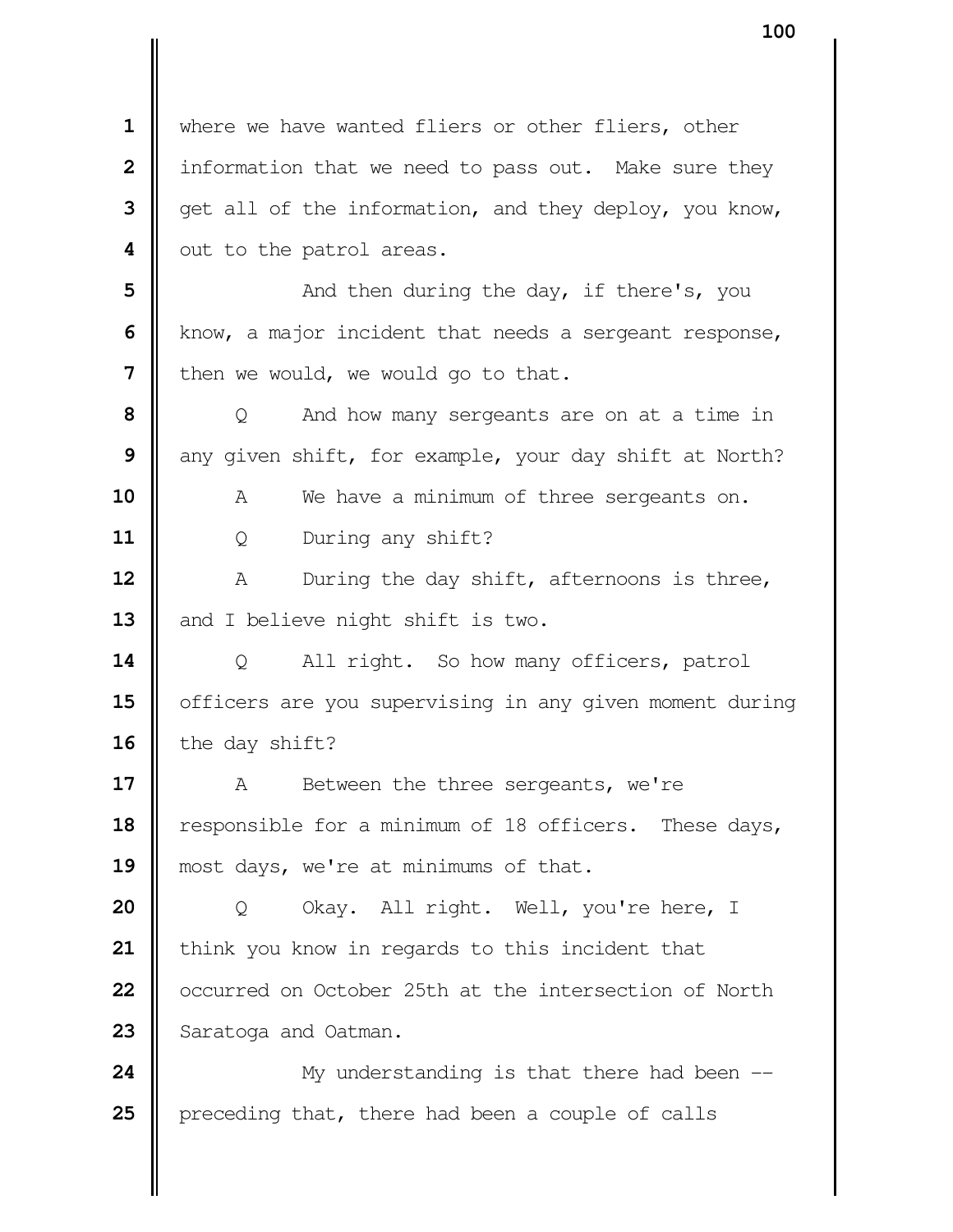1 | relating to robberies on Lombard.

 Nere you aware of those? Were you monitoring the radio? Walk us through kind of your involvement in **|** this and what you knew.

 | A Well, I was at lunch when the Ace Check Cash Exchange robbery came out. I believe that came out as a 27 Adam, which is our code for a hold-up alarm.

**8**  $\parallel$  And prior to the -- and I believe Officer Blair was the first to respond to that, that robbery. **P**rior to his arrival, dispatch had gotten a hold of the 11 | check cash exchange and learned it was, in fact, a good 12 | robbery.

 | Q When you say "good robbery," what do you mean? Legitimate?

 A Yeah. A lot of our hold-up alarms, a vast 16 | majority of them are false.

**17**  $\Box$  Q Maybe someone bumps into the button? A Yeah. They actually hit the button. 19 Sometimes they panic or there's just a malfunction in the system. And we, we don't really -- no one owns up 21 | to bumping the button.

 We make phone contact with them, or BOEC 23 || makes phone contact with them and we make sure everything is A-okay. So when I say "a good robbery," I mean, I guess a better term would be a good hold-up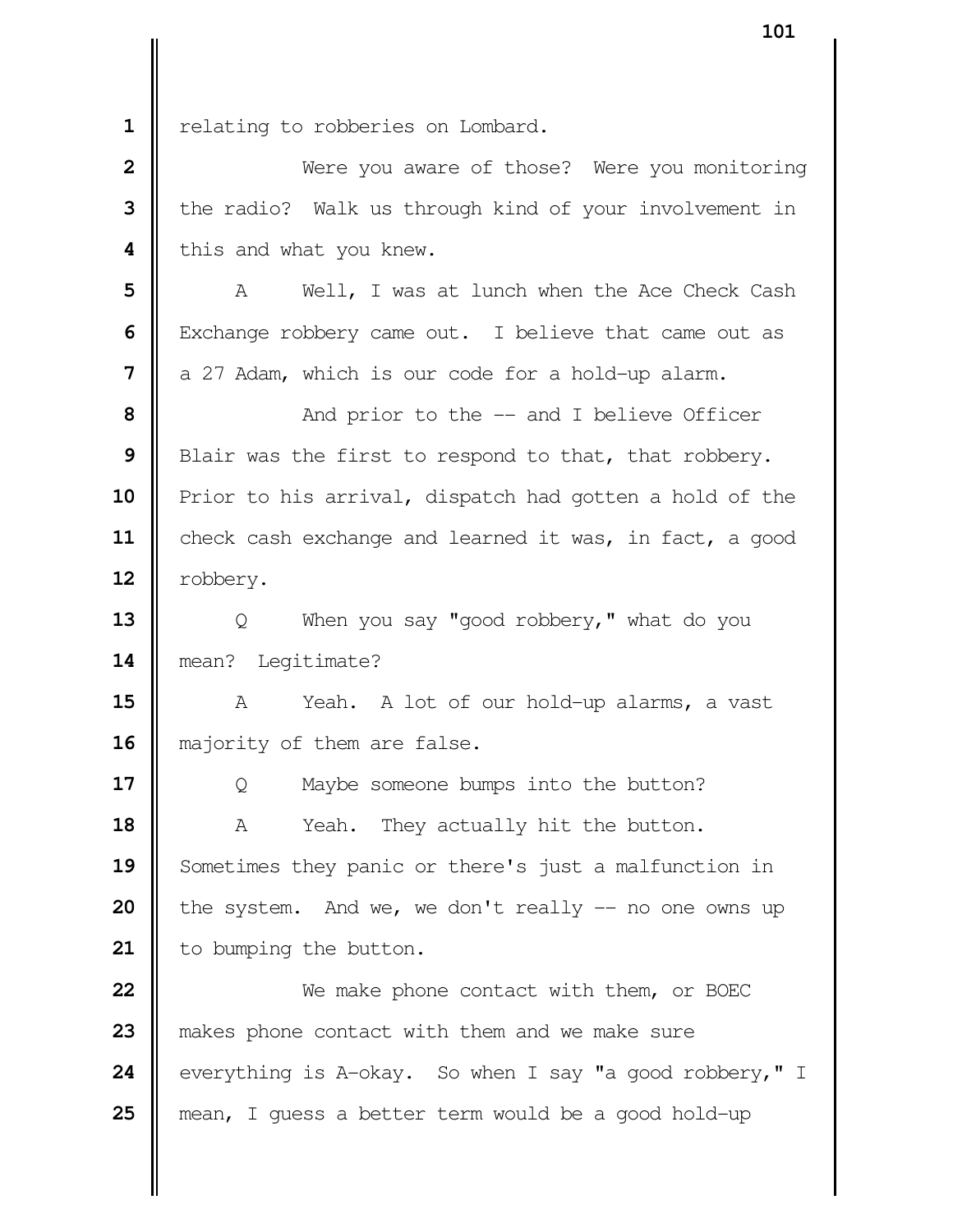$1 \parallel$  alarm.

| $\overline{\mathbf{2}}$ | Okay. Got you. So what happens next?<br>Q              |
|-------------------------|--------------------------------------------------------|
| 3                       | A short time later is when the robbery, the<br>A       |
| 4                       | robbery at U.S. Bank comes out. At this point then --  |
| 5                       | You said you were at lunch. So are you just<br>Q       |
| 6                       | kind of listening to this over the radio?              |
| 7                       | Well, by the time the U.S. Bank robbery had<br>A       |
| 8                       | come out, I had already finished lunch, paid, and was  |
| 9                       | either getting into my car or in my car at that point. |
| 10                      | So I called Detective Hawkinson, who is the            |
| 11                      | bank robbery detective, to make sure he knew about it. |
| 12                      | And he said he knew about it because he was getting an |
| 13                      | alert from the tracker that the bank had given out     |
| 14                      | during the robbery.                                    |
| 15                      | Okay. And what happened next?<br>Q                     |
| 16                      | I started heading that way. I heard other<br>Α         |
| 17                      | units in the area. I believe Officer Ring went to the  |
| 18                      | bank and the 590 car, which would be Habkirk and       |
| 19                      | Reagan, were going to do an area check.                |
| 20                      | Okay. Just continue.<br>Q                              |
| 21                      | BOEC continued to update locations. It was<br>A        |
| 22                      | clear. And I believe they also gave like -- this is a  |
| 23                      | GPS-based tracker, so you can -- it will tell you how  |
| 24                      | fast it's going. So it was walking speed. And they     |
| 25                      | kept giving directions and locations.                  |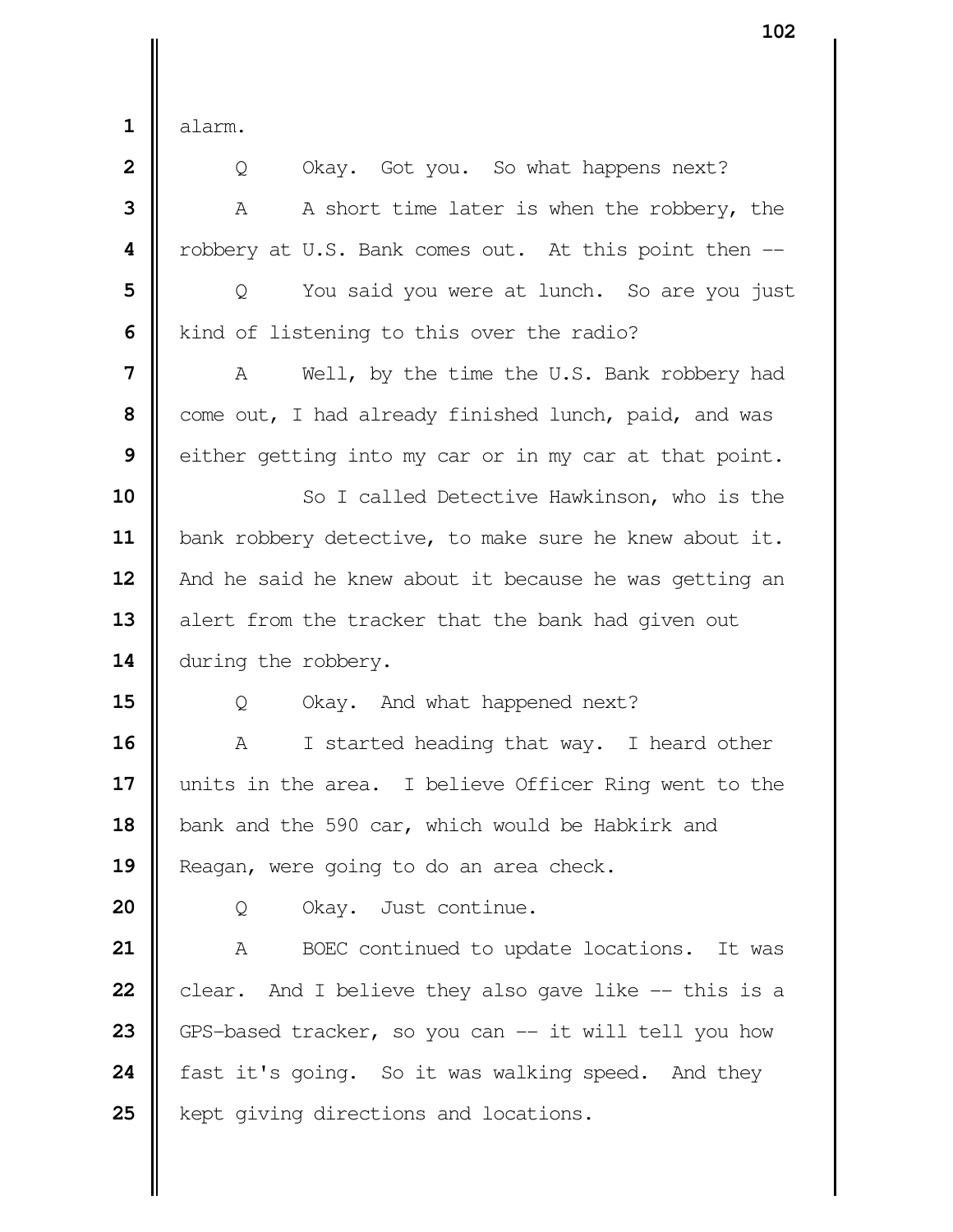| Q Now, you received all this information over  $\parallel$  the radio  $\parallel$ **3 A** Yes.  $\begin{bmatrix} 0 & -\end{bmatrix}$  from dispatch? **5 A** Yes.  $\Box$  Q All right. And you are hearing other | officers chime in on that same channel?  $\mathbf{8}$   $\blacksquare$   $\blacksquare$   $\blacksquare$   $\blacksquare$   $\blacksquare$   $\blacksquare$   $\blacksquare$   $\blacksquare$   $\blacksquare$   $\blacksquare$   $\blacksquare$   $\blacksquare$   $\blacksquare$   $\blacksquare$   $\blacksquare$   $\blacksquare$   $\blacksquare$   $\blacksquare$   $\blacksquare$   $\blacksquare$   $\blacksquare$   $\blacksquare$   $\blacksquare$   $\blacksquare$   $\blacksquare$   $\blacksquare$   $\blacksquare$   $\blacksquare$   $\blacksquare$   $\blacksquare$   $\$  | Q All right. And do you recall what the description was of the individual given as far as 11 | relating to the two robberies? If you don't, that's 12 | fine, but if you do. A I recall they were both black males. As far 14 as clothing description or more detail than that, I didn't, I didn't -- I don't recall that.  $\parallel$  Q Okay. So are you responding to the general 17 area at this point?  $\parallel$   $\qquad \qquad \wedge$   $\qquad \qquad$  Yes. 19 | Q So what happens next?  $\parallel$  A 590 -- the 590 car is, is getting close to | the updated location that BOEC was giving and then a Short time later is when they broadcast "shots fired." **23** Q Okay.  $\parallel$  A And at that point then I upped my response | to a Code 3 response.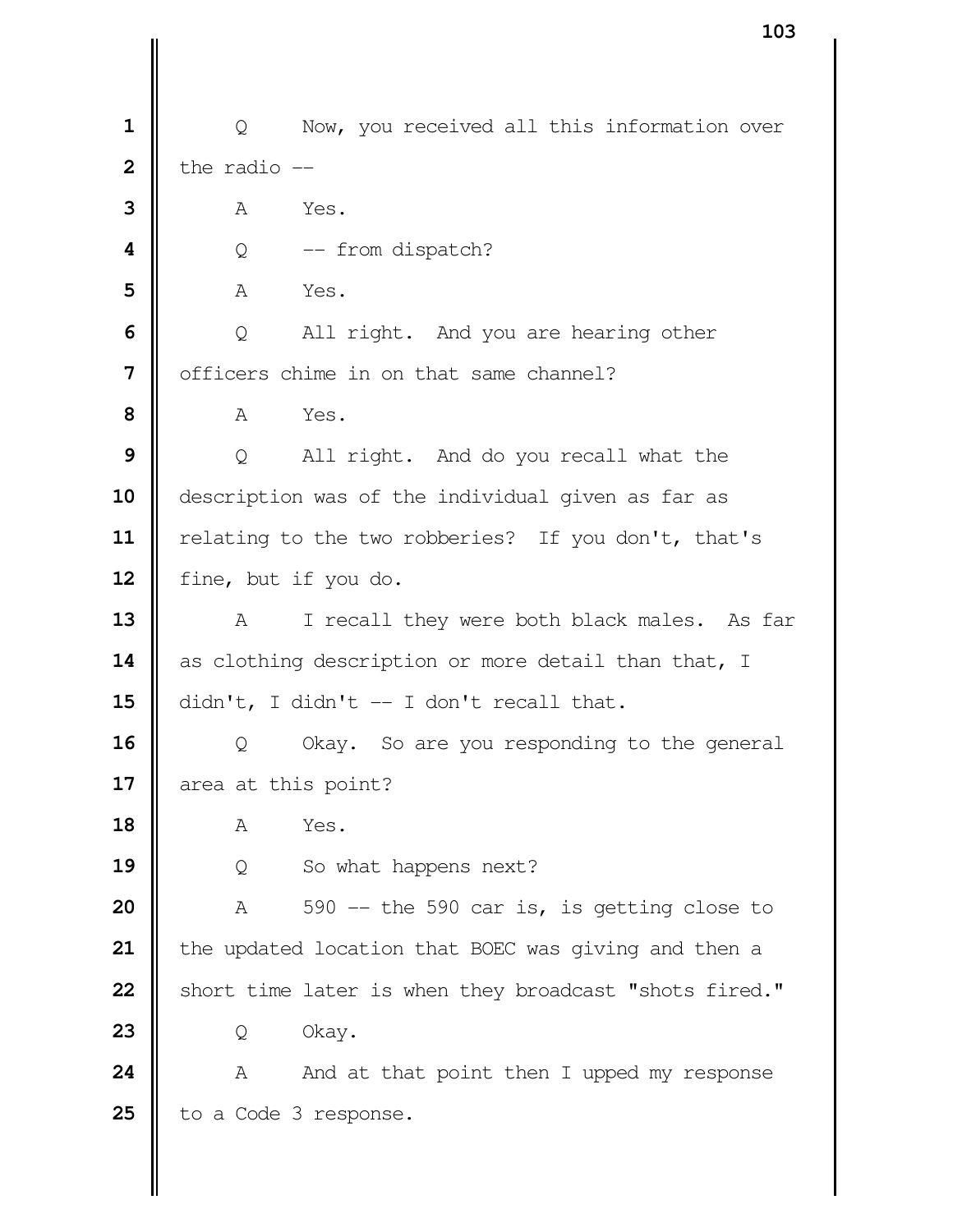| O What does Code 3 mean? | A Lights and siren. I believe it was Habkirk | got on the air and asked for a shield. I told him that I had a shield and I was en route.  $\parallel$  **and then Officer Pryce had arrived shortly i** thereafter, and he gave updated information about direction for the responding units to come in and kind | of which way the guns were pointed. | Q This is all coming over the radio? A Yes.  $\parallel$  And then I arrived a short time later, immediately grabbed my shield, which is in the back of 13 the SUV that I drive. | Q Can you tell us a little bit more about 15 these shields? What are they? Who has them? A Sergeants have them. They are a ballistic 17 | shield that gives us more protection for projectiles.  $\parallel$  Q When you say "ballistic," do you mean bullet resistant, bulletproof? A Bullet resistant. So it's more than what -- it's more than what, what -- it's got more ballistic  $\parallel$  protection than what I'm wearing, and it's also  $-$  it's bigger.  $\parallel$  Q Like what's the approximate size of it?  $\parallel$  A Um, well, it will go  $-$  it will like cover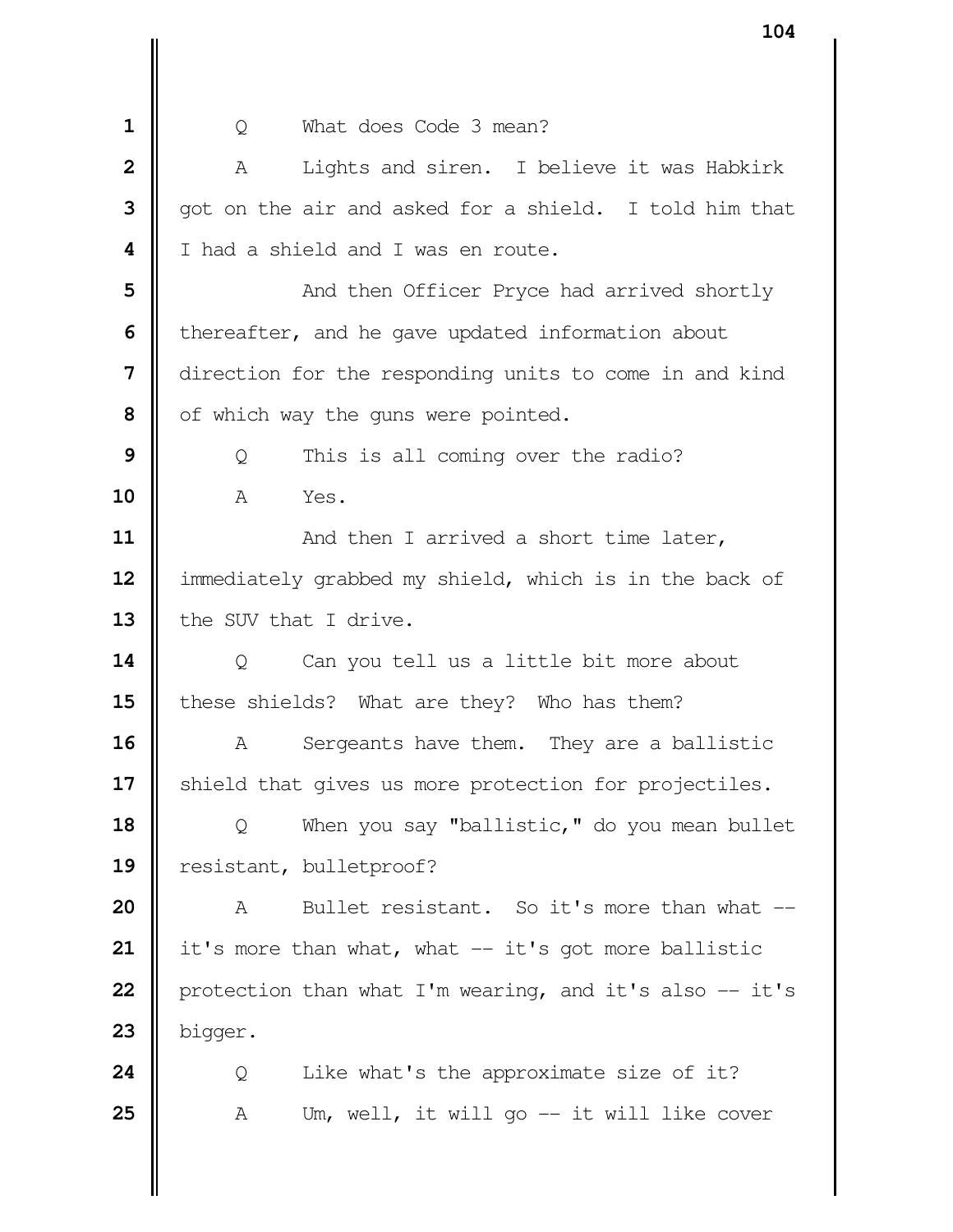my knees, and there's a, there's a viewing port. You | hold it kind of like a shield and you can, you can see | through.  $\vert \vert$  Q So are you on scene at this point? **A** Yes.  $\Box$  Q And you've retrieved the shield from your  $\parallel$  trunk? **A** Yes. | Q What did you do next? A That's when Officer Blair arrived, and I handed it off to him. Q The shield? **A** Yes. Q Okay. A I could see Officer Reagan and Habkirk and 16 Pryce around, I think it was 590's patrol car, which was a Crown Vic.  $\Box$  Q And where did you park your vehicle? A Roughly behind and to the left of their 20 | vehicle. | Q All right. So you're on Oatman facing  $22 \parallel$  south? A Yes, and I approached, and then Officer **Reagan makes a statement to me.** Q What does he say to you?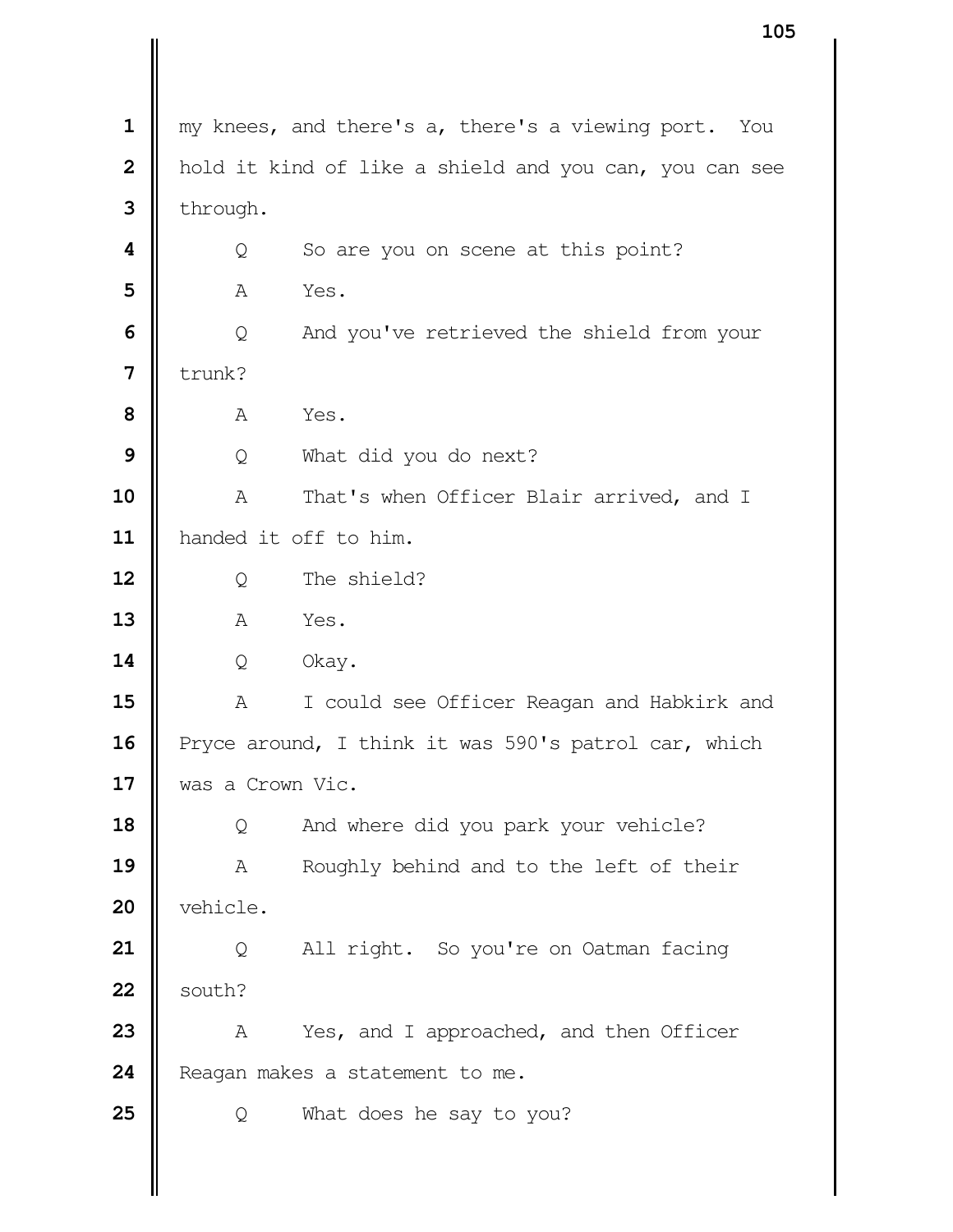A Um, that he turned around with a black | object in his hand and he shot him. | Q You say "he turned around," is he referring **i** to the subject on the ground? **A** Yes.  $\vert \vert$  Q So Officer Reagan said to you -- can you just slow it down a little bit and tell us what he said  $8 \parallel$  again? A That he turned around with a black object in 10 | his hand, and he shot him. And he said that object was, was down at his feet. I could see a, a black 12 | object at Mr. Peeples' feet on the sidewalk as he was 13 | laying prone on the sidewalk.  $\parallel$  Q And where are you and where is the rest -- where are the rest of the police mustered in relation 16 to where the subject is and is down? We have a map here that perhaps will be helpful. A So 590's car is roughly here where this arrow is, kind of the point of the arrow. I'm kind of 21 | parked right back here, kind of behind the arrow.  $\parallel$  Q And the subject who is down, where is he, 23 | approximately? A Right about here (indicating). | Q Is on the sidewalk?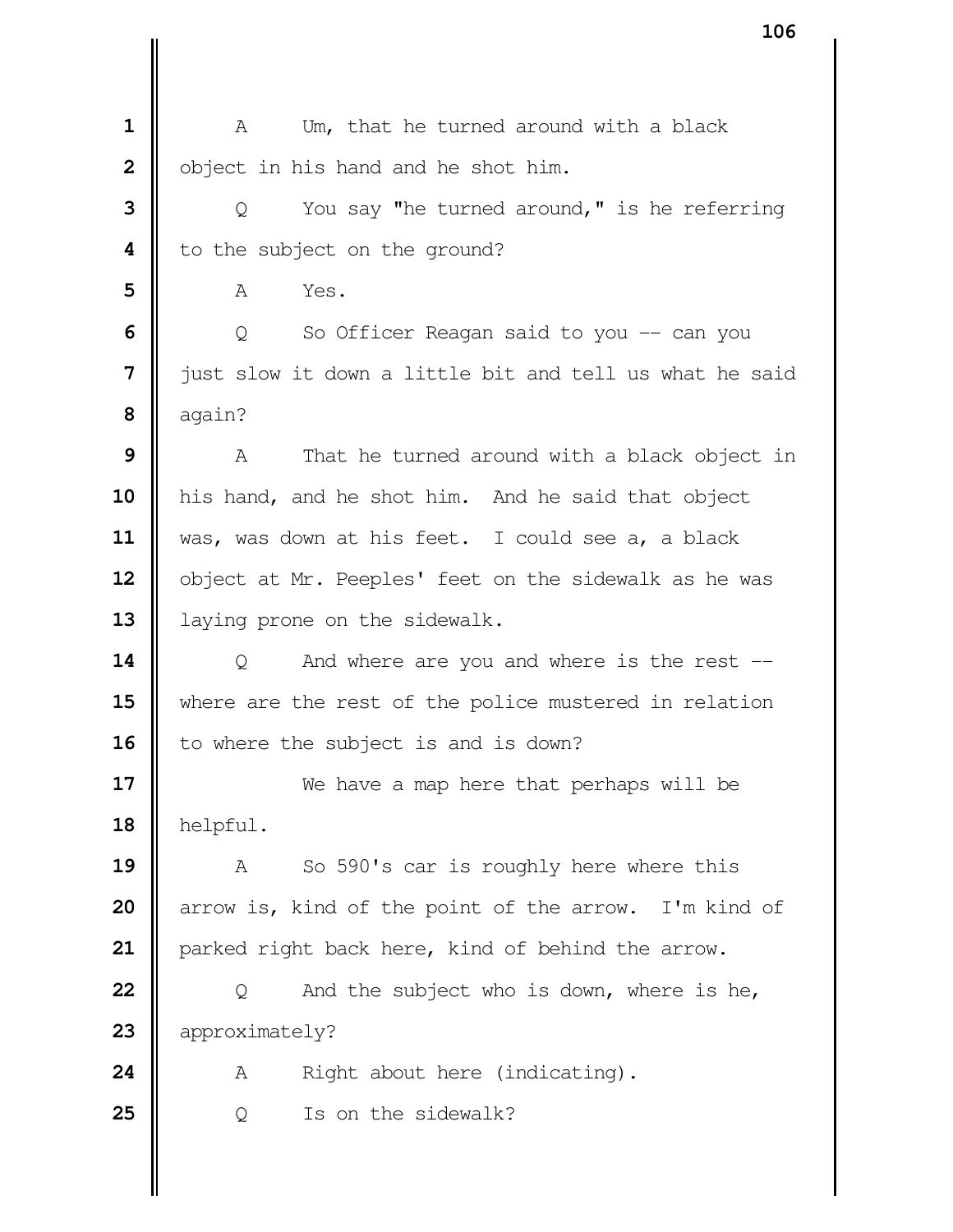A On the sidewalk south of that "X." | Q Where do you see the black object you referenced?  $\parallel$  A At his feet on the sidewalk. | Q What do you think the approximate distance | is between where you were standing, making that | observation and where Mr. Peeples, the subject was? What's the distance? A Twenty, thirty feet.  $\parallel$  Q Okay. And from where you were standing, 11 | could you discern what the black object was? A Not from where I was standing. | Q Okay. So after Officer Reagan makes that 14 Statement to you, what happens next?  $\parallel$  A Then Officers Temple, Ortiz and Ceaser had arrived. By the time I turned around, they were, they were behind the car. So then I assembled the custody **II** team with those officers. Q Okay. And can you tell us a little bit  $\parallel$  about -- well, let's stop -- let me ask you. Why don't you, when you get there, just all xush in and approach the suspect, cuff him and get that whole process without this custody team you're talking  $\blacksquare$  about? 25 | A Well, it's part of our training. It's a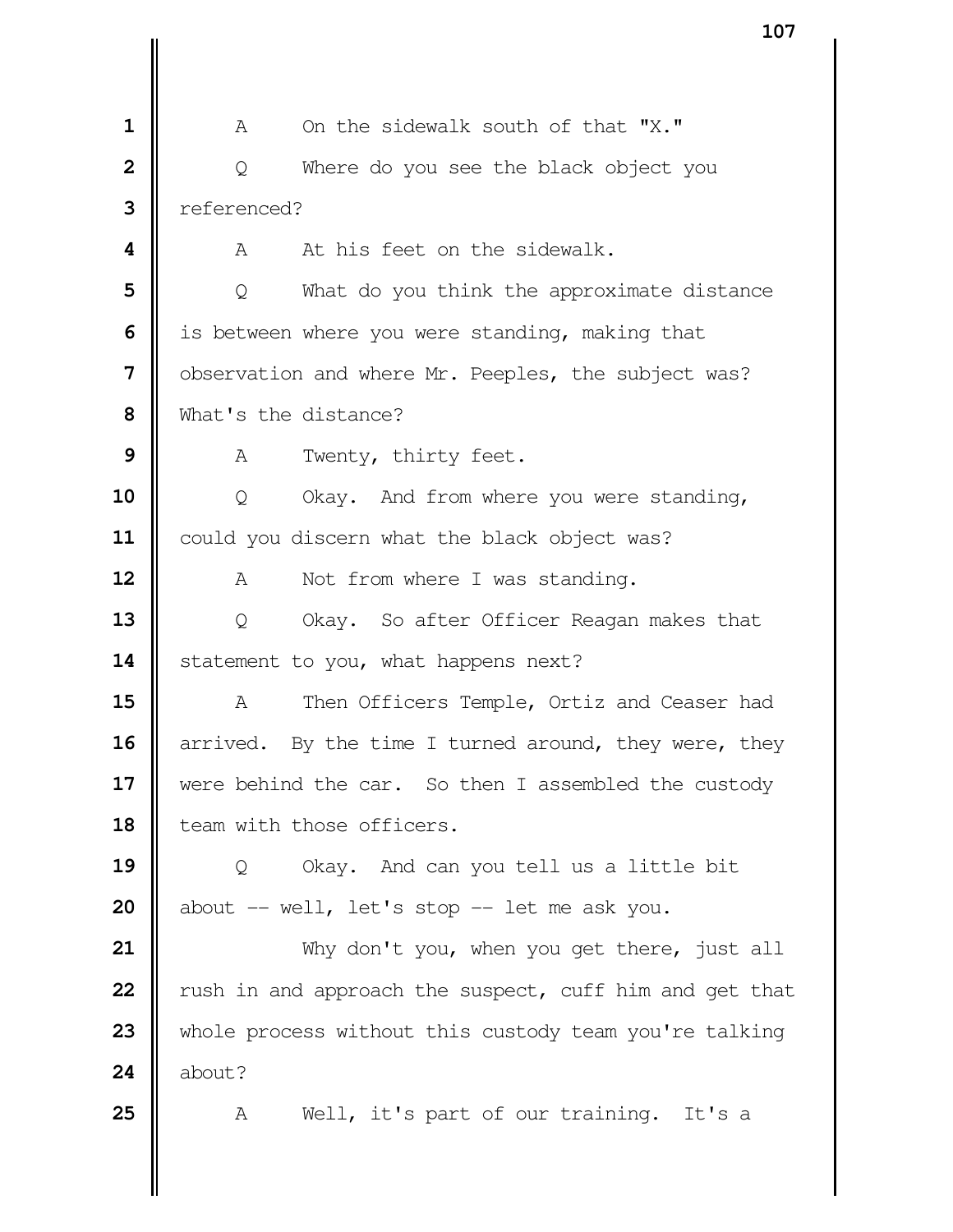safer way to approach a potentially armed subject with 2 the shield. You have in this case two officers designated as, as kind of hands-on officers, so they are not going | to have their, their firearm out. They are going to **h** have their hands empty. And then we'll have what we call a lethal cover, an officer with his handgun out as we approach.  $\parallel$  0 Okay. And so you mean assignments about who 10 || was going to take which role in that regard? A Yes. | Q And what happened once you got that kind of 13 | organized? A Made sure that all of the officers were, were good with the plan and then we executed the plan. | Q And did you all approach behind the shield, **I** or how did that work? 18 | A Essentially. I mean, it's not wide enough 19 | for everybody. But Officer Blair was the shield **b**earer, and they were all kind of behind him as we 21 | approached. Simultaneously as the custody team is approaching, 590's car also went forward towards Mr. **Peeples with Officer Reagan, Habkirk and Pryce with the**  $\parallel$  car.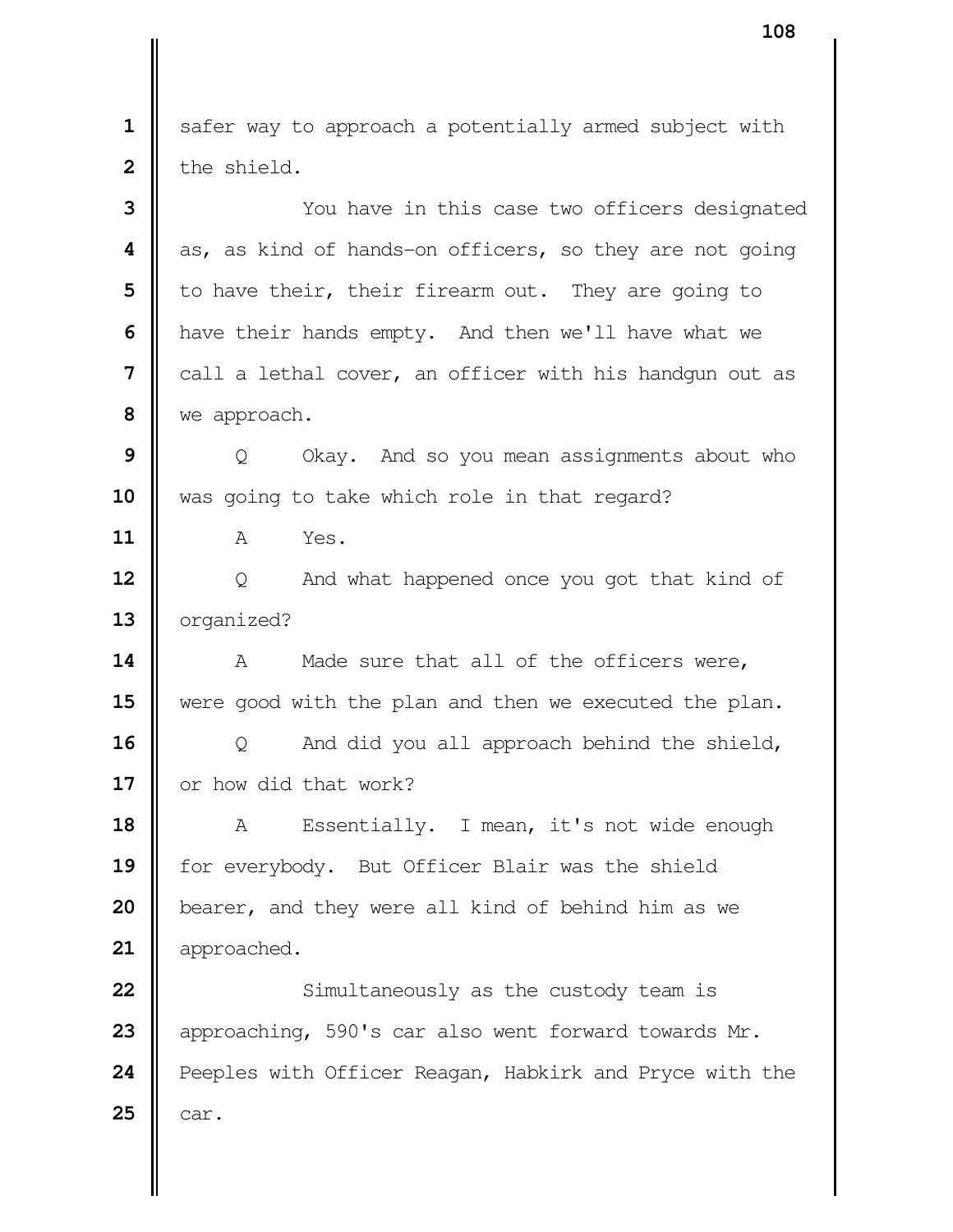| Q Okay. And just tell us how the approach Worked and putting Mr. Peeples in custody go. A I believe Officer Temple was giving commands | to him, which he was not responding to. We approached. They were able to get him handcuffed. Once we got him **h** handcuffed, we already had fire and medical staged. We had them come in.  $\parallel$  Q Now, you say you had fire and medical Staged. What does that mean? A They were staged a short distance. I don't 11 | know exactly where they were staged at. But fire and medical aren't going to come in until the scene is safe, until the subject is in custody, and they can **approach safely.** 15 | O Okay. All right. Go ahead. A I could see at least one wound to his 17 | shoulder. One of the officers attempted to apply a 18 | tourniquet to the shoulder, but the wound was too high. | Q Is that something the officers are trained | to use, this tourniquet? A Yes. That's something that we get, get **i** in-service and we carry tourniquets, you know. | Q Does every officer carry one? 24 | A Um, I think most officers carry one. I 25 | can't say that every officer carries one. Most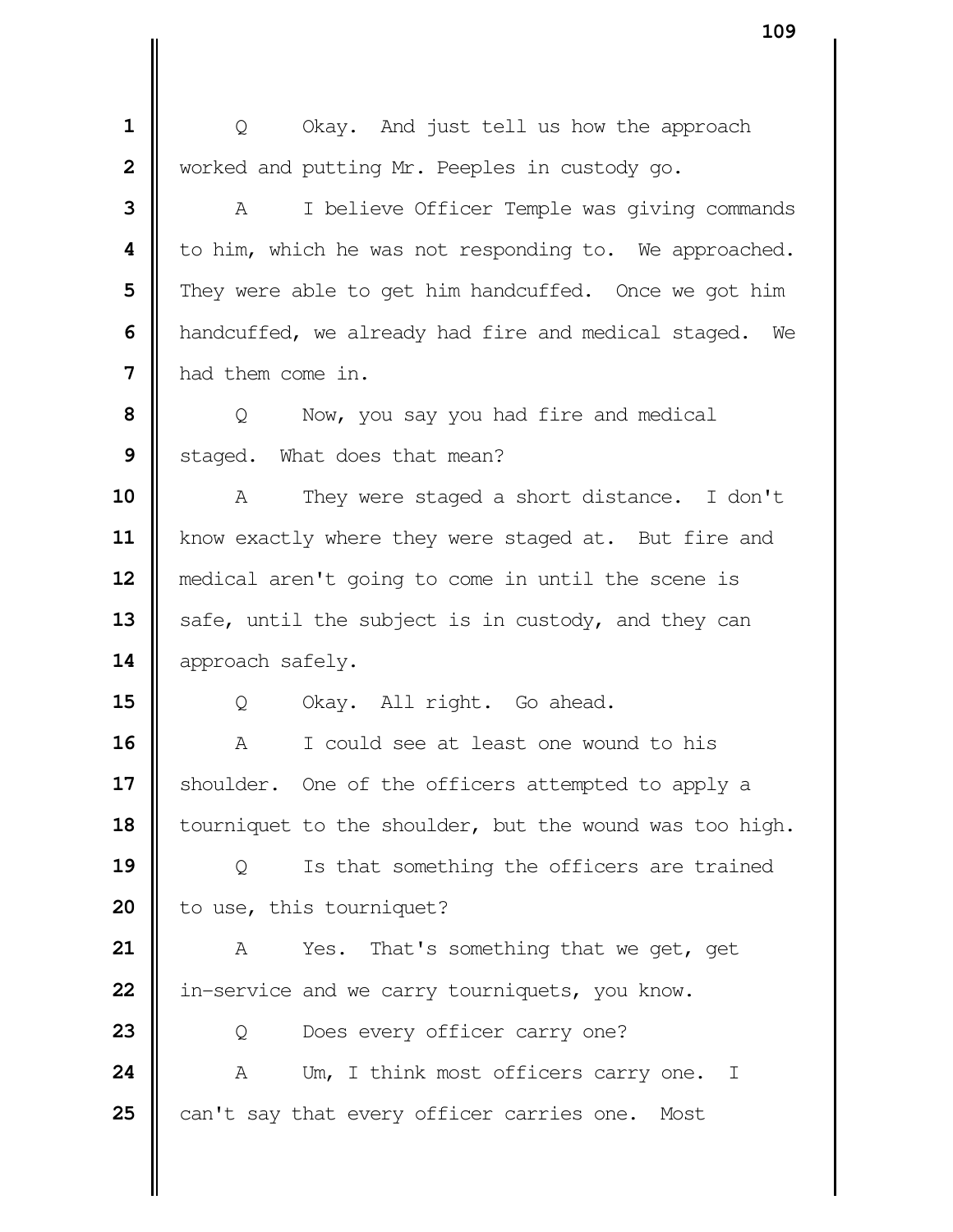1 | officers carry one.

**2**  $\parallel$  Q Okay. And Mr. Peeples was patted down, I'm assuming.

 **A** A Yes, he was patted down. And then as fire We was treating him, they were cutting clothes off of him.

  $\parallel$  And so I assigned Officer Temple to kind of collect the things that the fire guys were taking off of Mr. Peeples. They supplied her with a hazmat bag and She put the items in the bag.

 | Q So no weapon was recovered from his person 11 | or around him; is that correct?

12 | A Not to my knowledge.

 Q Okay. And going back to this black object 14 | that Officer Reagan had referenced, did you -- when you approached, did you see the black object? Were you 16 || able to ascertain what it was?

 A I didn't examine it. It was the size of a wallet. But after the scene, after Mr. Peeples was put 19 on the gurney and transported, then we vacated the area, the crime scene.

 | Q And did Mr. Peeples make any statements or Say anything at all during any of your interactions  $\parallel$  with him?

 A He was kind of moaning, but I don't recall 25 || any discernible statements.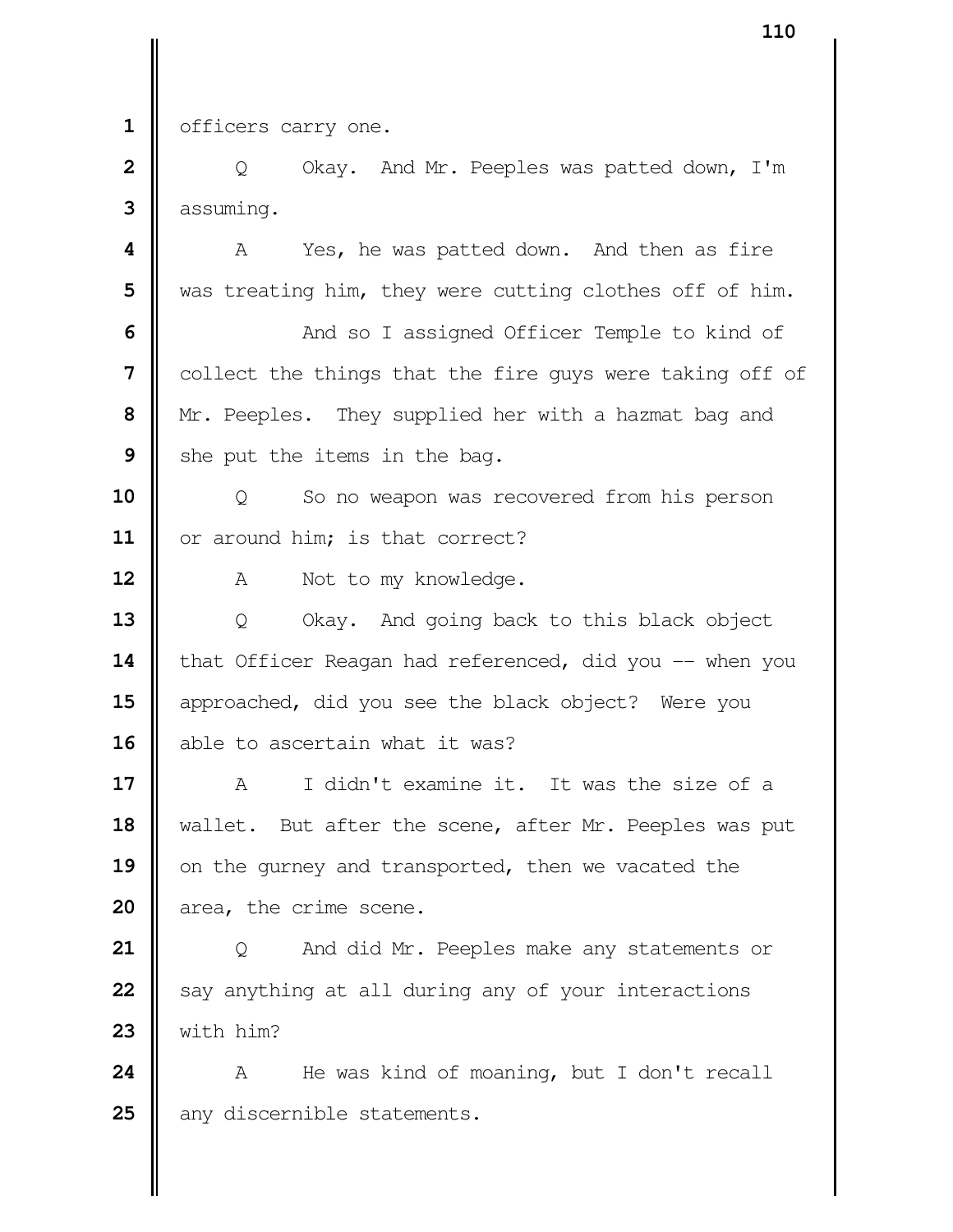MR. DAVIDSON: I think those are the questions that I wanted to ask of Sergeant Christensen. **II** A GRAND JUROR: Could we review the minutia of the sequence of events? And before that, I have another question. Nas there any time when you saw Mr. Peeples before he'd been shot? THE WITNESS: No. A GRAND JUROR: Okay. And if you wouldn't mind then going over the sequence of events again with us so we can be very clear on what happened when and 12 | the length of time, approximate length of time -- we'll 13 | be able to get the actual length of time when we hear 14 the recordings, but your perceived length of time **b**etween each event. MR. DAVIDSON: Where would you like him to  $\parallel$  start?  $\parallel$  A GRAND JUROR: Well, start with when you -- when you got the dispatch, the radio thing about the 20 first robbery. **I** THE WITNESS: Okay. MR. DAVIDSON: So do you want him to go all of the way through his testimony again? 24 | A GRAND JUROR: Well, no. I'm a little **murky** on what happened when.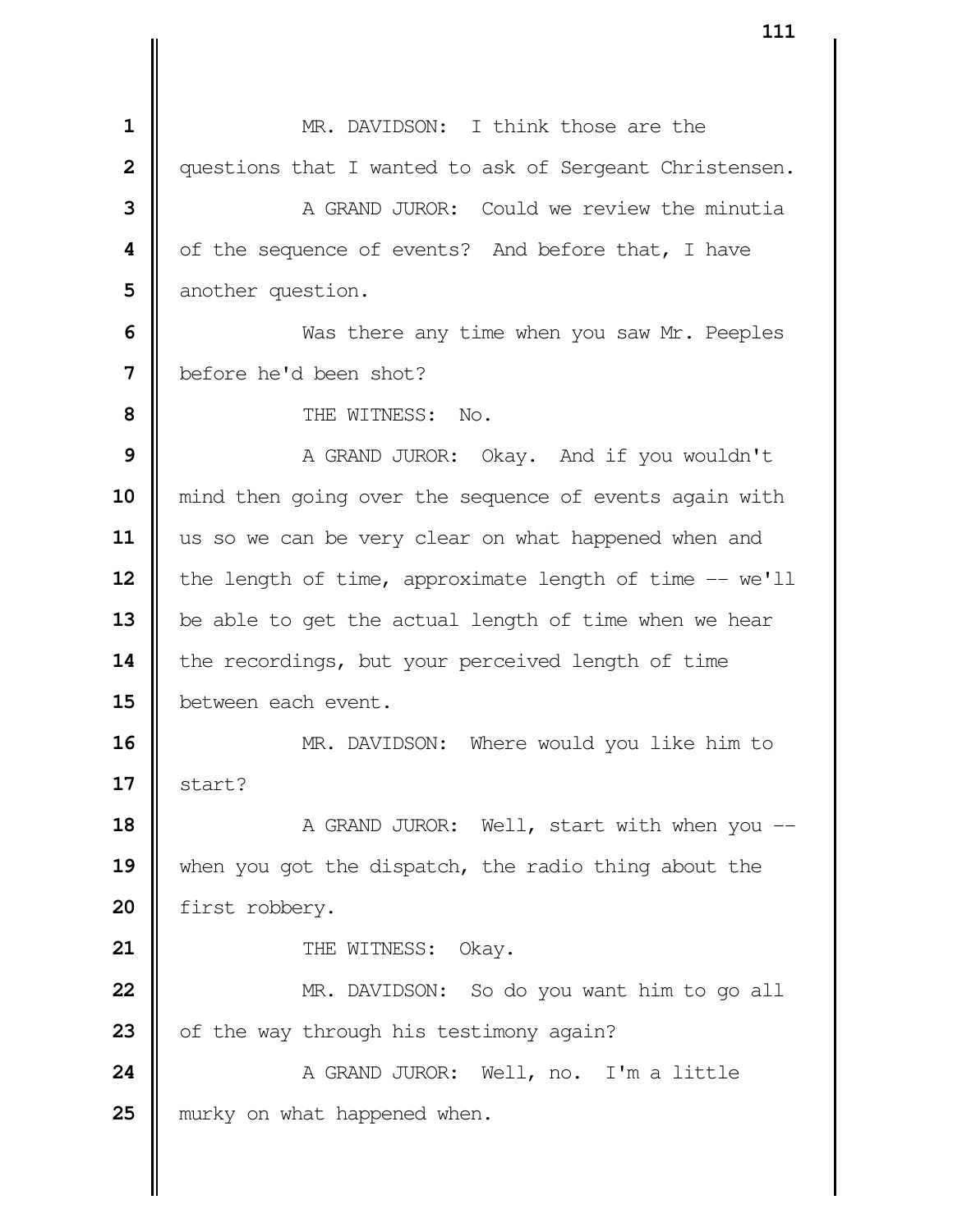**I** MR. DAVIDSON: Okay. A GRAND JUROR: All right. How far | behind -- how far behind Officer Reagan's patrol car were you? NR. DAVIDSON: As far as time lapse? **I** A GRAND JUROR: Yeah. Time and distance. MR. DAVIDSON: Okay. Do you know how much after -- how much time elapsed between when you **|** heard -- do you recall hearing that 590 was out with 10 | the suspect over the radio? 11 || THE WITNESS: Yes. MR. DAVIDSON: Do you know how much time 13 | elapsed between when you heard that and when you heard 14 | the "shots fired" call?  $\parallel$  THE WITNESS: It was, it was very quick. I 16 | was driving, so I don't recall specifically how long **I** the time. It was a few seconds. MR. DAVIDSON: Let's go off the record, Karen. **I** (Off-the-record conversation.)  $\parallel$  A GRAND JUROR: And when you arrived at the  $\parallel$  scene -- well, on your arrival to the scene, were you **b**ehind the car that Reagan and Habkirk were in?  $\parallel$  THE WITNESS: I parked behind the car. A GRAND JUROR: You parked behind their car.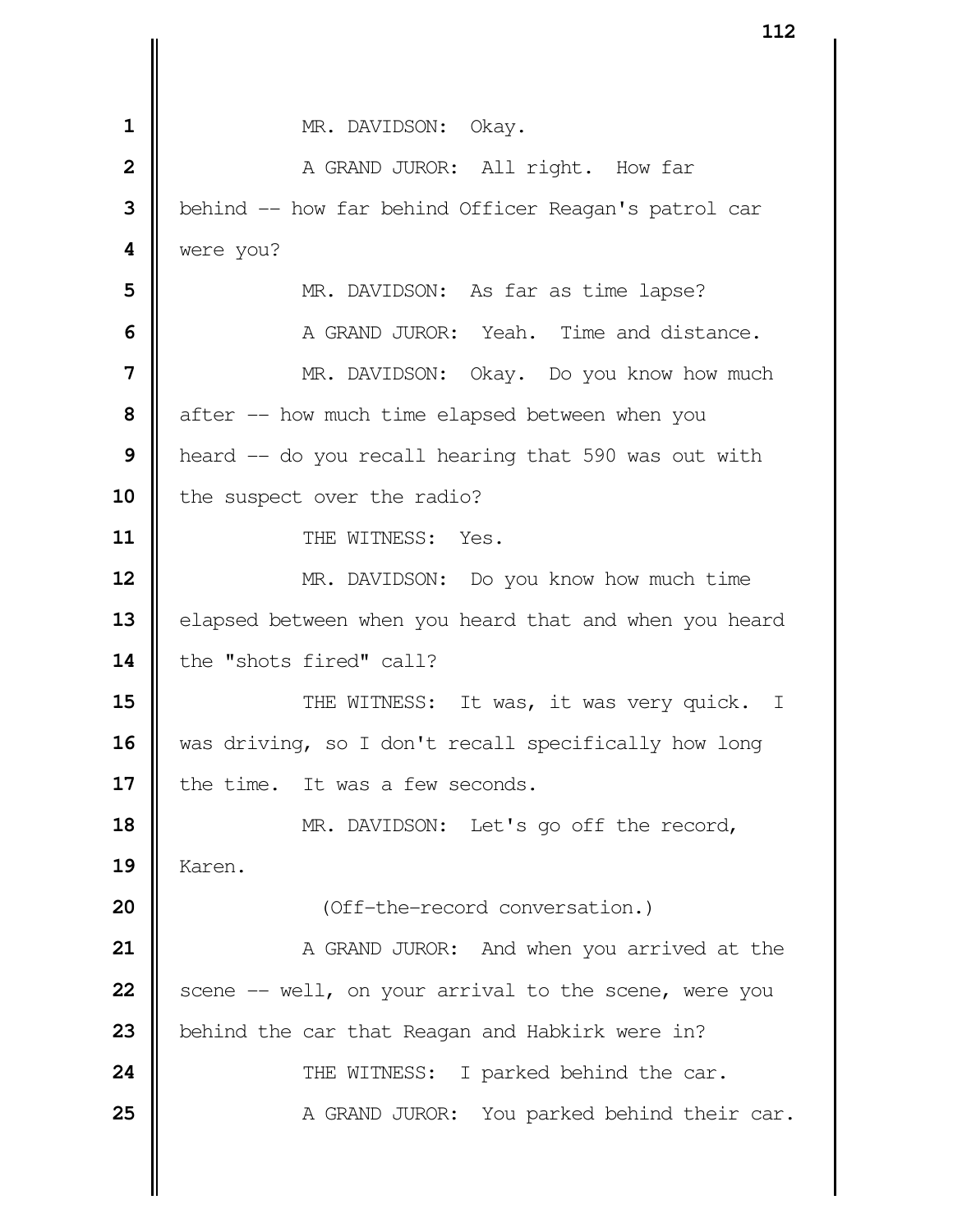| And when you arrived, were they still in their car? **II** THE WITNESS: No. A GRAND JUROR: They were both out of the  $4 \parallel \text{car?}$   $\parallel$  THE WITNESS: Yes. A GRAND JUROR: Okay. And had you seen **I** their car -- on your journey to the scene, had you, had you seen their car in progress on their way to the  $9 \parallel$  scene?  $\parallel$  THE WITNESS: No. I was coming from a 11 | couple miles away. A GRAND JUROR: All right. Okay. That's 13 | it. That's it for now. I won't bug you anymore. Thank you.  $\parallel$  A GRAND JUROR: Where was Officer Pryce's car when you arrived?  $\parallel$  THE WITNESS: I don't recall where his car 18 | was. I don't -- I can't recall where he parked his **car.** And once the scene kind of stabilized and he was being packaged up, there was a lot of other police cars **21** there. A GRAND JUROR: Did he arrive before you?  $\parallel$  THE WITNESS: Yes, he did. I just don't **| recall where his car was.**  $\parallel$  A GRAND JUROR: And you say you parked right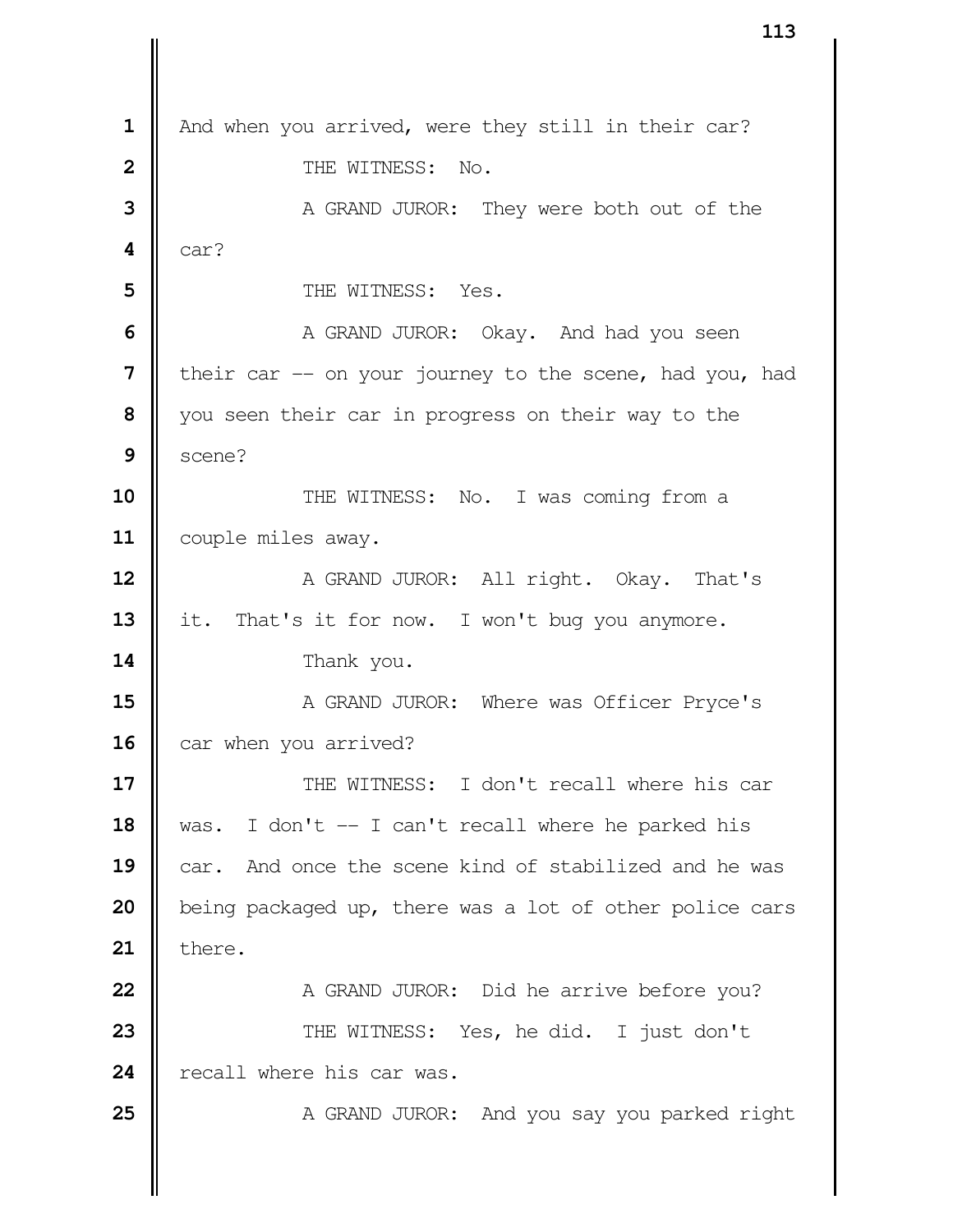behind Officer Reagan's car. **I** THE WITNESS: Yes. MR. DAVIDSON: Anybody else with questions | for Sergeant Christensen? | A GRAND JUROR: Would it, would it be normal for a decision like this where -- obviously, a lot of | police officers are congregating. Is there any training, protocol whereby you would hold and stay | together as a group rather than one patrol car going in, you know, first? Is there -- you know, since you know you are 12 | all going to the same spot. Is there any sense that you 13 | should stick together as a group?  $\parallel$  MR. DAVIDSON: Is this before or after -- I mean -- A GRAND JUROR: You know, when they hear | there's a bank robbery presumably -- potentially armed, walking, and you know that there's 50 cops on the way, is there any sense that you guys should just hold off and wait for everybody else to get there before you 21 | like, you know, confront a person?  $\parallel$  THE WITNESS: Well, en route, I had asked  $\parallel$  for a K-9. So when we're coming to the area, you know, the person is continually moving. So it's not a Situation where we can congregate in one area and then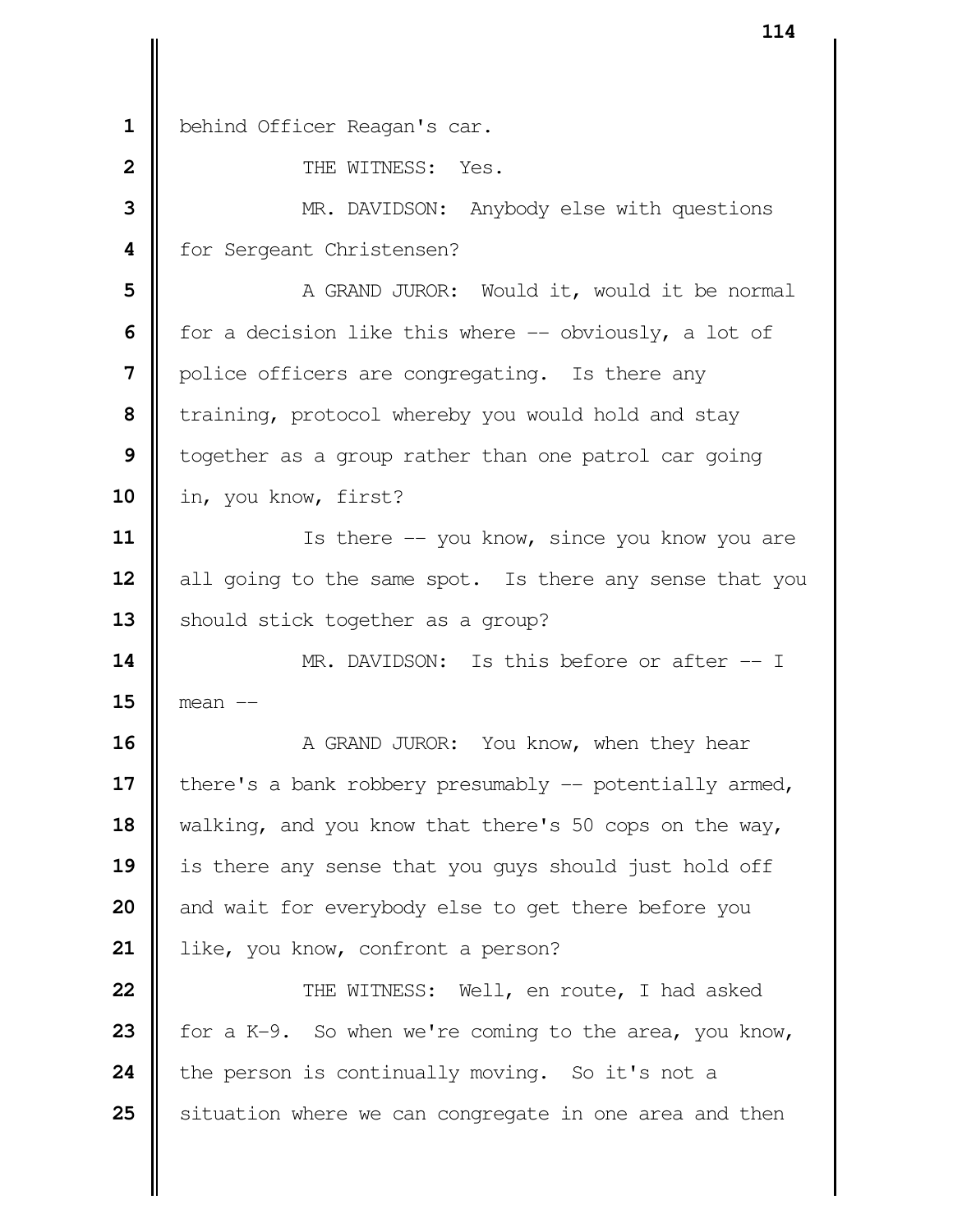hope that he continues to move in the same direction  $\parallel$  that he's been moving. So it's, it's kind of a wider net that we're casting. And then once we can get narrowed down, then We'll team up together. In this case, Reagan and **H** Habkirk were a two-man car. They were already --  $\parallel$  A GRAND JUROR: They were already backing each other up?  $\parallel$  THE WITNESS: Yeah. They were already a 10 | two-man car doing an area check, which is probably why 11 | they did the area check as opposed to Officer Reagan. **MR.** DAVIDSON: If they were able --13 | obviously, they had been able to take Mr. Peeples into 14 | custody without shots fired, I'm assuming that 15 || additional units probably would have arrived there to 16 | back them up, I would have imagined.

**17**  $\parallel$  THE WITNESS: Yes.

**18** MR. DAVIDSON: Any additional questions for 19 | Sergeant Christensen?

**20** No. All right. Thank you very much. **21 THE GRAND JURY:** Thank you.

- **22**
- **23**
- **24**
- **25**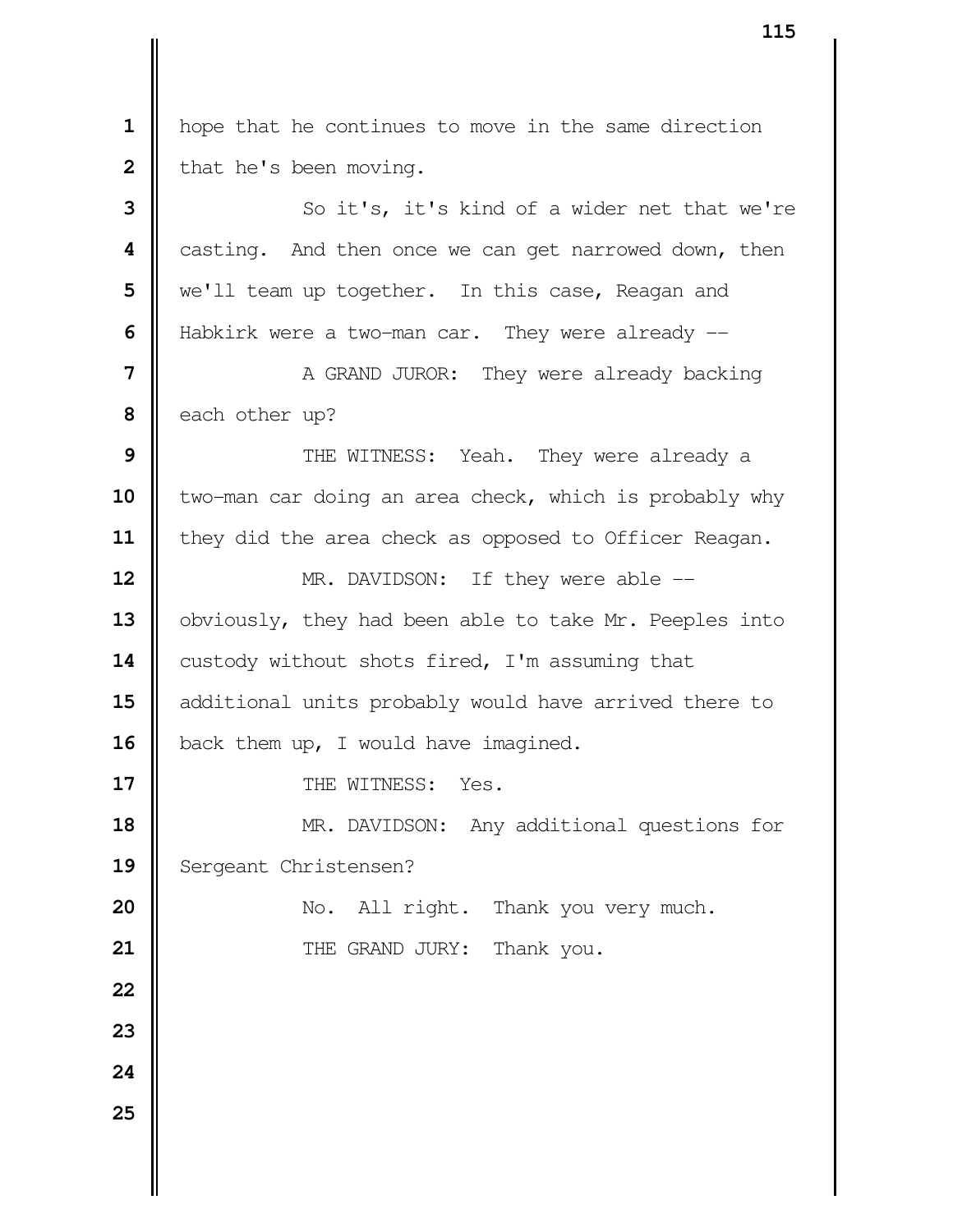|                | TTQ                                                   |
|----------------|-------------------------------------------------------|
|                |                                                       |
| $\mathbf{1}$   | MADISON CURTIS CEASER,                                |
| $\overline{2}$ | a witness called on behalf of the State, having been  |
| 3              | first duly sworn, was examined and testified as       |
| 4              | follows:                                              |
| 5              |                                                       |
| 6              | <b>EXAMINATION</b>                                    |
| 7              | BY MR. DAVIDSON:                                      |
| 8              | And if you can go ahead and state your full<br>Q      |
| 9              | name for us.                                          |
| 10             | Madison Curtis Ceaser, Jr. M-A-D-I-S-O-N.<br>A        |
| 11             | $C-E-A-S-E-R$ .                                       |
| 12             | And how are you employed?<br>Q                        |
| 13             | $\mathbb{A}$<br>I'm employed with the Portland Police |
| 14             | Bureau.                                               |
| 15             | And how many years law enforcement<br>Q               |
| 16             | experience do you have?                               |
| 17             | Eight years.<br>A                                     |
| 18             | And what's your current duty assignment?<br>Q         |
| 19             | Α<br>I'm currently assigned to the school police,     |
| 20             | so Youth Services Division.                           |
| 21             | And what is the, I quess the primary job of<br>Q      |
| 22             | the school police?                                    |
| 23             | To build bridges between like the students<br>A       |
| 24             | and the police bureau. So I don't really take patrol  |
| 25             | calls. I would if there's an emergency.               |
|                |                                                       |
|                |                                                       |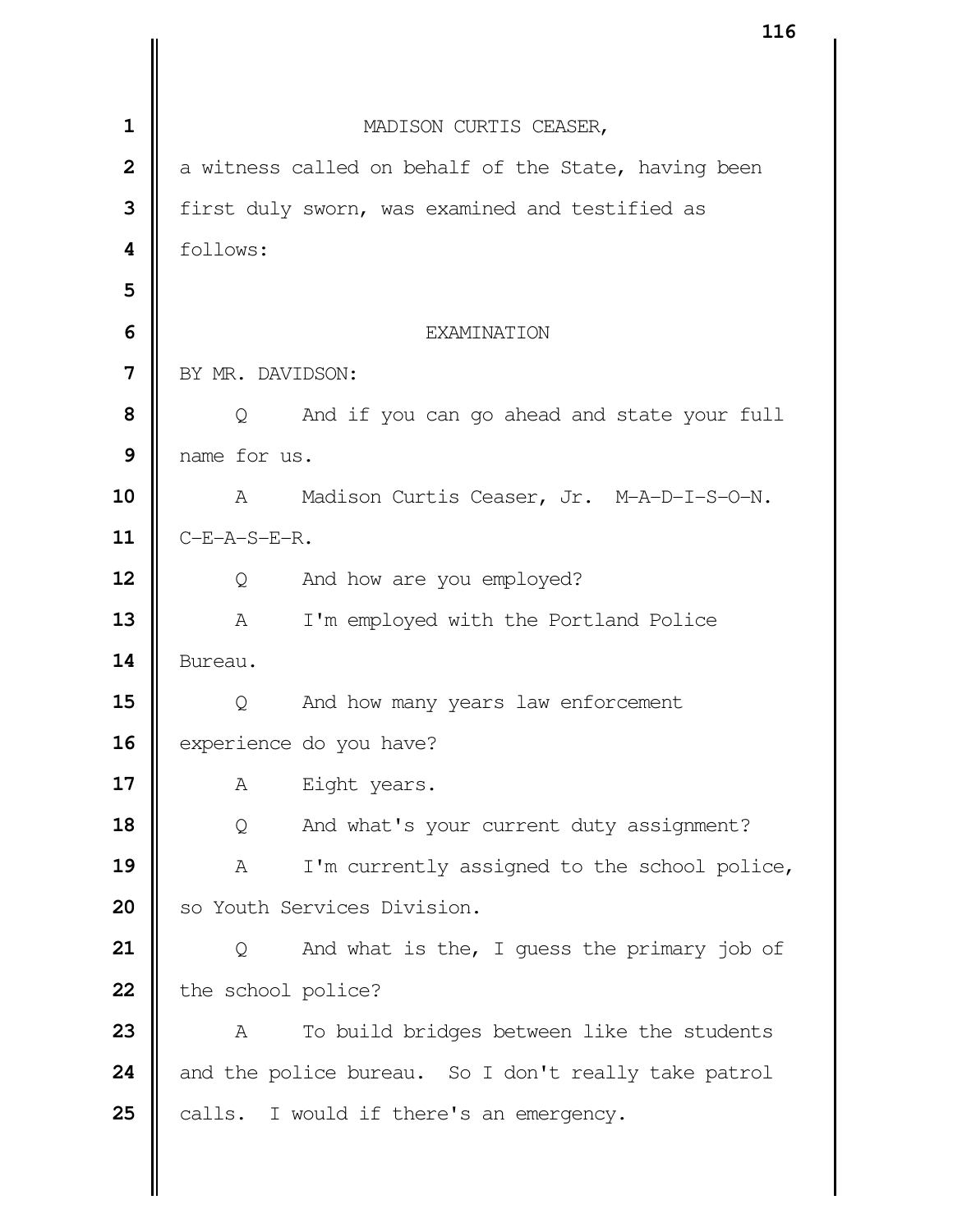| $\mathbf 1$             |            | But my job is to, I guess you could say, make            |
|-------------------------|------------|----------------------------------------------------------|
| $\overline{\mathbf{2}}$ |            | friends with the elder students and leave a lasting      |
| 3                       |            | impression and not have them end up in the criminal      |
| 4                       |            | justice system, but to do criminal justice programs with |
| 5                       | the state. |                                                          |
| 6                       | Q          | And how long have you been assigned to the               |
| 7                       |            | school resource unit?                                    |
| 8                       | A          | Three weeks now, but I did about five years              |
| 9                       |            | about a year or so.                                      |
| 10                      | Q          | All right. And did you attend college?                   |
| 11                      | Α          | Yes.                                                     |
| 12                      | Q          | And where did you go to school?                          |
| 13                      | Α          | University of Oregon.                                    |
| 14                      | Q          | And did you obtain a degree?                             |
| 15                      | Α          | Yes.                                                     |
| 16                      | Q          | And what field?                                          |
| 17                      | А          | Sociology.                                               |
| 18                      | Q          | That's a Bachelor of Arts?                               |
| 19                      | Α          | Science.                                                 |
| 20                      | Q          | Bachelor of Science. Okay.                               |
| 21                      |            | And you've had some additional schooling                 |
| 22                      |            | since then as well; correct?                             |
| 23                      | Α          | I've attended Portland State for a<br>Yes.               |
| 24                      |            | couple of semesters working on my Master's. I had        |
| 25                      |            | school counseling also at Lewis and Clark, about         |
|                         |            |                                                          |
|                         |            |                                                          |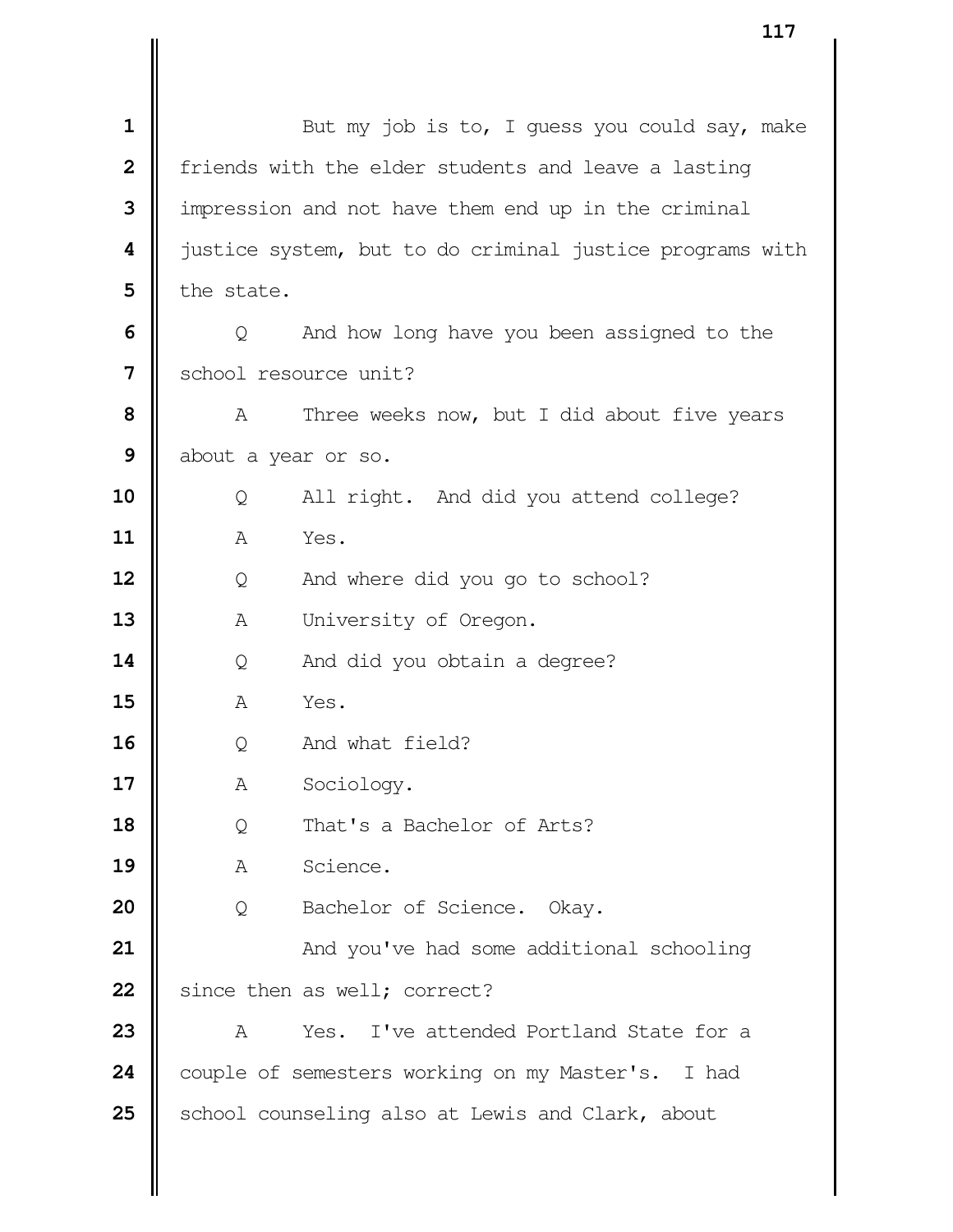1 | one-third of the program, going to the school Counseling program. |  $\bullet$  0 And I think you mentioned to me in the lobby **i** that you also served in the military; is that right? A Yes. I'm a national quardsman. I've been | in six years. | Q And that's with the Oregon National Guard? A Oregon National Guard.  $\vert$  Q And do you have a specialty or role in the military? 11 | A I'm an engineer. I'm a first lieutenant. Q Okay. Great. And can you tell us a little bit about the 14 Training you received in order to become a police 15 | officer? A You attend the police academy down in Salem for about four months. You go through law. The first 18 | I want to say two months is just all PowerPoint, learning all of the Oregon law, so that's pretty long.  $\parallel$  Then after that, you do scenarios in like your decision-making, defensive tactics. You also go to **the range where you go out with the shotgun and whatever**  Service pistol your agency carries. Then it's like a 24 let of classes on ethics. **Four months long, after you finish that up,**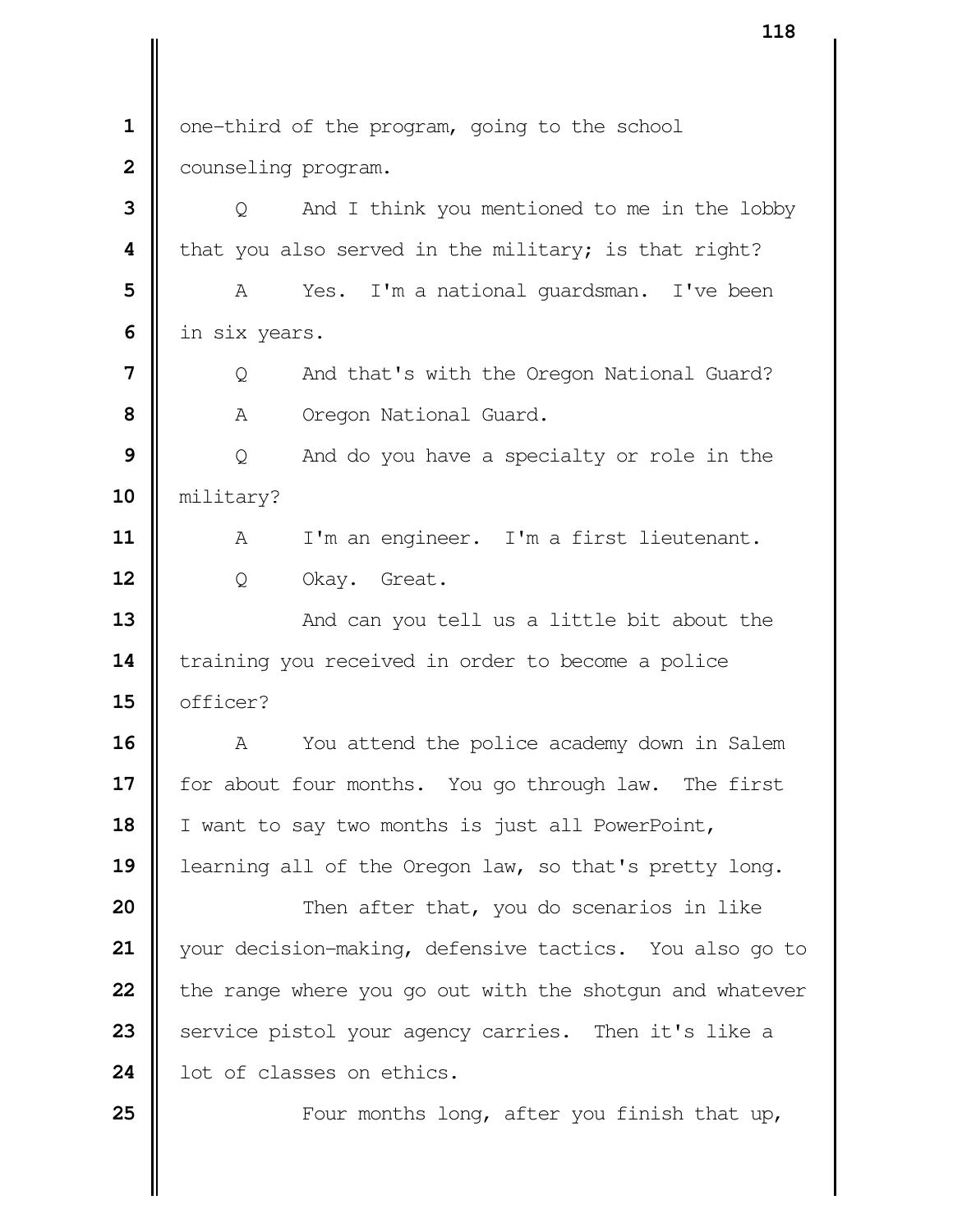then Portland has their own advanced academy, which is | three months long since things are a little different in Portland and in Multnomah County.

 **1** Some of our tactics that we train to is more | tailored towards Portland and then obviously, you get all of the city codes because they don't teach you the city codes then at the state academy because every | officer there is from the state. We do more defensive | tactics, more range, driving, so.

 A GRAND JUROR: Can I ask a question about 11 | the training?

**II** THE COURT: Yes.

 A GRAND JUROR: In your training, in either 14 the one down south or in the advanced training, how are  $\parallel$  you trained specifically for handling a situation where a suspect might have a weapon?

 What are you told to do before you draw a gun 18 | essentially is what I'm asking?

**19**  $\parallel$  THE WITNESS: Well, before I draw my qun is 20 | like my last resort.

 So, um, let's say, a person has a knife, but **h** he's just as close to me as you, then I would draw my weapon. But if a person has a knife and he's a block  $\parallel$  away, then I'd stay behind my, my car or get some kind | of cover.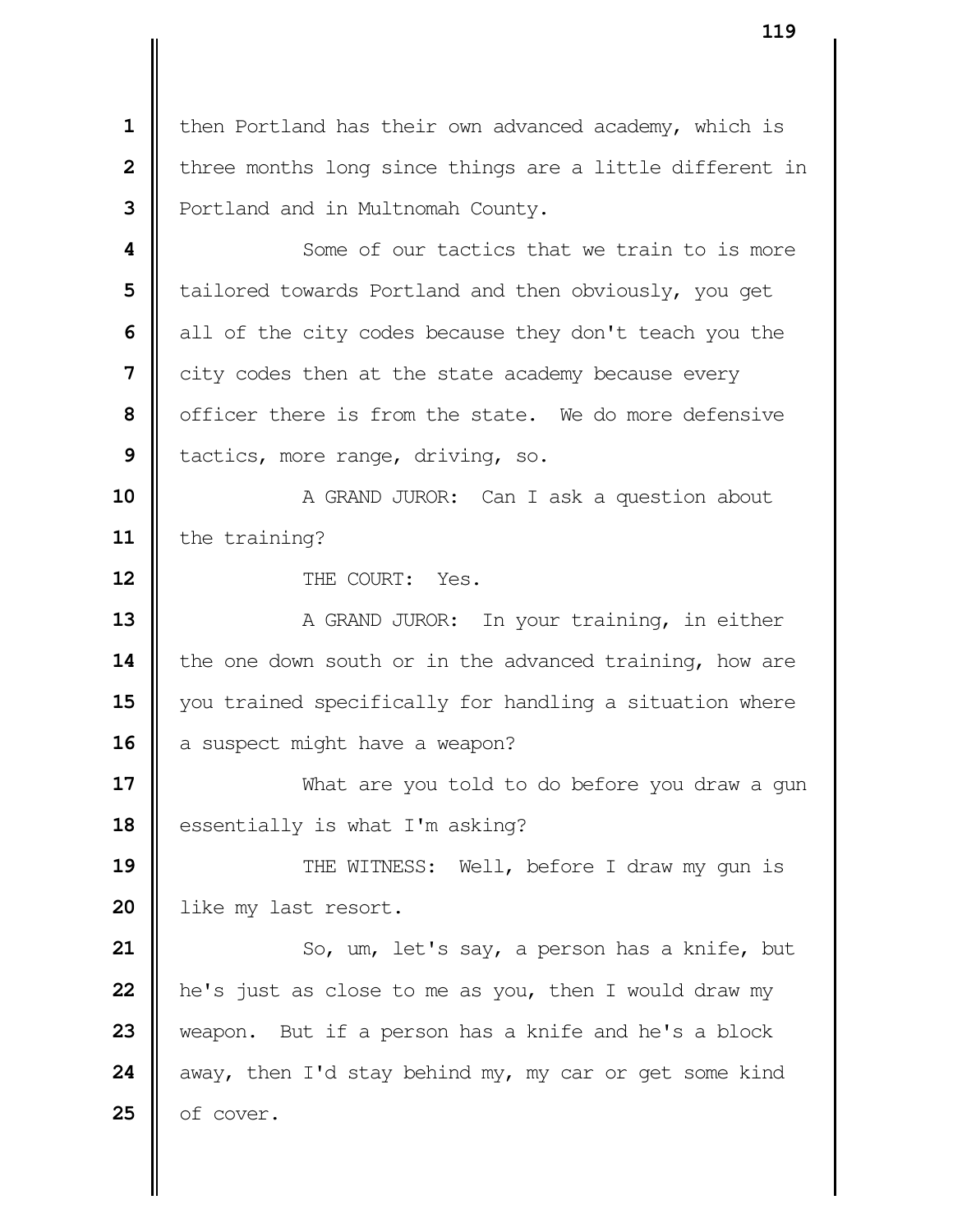If he's just kind of standing there, pacing **b**ack and forth, not advancing toward me, maybe, you | know, I could use -- have another officer come who has a less lethal, which is like our beanbag. So it's just | kind of every situation is really different. It is kind of hard to say.  $\parallel$  Their actions kind of dictate, also things, **I** that whoever is around. So if they are standing right **b** there, but then there's, you know, a citizen right **i** there, then I'm not going to use the beanbag because I'm fearing that I might hurt the other person that's not 12 | too far from him. So they try to plan for everything. But even 14 | in my years and stuff, they could never teach it all. **MR.** DAVIDSON: Just off the record. **i** (Off-the-record conversation.)  $\parallel$  A GRAND JUROR: Um, you've been on the 18 | school police for three weeks? **I** THE WITNESS: Yes, ma'am.  $\parallel$  A GRAND JUROR: And prior to that, what were  $\parallel$  you -- where were you? **22 | THE WITNESS:** I was assigned to the New 23 | Columbia neighborhood, so I was a New Columbia officer. So I quess a while ago New Columbia was **p**robably one of the bad neighborhoods in Portland. And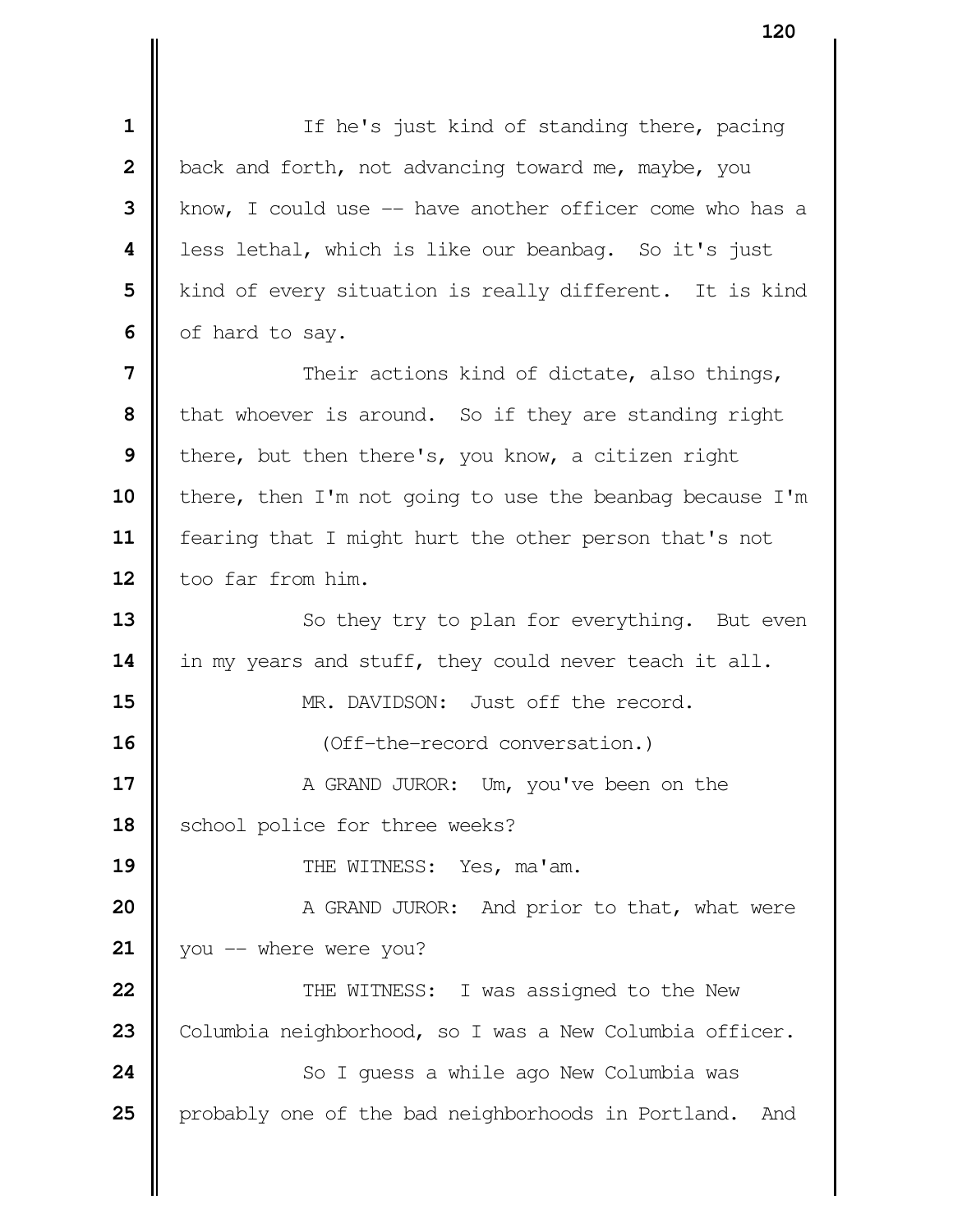so when they tore it down and built it back up, they | assigned officers to be there. It was a detail of two I to four officers. **A** And so my job was to kind of be also like a | liaison between the New Columbia management in the Community, so I took regular 911 calls and outside of

 **8** But I met with management every week. And I | talked about the houses that might have been an issue 10 | for the week, all of the 911 calls that went on, whether it was my car or some other officer on day shift or night shift, took a call.

**7**  $\blacksquare$  there.

**13**  $\parallel$  And I would follow up with that officer and, **14**  $\parallel$  say, hey, at this apartment No. 22, they had an 15 | unauthorized quest, or we found marijuana or drugs in 16 | their apartment, because some of those apartments are 17 | low-income houses so they can't have unauthorized quests 18 or obviously drugs.

 **A** GRAND JUROR: Thank you. 20 BY MR. DAVIDSON: | Q So we're obviously, here to talk about this

 incident that occurred on October 25th at the **i** intersection of North Saratoga and North Oatman.

 Xou were working day shift at the time? A No. I was on my regular New Columbia shift.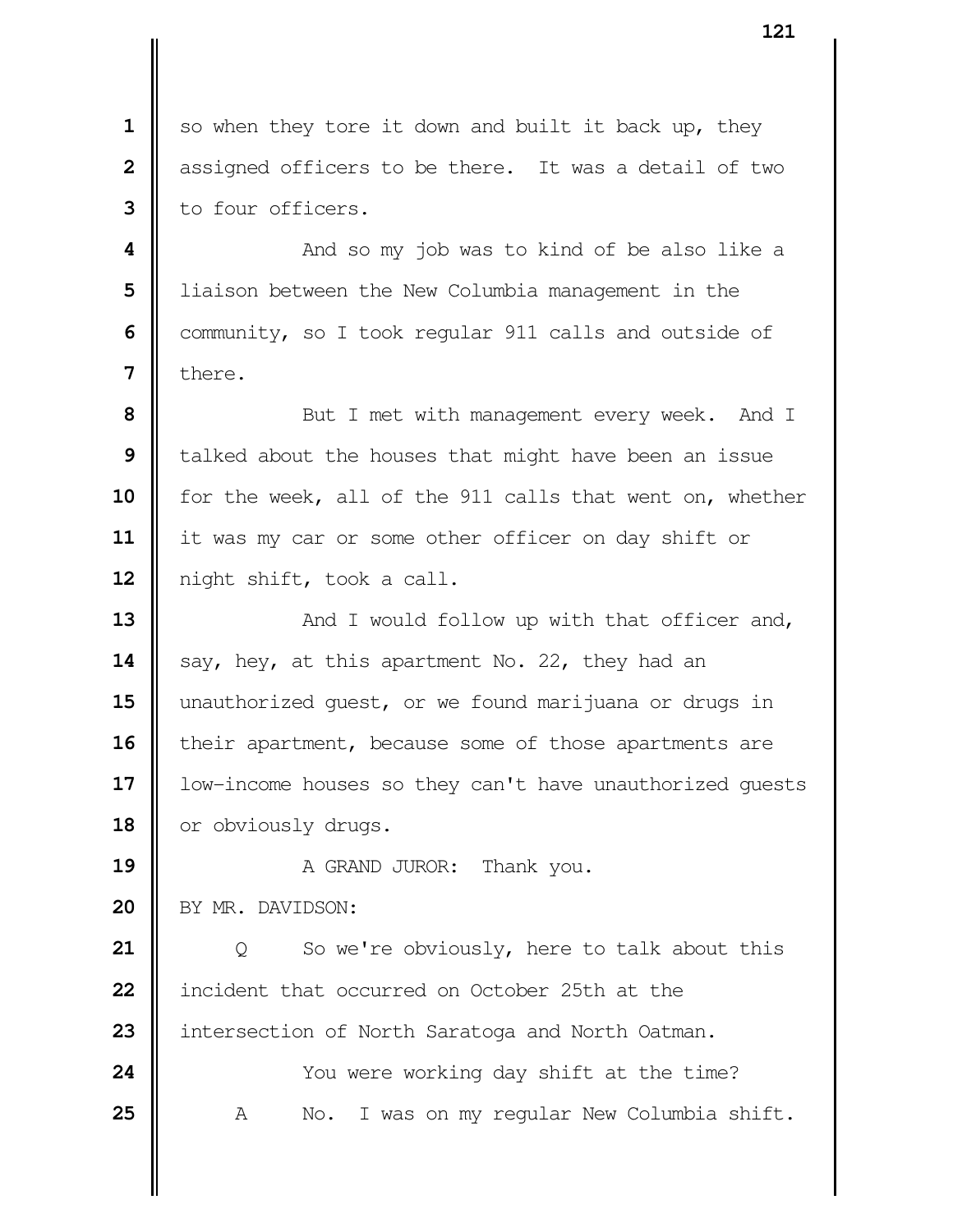So that shift, myself  $-$  at the time it was myself, 2 | Officer Ortiz, Officer Temple and Officer Silverman. And we work on Wednesday. We all overlap because we | cover seven days a week, so we're all there on Wednesday. That's the day we meet with the management at New Columbia. So we were working, I think 1:00, we Started that day.

 **8** Q Okay.

**9**  $\parallel$  A Around 12:00 or 1:00.

**10** Q So you were over at New Columbia, I guess **11** meeting with the other officers when you first heard 12 about this incident.

**13** A Yes. So we were sitting like in front of 14 **| the office.** We were there a little bit early before 15 | our meeting because we get all of our reports together 16 and we kind of go over stuff and just chitchat.

17 || So we're sitting outside. We're not inside 18 the office yet. Just kind of standing outside our cars. **19** We hear kind of like an update saying there was like a 20 | bank robbery.

  $\parallel$  And, you know, bank robberies happen a lot, and sometimes we just don't catch the people because by 23 then, other times someone calls 911, dispatch gets it, and that person is in the car and long gone, so you kind  $\parallel$  of hear it.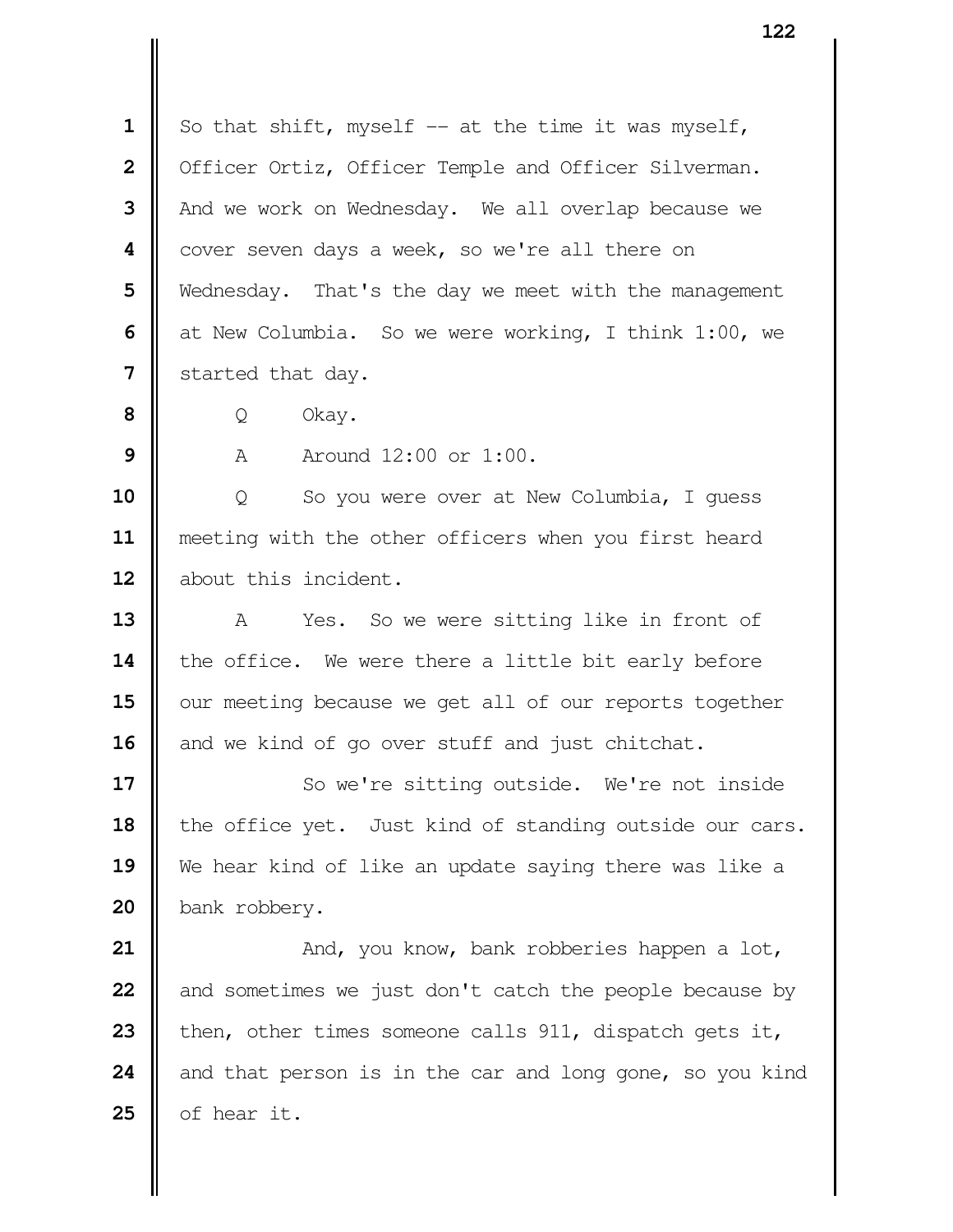So we're sitting in there talking about, you | know, our weekends, our plans, whatever the case may be. And then we start hearing more updates, but it's kind | of -- we're not too tuned into it, because we're like, all right, well, sometimes they always give updates.  $\parallel$  You know, someone says they went north when **I** they really went south. He's a black guy. He's a white  $\parallel$  guy. People give really bad descriptions sometimes. **I** Then we chimed in. And we heard an 10 | officer -- I don't know the voice. I can't remember the voice, but we just heard an officer said I think I got 12 | someone -- along those lines say I got someone on Oatman **headed southbound.**   $\parallel$  **I** was like okay. Then we started to pipe up a little bit, and I listened a little bit more. Then 16 | about I want to say a few moments later, a couple 17 | seconds later, I can't recall, then we hear the officers

18 | say, "Shots fired."

 So that's when we got in our patrol car. And We were at the -- Officer Ortiz and Officer Temple were | riding together. I was by myself. So that's when we drove to the location.

 I want to say the New Columbia neighborhood, it's roughly about maybe two, maybe three miles from the incident. So we heard that, you know, another officer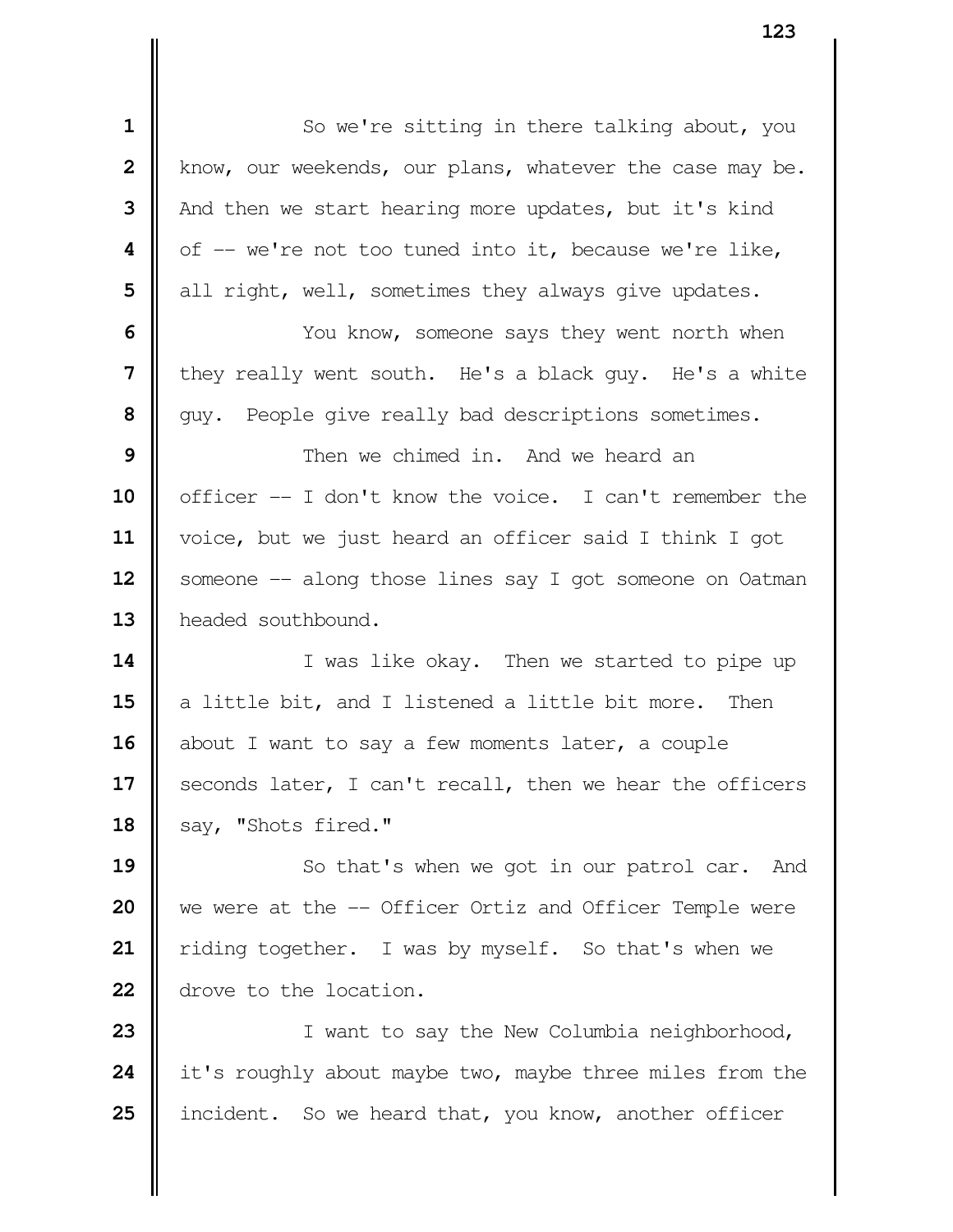was there. I can't remember who. You hear an officer's  $\blacksquare$  voice.  $\parallel$  **3** And we heard Sergeant Christensen, you know, **I** kind of giving his deal as the sergeant. Hey, I want Somebody at this location. I want someone -- you know, | getting ready to do this. Get medical started. Get medical staged.  $\parallel$  So we came, we came from the west on Lombard, and I saw Officer Christensen about two blocks way. He's probably coming from somewhere around North 11 | Precinct, so we kind of converge like this.  $\parallel$  He turned first. He made it up. He headed 13 | southbound on Oatman. And next we hear roughly behind 14 | him about a block, and Officer Temple obviously was  $\parallel$  right behind me driving the car. You know, I don't remember anyone saying that I they were at the scene besides the officer who was involved in the shooting, so we said, hey, we're going  $\parallel$  to -- we just decided to go straight to -- I think the | officers followed me. And so I decided to go straight 21 | to the scene.  $\parallel$  Got to the scene, and I want to say Officer Jimmy Pryce was standing out of the car. I can't

**24 P** remember the other two officers because I just saw the **25** back of their head and they were facing towards the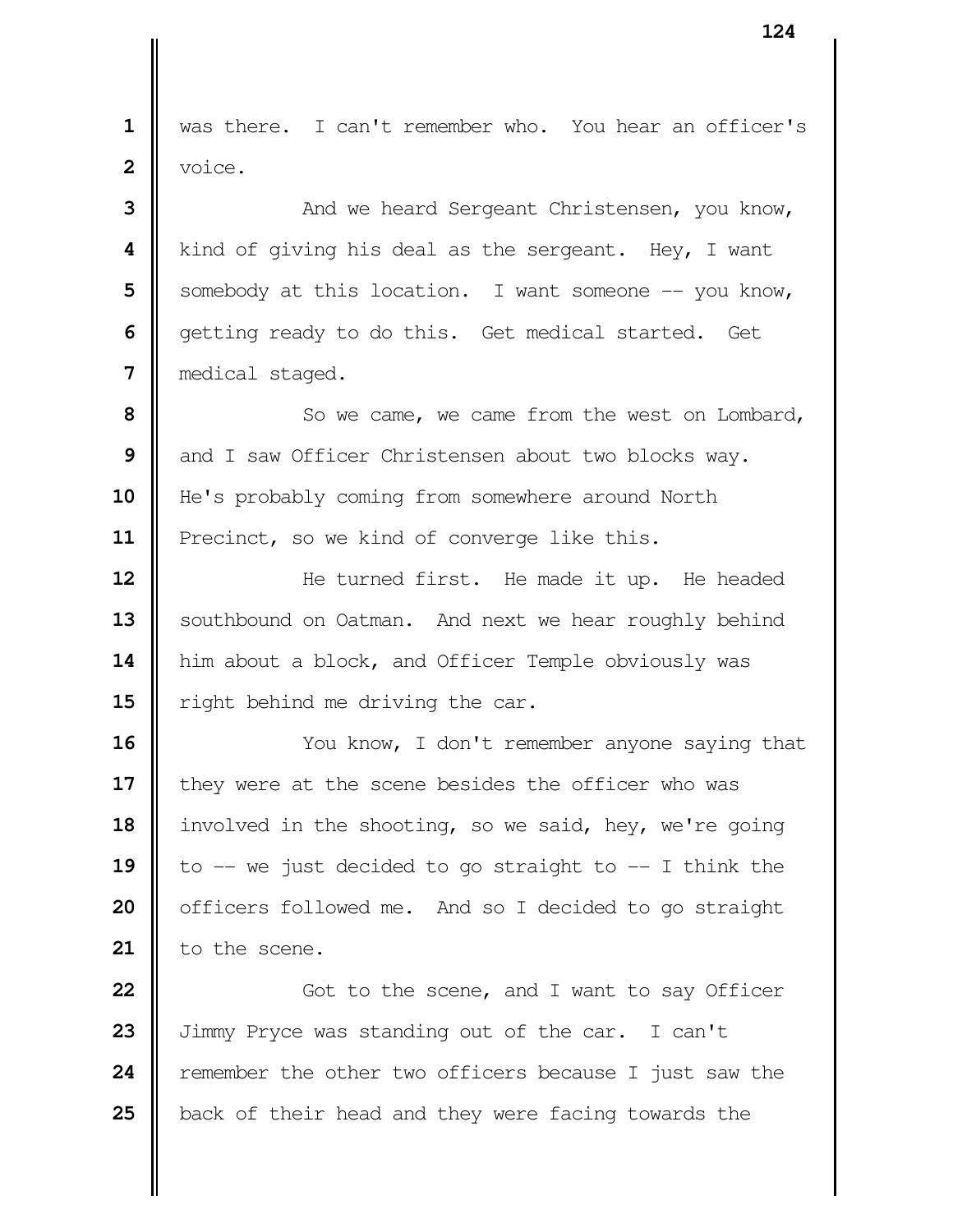$1 \parallel$  suspect.

| $\overline{\mathbf{2}}$ | Sergeant Christensen started doing this deal.            |
|-------------------------|----------------------------------------------------------|
| 3                       | Hey, you know, we need a shield, custody team, the kind  |
| 4                       | of stuff we all practice for like in -- I don't know.    |
| 5                       | You know, in the state academy, you don't practice.      |
| 6                       | In Portland, we've got these ballistics                  |
| 7                       | shields that we got about four or five years ago, so     |
| 8                       | we'll do trainings with the ballistics shields to        |
| 9                       | approach someone who has a weapon. Maybe like I'll wait  |
| 10                      | for a SERT team to call out, which could take probably   |
| 11                      | an hour or something like that.                          |
| 12                      | What is the SERT team?<br>Q                              |
| 13                      | A<br>Like our SWAT team, we call it. It's like           |
| 14                      | Special Emergency Response Team, but people call it      |
| 15                      | SWAT. It's the SWAT team.                                |
| 16                      | And so in this situation, like he wasn't a               |
| 17                      | barricaded subject with, you know, with a hostage, so we |
| 18                      | wouldn't call like for a SERT call-out. So we got        |
| 19                      | the -- Officer Blair got the ballistics shield ready.    |
| 20                      | All the sergeants got the ballistic shields              |
| 21                      | in their car. It's probably about this high off the      |
| 22                      | ground. He got that ready.                               |
| 23                      | And then I was on the, on the approach team,             |
| 24                      | so I was lethal cover. Officer Temple and Ortiz were     |
| 25                      | the custody team. And this was all going on -- you kind  |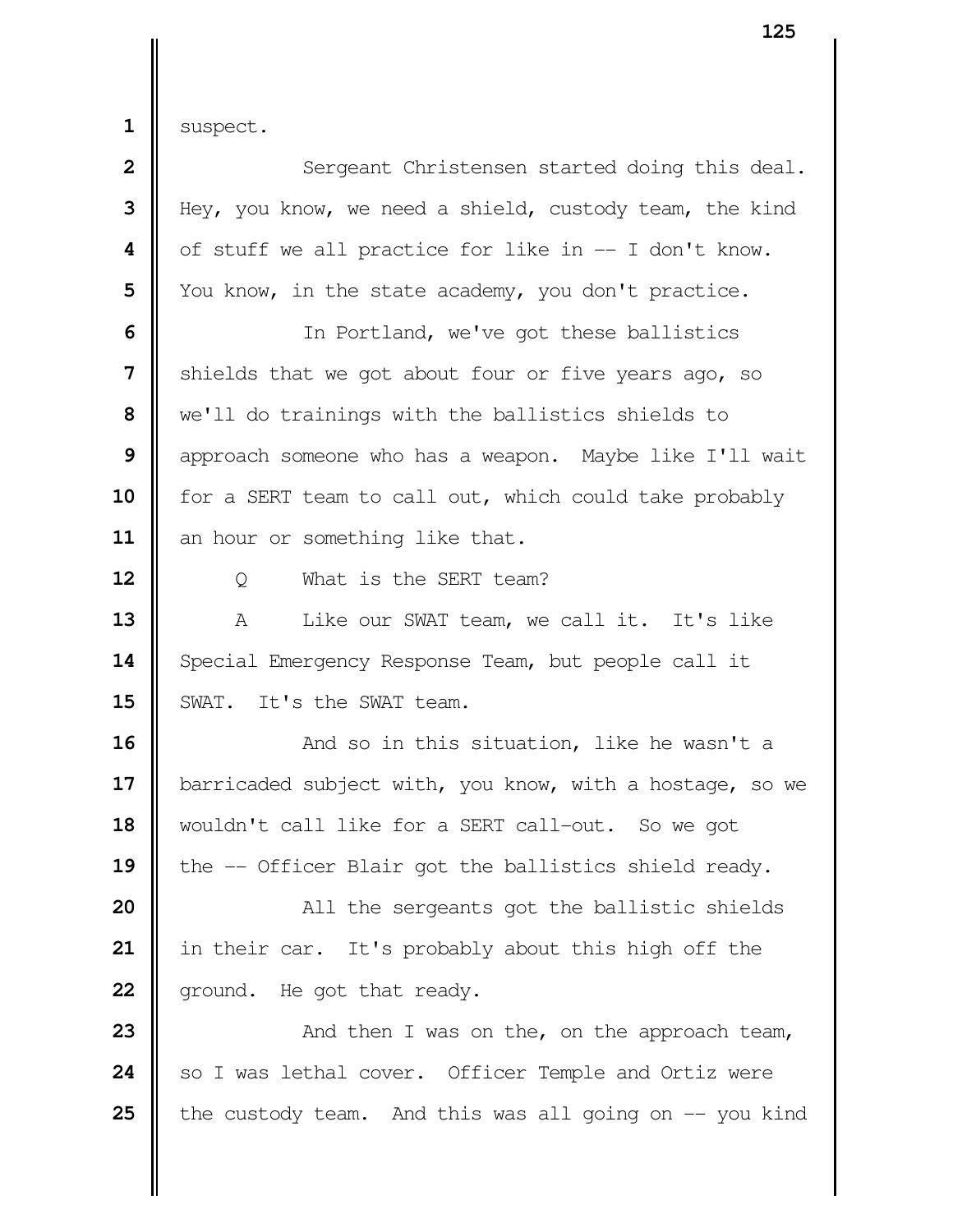| of already know what to do. We kind of just fall into **|** place. And Sergeant Christensen kind of said, "Hey, you | need to be the custody team," so I was lethal cover.

 **1** But when we first got there, Officer Blair | had to put the shield together. I looked and saw the Subject laying on the ground. And then I could see like I there was a black thing by his hand.

 | I couldn't tell what it was at the time. I just could tell like he had a black object. It would be 10 | by his right hand.

 So his head was facing away from us and was 12 | facing southbound. His arms were almost like spread out like an airplane would be. But about a foot or two 14 | away, there was like a black object that I could see. I 15  $\parallel$  couldn't tell what it was.

 | Q So from your original point of view, where Were you standing in relation to where he was lying?

 **A** So he would have been on the -- he would 19 || have been on the southeast corner. And I guess you could say I was closer towards the northwest corner, but we were kind of more in the middle of the street **b**ecause we were behind a patrol car taking cover.

 | Q So from that distance you could discern **t** there was a black object on the ground near him, but 25 || you couldn't discern what it was?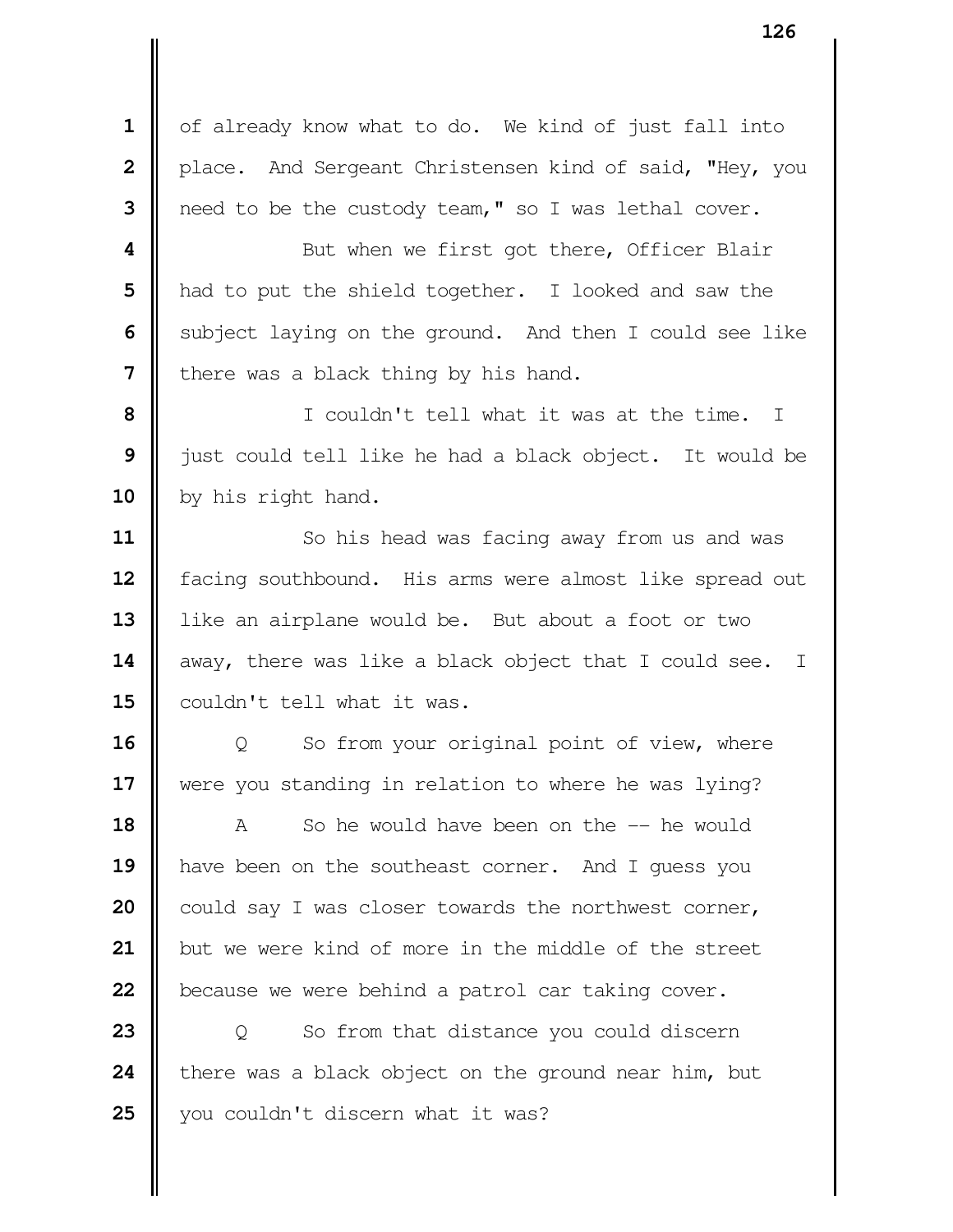A Yeah, I couldn't tell what it was. I want | to say maybe it was about a good 30 yards away that you  $\parallel$  could just  $\parallel$  because he was on the concrete, so you could see there was something black laying on the | concrete.

**6**  $\Box$  Q Okay. All right. So tell me about the **7** | approach of the custody team.

 A So we made the approach. Officer Blair held his shield. Officer Temple and Officer Ortiz were the 10 custody team. I was lethal. I'm not sure at this time if Sergeant Christensen was behind us there or not.

**12** So we made the approach. I kept my weapon on 13 the subject. I gave him commands: Hey, don't move. We 14 | have a weapon. You'll be shot.

**15**  $\parallel$  So we walked up. And as we got, I want to 16 | say maybe about 10 feet away from him, something like 17 | that, that's when I could see that the black object on 18 | the ground was like a wallet.

**19**  $\begin{bmatrix} 0 & 0 \end{bmatrix}$  So when you were about 10 feet away, you **20** could discern what the black object was?

 A Yeah. That's when I could tell, okay,  $\parallel$  that's a wallet. But before  $\parallel$  - a wallet or a cell phone, 'cause, you know, they are roughly about the  $\parallel$  same size, but you could tell it was not a gun, that it 25 was just like something smaller.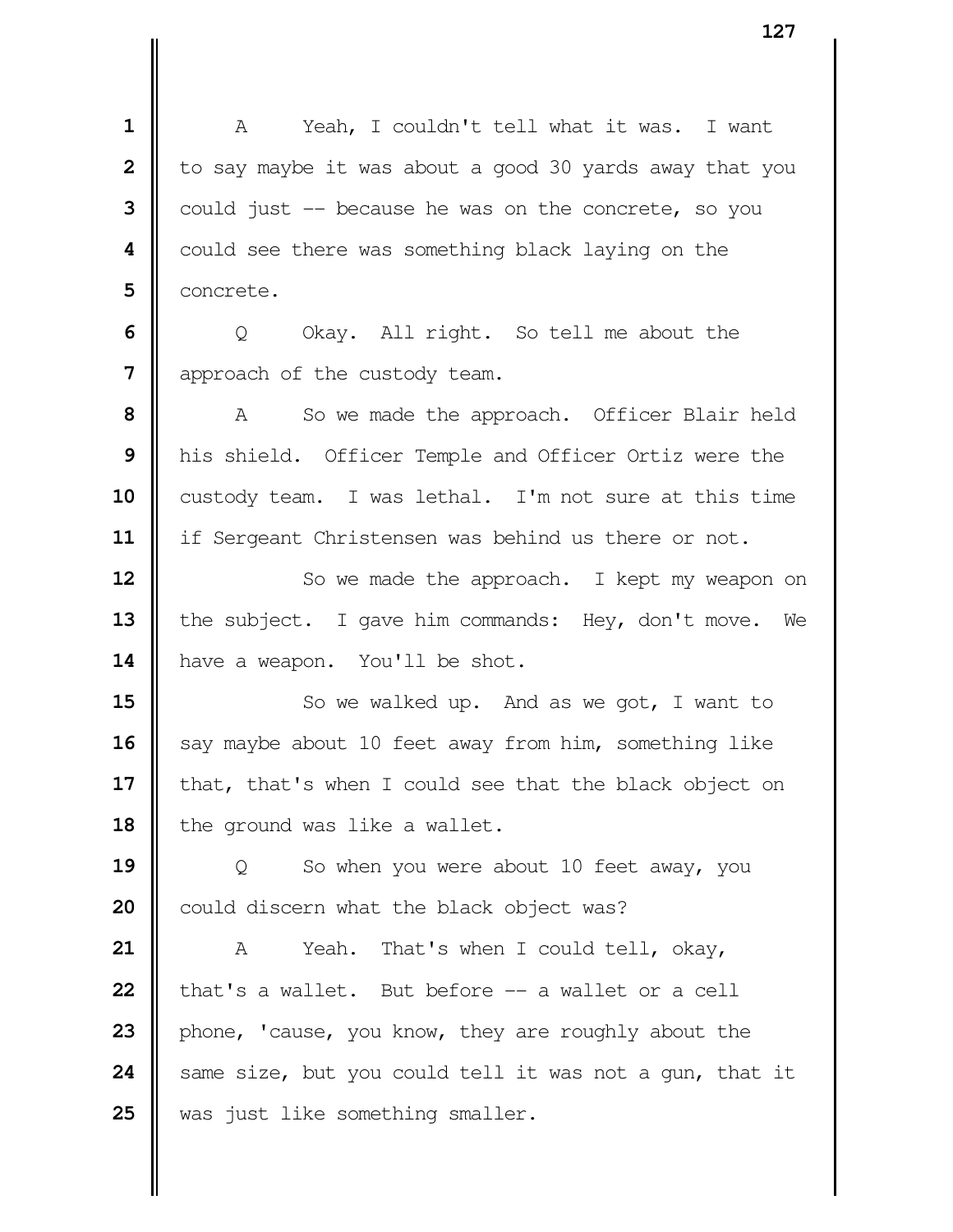But from where our original position was, you | know, I see a black object laying right next to his **I** right hand. I couldn't tell what it was.  $\parallel$  So we get closer. Still giving him commands. | Don't move. He's not responding to any of our commands. But he's not doing anything at the time. He's just kind | of laying there. **1** Officer Ortiz and Officer Temple place | handcuffs on him. As they are placing handcuffs on him, I could see that he's got a large wad of cash, like a 11 | crisp hundred dollar bill like in his right pocket. **I 1** also see that he has like a bullet wound in 13 | his shoulder. I tried to place a tourniquet on him. 14 The round is too high in his shoulder. |  $\Box$  0 So you did that or another officer did? A Another officer. We tried to. I held the 17 || arm and the other officer tried, and then we realized 18 | that the wound was just too high.  $\parallel$  **19** Officer Garrison, because by then, which we And made the approach, more officers came in. Even | there was a motorcycle cop there. There were several | officers on the scene by the time we placed the subject in custody. So we attempted to do that, but then we **e** realized the wound was just too high to place the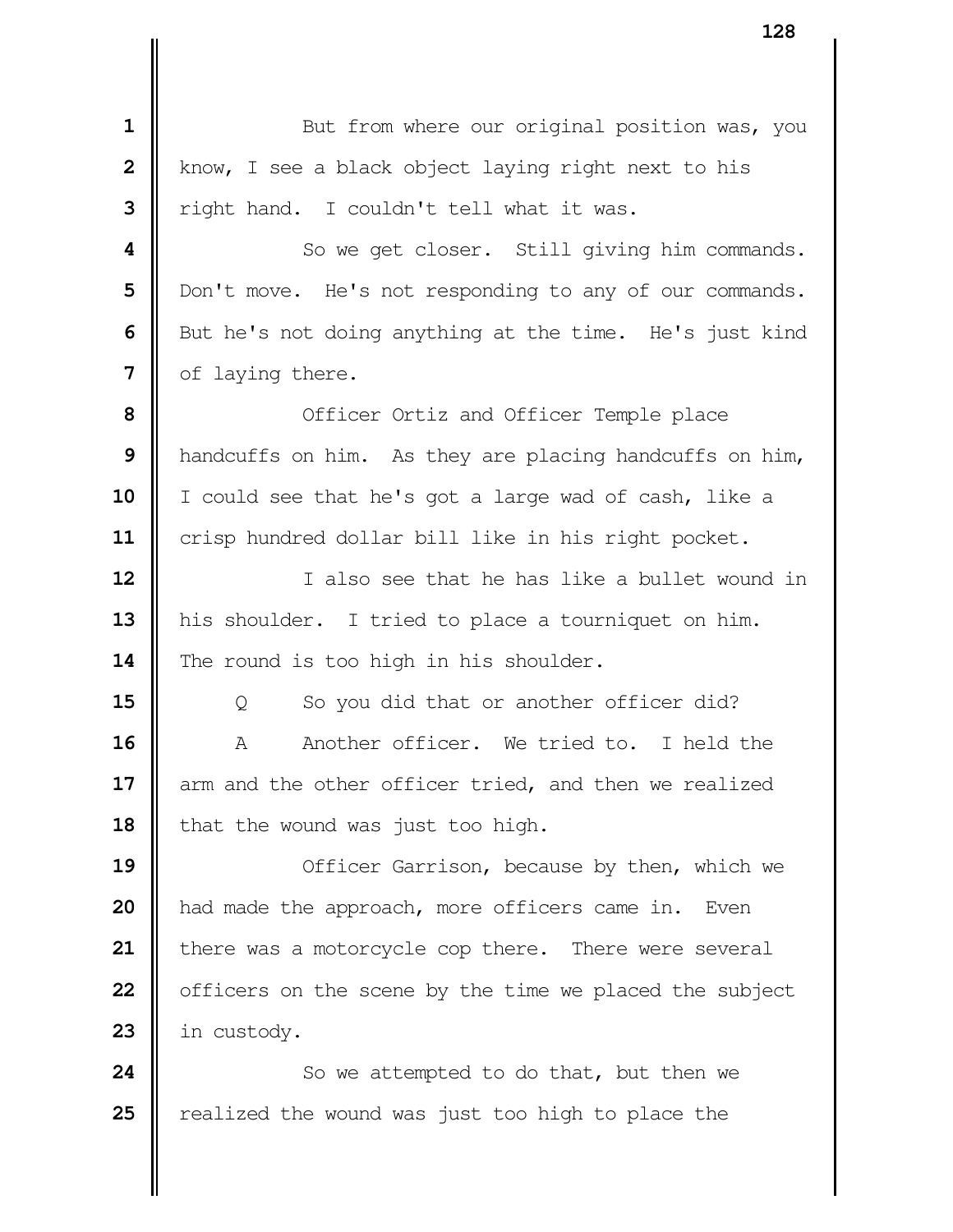tourniquet on. Patted him down just to make sure like **h** he didn't have any other weapons on him. Didn't find any weapons. Then we tried to do like a search just to **||** make sure that there were no other weapons on him.

 Sut by this time, while we're doing that, Someone I heard on the radio, because you hear a lot of **|** people talking, fire, medical -- it was AMR, sorry, had came into the scene. And they were literally there moments after.

Q And what is AMR?

 A It is the fire -- the ambulance, sorry. 12 They came in.

 So by the time we even finished doing our 14 check to make sure he had any other wounds, AMR, I think **they were staged like not too far down the street, and** 16 | that's when they came in and they took over.

  $\parallel$  And they did their job, and they cut all his 18 | clothes off, started checking for his wounds, started 19 treating him. I stood there like over the wallet, **b**ecause I was told by a lot of sergeants that start to come -- and everybody has their spiel -- I was told to Stand over the wallet.

 I did that for I want to say ten minutes. And then I was told to exit the scene, exit the **p**erimeter. And then from there I was told by Sergeant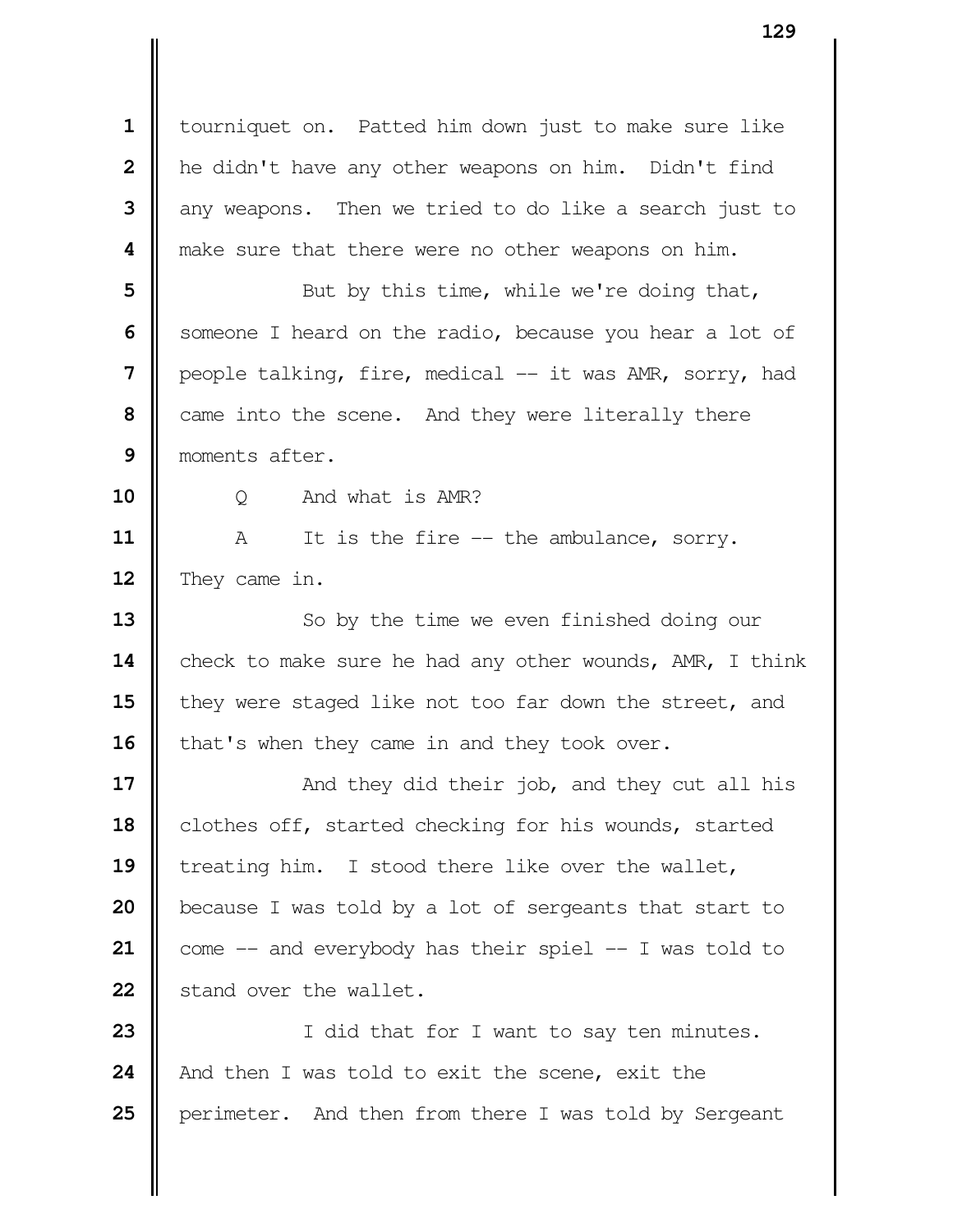Doty, or I can't remember now who, to go check all the | houses in the area and make sure if anyone was at home, | had they heard anything.

 Me and Officer Temple did that together. We checked about six or seven houses. Because of the time, | 2:00, something like that, no one was home.

  $\parallel$  There was one lady that was home. I believe I it was on -- about a block away from where the shooting **h** had occurred. And all she said was she just heard like 10 a few pops, but she couldn't hear anything. She heard a 11 | few pops. She didn't like anything of it, so she didn't | call 911.

 But I said myself and Officer Ortiz did not 14 | locate anyone out at the homes because of the time of  $\parallel$  day.

 MR. DAVIDSON: All right. I think those are 17 | the questions that I have for Officer Ceaser.

 A GRAND JUROR: Did you have your lights and 19 || sirens on when you were on your way to the scene? **I** THE WITNESS: Yes.

**21**  $\parallel$  A GRAND JUROR: And the other, Temple and **Ortiz did, too?** 

**23**  $\parallel$  THE WITNESS: I would assume so. Every now and then I look in the back. I know their lights were 25 | on, but I couldn't tell because my siren was on, so.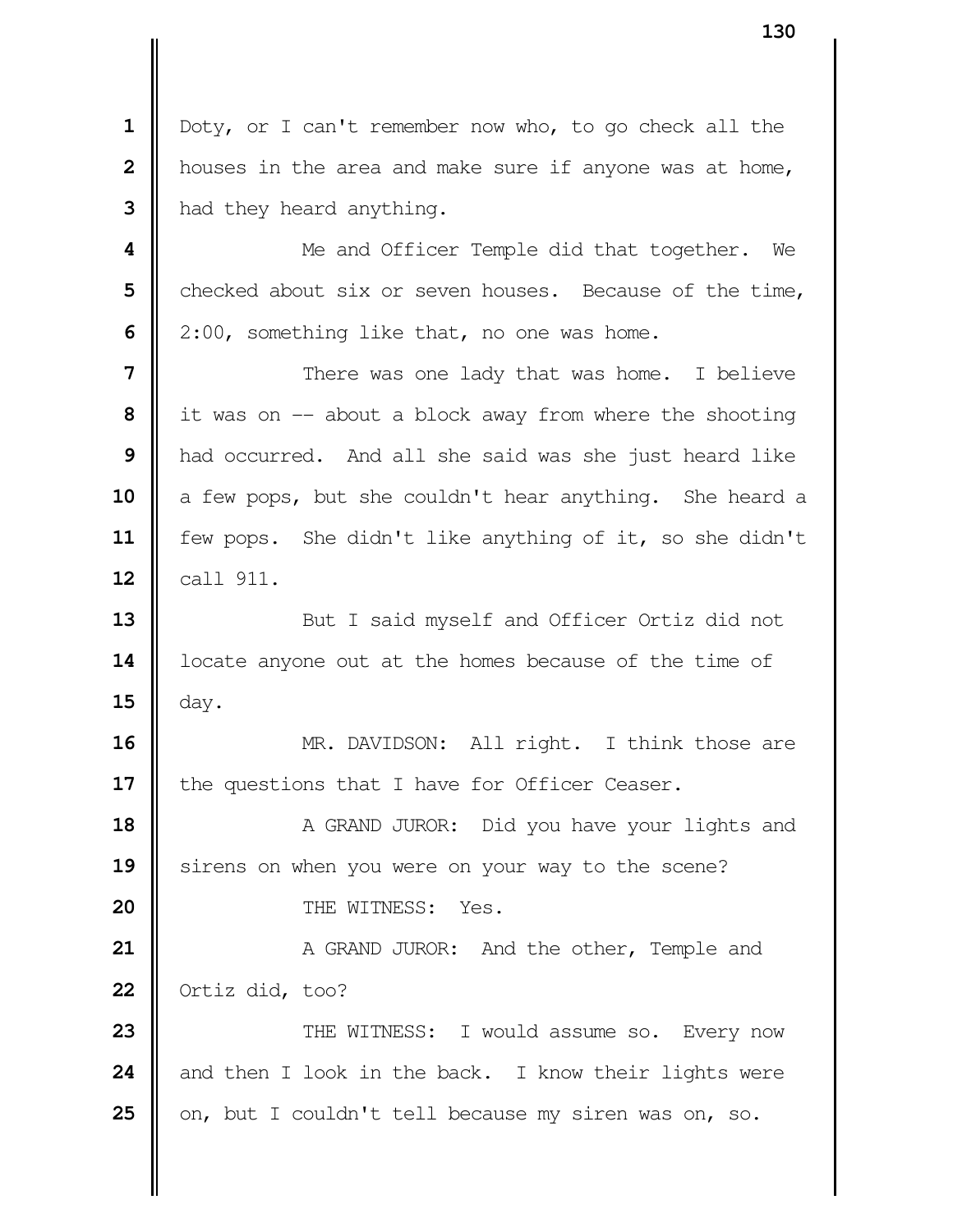|                         | T2T                                       |
|-------------------------|-------------------------------------------|
|                         |                                           |
| $\mathbf{1}$            | A GRAND JUROR:<br>Sure.                   |
| $\overline{\mathbf{2}}$ | MR. DAVIDSON: Anybody else with questions |
| $\overline{\mathbf{3}}$ | for the officer?                          |
| $\overline{\mathbf{4}}$ | No. Okay. That's it. Thank you.           |
| 5                       |                                           |
| 6                       |                                           |
| $\overline{7}$          |                                           |
| 8                       |                                           |
| 9                       |                                           |
| 10                      |                                           |
| 11                      |                                           |
| 12                      |                                           |
| 13                      |                                           |
| 14                      |                                           |
| 15                      |                                           |
| 16                      |                                           |
| 17                      |                                           |
| 18                      |                                           |
| 19                      |                                           |
| 20                      |                                           |
| 21                      |                                           |
| 22                      |                                           |
| 23                      |                                           |
| 24                      |                                           |
| 25                      |                                           |
|                         |                                           |
|                         |                                           |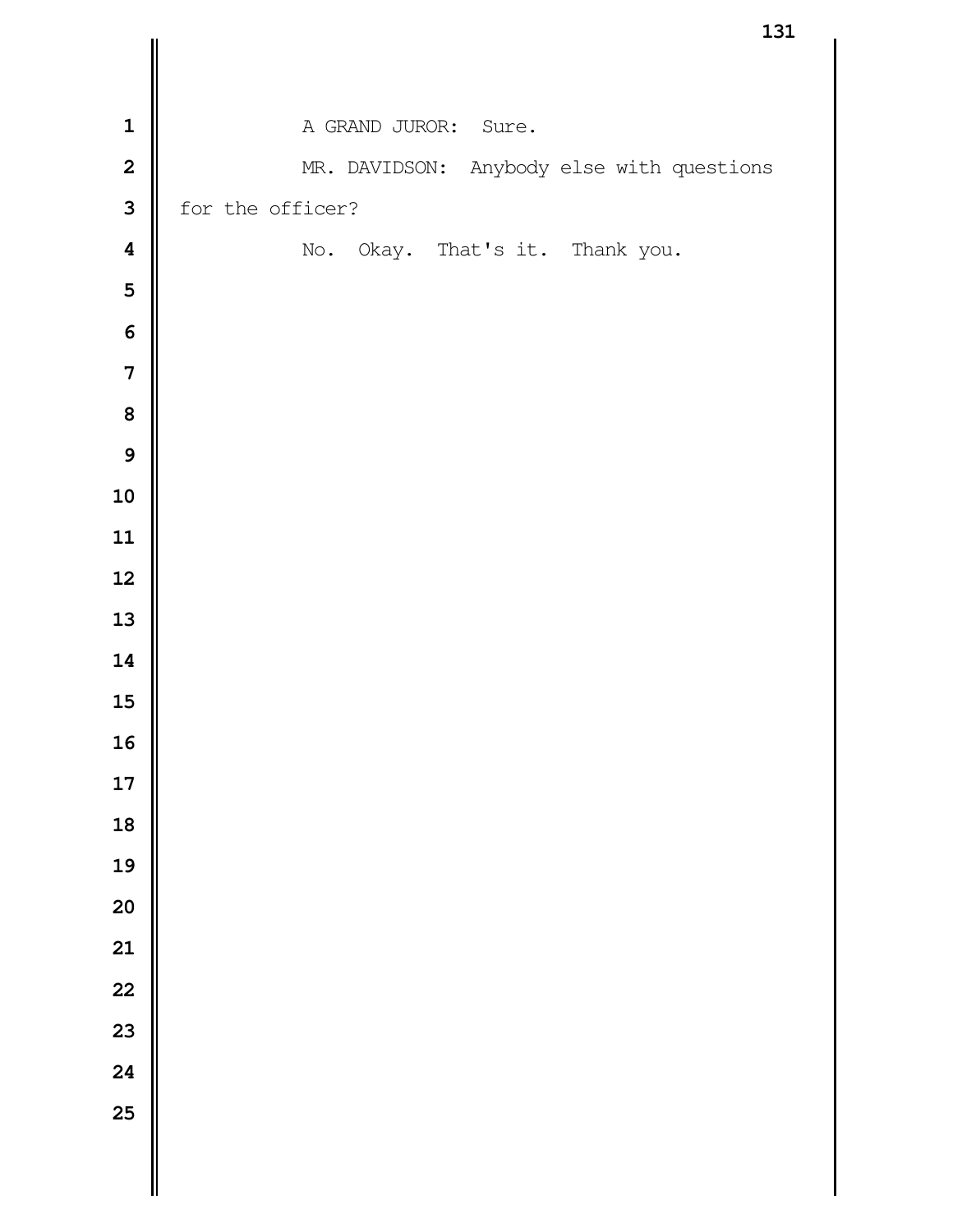|                         |                  | 727                                                  |
|-------------------------|------------------|------------------------------------------------------|
|                         |                  |                                                      |
| $\mathbf 1$             |                  | JOANA ORTIZ,                                         |
| $\overline{\mathbf{2}}$ |                  | a witness called on behalf of the State, having been |
| 3                       |                  | first duly sworn, was examined and testified as      |
| 4                       | follows:         |                                                      |
| 5                       |                  |                                                      |
| 6                       |                  | <b>EXAMINATION</b>                                   |
| 7                       | BY MR. DAVIDSON: |                                                      |
| 8                       | Q                | If you could state your full name for us,            |
| 9                       | please.          |                                                      |
| 10                      | A                | Joana Ortiz.                                         |
| 11                      | Q                | And spell it.                                        |
| 12                      | $\mathbb{A}$     | $J-O-A-N-A.$ $O-R-T-I-Z.$                            |
| 13                      | Q                | All right. And how are you employed?                 |
| 14                      | A                | By the City of Portland as a Portland police         |
| 15                      | officer.         |                                                      |
| 16                      | Q                | And how many years law enforcement                   |
| 17                      |                  | experience do you have?                              |
| 18                      | Α                | Six years.                                           |
| 19                      | Q                | And all of that with Portland?                       |
| 20                      | Α                | Yes.                                                 |
| 21                      | Q                | Did you attend college?                              |
| 22                      | Α                | Yes.                                                 |
| 23                      | Q                | And did you get a degree?                            |
| 24                      | Α                | Criminal justice administration, yes.                |
| 25                      | Q                | From where?                                          |
|                         |                  |                                                      |
|                         |                  |                                                      |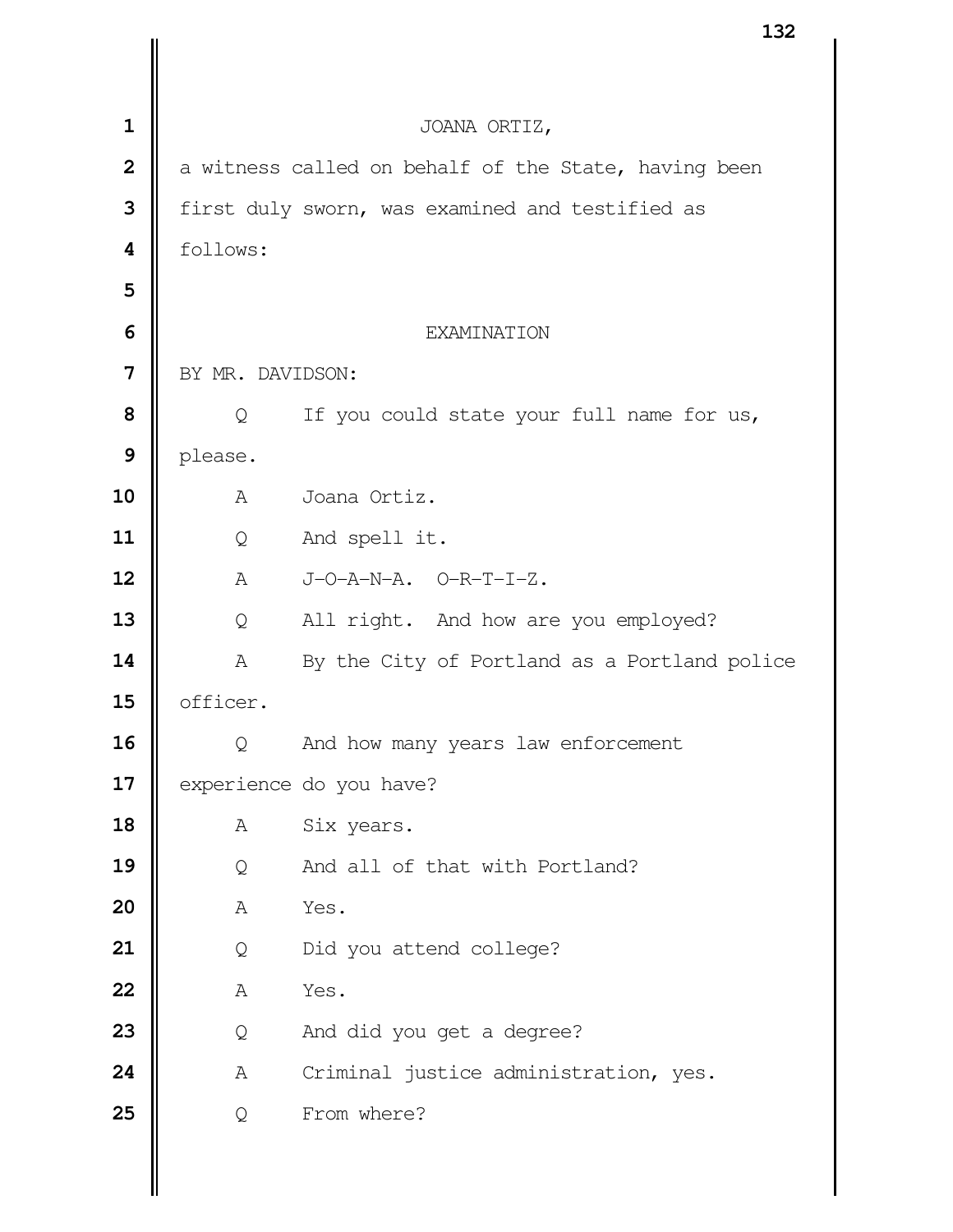A From Cal State Dominguez Hills in California. |  $\bullet$  0 And in criminal justice you said? **A** Yes. | Q What's your current duty assignment? A I am assigned to the New Columbia detail. | Q How long have you been there?  $\parallel$  A I've been there a couple of months. I don't Know the exact amount, but eight months or so. | Q Okay. And we've heard a little bit about 11 | what that entails from Officer Ceaser because he's also 12 | assigned to the New Columbia. A He was, yes. He recently moved, but he was at the time of the call. |  $\qquad \qquad$  0 All right. And could you tell us just briefly a little bit of the training you received in 17 | order to become a police officer? A We receive four months of basic academy down in Salem, which entailed all sorts of calls, domestic 20 | violence, robberies, traffic stops, defensive tactics, anything that you can name to prepare yourself for law 22 | enforcement.  $\parallel$  **And then we did field training officer, which** entailed more training within the car on the field. And

**then we went to a three-month additional advanced**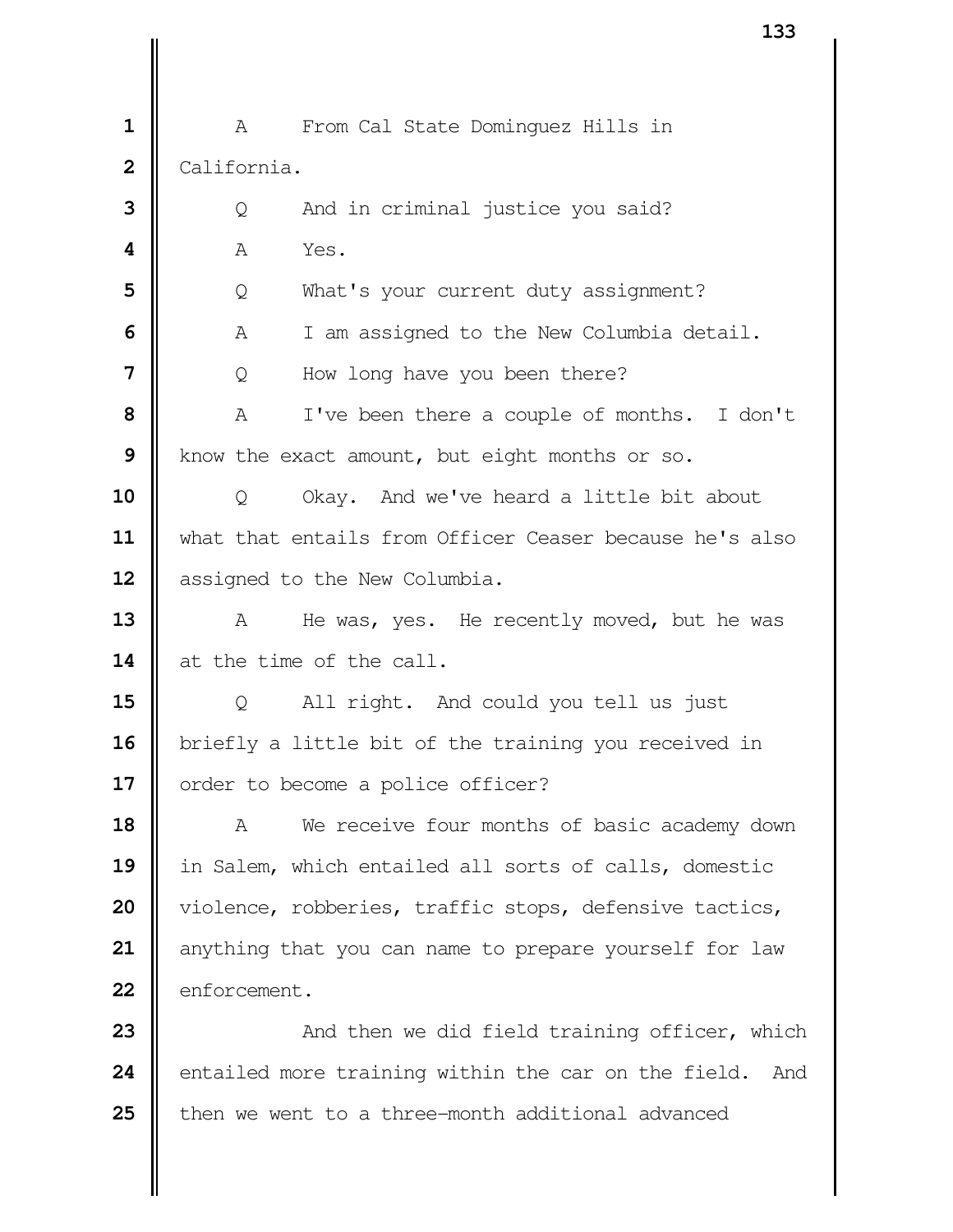academy training just with Portland, which was also like a reinforcement of the basic academy and more of what Portland does.

  $\parallel$  Q Okay. So it's my understanding from Officer Ceaser's testimony that you and he and another officer, | Officer Temple, were all out in New Columbia at a meeting.

 A Yes. We were about to go into the meeting. We were just waiting for the meeting to start. We were **|** parked right in front of the location.

 | Q When did you start hearing about the 12 | robberies, for example? Do you recall that?

13 || A Yes, I do. We were, we were attached to the **call because it's a mandatory meeting that we attend every** week.

**16**  $\parallel$  And all I was thinking, I remember, was a 17 | robbery and that they were tracking the suspect. And I 18  $\parallel$  just remember thinking, well, if he gets in a car, we're near it, so if he heads westbound on Lombard, we're in a good position to maybe put out spike strips or whatnot 21 | to do preventive measures so the suspect doesn't get | away.

 So that's kind of my thought process when it was going on. So I wasn't -- although, I was paying detention, I was more paying attention to the fact if he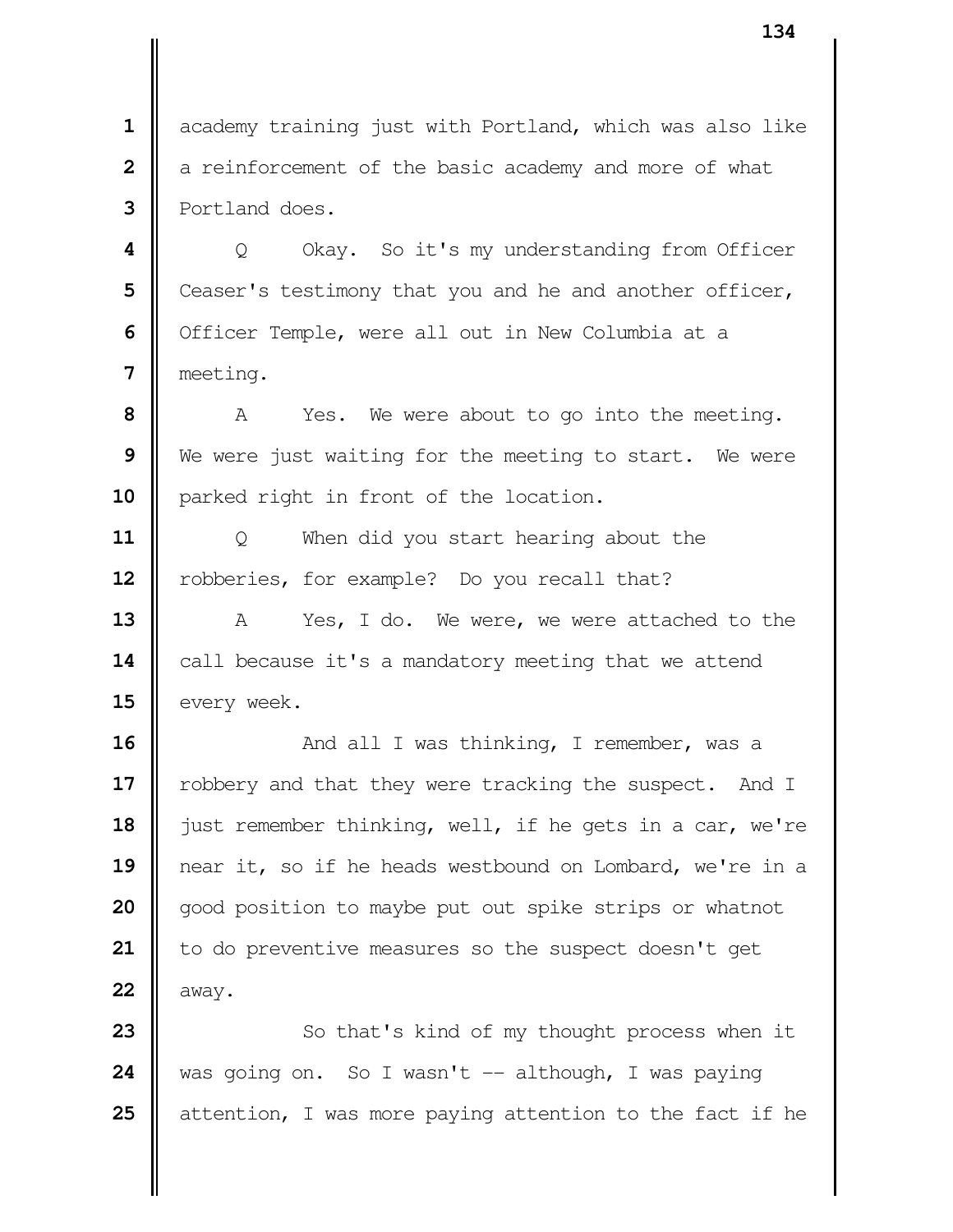|                | ⊥၁၁                                                     |
|----------------|---------------------------------------------------------|
|                |                                                         |
| $\mathbf 1$    | was going to flee. So I wasn't paying attention to the  |
| $\overline{2}$ | specific details of the call other than the location    |
| 3              | more so. That was a little east of us.                  |
| 4              | Okay. So when did your ears kind of perk<br>Q           |
| 5              | up? When did that change when you started paying more   |
| 6              | attention?                                              |
| 7              | Um, when they were actually tracking him,<br>A          |
| 8              | because I know that officers were in the area, and      |
| 9              | that's when I started paying more attention because I   |
| 10             | was thinking he was in a car.                           |
| 11             | And then when the "shots fired," it was more            |
| 12             | like we're not going to go to the meeting, we're going  |
| 13             | to head to assist the other officers.                   |
| 14             | So what did you do at that point?<br>Q                  |
| 15             | Α<br>I was a passenger in the car with Officer          |
| 16             | Temple, and she started driving that way, and I started |
| 17             | helping her navigate to that area. So we drove on --    |
| 18             | we got out of New Columbia, drove east on Lombard and   |
| 19             | then we went south on Oatman.                           |
| 20             | Okay. When you arrived at the location,<br>Q            |
| 21             | what did you observe?                                   |
| 22             | I observed officers staged kind of north of<br>А        |
| 23             | Saratoga. And when we parked, I just kind of got out    |
| 24             | my car and I ran. And then by that point, I believe     |
| 25             | the shield was already out, and the sergeant was coming |
|                |                                                         |
|                |                                                         |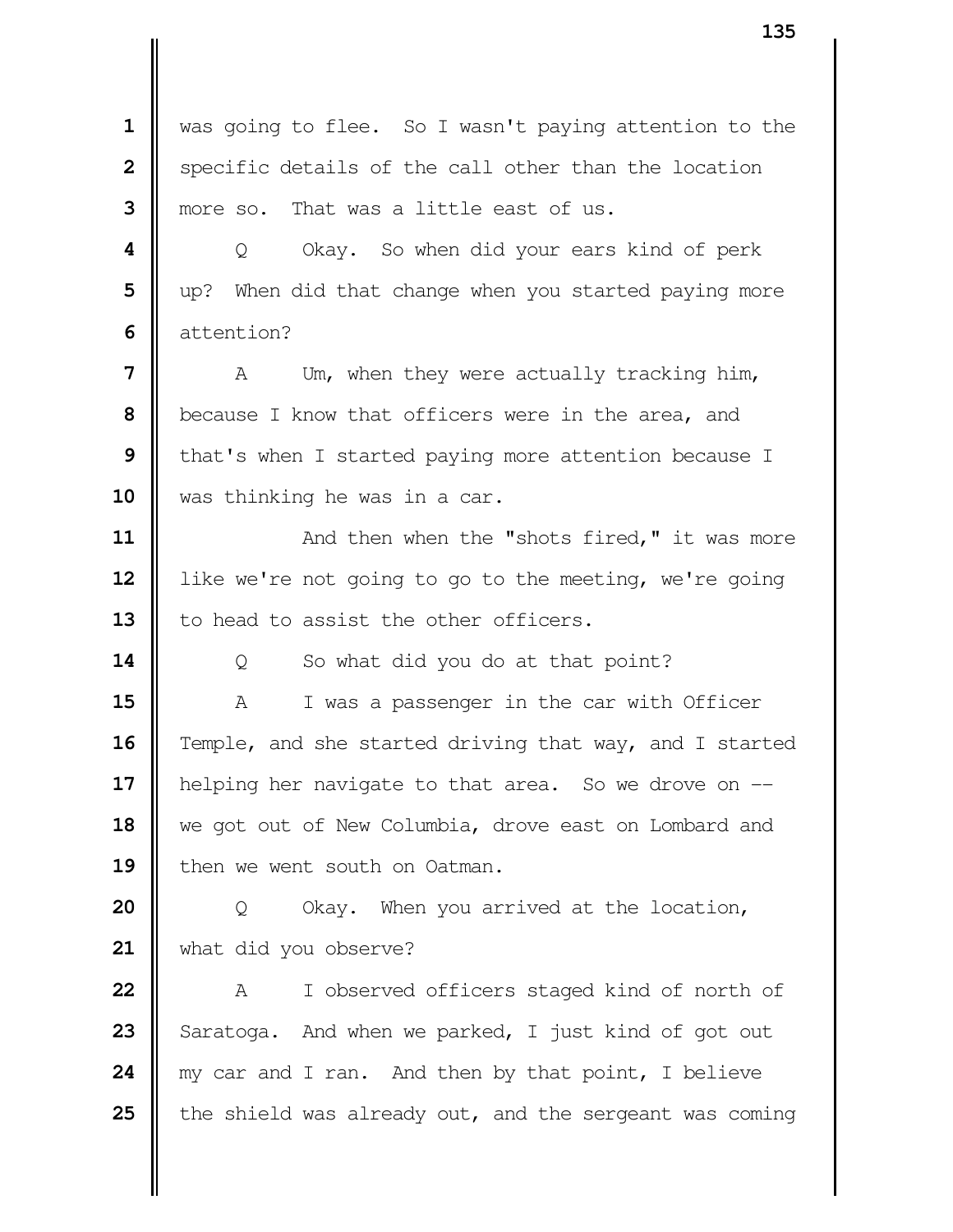up with a plan so we can render aid to the suspect and | put him in handcuffs safely. And we were kind of Coming up with that when we arrived. | Q Is that Sergeant Christensen? | A Yes, Sergeant Christensen.  $\Box$  Q All right. And what was your role on the **custody team?**  A I was part of the hands-on custody team. I | put on gloves and I was part of the handcuffing.  $\parallel$  Q And before you proceeded across the intersection to affect the arrest, were you able to 12 | observe the suspect?  $\parallel$  A Yes. Q And what did you see? A He was laying down on the ground with his 16 | back on the ground and he was facing up. And I just **e**member his feet were facing us. So he was kind of  $-$ 18 || we were looking at his feet.  $\parallel$  And I just remember the officers were giving him commands, but he was unresponsive at that time. But he wasn't making any movements or anything of that sort. | Q Okay. And at that point before you 23 | proceeded across the intersection, were you able to **o**bserve anything around his person? A So I did not. However, during like the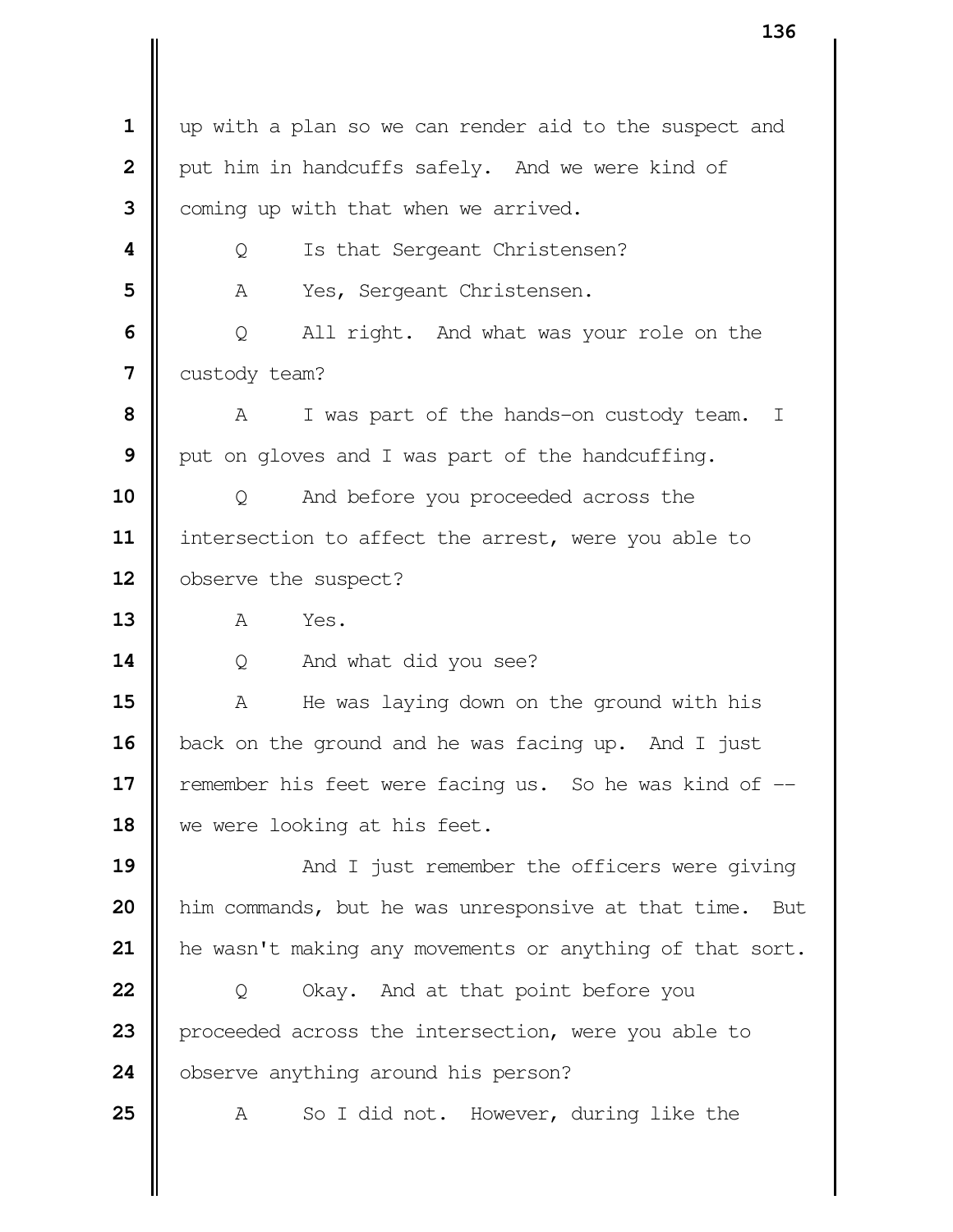handcuffing, I did observe a wallet near him. I don't **|** recall the exact location, but there was a wallet on the ground.  $\parallel$  Q And do you remember what color it was? A It was black. | O It was black? **A** Yes. | Q Did you find anything else of relevance when you were patting him down at the time of his arrest? A Yes. I remember there was a big stack of cash, like it looked like brand new cash. It was 12 | probably like really thick. So I remember noticing 13 | that specifically.  $\parallel$  Q That's relevant given the earlier robbery  $15 \parallel$  call? A Yes, it was. I was thinking, oh, that's 17 | probably the money he got. | Q Okay. Did he say anything at all while you were there? A No. I just remember asking him several imes if -- because we could see a shot wound. I asked **h**im several times if he had been shot anywhere else, and eventually he said no, or something along those lines that he wasn't shot anywhere else. I remember **j** just asking him over and over. But nothing else other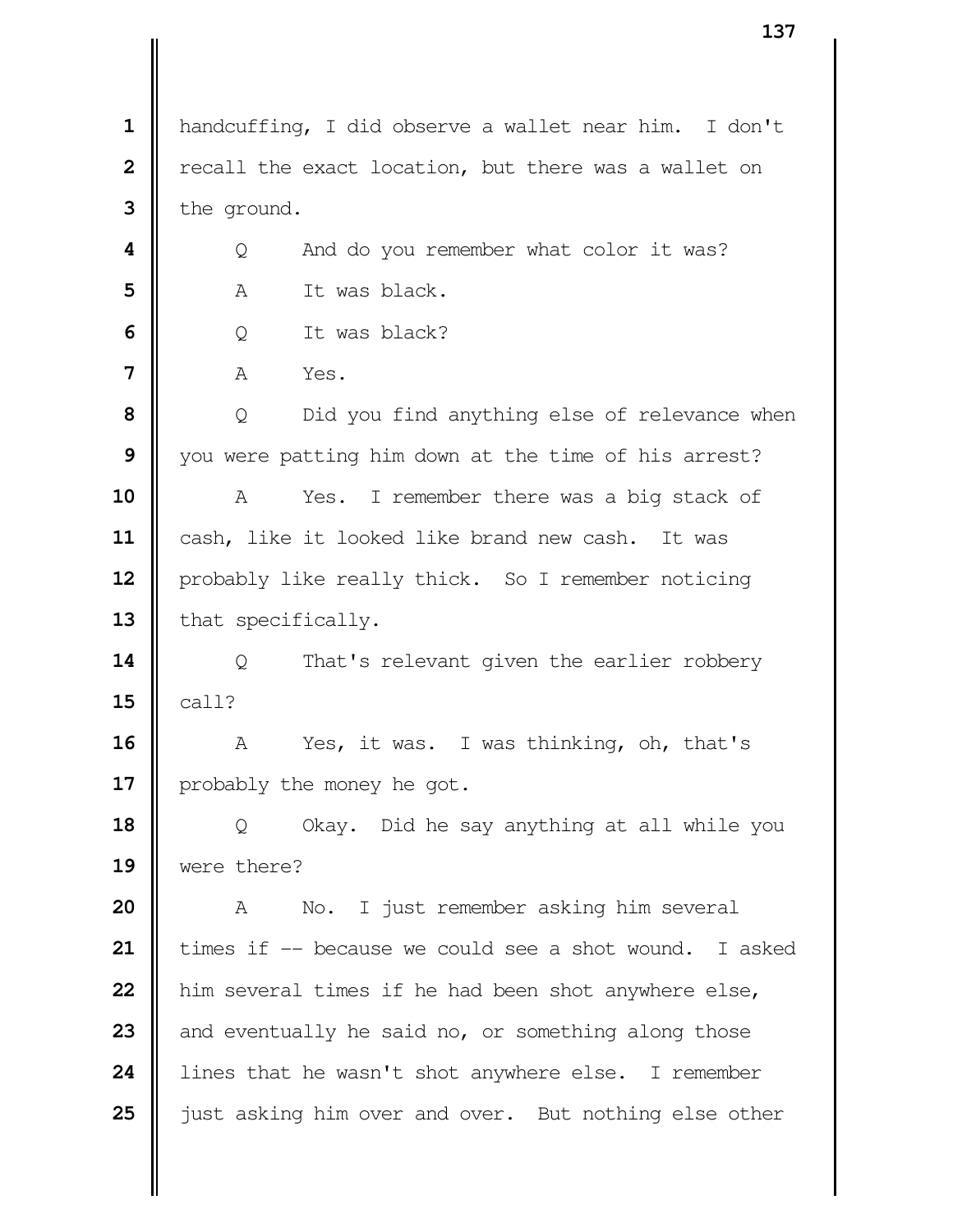than moans.  $\parallel$  Q Okay. And you cuffed him yourself? A Me and Officer Temple did, yes.  $\vert$  Q Okay. And you patted him down? **A** Yes.  $\Box$  Q And did you discover any weapons or guns or | knives? A No, we did not. | Q All right. And, to my understanding, you 10 | actually rode with him to the hospital; is that right? A Yes.  $\Box$  Q Anything of interest about that? A No. I just remember he was unresponsive, 14 | but he was kind of doing what they were asking him to  $\parallel$  do. I remember when they were telling him at one point to take deep breaths, he was taking deeper 18 | breaths. So he was listening, but he still wasn't talking to you, even medical, because I think they were asking him if he was allergic to anything, his name and Stuff like that for medical purposes, and he wasn't Speaking or anything. MR. DAVIDSON: Okay. All right. I think those are all of the questions I have for Officer Ortiz.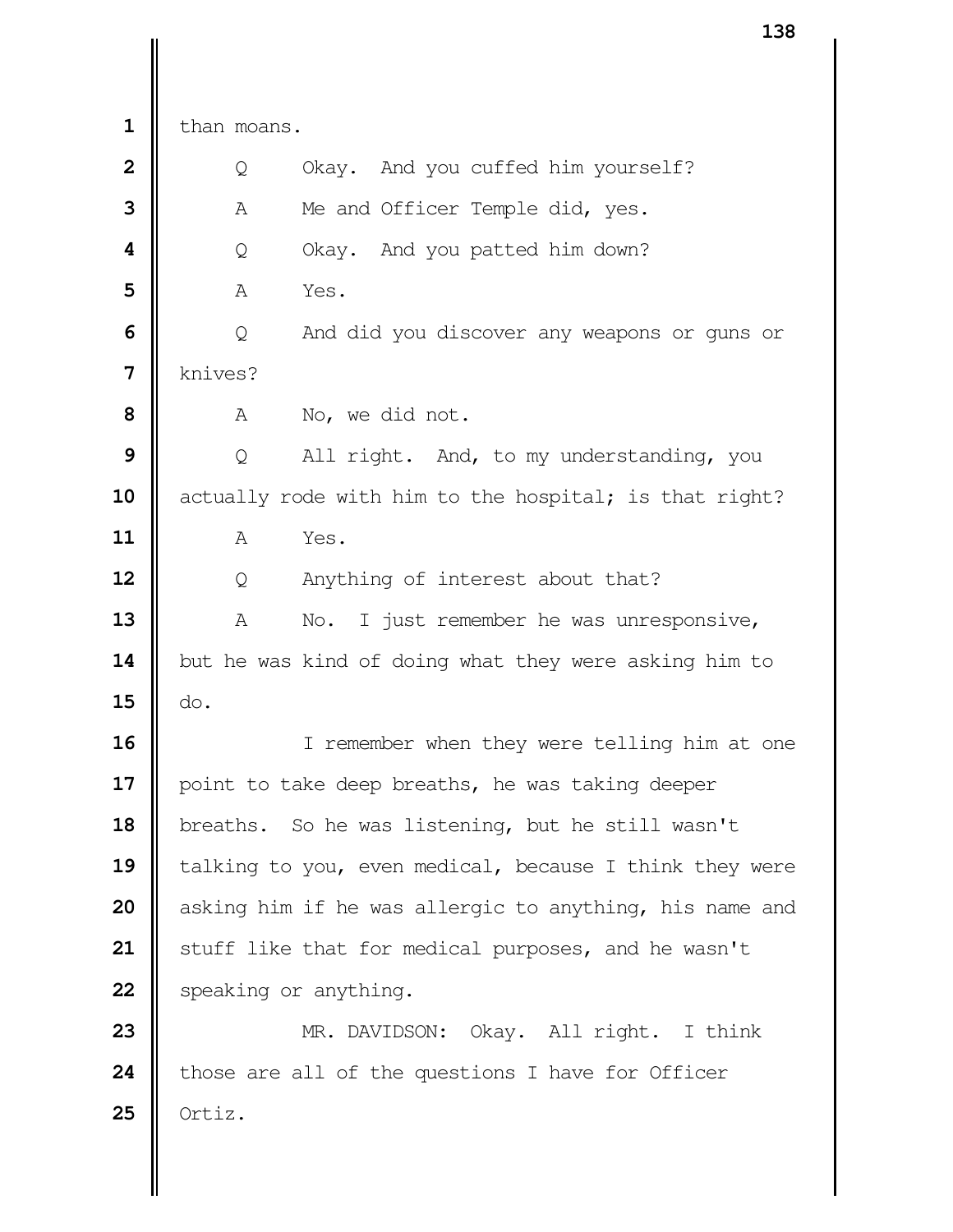A GRAND JUROR: Officer, you said you were **i** in the ambulance with him.  $\parallel$  THE WITNESS: Yes.  $\parallel$  **A** GRAND JUROR: Did you notice that he may **h** have had other wounds?  $\parallel$  THE WITNESS: Yes.  $\parallel$  Once they -- I think we noticed once he was | inside the ambulance, the medical personnel noticed that I there was another bullet wound.  $\parallel$  **And I think we established like his foot** --11 | his foot was bleeding when they took off his shoes 12 | initially. And I think at that point we put two and two 13 | together and figured out that he was shot on his foot 14 also. So it was like two additional injuries once we were in the ambulance. MR. DAVIDSON: So shoulder -- you kind of 17 | pointed to your abdomen. **I** THE WITNESS: Yeah. I don't remember what **||** side it was. Not thinking about it. But I think it was the left lower and then his right, yeah, right toe was bleeding. MR. DAVIDSON: Okay. A GRAND JUROR: Thank you.  $\parallel$  MR. DAVIDSON: Anybody else have additional questions?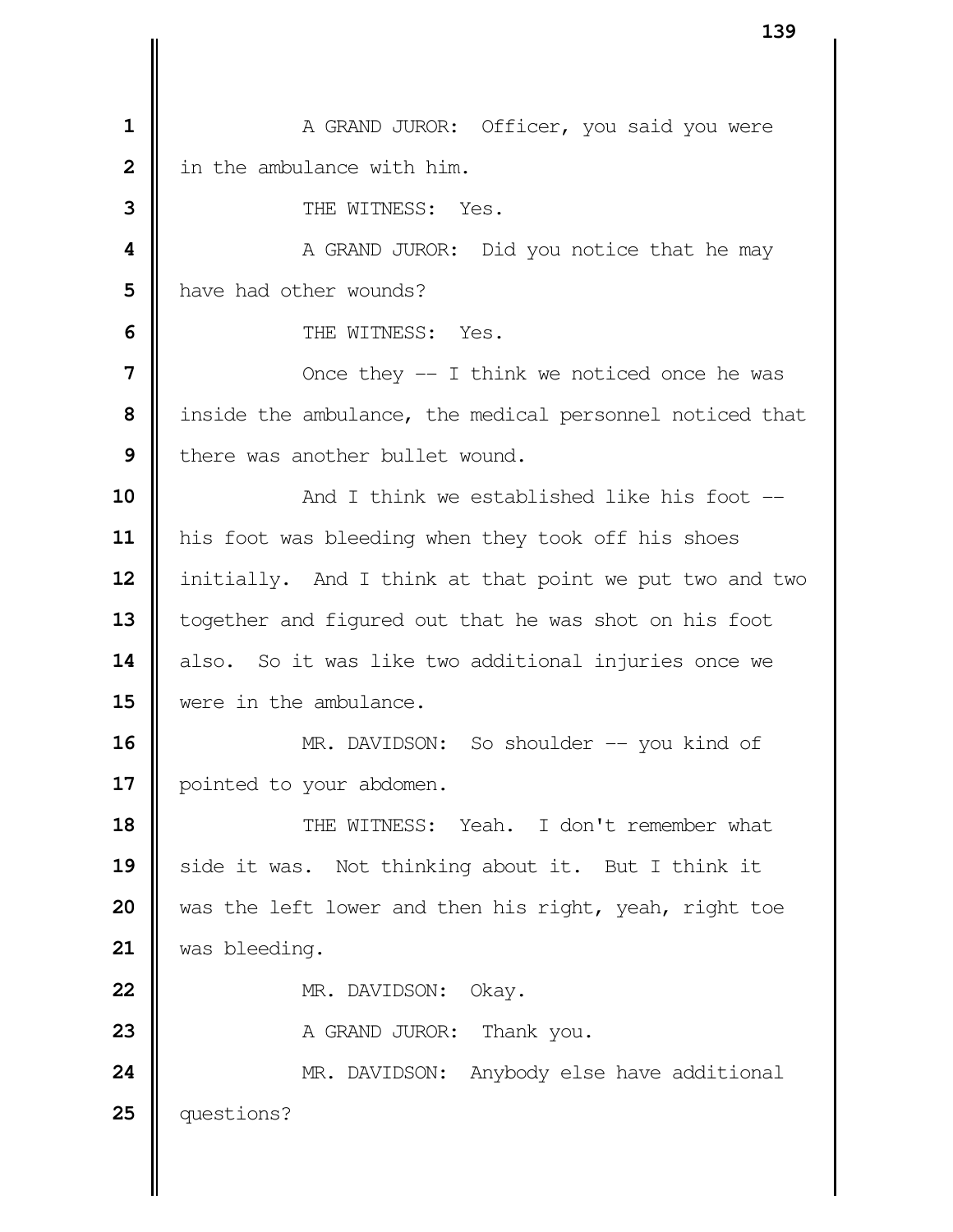A GRAND JUROR: Yes. **1** You said you saw the money. THE WITNESS: Yes.  $\parallel$  A GRAND JUROR: How did you see the money?  $\parallel$  THE WITNESS: When we were patting him down, it was inside one of his jacket pockets. And it was a big wad. It's like stacks. It was very noticeable. A GRAND JUROR: Sticking out of the pocket? Number of THE WITNESS: Yeah. Well, I think once we were trying to take off the clothing for medical to attend to him, that's kind of where we saw it. That's where I noticed it at least. MR. DAVIDSON: Anybody else have any questions? A GRAND JUROR: So you were, you were behind 16 I the shield?  $\parallel$  THE WITNESS: Yes. A GRAND JUROR: Walking towards him?  $\parallel$  THE WITNESS: Yes. Yes. A GRAND JUROR: And he was still not --  $\parallel$  THE WITNESS: Not responding. No, he wasn't. No.  $\parallel$  A GRAND JUROR:  $-$  to commands.  $\parallel$  THE WITNESS: No. No. He was  $\equiv$ A GRAND JUROR: You were saying things like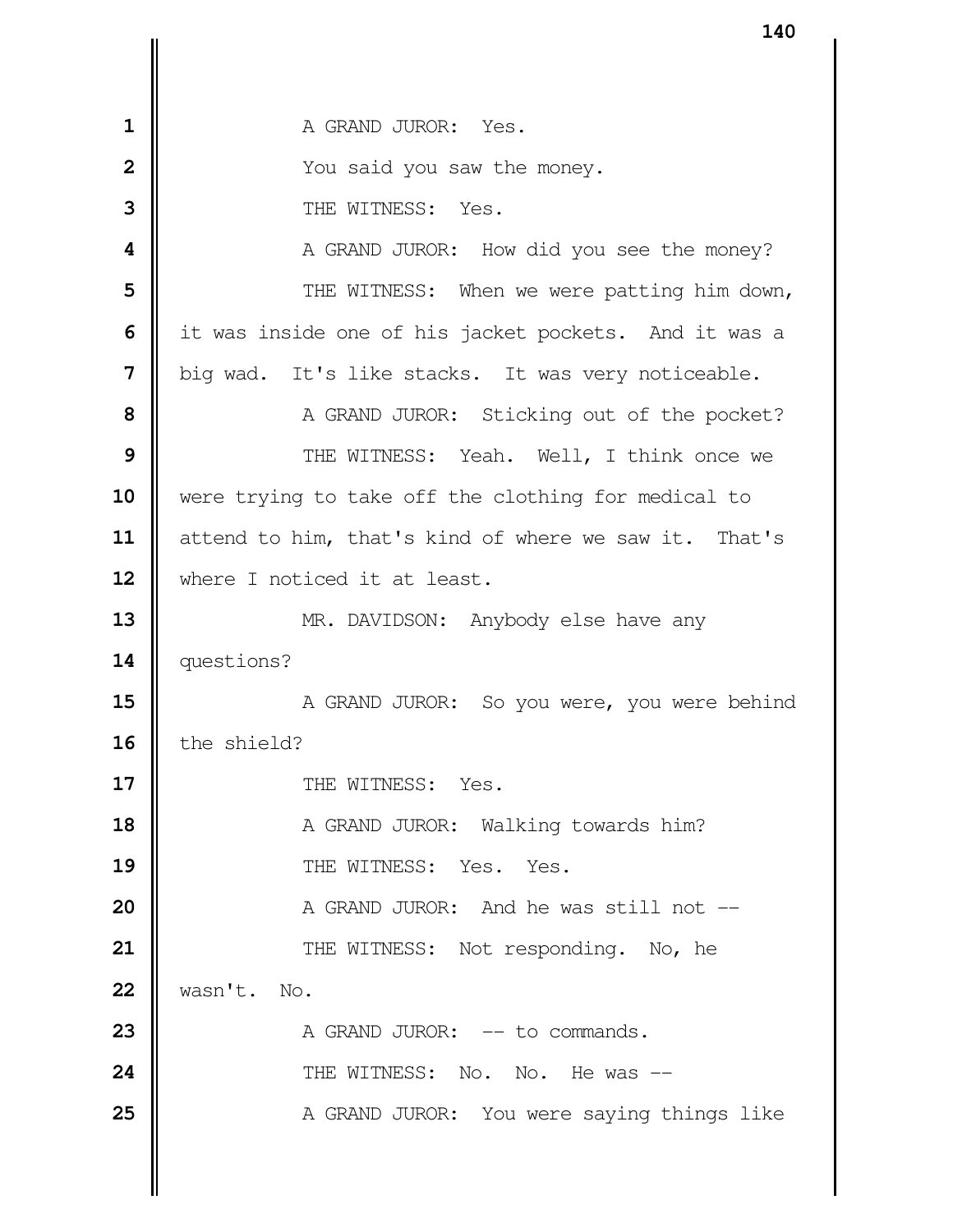$\mathbf{1}$  **1** THE WITNESS: I believe it was Officer Ceaser at this time giving him commands, yeah. But by **t** that point, we just asked him to stay there. And then **h** he was awake and looking at us once we got up to him, **b** because he was giving me eye contact when I was asking him questions. A GRAND JUROR: Okay. MR. DAVIDSON: All right. Anybody else? | No. 11 | Okay. Officer Ortiz, you are done. THE WITNESS: Thank you. THE GRAND JURY: Thank you. 14 | MR. DAVIDSON: You are free to go.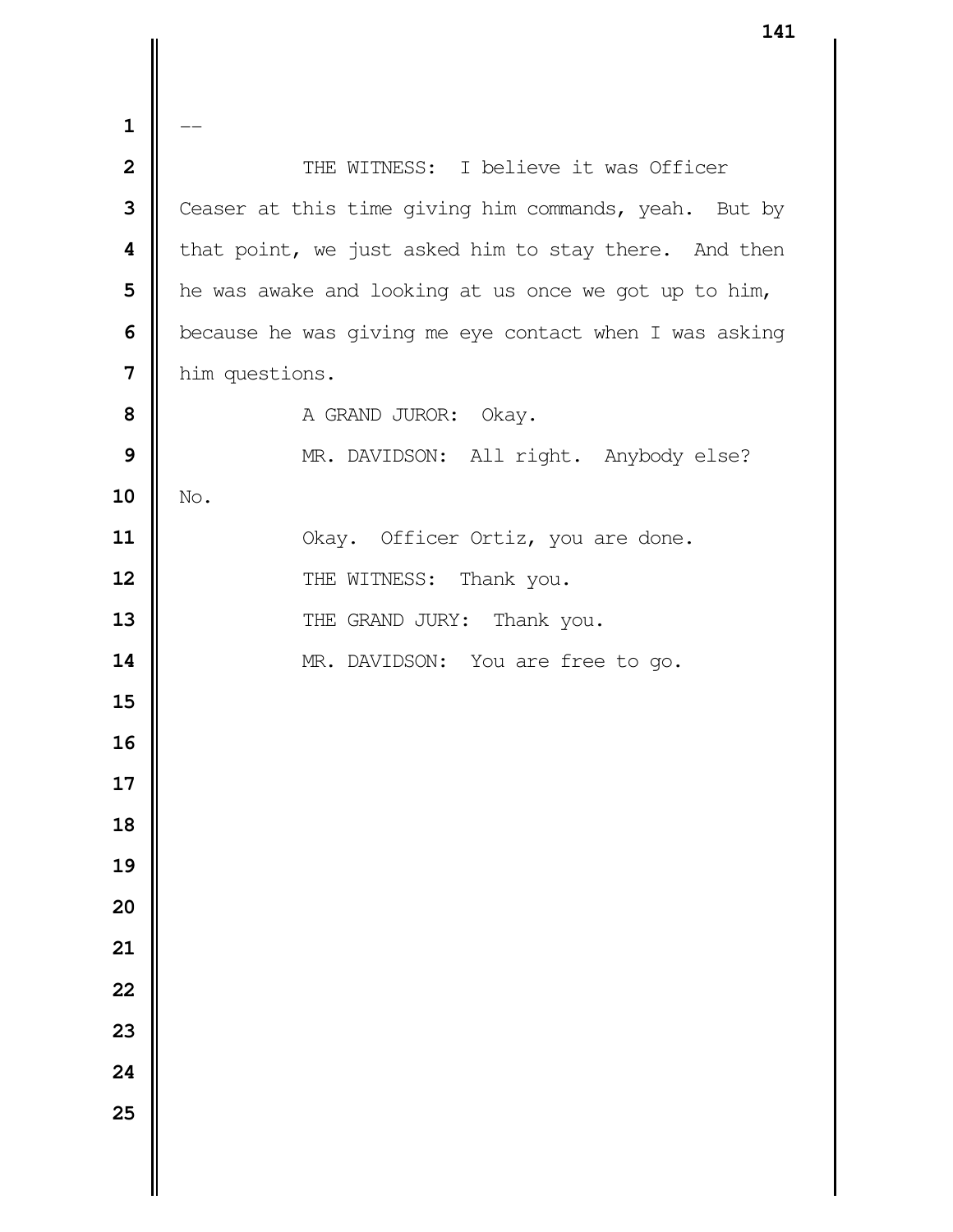|                |                  | 142                                                   |
|----------------|------------------|-------------------------------------------------------|
|                |                  |                                                       |
| $\mathbf{1}$   |                  | DENAISHA SHONAY MEADOWS,                              |
| $\overline{2}$ |                  | a witness called on behalf of the State, having been  |
| 3              |                  | first duly sworn, was examined and testified as       |
| 4              | follows:         |                                                       |
| 5              |                  |                                                       |
| 6              |                  | <b>EXAMINATION</b>                                    |
| $\overline{7}$ | BY MR. DAVIDSON: |                                                       |
| 8              | Q                | And if you could go ahead and state and               |
| 9              |                  | spell your full name for us, please.                  |
| 10             | A                | My middle name, too?                                  |
| 11             | Q                | Sure.                                                 |
| 12             | A                | Okay. Denaisha Shonay Meadows. First name,            |
| 13             |                  | D-E-N-A-I-S-H A. Middle name, S-H-O-N-A-Y. Last name, |
| 14             | M-E-A-D-O-W-S.   |                                                       |
| 15             | Q                | All right. Thanks for joining us.                     |
| 16             |                  | Again, how do you pronounce your first name?          |
| 17             | Α                | Denaisha.                                             |
| 18             | Q                | Denaisha?                                             |
| 19             | Α                | Yeah.                                                 |
| 20             | Q                | Okay. Thanks, Denaisha. I appreciate you              |
| 21             | being here.      |                                                       |
| 22             |                  | Denaisha, could you tell us how old you are?          |
| 23             | Α                | Twenty-two.                                           |
| 24             | Q                | And where do you reside at, generally                 |
| 25             | speaking?        |                                                       |
|                |                  |                                                       |
|                |                  |                                                       |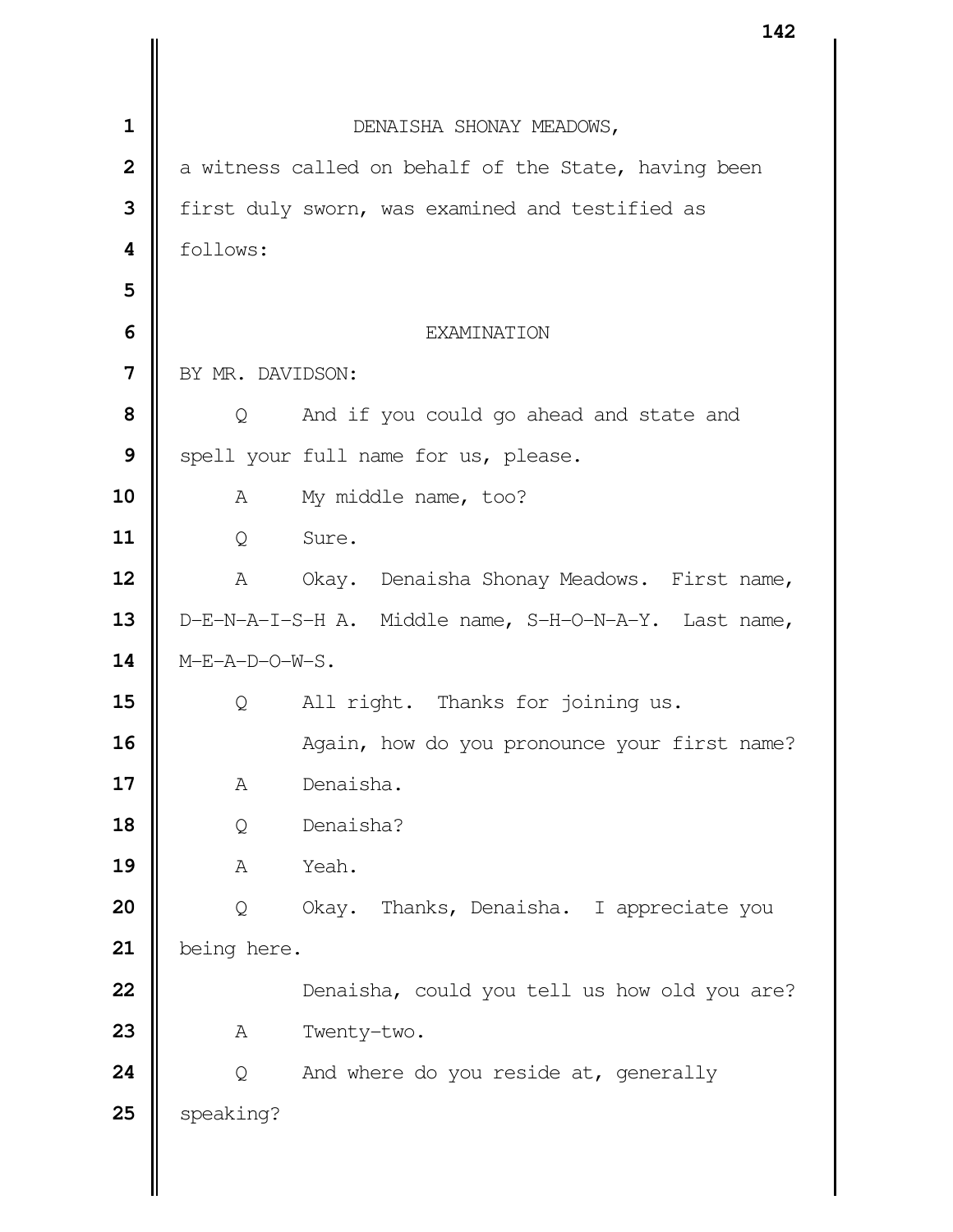| $\mathbf 1$             | A      | Where I live?                                         |
|-------------------------|--------|-------------------------------------------------------|
| $\overline{2}$          | Q      | Yes.                                                  |
| 3                       | Α      | Ridgefield, Washington.                               |
| $\overline{\mathbf{4}}$ | Q      | And is that where you grew up?                        |
| 5                       | Α      | No. I grew up in Vancouver, Washington.               |
| 6                       | Q      | So Clark County for the most part?                    |
| 7                       | Α      | Yeah. Pretty much, yeah.                              |
| 8                       | Q      | Did you go to high school there?                      |
| 9                       | A      | Yeah.                                                 |
| 10                      | Q      | And what do you $-$ do you have a job                 |
| 11                      |        | currently? Do you work, go to school?                 |
| 12                      | A      | Yeah. I work at the airport.                          |
| 13                      | Q      | And what do you do there?                             |
| 14                      | A      | I do ramp service.                                    |
| 15                      | Q      | All right. What is "ramp service"?                    |
| 16                      | Α      | Well, there's a lot of different things.              |
| 17                      |        | But specifically what I do is luggage, so I make sure |
| 18                      |        | luggage gets on and off the aircraft.                 |
| 19                      | Q      | Okay. So you are out on the tarmac?                   |
| 20                      | Α      | Yeah.                                                 |
| 21                      | Q      | Okay. And how long have you been working              |
| 22                      | there? |                                                       |
| 23                      | Α      | A year.                                               |
| 24                      | Q      | And do you like that?                                 |
| 25                      | Α      | Yeah.<br>It's fun.                                    |
|                         |        |                                                       |
|                         |        |                                                       |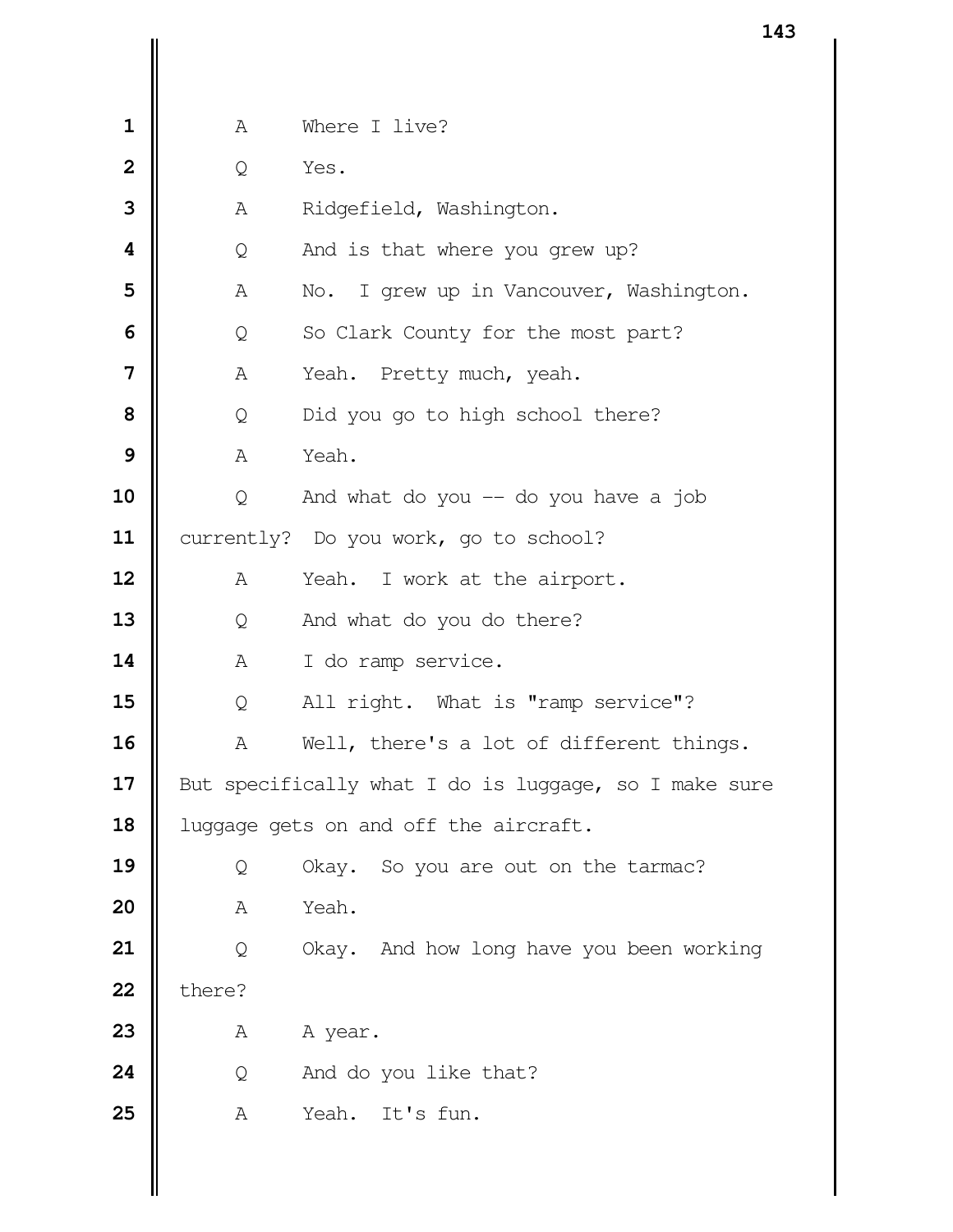| 1                       | Q          | It's a little cold this time of year?                 |
|-------------------------|------------|-------------------------------------------------------|
| $\overline{2}$          | Α          | Oh, yeah. And it's extra cold because all             |
| 3                       |            | of the wind from the, the Gorge, the river, the       |
| $\overline{\mathbf{4}}$ | aircrafts. |                                                       |
| 5                       | Q          | Okay. So I think you know why we're here.             |
| 6                       |            | We're here to discuss this incident that              |
| $\overline{7}$          |            | occurred on the 25th of October that involved an      |
| 8                       |            | individual named Chase Peeples.                       |
| 9                       |            | Are you familiar with Mr. Peeples?                    |
| 10                      | A          | Yeah. We were dating.                                 |
| 11                      | Q          | All right. And how long have you known Mr.            |
| 12                      | Peeples?   | I'm assuming you've heard of him as Chase.            |
| 13                      | Α          | Yeah. Um, since like July.                            |
| 14                      | Q          | Of this year?                                         |
| 15                      | Α          | Yeah.                                                 |
| 16                      | Q          | Okay. And how did you first meet him?                 |
| 17                      | Α          | Um, downtown Vancouver at the Share House.            |
| 18                      | Q          | The what?                                             |
| 19                      | Α          | The Share House, which is a homeless                  |
| 20                      | shelter.   |                                                       |
| 21                      | Q          | Okay. And in the beginning was your                   |
| 22                      |            | relationship just a friendly one or was it mostly --  |
| 23                      | A          | Yeah, we -- okay. So we became friends                |
| 24                      |            | first just -- I don't know. I don't know how to       |
| 25                      |            | explain it. Not in a bad way, just we became friends. |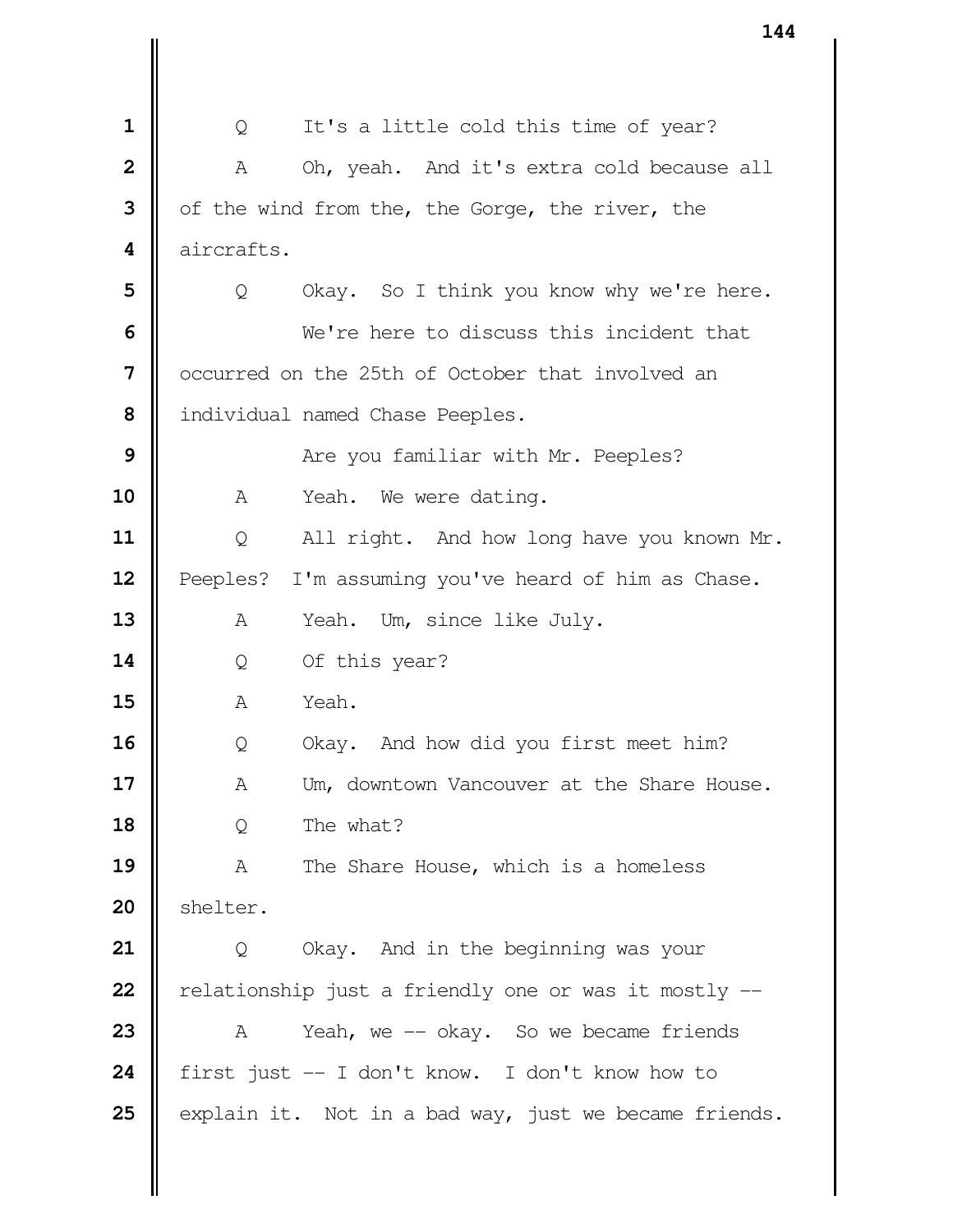I wasn't like attracted to him like at first. He wasn't my type. And then we hung out more and we had things in common. So that same, that bond started, and a couple weeks later we started dating. | Q All right. So you met him back in July, you  $6 \parallel$  said. **I A** Yeah.  $\vert$  Q And were friends in the beginning and then after a couple of weeks, you started dating. A Yes. 11 | Q So would you consider yourselves boyfriend/girlfriend? A Yes. | Q All right. And did you reside together? 15 | Did you have separate residences? A So he was living there because he didn't 17 | have -- he's not from here, so he didn't have a place  $\parallel$  to go.  $\parallel$  And then I don't want you to live there, so I asked my aunt if he can come live with us. So after a 21 | week or so, he started living with us. | Q A week or so after you met him or a week or **23**  $\|$  so  $-$  A After dating.  $\parallel$  Q After dating for a week or so, he came and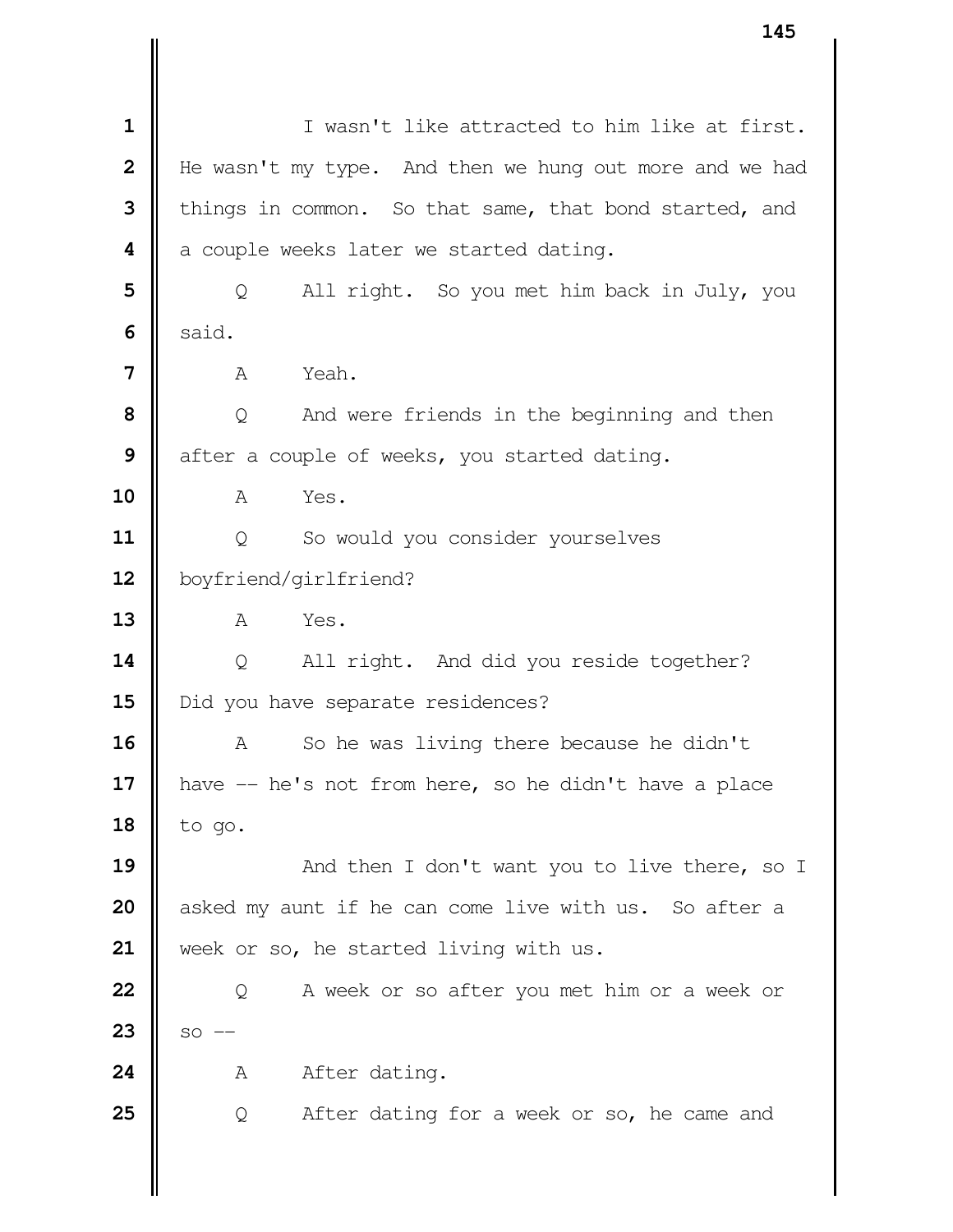1 | lived with you and your aunt?

**A** Yes.

Q Okay. All right.

 MR. DAVIDSON: Just to let the jurors know | that we're going to introduce some statements made by Mr. Peeples that occurred almost days before the Shooting occurred.

 And they are being offered for the purpose of demonstrating his mental state at the time the shooting 10 | occurred. And that's the purpose and the only purpose 11 | for which they are being offered, so just that caveat. 12 | BY MR. DAVIDSON:

 | Q So Mr. Peeples and you had a -- I know from 14 a conversation you had with the detectives after the 15 | shooting, that you and Mr. Peeples had had some conversations in the days leading up to the shooting | that led you to be concerned about maybe his mental  $\parallel$  state; is that right?

A Yes.

 | Q That potentially, he was depressed or 21 | suicidal?

A Yes.

 | Q Could you just walk us through what he was Saying to you in those days prior to the shooting? A Well, I don't know where to start. So he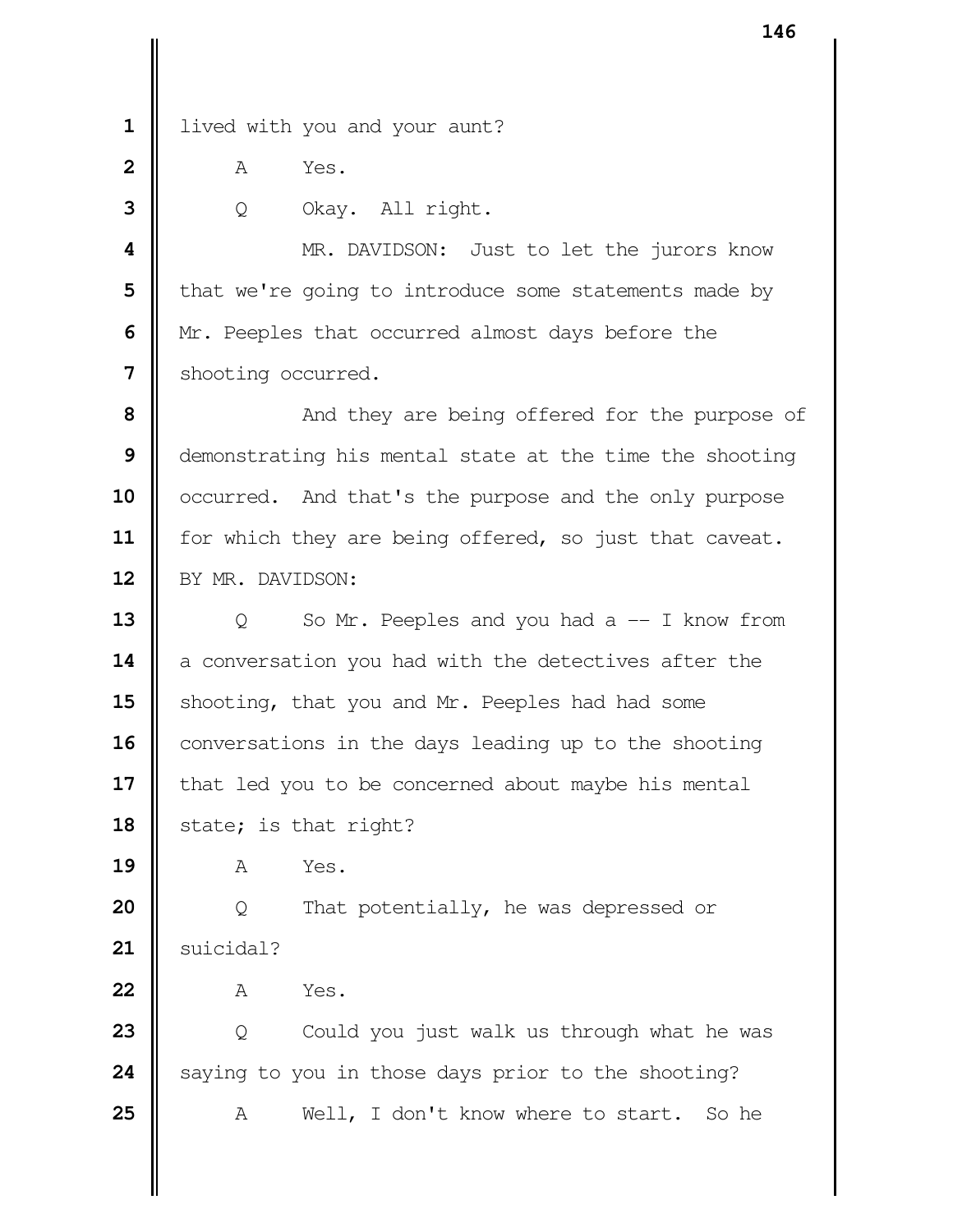was suicidal and he's very religious, too. At times he Would like -- well, there's no reason for him to be  $\parallel$  alive because he knows he'll go to heaven, which is  $-$  **|** that's fine with a lot of religious people, but he Would really like go into it if that makes sense.  $\Box$  Q Like what kind of things would he say? A Like it wouldn't matter if a police officer, even a specific police officer would shoot him, and he would just go on that. Q Okay. So, in fact, he said to you, if I understand the detective's report correctly, that he Said to you, "At some point I wouldn't care if the 13 | police shot me, killed me"; is that right? **A** Yeah.  $\parallel$  A GRAND JUROR: And that's because he would **b** be suicidal and going to heaven -- or not suicidal, but  $\parallel$  go to heaven; is that  $\parallel$  **II** THE WITNESS: Yeah. A GRAND JUROR: Okay. 20 BY MR. DAVIDSON: | Q But did he seem also depressed and suicidal? A Yes, because he has basically nothing to 23 let live for is what his outcome is about.  $\parallel$  Q Is that what he said to you, that he had 25 | nothing to live for?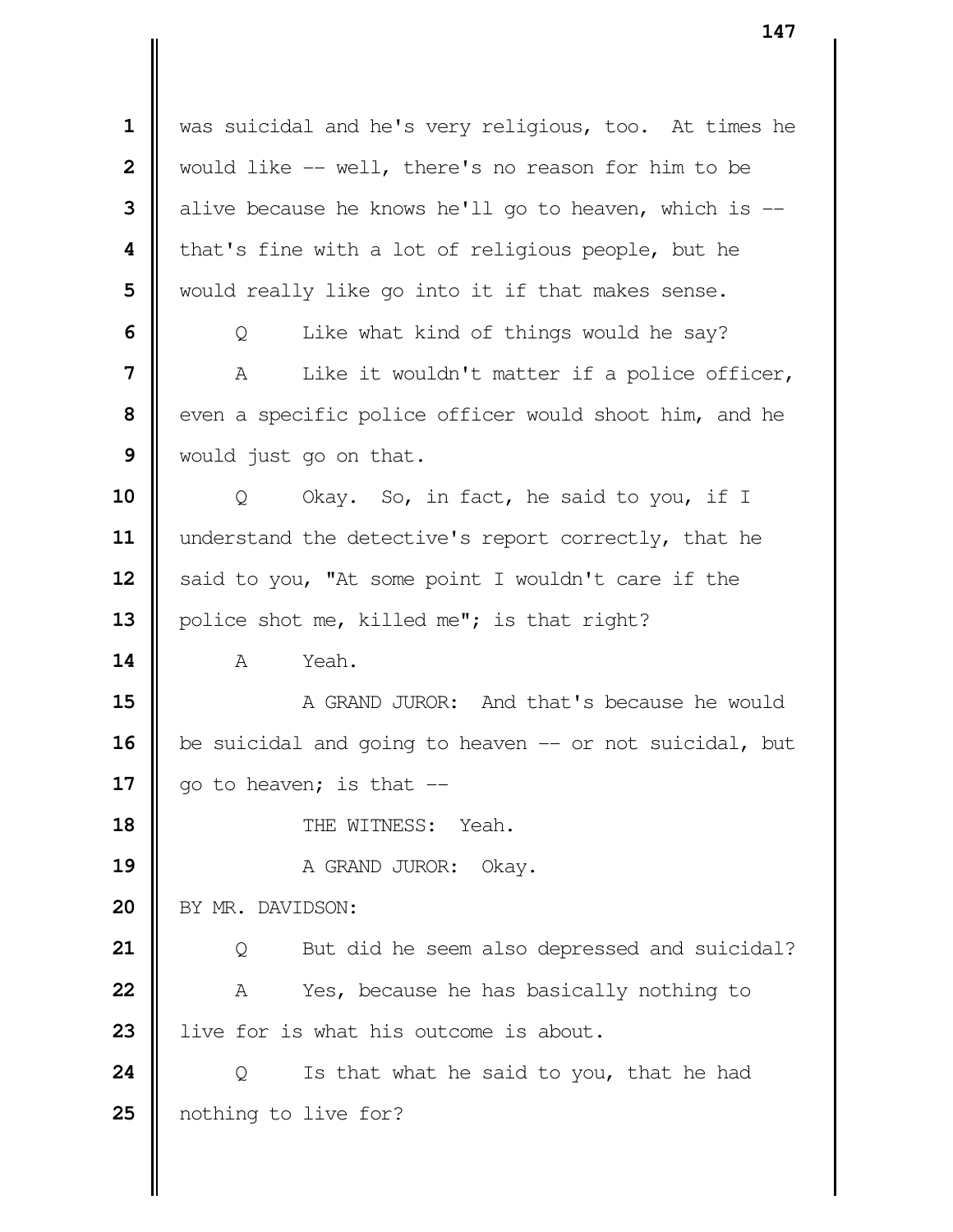A No, but his actions and basically just | everything he tried to do would like backlash at him. I Like trying to get a job.  $\parallel$  Q So he was depressed about his inability to  $\parallel$  get a job? A And just life. | O And life? A Yeah. |  $\bullet$  Q All right. And so did he make these kinds 10 | of statements to you on more than one occasion? A He didn't really figure out suicide until 12 | the end of our relationship. Q Okay. A Because I didn't know until he said it. 15 | Because he would go for walks to talk to God, you know. 16 That's fine, you know. He would go and cool down. Go 17 | on walks. And then he would like bring it up about how 18 | he had like suicidal thoughts and stuff like that. | Q Okay. And the reference to specifically | potentially committing suicide by cops, so to speak, | that didn't occur until the very end of your **22 II** conversations with him about this?  $\parallel$   $\uparrow$   $\uparrow$   $\uparrow$   $\downarrow$   $\downarrow$   $\downarrow$   $\downarrow$   $\downarrow$   $\downarrow$   $\downarrow$   $\downarrow$   $\downarrow$   $\downarrow$   $\downarrow$   $\downarrow$   $\downarrow$   $\downarrow$   $\downarrow$   $\downarrow$   $\downarrow$   $\downarrow$   $\downarrow$   $\downarrow$   $\downarrow$   $\downarrow$   $\downarrow$   $\downarrow$   $\downarrow$   $\downarrow$   $\downarrow$   $\downarrow$   $\downarrow$   $\downarrow$   $\downarrow$   $\downarrow$   $\parallel$  Q And do you remember the shooting occurred on October 25th? I think you had told the police that the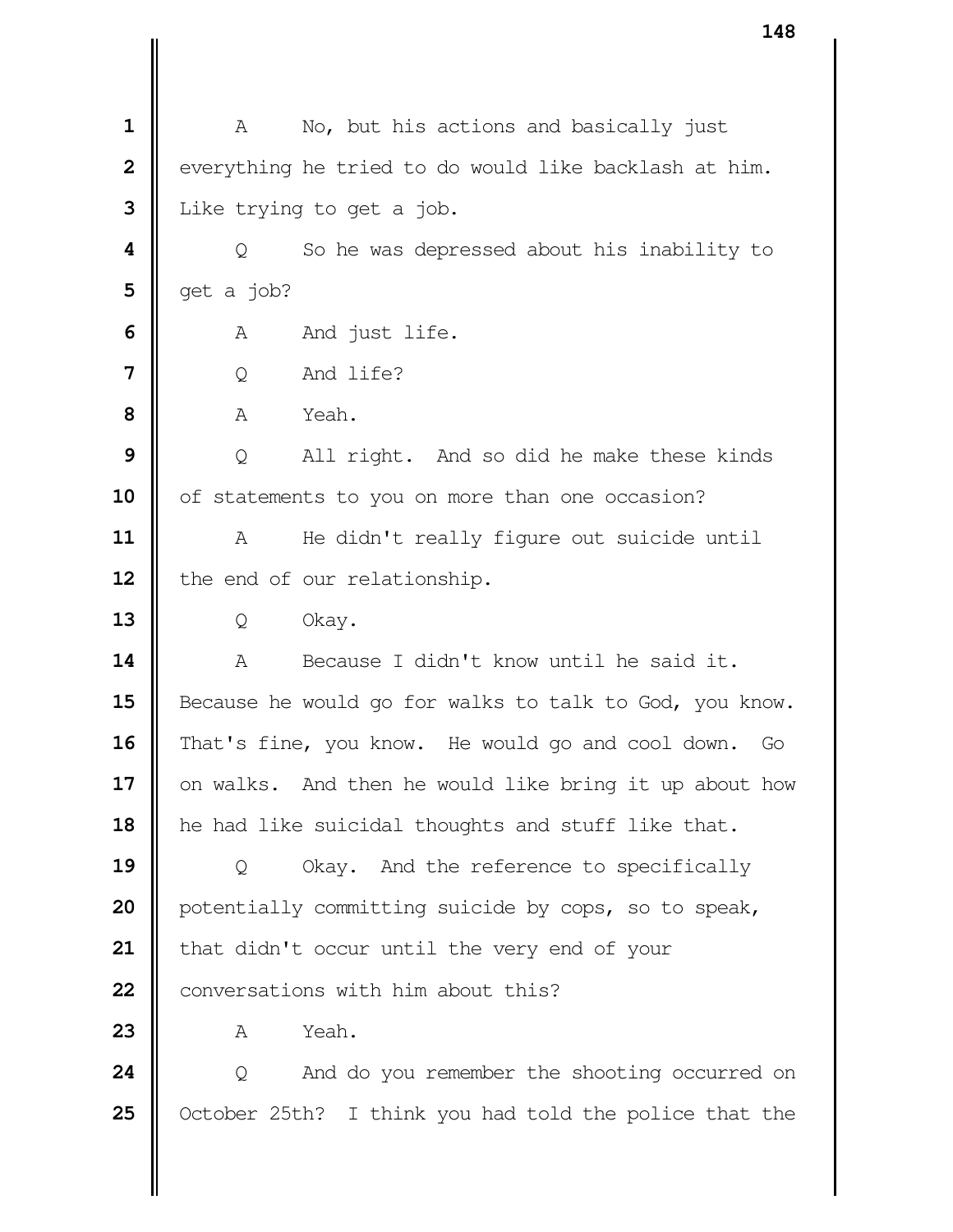| 1            | last day you saw him was the day before that on            |  |  |
|--------------|------------------------------------------------------------|--|--|
| $\mathbf{2}$ | October 24th.                                              |  |  |
| 3            | Yeah.<br>A                                                 |  |  |
| 4            | $\overline{Q}$<br>When, in relation to those dates, did he |  |  |
| 5            | make those statements about the police, do you             |  |  |
| 6            | remember?                                                  |  |  |
| 7            | Like that night before that, like the night<br>A           |  |  |
| 8            | before he got out of the car.                              |  |  |
| 9            | Okay. So the night of the 23rd of October?<br>Q            |  |  |
| 10           | Yeah. Over the course of that weekend, that<br>A           |  |  |
| 11           | weekend.                                                   |  |  |
| 12           | Q<br>Over the course of that weekend he -- what            |  |  |
| 13           | did he do?                                                 |  |  |
| 14           | He was talking about like weird stuff.<br>A                |  |  |
| 15           | Like what?<br>Q                                            |  |  |
| 16           | Like basically wanting to get shot, and then<br>A          |  |  |
| 17           | like he would do actions of pretending to have a           |  |  |
| 18           | weapon.                                                    |  |  |
| 19           | I told the cops that, and then I didn't, I                 |  |  |
| 20           | didn't say it because I don't remember. But like, you      |  |  |
| 21           | know, the whole thing around the news, not having          |  |  |
| 22           | something in their pocket when he got shot because of a    |  |  |
| 23           | It's not a gun. It's something else. It was like<br>qun.   |  |  |
| 24           | the hood of a jacket that I got him or something like      |  |  |
| 25           | that.                                                      |  |  |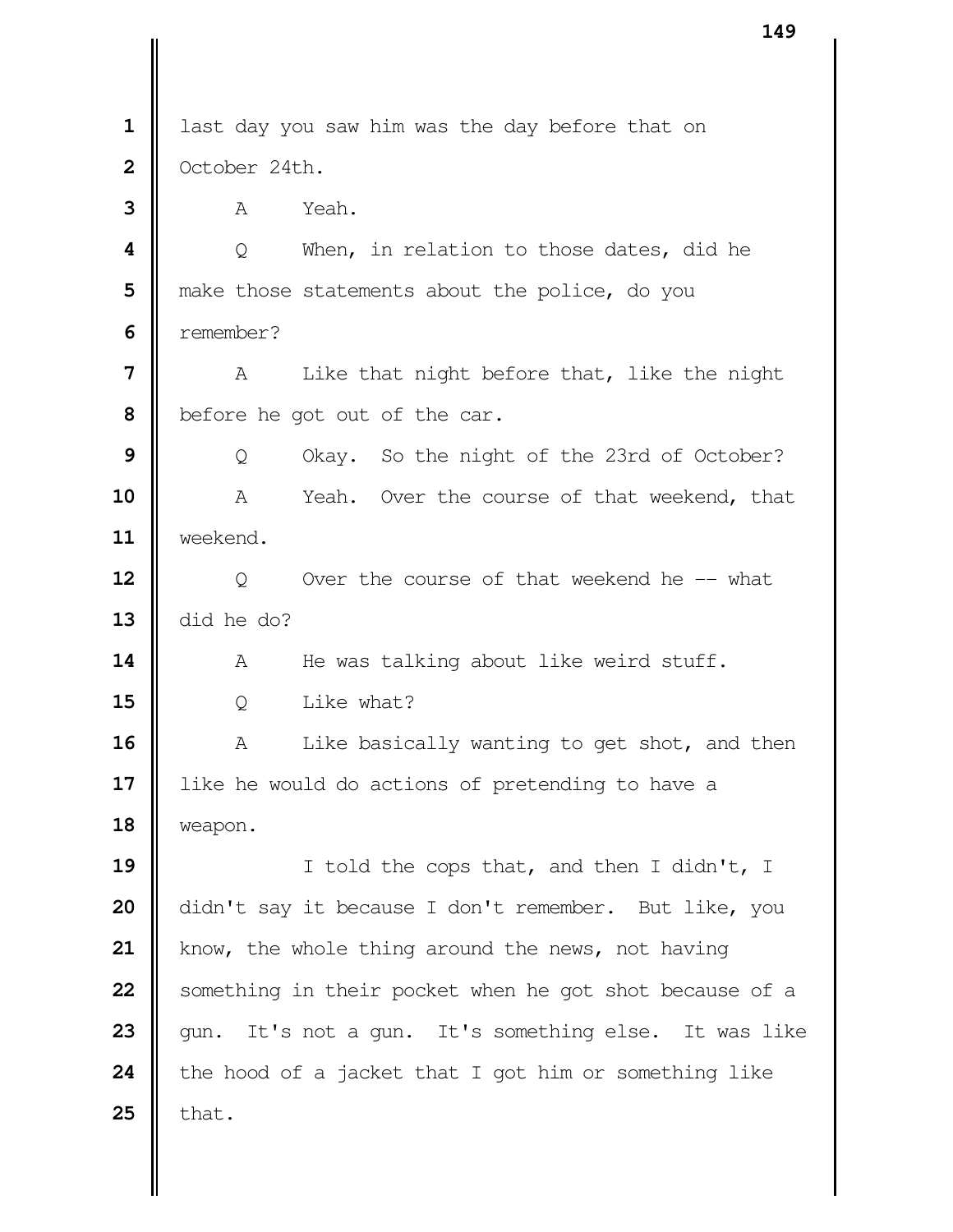| Q So I'm sorry, he's like actually doing this  $2 \parallel$  for you? A No, not towards me, but, like, oh, you know, it's just deodorant, just mocking kind of -- not | mocking the cops, but mocking the situation because  $-$  | I don't know how to explain it. | Q So if I can try to get a better sense of  $\parallel$  this. So you were having this conversation on the night of the 23rd and he was literally talking about -- 11 | A Like conversating. He would do it while we were sitting in the car.  $\vert$  Q So he would -- I'm trying to get a grasp on 14 | what he was saying to you. II Isounds like, if I understand you correctly 16 and correct me if I got it wrong, he was specifically Saying to you he could commit suicide by a cop by Simulating having a weapon to the police? 19 | A He didn't say that word for word, but, yes. That's basically what he was intentionally trying to 21 | show, what I was taking it, and I was getting pissed. | I don't care if you are just joking or whatever you was **doing**, that's not funny. | Q Okay. All right. Was it concerning to you That he was saying these things?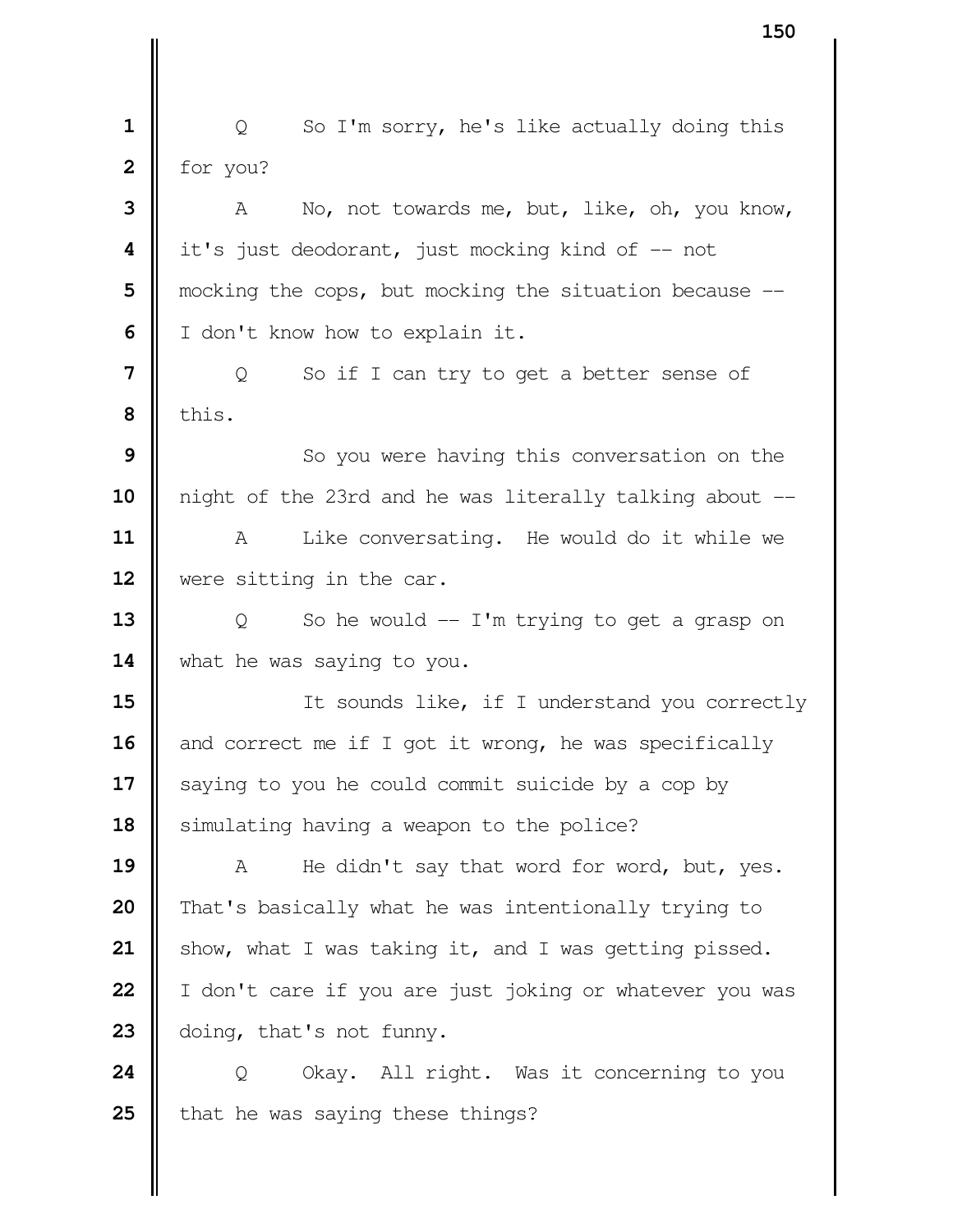A Yeah, kind of. It was like, what is your | mind at right now and what are you trying to do? Like I I know he wasn't trying to put me in danger or anything like that or trying to do that right then, but I don't | know exactly what was going through his mind.  $\Box$  Q Okay. And that conversation took place you think on the 23rd? A The 23rd, yeah, the day of. | Q The day of the 23rd? A Yeah. | Q Or the day that you -- the last day you saw him? A The day before I last saw him.  $\parallel$  Q The day before. Can you tell us about the last day you saw 16 | him or the last time you saw him? A So we didn't sleep that night, and he was Tripping out because I told him that I didn't feel **Comfortable sleeping in my car in this parking lot.**   $\parallel$  So he was like, well, why don't we go Somewhere and ride in the park or wherever. It's -- you know, it's more common for people to sleep in their car. Q That's up in Vancouver? A No. This was in Longview.  $\begin{bmatrix} 0 & \text{Longview.} \\ 0 & \text{diagview.} \end{bmatrix}$  and so what happened?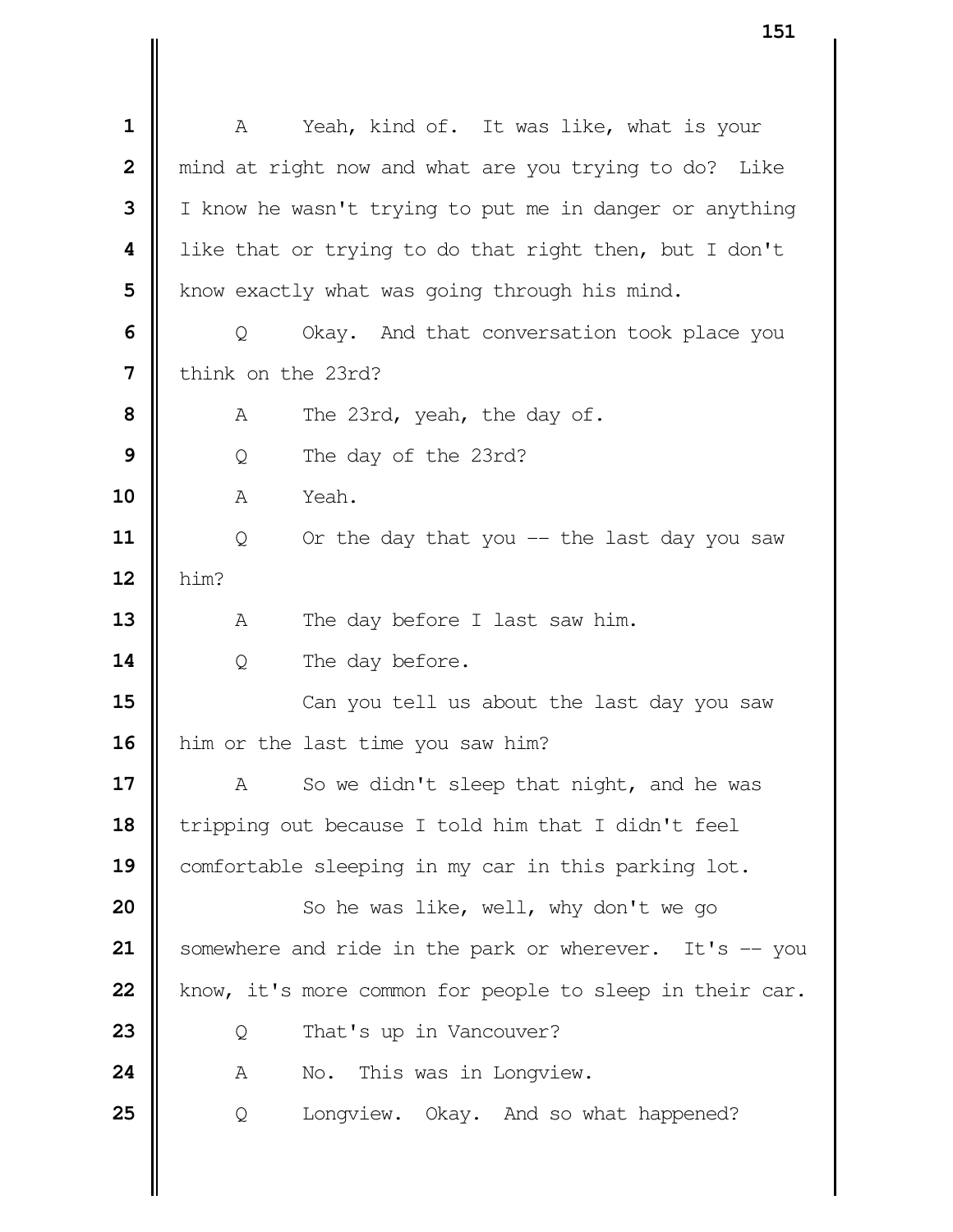| 1            | And he was like tripping out. Like I was --<br>A          |  |  |  |
|--------------|-----------------------------------------------------------|--|--|--|
| $\mathbf{2}$ | he said, "Well, I could just get out right now."          |  |  |  |
| 3            | I go, "What are you talking about right now?              |  |  |  |
| 4            | No one is telling you to get out." I was just saying,     |  |  |  |
| 5            | "Let's go park somewhere else and sleep somewhere else."  |  |  |  |
| 6            | Then he just $-$ that night, he just walked               |  |  |  |
| 7            | out and just walked away. And I'm like we're in the       |  |  |  |
| 8            | middle of Longview, like he's not from here and I'm not   |  |  |  |
| 9            | from here.                                                |  |  |  |
| 10           | I just -- get out, like where are you going               |  |  |  |
| 11           | to go? Then he told me that he's going to go get -- he    |  |  |  |
| 12           | wanted a black and mild.                                  |  |  |  |
| 13           | Q<br>Is that a cigarette?                                 |  |  |  |
| 14           | Cigar, yes. I'm like, okay, like as long as<br>A          |  |  |  |
| 15           | you get back in the car, so I don't just leave you.       |  |  |  |
| 16           | This is when it started to get cold again. And then I     |  |  |  |
| 17           | found him at a bus stop trying to get on a bus.<br>It was |  |  |  |
| 18           | super late.                                               |  |  |  |
| 19           | In Longview?<br>Q                                         |  |  |  |
| 20           | Yeah, and he gets back in my car. He's<br>Α               |  |  |  |
| 21           | like, you know what I'm talking about. I don't know       |  |  |  |
| 22           | what you're talking about. I don't know anything you      |  |  |  |
| 23           | are talking about.                                        |  |  |  |
| 24           | And then we didn't go back to sleep that                  |  |  |  |
| 25           | night.<br>We drove back to Vancouver. And this was like   |  |  |  |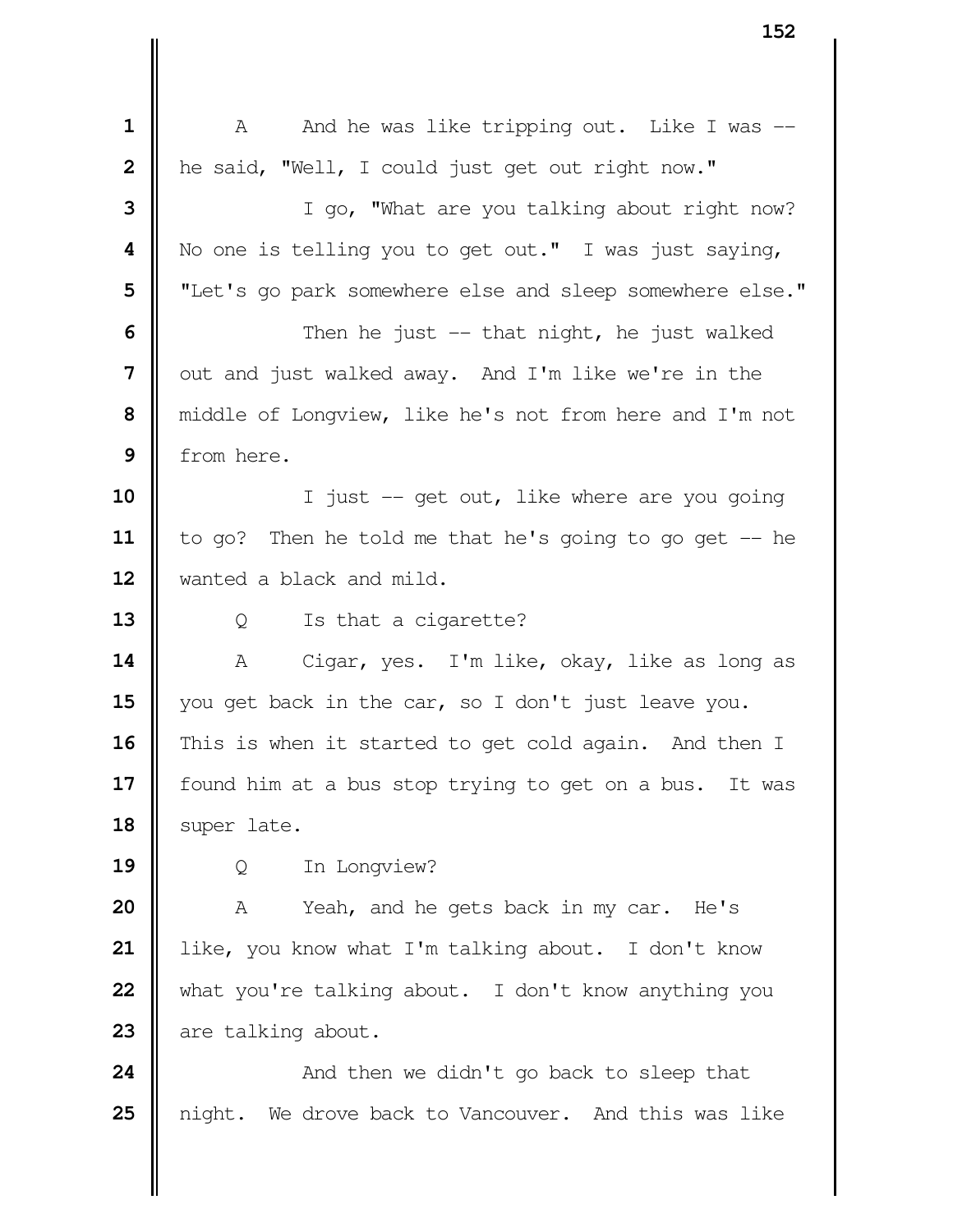1 | when the sun started rising, so everybody is busy going **back** to work.

 And that's when we stopped at the Chevron | downtown Vancouver because I was going to drop him off | right at the Share House so he had somewhere to go, Somewhere he knows where he's been.

 **II** And then he went to Chevron and came back out and grabbed his stuff and just walked away. He didn't Say anything. And I'm like, well, that's weird. He walked like -- here is the Chevron. He walked like this way -- no, this way, and then the Share House is that way.

 I'm like, "Why are you walking the opposite way? Where are you going to go?" And he just walked | away.

**16**  $\parallel$  Then like I got out and followed him, and 17 | then he asked me why I followed him. I'm like, "Well, 18 | you didn't say bye." You know, it was just weird.

 I was like, okay, "I'm just making sure you are okay," and I walked away. He's not looking at me. He's like looking into the distance. I just go back to **m**y car, and that was it. And that's when I go home, and  $\parallel$  that's the last time I saw him.

**24**  $\parallel$  Q Okay. So that was on the 24th, I quess the morning of the 24th?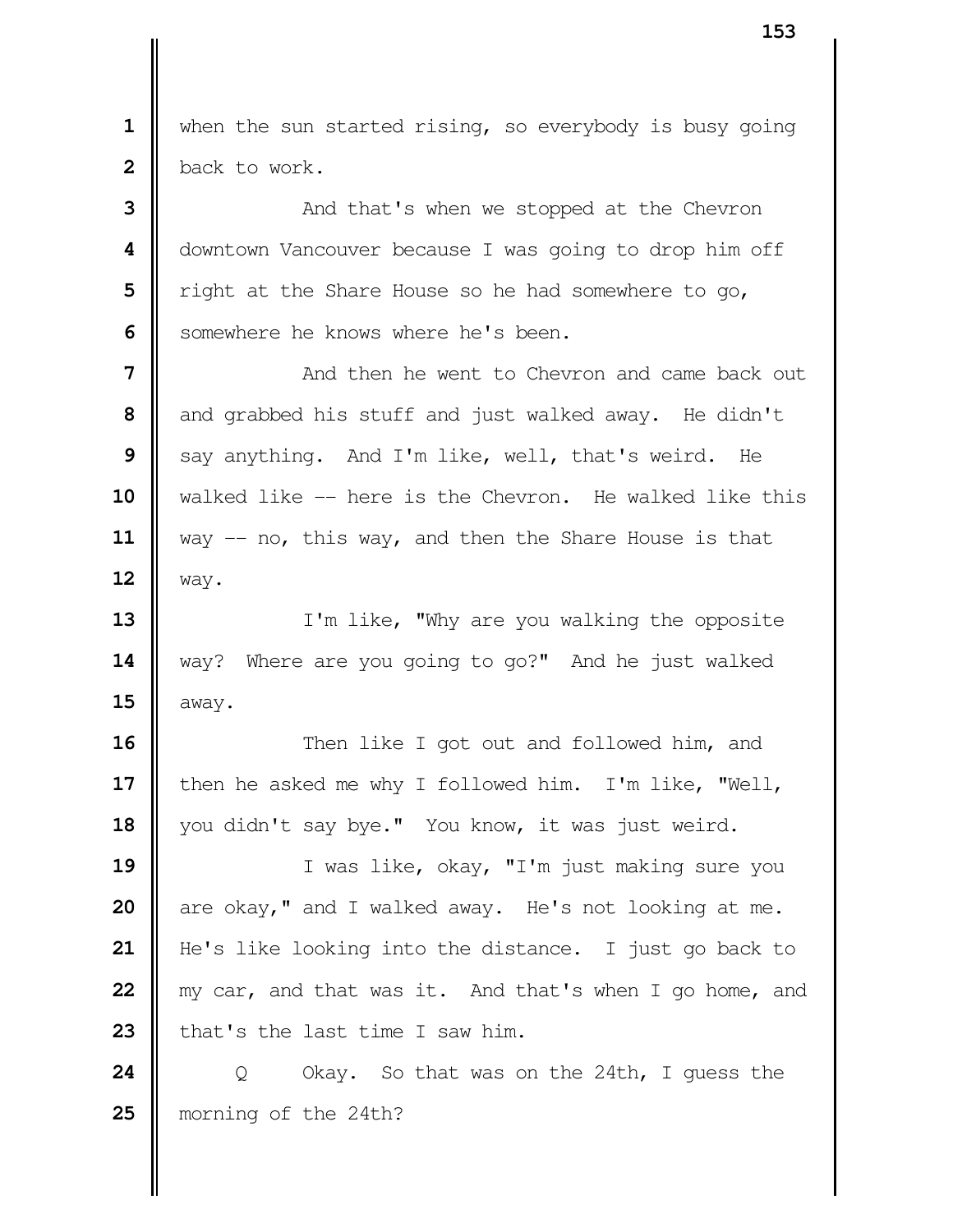| $\mathbf{1}$   | Yeah.<br>А                                                        |  |  |  |
|----------------|-------------------------------------------------------------------|--|--|--|
| $\overline{2}$ | The day before the shooting?<br>Q                                 |  |  |  |
| 3              |                                                                   |  |  |  |
|                | Yeah, earlier.<br>Α                                               |  |  |  |
| 4              | Q<br>Okay. And so he walks off. And did you                       |  |  |  |
| 5              | make any efforts to try to locate him after that?                 |  |  |  |
| 6              | The day that he got shot, which is ironic, I<br>A                 |  |  |  |
| $\overline{7}$ | didn't get off until like 1:30. This was before my new            |  |  |  |
| 8              | schedule. So I stayed later because I wanted to get my            |  |  |  |
| 9              | mind off things.                                                  |  |  |  |
| 10             | Then I went to looking in places that we                          |  |  |  |
| 11             | usually would like meet up, where he might be. Like I             |  |  |  |
| 12             | meet him on like MLK, since a lot of the buses that go            |  |  |  |
| 13             | to Delta Park or Jantzen Beach go that way. We go to              |  |  |  |
| 14             | that Mongolian Grill right there all of the time. So I            |  |  |  |
| 15             | thought maybe he'll be there. Maybe he was downtown by            |  |  |  |
| 16             | the waterfront.                                                   |  |  |  |
| 17             | So you are looking in Portland at this<br>Q                       |  |  |  |
| 18             | point?                                                            |  |  |  |
| 19             | Because he always walks -- that's<br>Yeah.<br>Α                   |  |  |  |
| 20             | where he was walking towards that morning. So I'm like            |  |  |  |
| 21             | I figured he always walked over the Jantzen Beach                 |  |  |  |
| 22             | bridge, that bridge.                                              |  |  |  |
| 23             | The I-5 bridge?<br>Q                                              |  |  |  |
| 24             | I'm like, well, maybe, it's the day<br>Α<br>Yeah.                 |  |  |  |
| 25             | after, so I'm sure he made it over here sometime.<br>$\mathbb{I}$ |  |  |  |
|                |                                                                   |  |  |  |
|                |                                                                   |  |  |  |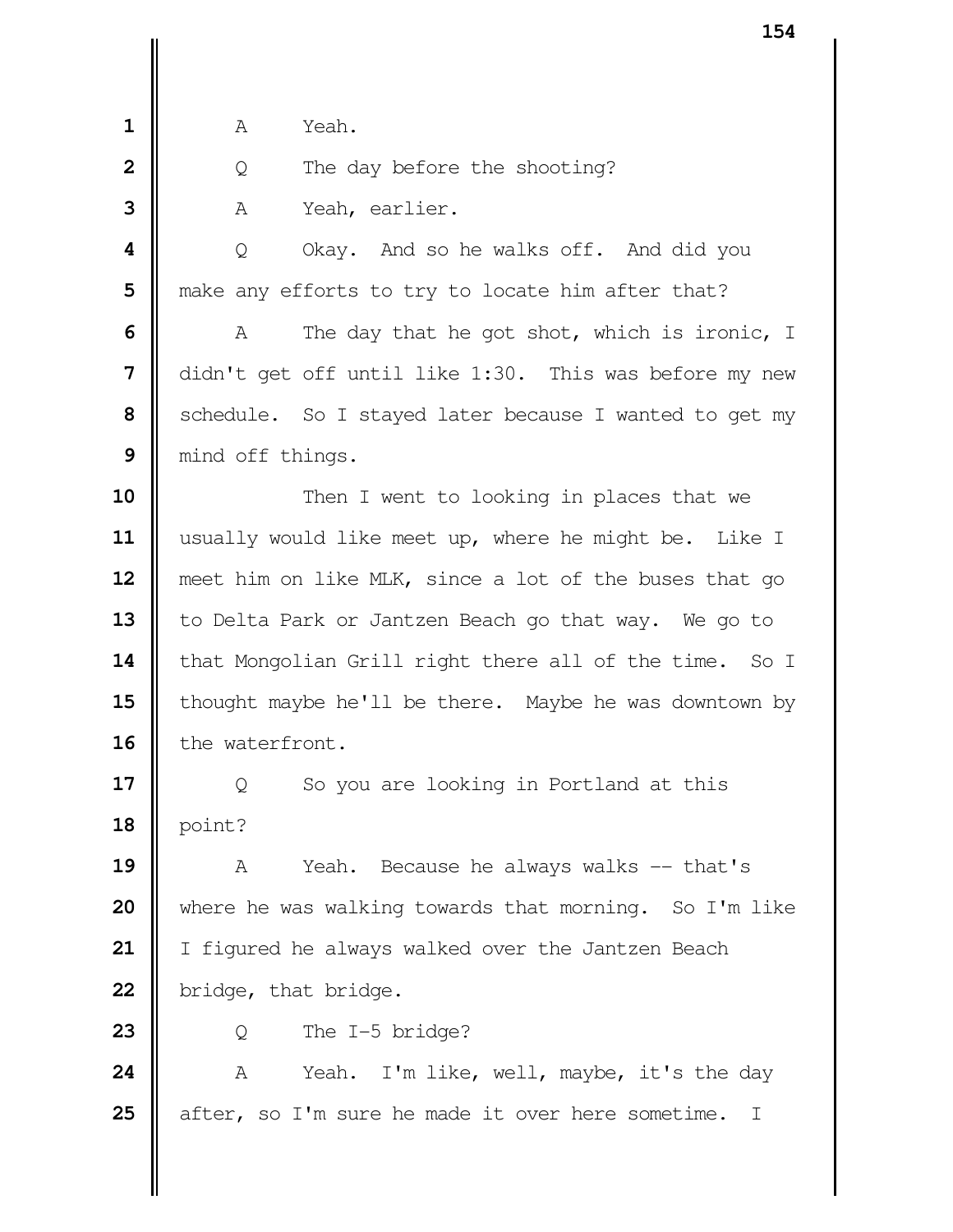1 also checked. I did check the homeless shelter. That's where he said he was going to go. Maybe he just Went for a walk because it's early in the morning. No one is awake. And he wasn't there. So I was looking  $\parallel$  in, and I just gave up like after an hour, and I  $\Box$  Q I'm sorry, was this in the morning or the **d** afternoon? A When I went to look for him, it was in the **d** afternoon, after work. | Q What time do you get off work? A That day, I got off work at 1:30. That was 12 || my old schedule. So it was like two hours after my  $\parallel$  shift. | Q Okay. So you were not able to locate him? **A** No. | Q All right. So when did you first -- A When he got shot -- so I think by that time 18 | he was already -- I don't know exactly what time he was  $\parallel$  shot. | Q It was in the early afternoon. A Yeah. | Q So when did you find out that he had been  $\parallel$  shot? A The next, the next morning when the **d** detectives came to my house.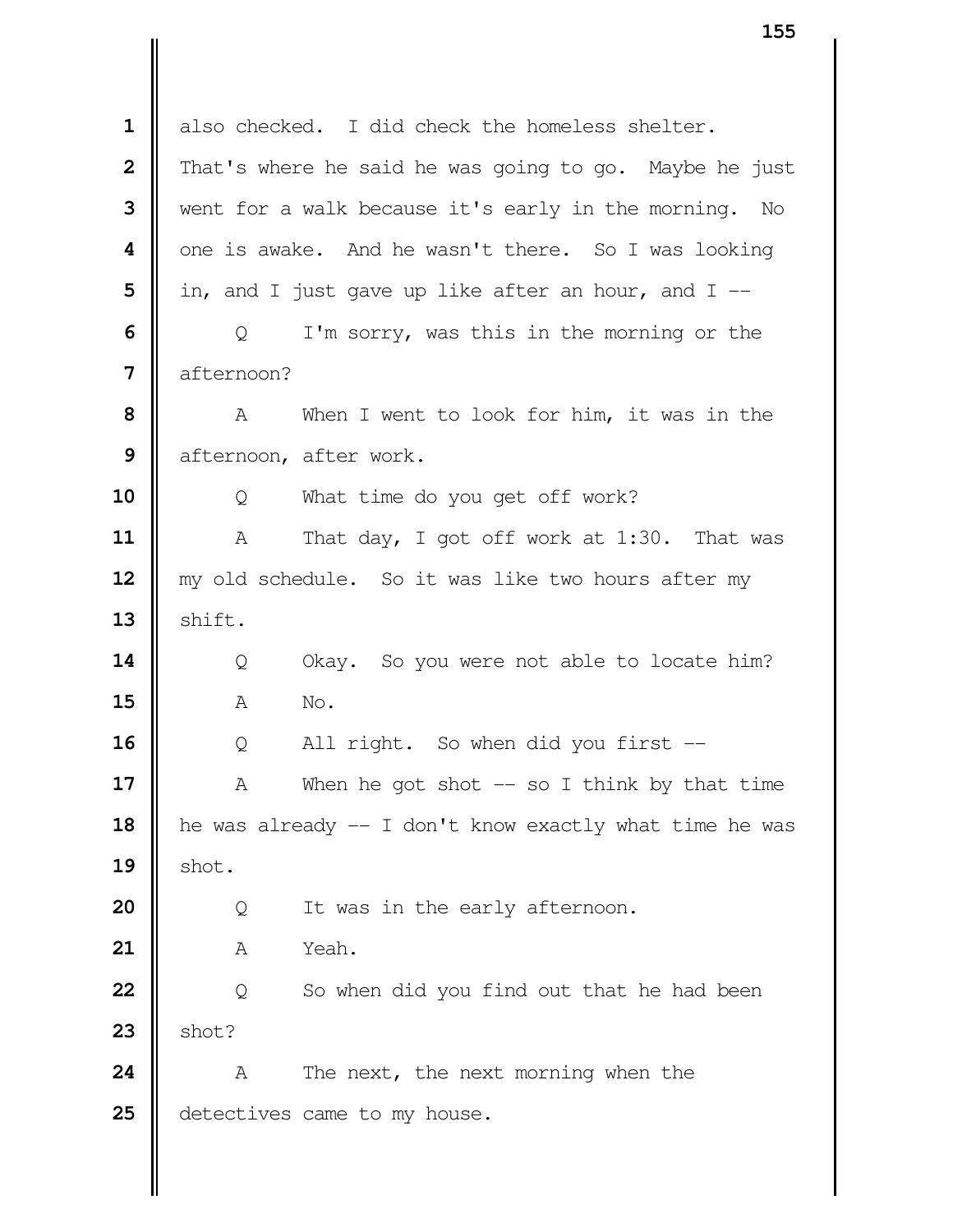| Q And since that time have you spoken with him I at all since then? **A** No.  $\vert \vert$  Q And since that time you've learned some **d** additional things about what occurred, including the **f** fact that he had committed two robberies there on Lombard; right? A That's what it says, yeah. | Q And that he kind of just walked away from 10 | the scene of the second robbery, right, didn't run  $\parallel$  away? A Did he run away from the first one? Q What's that? A Did he run away from the first one? Q I don't know that he did. I think the 16 | evidence seems to indicate he just kind of walked down 17 | the street. So when you and I were chatting, I think maybe when you discussed this with the detective, in your mind do you think he had a purpose in what he did  $\parallel$  that day?  $\blacksquare$   $\uparrow$   $\uparrow$  think so. | Q What do you think he was trying to do?  $\parallel$  A I don't think he's  $-$  most people rob a  $\parallel$  bank, they rob a bank because they want money. I mean,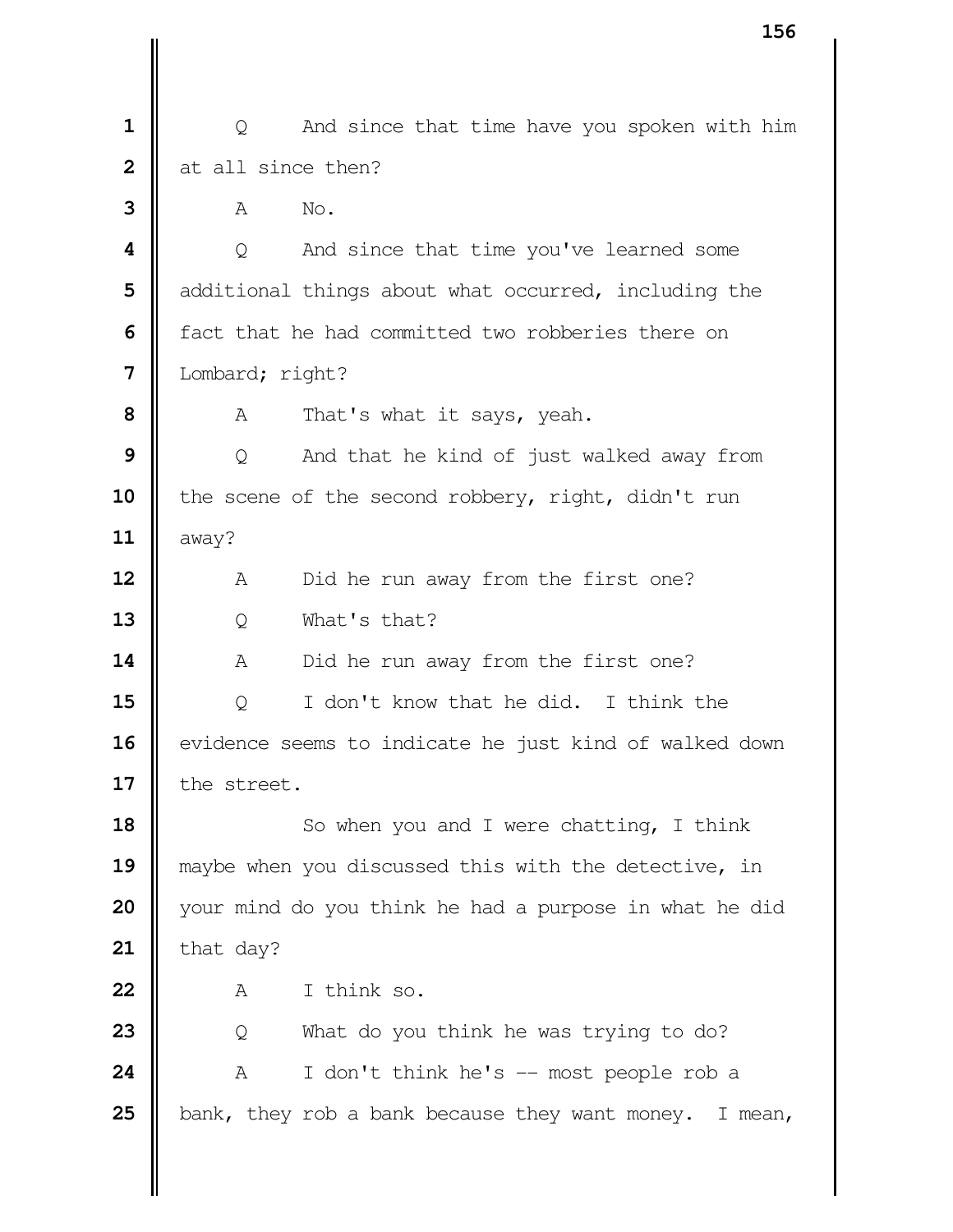I'm sure he wanted money because he didn't have any **|** money. He didn't have a job. He didn't have any source of money except for When we were together, I tried to give him, you know, Whatever I could. But I think his intention was to get caught and to get shot. | Q By the police?  $\mathbf{8}$   $\mathbf{R}$   $\mathbf{A}$   $\mathbf{Y}_{\mathbf{P}}$   $\mathbf{A}$   $\mathbf{Y}_{\mathbf{P}}$  | Q Kind of consistent with what he was telling 10 | you in the days previous? A Yeah, because the article says that he gave 12 | them his ID. And no person trying to get away with 13 | money is going to do that. I mean, that's what the 14 article says.  $\parallel$  0 Okay. So you're thinking, knowing what you know about him and what he said was -- that this was 17 || maybe an intentional attempt to get the police to shoot him? A Yeah, pretty much. | Q Okay. Do you think it's possible that he was high that day at all? 22 A I'm not sure. Q You don't know?  $\parallel$  A <sup>'</sup>Cause I don't even know -- who knows if he even slept that night, the night before the shooting.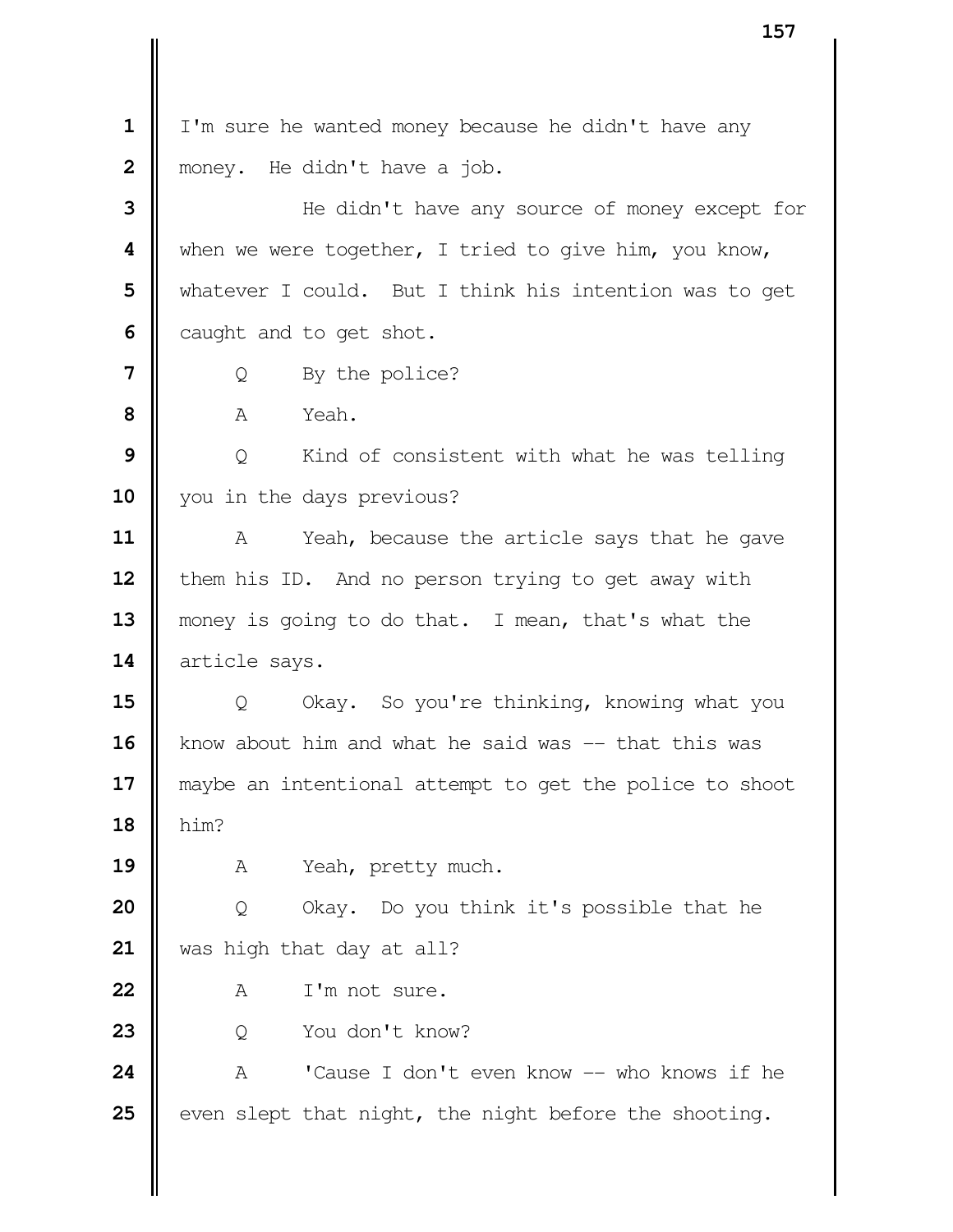| $\mathbf 1$             | Q                                                     | Okay. Did you observe him use any                    |  |
|-------------------------|-------------------------------------------------------|------------------------------------------------------|--|
| $\overline{\mathbf{2}}$ |                                                       | intoxicants, drugs, alcohol in the --                |  |
| 3                       | Α                                                     | He drank, yeah.                                      |  |
| 4                       | Q                                                     | I quess not in general, but just like                |  |
| 5                       | immediately before, like those last hours you saw him |                                                      |  |
| 6                       | or maybe the day you saw him.                         |                                                      |  |
| 7                       | A                                                     | Yeah.<br>He had I think a beer that morning.         |  |
| 8                       | A beer?<br>Q<br>Okay.                                 |                                                      |  |
| 9                       | A                                                     | I don't know if he had more than that,               |  |
| 10                      | but                                                   |                                                      |  |
| 11                      | Q                                                     | But nothing more serious than that?                  |  |
| 12                      | Α                                                     | No.                                                  |  |
| 13                      | Q                                                     | Heroin, meth, anything like that?                    |  |
| 14                      | Α                                                     | No.                                                  |  |
| 15                      | Q                                                     | Okay.                                                |  |
| 16                      | Α                                                     | Alcohol would definitely change his demeanor         |  |
| 17                      |                                                       | like -- the way I say it is I don't think he has a   |  |
| 18                      |                                                       | drinking problem, I think he has an alcohol problem. |  |
| 19                      | So if he would have one like sip of beer, he would be |                                                      |  |
| 20                      | like a totally different person.                      |                                                      |  |
| 21                      |                                                       | MR. DAVIDSON: Okay. I think those are most           |  |
| 22                      | of the questions that I have for today, Denaisha.     |                                                      |  |
| 23                      | Anybody else have questions for Denaisha?             |                                                      |  |
| 24                      |                                                       | A GRAND JUROR: How many people have                  |  |
| 25                      |                                                       | interviewed you since the shooting?                  |  |
|                         |                                                       |                                                      |  |
|                         |                                                       |                                                      |  |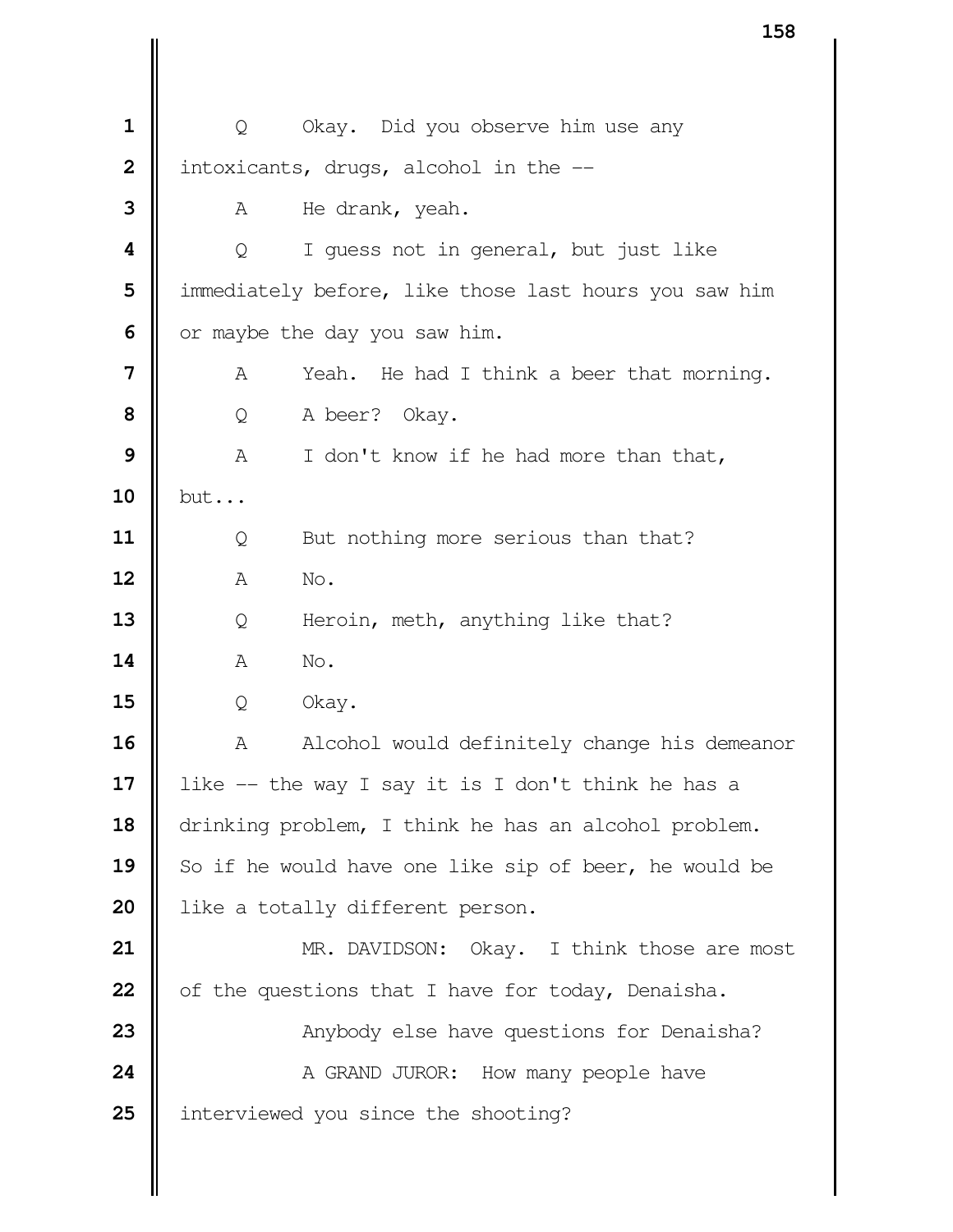THE WITNESS: Just, just the detective, so  $2 \parallel$  one, once. MR. DAVIDSON: I think you had maybe an | in-person and maybe a phone call interview. Does that sound right?  $\parallel$  THE WITNESS: I think I told him stuff over I the phone. Like the suicide, he told me to call if I | had any more things to say, if I remembered. NR. DAVIDSON: Okay. A GRAND JUROR: Did I -- maybe I missed this. **Did you say where you work?**   $\parallel$  THE WITNESS: Yeah, at the airport.  $\parallel$  A GRAND JUROR: Oh, yeah, the airport. **MR.** DAVIDSON: We're talking about Portland, PDX? **II** THE WITNESS: Yeah. A GRAND JUROR: Okay. And did you, did you befriend him at the shelter? Is it something where you also hang out or you volunteer there?  $\parallel$  THE WITNESS: I was there for my ex who went **h** there because he got kicked out of his house. A GRAND JUROR: Oh, you knew someone else **that was there that you went to see?**  $\parallel$  THE WITNESS: Yeah. Yeah. And then that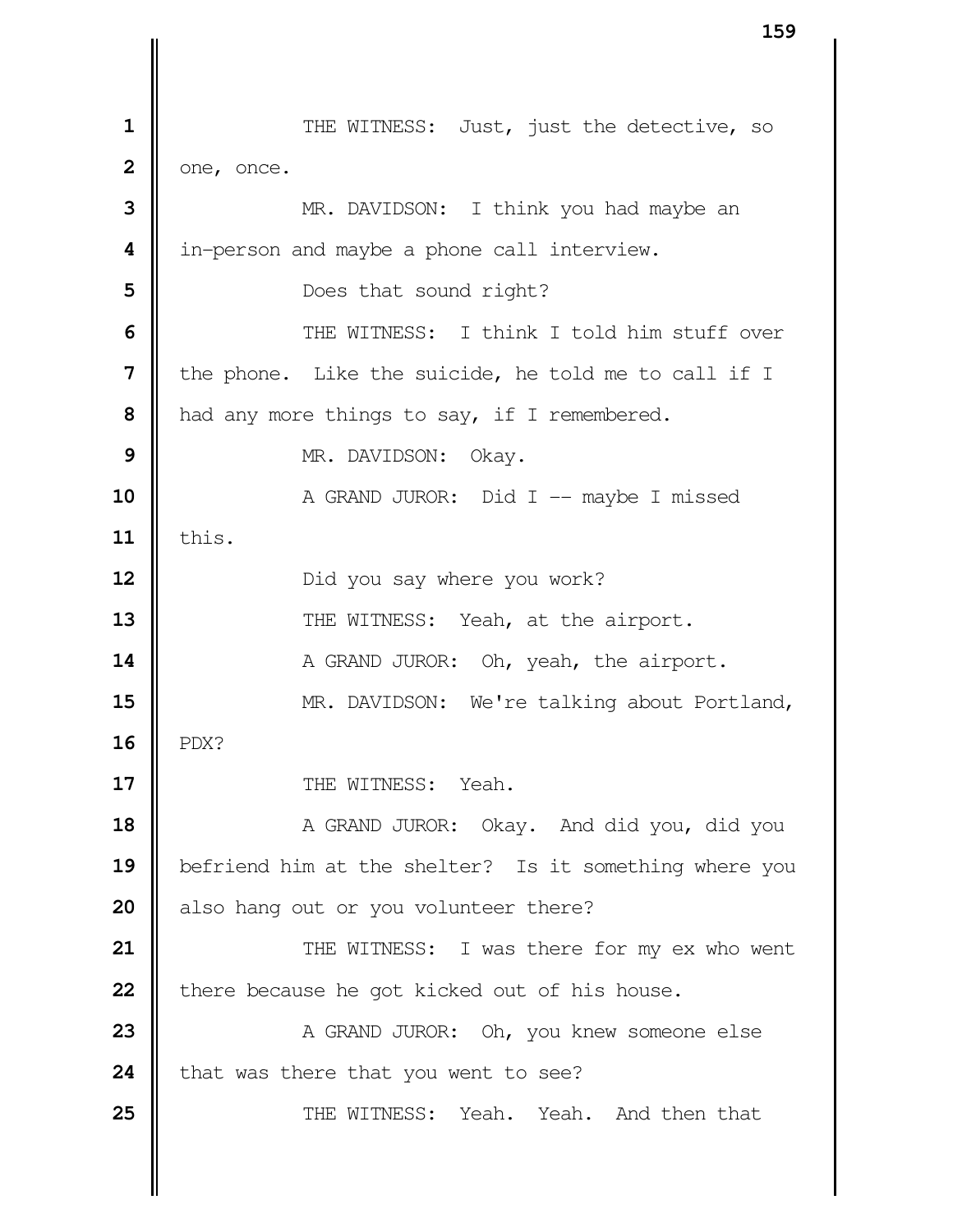1 | ended, and then I was there because I made friends, I  $2 \parallel$  guess. A GRAND JUROR: Sure. You met other people. **I** THE WITNESS: Yeah. Sure. And then that's when we met there because I | think that's when he was over there for a couple of weeks. But I noticed that  $-$  I would always have **|** people hanging out with me, and he noticed that I didn't have anyone hanging out with me so he came up and talked 11 | to me. A week went past, and I invited him to go to the 12 | carwash because somebody spilled chocolate on the rug. **A** GRAND JUROR: Is the shelter in Portland 14 | or Vancouver? **II** THE WITNESS: It's downtown Vancouver.  $\parallel$  **And then we were talking in my car at the gas**  Station. We were laughing about something that 18 | happened, and then that's when we had bonded, I guess. A GRAND JUROR: How did the police know to contact you? Like how did they associate him with you?  $\parallel$  THE WITNESS: I think because of something 22 that happened. MR. DAVIDSON: Yeah. We're not going to be able to talk about that. A GRAND JUROR: Does, does he have an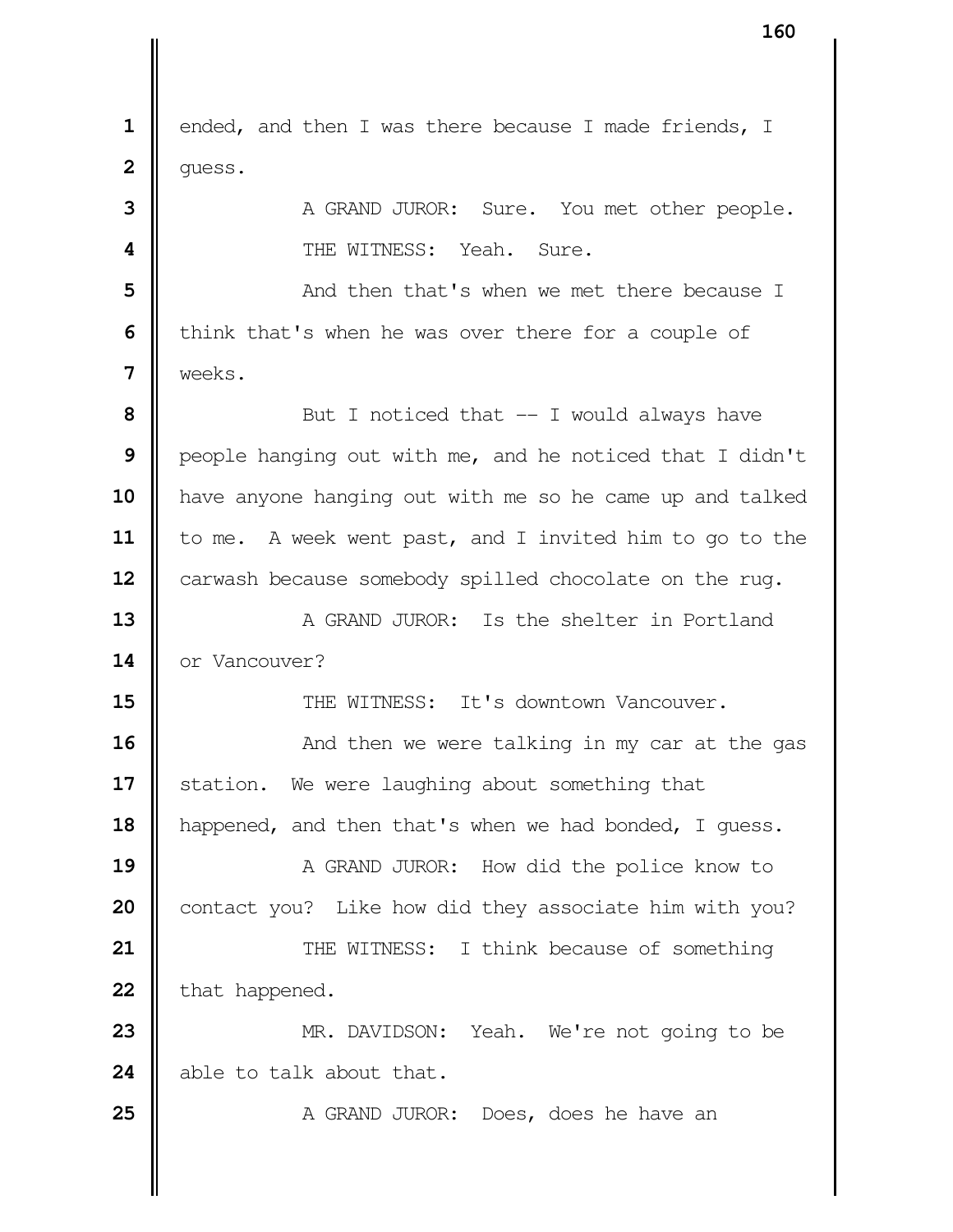accent, or does he speak like we speak here?  $\parallel$  THE WITNESS: I think -- well, he's from Florida, so maybe. **A** GRAND JUROR: Maybe, okay. **I** MR. DAVIDSON: A Floridian accent. A GRAND JUROR: Yes. Yes. Okay. NR. DAVIDSON: But I mean, he doesn't have lacktritude is a deep southern accent?  $\parallel$  THE WITNESS: No. And I don't know if --10 | like I don't know what happened to the shooting if he 11 | talked to somebody -- A GRAND JUROR: Oh, no. I was just curious 13 | if he spoke a different language. 14 || THE WITNESS: Oh, no. He's from Florida. He's been up here for I think, I think he's up here Since he was 19 because he was in the military two 17 | years and then, yeah, in Tacoma. 18 | MR. DAVIDSON: Okay. Any additional questions for Denaisha? A GRAND JUROR: Can you describe why his 21 | personality would change under alcohol? **MR.** DAVIDSON: Let's go off the record for a second. **|** (Off-the-record conversation.) MR. DAVIDSON: Anybody with any additional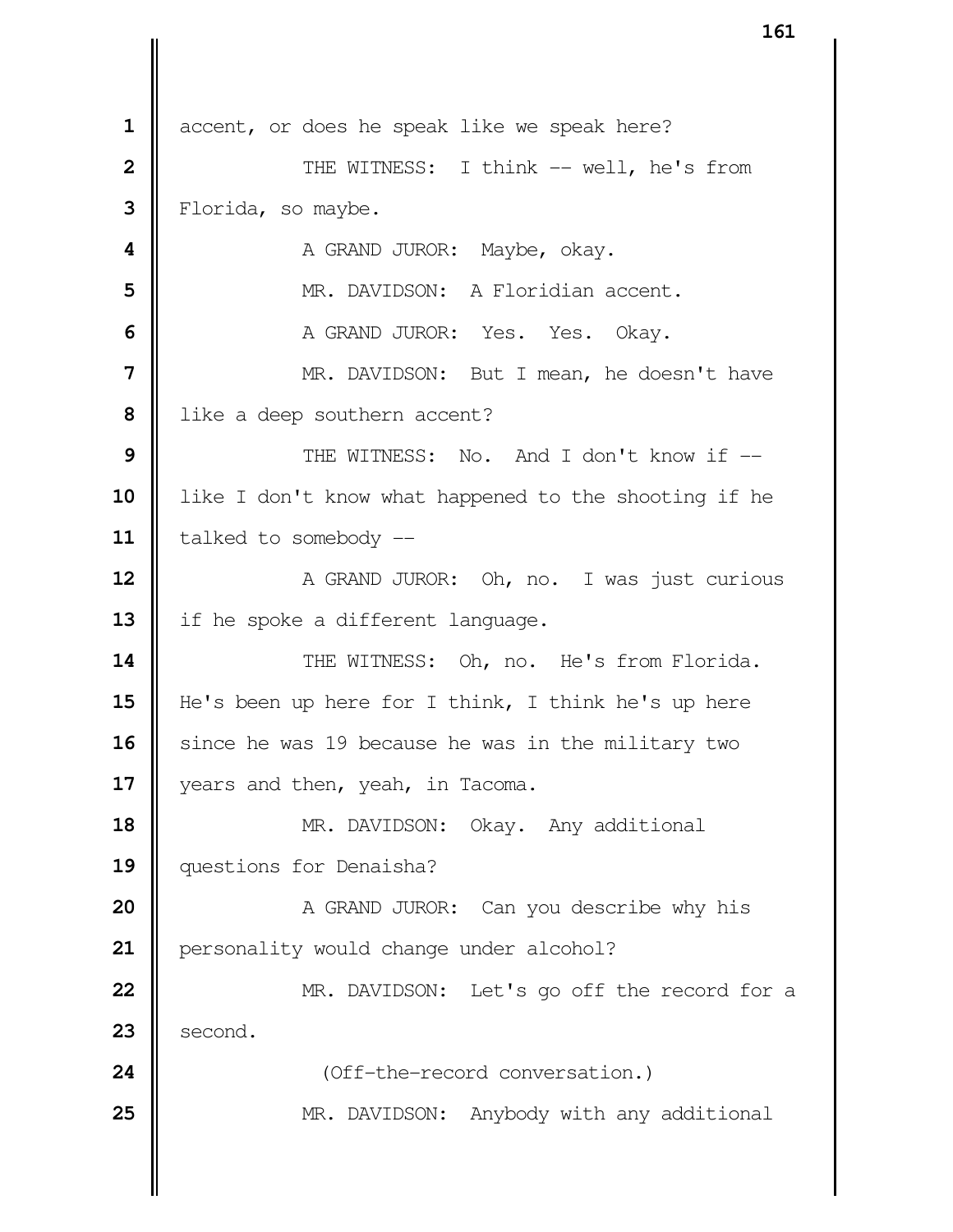|                         |            |                    | TQT                                       |
|-------------------------|------------|--------------------|-------------------------------------------|
|                         |            |                    |                                           |
| $\mathbf 1$             | questions? | No.                |                                           |
| $\overline{\mathbf{2}}$ |            |                    | Okay. Okay. Denaisha, you are all done.   |
| $\overline{3}$          |            | THE WITNESS: I am? |                                           |
| $\overline{\mathbf{4}}$ |            |                    | MR. DAVIDSON: Yes. See how easy that was. |
| 5                       |            | THE WITNESS: Okay. |                                           |
| $\boldsymbol{6}$        |            |                    |                                           |
| $\overline{\mathbf{7}}$ |            |                    |                                           |
| 8                       |            |                    |                                           |
| $\mathbf{9}$            |            |                    |                                           |
| 10                      |            |                    |                                           |
| 11                      |            |                    |                                           |
| 12                      |            |                    |                                           |
| 13                      |            |                    |                                           |
| 14                      |            |                    |                                           |
| 15                      |            |                    |                                           |
| 16                      |            |                    |                                           |
| 17                      |            |                    |                                           |
| 18                      |            |                    |                                           |
| 19                      |            |                    |                                           |
| 20                      |            |                    |                                           |
| 21                      |            |                    |                                           |
| 22                      |            |                    |                                           |
| 23                      |            |                    |                                           |
| 24                      |            |                    |                                           |
| 25                      |            |                    |                                           |
|                         |            |                    |                                           |
|                         |            |                    |                                           |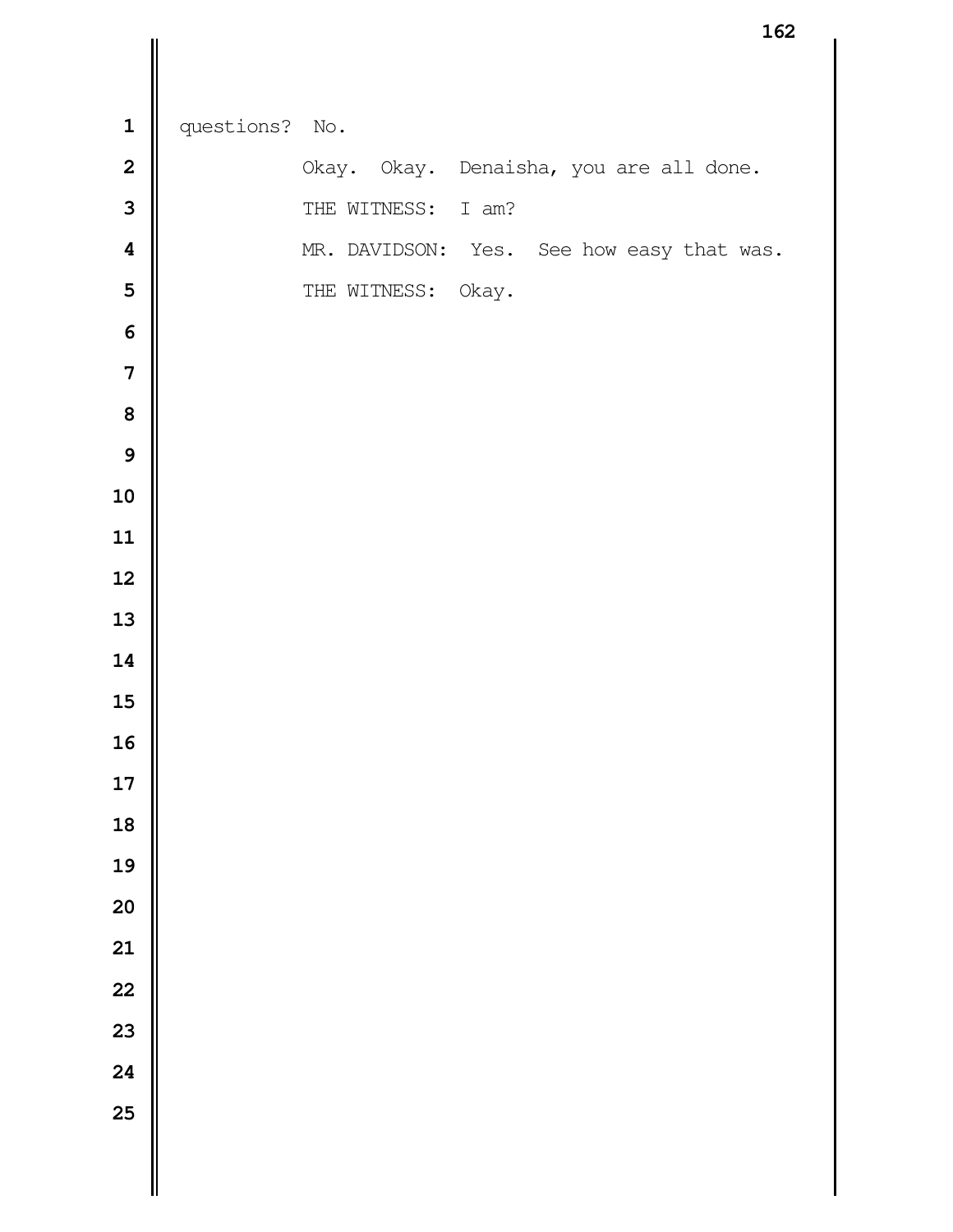|                |                         | エロつ                                                  |  |  |
|----------------|-------------------------|------------------------------------------------------|--|--|
|                |                         |                                                      |  |  |
| $\mathbf{1}$   | JAMES BRIAN HABKIRK,    |                                                      |  |  |
| $\overline{2}$ |                         | a witness called on behalf of the State, having been |  |  |
| 3              |                         | first duly sworn, was examined and testified as      |  |  |
| 4              | follows:                |                                                      |  |  |
| 5              |                         |                                                      |  |  |
| 6              |                         | <b>EXAMINATION</b>                                   |  |  |
| 7              | BY MR. DAVIDSON:        |                                                      |  |  |
| 8              | Q                       | Would you please state and spell your full           |  |  |
| 9              | name for us?            |                                                      |  |  |
| 10             | A                       | James Brian Habkirk, J-A-M-E-S. B-R-I-A-N.           |  |  |
| 11             | H-A-B-K-I-R-K.          |                                                      |  |  |
| 12             | Q                       | And how are you employed?                            |  |  |
| 13             | Α                       | As a Portland police officer.                        |  |  |
| 14             | Q                       | And how many years of law enforcement                |  |  |
| 15             | experience do you have? |                                                      |  |  |
| 16             | Α                       | It will be 24 in February.                           |  |  |
| 17             | Q                       | And all of that time with Portland Police            |  |  |
| 18             | Bureau?                 |                                                      |  |  |
| 19             | Α                       | Correct. Yes.                                        |  |  |
| 20             | Q                       | Can you tell us a little bit -- well, let me         |  |  |
| 21             | ask you before that.    |                                                      |  |  |
| 22             |                         | Did you attend college?                              |  |  |
| 23             | Α                       | I did.                                               |  |  |
| 24             | Q                       | And where did you go to college at?                  |  |  |
| 25             | Α                       | Sac State, California State University,              |  |  |
|                |                         |                                                      |  |  |
|                |                         |                                                      |  |  |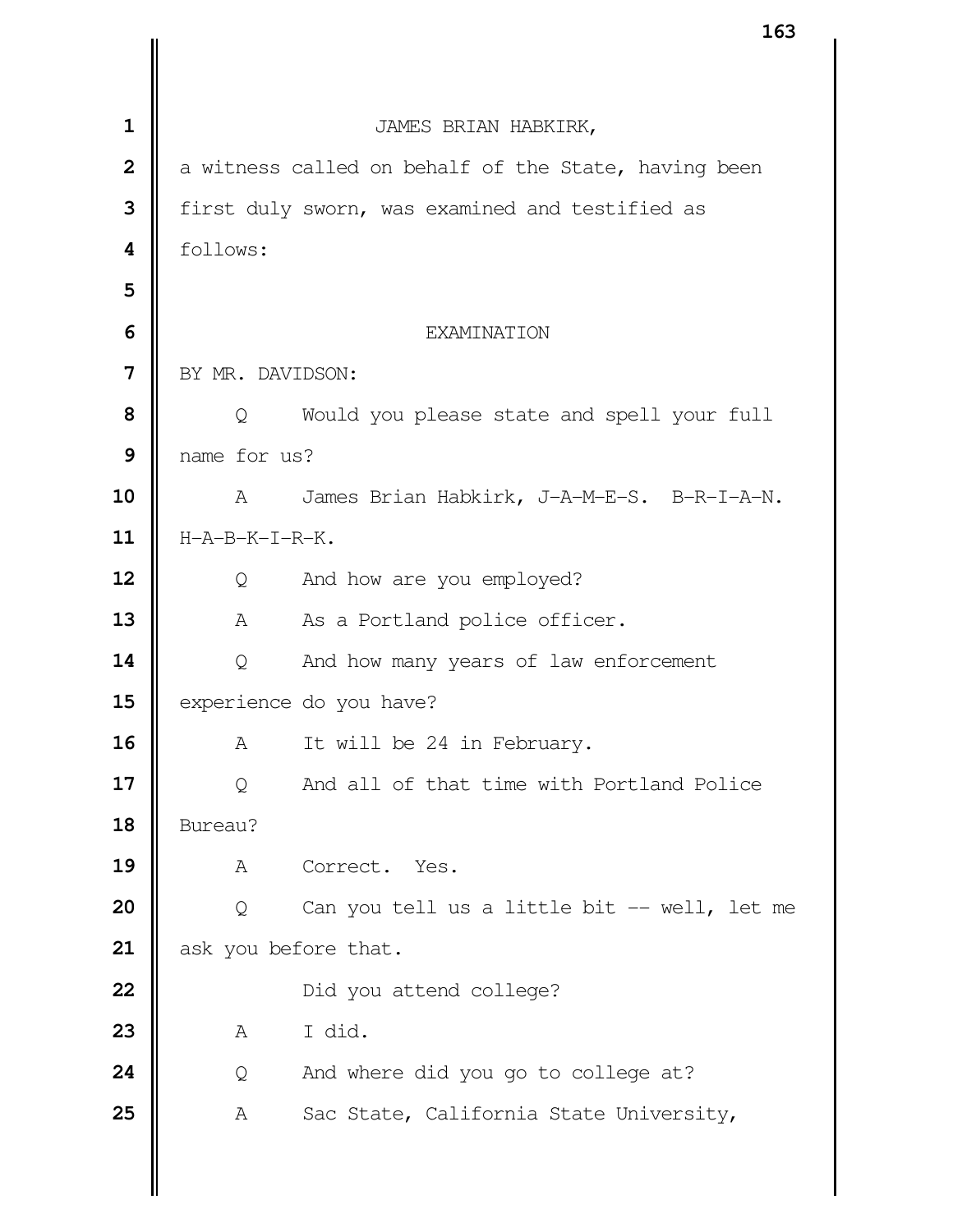**1** Sacramento.

**2**  $\parallel$  Q And did you obtain a degree? **3** A Yeah. I got a Bachelor's of Science in 4 | business administration.

**5** | Q All right. Could you tell us a little bit **6** about the training you received when you first became a  **7** police officer?

 $\mathbf{8}$   $\blacksquare$   $\uparrow$   $\uparrow$   $\uparrow$   $\uparrow$   $\uparrow$   $\uparrow$   $\uparrow$   $\uparrow$   $\uparrow$   $\uparrow$   $\uparrow$   $\uparrow$   $\uparrow$   $\uparrow$   $\uparrow$   $\uparrow$   $\uparrow$   $\uparrow$   $\uparrow$   $\uparrow$   $\uparrow$   $\uparrow$   $\uparrow$   $\uparrow$   $\uparrow$   $\uparrow$   $\uparrow$   $\uparrow$   $\uparrow$   $\uparrow$   $\uparrow$   $\uparrow$   $\uparrow$   $\uparrow$ 

**9** Nhen you first get hired, you go down to the 10 | basic academy. I went down there for eight weeks down **11** in Salem. And then after that training, I came back.

**12**  $\parallel$  You work with what they call a field training **13** officer, a coach for  $-$  I did that for probably a couple **14** | of months. Then I went to what we call the advanced 15 academy. It's a second academy that Portland puts on. 16 | I did that for another eight weeks.

**17**  $\parallel$  Then after that, you go back out with a 18 | coach. I went back out with a coach. I probably had a 19 coach for a little over a year the whole time. And then 20 | after that, I'm on my own.

  $\parallel$  And since then, you get a yearly training. We call it in-service. It's usually a week's worth of 23 training every year. Sometimes it's more. Sometimes **i** it's less. Just kind of depends over the years.

**25**  $\Box$  Q And what various assignments have you held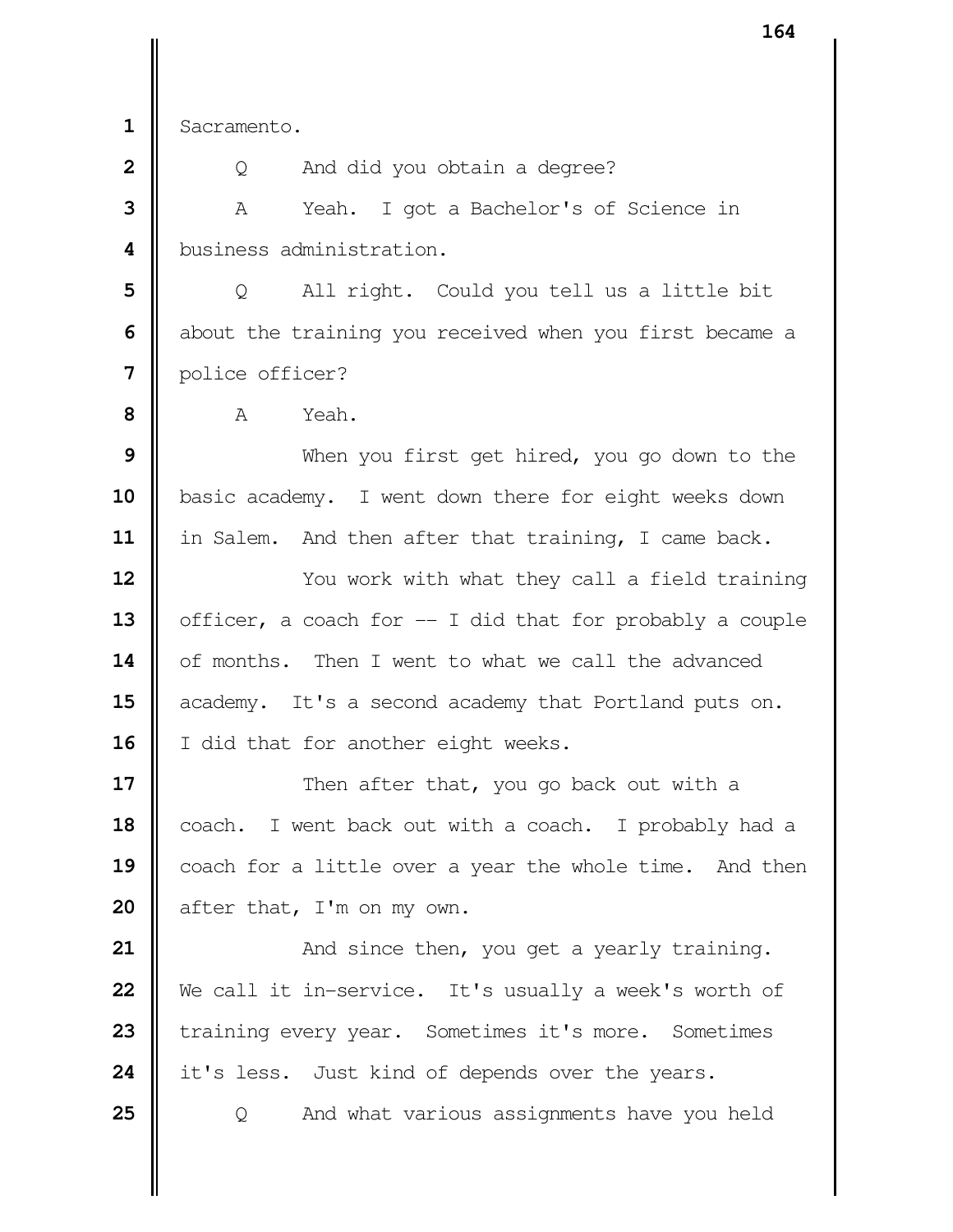since joining the Bureau?

| $\overline{2}$ | I had worked -- my last assignment on<br>A              |  |  |
|----------------|---------------------------------------------------------|--|--|
| 3              | probation was what was at the time Northeast Precinct,  |  |  |
| 4              | which is now North Precinct, and I've stayed there ever |  |  |
| 5              | since. It must have been about June of 1996. I've       |  |  |
| 6              | been there since.                                       |  |  |
| 7              | So for over 24 years, you've basically been<br>Q        |  |  |
| 8              | a patrol officer in the exact same part of town?        |  |  |
| 9              | Yes.<br>A                                               |  |  |
| 10             | Q<br>Okay.                                              |  |  |
| 11             | A GRAND JUROR: While you are talking about              |  |  |
| 12             | training, could I ask a training question?              |  |  |
| 13             | MR. DAVIDSON: Sure.                                     |  |  |
| 14             | A GRAND JUROR: What training, updated to                |  |  |
| 15             | today's standards, do you see or get dealing with       |  |  |
| 16             | people that have mental challenges?                     |  |  |
| 17             | THE WITNESS: Oh, we -- we've got quite a                |  |  |
| 18             | bit.                                                    |  |  |
| 19             | At one point I went to, what is it called,              |  |  |
| 20             | it's called Critical Incident Training. It's called CIT |  |  |
| 21             | training. I went through that the first round back, I   |  |  |
| 22             | couldn't tell you the year, back originally when we     |  |  |
| 23             | first started doing it here.                            |  |  |
| 24             | And then since then, everybody has got that             |  |  |
| 25             | training, and now it's called ECIT, which is a          |  |  |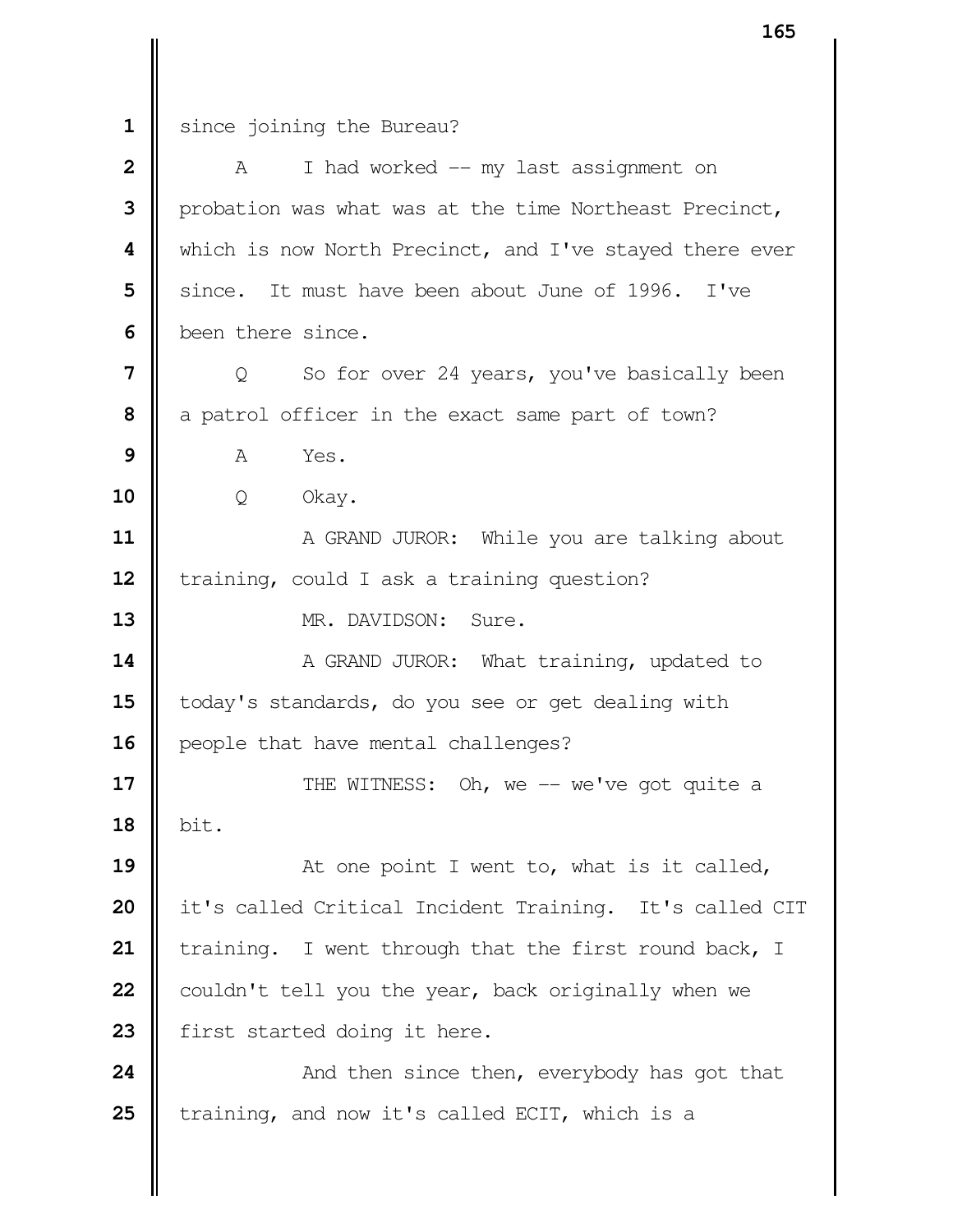1 | different -- which is a little bit more training. I | don't have that training, but I got the original training. And then in in-service every year, there's  $\parallel$  always classes about dealing with people in crisis. A GRAND JUROR: So you are taught to Tecognize it when you see it on the street dealing with  $\parallel$  the public?  $\parallel$  THE WITNESS: Correct. Yes. A GRAND JUROR: Thank you. 10 BY MR. DAVIDSON: | Q All right. So you've worked essentially in 12 | the same area of town, which is now kind of North, Northeast Portland. A Yeah. It's called North Precinct now. Q Okay. And what shifts have you worked, and 16 what shift do you work now? A I've worked all the shifts, from graveyard 18 | to swing shift, and now I've landed on day shift for 19 the last probably seven or eight years. | Q And what are the hours of day shift? A I work pre-relief, which is from 6:00 in the morning until 4:00 in the afternoon. Q All right. So I think you know why we're 24 here. We're here to discuss this officer-involved Shooting incident that occurred on October 25th at the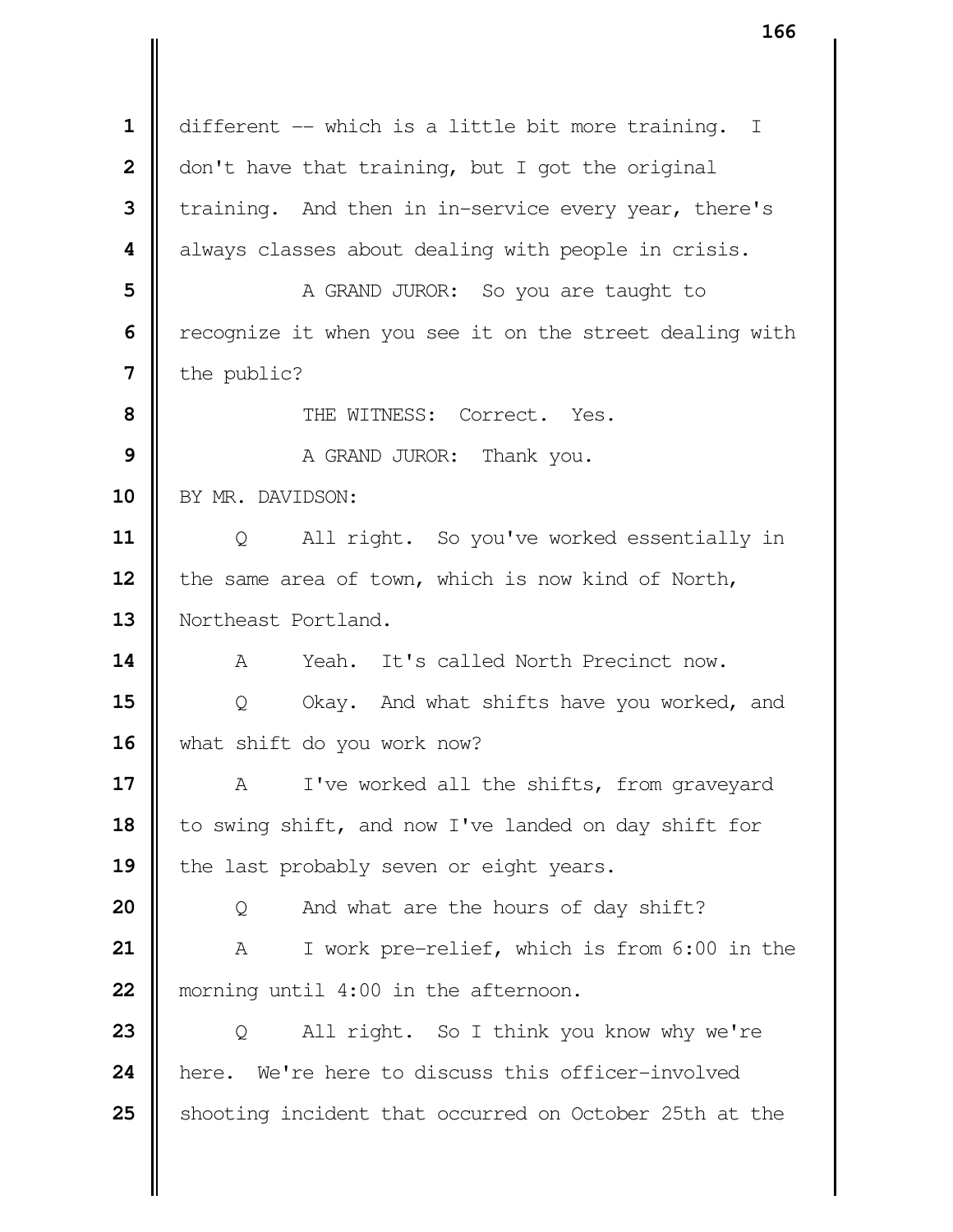intersection of North Saratoga and North Oatman. **A** Yes. | Q So I'm assuming that things were typical. You started your shift at 6:00 that day. **A** Yes.  $\Box$  Q And were you working solo car or a partner **7**  $\|$  car? A I was working a partner car with Officer Reagan as I've typically done. And I've done for the **last few years.**  | Q So that's your typical assignment, a partner 12 | car with Officer Reagan? **A** Yes.  $\begin{bmatrix} 0 & \text{Area} \\ 0 & \text{Area} \end{bmatrix}$  are you assigned to any particular district in North Precinct? A Yeah. My district is 590 and Officer 17 | Reagan's is 570. They join. So when we work together, 18 We cover both districts typically. Q And can you just give us the general **geographic boundaries of that conglomerated district?**  A Yeah. 590 is kind of more or less from Shaver to MLK,  $I-5$  to Broadway more or less. It goes  $\parallel$  over a block or two here and there.  $\parallel$  And 570's goes on the other side of I-5, **pretty much from around Greeley up to about, I think**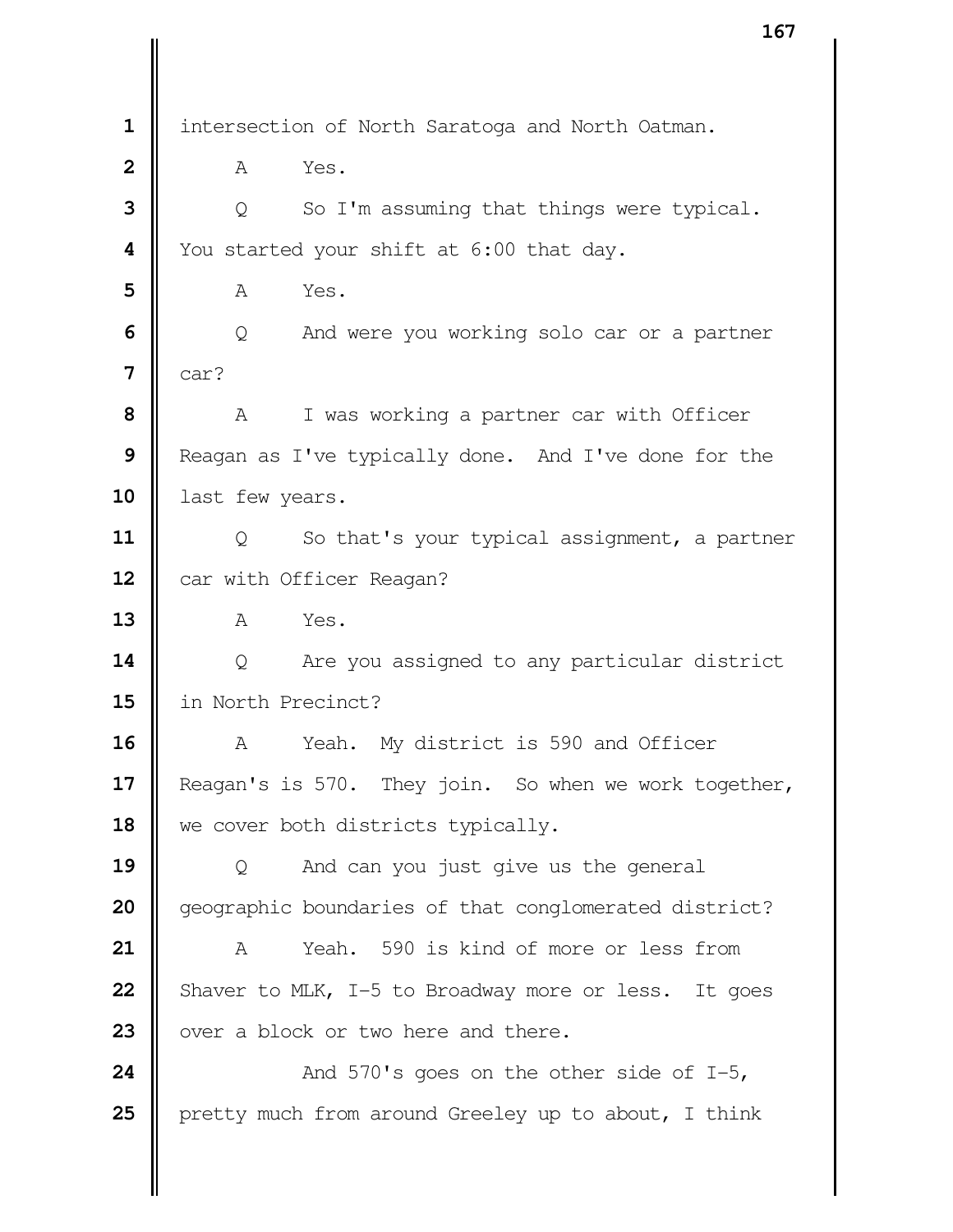| $\mathbf 1$             | it's Rosa Parks and goes over to about I-5. They kind   |  |  |
|-------------------------|---------------------------------------------------------|--|--|
| $\overline{\mathbf{2}}$ | of sit on two sides of I-5, kind of connected.          |  |  |
| 3                       | Okay. So that day, the 25th of October, how<br>Q        |  |  |
| $\overline{\mathbf{4}}$ | were you dressed?                                       |  |  |
| 5                       | Just exactly like I am today.<br>A                      |  |  |
| 6                       | All right. Wearing a police bureau uniform<br>Q         |  |  |
| 7                       | $with$ $-$                                              |  |  |
| 8                       | With a badge.<br>Α                                      |  |  |
| 9                       | -- badging and things of that nature?<br>Q              |  |  |
| 10                      | Α<br>Yes.                                               |  |  |
| 11                      | And was Officer Reagan dressed similarly?<br>Q          |  |  |
| 12                      | Α<br>Yes, he was.                                       |  |  |
| 13                      | And the patrol vehicle you were in, can you<br>Q        |  |  |
| 14                      | tell us a little bit about that?                        |  |  |
| 15                      | Yeah. It's a Ford Crown Vic. It's got<br>Α              |  |  |
| 16                      | overhead lights and painted. Just the typical Portland  |  |  |
| 17                      | Police Bureau car that you see driving around.          |  |  |
| 18                      | We've heard a little bit about this, but<br>Q           |  |  |
| 19                      | it's our understanding from prior testimony that        |  |  |
| 20                      | officers, when they are on duty and in the field, don't |  |  |
| 21                      | identify themselves necessarily by name on the radio    |  |  |
| 22                      | but instead by a unit number; is that correct?          |  |  |
| 23                      | That's correct. Yeah. That's how we<br>Α                |  |  |
| 24                      | identify ourselves on the radio.                        |  |  |
| 25                      | And what was your unit number that day?<br>Q            |  |  |
|                         |                                                         |  |  |
|                         |                                                         |  |  |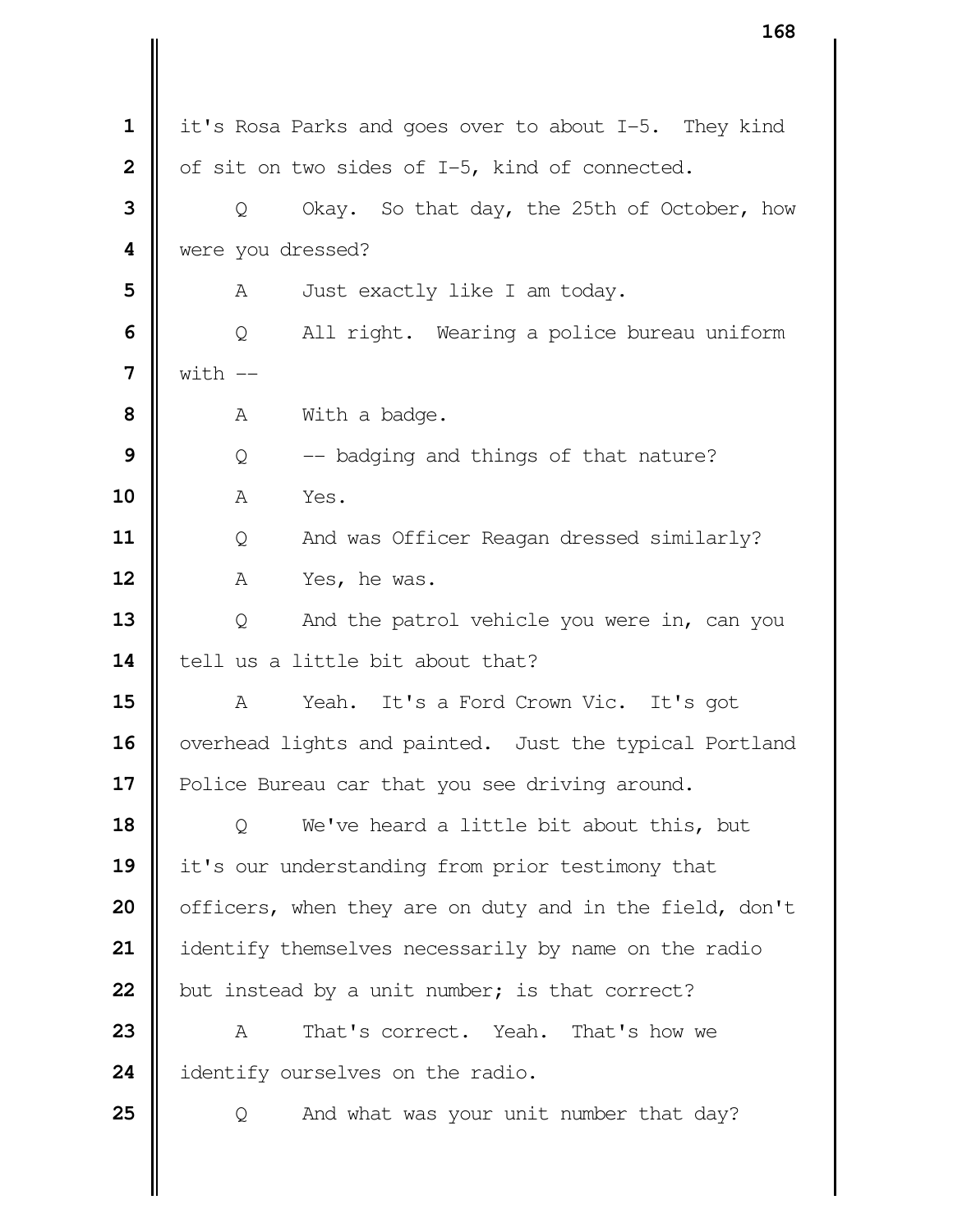| $\mathbf 1$             | A                                                       | 590.                                                |  |
|-------------------------|---------------------------------------------------------|-----------------------------------------------------|--|
| $\overline{\mathbf{c}}$ | Q                                                       | 590. And that represents, I guess the car           |  |
| 3                       |                                                         | that both you and Officer Reagan are in?            |  |
| $\boldsymbol{4}$        | A                                                       | Yes.                                                |  |
| 5                       | Q                                                       | Okay. So this incident I imagine then kind          |  |
| 6                       |                                                         | of happened towards the end of your shift; is that  |  |
| 7                       | right?                                                  |                                                     |  |
| 8                       | Α                                                       | Yes.                                                |  |
| 9                       | Q                                                       | So is there anything unusual about anything         |  |
| 10                      | that occurred to you guys earlier in the day, or was it |                                                     |  |
| 11                      | a pretty typical day on patrol?                         |                                                     |  |
| 12                      | A                                                       | Just a typical day on patrol.                       |  |
| 13                      | Q                                                       | And was one of the two of you driving that          |  |
| 14                      | day?                                                    |                                                     |  |
| 15                      | Α                                                       | Yeah.<br>Officer Reagan was driving that day.       |  |
| 16                      | Q                                                       | And does Officer Reagan always drive?               |  |
| 17                      | Α                                                       | We typically switch off for the most part.          |  |
| 18                      | Q                                                       | Like every other day kind of thing?                 |  |
| 19                      | Α                                                       | Usually, yeah, for the most part.                   |  |
| 20                      | Q                                                       | So where were you when you first heard the          |  |
| 21                      |                                                         | call come out about the Ace Cash Checking property? |  |
| 22                      | A                                                       | We were in the area of like Campbell, south         |  |
| 23                      | of Lombard.                                             |                                                     |  |
| 24                      | Q                                                       | And what were you doing at the time?                |  |
| 25                      | Α                                                       | There's a contact office there. We come out         |  |
|                         |                                                         |                                                     |  |
|                         |                                                         |                                                     |  |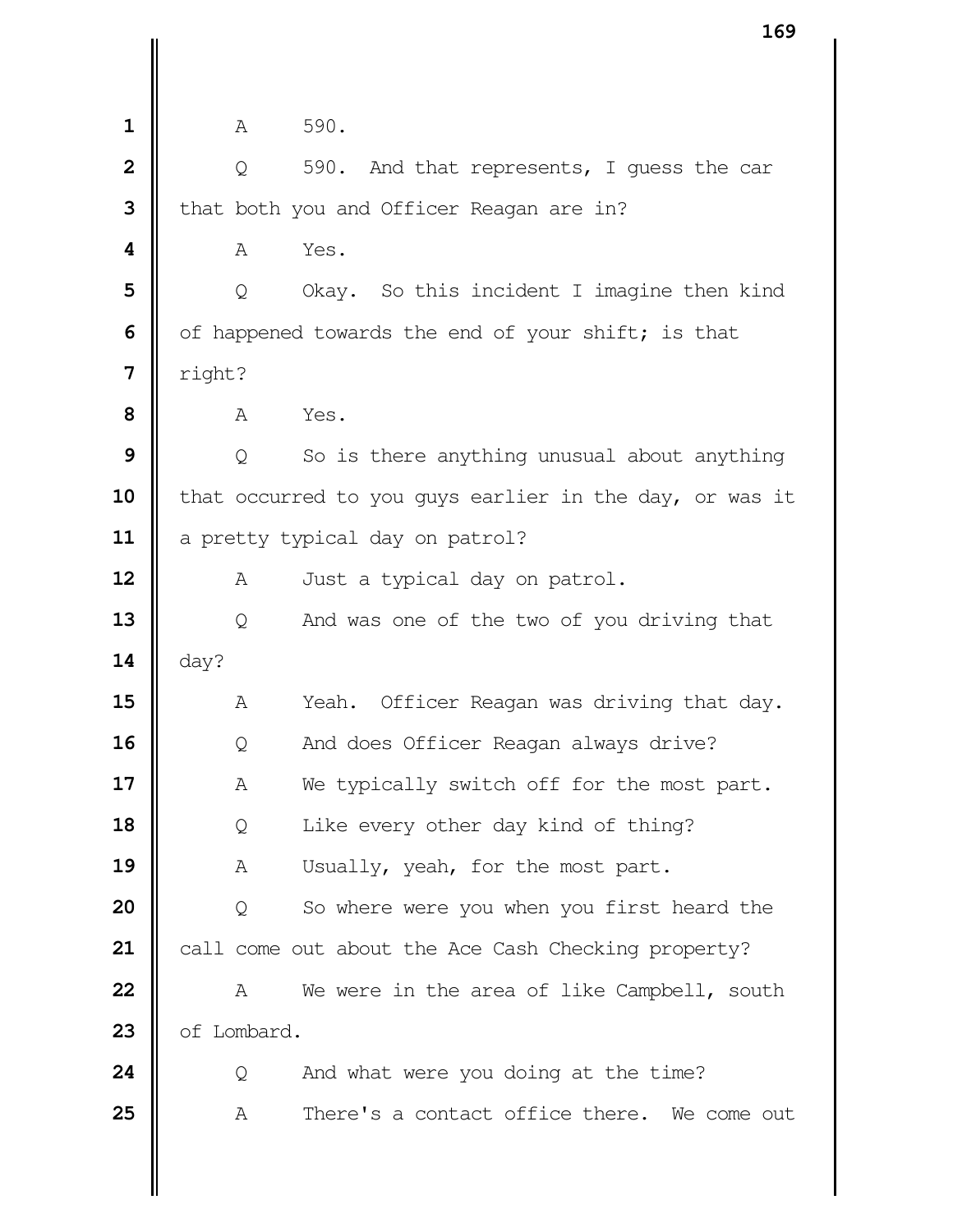1 | of the contact office.

**2**  $\parallel$  0 What's the contact office?

**3** A Contact office is a place you can go and use **4 |** the restroom, have a break, write your reports, do that **5** Kind of stuff.

**6**  $\Box$  Q Okay. But it's separate from the main **7 I** precinct then?

**8 A** Yes.

**9** | Q So just walk us through what you heard and 10 | what your response was to it.

**11** A The first call was a call at the Ace Cash 12 | Checking place. It's about the 2700 block of Lombard. 13 The call came out. And with the updates, it turned out **14** it was a male, black, in his 20's, black hat, black 15 | backpack, black jacket, black pants and yellow shoes 16 | had done the robbery of that one.

  $\parallel$  They said that he was last seen walking westbound on Lombard. So what we did is we did like an  $\parallel$  area check for -- actually that's exactly what we did -- an area check about a block south, a block or two south 21 | of Lombard, kind of paralleling it.

**22** We went westbound out, I don't know, maybe **23** 15, 20 blocks past that location when the second robbery  $24$   $\parallel$  call came out at the U.S. Bank.

**25**  $\vert$  Q Before you get into that, how far away were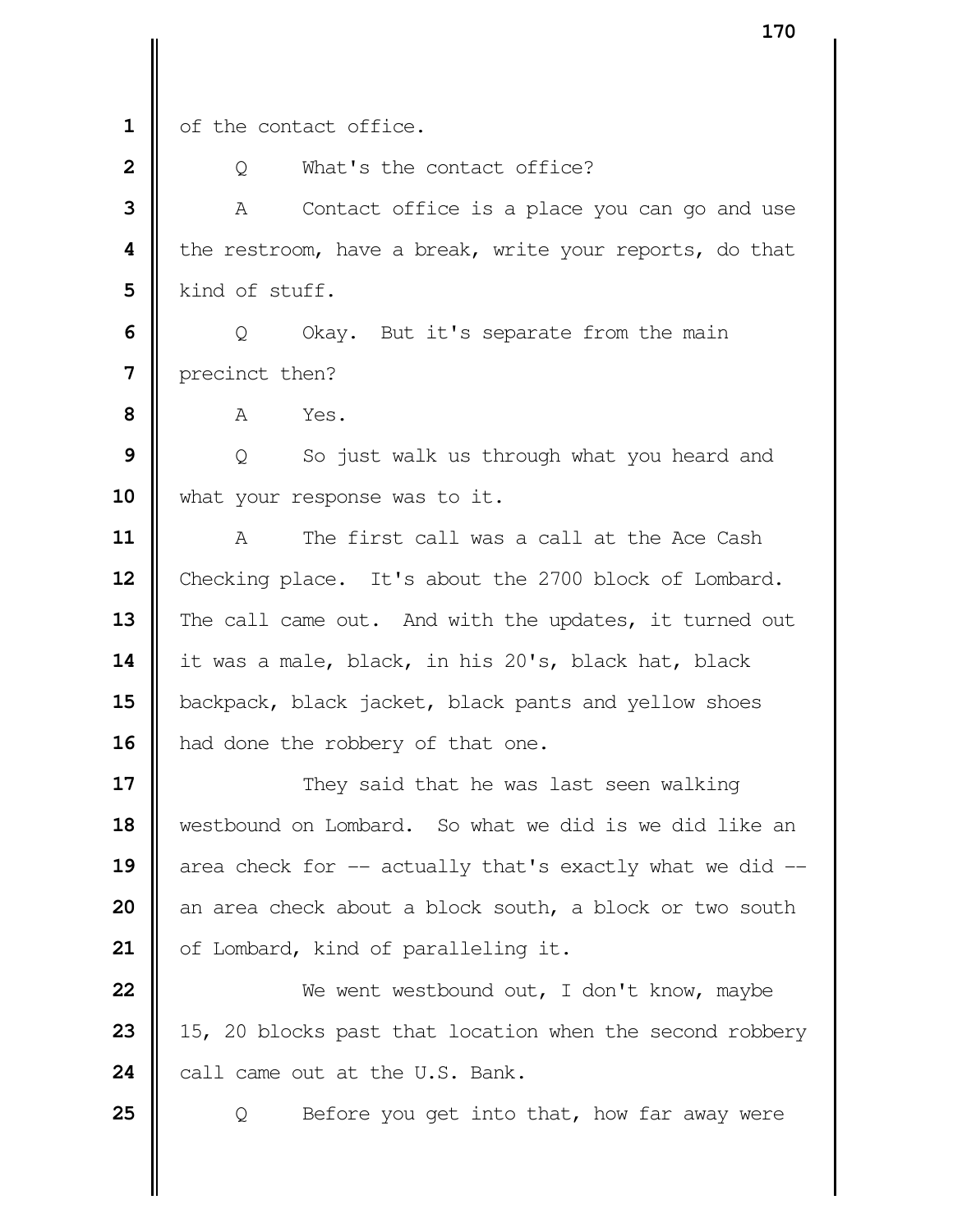1 | you at the contact station from where that Ace Cash Checking location is? A We were probably about seven or eight blocks  $\parallel$  away, somewhere in that neighborhood, give or take a block.  $\Box$  Q How long did it take you from the call to when you responded to the area? A Oh, pretty quick. We were there within minutes.  $\parallel$  Q Okay. So you're searching an area and you hear the second call come out. What was the nature of the second call? A The second call was, was a bank robbery. As 14 | that call progressed, it turned out, same description as the same guy. And then we turned around and we 16 | started coming back towards the location. We're still  $\parallel$  a block  $\parallel$  Q Towards U.S. Bank? 19 | A Towards U.S. Bank, yeah. We had gone westbound past it and we were coming eastbound. We're still a block or two south of Lombard.  $\parallel$  And as we are coming back, they started  $\parallel$  giving GPS -- he had taken the GPS tracker, and they were giving updates. He was going south on Oatman,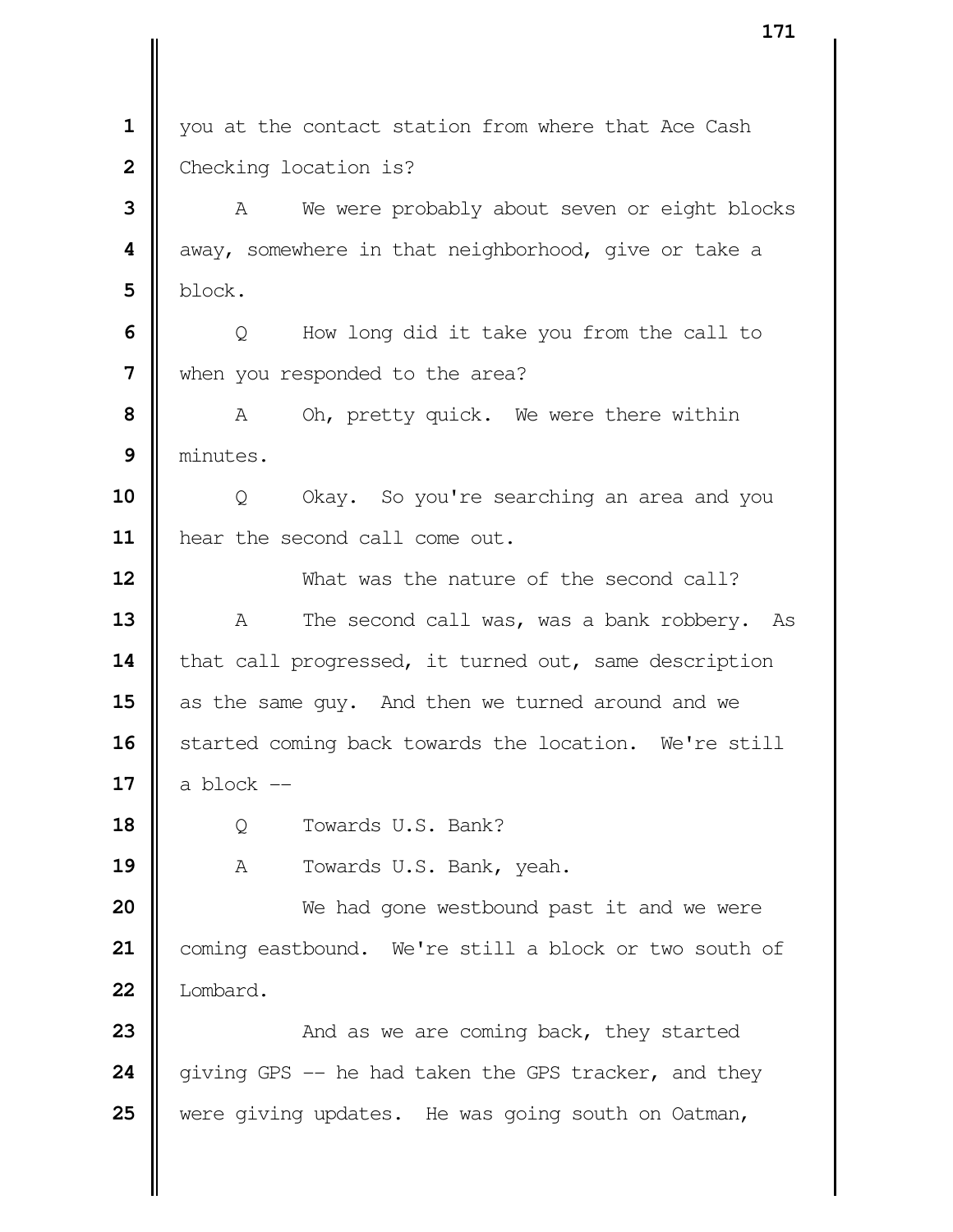which is pretty much where the bank was, just south on Oatman. And as the, as the updates kept coming out, at one point they said he's going about 2.2 miles per | hour, which they said is like he's walking, a walking  $6 \parallel$  speed.  $\parallel$  So as we're going, they said  $\sim$  as we get closer, there's an update that he's at Bryant. And then as we get in the area from -- we're north of Bryant, as 10 | we come down Oatman, that he was at Saratoga.  $\parallel$  So as we come down Saratoga, we -- as we come 12 | down -- we don't come down Saratoga. We come down 13 | Oatman towards Saratoga. Q Actually, Officer, can I get you to hold on for one second? So can we go into a little more detail about **i** the information that you received in the call?  $\parallel$  Do you recall what was the -- other than the **description, which you've already given, what**  | information did you have as far as you can recall about -- you received over the air about what had **o** cocurred at the Ace Check Cashing location and at the bank? A At the Ace Check Cashing location, there was  $\parallel$  a note for \$5,000. And at the second location, I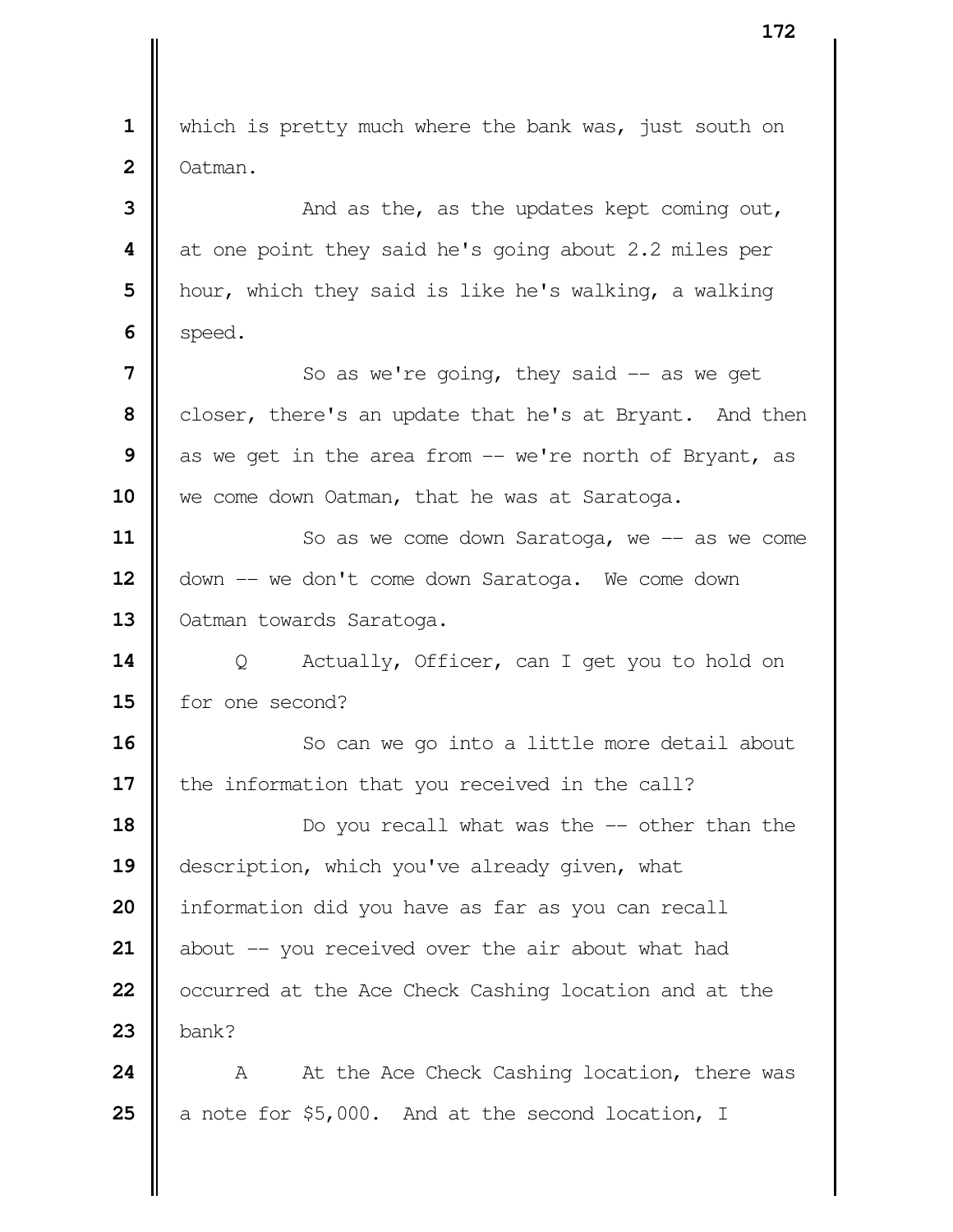believe the only information was there was a note. | Q Okay. So you didn't have any information, | for example, in regards to the U.S. Bank call about What the content of the note was? **A** No.  $\Box$  Q Just that it was, in shorthand, a note robbery, I guess?  $\mathbf{8}$   $\mathbf{R}$   $\mathbf{A}$   $\mathbf{Y}_{\mathbf{P}}$   $\mathbf{A}$   $\mathbf{Y}_{\mathbf{P}}$  | Q And what is your understanding in general of 10 what a note robbery is? Is that something that you've 11 | encountered before in your policing? A Yes. Typical for a bank robbery, they'll go 13 | in with a note, slide the note across to the cashier, asking for whatever they are asking for, and usually **||** get the money back and then leave. | Q Okay. And does it sometimes have a 17 | reference to a weapon and sometimes not? 18 | A Yeah. It just depends. Every note is a little bit different. But sometimes it will reference a weapon or explosives or some kind of -- sometimes it will. | Q All right. But as far as the content of the Second robbery, the U.S. Bank robbery, you knew it was  $\parallel$  a note robbery, but didn't know what the content of the note was?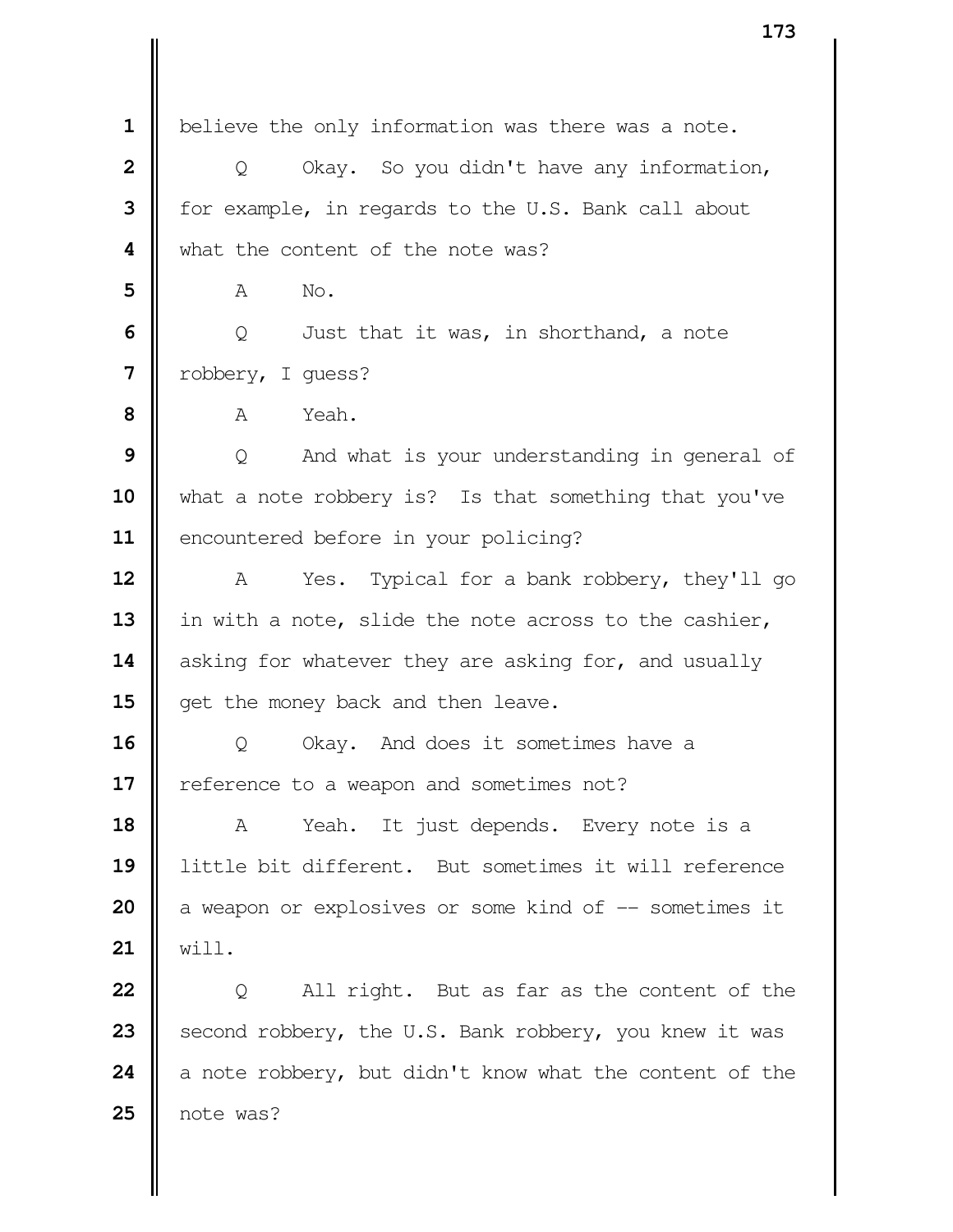| $\mathbf 1$             | A<br>I did not know, no.                               |  |  |
|-------------------------|--------------------------------------------------------|--|--|
| $\overline{\mathbf{2}}$ | But the note wouldn't broadcast to you any<br>Q        |  |  |
| 3                       | description or threat or reference to weapons?         |  |  |
| 4                       | Α<br>No.                                               |  |  |
| 5                       | All right. So I interrupted you. You said<br>Q         |  |  |
| 6                       | you were heading south on Oatman.                      |  |  |
| 7                       | Actually I will just see if I can pull up a            |  |  |
| 8                       | slide with our overhead map of that area. Let's just   |  |  |
| 9                       | kind of go back.                                       |  |  |
| 10                      | A GRAND JUROR: The one that has the GPS                |  |  |
| 11                      | dots on it is a pretty clear mapping. That one.        |  |  |
| 12                      | BY MR. DAVIDSON:                                       |  |  |
| 13                      | All right. So you were testifying you were<br>Q        |  |  |
| 14                      | heading south on Oatman from Lombard, essentially      |  |  |
| 15                      | following the directions that the GPS was headed; is   |  |  |
| 16                      | that right?                                            |  |  |
| 17                      | Yeah. We weren't coming from Lombard. We<br>A          |  |  |
| 18                      | were coming from a street or two south on Lombard but, |  |  |
| 19                      | yeah, and then we turned --                            |  |  |
| 20                      | So where did you intersect with Oatman then?<br>Q      |  |  |
| 21                      | I'm not sure if we were on Holland or Morgan<br>Α      |  |  |
| 22                      | or Bryant. We were south of it. I'm not exactly sure   |  |  |
| 23                      | which street we were on.                               |  |  |
| 24                      | So you didn't turn on to Oatman off of<br>Q            |  |  |
| 25                      | Lombard?                                               |  |  |
|                         |                                                        |  |  |
|                         |                                                        |  |  |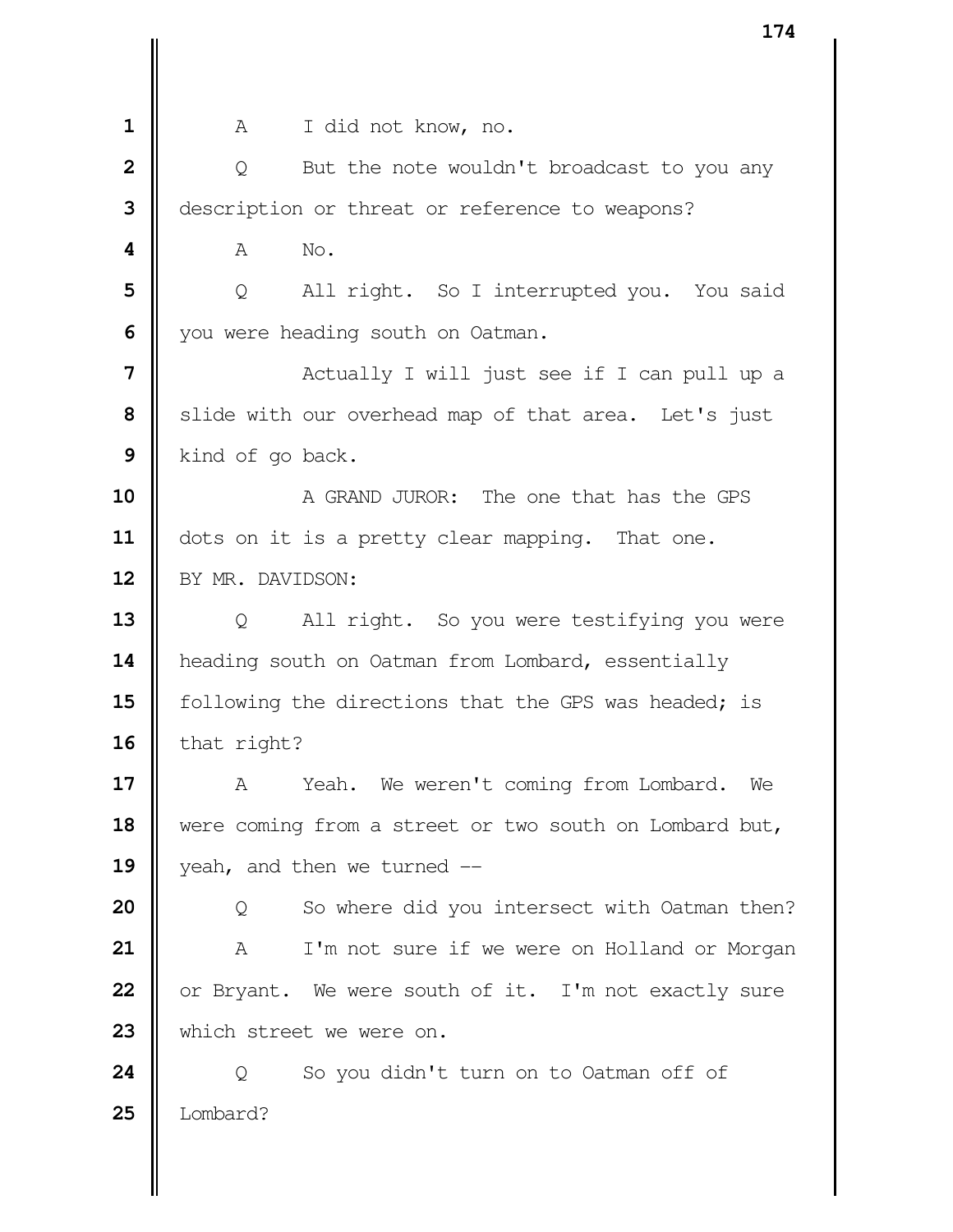**A** No. No. | Q So what happened when you turned south on to  $3 \parallel$  Oatman?  $\parallel$  A Well, as we got down closer to Saratoga, **I** there was an update that he was at Saratoga. And as we get close to Saratoga, we see a guy that matches the description, black male in his 20's, black hat, black backpack, black jacket, black pants, yellow shoes.  $\parallel$  And he's the only one there in the area. 10 | He's on the east side, just south of the intersection on the sidewalk. As we approach, he's walking, just a 12 | walking speed southbound. | Q So he's not in a hurry. He's not running; **he's** just walking? A Yeah. Just, just a casual 2.2-mile an hour walk. And as we approach, I get on the radio and say, "We have him here." | Q Now, did you and Officer Reagan have any 19 | conversation at that point? A Yeah. We said -- I can't remember if it was me or him -- said, "That's him." And I got on the  $\parallel$  radio, broadcast that we had him here. As we get to  $-$ 23 we stopped north of the intersection, you know, 24 | probably 25 to 30 yards away from him, which is | typical.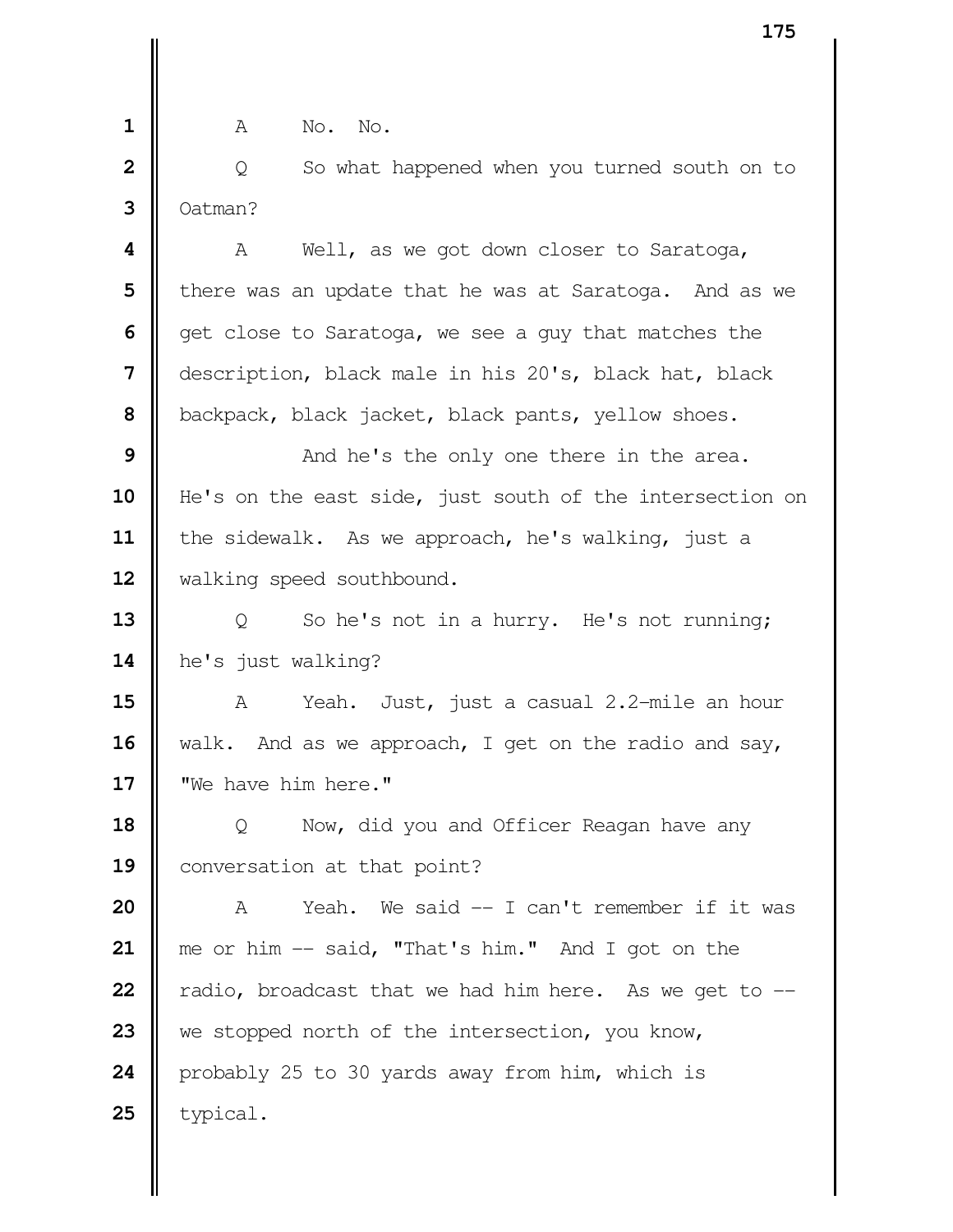| Q Let me flip to another slide here. Here is a close-up of the intersection. Maybe you could point out to us where you Stopped your patrol vehicle. A Oh, probably, probably close to, close to Where that green arrow is. I think it was right close | to here somewhere, in this, in this area, walking southbound.  $\Box$  Q Okay. And did you, did you -- when you Stopped your vehicle, did you stop it directly at a 11 | 90-degree angle to the intersection or was it canted in | some way? 13 | A You know, I don't know if it was exactly 14 | straight or it might have been canted a little bit. 15 | I'm not exactly a hundred percent sure. | Q Okay. All right. So you stopped the vehicle. **A** Yes. | Q You called -- sorry. Officer Reagan stopped 20 | the vehicle. A Yes. | Q You called on the radio that you were out 23 With the suspect. **A** Yes.  $\begin{bmatrix} 0 & 0 \end{bmatrix}$  and what happened next?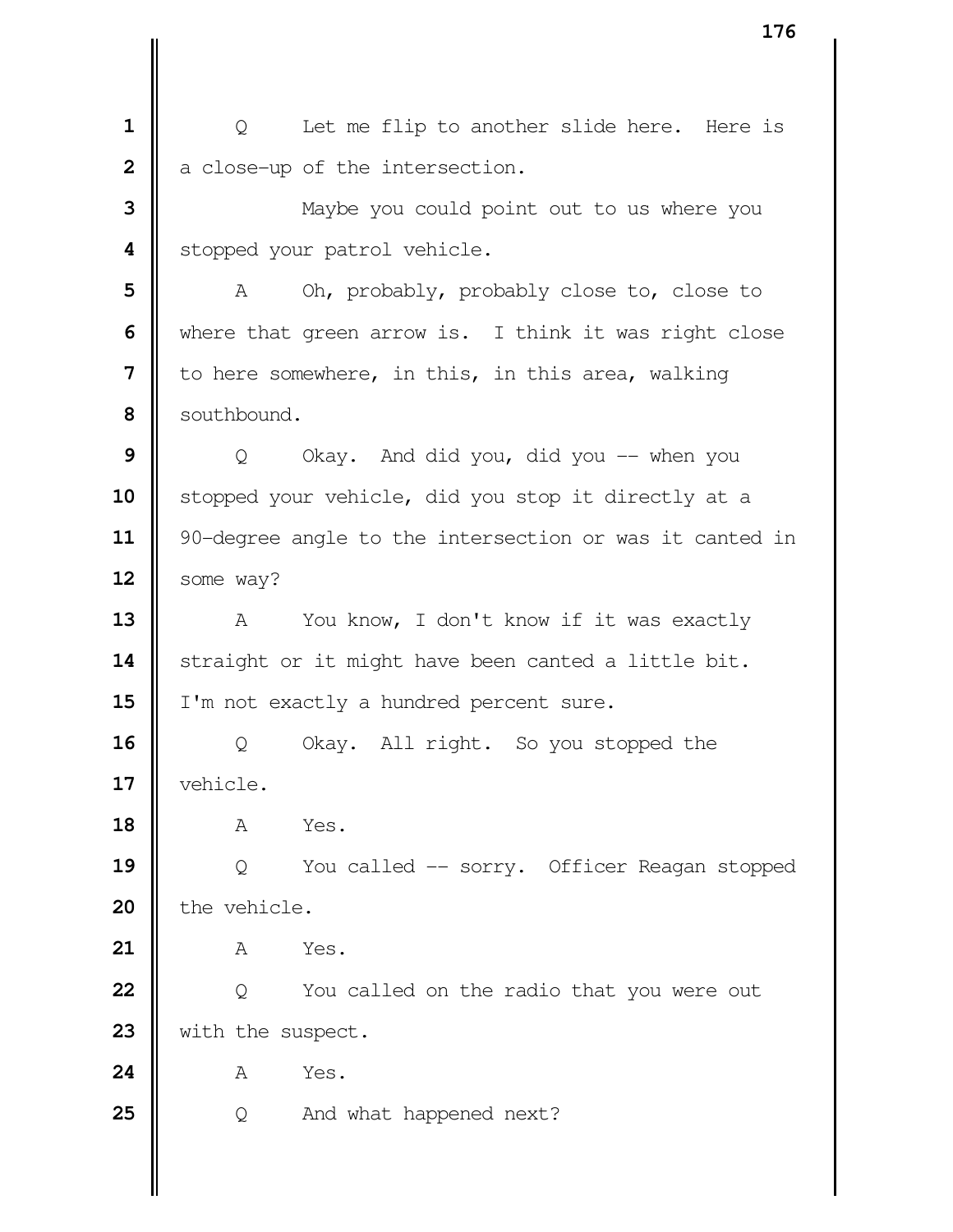A As we come out of the car, we open the | doors, I'm getting my gun out. Officer Reagan is  $\parallel$  giving him commands. Stop. Get your hands up.  $\parallel$  Q If we can -- before you continue.  $\parallel$  **Could you tell if Officer Reagan had his gun**   $\parallel$  out? A You know, I, I assume he did, but I wasn't | looking at Officer Reagan. I was looking at the Suspect. So my assumption is that he had his gun out. Q But you don't know? **A** I don't know for sure. Q At that point. Okay. A GRAND JUROR: Was yours your handgun?  $\parallel$  THE WITNESS: Yeah, that's my handgun. 15 That's all I carry is my handgun. 16 | BY MR. DAVIDSON:  $\parallel$  Q So let me ask you a question. Why at this 18 | point have you unholstered your firearm? A Because we have the suspect in, in two **P** robberies that just happened within the last few minutes, I believe that he could be armed. It was a 22 | person crime, felony.  $\parallel$  Q Okay. And were you pointing your firearm at him or did you have it pointed at some other direction? A I was pointing it towards him.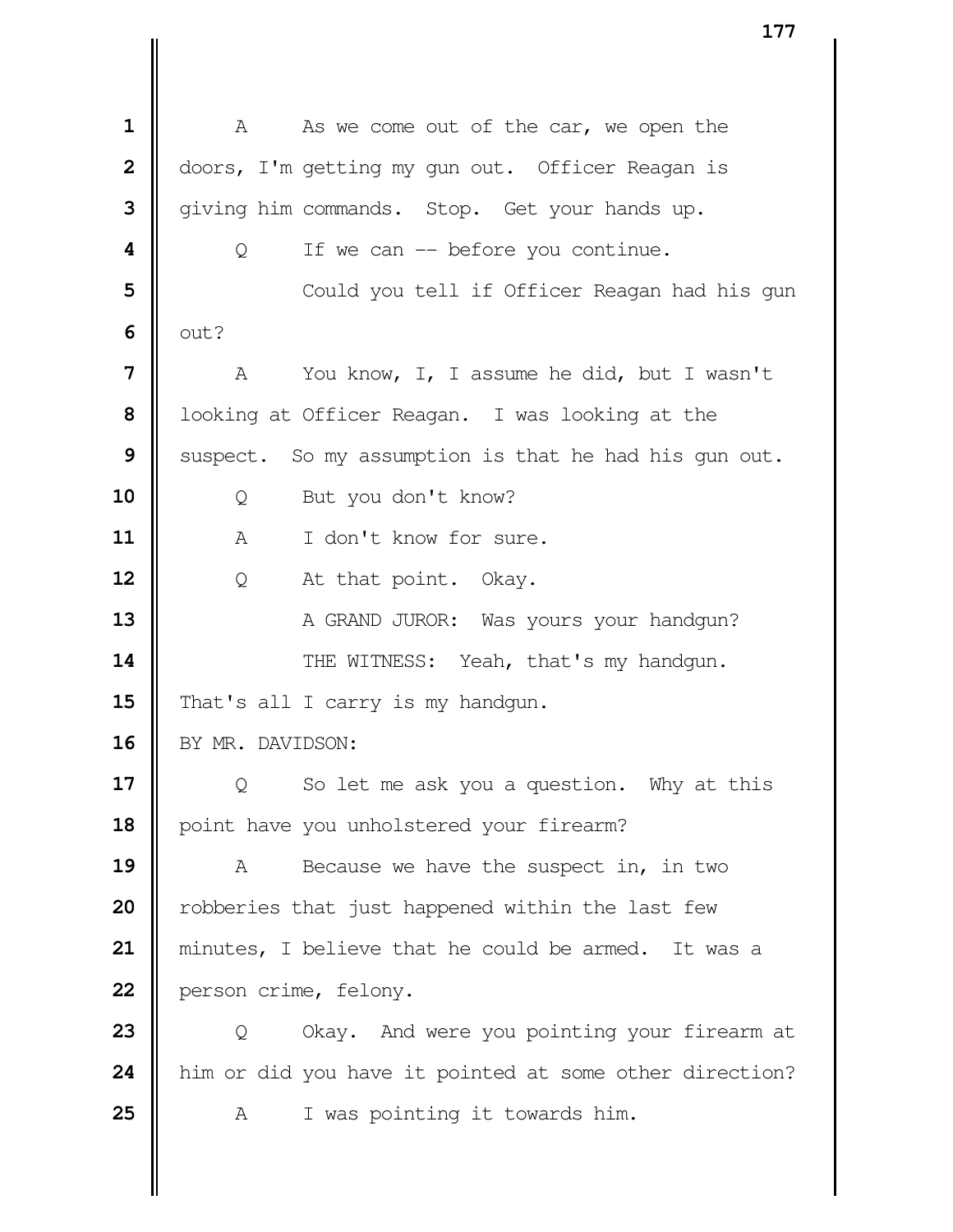| Q You were pointing it towards him? **A** Yeah. | Q Okay. At that point you were still in the lee to the door of the car? A Yes. I was still -- I was just standing on **I** the outside of the car between the door and car.  $\parallel$  Q And he's been hailed by Officer Reagan. And is he stopping at where that X is in general? A In general. He's a little bit south of it. 10 | He was walking away from us. And then once we started 11 | giving -- not we. Officer Reagan started giving him 12 | commands, he turns around and starts walking towards  $13 \parallel$  us. Q Now, if I can stop you there. A Sure.  $\parallel$  Q What do you estimate the distance at that 17 | point between yourself and Officer Reagan and the  $\parallel$  subject? A I go 25 to 30 yards, somewhere in the **|** neighborhood of that. | Q And can you tell me, to the best of your **P** recollection, what were the commands that Officer Reagan gave him? A Something to the effect of stop. Get your hands up.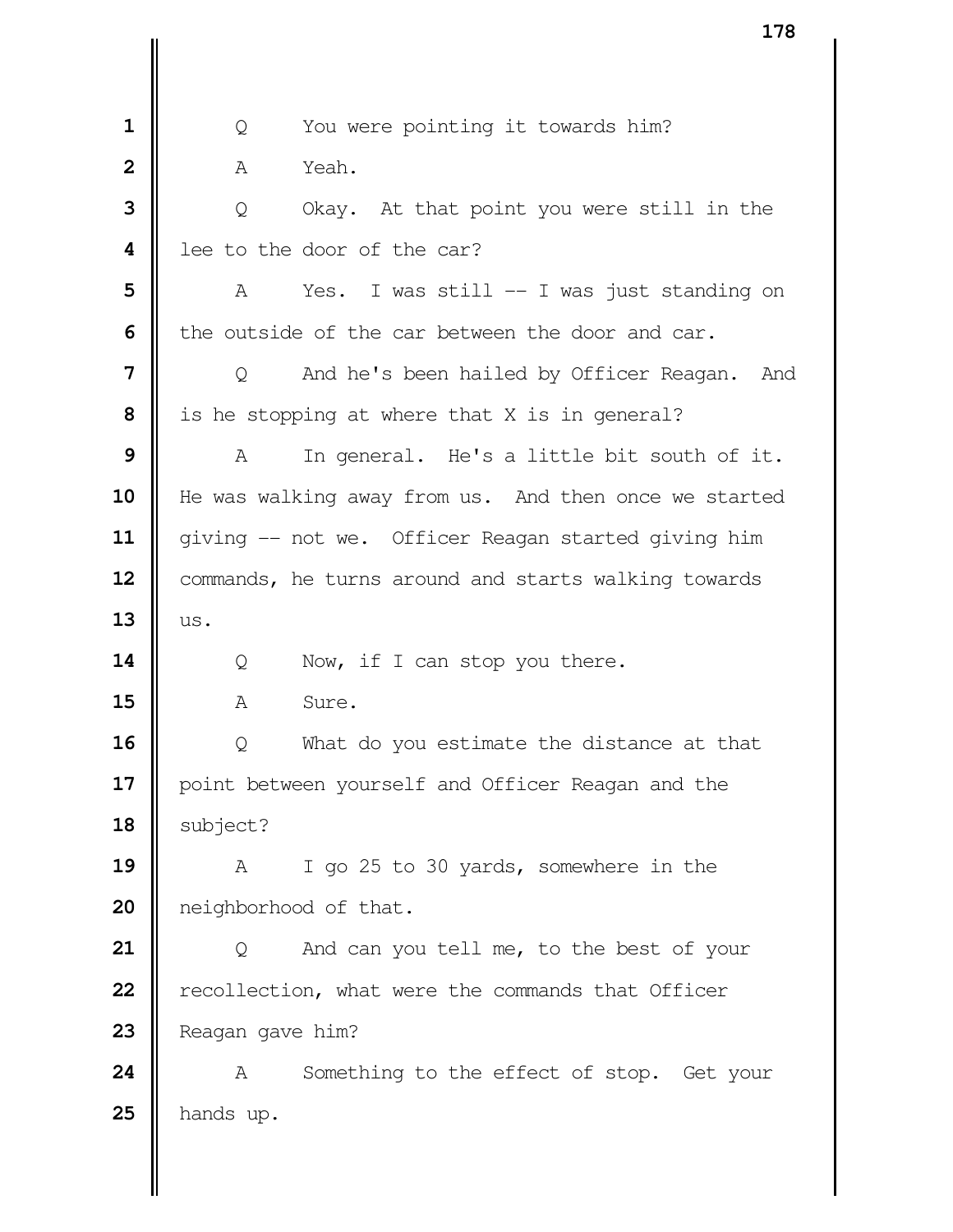| Q Now, where were his hands as far as you could tell when you first observed him? A When I first observed him, he looked just to **b**e walking. I didn't see his hands anywhere.  $\parallel$  Q Okay. And did you know where his hands were when Officer Reagan gave him the command to put his hands up? A Well, he had turned and started walking | towards us. As he started walking towards us, I saw a large bulge in his right front pocket. Then I saw him immediately put his hand into that pocket. | Q Now, was that before or after Officer Reagan  $\parallel$  directed him to keep his hands up? 14 | A I don't know if it was before or during.  $\parallel$  0 Okay. So either  $\parallel$  A Well, no. It was after, because once | Officer Reagan started giving direction, then he 18 | stopped and he turned around, so it was after. | Q Okay. So Officer Reagan directed him to | turn around and put his hands up? A Stop. Put your hands up, as he started with **the directions.** He -- then he turned around and Started walking towards us.  $\parallel$  Q And then put his hands in his pocket? A And he then put his hands in his front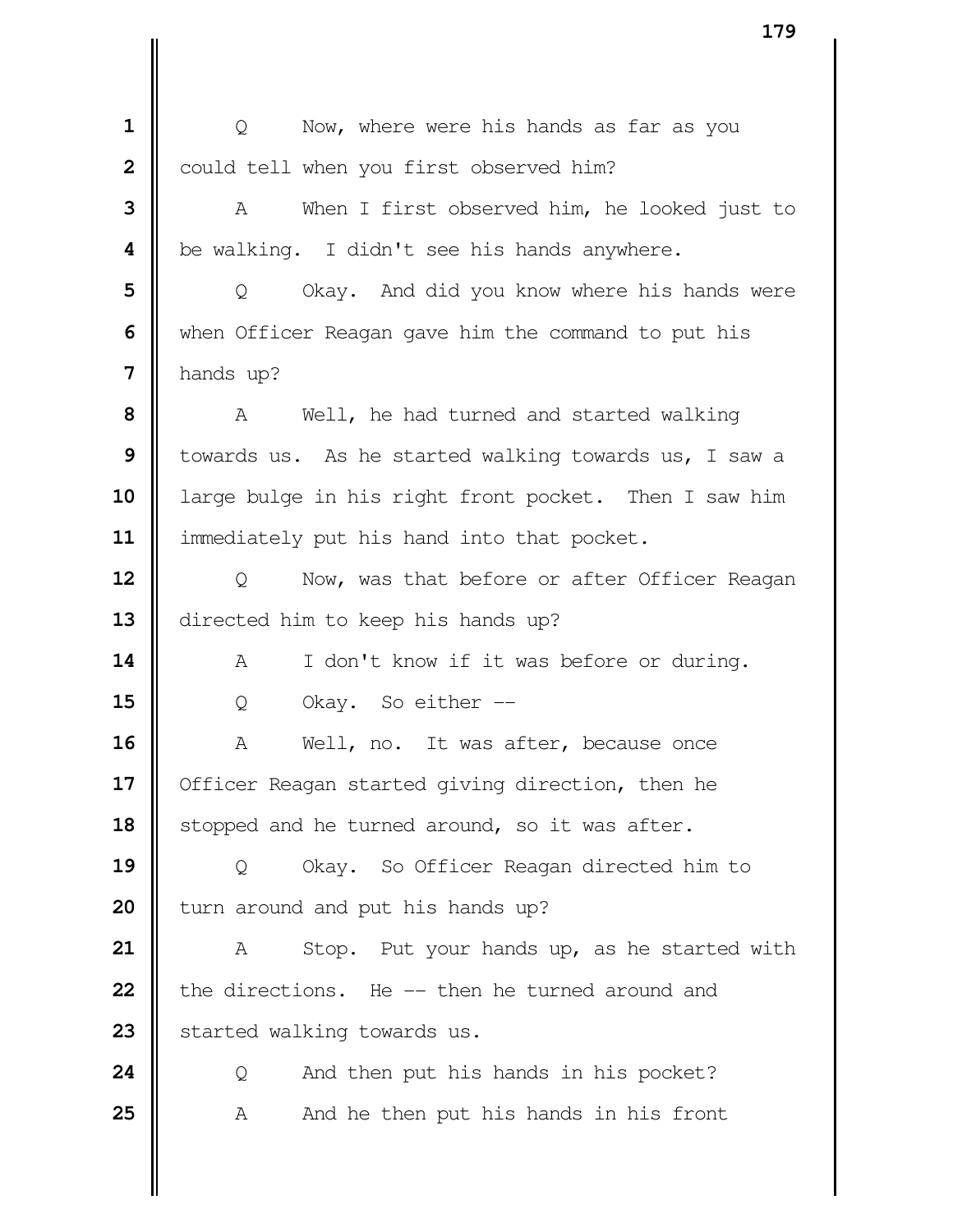| ×<br>۰, |  |
|---------|--|
|         |  |

 pocket. | Q So mode of operation is Officer Reagan | orders him to put his hands up and turn around. At **|** that point Mr. Peeples, we learn later was Mr. Chase Peeples, turns around, is walking back, and instead of Keeping his hands up, puts his hand in his pocket? A Yes. | Q All right. Now, you said you observed even | from that distance that he had a sizable bulge in his 10 | pant pocket. A Yes. | Q And is there anything about that that's 13 | concerning to you as a police officer? A Yeah. I thought a bulge in his right front 15 | pocket, I thought he had a gun in there or a weapon of 16 | some sort. Q Okay. And you received -- I guess as part 18 | of the training you described, do you have instruction 19 | on the issue of, you know, where weapons might be concealed on a person and things of that nature, about 21 | seeing the hands? A Yes. | Q Can you tell us a little bit about that? A Well, weapons are usually concealed Somewhere in the waistband or in the pocket, somewhere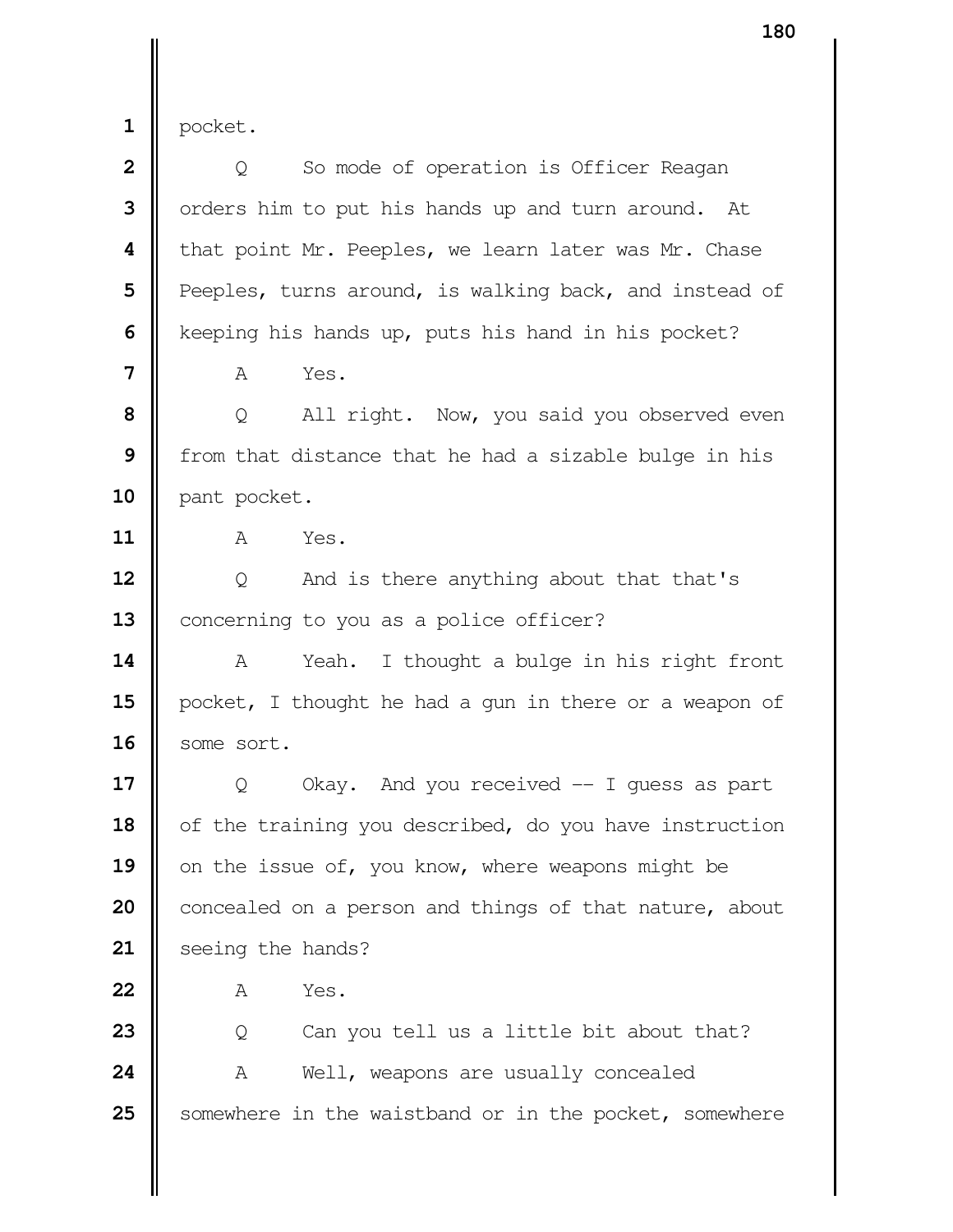| in this area. And we always want to see their hands and make sure they don't have anything. We don't want | them putting their hands in this -- this is the danger  $\parallel$  zone where all of the weapons are. We don't want them | putting their hands down there, (indicating).  $\Box$  Q Okay. So when Mr. Peeples stuck his hand in **I** that pocket that had the bulge in it, do you remember if it was his right or left pocket? A His right. Q What was your thinking when he did that  $\parallel$  after being directed to keep his hands up? A I thought he was reaching, reaching for a 13 || gun. I thought he was going to bring a gun out and 14 | shoot us.  $\parallel$  Q Okay. How much time lapsed between when you both exited the vehicle and he put his hand in his pockets? 18 | A Seconds. |  $\qquad \qquad$  0 Ten seconds, five seconds? A No. Just seconds. Maybe one or two 21 | seconds. Real quick. | Q So almost instantaneously?  $\parallel$   $\vee$  A Yeah. | Q All right. So when you saw him go into his **p**ocket with his right hand, what happened at that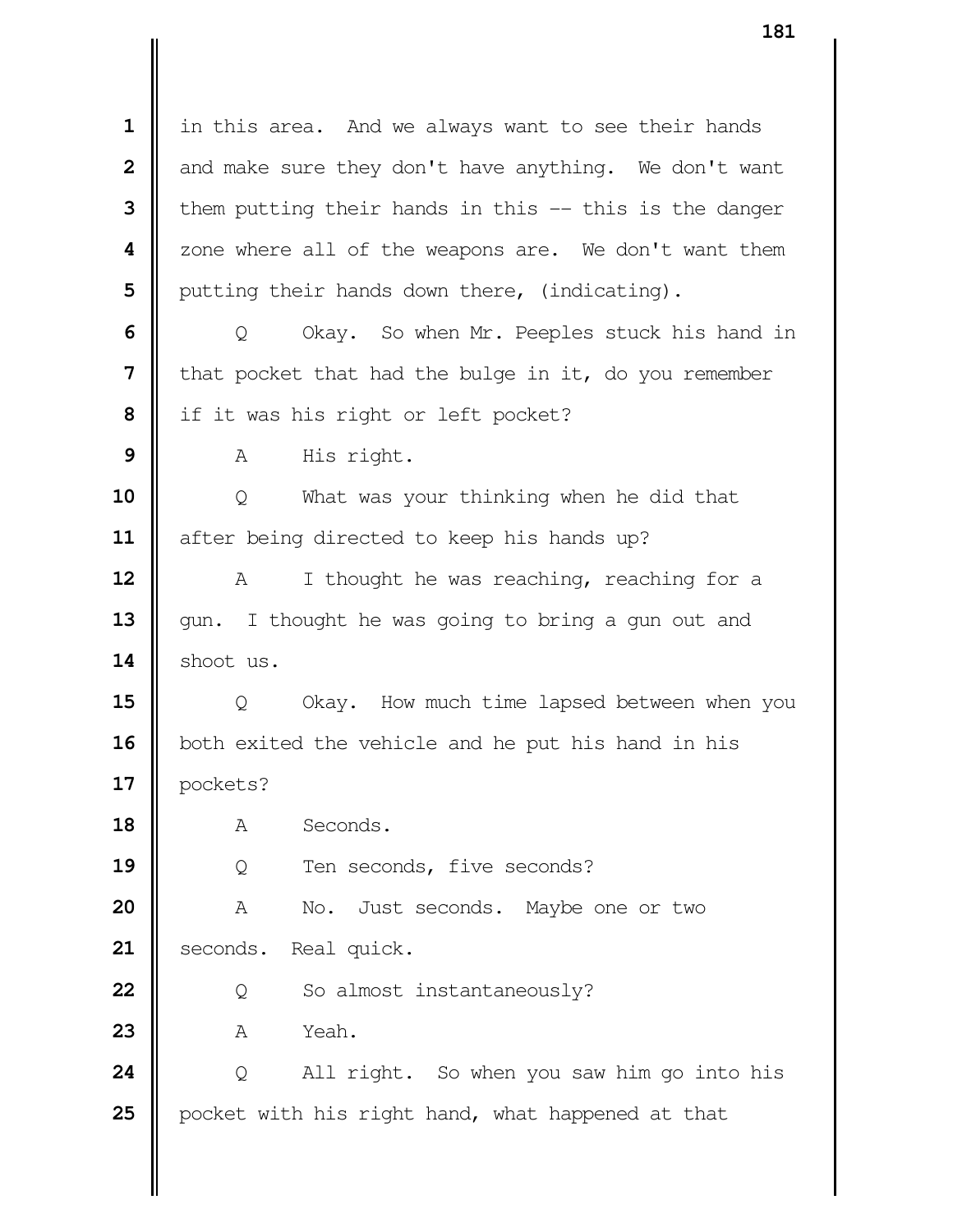$1 \parallel$  point?

| $\overline{2}$ | At that point Reagan is giving him<br>A                |
|----------------|--------------------------------------------------------|
|                |                                                        |
| 3              | directions, he puts his hand in, and then I see the    |
| 4              | hand start coming out. At this point I think he's      |
| 5              | coming out with a gun to shoot us.                     |
| 6              | But at this point for me what happened is              |
| $\overline{7}$ | there's a wooden light poll. As he had come up, I lost |
| 8              | vision of him. I couldn't see him. I didn't have a     |
| 9              | shot at him.                                           |
| 10             | Is the light poll on the $-$ over $-$ on which<br>Q    |
| 11             | part of the intersection is the light poll?            |
| 12             | You want me to go up to the diagram?<br>A              |
| 13             | Yes, if you wouldn't mind.<br>Q                        |
| 14             | Somewhere right about there where that line<br>Α       |
| 15             | is.                                                    |
| 16             | Okay. So he disappeared behind it and you<br>Q         |
| 17             | lost sight of him?                                     |
| 18             | Yes. I lost sight of him. The last I had<br>A          |
| 19             | seen of him, he had his hand in his pocket. I thought  |
| 20             | he was coming out with a gun.                          |
| 21             | At that point I didn't have a shot at him              |
| 22             | anymore. I thought he was coming out with a gun. If I  |
| 23             | would have had a shot at that point, I would have shot |
| 24             | him, but I didn't. So at that point what I did was I   |
| 25             | turned and ran around the car, ducked down.            |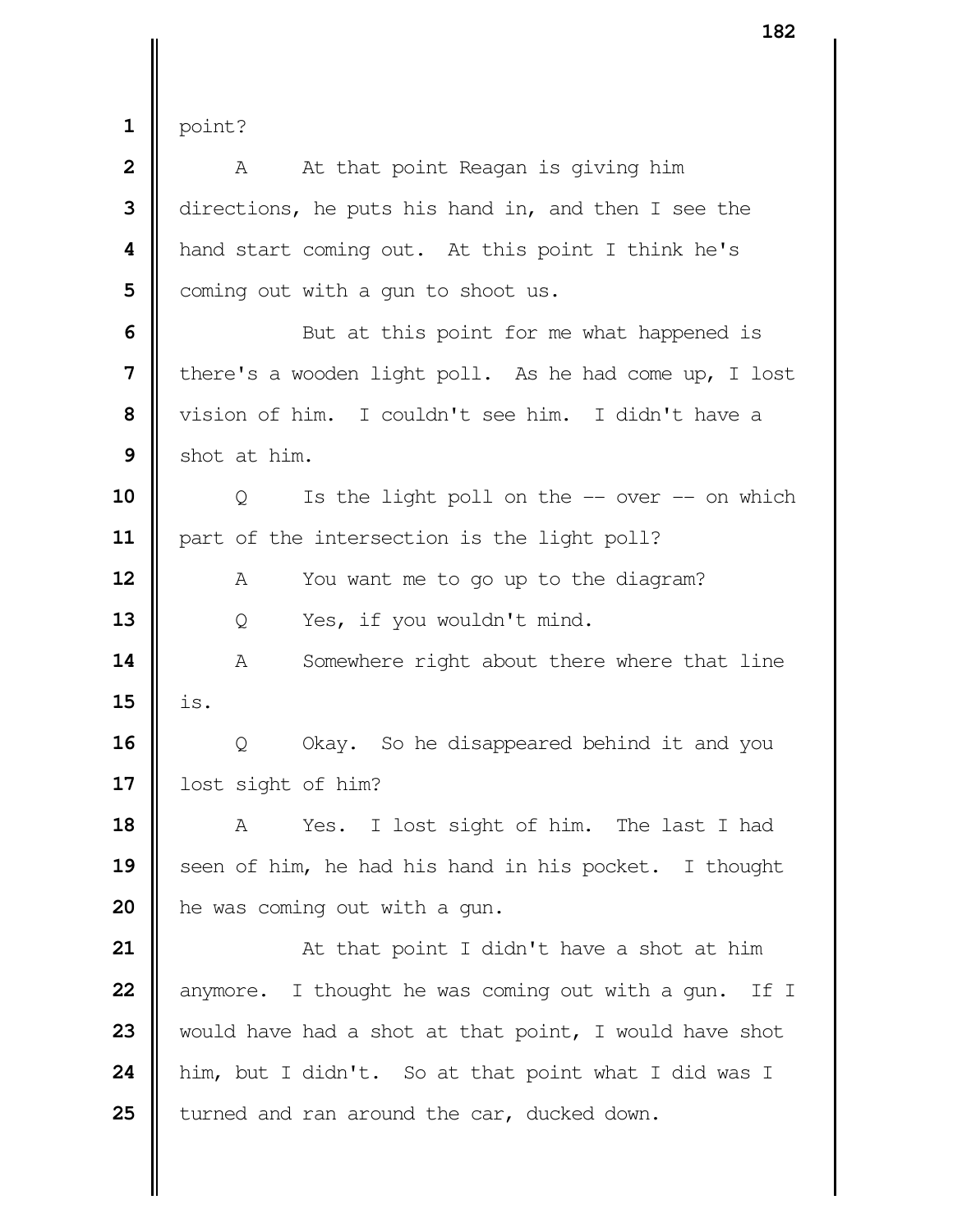| Q Which part of the car did you run around? A The back, my side. I ran around the back of the car to go help Officer Reagan. I thought that we were going to be in a gun fight.  $\parallel$  **As I** was running, I was looking straight ahead, running as fast as I could. That's when the  $\parallel$  qunshots came off. There was like three to five gunshots. And I didn't know who was shooting. I didn't Know what was happening.  $\parallel$  And as I came around the corner of the car, | then I could see Officer Reagan was still in the --12 | still in the V of the door, kind of where I was, and I 13 | could see the suspect down on the ground.  $\parallel$  He was lying on his back. He was kind of **l** rolling around. But at that point I could see  $-1$  could see his hands. I asked Officer Reagan if he was 17 | okay. He said, yeah. At that point I got on the radio. I radioed **| that shots had been fired.** Suspect was down. I said we **n**eed medical to stage, so we had medical ready when we | got there.  $\parallel$  And that when -- the sergeants have ballistic Shields in their car. For them to bring up the

| to have to take the suspect into custody and try to get

ballistic shield when they got there because we're going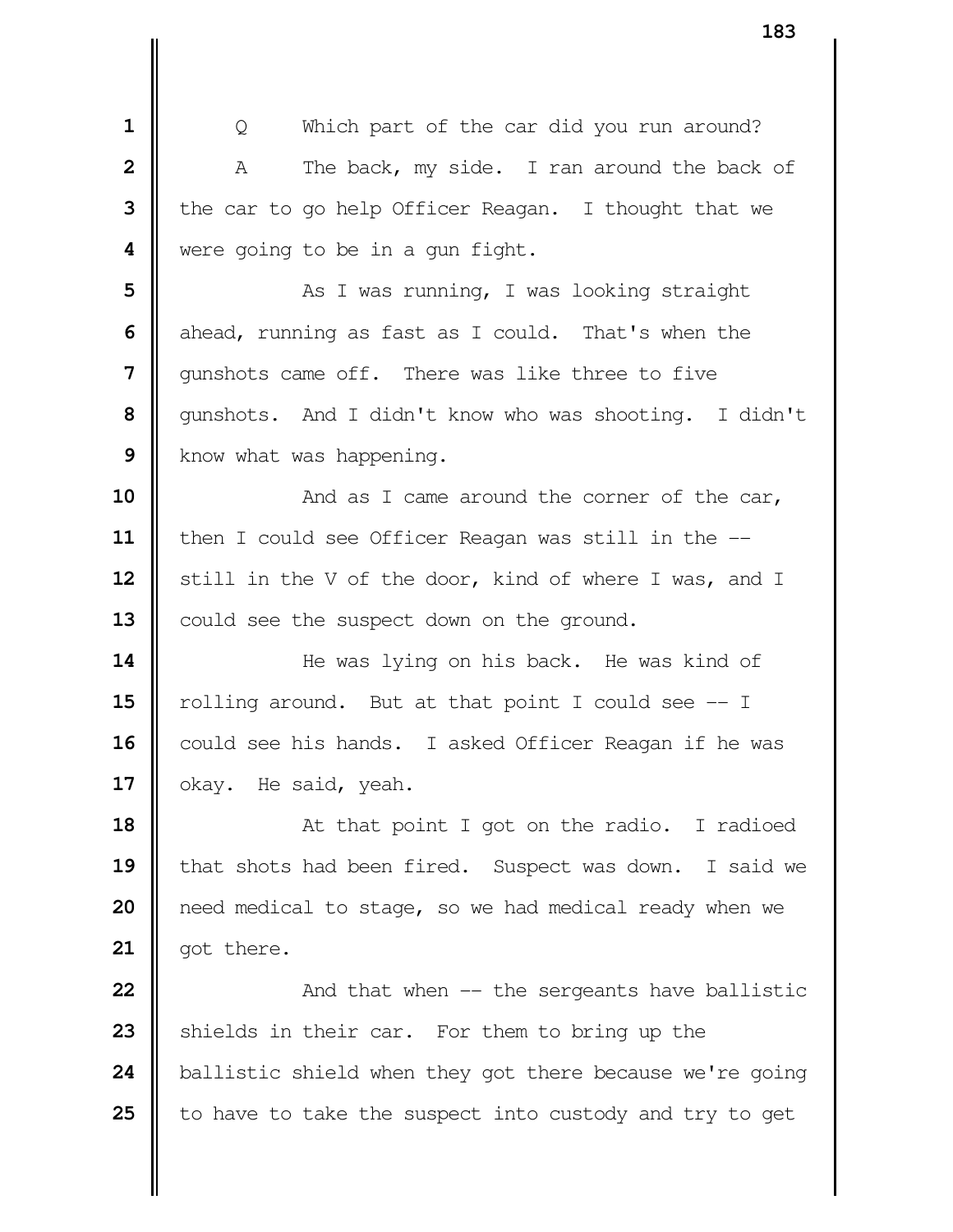1 | some medical care.

| Q Okay.

 A So we sat -- the cars showed up real quick. There was two robberies in a short, short period of | time real close, so there was a lot of cars in the area already looking for the suspect.

 So as they get up there, Sergeant Christensen Showed up with the shield. We got together a custody **b** team. They gloved up, went up there, took him into 10 custody, and had medical come in and treat him. They 11 | ended up taking him to the hospital.

**12**  $\parallel$  Q It is my understanding that the 590 car was actually moved at some point; is that right?

 A Yeah. As the shield -- as the shield went up, Reagan drove the car and I was in the driver's  $\parallel$  door, and I believe there was another officer on the passenger door, we kind of just went up kind of in line 18 | with the, with the shield and stopped when we got to **|** the other side of the intersection, and that's when he was taken into custody.

 | Q So, Officer Habkirk, you indicated that as Soon as he dove into his pockets, counter to what he 23 Wedex as being instructed to do, and again come out of his pockets, if you had a line of a clean shot at him, you would have taken it?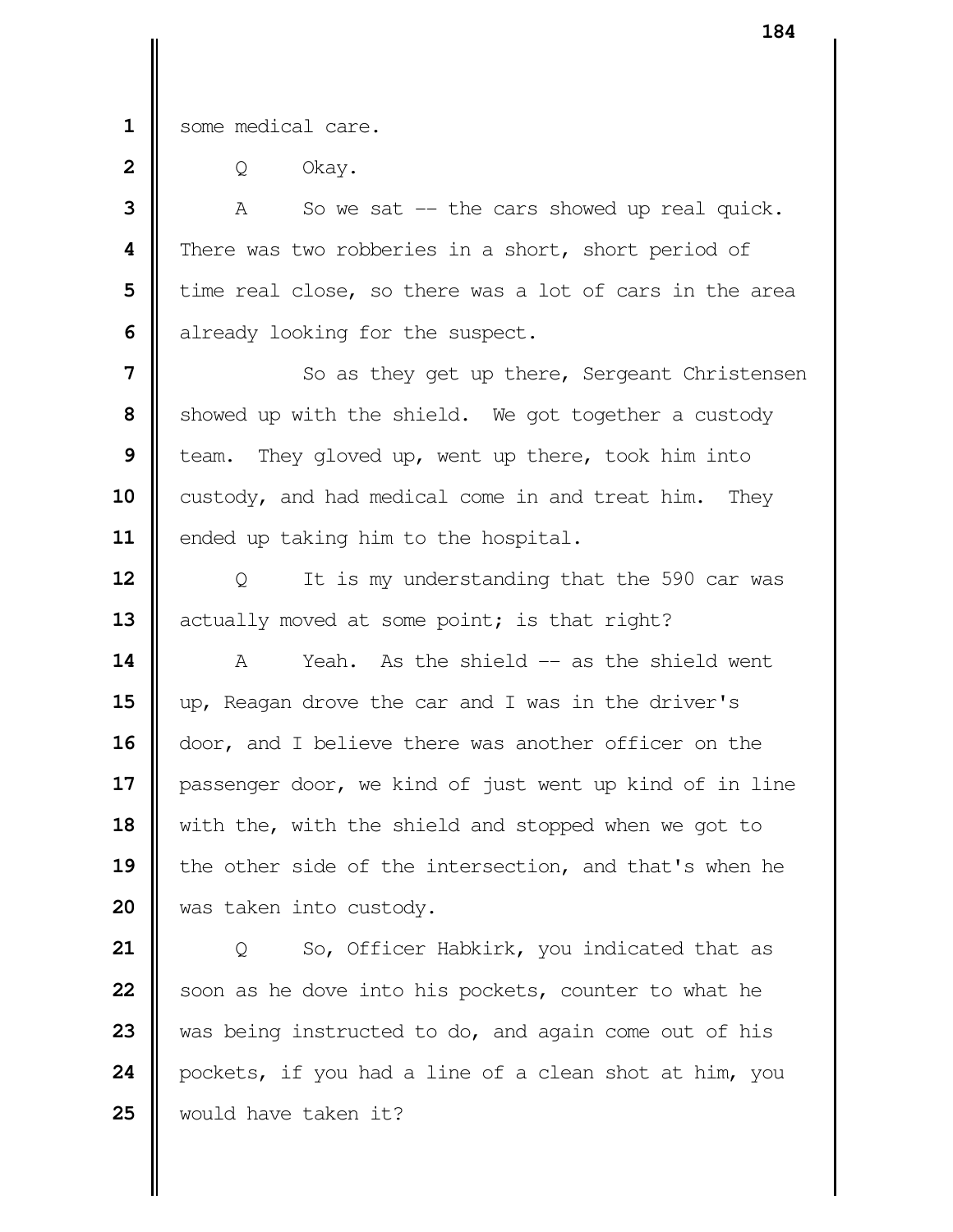**1 1 A** Yes. **2** | Q Why not just wait to see what comes out of  **3** his pocket? **4** A Well, you can't wait and see, 'cause it is **5**  $\parallel$  action-reaction. The action is always going to be **6** | through the reaction. **7**  $\parallel$  With the action, you have to react to it. **8** You have, you have to see it, process what you are **9** Seeing. Make a decision what you are going to do. Have 10 || your mind put the reaction in and then react. If you **11** wait for then, if he's coming out with a gun, he's going 12 | to get a couple shots off at you. **13** A GRAND JUROR: Do you always use deadly 14 | force when you pull your gun and point it and fire? **15**  $\parallel$  THE WITNESS: Yes. Yeah. You're aiming 16 | for, for center of mass, yes. It's a deadly force 17 | encounter. 18 | BY MR. DAVIDSON: **19**  $\parallel$  0 So is this something that's instructed by **20 b** the Bureau across the board to all officers as far as 21 | this action-reaction principle? **22** A Yes. **23**  $\parallel$  Q We're going to hear more about that from the 24 training officer. **25**  $\parallel$  So is it  $-$  do you have a question?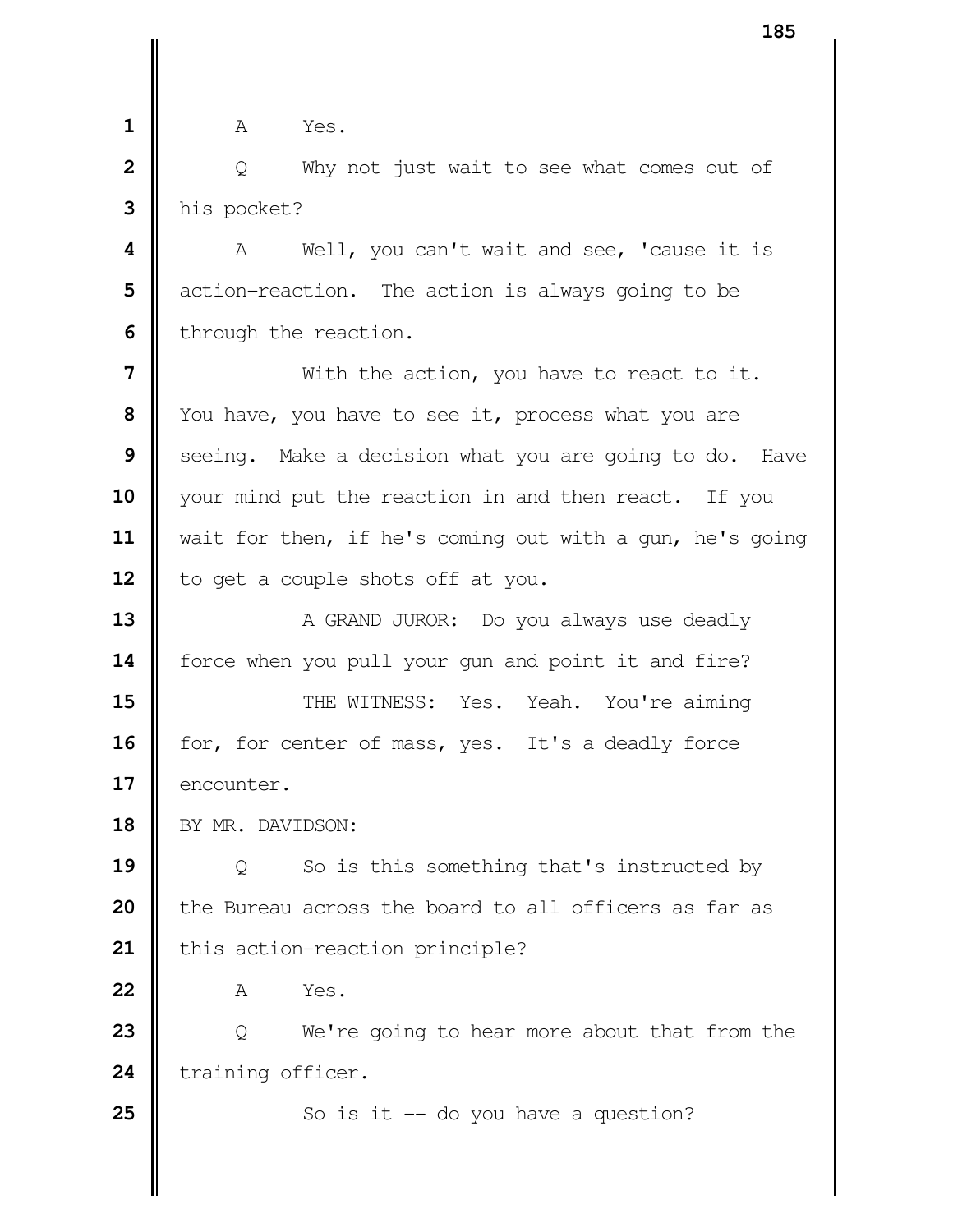A GRAND JUROR: Yes, I do.  $\parallel$  The, the messages that you got over the dispatch about the two robberies, did the dispatcher  $\parallel$  use -- ever use the word "armed suspect, armed" or was it known?  $\parallel$  THE WITNESS: Did we know that he was armed, is that your question?  $\parallel$  **A GRAND JUROR:** Yeah. Isn't it usual -- Would it not be usual if the suspect had been armed in 10 | trying to carry out two robberies, would it not have been usual for the dispatcher to say "armed suspect"?  $\parallel$  THE WITNESS: Yeah, if they had seen -- if, 13 | if at any of the robbery scenes they had seen a weapon, 14 veah, they would have told us that, yes. **A** GRAND JUROR: And that word was not used in dispatch?  $\parallel$  THE WITNESS: Correct. Yeah.  $\parallel$  A GRAND JUROR: So you were not especially looking for an armed person?  $\parallel$  THE WITNESS: I was looking -- what we are | looking for was somebody that had done two robberies in a short period of time. Just because they use a note doesn't mean they are not armed. They just didn't show **their weapon during the course of the robbery. 25 ||** A GRAND JUROR: Sounds a little like it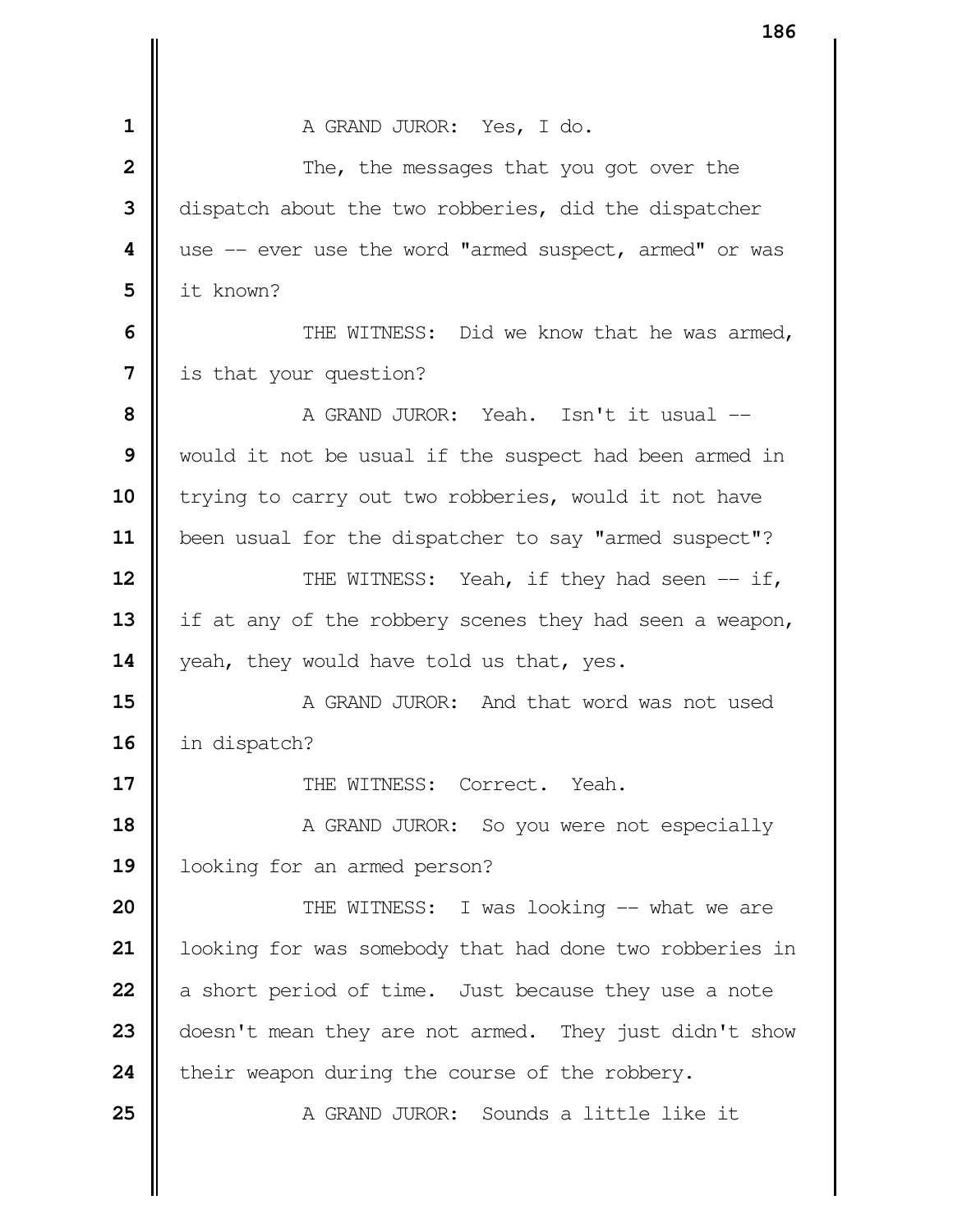would be an unusual robber to not show a weapon if he 2 | had a weapon.  $\parallel$  THE WITNESS: Well, I wouldn't call it unusual. But sometimes -- the notes -- people that do  $\parallel$  make the bank robberies, then that they can pass a note and get it done. And if they show a weapon during the | robbery, it's a much higher crime. **II** A GRAND JUROR: Do the notes indicate **I** that -- anything about a weapon or any kind of threat? MR. DAVIDSON: Let me ask you this question, Officer. 12 | BY MR. DAVIDSON:  $\begin{bmatrix} 0 & 0 & 0 \end{bmatrix}$  Do you -- at the time this encounter 14 | occurred, were you aware of the exact content of the notes that he passed? 16 || A No, I didn't know.  $\Box$  Q That information was not necessarily broadcast over the air? A The only content about either note was they | said something about him asking for \$5,000 at the initial Ace. That's the only content of the note that I I'm aware of at the time.  $\parallel$  Q Did you at any point observe anything on the ground near the suspect before you approached? A Yeah. There was a black object a few feet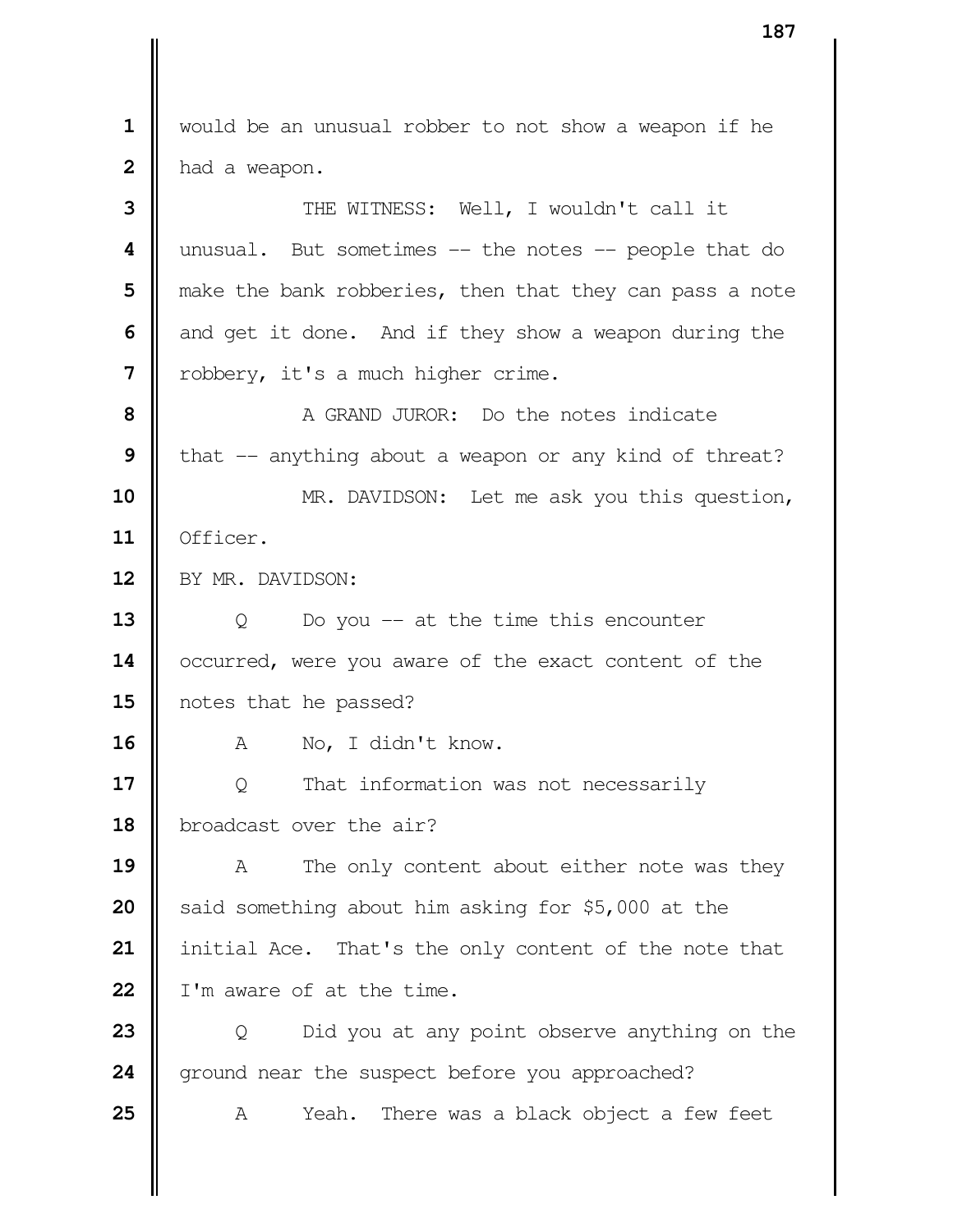| $\mathbf 1$  | in front of him towards the wall.                       |
|--------------|---------------------------------------------------------|
| $\mathbf{2}$ | And from the distance you were standing,<br>Q           |
| 3            | which you referred to was about 30 yards, were you able |
| 4            | to determine what that object was?                      |
| 5            | Not from that distance, no.<br>A                        |
| 6            | Did you later learn what that was?<br>Q                 |
| 7            | As we got closer, it looked to be some sort<br>Α        |
| 8            | of wallet of some sort.                                 |
| 9            | But you had to be closer before you were<br>Q           |
| 10           | able to determine that?                                 |
| 11           | Yeah.<br>A                                              |
| 12           | Q<br>Once you approached and saw Mr. Peeples            |
| 13           | there, was it confirmed that he matched the description |
| 14           | that was broadcast?                                     |
| 15           | Yeah.<br>When I saw him, I knew he was the<br>A         |
| 16           | person we were looking for.                             |
| 17           | Okay. And how much time transpired from<br>Q            |
| 18           | again, when you got out of the car and the shots were   |
| 19           | fired, do you think?                                    |
| 20           | I'd have to say a few seconds. Somewhere<br>Α           |
| 21           | between two to five seconds, somewhere in that area.    |
| 22           | Real fast.                                              |
| 23           | A GRAND JUROR: Was there a reason why there             |
| 24           | was so many shots fired? It seemed like it was just --  |
| 25           | if you hit him once or twice -- I heard there was six   |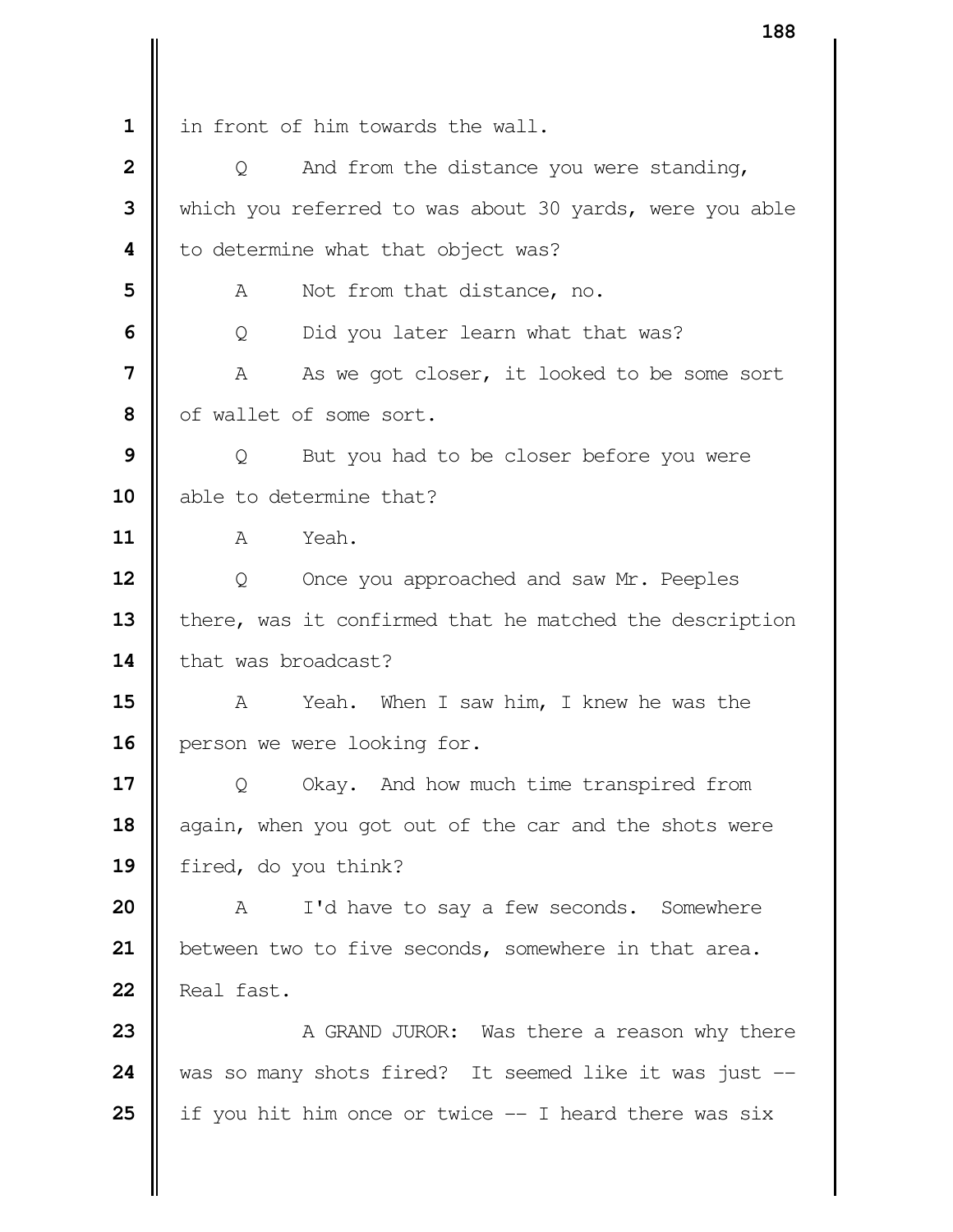**1** shots. **MR.** DAVIDSON: So we can -- that's probably  $\parallel$  a question that's probably best -- because obviously, | Officer Habkirk didn't fire those shots, but the | question is potentially best given to Officer Reagan and the training officer can talk to the number of  $\parallel$  shots. **I** Officer Habkirk didn't fire a shot. That's a valid question, but maybe we'll have another witness 10 testify to that. **11** Yes.  $\parallel$  A GRAND JUROR: Were you and Officer Reagan  $\parallel$  aware that other, other cars, other police cars were on 14 their way, that they were in the neighborhood and that  $\parallel$  they are on their way?  $\parallel$  THE WITNESS: Aware, at what point? A GRAND JUROR: At any point.  $\parallel$  THE WITNESS: Well, I knew there were other cars in the area looking for him in the general area, 20 || yes. I knew there were other cars in the area, yes.  $\parallel$  A GRAND JUROR: Did you hear the sirens from one of the other cars? MR. DAVIDSON: At what point? A GRAND JUROR: On your way, just before you arrived at the point where you saw the suspect.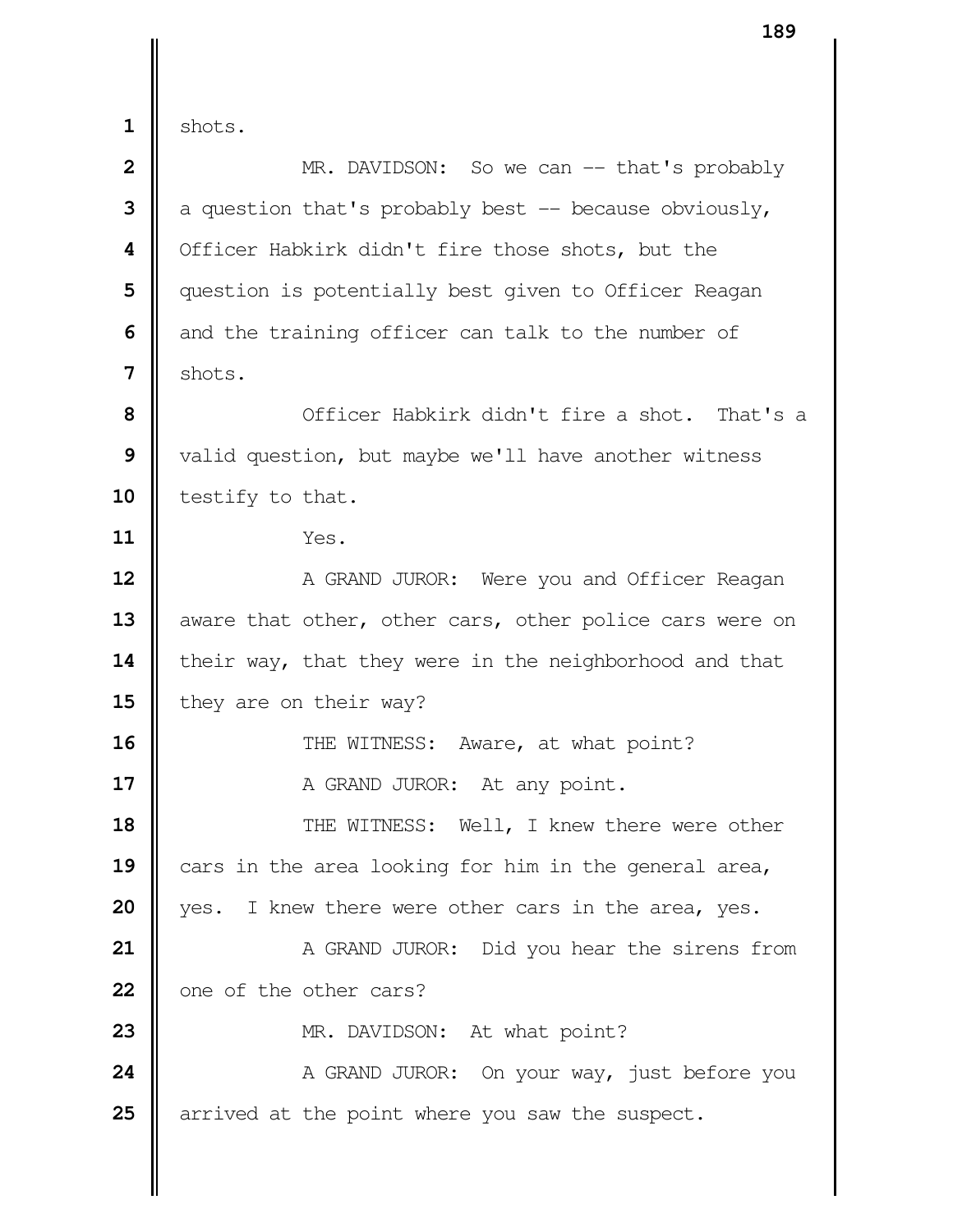| THE WITNESS: No. I never heard any sirens.  $\parallel$  **Typically on bank robberies we don't come**  into the area with our lights and siren going. We  $\parallel$  usually come in a little lower key so we can -- so we | have a better chance to apprehend.  $\parallel$  That guy can hear lights and sirens coming from maybe 20, 30 blocks away and know if they are Coming from over there, he's going to go this way, you  $9 \parallel$  know. So typically on bank robberies, we don't usually come in with lights and siren as we get close 12 | enough that they can hear it. A GRAND JUROR: When, when you and the other 14 | officers saw the suspect and spoke to him, did he run 15 or did he lunge? **II** THE WITNESS: What he did was he turned around, walked towards us, and then dove his hand into his pocket. A GRAND JUROR: How many steps did he take 20 | forward?  $\parallel$  THE WITNESS: You know, I got to guess. I'd **h** have to say maybe somewhere in the neighborhood of 23 three to six steps.  $\parallel$  **A GRAND JUROR:** And when he was  $-$  that's  $\parallel$  all for now.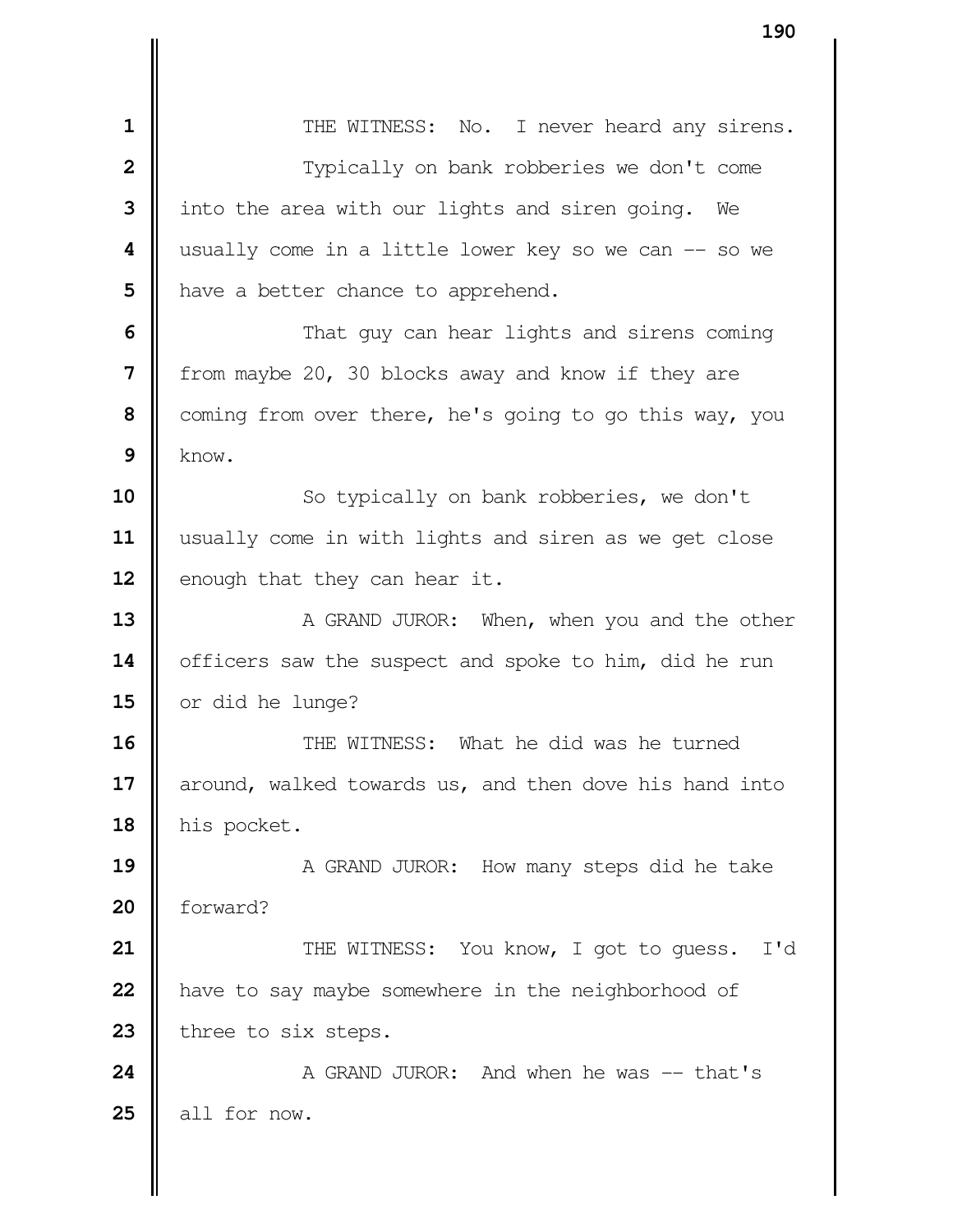MR. DAVIDSON: Okay. Any other questions **f** from the grand jury?  $\parallel$  A GRAND JUROR: How are you trained to deal with areas, residential areas in the use of your **I** firearm in a residential area?  $\parallel$  THE WITNESS: Well, you're trained that every time that you use your firearm, you got to take into consideration the backdrop. And the backdrops Change and dependent on the circumstances. So you have to take into consideration the 11 | backdrop because you don't want to be shooting someone 12 | in front of like a nursery -- like a nursery school or a house where there's a bunch of people outside at a **| party.** You know, there's different factors you got to  $\parallel$  decide based on the totality of the circumstances. MR. DAVIDSON: Did you -- was there enough 17 | time during this encounter to do much, if anything, before this escalated?  $\parallel$  THE WITNESS: No. We, we just were 20 | reacting. Just time to react. A GRAND JUROR: Can I ask a question? 22 | MR. DAVIDSON: Yes.  $\parallel$  A GRAND JUROR: So when you were following via the tracker info, right, and they are telling you where he's going and what speed, did it seem like he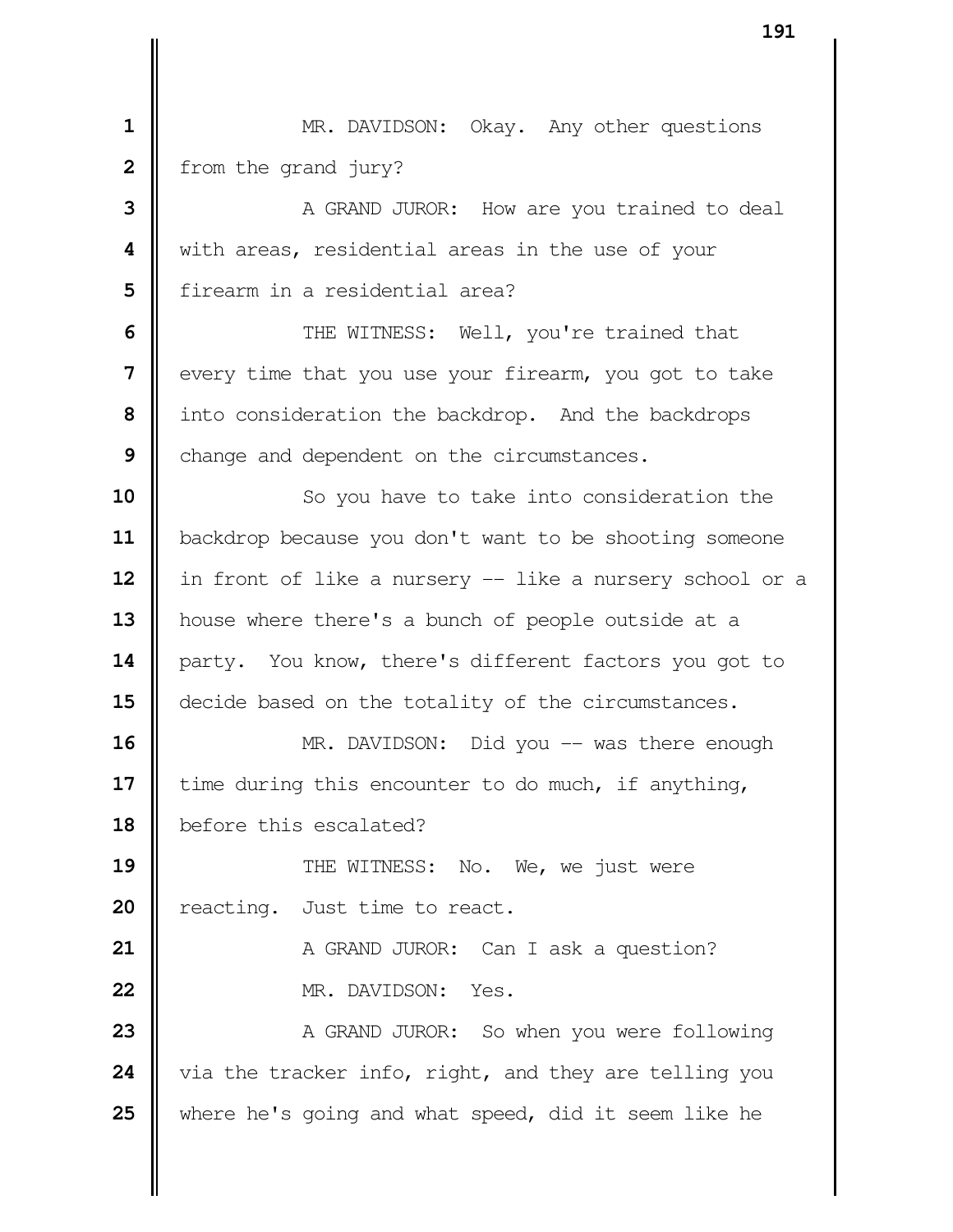1 was just sort of strolling along? **II** THE WITNESS: Well -- **II** A GRAND JUROR: That seems slow to me. Like **||** he's just moseying down. I just robbed a bank, but I'm | not in a hurry. THE WITNESS: Yeah. Based on all of the | information we had, it sounded like he was walking. And then when we saw him, he was walking. So, yeah, he Seemed to just be walking just at a normal speed. A GRAND JUROR: Doesn't that seem atypical 11 | of a bank robber? **II** THE WITNESS: You know -- A GRAND JUROR: I mean, I know that's asking 14 | you to generalize a bit. **II** THE WITNESS: Yeah. A GRAND JUROR: But I mean, it's like he 17 | doesn't even think he committed a crime, you know. 18 | He's just walking.  $\parallel$  THE WITNESS: Yeah. That's true, but then | other times with these bank robbers, especially when you go into areas that have more people than that, **t**hat's typically how they will act so they blend in. **I** A GRAND JUROR: Oh.  $\parallel$  THE WITNESS: They don't want to look like they are hustling somewhere and draw attention.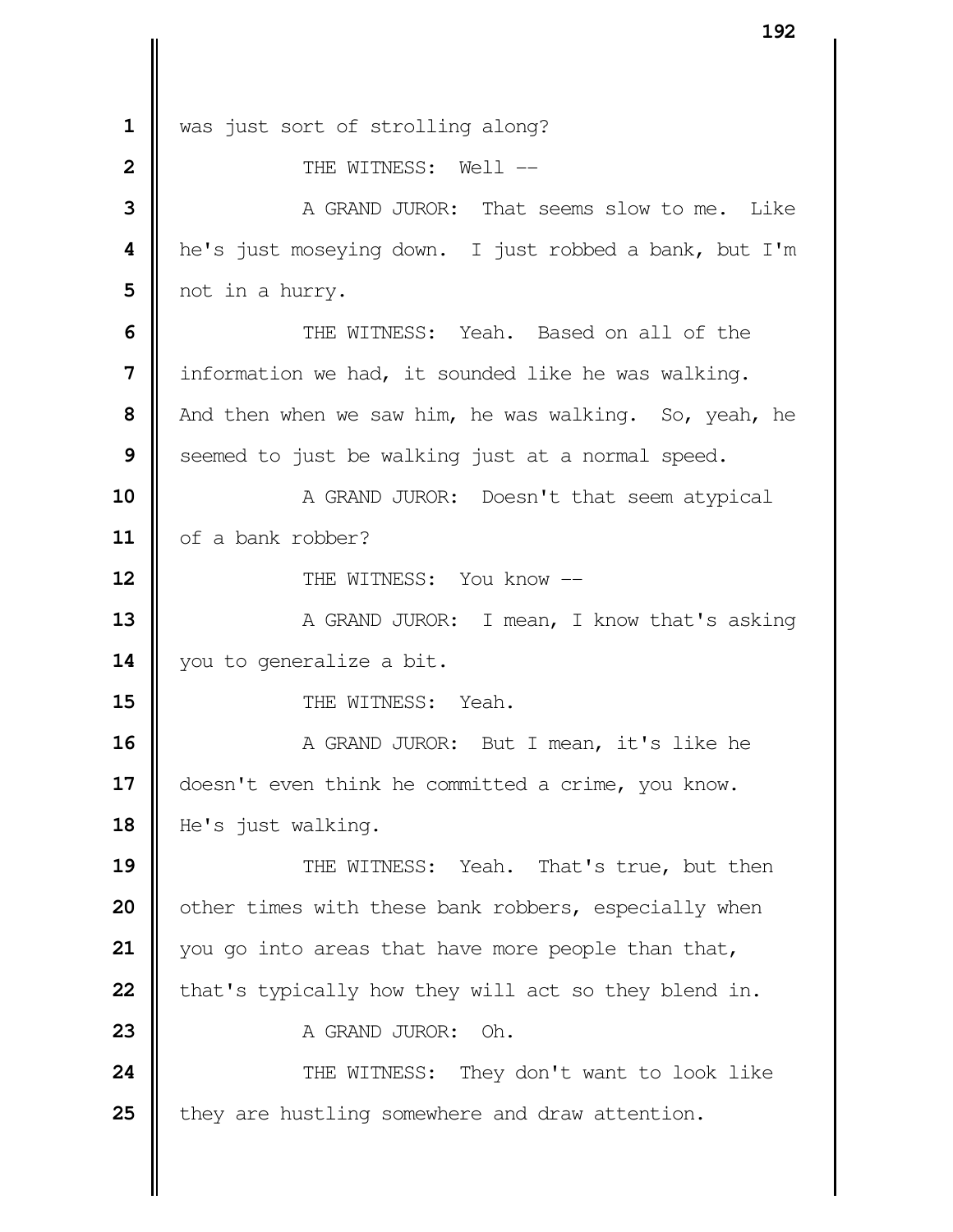A GRAND JUROR: Sure. And yet, he's in a **|** residential neighborhood. **I** THE WITNESS: Yeah. So he is in a residential neighborhood, it's a little bit different. But it's typical for a bank robber like, say, he does | one by the Lloyd Center and goes to the mall, that's exactly the way he's going to act going to the mall. He's not going to try to -- A GRAND JUROR: Try to disappear in the crowd? **II** THE WITNESS: Yeah. **A** GRAND JUROR: Yeah. That strikes me as -- and hearing that he's just moseying along, maybe like 14 | things could have slowed down instead of suddenly Speeding up into, you know, a shooting like, well, here 16 | is this guy moseying, maybe we can just like lock him  $\parallel$  off and not  $\parallel$  - I mean, he doesn't seem threatening as he's moseying. I realize that reaching into his pocket **19**  $\|$  is  $-$  **I** THE WITNESS: Yeah.  $\parallel$  A GRAND JUROR:  $\leftarrow$  is huge. **MR.** DAVIDSON: Let me ask you this, Officer. I mean, in your -- how many years in law 24 enforcement? **25 ||** THE WITNESS: It's almost 24.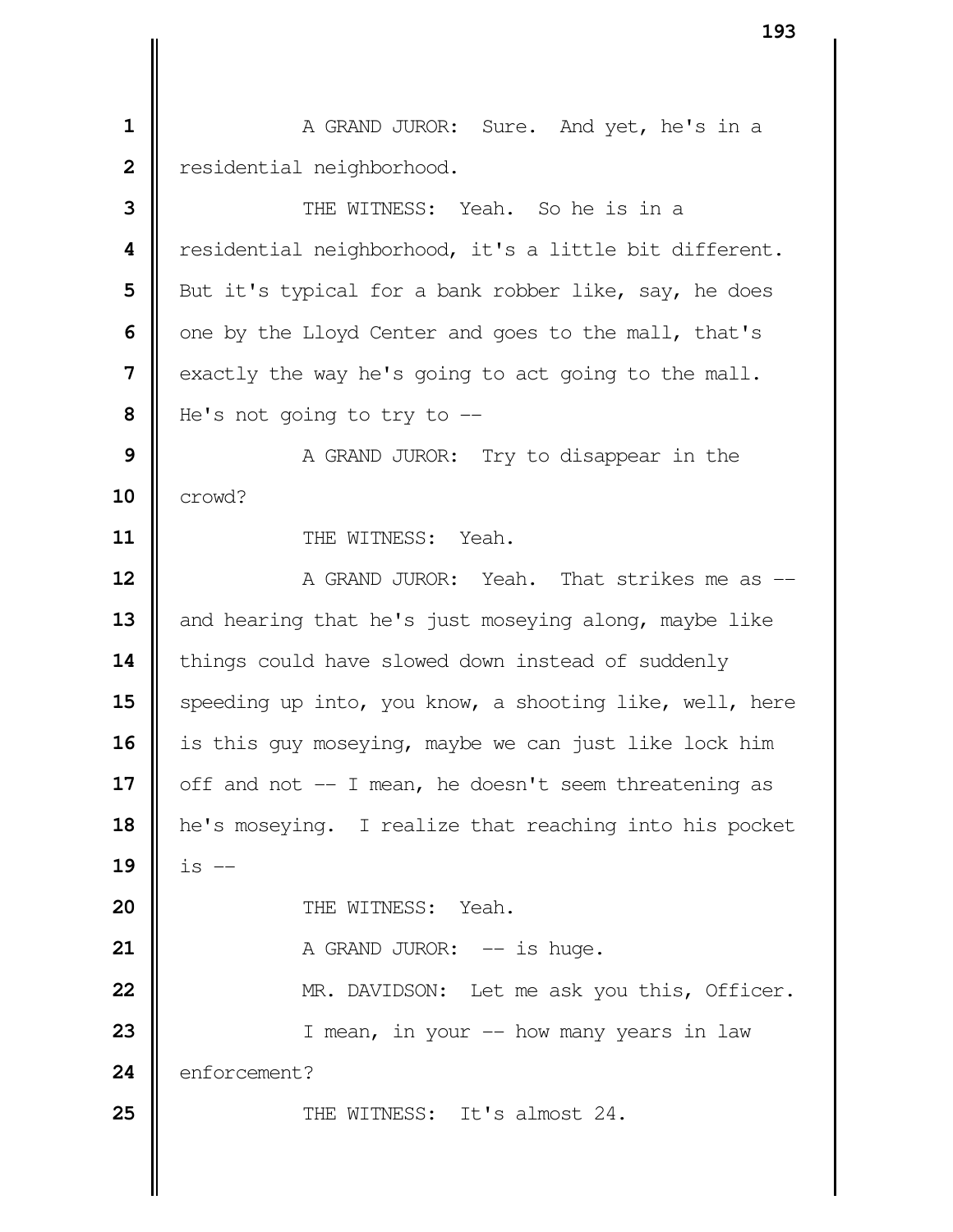MR. DAVIDSON: Have you just encountered | folks in kind of innocuous situations that you later learned were armed? **I** THE WITNESS: Yes. MR. DAVIDSON: So just the fact that Somebody seems innocuous doesn't necessarily mean they are not armed. In fact, in your experience, you encounter people in just that exact scenario.  $\parallel$  THE WITNESS: Yes. The way we stopped him 10 | like that is how we -- that's typical of how we do it, **I** and I've done it a thousand times. **I** A GRAND JUROR: Yeah.  $\parallel$  THE WITNESS: It usually goes just fine. **A** GRAND JUROR: Yes. So we heard from some witnesses further up the street when he walked past, he 16 | was, we would call it indexing, because we learned that **17**  $\|$  and  $\|$  MR. DAVIDSON: You learned that in another -- A GRAND JUROR: In the Grand Jury, yes. MR. DAVIDSON: I don't think we've talked **I** about that. A GRAND JUROR: No. We've been around the block now. Come on.  $\parallel$  THE WITNESS: Not the first one. You learn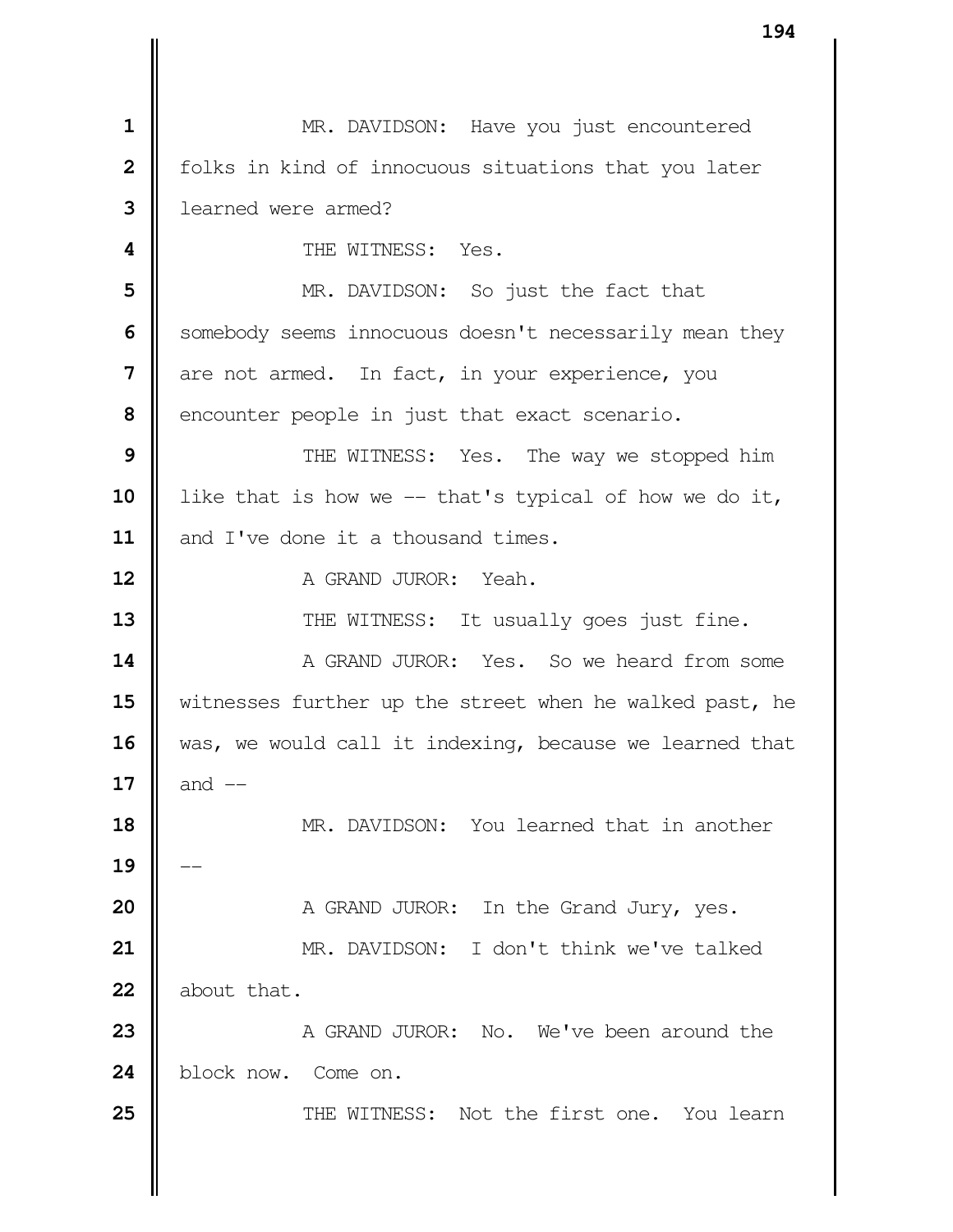a lot of things.

 **I** A GRAND JUROR: So did it seem like he was maybe indexing his chunk of money or was it more like | I'm getting something out?

  $\parallel$  THE WITNESS: That's exactly what it was lacktriangleright like. It was -- again, I have no doubt in my mind he was reaching in his pocket coming out with a gun. The way he was reaching in, it was coming out.

**9**  $\parallel$  A GRAND JUROR: He wasn't just like, oh, 10 | let's see, do I have my phone on me?

**11**  $\parallel$  THE WITNESS: No. It was a quick motion in and a quick motion starting to come out, yes, ma'am.

 A GRAND JUROR: In a situation where you 14 | feel -- that you feel a threat against you, are you I trained to kill or to disable?

 **II** THE WITNESS: We are trained to use a 17 | firearm, to use it until there's no more threat.

 MR. DAVIDSON: But you are not trained to kill?

**20**  $\parallel$  THE WITNESS: No. Just, just there's no 21 || more threat, until the threat is gone.

 **MR.** DAVIDSON: And Officer Howery will talk **23**  $\parallel$  a little bit more about that.

**24 I** THE WITNESS: How are the -- the threats can change. There's different ways of checking. It can go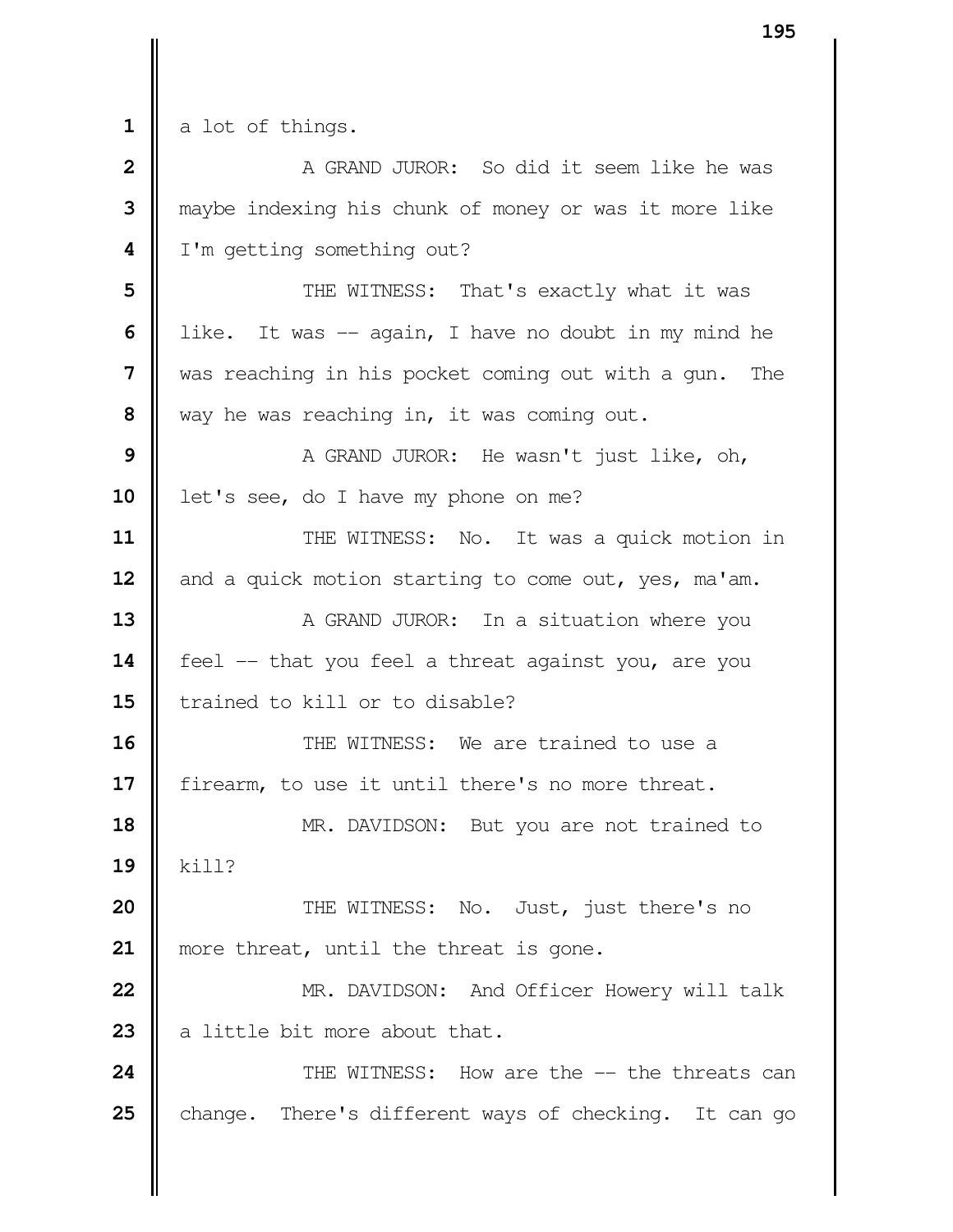|                         | エフロ                                                     |
|-------------------------|---------------------------------------------------------|
|                         |                                                         |
| 1                       | away.                                                   |
| $\overline{\mathbf{2}}$ | A GRAND JUROR: And at what point did you                |
| 3                       | see Mr. Peeples on the sidewalk, like lying down on the |
| 4                       | sidewalk?                                               |
| 5                       | THE WITNESS: When I come back -- when I                 |
| 6                       | come around the car.                                    |
| 7                       | A GRAND JUROR: How many shots had been                  |
| 8                       | fired?                                                  |
| 9                       | THE WITNESS: Somewhere between three to                 |
| 10                      | five.                                                   |
| 11                      | A GRAND JUROR: There were six shots fired.              |
| 12                      | THE WITNESS: I'm not aware of that.                     |
| 13                      | A GRAND JUROR: Three went into the fence.               |
| 14                      | A GRAND JUROR: No. One went into the                    |
| 15                      | fence, and there were three chips in the block wall.    |
| 16                      | THE WITNESS: I'm not --                                 |
| 17                      | MR. DAVIDSON: Is that a question?                       |
| 18                      | THE WITNESS: I'm not aware -- I'm not aware             |
| 19                      | of how many shots were actually fired.                  |
| 20                      | MR. DAVIDSON: Your perception was between               |
| 21                      | three and five?                                         |
| 22                      | THE WITNESS: Three and five, yes.                       |
| 23                      | MR. DAVIDSON: You weren't in your mind                  |
| 24                      | going one, two, three, four?                            |
| 25                      | THE WITNESS: No.                                        |
|                         |                                                         |
|                         |                                                         |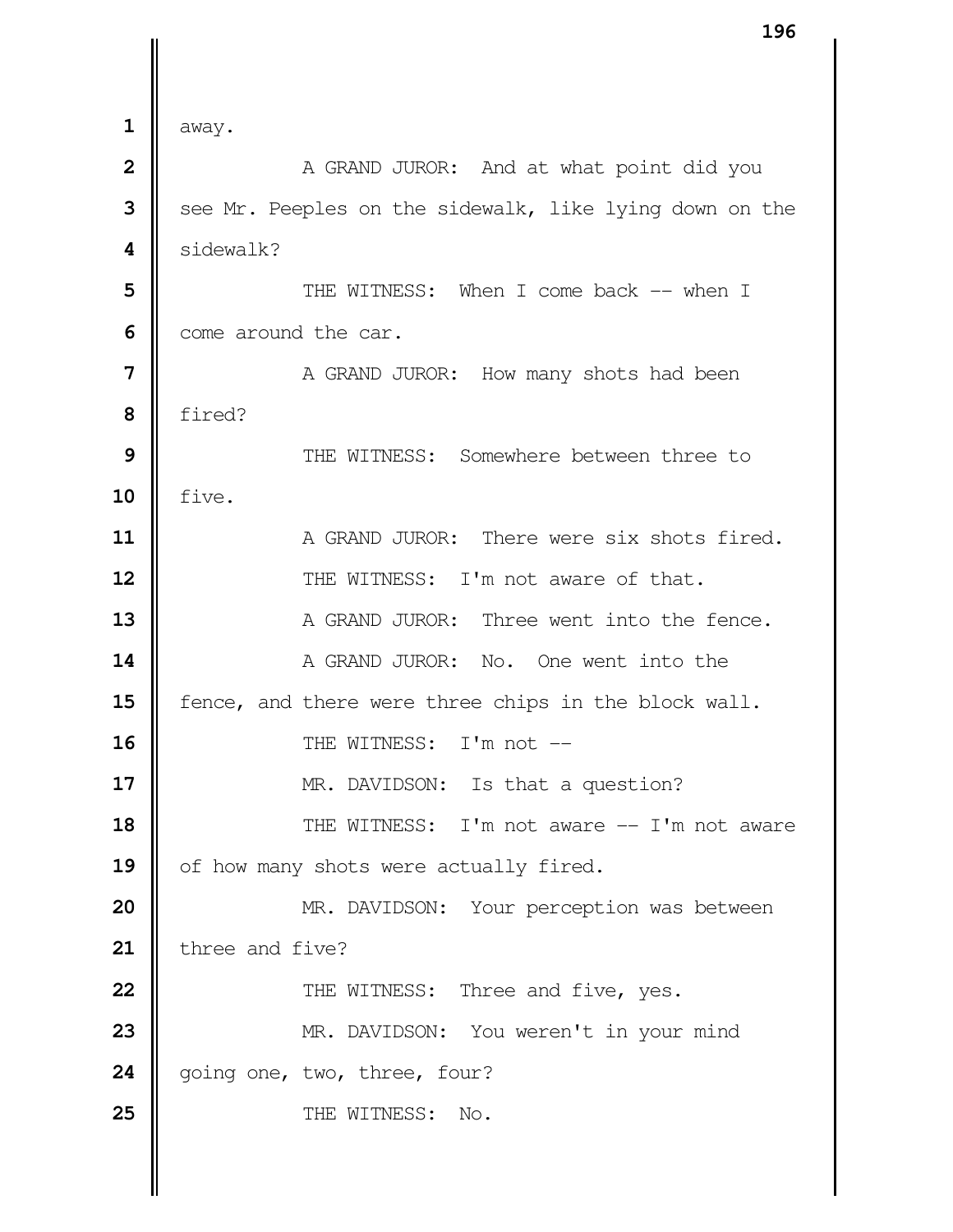**A** GRAND JUROR: So the -- Mr. Peeples **|** reached in with his right hand and pulled something | out. It looked like he was pulling something out, and | obviously, it must have come out because it's laying on I the sidewalk. **II** THE WITNESS: Yeah. | A GRAND JUROR: You guys did not take it out | of his pocket yourselves?  $\parallel$  THE WITNESS: I didn't see it come out of his pocket, so I -- MR. DAVIDSON: You were moving at that  $12 \parallel$  point?  $\parallel$  THE WITNESS: I was moving. When I came 14 around, it was on the ground. So I don't know, I don't 15 | know how it got to the ground. I didn't see how it got to the ground. I could guess or extrapolate --  $\parallel$  MR. DAVIDSON: We don't want to do that.  $\parallel$  THE WITNESS: But I didn't witness it coming  $\parallel$  out. **MR.** DAVIDSON: Anybody else for Officer Habkirk? All right. Thank you. THE GRAND JURY: Thank you.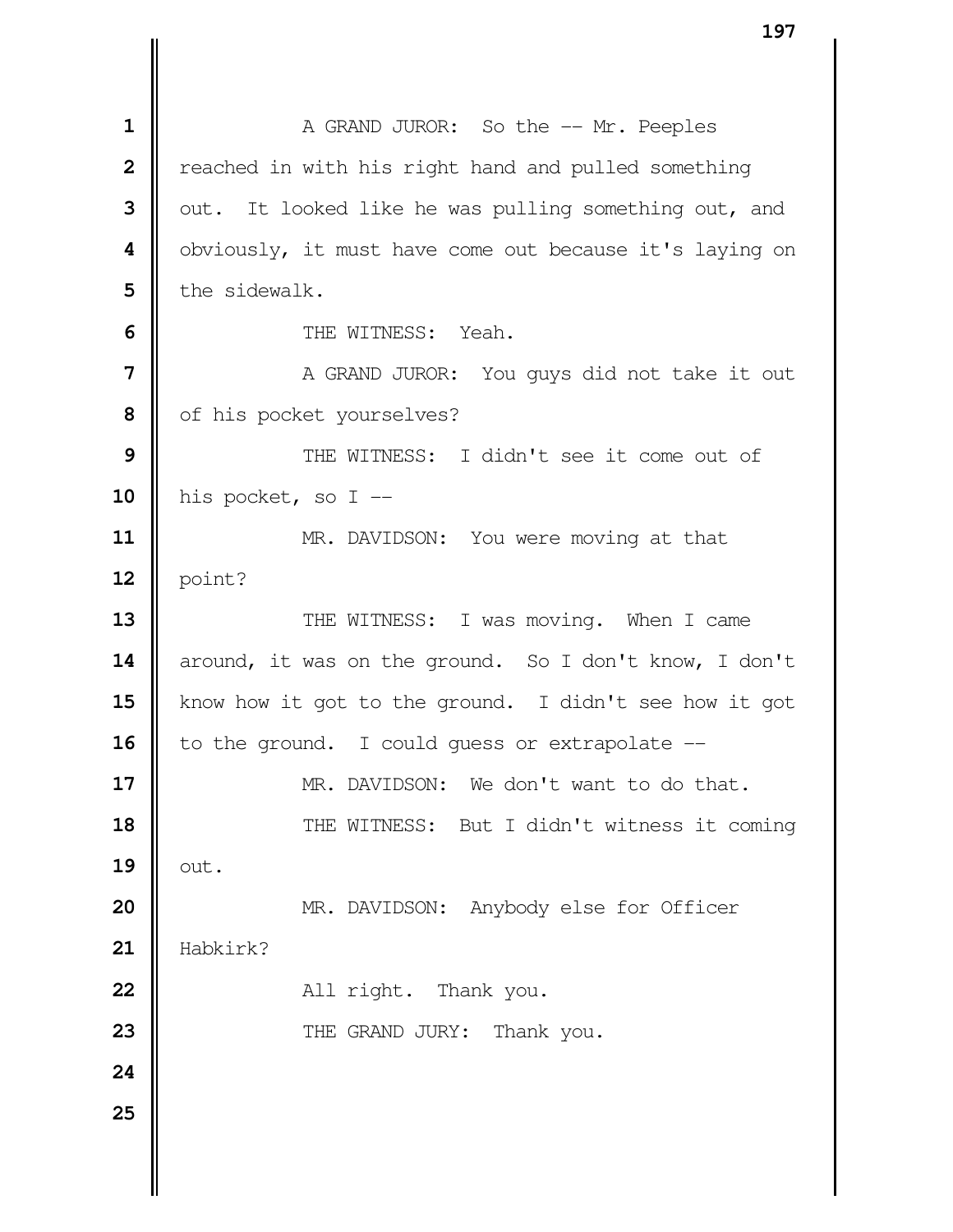|                | エンロ                                                      |
|----------------|----------------------------------------------------------|
|                |                                                          |
| $\mathbf{1}$   | VINCENT CUI,                                             |
| $\overline{2}$ | a witness recalled on behalf of the State, having been   |
| 3              | first duly sworn, was examined and testified as          |
| 4              | follows:                                                 |
| 5              |                                                          |
| 6              | THE WITNESS: This is from my understanding               |
| 7              | from Mr. Davidson. You guys had a couple of questions    |
| 8              | and you want to see the timeline.                        |
| 9              | So the way I developed the timeline is BOEC              |
| 10             | developed a call log, a CAD record of the call. And      |
| 11             | it's basically the call taker or the dispatch person or  |
| 12             | even an officer can input records into that call log.    |
| 13             | Sometimes the call log may not actually match            |
| 14             | what's actually said over the radio, which is a separate |
| 15             | recording. So when you hear the recordings, sometimes    |
| 16             | they $-$ you may actually get more information in the    |
| 17             | recordings than you do in this.                          |
| 18             | In this case I just basically went to the CAD            |
| 19             | printout and pulled these out. So the two bolds are the  |
| 20             | actual initial robbery calls. The highlighted red is     |
| 21             | Unit 590, Officer Habkirk and Reagan, is when they get   |
| 22             | dispatched to the second call to the U.S. Bank.          |
| 23             | They are already on scene at 1320 on the                 |
| 24             | first call. So they are in the area, trying to check     |
| 25             | out, the second call comes in. They get dispatched to    |
|                |                                                          |
|                |                                                          |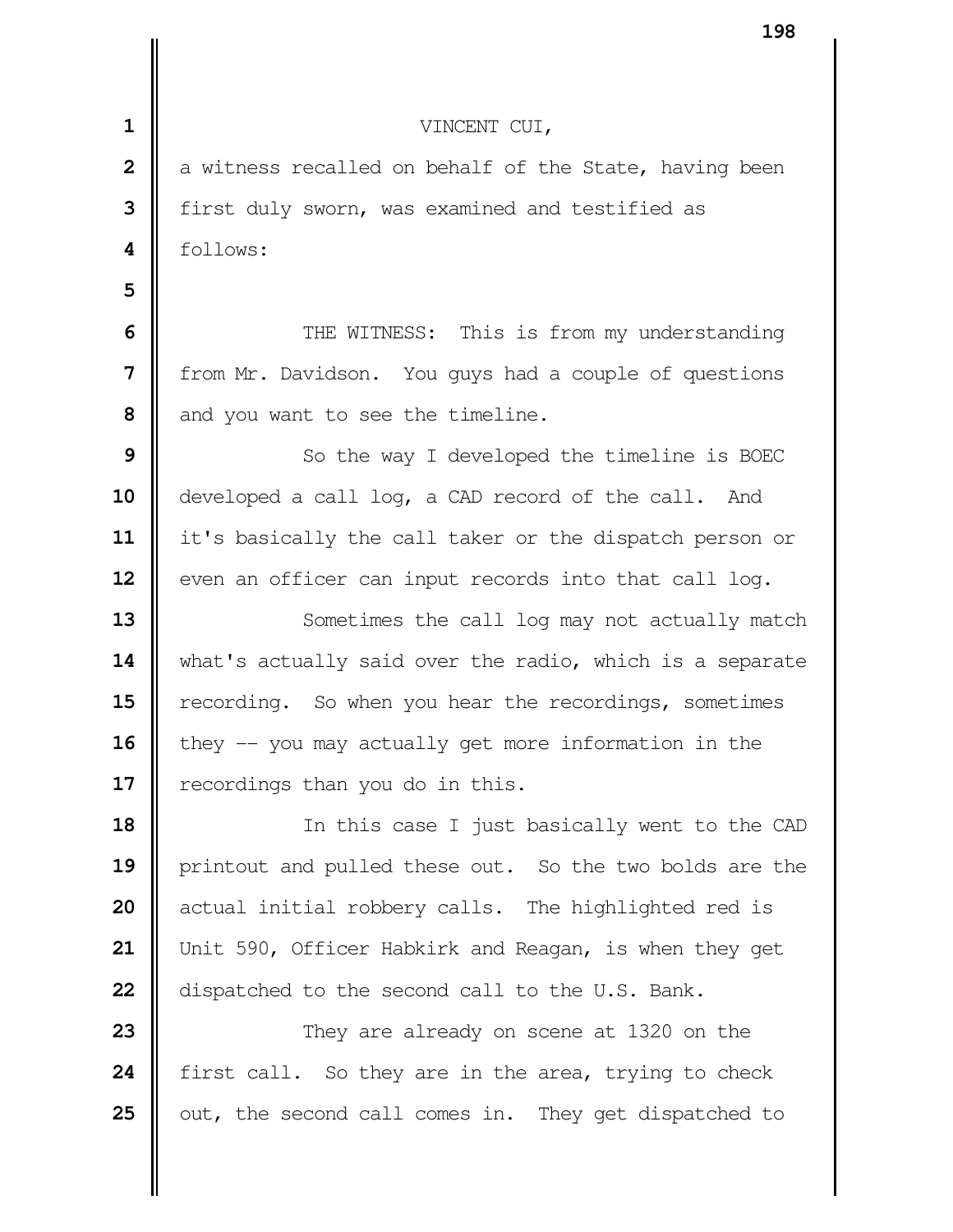|              | エンン                                                     |
|--------------|---------------------------------------------------------|
|              |                                                         |
| $\mathbf 1$  | the second call. So they are actually dispatched and en |
| $\mathbf{2}$ | route at the same time.                                 |
| 3            | Do you want me to read this out?                        |
| 4            | MR. DAVIDSON: How do you guys want this                 |
| 5            | information? Do you want him to read it out or --       |
| 6            | A GRAND JUROR: I just have a question.                  |
| 7            | So there were five blocks between sites,                |
| 8            | robbery sites.                                          |
| 9            | THE WITNESS: Yes.                                       |
| 10           | A GRAND JUROR: Five blocks.                             |
| 11           | THE WITNESS: Approximately.                             |
| 12           | You also need to remember there's a delay in            |
| 13           | time because you're getting phone calls. Phone calls    |
| 14           | have to be relayed to -- the call taker takes the       |
| 15           | information. The information gets relayed to dispatch   |
| 16           | who then relays it to the officers. So there's          |
| 17           | always -- so there's going to be a lag.                 |
| 18           | A GRAND JUROR: So there's only seven                    |
| 19           | minutes between the two calls, initial calls?           |
| 20           | THE WITNESS: Uh-huh.                                    |
| 21           | A GRAND JUROR: The guy went five blocks and             |
| 22           | did his robbery deal in seven minutes.                  |
| 23           | THE WITNESS: They are not very far apart.               |
| 24           | If you look at the walking distance, they are           |
| 25           | like maybe two-tenths of a mile between each other.     |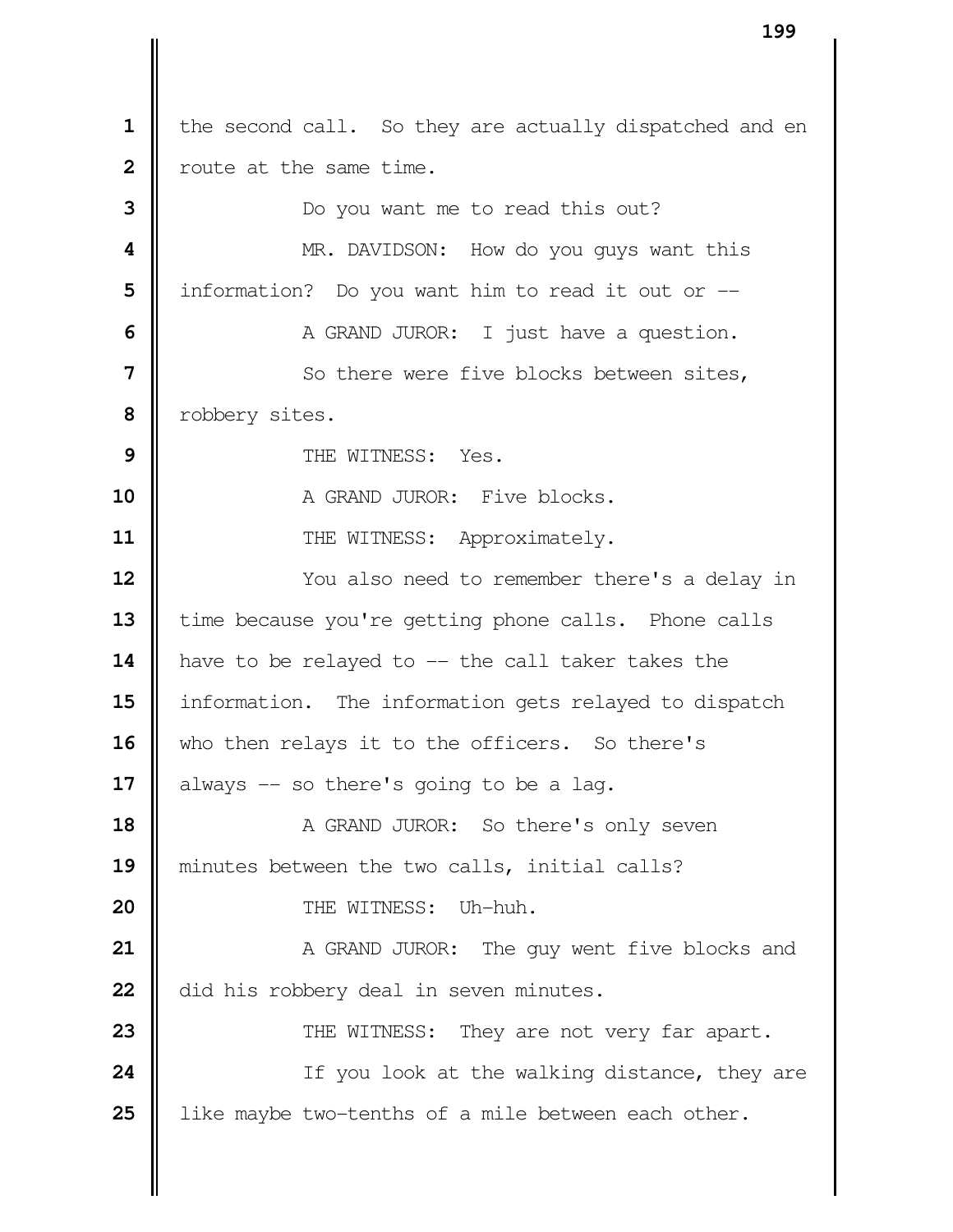They are not very far.

 **A** GRAND JUROR: Do -- it's curious, but this isn't necessarily related. But the GPS tracker, when **|** they give that out, it's activated at a point they give it or --  $\parallel$  THE WITNESS: Yeah. You would have to ask the teller person. But from my understanding is when | they hand it out, it's activated when they hand it out. A GRAND JUROR: Somehow it gets activated.  $\parallel$  THE WITNESS: Yes, it gets activated.  $\parallel$  A GRAND JUROR: Then when it's activated, 12 | that information goes to, I forget, to BOEC?  $\parallel$  THE WITNESS: It goes, it goes to a security 14 | company that monitors the tracker who then relays that 15 | information to BOEC. Yes. So there's a call taker **i** talking to the security, and they are getting this information, and they are giving it to the dispatcher.  $\parallel$  A GRAND JUROR: Okay. At the same time. A GRAND JUROR: Very modern science. **I** THE WITNESS: Now it is.

**21**  $\parallel$  You can see this is the security service on **t** these GPS updates. This is what they are relaying to  $\parallel$  the call taker.

24 | A GRAND JUROR: Right.

**25**  $\parallel$  THE WITNESS: So it's almost simultaneously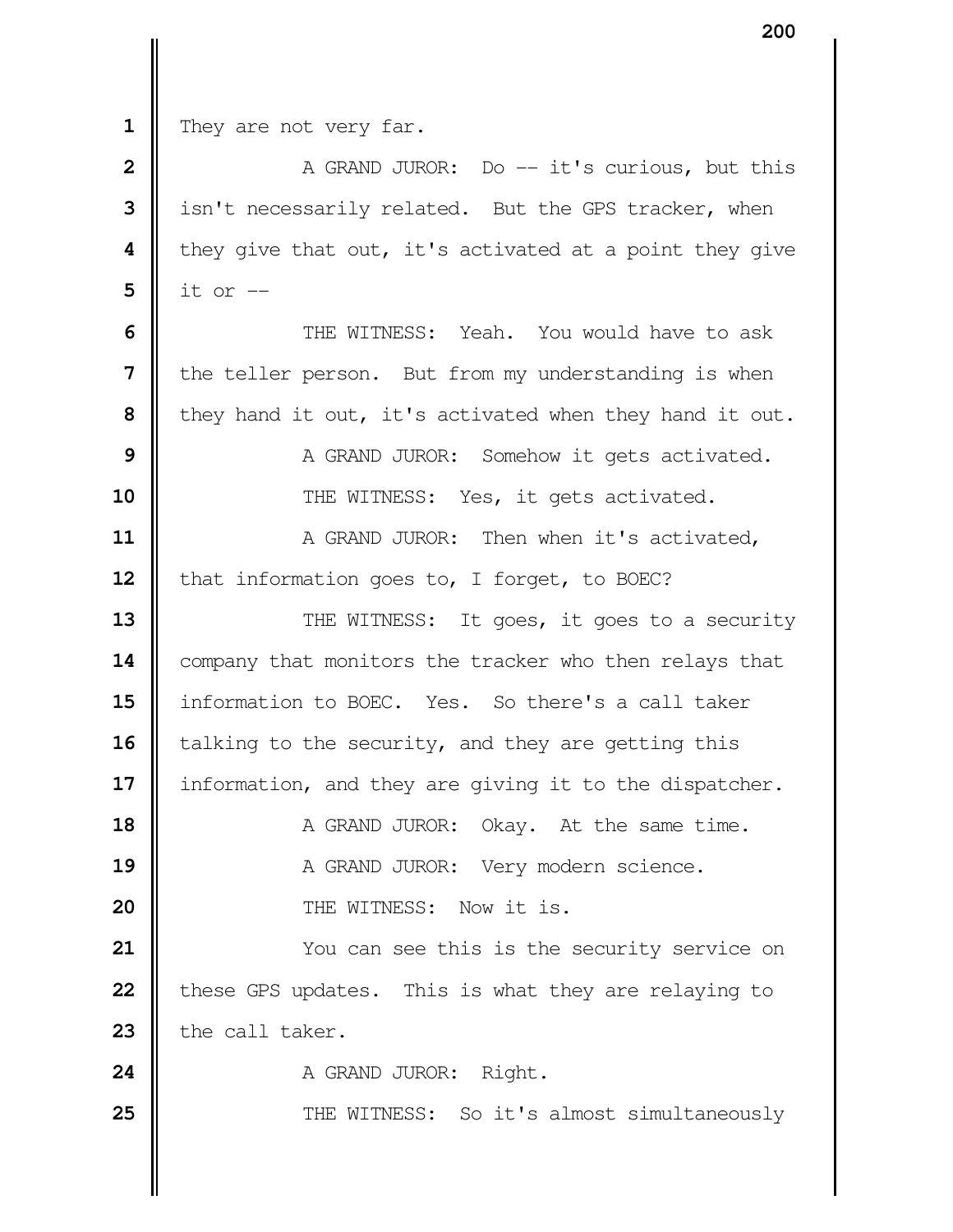1 they get an update. Mr. Peeples just crossed Saratoga. | He's still southbound in Oatman.  $\parallel$  590, in the CAD, it just has this. But when you hear the radio call, you'll hear them say route, Somebody at Oatman and Saratoga. And then 20 seconds **l** later is when there's the update that the suspect is down. **M** MR. DAVIDSON: So missing from this CAD I timeline is the call-out on the radio from Officer 10 | Habkirk that they were out with the suspect? **I** THE WITNESS: Yes. Yes.  $\parallel$  That's why I was saying there's some 13 disparities between the actual call record, the CAD 14 | printout, and what's on the air sometimes. If you hear the radio call, you are going to hear a little more information.  $\parallel$  A GRAND JUROR: Okay. Can you explain what | the CAD printout actually is? THE WITNESS: So it's -- basically it's like a note record. Somebody is actually physically | inputting this information in. So you'll -- A GRAND JUROR: Concurrently? MR. DAVIDSON: Is it the same person who we **h** hear as the dispatcher over the air, or is it somebody  $\parallel$  else?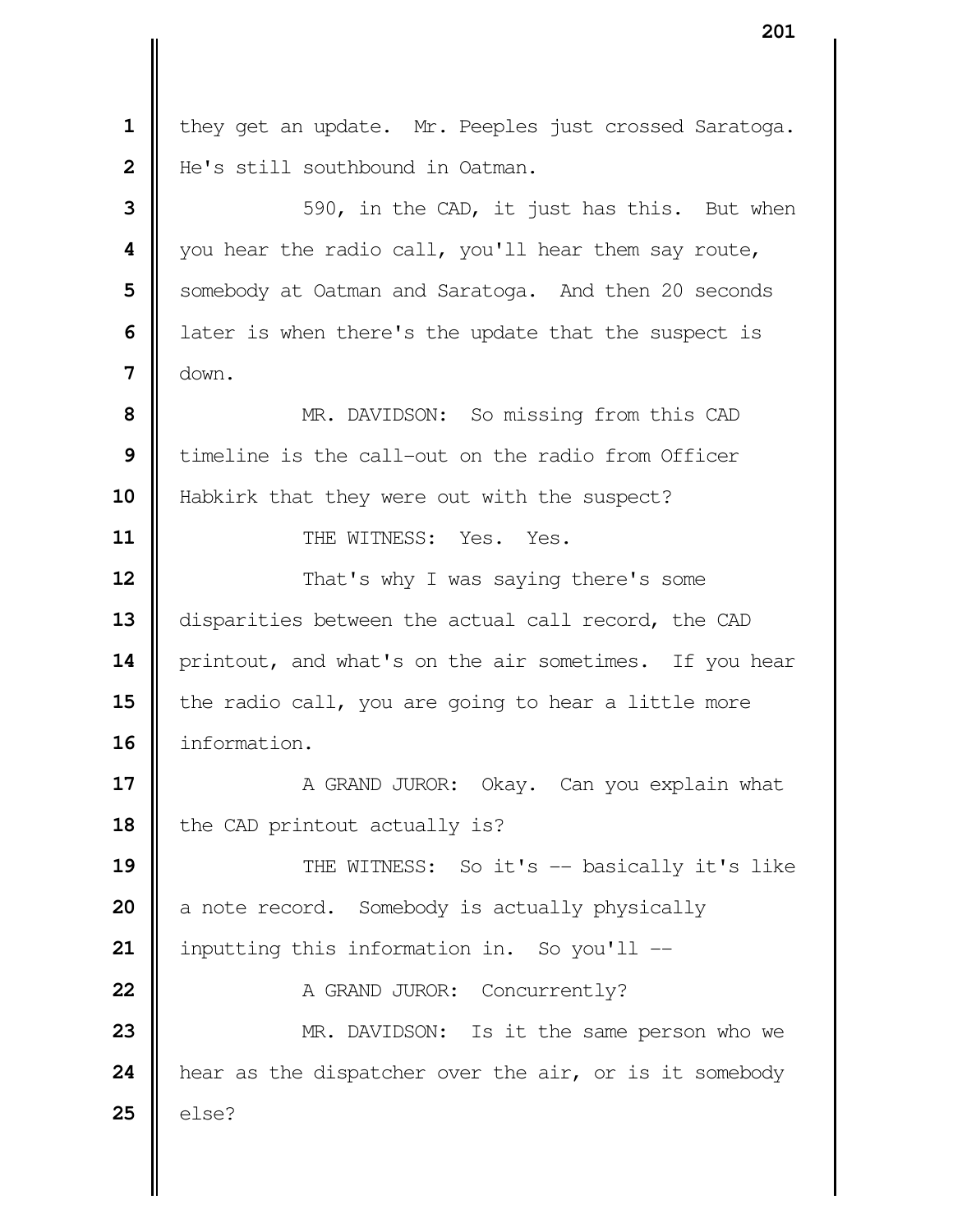THE WITNESS: So it could be a call taker. Again, it could be the call taker or the dispatch **person actually making the notations in the CAD call.**  So it's basically a notation. It's not a verbatim-type **|** recording of what's happening. A GRAND JUROR: Right. Clearly. A GRAND JUROR: And it's basically a dispatch slip that everybody is looking at?  $\parallel$  THE WITNESS: Yes. A GRAND JUROR: Can you go back to the 11 | screen just before this?  $\parallel$  The red is where 590 sends out stuff, right? 13 So I see 590 dispatched. And then I see 590 said, 14 | "Suspect is down."  $\parallel$  Somewhere along the line, did 590 say like  $\parallel$  I forgot their term -- getting out of the car. What was their term? A GRAND JUROR: Out with suspect.  $\parallel$  THE WITNESS: Yeah. So it's literally --  $\parallel$  MR. DAVIDSON: We will hear it on the audio. **II** THE WITNESS: You'll hear it on the call. 22 | It's not notated in the actual CAD printout, but you'll **h**ear it on the call that they are out with somebody. A GRAND JUROR: Okay. A GRAND JUROR: So that's a really long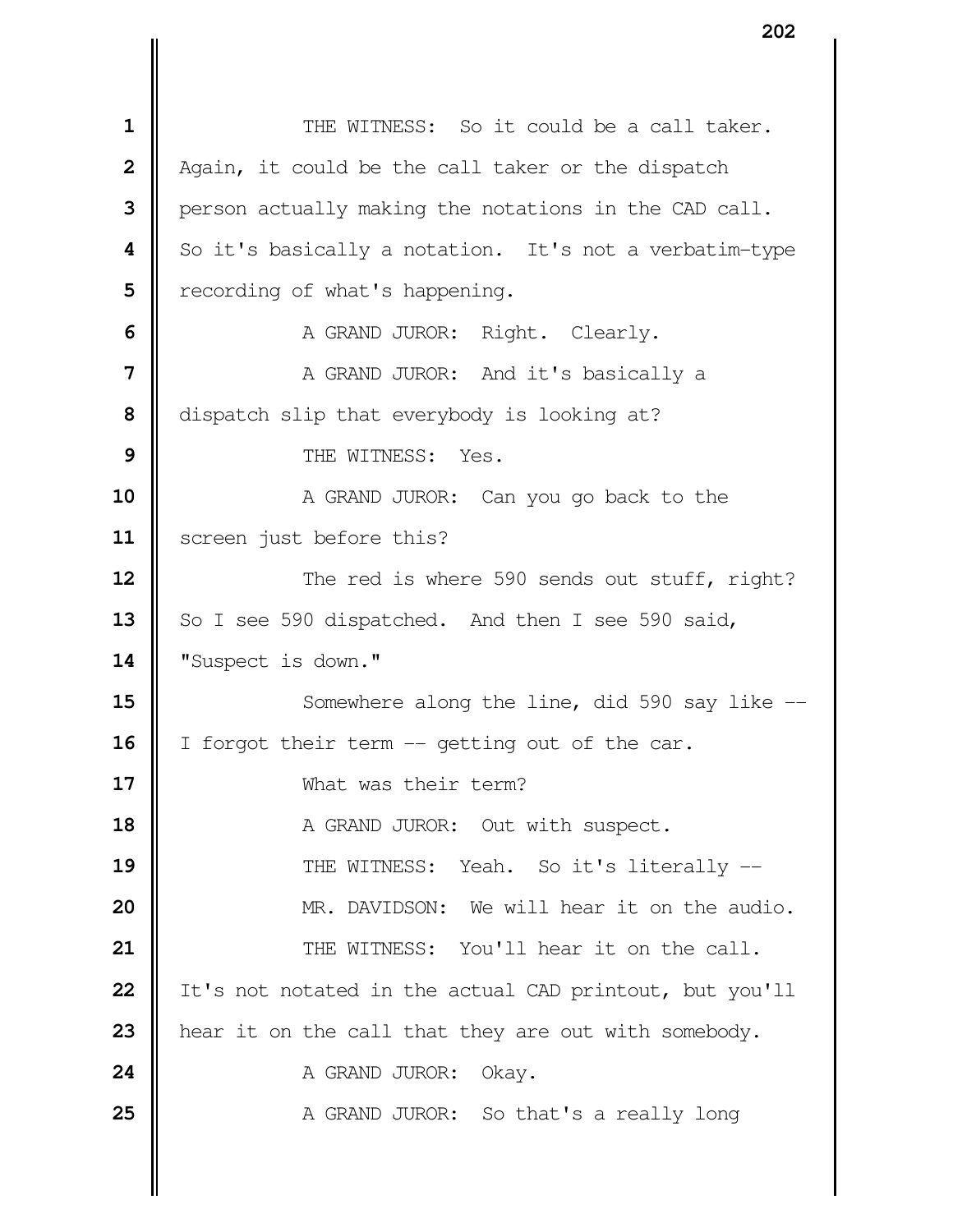minute there.

| $\overline{2}$ | THE WITNESS: Yes.                                      |
|----------------|--------------------------------------------------------|
| 3              | MR. DAVIDSON: A lot happened.                          |
| 4              | THE WITNESS: A lot can happen in a minute.             |
| 5              | MR. DAVIDSON: Well, you heard about how                |
| 6              | Officer Habkirk say it was seconds.                    |
| 7              | A GRAND JUROR: Right.                                  |
| 8              | A GRAND JUROR: Yeah.                                   |
| 9              | MR. DAVIDSON: So it's not at all unusual in            |
| 10             | your opinion or in your experience, typically there    |
| 11             | would be some disparity between what's captured in the |
| 12             | dispatch audio and what's inputted by the CAD; is that |
| 13             | right?                                                 |
|                |                                                        |
| 14             | THE WITNESS: Yes.                                      |
| 15             | MR. DAVIDSON: That's typical.                          |
| 16             | THE WITNESS: You'll even have like -- like,            |
| 17             | say, if you call 911, that call taker's conversation   |
| 18             | with you is recorded. And there's times where the      |
| 19             | recording isn't going to match that.                   |
| 20             | MR. DAVIDSON: Go ahead.                                |
| 21             | THE WITNESS: So at 13:33 is when it's noted            |
| 22             | that the suspect is down, and that's the rest of the   |
| 23             | information there. Pretty much, the supervisor is on   |
| 24             | scene pretty quickly. They start formulating a custody |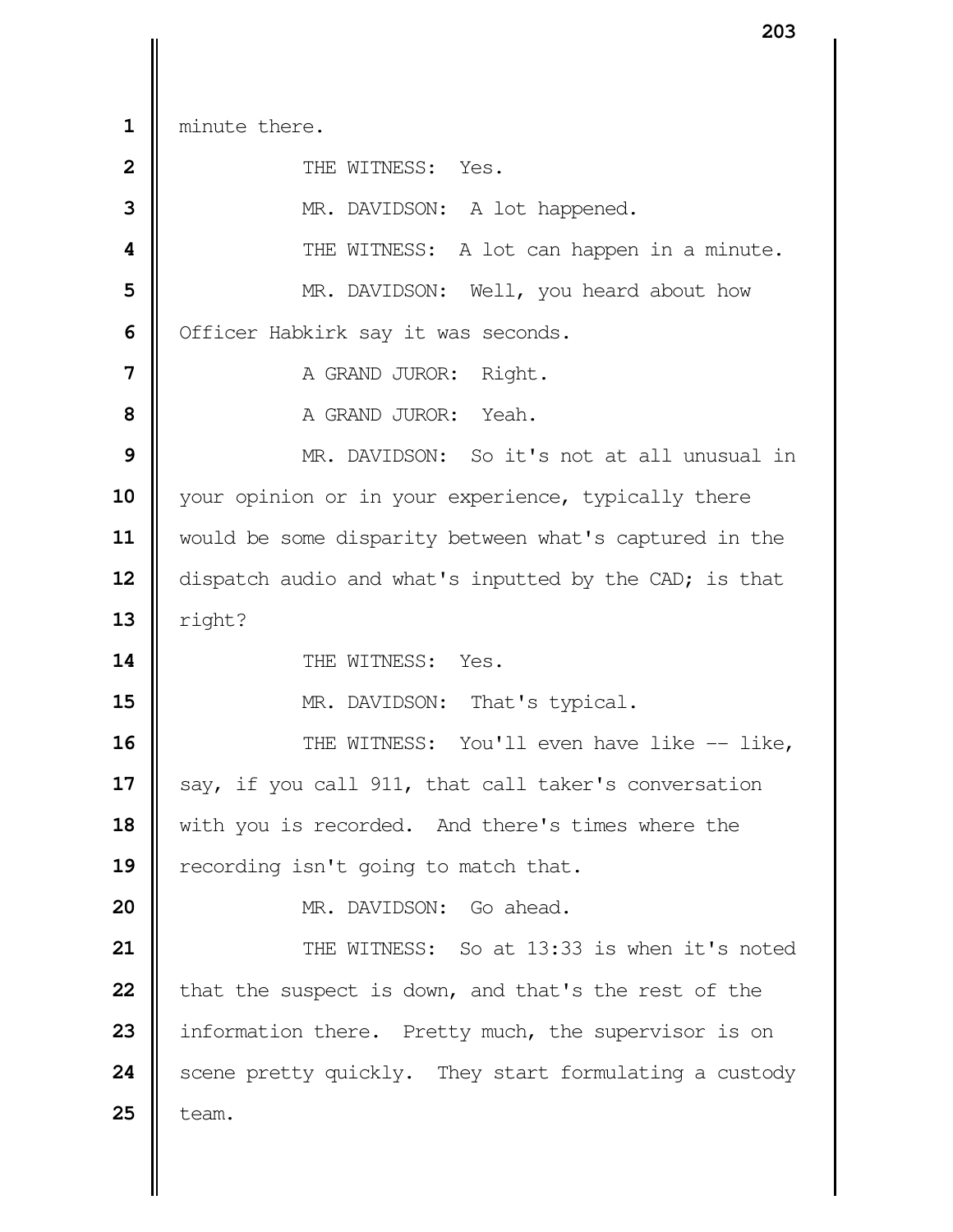|                | 204                                                    |
|----------------|--------------------------------------------------------|
|                |                                                        |
| $\mathbf 1$    | That's why it says Sergeant Christensen has a          |
| $\overline{2}$ | shield. Medical is staged, and it comes up pretty      |
| 3              | quickly. The FBI is even notified about this case just |
| 4              | in case.                                               |
| 5              | MR. DAVIDSON: Because of the bank robbery              |
| 6              | aspect of it?                                          |
| $\overline{7}$ | THE WITNESS: Yes.                                      |
| 8              | MR. DAVIDSON: Okay.                                    |
| 9              | A GRAND JUROR: What's "S/O"?                           |
| 10             | THE WITNESS: South of.                                 |
| 11             | A GRAND JUROR: So the tracker was heading              |
| 12             | north on Oatman, two buildings south on Lombard.       |
| 13             | THE WITNESS: Yeah. That could be just --               |
| 14             | A GRAND JUROR: Okay. I get that it was                 |
| 15             | heading north. I didn't get that whole --              |
| 16             | THE WITNESS: It could be a little --                   |
| 17             | A GRAND JUROR: But then they just got an               |
| 18             | address on Saratoga.                                   |
| 19             | THE WITNESS:<br>Yeah.                                  |
| 20             | A GRAND JUROR:<br>Okay.                                |
| 21             | MR. DAVIDSON: Any additional questions                 |
| 22             | about that?                                            |
| 23             | THE GRAND JURY: Thanks.                                |
| 24             | THE WITNESS: Somebody wanted to see the                |
| 25             | bank note.                                             |
|                |                                                        |
|                |                                                        |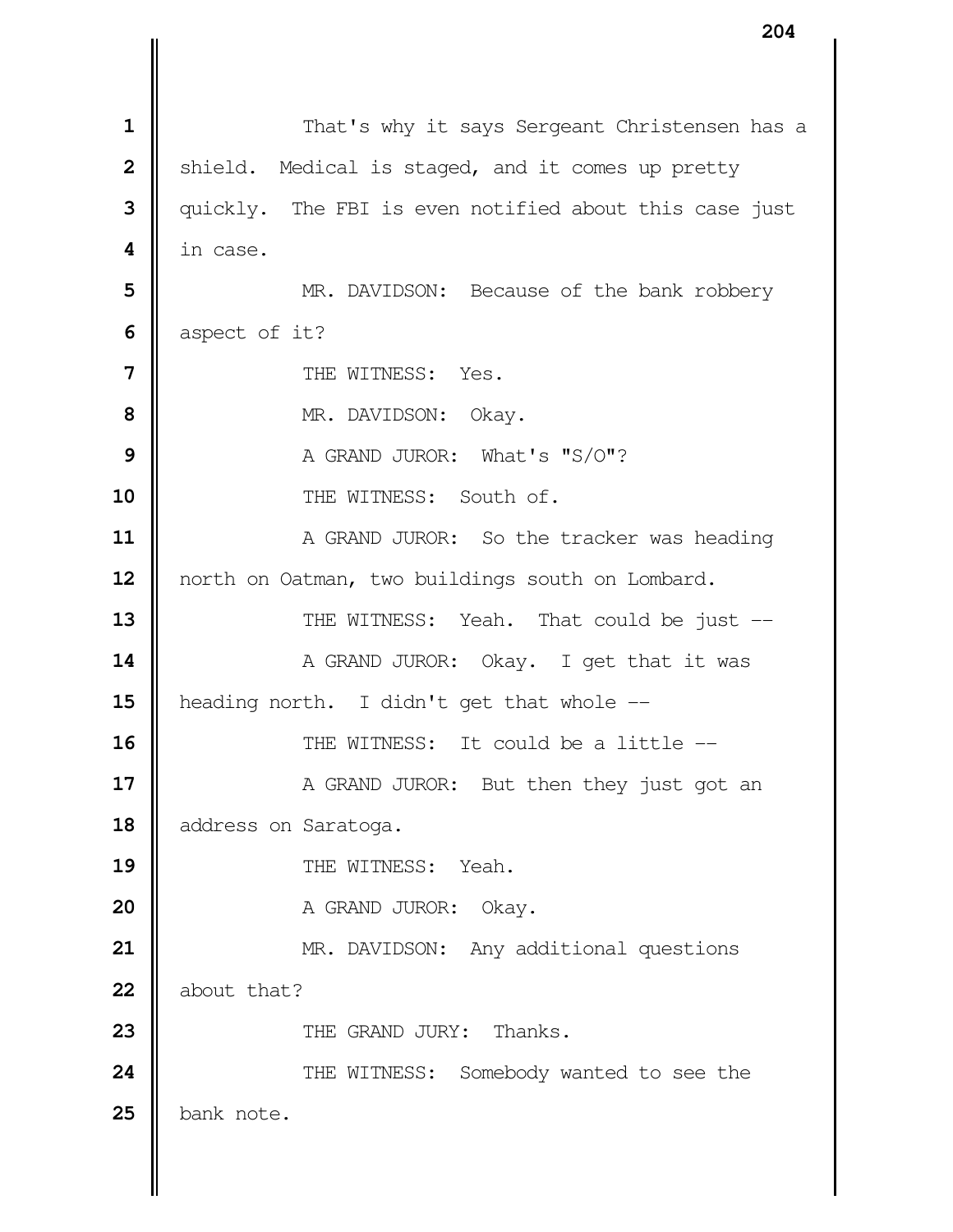**I** A GRAND JUROR: Yes. **1** THE WITNESS: So the U.S. Bank case, we didn't recover the demand note, but this is the one **f** from the Ace Check Cashing place. A GRAND JUROR: Okay. Wow. That's lame. I'm just going to say it. That's a lame note.  $\parallel$  A GRAND JUROR: Well, I can see what the Confusion was about.  $\parallel$  THE WITNESS: Yes. So at first, the teller 10 | thinks he's maybe applying for a loan. She doesn't 11 | really know. That's why there's some confusion.  $\parallel$  There's a question about the boot. So if you 13 can see right there is a big arrow. So that's the right 14 | toe right there. That's the sock, and that's just a **closeup shot of that shot there.**  MR. DAVIDSON: So all of the strikes to 17 | Mr. Peeples were on the front of his body? **II** THE WITNESS: Yes.  $\parallel$  **A** GRAND JUROR: And he was vertical when | they were all -- he was still standing. All three of | them went into him when he was standing up?  $\parallel$  THE WITNESS: That would be a question you 23 | would have to ask the officer. I can't tell you that. MR. DAVIDSON: But this presentation is 25 | consistent with that; correct?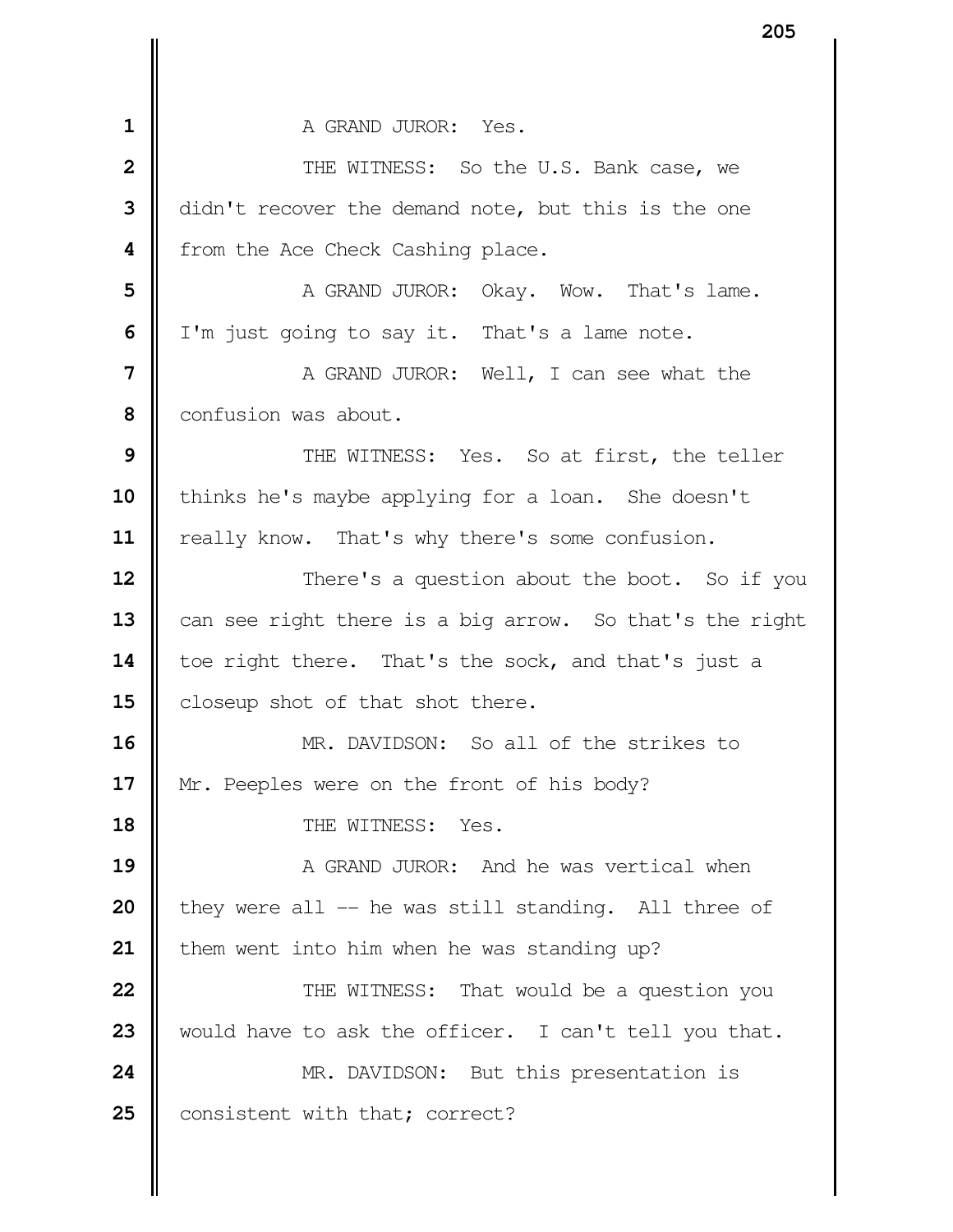**II** THE WITNESS: Yes. MR. DAVIDSON: For example, if he had gone | down, there might be shots to the bottom of his foot or at some oblique angle, but that's not the presentation; correct?  $\blacksquare$  THE WITNESS: Yes. | This is just for your edification. So we did a search. Just Detective Hawkinson got a Federal search Warrant to actually search Mr. Peeples' clothing. This 10 | is what we found in his pocket.  $\parallel$  That's the money from U.S. Bank. It's about  $\parallel$  a little over \$2,000. He actually had his ID, 13 | Washington ID in his pocket with him. This is the actual tracker. You can see There's a rubberband part right there. It just gets **f** folded into the money. And it's actually -- so this | looks like a real bill, but it's actually like a stack 18 | of paper, and inside, there's the actual GPS. MR. DAVIDSON: And it's all glued together, So you can't actually pull it apart?  $\parallel$  THE WITNESS: It's all glued together.  $\parallel$  A GRAND JUROR: Is there a battery in it, or how is it -- **24 I** THE WITNESS: I'm not sure how that works. Now you can buy those little GPS trackers that you can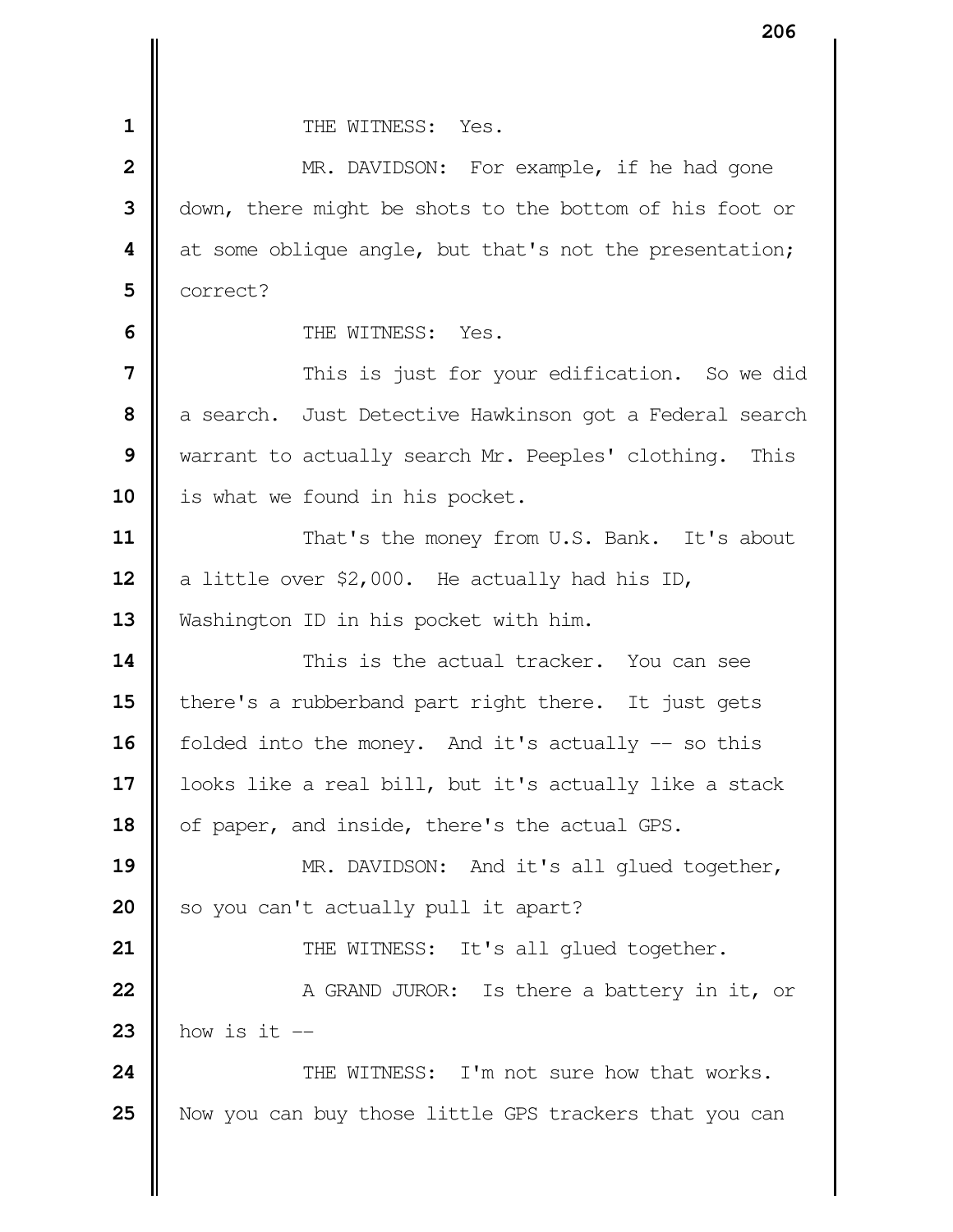stick anywhere. So I'm assuming there has to be some | kind of battery that emits the signal.  $\parallel$  And I just put this up as a  $-$  to help you | out if you do decide to look at the CAD printout and a | little bit about the non-compressed versus compressed Tradio. So the non-compressed, it basically, it captures I all of the radio traffic on that net.  $\parallel$  So this would have been North Precinct. So it could have been a call non-related to this actual 10 | that's actually captured. And it's capturing all of the 11 | dead air, too. And the compressed, basically it just 12 | puts everything together. A GRAND JUROR: Is it compressed by the **| machine or a person?** Are those blanks cut out?  $\parallel$  THE WITNESS: You would have to ask BOEC, but I'm assuming it's going to be compressed by the 17 || machine, that they have the ability to do it off their 18 | system to compress it. **I** Then these are just -- if you look in the | logs, you'll see "CT" stands for call taker. It will say, "Call taker 7." That's the person actually 22 | inserting the note or "DP."  $\parallel$  **"Service desk"** is basically like a Supervisor's desk. They'll take calls and they can input a call.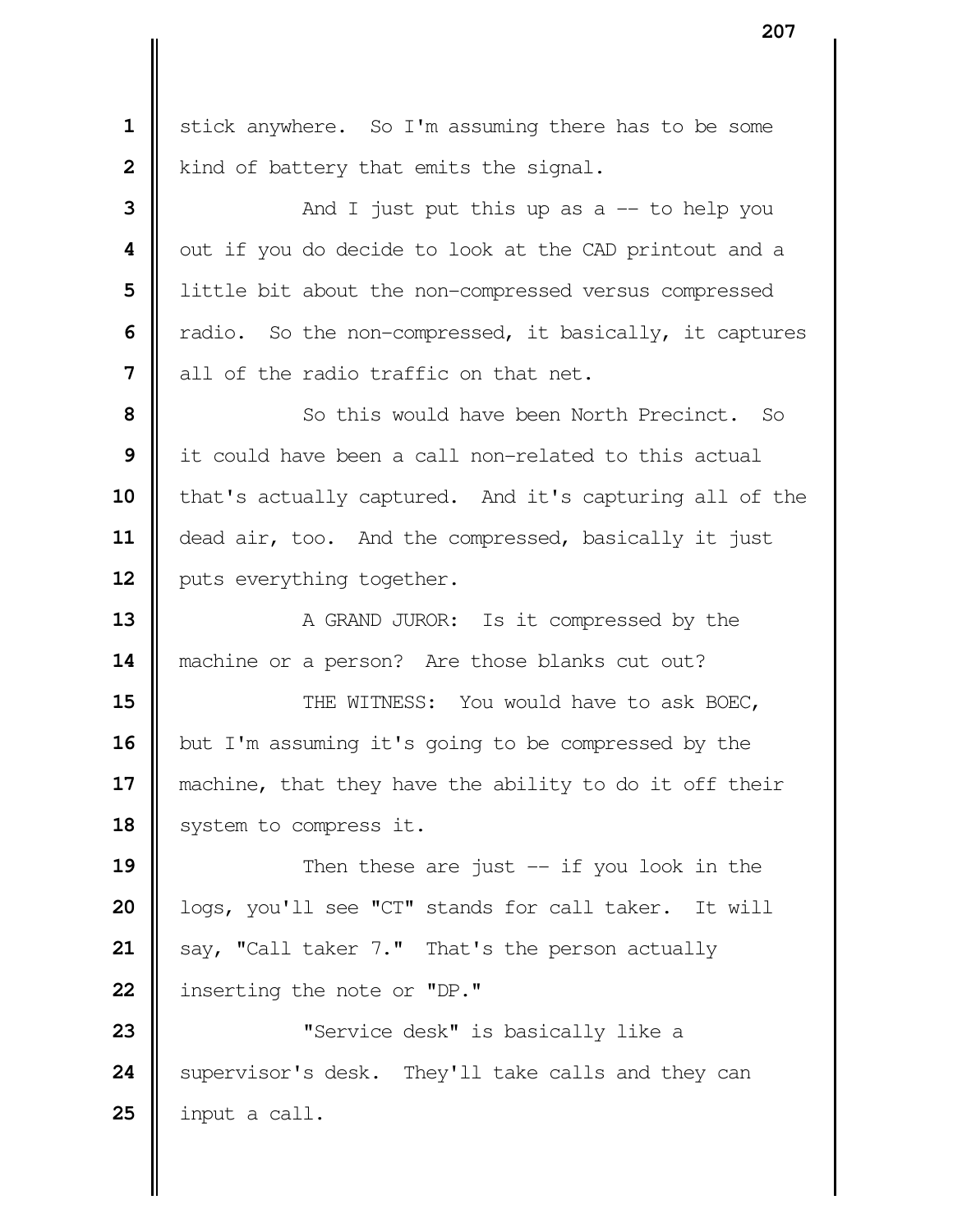$\parallel$  **1** And if you see a number, just a plain number, | like 590 or 560, that's the patrol unit's number.  $\parallel$  **3** And then on the side, there's a section that **h** has all of the units that were dispatched -- that are | assigned to the call. It will give you a dispatch time, a time en route, a time they got on scene, and a time | they actually cleared the call. MR. DAVIDSON: So do you guys want to hear the compressed version from -- with the compressed version, from the first call about Ace Check Cashing to 11 | suspect down is about six and a half minutes with the **Compression.**  A GRAND JUROR: I think that, and then I 14 | would like to hear just from the time when they arrived 15 on scene to when they reported "shots fired" 16 | uncompressed, so I can kind of gauge the time. MR. DAVIDSON: Okay. Sure. **A** GRAND JUROR: I'd like to even hear more. 19 | I'd like to hear from 13:16 to 13:39 uncompressed. MR. DAVIDSON: Okay. So that is how many minutes of uncompressed time?  $\parallel$  A GRAND JUROR: Close to 20, I'd say. A GRAND JUROR: Twenty-three minutes. I have time.  $\parallel$  THE WITNESS: Do you need me for that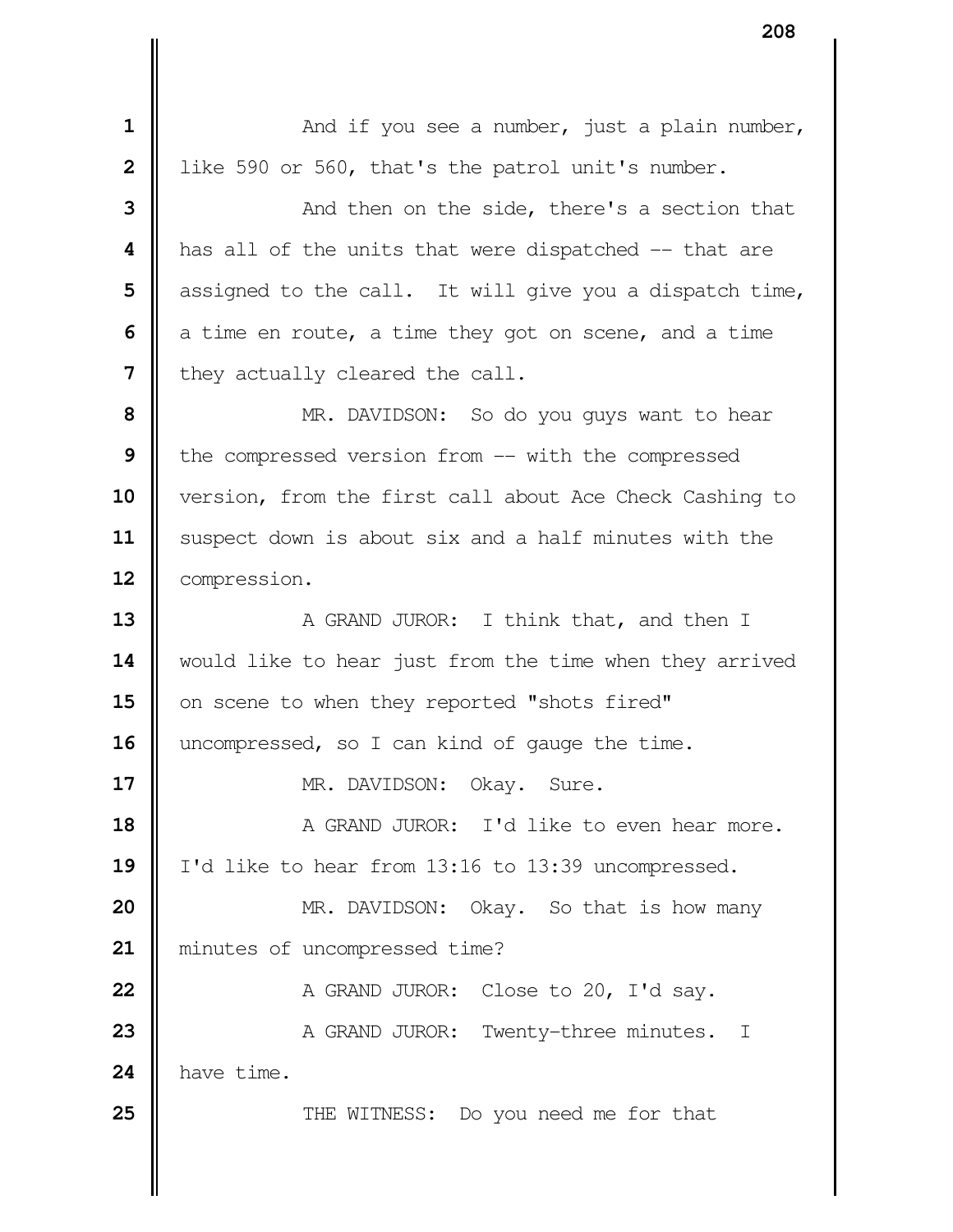portion?

 **M** MR. DAVIDSON: Well, let's do this much. Let's listen to the uncompressed version and then  $-$  | the compressed version.  $\parallel$  A GRAND JUROR: The compressed version. MR. DAVIDSON: I'm sorry, then we'll take  $\parallel$  our break and then we'll kind of assess scheduling-wise **h** how we want to do this because we have witnesses waiting, and we can do the other thing any time. So 10 why don't we just kind of see where we are. **A** GRAND JUROR: Okay. That works. MR. DAVIDSON: I'll have the detective stay 13 | for the compressed version just in case you guys have 14 any questions about it. CD Compressed audio played.) DISPATCH: "550. **I** 550: "Go ahead. DISPATCH: "For you and 590, it's 27 Adam, 19 || 2722 North Lombard at the Ace Cash Express.  $\parallel$  550:  $\texttt{"10-4}.$  **1** 590: **"**590, cover. **1** 3602: "3602. Go ahead and make the call. **DISPATCH:** "3602. Copy. 1814: "1814. Clear Charlie. DISPATCH: "1814. It's 1318.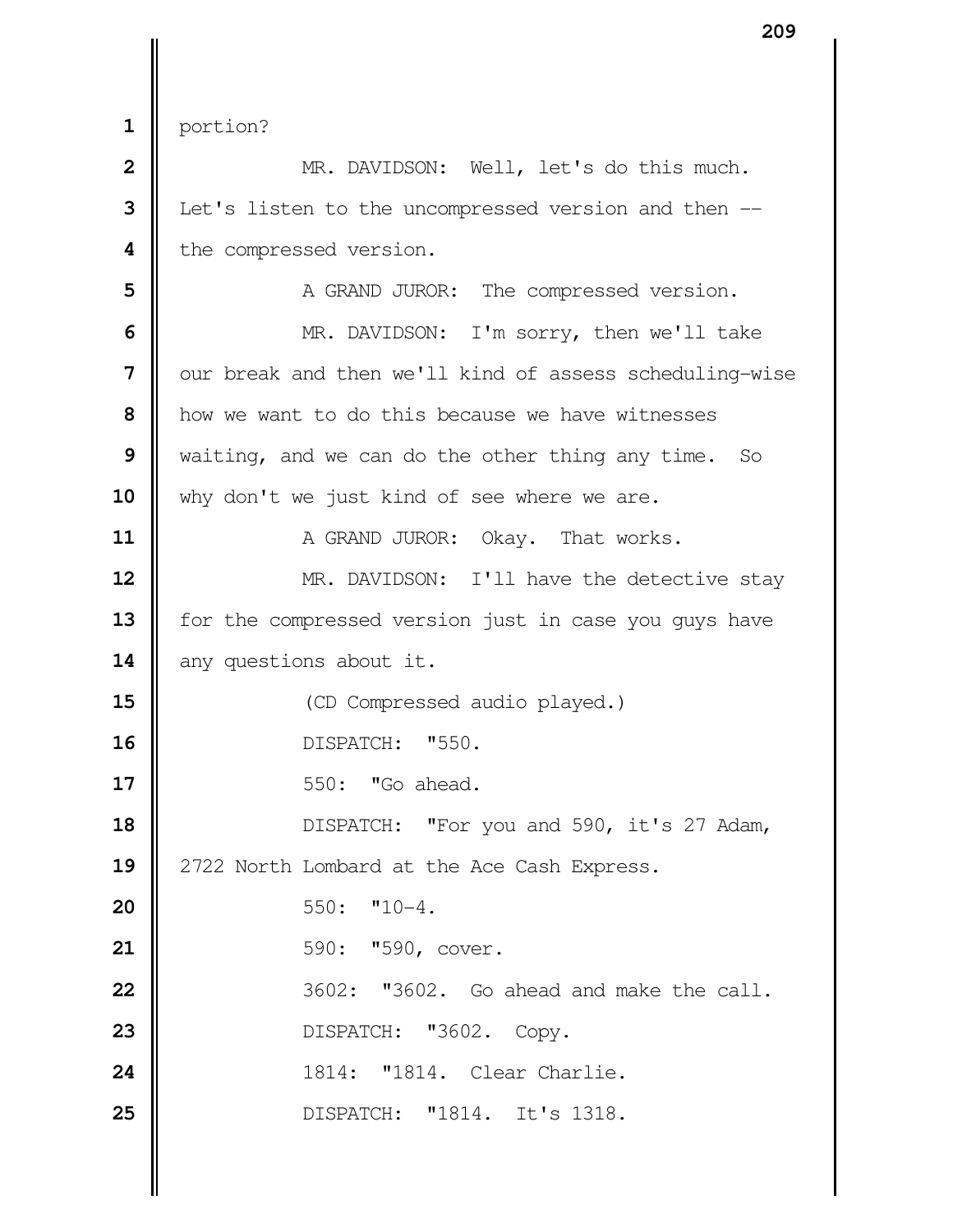|| 550: "550. I'm here with eyes on it. I'm | waiting on the call. **||** DISPATCH: "550. The supervisors are doing

 **|** the call, I think. 550, it's a good robbery. The male Subject entered the store, passed the paper. He has Since walked away. A black male, 25, black baseball cap, black hoody, dark jeans and yellow shoes.

**8**  $\parallel$  550: "Okay. If 590 go look for him and | I'll go make contact.

 DISPATCH: "590. Area check and we did not 11 | so far have any kind of area or direction of travel and 630 is going to and for those doing an area check for 13 | that robbery suspect. He left on foot westbound on Lombard.

**iii** 640: **"**640. 640.

 DISPATCH: "Start you for a call with medical, 768 North Morgan. It's a slumper at a wheel 18 | of a dark Honda Odyssey van. They have a needle stuck in their finger. ZEBRA, ZEBRA, EDWARD, 938. Medical is going to him."

 **MR.** DAVIDSON: I'm going to stop this for **j** just a moment. Maybe we talked about this already. But there's one channel for the precinct, so

 you'll hear unrelated -- you'll hear reference to a Slumper. That's unrelated to this call. So there are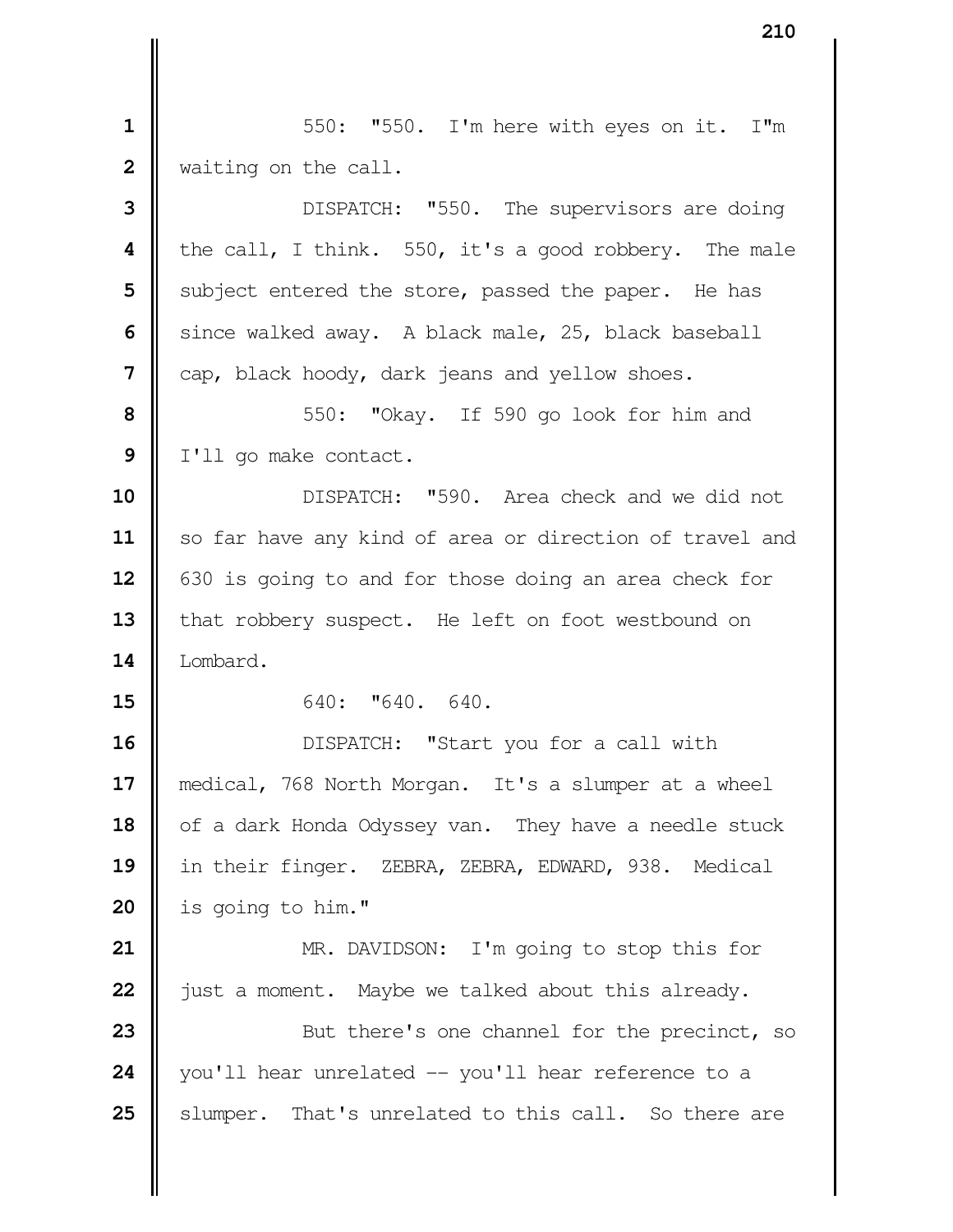1 | other officers that Detective Cui responded to other calls, and that's all coming over the same channel. A GRAND JUROR: What's a "slumper"?  $\parallel$  THE WITNESS: A slumper is somebody actually Sleeping in a car kind of thing, so they go out and make sure they are checking. NR. DAVIDSON: We'll pick up here. CD Compressed audio played.)  $\parallel$  640: "Copy from Rocky Butte. DISPATCH: "590. **11** 590: **"**590. **DISPATCH:** "For you and 630 on the area 13 check, he additional would have a beard and black **backpack and he was a black male, black baseball cap,** 15 black hoody, dark jeans and yellow shoes. And he did 16 | not have any -- he did not get any money from the 17 | employee. **18 18 18 18 18 19 11: 1211.**  DISPATCH: "211. | 211: "1724 NE Alberta, Apartment B. 21 | DISPATCH: "1724 NE Alberta, Number B like, boy, it's 1325.  $\parallel$  541: "541. Can you check a plate in our call with the RO info? **DISPATCH:** "541. Go ahead.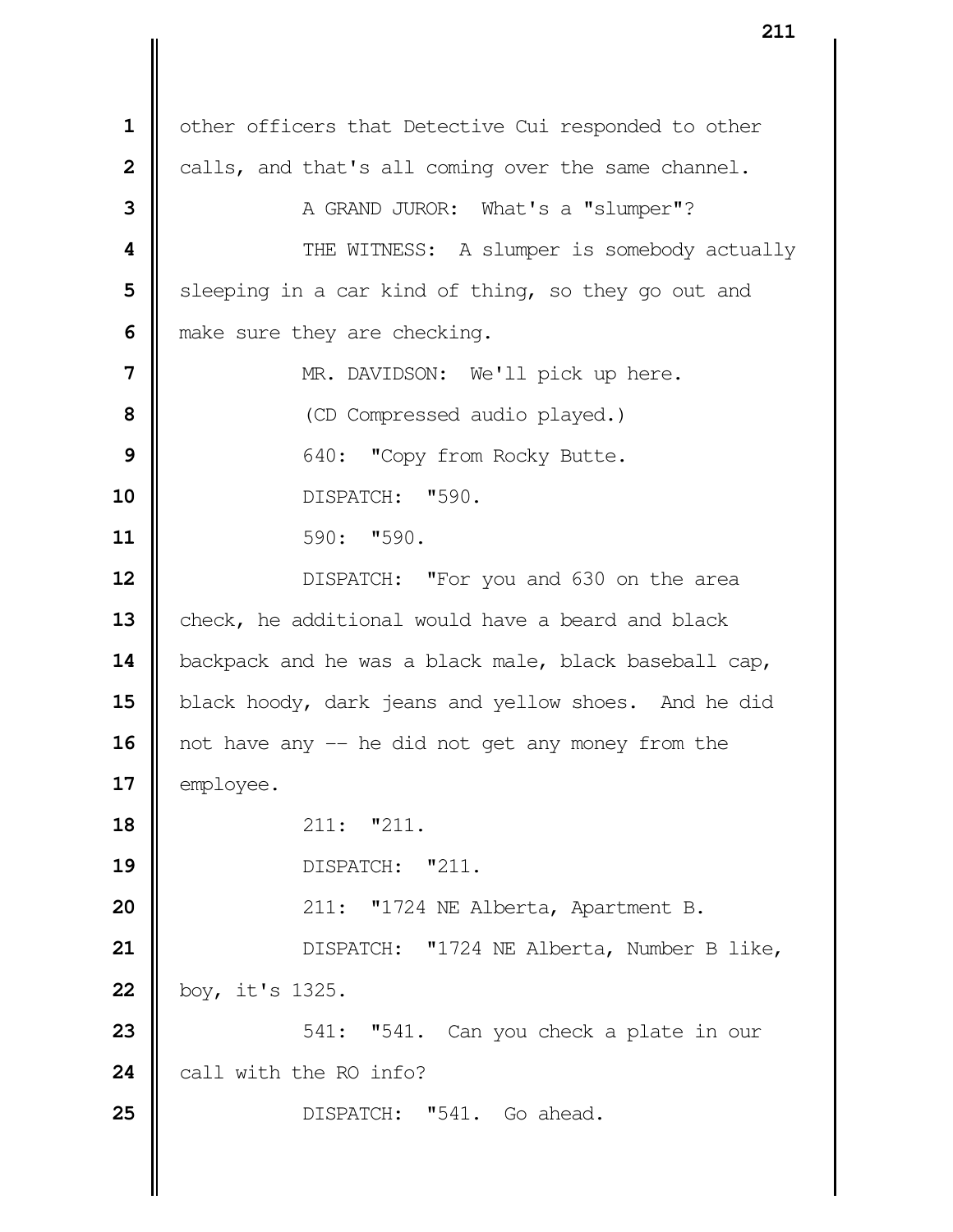| 541: "WILLIE, CHARLIE, 21239, should be a 2 Chevy S-10 pickup. DISPATCH: "Affirmative. Registered to her 4 at that address. **1** 541: **"**Copy. Thank you. DISPATCH: "1325. 640, you can 10-8. | Medical said he was just sleeping. **640:** "Copy. 1802: "1802. DISPATCH: "1802. 1802: "Put me, uh, 1074. I'm out to the **Tadio shop.**  DISPATCH: "Radio shop at 1326. 580. **14 14 14 14 14 1580.**  DISPATCH: "Robbery at U.S. Bank, 3233 N. 16 | Lombard. I don't have any description or anything yet.  $\parallel$  580: "Copy. It's probably the same guy. **DISPATCH:** "630. Since six, since the other 19 unit was already on that, can you divert for this one?  $\parallel$  630: "Copy. And anyone in that area, too. 21 | Can I have an area check? 22 | DISPATCH: "Copy. **6** 580: "What bank is it? 24 | DISPATCH: "The U.S. Bank, 3233 N. Lombard.  $\parallel$  580: "Do you have direction, arriving.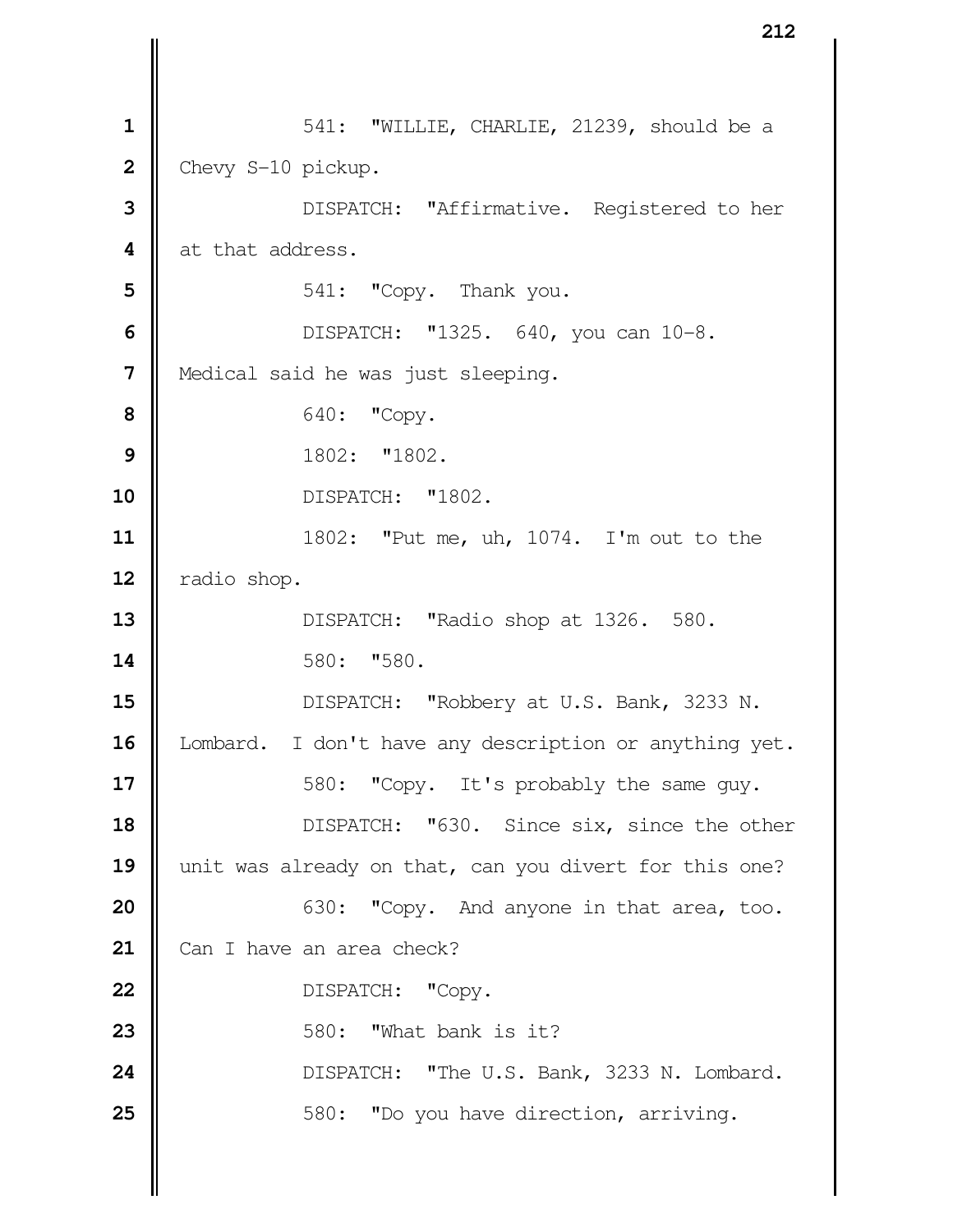**1** | DISPATCH: "I don't have anything yet at  **2** all. **3**  $\parallel$  580: "Okay. So we don't know if he left or  $4 \parallel \text{not?}$ **5** | DISPATCH: "It literally only says bank was **6** | robbed. I'm waiting for the call taker. 630 says **7** black male, 20's, black baseball cap, black coat. Used  $8 \parallel$  a note. **9**  $\parallel$  580: "All right. 580. That's the same as 10 | the other one, right? **11**  $\parallel$  DISPATCH: "I think it's probably the same. 12 | I'm asking if they noticed his shoes. **13**  $\parallel$  550: "The shoes were a mustard color, like 14 Timberland types. **15 DISPATCH:** "Copy. Additional is that he is 16 | possibly southbound on Oatman on foot and they do have 17 || a GPS tracker. **18** 3602: "3602. Attach me to that call. Are 19 We getting updates on the tracker? **20 DISPATCH:** "I believe so. I'm asking the **21** call taker what the difference is. I think they're **22** | giving me an update. It's southbound on Oatman at **23** Morgan. **24**  $\parallel$  642:  $\sqrt{642}$ . I'm coming into the area. **25**  $\parallel$  DISPATCH: "642, copy. For those area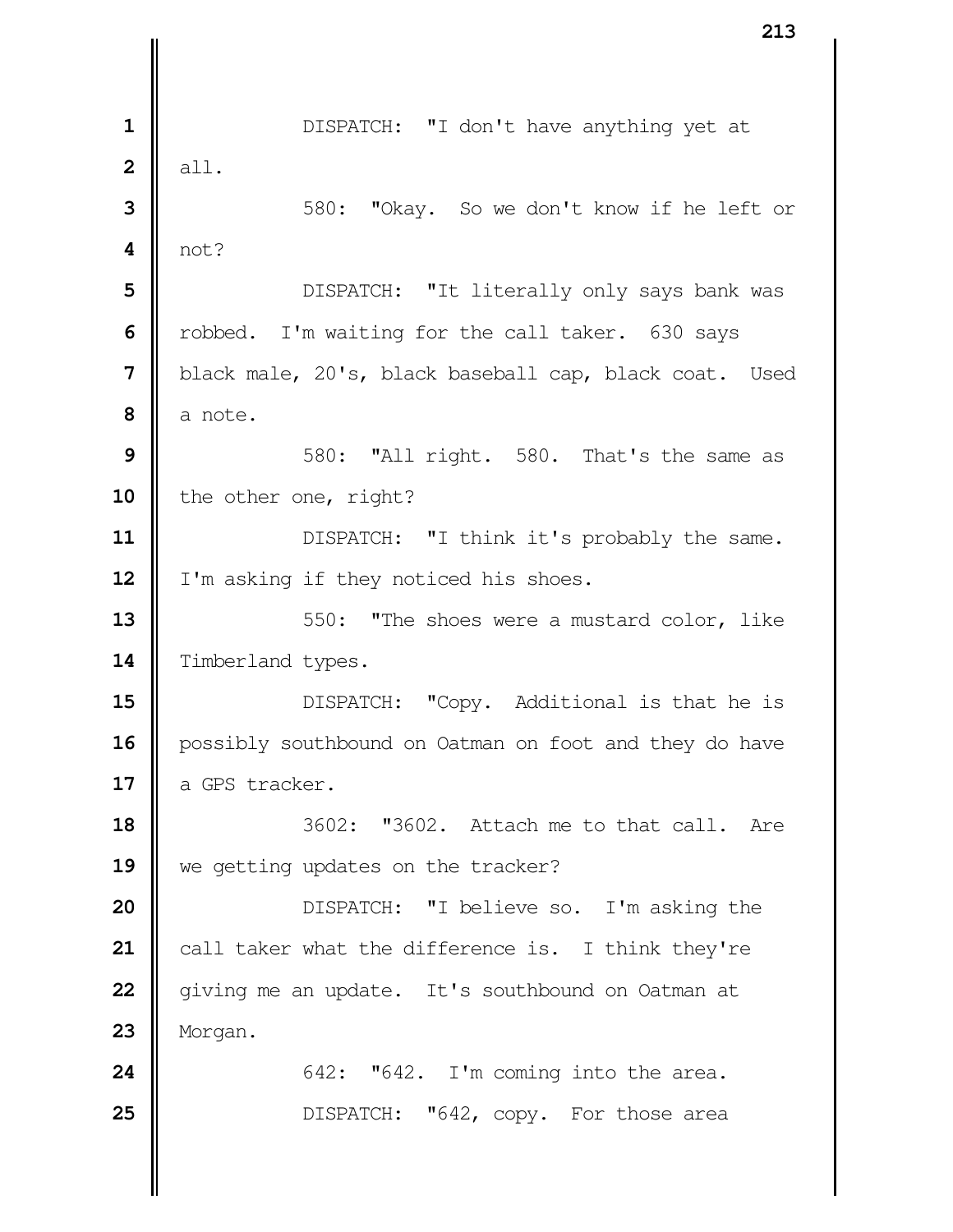|                | 214                                                    |
|----------------|--------------------------------------------------------|
|                |                                                        |
| $\mathbf{1}$   | checking the speed of the GPS says 2.2 miles per hour, |
| $\overline{2}$ | so they're quessing on foot and the last was           |
| 3              | approaching Bryant.                                    |
| 4              | 3602: "3602. Start a K-9.                              |
| 5              | DISPATCH: "K-9 on this side.                           |
| 6              | $K-9-4$ : " $K-9-4$ .                                  |
| $\overline{7}$ | DISPATCH: "He was there for a bank robbery             |
| 8              | at 3233 N. Lombard. They have a GPS tracker last at    |
| 9              | Oatman/Morgan.                                         |
| 10             | K-9-4: "Okay. 205 and Foster.                          |
| 11             | DISPATCH: "GPS tracker now says Oatman at              |
| 12             | Bryant. And for those on the area check passing Bryant |
| 13             | southbound is the GPS tracker."                        |
| 14             | (Someone says: "Okay. Copy.")                          |
| 15             | DISPATCH: "And for those coming in the                 |
| 16             | area, Oatman ends at Liberty, just north of Rosa Parks |
| 17             | Way.                                                   |
| 18             | 590: "590. We have him here at Oatman and              |
| 19             | Saratoga.                                              |
| 20             | DISPATCH: "590. At Oatman and Saratoga,                |
| 21             | non-emergency off.                                     |
| 22             | 580: "580. I'm with (unintelligible.)                  |
| 23             | DISPATCH:<br>"Copy.                                    |
| 24             | "590. Shots fired. Suspect down.<br>590:               |
| 25             | We're facing southbound.                               |
|                |                                                        |
|                |                                                        |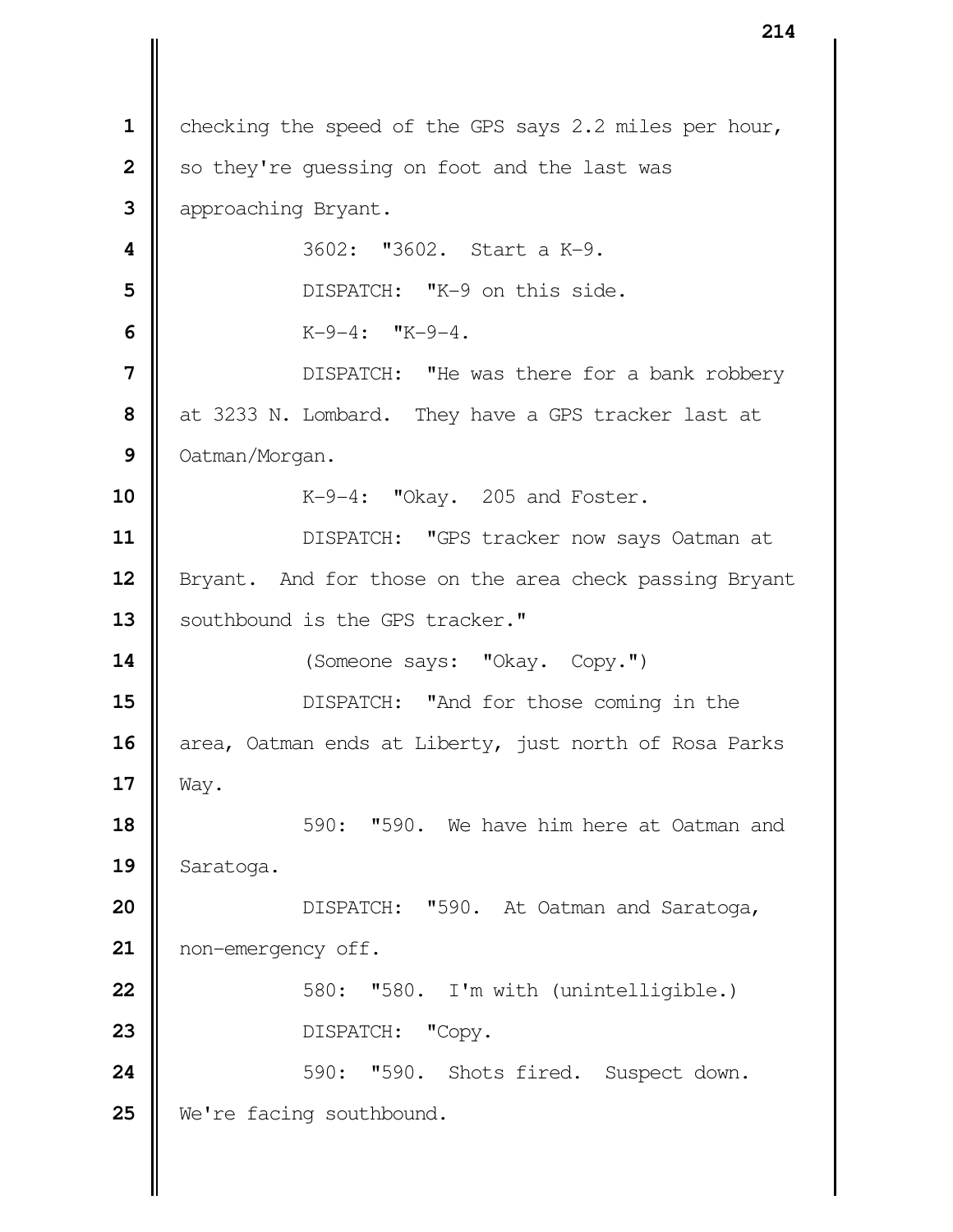1 | DISPATCH: "Shots fired. Facing southbound, | Oatman and Saratoga.  $\parallel$  590: "Stage the medical to the north.  $\parallel$  DISPATCH: "Copy. Medical started. 3602,  $\Box$  do you copy? **1** 3602: **"**3602. Copy.  $\parallel$  580: "Hey, 580. Cars coming in. Come from the south or from the north or you can come from the west on Saratoga. DISPATCH: "Come in from the north, up north  $11$   $\parallel$  580: "I'm gonna need  $\text{--}$  I'm gonna need  $\parallel$  Oatman blocked at Willamette. DISPATCH: "Next in to block Oatman.  $\parallel$  590: "We may need a shield, too. **DISPATCH:** "590, is that a shield?  $\parallel$  590: "Yeah. A sergeant coming. We'll 18 | probably need a shield. 690: "690. Put me on. **650: "650.** Where is that again? **DISPATCH:** "Oatman and Saratoga. **i** 650: "33." Conclusion of compressed version played.) MR. DAVIDSON: So that captures most of it, 25 | so there's more regular chatter.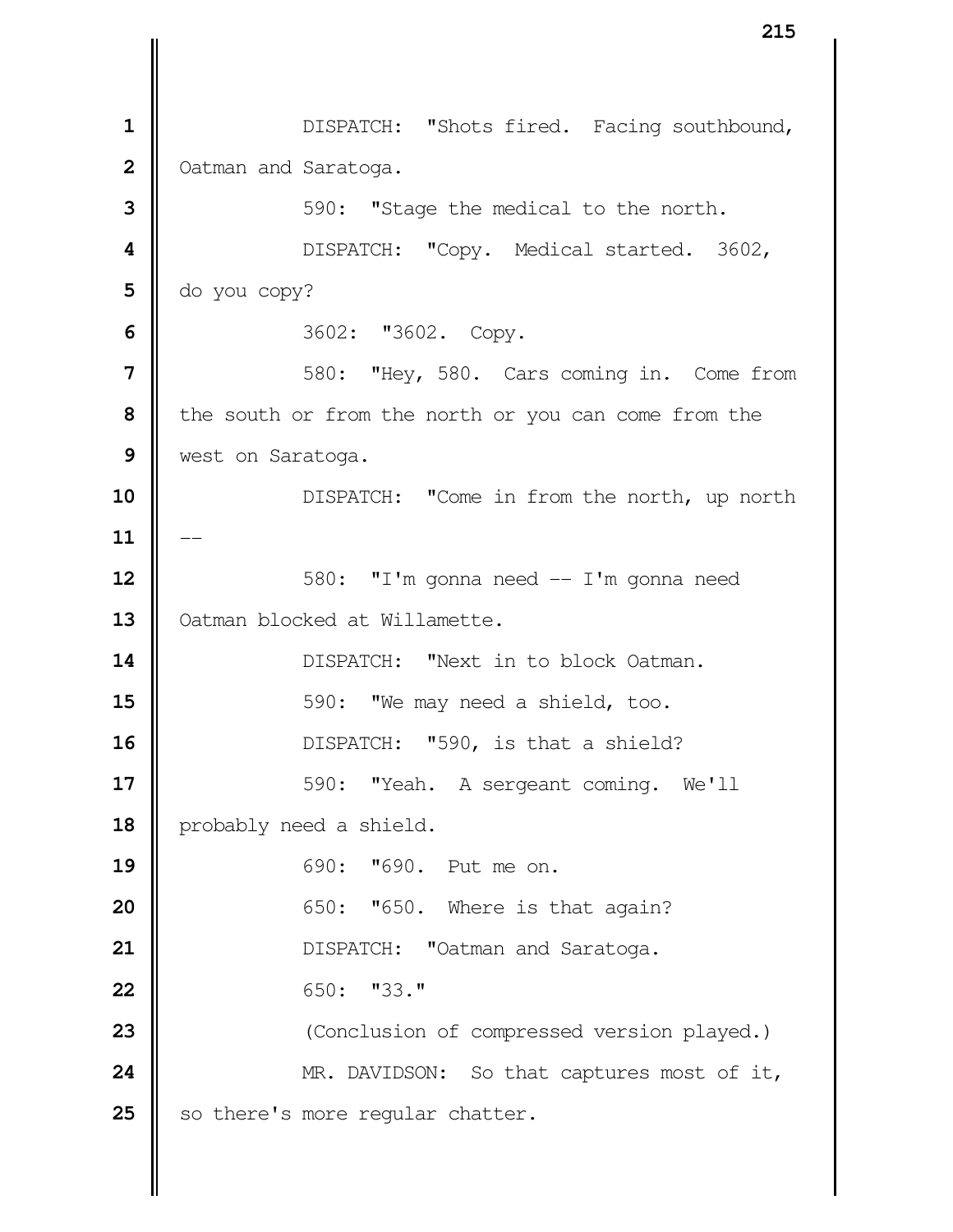**I** A GRAND JUROR: I missed about the K-9 | responded, 3602. THE WITNESS: Is the sergeant.  $\parallel$  A GRAND JUROR: That's the sergeant.  $\parallel$  MR. DAVIDSON: Sergeant Christensen, I think **b** testified that he called for a K-9.  $\parallel$  A GRAND JUROR: And that was before "shots  **8** fired"?  $\parallel$  THE WITNESS: Yeah. So before they even get to a scene, they'll 11 | start calling resources in case they need to do an article search or if they need to do something for a 13 Suspect. So I'll ask if a K-9 is available and they'll 14 | start sending people that way. **A** GRAND JUROR: Well, this 590, is that **16** Pryce?  $\parallel$  **THE WITNESS:** No. 590 is Habkirk and 18 | Reagan. **19 ||** A GRAND JUROR: And 580? **I** THE WITNESS: Is Pryce. A GRAND JUROR: Could we hear just right 22 | before "shots fired" again?  $\parallel$  MR. DAVIDSON: Sure. CD compressed version played.) **DISPATCH:** "590. At Oatman and Saratoga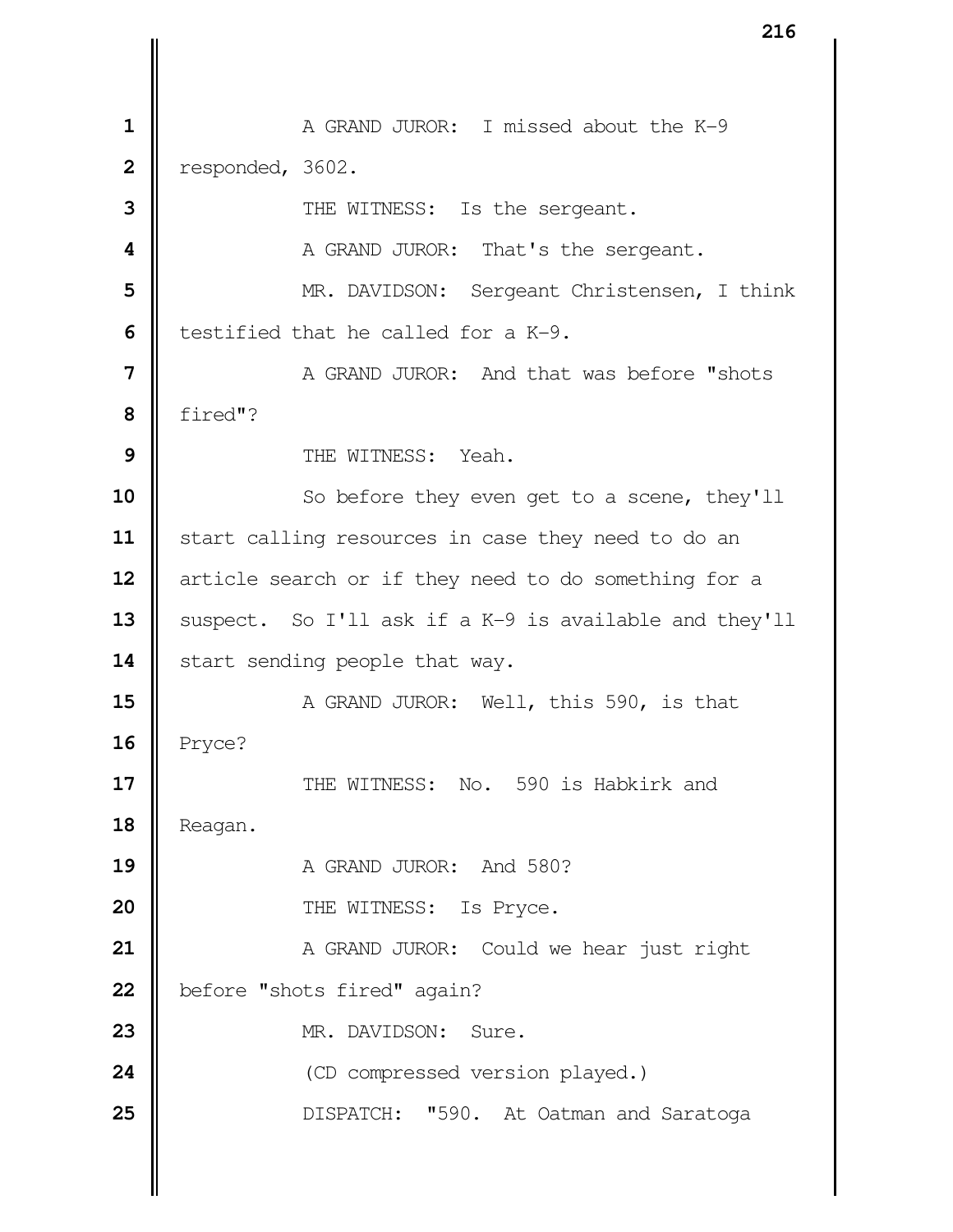1 | non-emergency off. Bryant southbound is the GPS **i** tracker. And for those coming into the area, Oatman ends at Liberty just north of Rosa Parks Way. **1** 590: "590. We are in the area of Oatman and Saratoga.  $\parallel$  **DISPATCH:** "590 at Oatman and Saratoga, non-emergency off." **1** A GRAND JUROR: So what is that "non-emergency"?  $\parallel$  THE WITNESS: So "non-emergency" means only 11 | 590 is on the air. Unless it's critical information, 12 | nobody else gets -- because you heard all of the other 13 Traffic about the slumper, and all that stuff has to  $14$  | stop. **MR.** DAVIDSON: Why would they do that, Detective?  $\parallel$  THE WITNESS: It's because it's a critical Situation, so you want all resources -- you know, **e**verybody is focused on this one event now. A GRAND JUROR: Right. **dec** (CD compressed version played.)  $\parallel$  590: "Shots fired. Suspect down. We're 23 | facing southbound. 24 | DISPATCH: "Shots fired. Facing southbound. 25 | Oatman and Saratoga.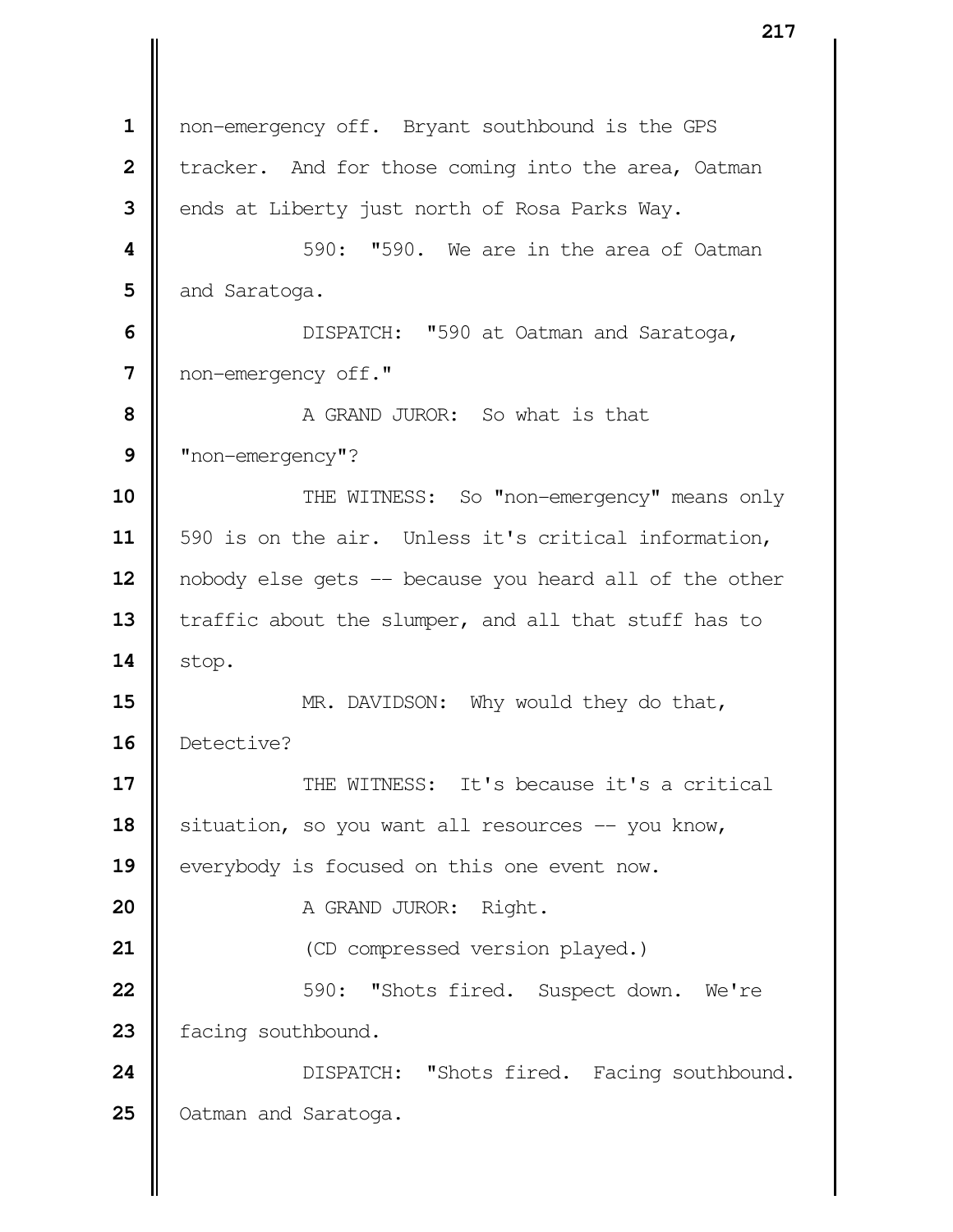|| 590: "Stage the medical to the north. DISPATCH: "Copy. Medical started. 3602, you copy." **I** (Conclusion of compressed version.) **MR.** DAVIDSON: Is that enough? **II** A GRAND JUROR: Yes. MR. DAVIDSON: So we're kind of at the time where we agreed that we would take a break. That's all I have for Detective Cui at this point.  $\parallel$  Do you guys have some follow-up questions for 11 | Detective Cui beyond what's already been asked? **A** GRAND JUROR: So that wad of cash was it  $-$  I mean, how thick is that when it's spread out?  $\parallel$  THE WITNESS: It was -- when they pulled it  $\parallel$  out, it was about that thick (indicating). A GRAND JUROR: And that's how they pulled it out? It was bent in half?  $\parallel$  THE WITNESS: Yeah, just like that. That's how it's pulled out. That's how our Fed criminalist **pulled it out and took a photograph right there.**   $\parallel$  A GRAND JUROR: It was rolled up, though. **22 | THE WITNESS:** Yeah, it was rolled just like  $\parallel$  that. MR. DAVIDSON: And that was in his pocket?  $\parallel$  THE WITNESS: And that was in his pocket,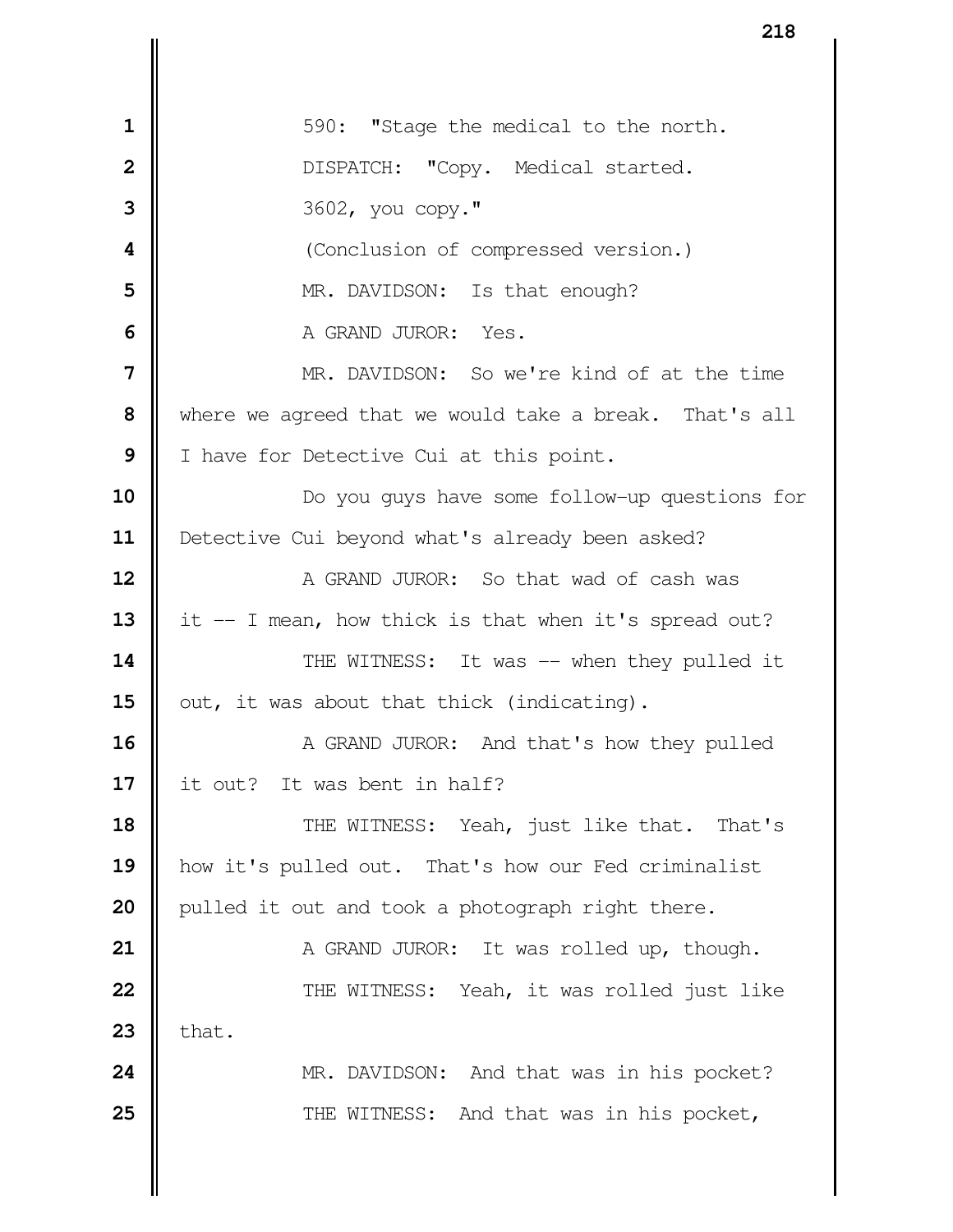$1 \parallel$  yeah. **A** GRAND JUROR: Okay. I just want to really **clarify who's in what car.** 3602. THE WITNESS: Is Sergeant Christensen. | A GRAND JUROR: With the ballistic shield **calling for dog.**   $\parallel$  A GRAND JUROR: And 590.  $\parallel$  THE WITNESS: 590 is Habkirk and Reagan. A GRAND JUROR: 580. 10 || THE WITNESS: I believe is Jimmy Pryce. I 11 | have to go through my report and look at all that. A GRAND JUROR: I have it in my notes. A GRAND JUROR: And 690.  $\parallel$  THE WITNESS: I would have to look it up, 15 | but we have the printouts. A GRAND JUROR: Thanks a lot. MR. DAVIDSON: Any other questions for Detective Cui right now? Okay. I'm going to let him go and we'll take  $\parallel$  our break.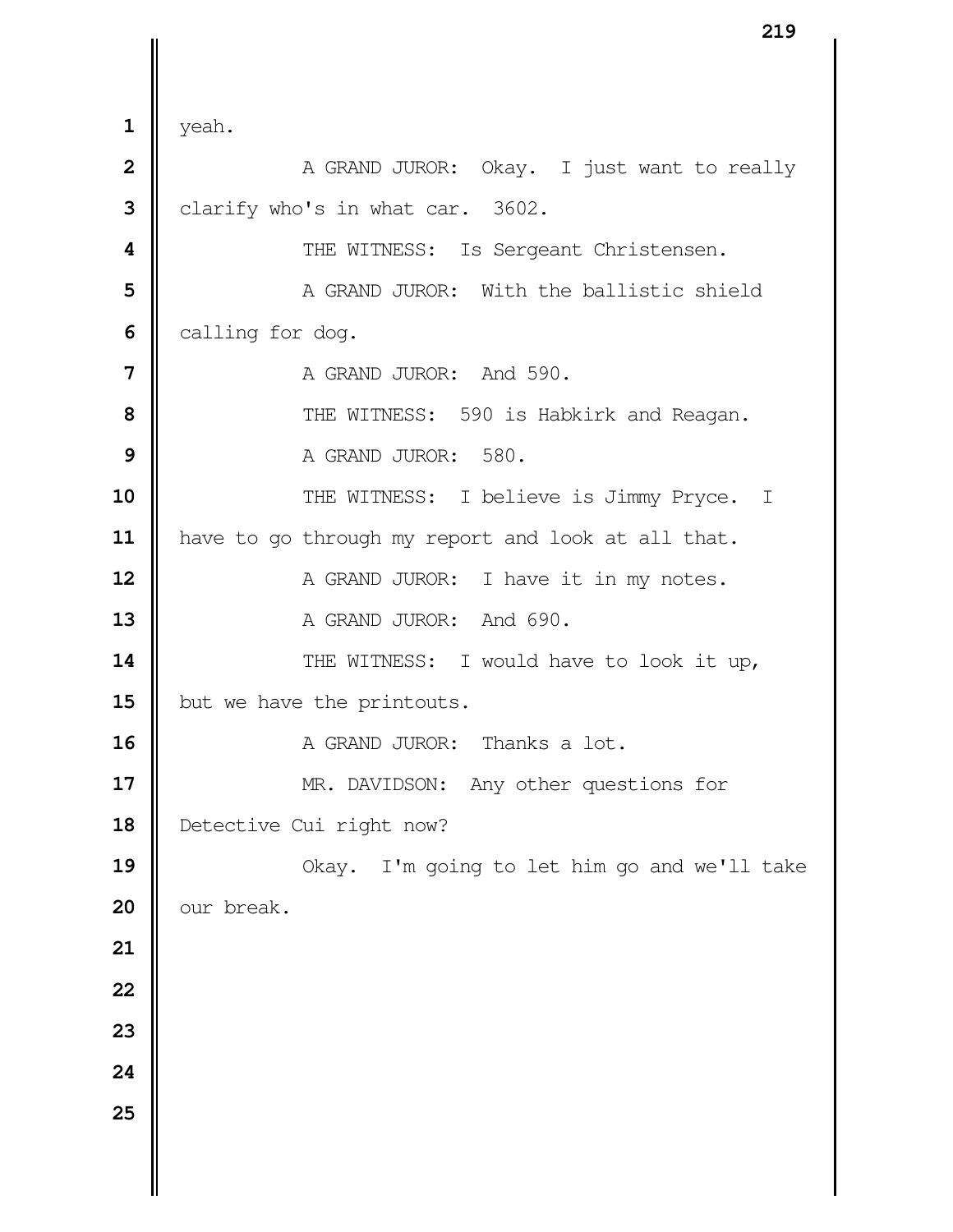|                |                  |                                                      | ZZU |
|----------------|------------------|------------------------------------------------------|-----|
|                |                  |                                                      |     |
| $\mathbf 1$    |                  | RYAN REAGAN,                                         |     |
| $\overline{2}$ |                  | a witness called on behalf of the State, having been |     |
| 3              |                  | first duly sworn, was examined and testified as      |     |
| 4              | follows:         |                                                      |     |
| 5              |                  |                                                      |     |
| 6              |                  | EXAMINATION                                          |     |
| 7              | BY MR. DAVIDSON: |                                                      |     |
| 8              | Q                | If you could go ahead and state and spell            |     |
| 9              |                  | your full name for us, please.                       |     |
| 10             | A                | Yes. It's Ryan, R-Y-A-N, Reagan,                     |     |
| 11             | R-E-A-G-A-N.     |                                                      |     |
| 12             | Q                | And how are you employed?                            |     |
| 13             | $\mathbb{A}$     | With the Portland Police Bureau.                     |     |
| 14             | Q                | In what capacity?                                    |     |
| 15             | А                | I'm a police officer at North Precinct a             |     |
| 16             |                  | little over 19 years now.                            |     |
| 17             | Q                | So has all 19 years of your years been with          |     |
| 18             |                  | the Portland Police Bureau?                          |     |
| 19             | A                | Yes, that's correct.                                 |     |
| 20             | Q                | And no other legal -- no other work as a             |     |
| 21             |                  | police officer outside of Portland Police Bureau?    |     |
| 22             | A                | Not as a sworn police officer.                       |     |
| 23             | Q                | Were you a reservist?                                |     |
| 24             | A                | I was an intern for Washington State                 |     |
| 25             |                  | University Police Department when I went to college. |     |
|                |                  |                                                      |     |
|                |                  |                                                      |     |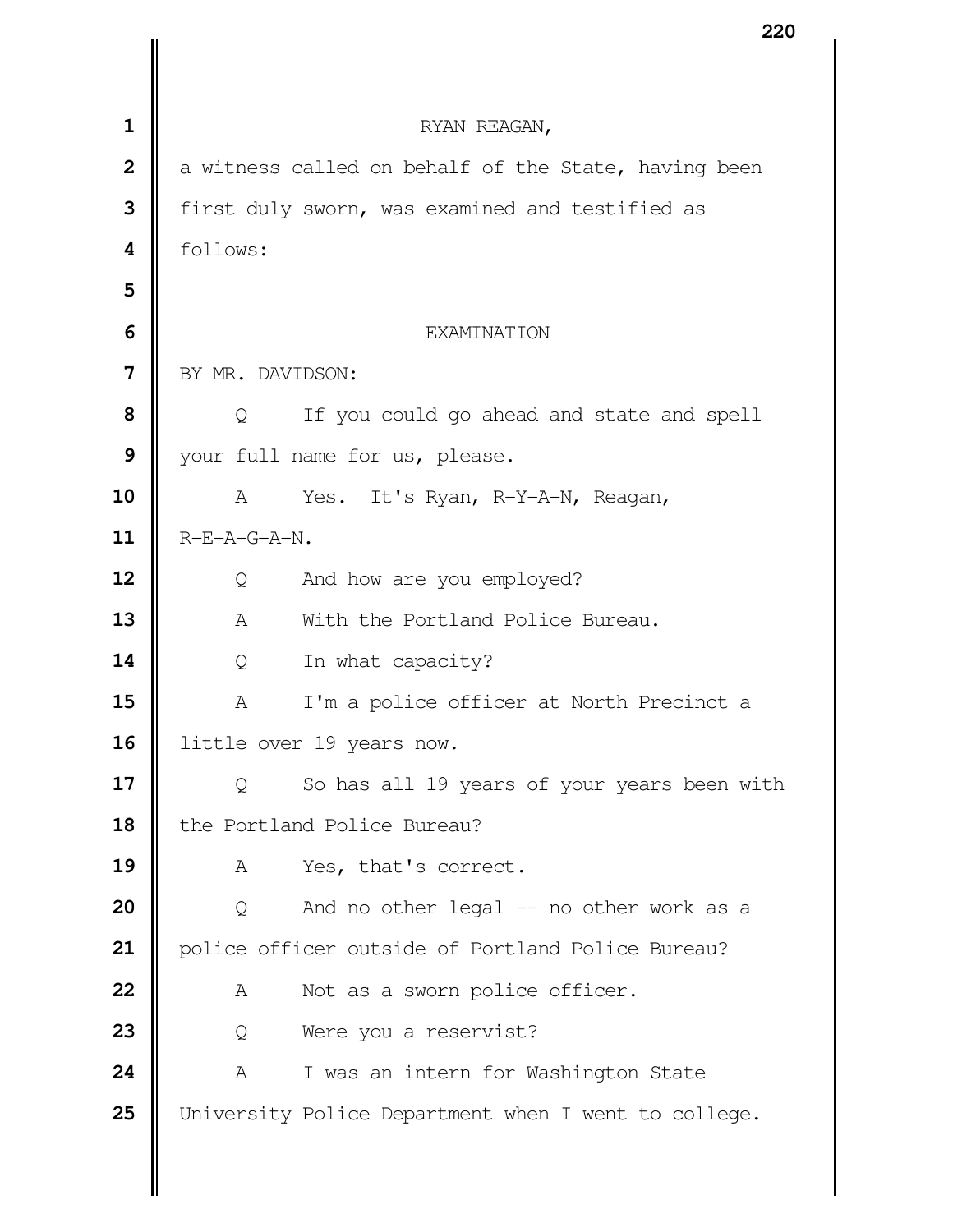| Q So you attended Washington State?  $\parallel$  A I did, yes. | Q And did you get a degree? A Yeah. I earned a Bachelor's degree in Sociology and criminal justice.  $\Box$  Q And what year was that?  $\parallel$  A I graduated Washington State in May of '98, and I got hired with Portland, November of '98. | Q Okay. Can you tell us a little bit about **i** the training you received in order to become a police officer? A Um, after I got hired with Portland, we went 13 | through our basic and advanced. Everything was in Portland at that time because they did a mass hiring at **||** that time. So we had the basic and advanced all in one with Portland. We do annual in-service training, as well, 18 | which includes firearms training, defensive tactics including action-reaction principles, patrol tactics, 20 Crisis Intervention Training, things of that nature. Much more, of course, a lot of scenario-based training. Q And that amounts to, I guess about 40 hours  $\parallel$  a year? A Yes, that is correct.  $\begin{bmatrix} 0 & 0 \end{bmatrix}$  And you mentioned Crisis Intervention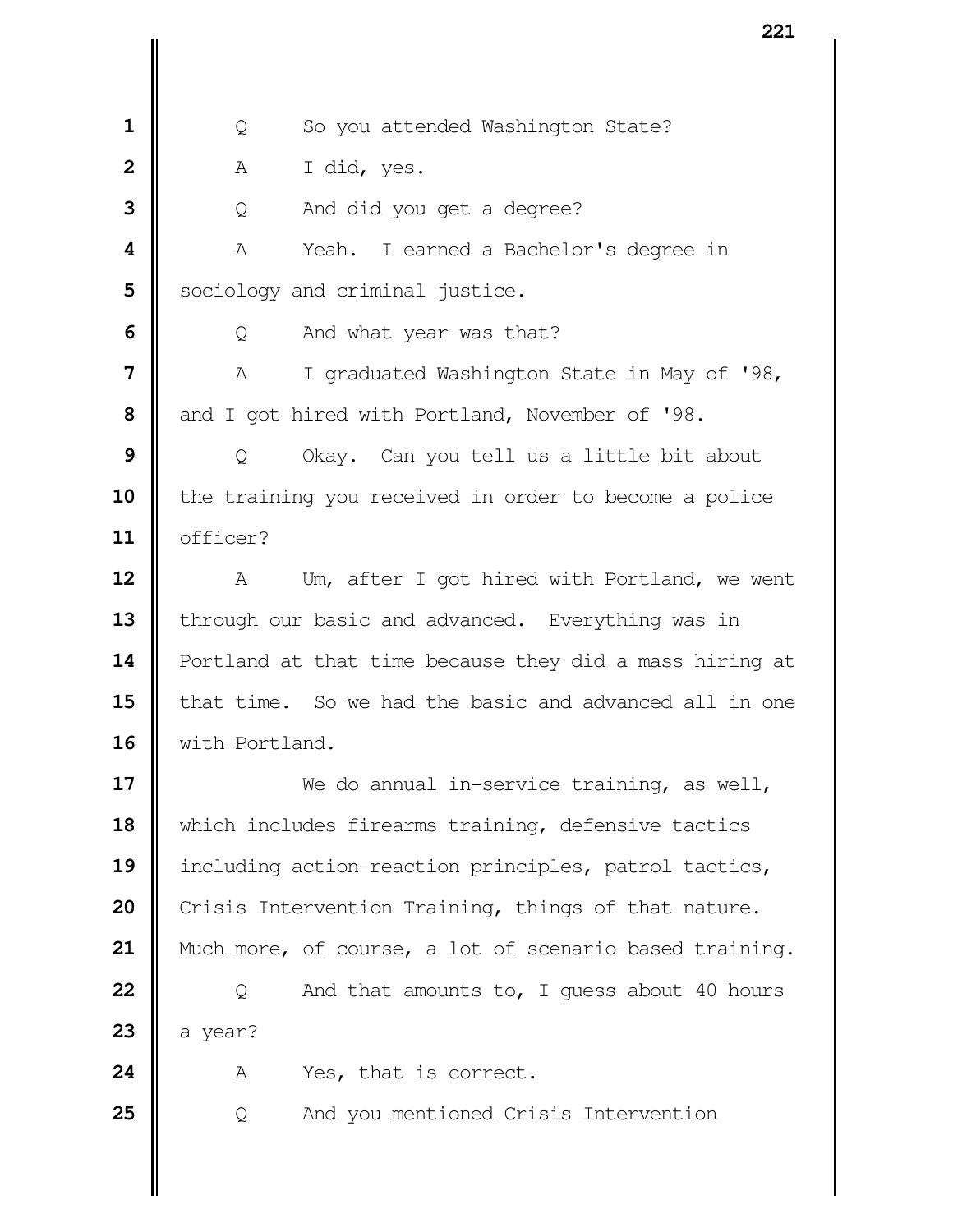1 Training. What is that?

| $\mathbf{2}$ | It's, it's training having to deal with<br>A            |
|--------------|---------------------------------------------------------|
| 3            | the -- with mental health and what you are going to     |
| 4            | encounter in the streets with the mentally ill, and how |
| 5            | to better, how to better deal with them on the streets. |
| 6            | And so what assignments have you had since<br>Q         |
| 7            | you've been with the Bureau?                            |
| 8            | I worked night shift at Northeast, the old<br>A         |
| 9            | Northeast, now North Precinct. I worked afternoon       |
| 10           | shift, and I worked day shift. And by choice, I love    |
| 11           | working the street, and that's, that's where I stayed.  |
| 12           | So you have basically been in the one part<br>Q         |
| 13           | of Portland your entire career?                         |
| 14           | Pretty much my entire career, yes. I did<br>A           |
| 15           | the rotation at the very beginning of my career. I      |
| 16           | rotated through Central Precinct, East Precinct, a      |
| 17           | short stint at the old North Precinct, and then pretty  |
| 18           | much Northeast Precinct has been where I've been my     |
| 19           | whole career.                                           |
| 20           | Okay. And do you work any particular<br>Q               |
| 21           | district on a regular day?                              |
| 22           | So Officer Habkirk and I work together as a<br>A        |
| 23           | partner car. We work 590 and 570 together districts,    |
| 24           | which is Emanuel Hospital, Interstate Avenue, kind of   |
| 25           | that area.                                              |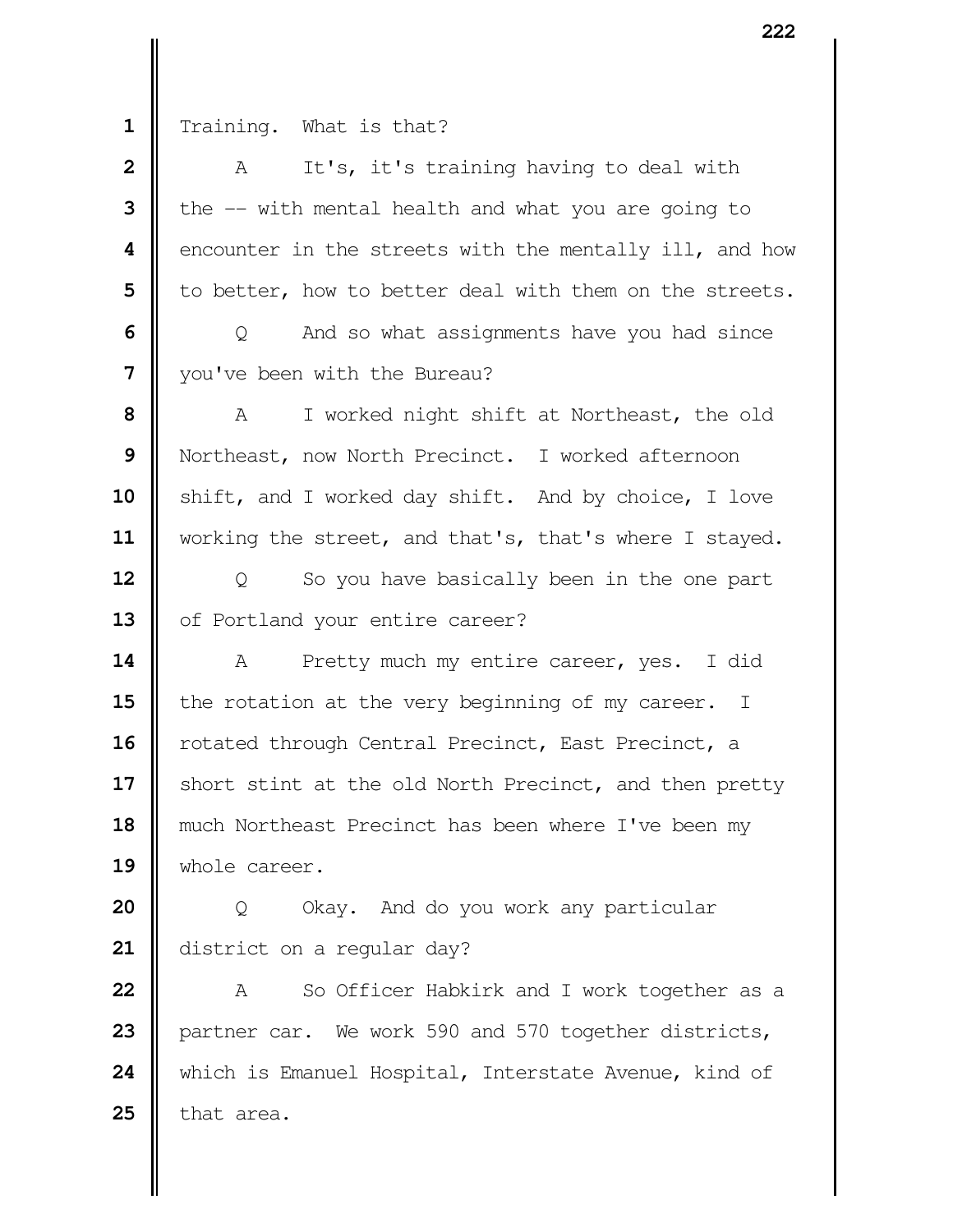|  $\qquad$  Q And you mentioned you were a partner car With Officer Habkirk. How long has that been the situation?  $\parallel$  A That's a good question. Several years. I'd | be guessing, six, seven years, probably somewhere in  $\blacksquare$  there. | Q Okay. And the day this occurred, what are the hours of your day shift? When did you start your  $\parallel$  shift? A I started my shift at 0600, 6:00 a.m., and I finished at 1600, 4:00. | Q All right. And that day -- the day we're 13 | talking about is obviously, October 25th of this year. **A** Yes.  $\parallel$  Q When you started your shift that day with 16 | Officer Habkirk, how were you dressed? A I was dressed in my, my uniform, the uniform I wear every day. It's a blue uniform, blue pants, 19 blue shirt, badge displayed. Patches on both arms. I believe I was wearing a baseball cap that day as well, no jacket.  $\parallel$  Q And were you carrying a sidearm? 23 A Yes. I was carrying my Glock 17.  $\parallel$  0 And is that Bureau standard issued? A Yes, it is.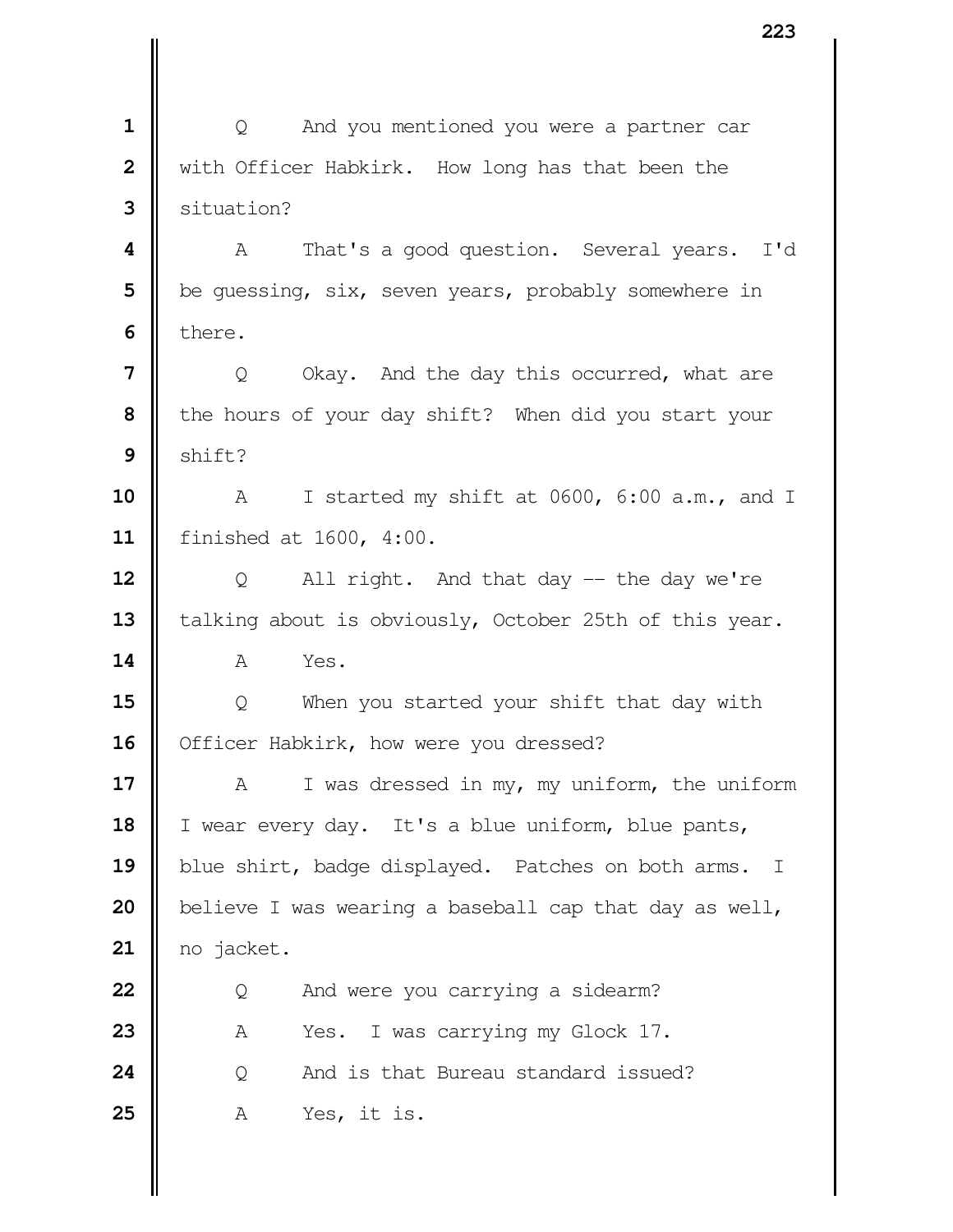Q And what caliber of pistol is that? A It's a 9-millimeter handgun. | Q And the car that you were operating with | Officer Habkirk, is that marked, unmarked? A It's marked. It has "Portland Police Bureau" down the sides. It has lights on top. It's a I Crown Vic. It's a blue and white car. | Q Obvious it's a police car? A Yes, that is correct. | Q Okay. So earlier in your shift, is there 11 | anything unusual going on? What kind of day were you 12 | having before this incident occurred? 13 | A Before it occurred, it was pretty uneventful. There's, there's nothing of note. I mean, 15 | it was just pretty quiet really. | Q All right. And who was driving the car that  $\parallel$  day? A I was driving that day.  $\vert$  Q And do you have an arrangement with Officer Habkirk about who was driving on any particular day? | A Yes, we do. We usually alternate. One **person drives one day.** The next person drives the next  $\parallel$  day.  $\begin{bmatrix} 0 & 0 \end{bmatrix}$  And this day you were driving? 25 A That's correct, yes.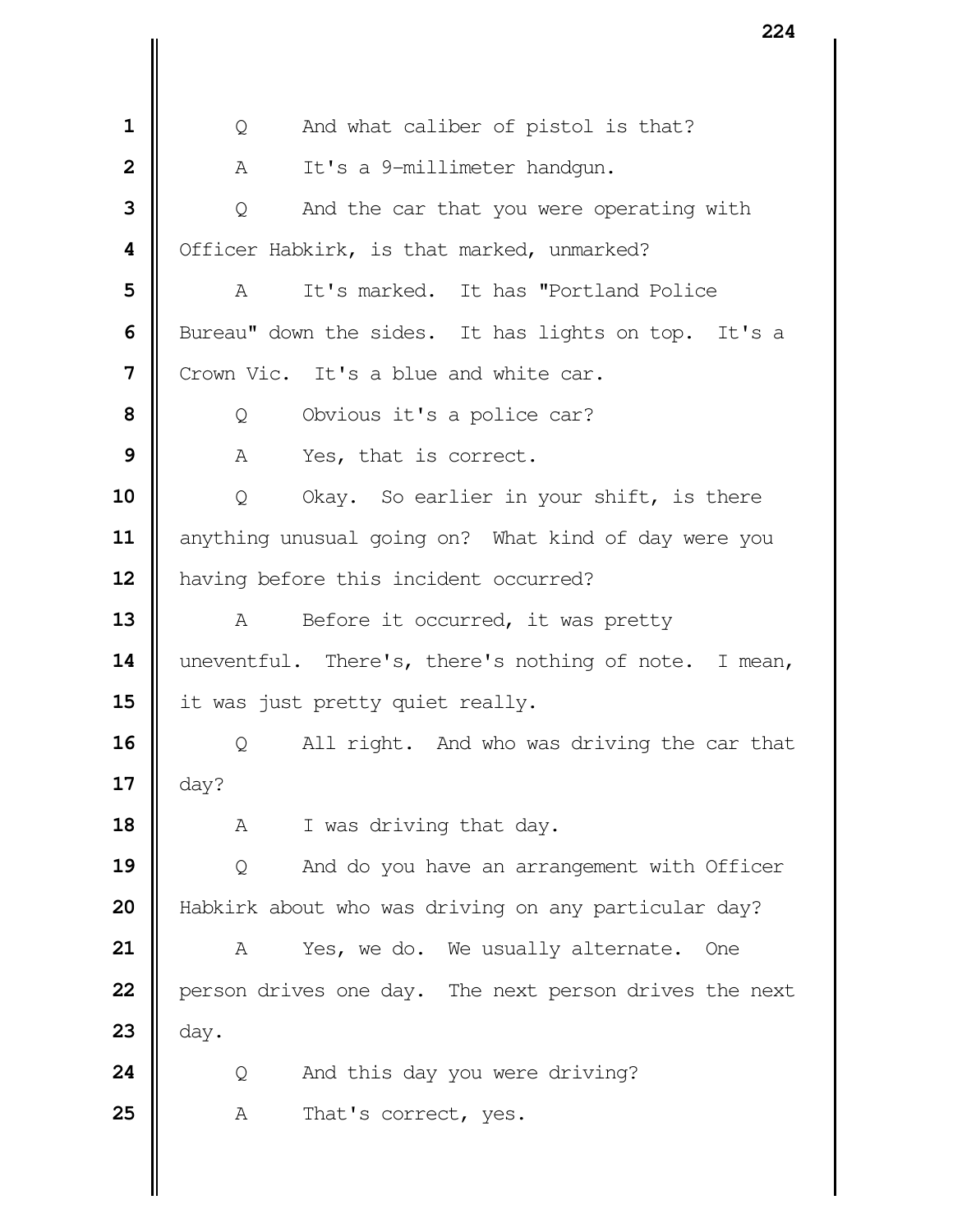| Q So where were you when you first heard the call come out over the radio about the Ace Check Cashing robbery? **I** A Officer Habkirk and I were at Lombard and Campbell.  $\Box$  Q What were you doing there? A Um, it's actually our union office. I was Sitting in the car. I was writing a report at that | point. I think Officer Habkirk was actually walking back to the car or just getting into the car when the 11 | robbery call came out. | Q When you say "union office," what do you mean? What is that?  $\parallel$  A It's the Portland Police Association office  $\parallel$  there. | Q Officer Habkirk referred to it as a "contact  $17 \parallel$  office." **A** Yeah. It's also a contact office. | Q Okay. And so what were you doing there  $\parallel$  exactly? A I think I was writing a report inside the car. I think Officer Habkirk might have been using the **I** restroom.  $\parallel$  Q Okay. So what did you hear come over the  $\parallel$  radio?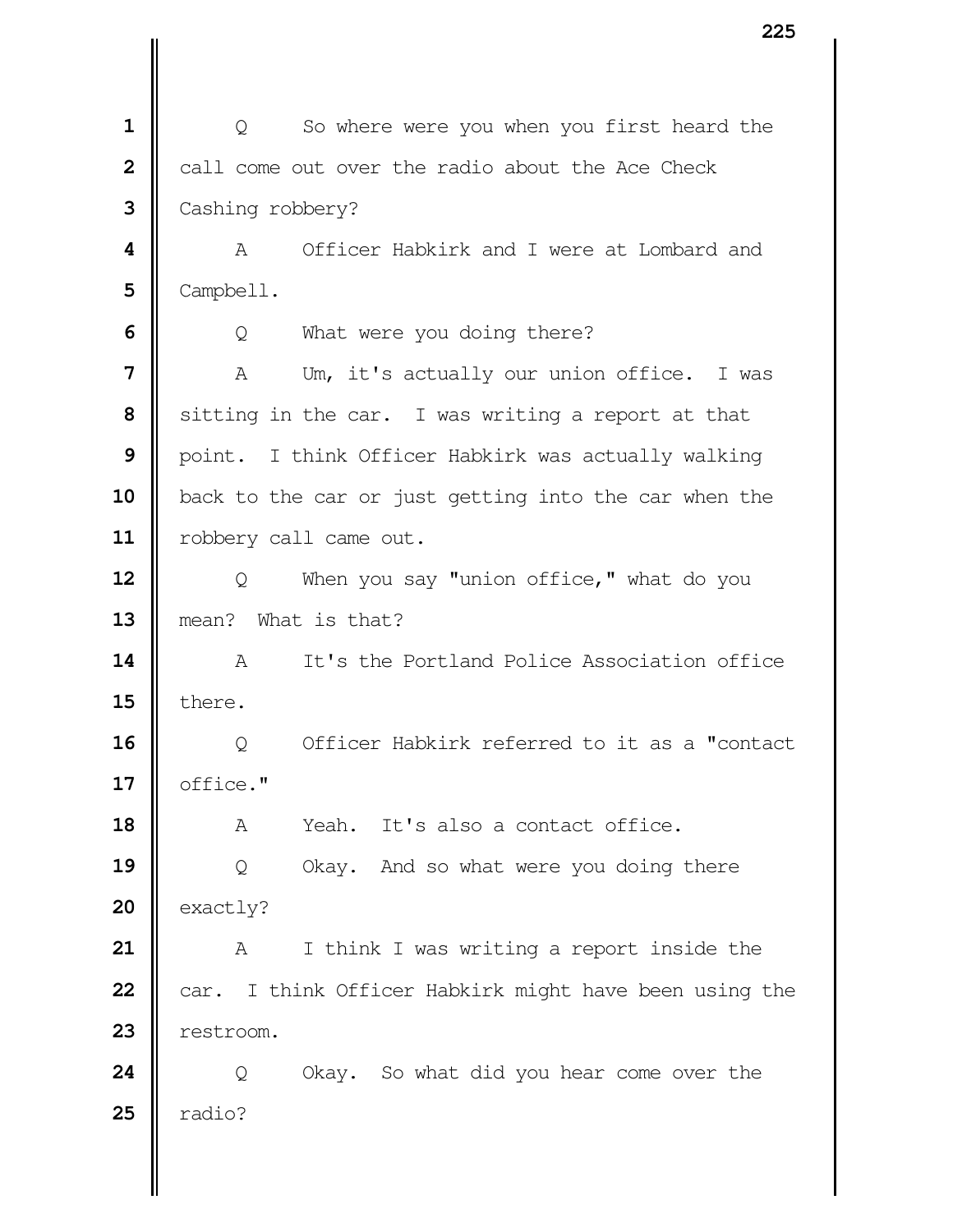A Um, we heard a robbery call or a 27 Adam or Silent alarm come up over the air at the Ace Check Cashing place at the 2700 block of North Lombard, which | is about ten blocks just to the west of where we were | located.  $\Box$  Q All right. And was Officer Habkirk in the car when that call came out over the radio? A Um, he was, he was near the car or just  $\parallel$  getting into the car when the call was coming out. Q Okay. So did the two of you have a 11 | conversation about what action you were going to take? A Yes. So we spoke about what route we were going to 14 | take. We were facing -- we were facing southbound on North Campbell. We ended up leaving that location and | then making a westbound turn on to North Buffalo, which 17 || parallels to the south -- which parallels Lombard to the  $\parallel$  south. | Q All right. And were you -- did you have 20 | lights or sirens activated? 21 | A No lights. No sirens. | Q So what was your plan? What were you going  $\parallel$  to do? A Our plan was -- as we were heading westbound on North Buffalo, we did receive a suspect's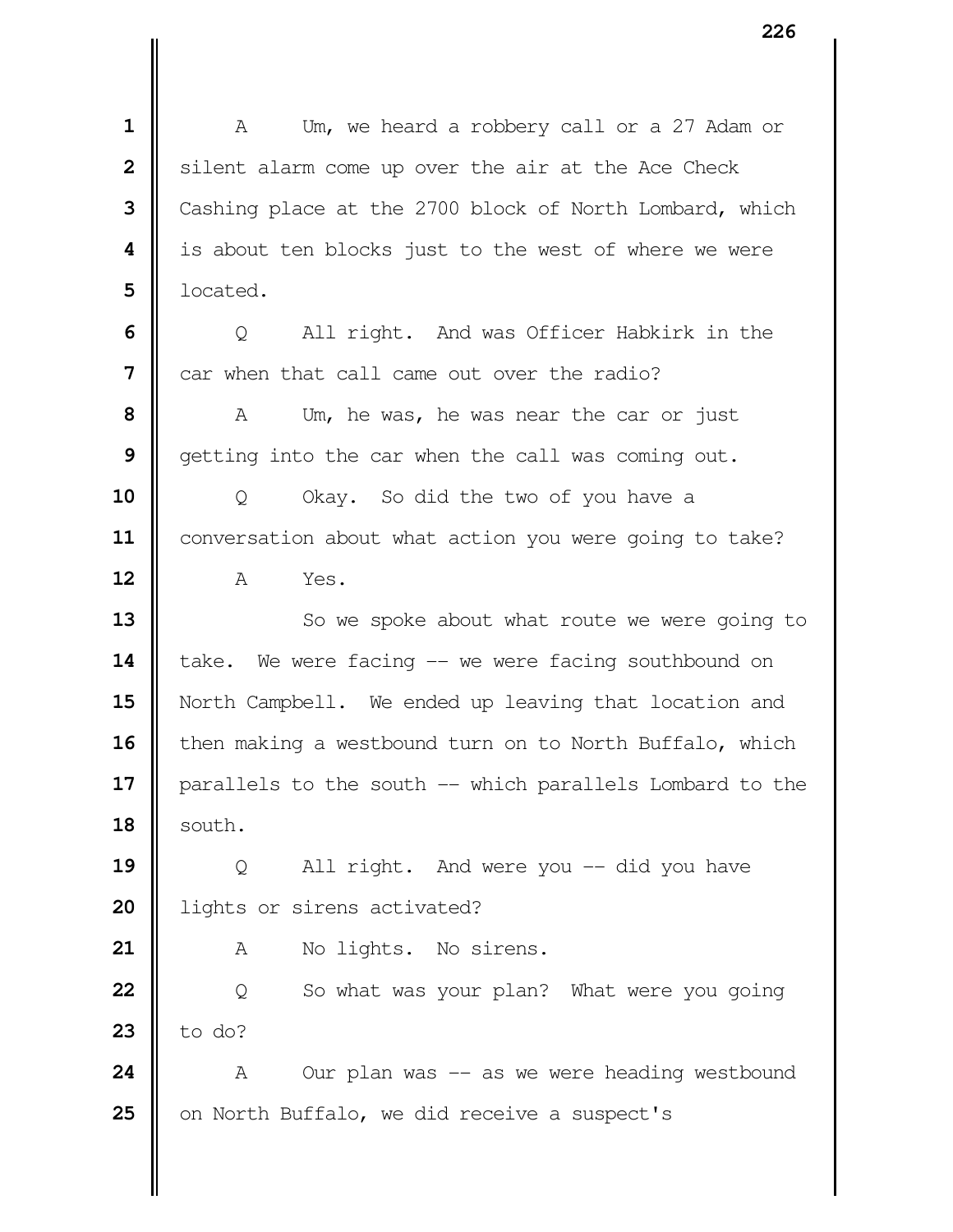description of the suspect from the Ace Check Cashing | robbery. It was a black male in his 20's, black | jacket, black backpack, black pants and mustard yellow  $4 \parallel$  shoes.  $\parallel$  So at that point our plan was -- is to just | parallel North Lombard, thinking the suspect might possibly move to the south from Ace Check Cashing into the blocks.  $\parallel$  Q And did you receive any additional 10 | information about the circumstances of the robbery over the radio?  $\parallel$  A Um, at that point I wasn't  $-$  I'm not a hundred percent sure. I don't know if he presented a 14 | note or if he got money or what the exact circumstances 15 at that point were.  $\parallel$  Q Okay. So you're proceeding to the area to 17 | do the search for the suspect? **18 A** Yes. Q No lights, no siren? 20 | A That's correct. | Q Why are you not using lights and siren at  $\parallel$  that point? A Because at this point we're so close to the Ace Check Cashing that we were actually just  $-$  we're 25 | looking for the suspect. No reason for lights or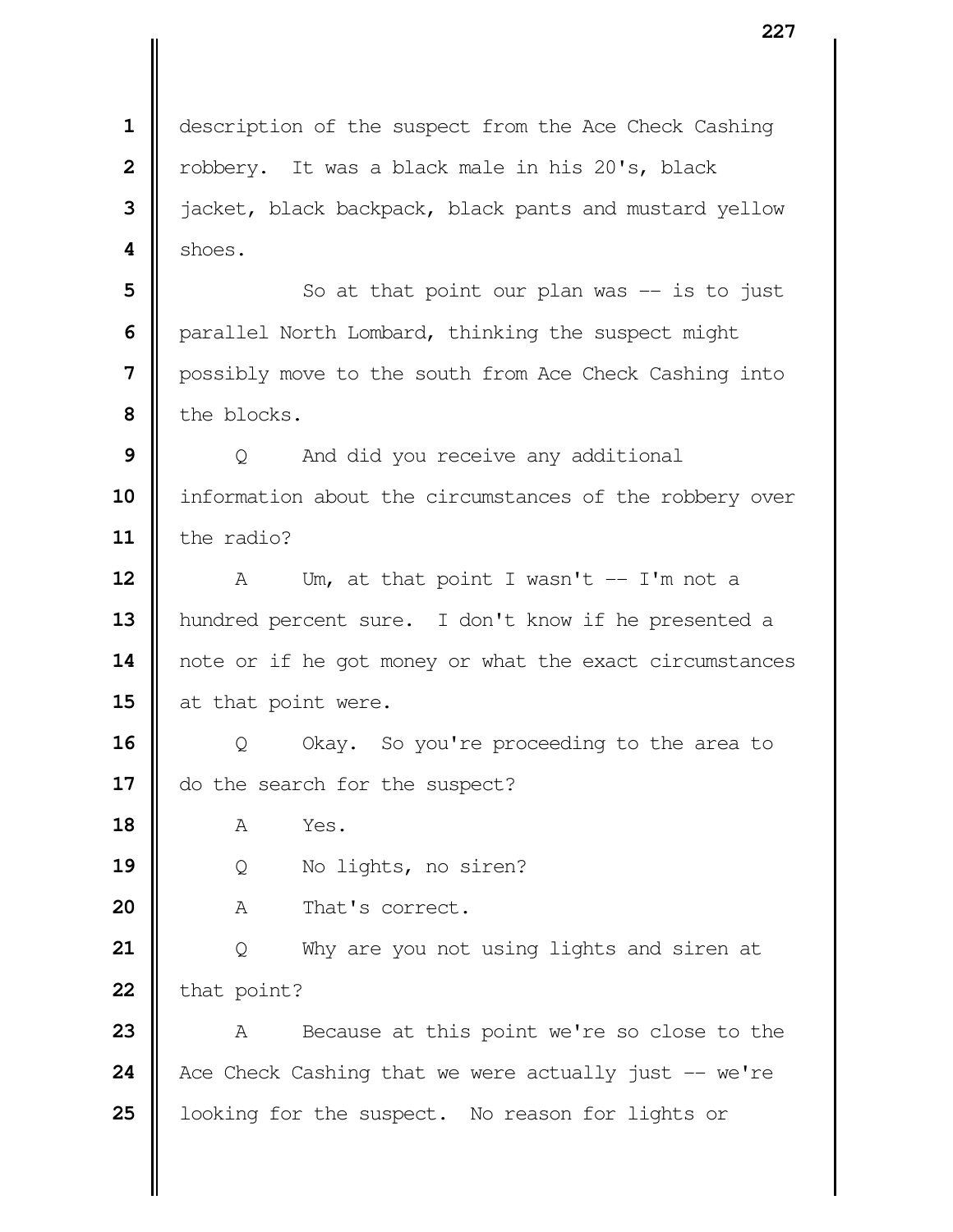1 | sirens at that point.

 | Q All right. So what's the next thing that occurred?

**4**  $\parallel$  A Um, we ended up paralleling North Lombard, **h** heading westbound, kind of zigzag through the blocks, North Buffalo.

 Ne ended up coming up to about the 4200 block of North Lombard. And as we were sitting at the 4200 block of North Lombard, another robbery call came out at 10 the U.S. Bank, which is located at the 3200 block of North Lombard, now ten blocks to our east of where we were located.

 Dispatch informed us that another robbery 14 came out there at the -- and the description of the bank 15 | robbery at the U.S. Bank matched that description of the 16 | robbery at the Ace Check Cashing.

**17**  $\parallel$  Q So what did that mean to you exactly? A It meant that the suspect walked about, 19 about five blocks, did another robbery.

 | Q So you were -- you thought that was the same person?

A Yes. Absolutely.

**23**  $\parallel$  Q Okay. So did you change your mission at **that point, or what were you doing?** 

**25**  $\parallel$  A At that point we were ten blocks away,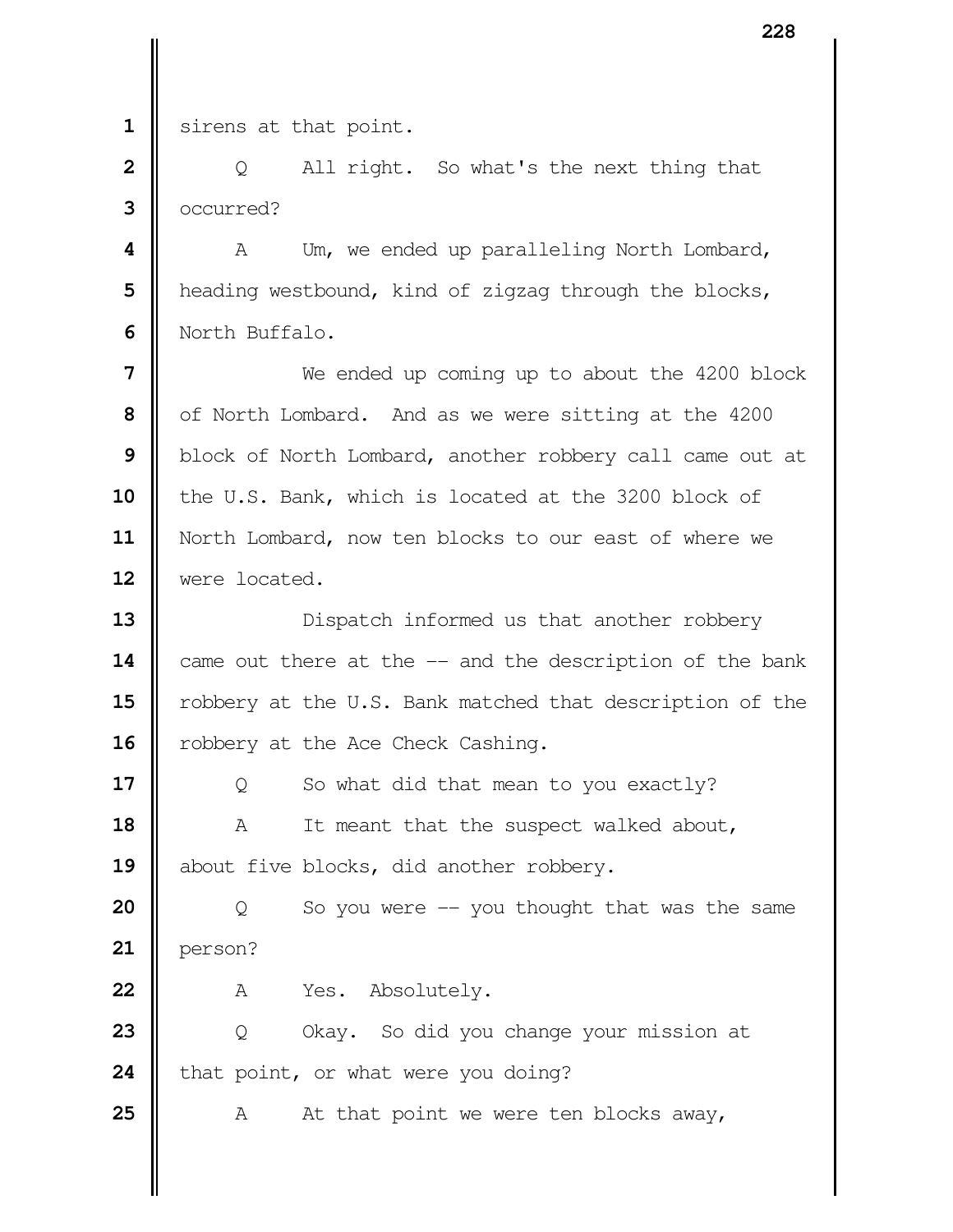1 | extremely close, using Lombard. I believe I may have I turned my overheads on at that point because the robbery just came out.

  $\parallel$  We were traveling eastbound on North Lombard. We made a northbound turn at the bank. And at that | point I stopped the car and I looked into the bank. | There's big windows there.

 I saw a bank employee on the phone. She | looked at me. We made eye contact. She wasn't flagging us in or come in, anything like that. I assumed at that 11 | point the suspect had fled the bank. So Officer Habkirk and I continued looking to the north of the bank.

 I observed two citizens out in their front 14 yard doing some work about half a block from the bank. **15** I asked them if  $-$  I gave them a description of the 16 | robbery suspect and if they had seen this individual. 17 They said, "No, we have not seen him."

 | Q Okay. Had you received any additional information about the circumstances of the U.S. Bank | robbery at that point?

 A I believe, over the air, I believe both of **them were the suspect used a note in the, in the bank** robberies.

**24**  $\parallel$  Q Okay. But did you have any information about the content of the note?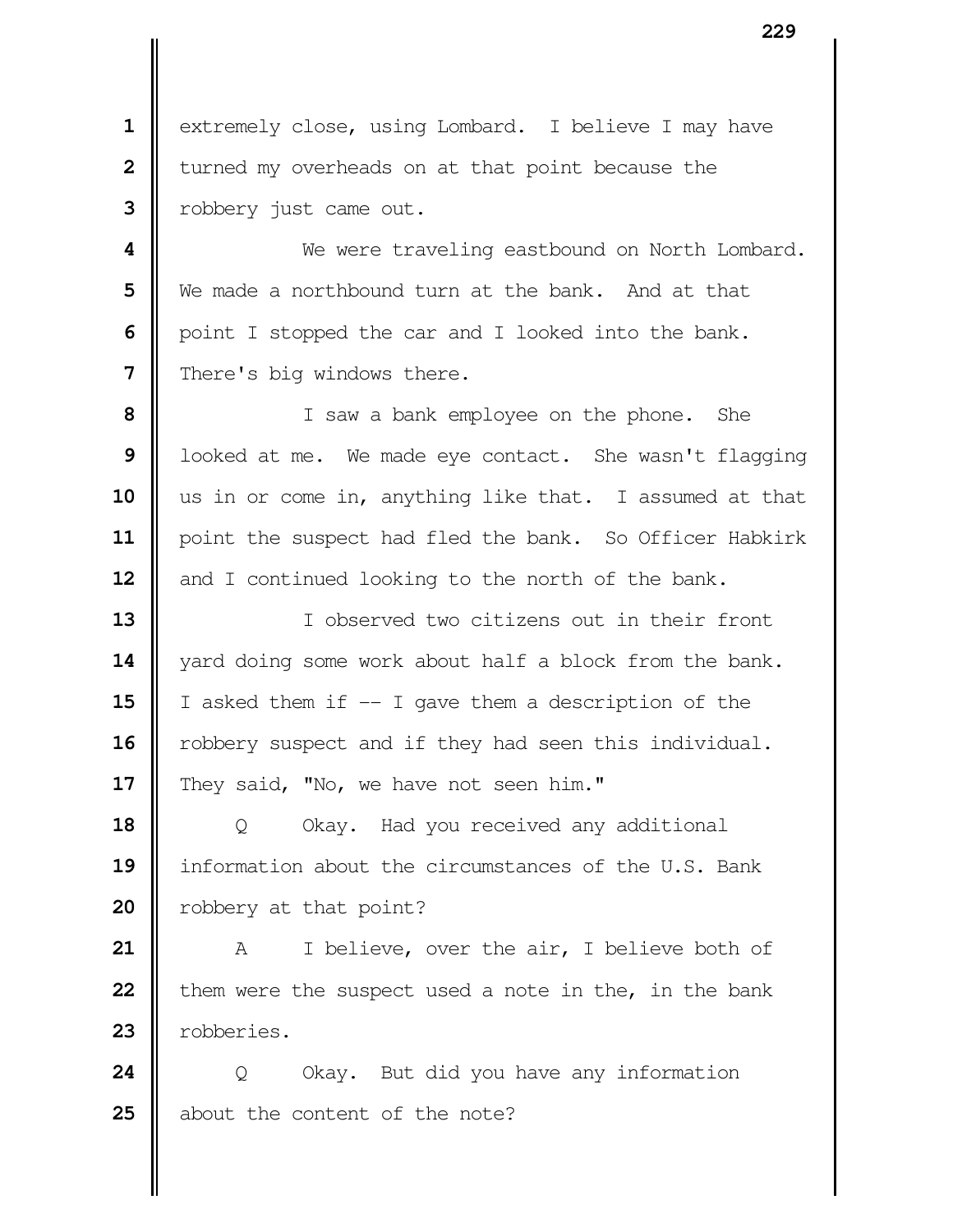A You know, not, not that I know of, no. | Q Okay. All right. So you made contact with these citizens. **I** What happened next? A GRAND JUROR: Can I just interject?  $\parallel$  You were going north on Lombard. **II** THE WITNESS: Yeah. We are on the north Side of Lombard at this point, yeah. MR. DAVIDSON: North off of Lombard.  $\parallel$  THE WITNESS: Off of Lombard, yes.  $\parallel$  A GRAND JUROR: And now you are on Oatman or | you're on the  $-$  THE WITNESS: Not yet. I'm not a hundred **percent sure on the road that's just east of the U.S.** 15 | Bank, but that's the road. 16 | BY MR. DAVIDSON: | Q So you're heading north on that road. You  $\parallel$  made contact with the citizens. What did you do next? A At that point we decided to head back to the west a little bit and just search on the north side of  $\parallel$  the bank.  $\parallel$  **COVENT** About that time we received information from 24 dispatch that U.S. Bank had a GPS tracker and was Tracking the suspect. So it had a GPS tracker on the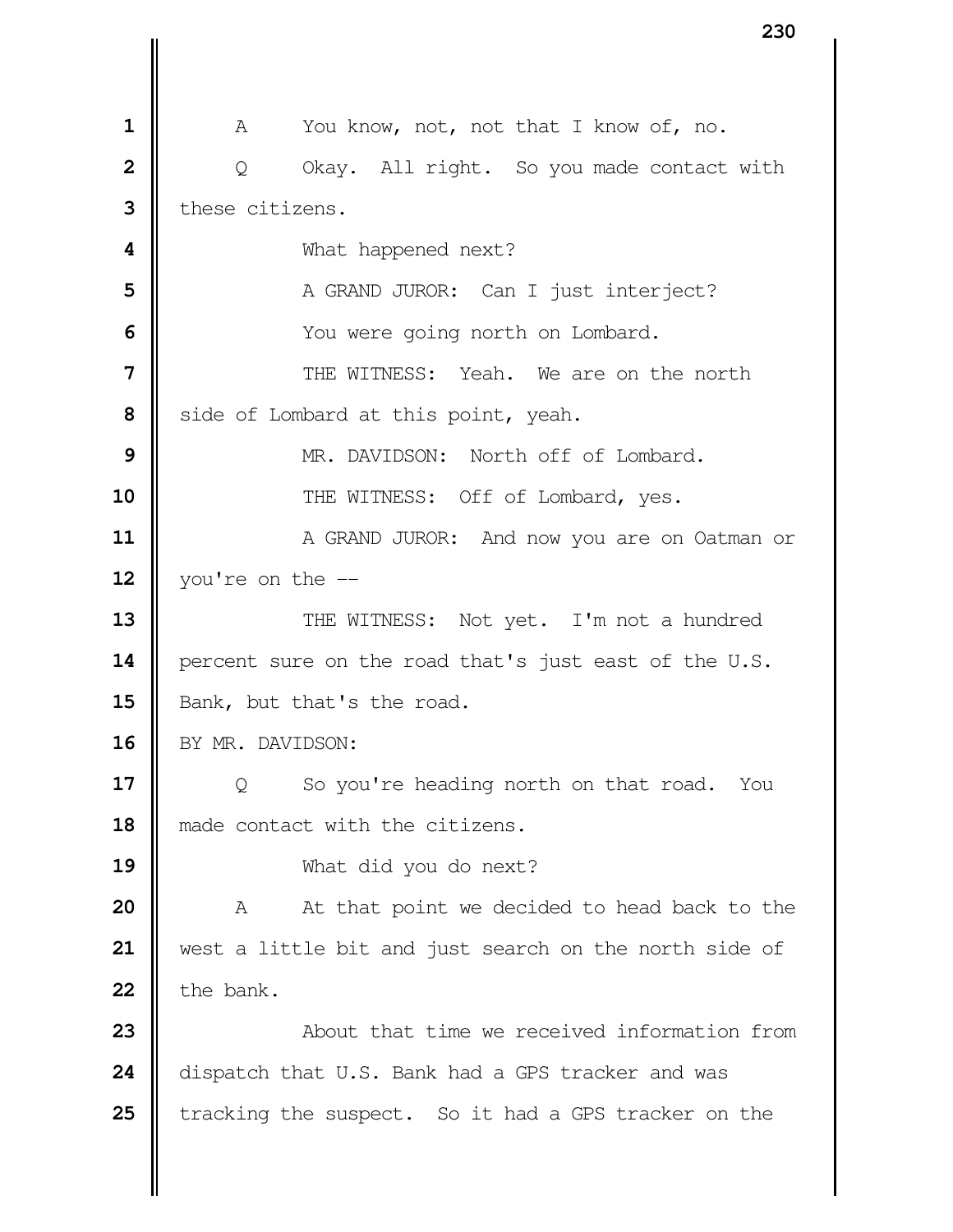| money that the suspect stole. And the suspect was Currently southbound on North Oatman from North Lombard | Street.  $\parallel$  So at that point we come up to -- we're about North Lombard. I'm not quite sure on the cross street. **|** But Officer Habkirk and I weren't a hundred percent sure where North Oatman was. So Officer Habkirk got on his phone. He | looked on his phone. He found that North Oatman was 10 | actually the street directly across from the U.S. Bank. So we decided to turn down North Vincent, 12 | which is one -- one street to the west of North Oatman 13 and just parallel on North Vincent. **I** At about that time  $\parallel$  Q Can I ask you why you decided to do that Tather than just come straight down Oatman? A You know, I'm not, I'm not a hundred percent 18 | sure. We might have turned on North Vincent when we're 19 || still trying to find out where North Oatman was. | I just turned because I knew he was going South. We knew he was around there somewhere and him **t**rying to look at his phone. But we turned down North 23 Vincent. We knew that, at that point that North Oatman was to the east of us. Q Okay.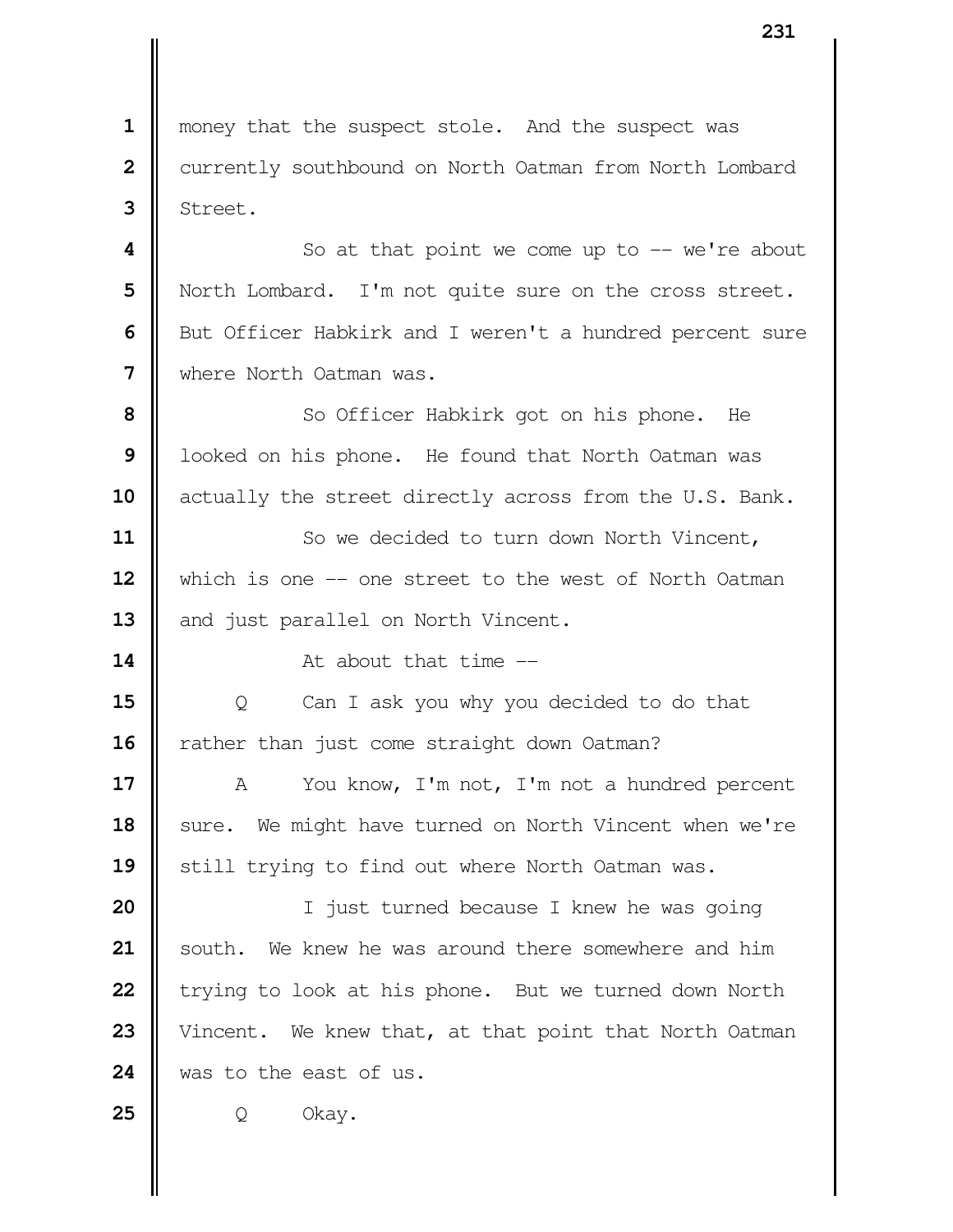**I** A At about that time we received more | information from dispatch that U.S. Bank had updated **I** them; that the GPS unit was showing the suspect still Southbound on North Oatman crossing North Bryant Street at 2.2 miles an hour, which indicates to us that the Suspect was on foot.

Q Okay.

 **I** A So Officer Habkirk and I made an eastbound turn on to North Bryant and then a southbound turn on 10 | to North Oatman expecting to see the suspect right there.

 We drove slowly down North Oatman and 13 | approaching North Saratoga. At that point we looked up, 14 and I observed -- prior to North Saratoga, we're on the **I** north side of that.

 Prior to approaching that intersection, I 17 | looked up and I saw the suspect, a black male, wearing a 18 black backpack, black jacket, black pants and mustard, yellow shoes. He was walking across North Saratoga on **l** the east sidewalk on North Oatman.

 So at that point I pulled my vehicle up just **p**rior to North Saratoga, allowing distance between the 23 || suspect later identified as Mr. Peeples.

**24** We were approximately  $-$  giving him some **25** distance  $-$  we were probably 60 to 70 feet from Mr.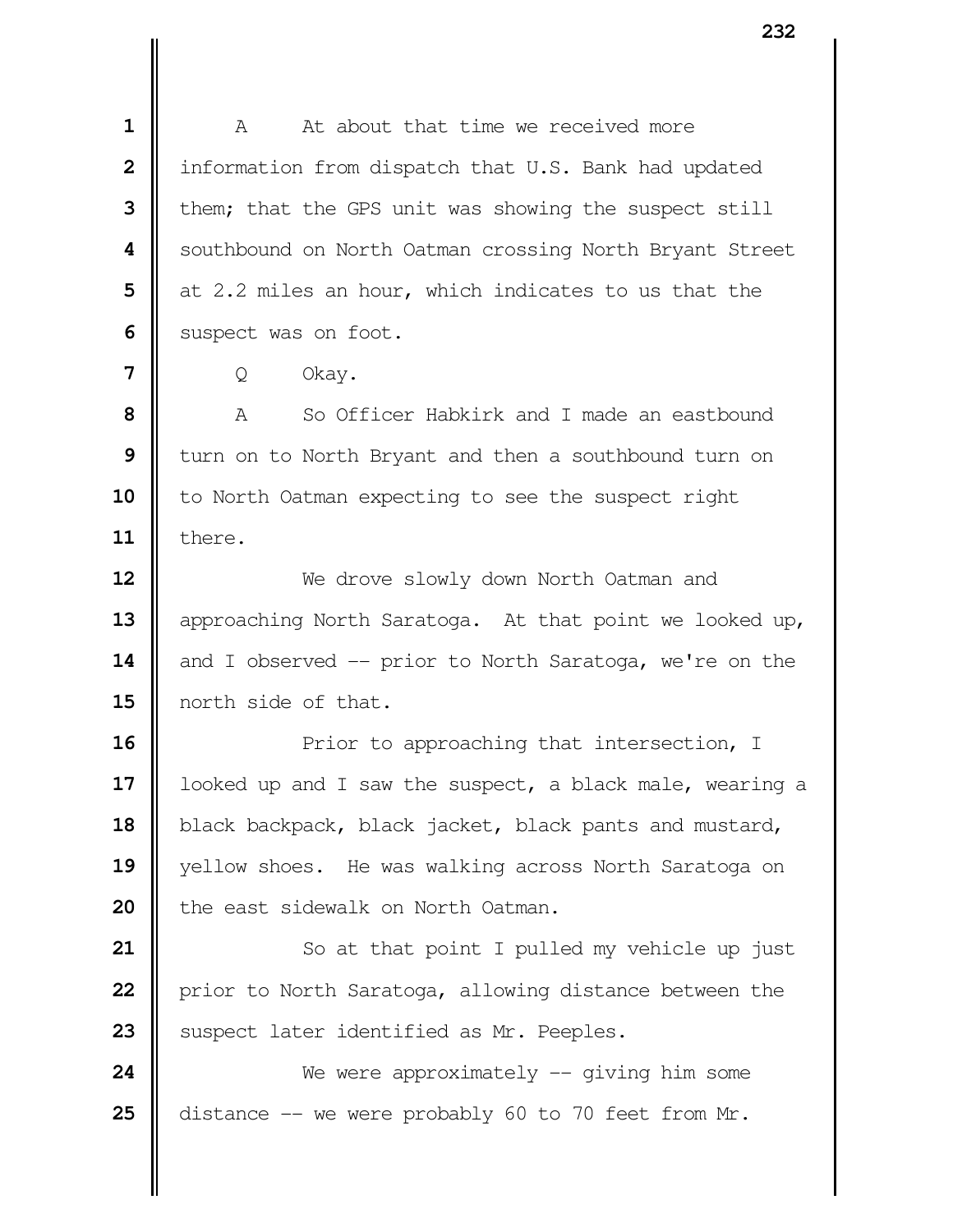Peeples. I pulled my vehicle up in about a south  $-$ 2 | facing southeasterly towards Mr. Peeples. | Q At that point, just to ask you again, did | you have either sirens or lights activated? A No lights or sirens activated. So we're pulled up into a southeasterly. I Stopped the vehicle. And I'd like to demonstrate this, so you can understand this. I get out of my vehicle. Exit my driver's side door of my vehicle. I put myself in the doorjamb 11 | of my vehicle. I pull my gun out. Based on the 12 | circumstances, I'm a depressed ready over the top of my door frame.  $\parallel$  Q Now, can you tell us what "depressed ready" **15**  $\|$  is? A So depressed ready is gun in your hand and 17 || gun pointing down toward the ground.  $\parallel$  Q So what is -- I'm assuming there are various 19 || stances you can take with your firearm.  $\parallel$  What is the -- I guess what is "depressed  $\parallel$  ready" kind of  $-$  why is it utilized in certain **22 II** circumstances and not others? A Certain circumstances. I mean, it's based on action-reaction. You don't want to be behind the curve. And based on these circumstances, a serious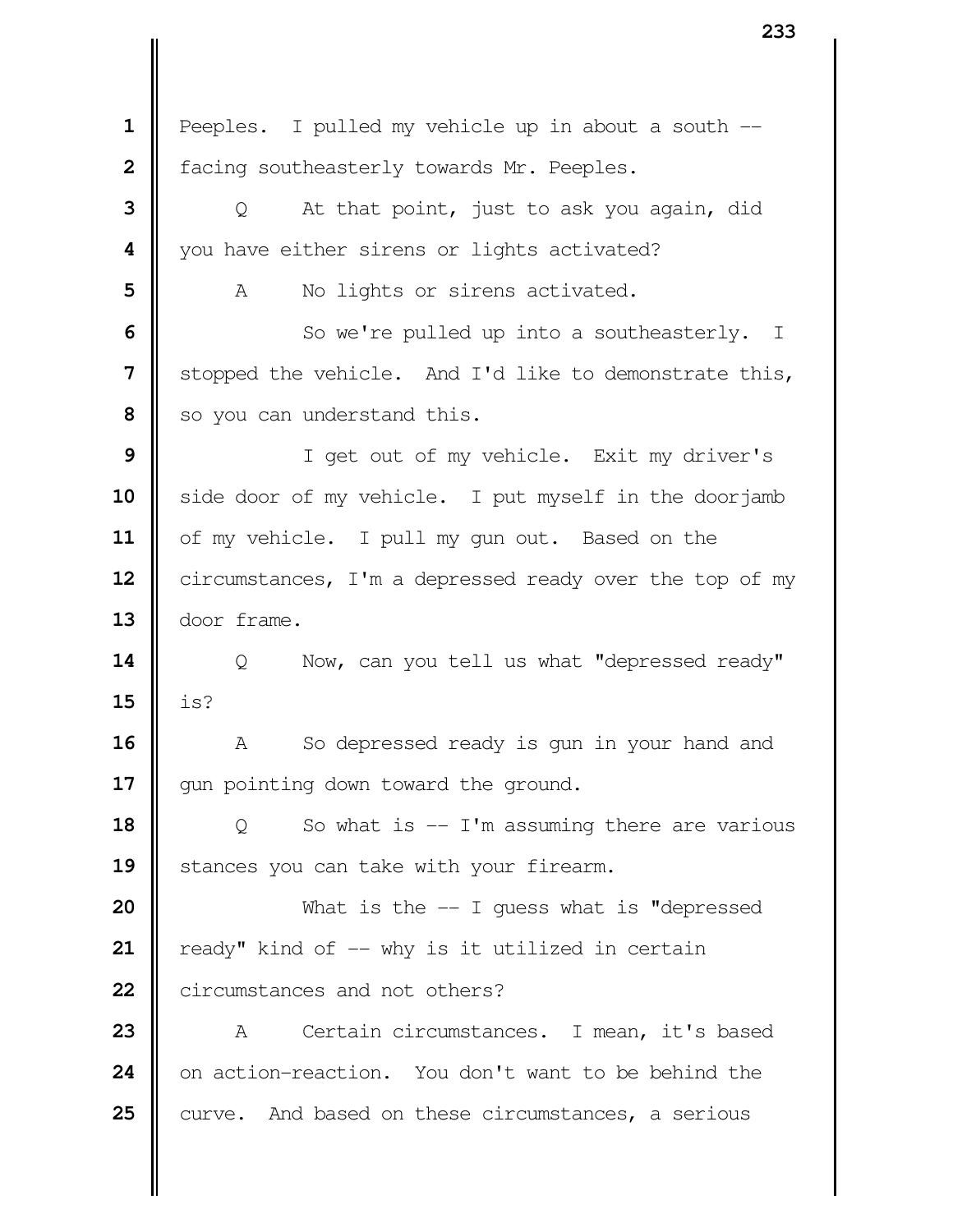felony person crime, the bank robbery, I chose to pull | my gun out and have it ready in depressed ready. | Q Okay. But, for example, you weren't pointing it at Mr. Peeples; you were pointing it at the  $\mathbf{5}$  ||  $\alpha$  ground? A I was pointing it at the ground. I had my | qun out of the holster. | Q What advantage does that give over leaving your gun in the holster? A It can give you a couple -- several seconds 11 | based on the circumstances of having to get your gun | out of your holster and to fire your gun. | Q Okay. Could you tell whether or not -- what  $\parallel$  did Officer Habkirk do at that point while you were **G** getting out your -- A You know, I know Officer Habkirk stepped out 17 | of the vehicle. I know that he notified dispatch of 18 | our location. But at that point when I was addressing 19 || Mr. Peeples, I don't know where Officer Habkirk was. | Q Okay. And would it be typical and consistent with Bureau training in a situation like **this when attempting to apprehend what appears to be a bank robbery suspect to unholster your firearm?**  A Yes, very typical. That's how we're  $\parallel$  trained.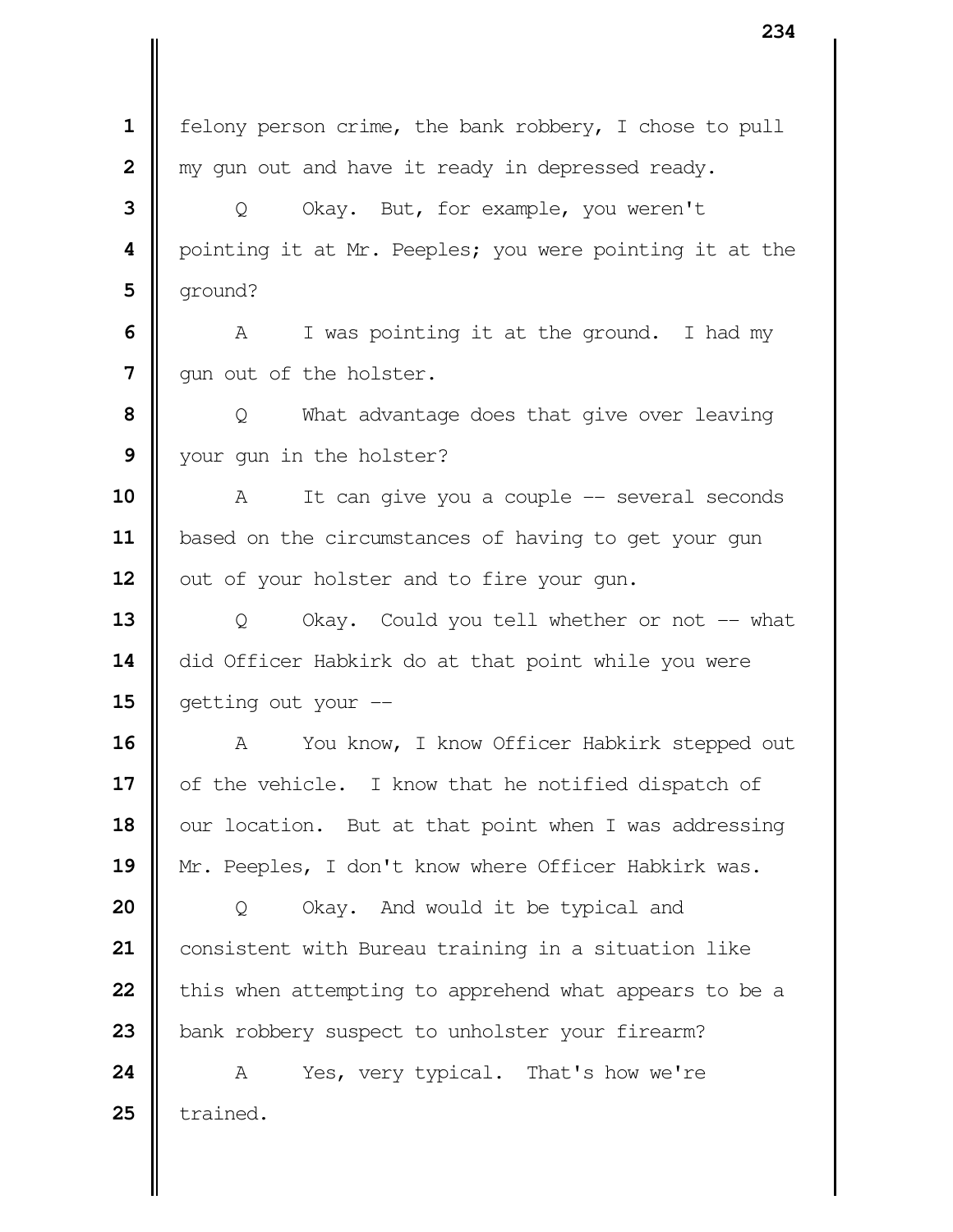| Q At this point did you know whether or not Mr. Peeples was armed or not?  $\parallel$  A I had no idea if he was armed or not. Q Okay. So this was -- A GRAND JUROR: Can I ask a question? MR. DAVIDSON: Yes. | A GRAND JUROR: So you're entirely behind **I** the door and holding the gun down in front of you but | not like over the door, right? **I** THE WITNESS: No. I am in the  $-$  **A** GRAND JUROR: Does that make sense?  $\parallel$  **THE WITNESS:** So I'm in the doorjamb. A GRAND JUROR: Right.  $\parallel$  THE WITNESS: I'm in the doorjamb. The door 15 | is coming out. My gun is over the crease of the door. 16 | Just over the top like this (indicating.) So my upper | torso and my head is exposed over the door. A GRAND JUROR: Okay. 19 | BY MR. DAVIDSON: | Q So was your gun then visible to Mr. Peeples? 21 | A Probably, yes. | Q Okay. It wasn't concealed -- it wasn't 23 below the level of the door, it was in front of the door? A It was up and over the window and the crease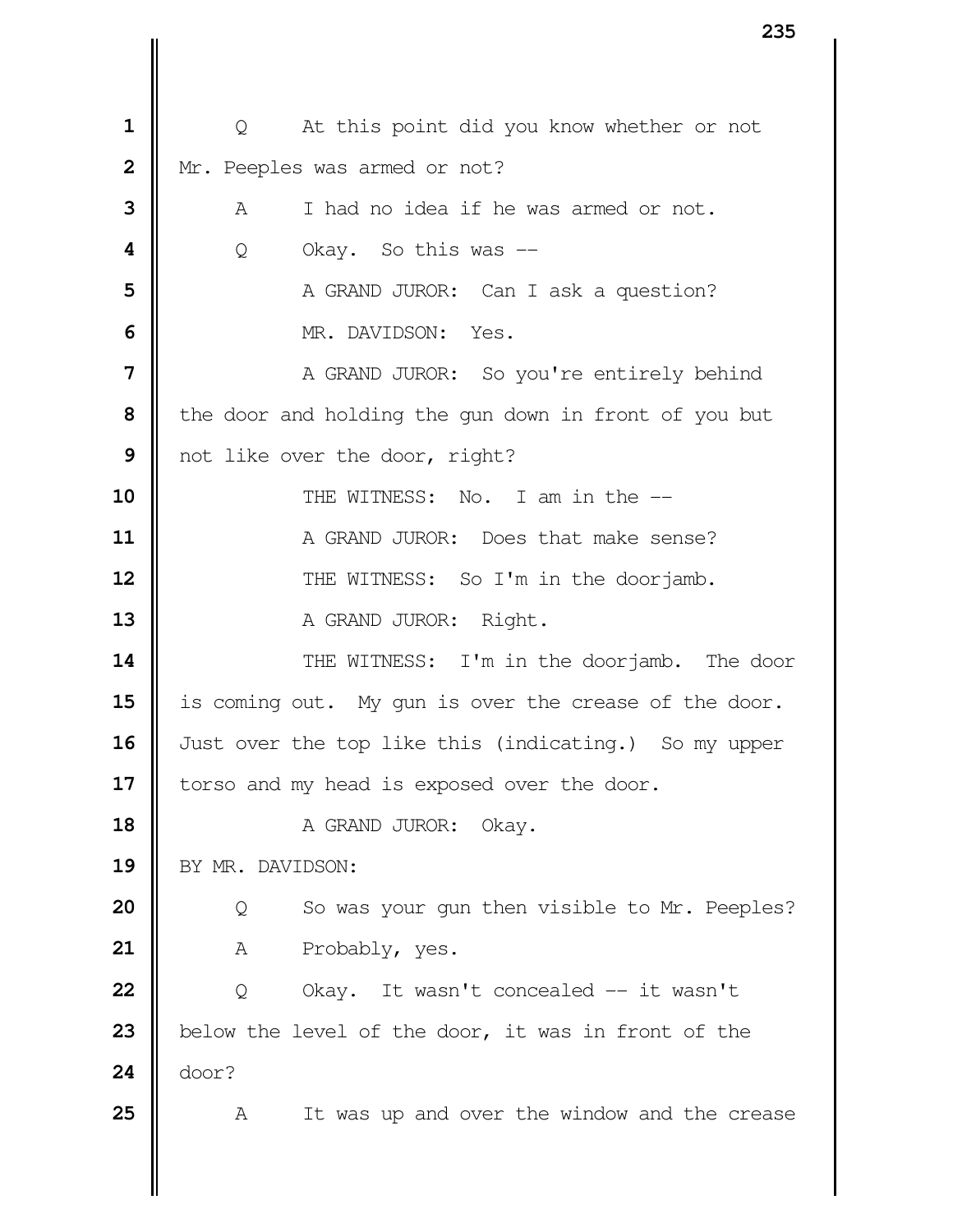1 | of the door where the door meets the hinge. Q Okay. All right. A GRAND JUROR: Excuse me, could you -- could you tell us everything that you heard on the dispatch about the first robbery, and then about the Second robbery, everything that you heard on the dispatch so that, you know, that set the scene for you?  $\parallel$  THE WITNESS: Okay. So we were given -- **t**hat the Ace Check Cashing robbery, we were given a **description on that -- of, of that robbery.**  MR. DAVIDSON: Of the person or of the  $-$  **THE WITNESS:** Of the person, the person on 13 that robbery. MR. DAVIDSON: The person.  $\parallel$  A GRAND JUROR: And what was said about the 16 | robbery itself?  $\parallel$  THE WITNESS: I believe there was a note 18 || given. I'm not a hundred percent sure, but I believe 19 there was a note given. And I believe both of them Wore -- were similar in nature. Both descriptions were, were on, and I believe both -- notes were given 22 | in both descriptions.  $\parallel$  A GRAND JUROR: Was the suspect described as 24 armed or unarmed?  $\parallel$  THE WITNESS: Um, this -- there was no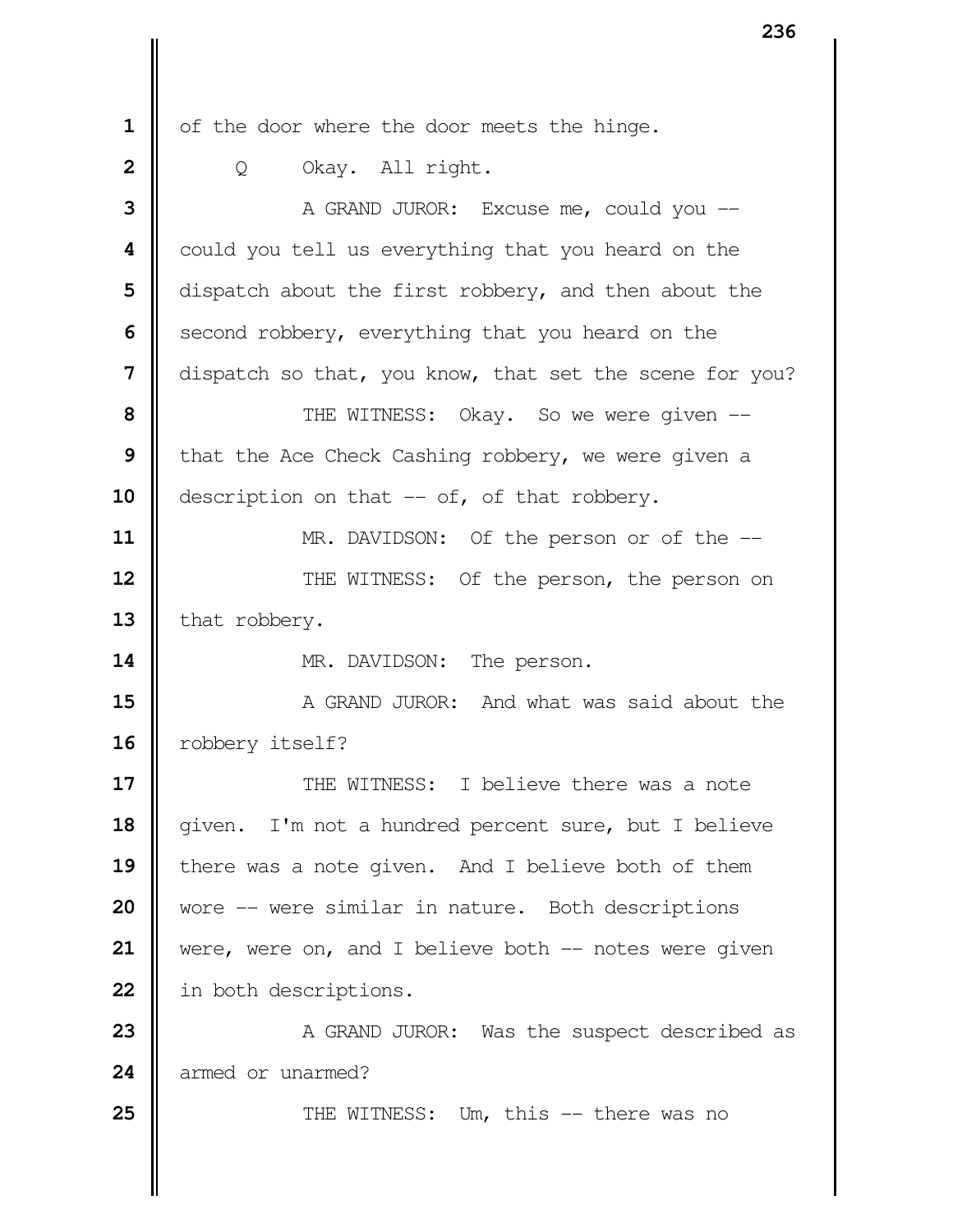mention of a weapon used in the bank robbery is how it  $2 \parallel$  came out. A GRAND JUROR: On a dispatch, if it is | known that -- if a robber uses a weapon for a robbery and that is known, isn't that usually the first thing | that comes out over the dispatch, "armed suspect"?  $\parallel$  THE WITNESS: Yes. That would be the first I that would come out. A GRAND JUROR: And you did not hear that in 10 the dispatch? THE WITNESS: That information was not 12 | dispatched. Notes were given at both robberies. A GRAND JUROR: What, what is the meaning of 14 | the term "dead robbery"?  $\parallel$  MR. DAVIDSON: "Dead robbery"? **I** A GRAND JUROR: Yeah.  $\parallel$  THE WITNESS: I never heard -- A GRAND JUROR: No. I think they said "good 19 | robbery."  $\parallel$  THE WITNESS: Good robbery, yes. A GRAND JUROR: Okay. Good robbery.  $\parallel$  THE WITNESS: A lot of times we get -- they are called 27 Adams. They are silent arms from usually financial institutions. Some of those, it could be a bank teller's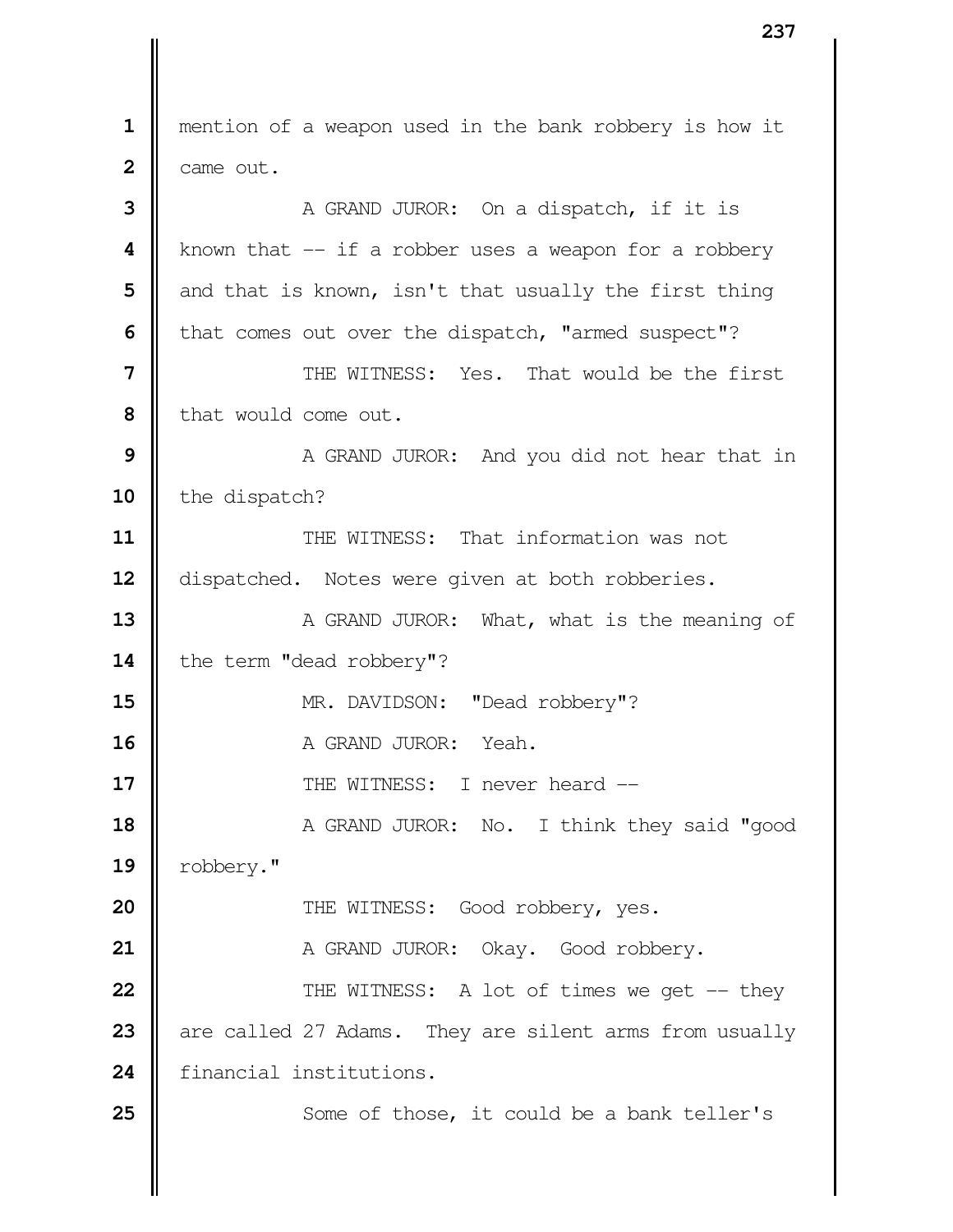1 | issue. It could be somebody working on the alarm system **2** | or a bank teller accidentally pulled up the magnetic **3** Strip from the bottom of the till. It could be a false **4 d** alarm. So sometimes we get those. **5** So that's how you clarify the bank -- the **6** dispatch will call into the bank and speak with a bank **7**  $\parallel$  employee to find out if it's a good robbery or if it's a  **8** false alarm. **9** A GRAND JUROR: Okay. On both of the 10  $\parallel$  dispatches alerting you and Officer Habkirk to the 11 | suspect on both of those, there was no mention of, of a **12** weapon? **13**  $\parallel$  THE WITNESS: No mention of a weapon being 14 used in the robberies, yes, that's correct. **15 A** GRAND JUROR: Okay. 16 | BY MR. DAVIDSON: **17**  $\parallel$  Q So at the time you encountered Mr. Peeples, 18 | you didn't know if he was armed or not? **19** A No. I had no idea if he was armed or not. **20** | Q Okay. So I think you had indicated you were 21 | standing in the lee of the door. **22** A Yes. **23**  $\parallel$  Q You've got your firearm at  $-$  it was low  $24$  | ready. **25** A Yes.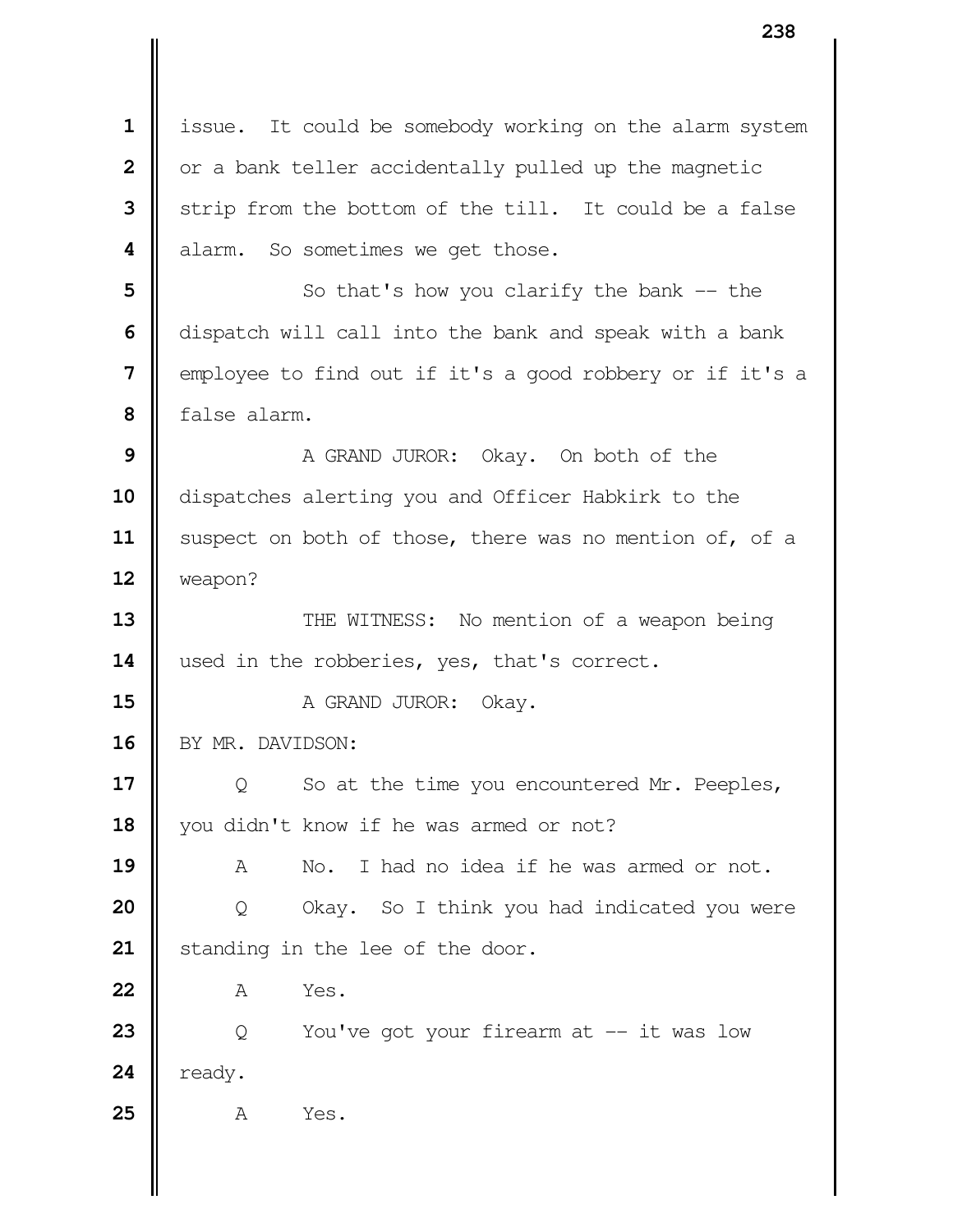**1** | Q Before you had exited the vehicle, did **2** | either one of you, either you or Officer Habkirk, get **3**  $\blacksquare$  on the radio?

 A Officer Habkirk did get to the radio and | notify dispatch of our location. We knew that there We was several officers in the area because we were | looking for the individual that did two robberies, so we knew they were close.

**9** | Q Okay. And Officer Habkirk announced that 10 || you were out with the suspect?

**11** A Yes.

12 | Q All right. So what happened next? What did **13**  $\parallel$  you do?

**14** A So I'm standing in the door. I see Mr. 15 | Peeples. I had my gun at depressed ready. I was 16 trying to low-key it. Hopefully, he'll comply to our 17 | commands. I yell out, something to the effect of, 18 **W** "Hey, buddy, let me see your hands."

**19**  $\parallel$  Q Now, where was he oriented and where were 20 | his hands when you said that?

**21** A His hands were -- one hand was down. And at **22** | this point I realized that his right hand was in his 23 | right pocket.

**24**  $\parallel$  Q Now, is he facing away from you? **25** A He's walking away from us at a very, very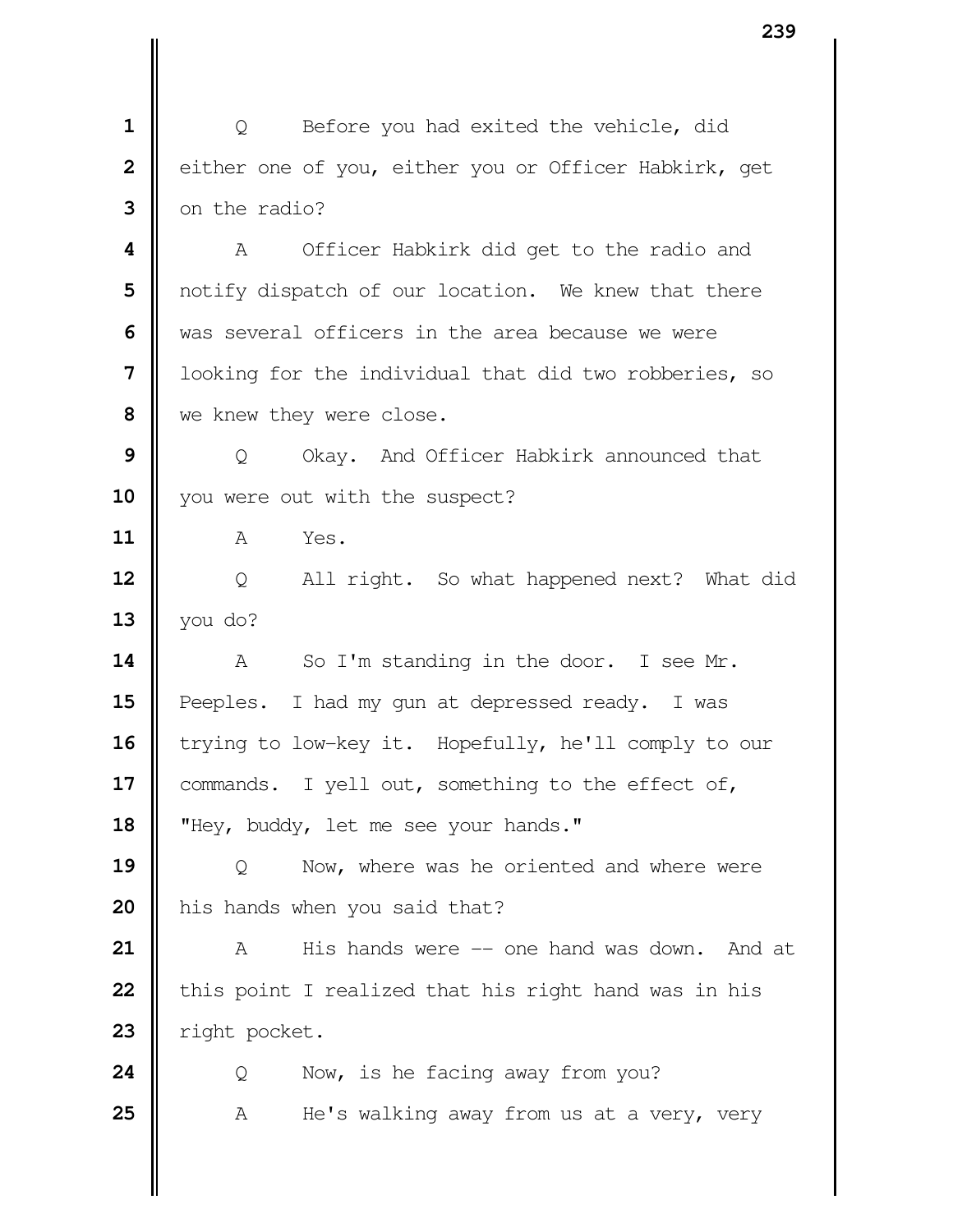slow rate.

| $2 \parallel$ | Southbound? |
|---------------|-------------|
|               |             |

A Southbound.

  $\parallel$  So I said, "Hey, buddy, let me see your hands." Mr. Peeples looks over his right shoulder right at me, and I gave him another command stating, "Hey, let me see your hands."

 Mr. Peeples then turns, takes about half a Step, pulls out of his right pocket, and spins quickly, and pulls out what I believe to be a black handgun, 11 | going straight into a shooter stance, knees bent, arms 12 | straight out. And Mr. Peeples at this point that I 13 | believe is looking straight down the barrel of a black handgun.

 | Q So he's got a black object in his hand? **A** Yes.

 $\parallel$  Q Which you believed to be a handgun?

A I believed to be a handgun.

 | Q You refer to him as being in a "shooter | stance."

 A A "shooter stance," exactly how we were **22**  $\parallel$  trained, just like this (indicating).

**23**  $\parallel$  0 That's -- what you're replicating right now is exactly how he presented to you?

A Yes. At that point, I'm behind the car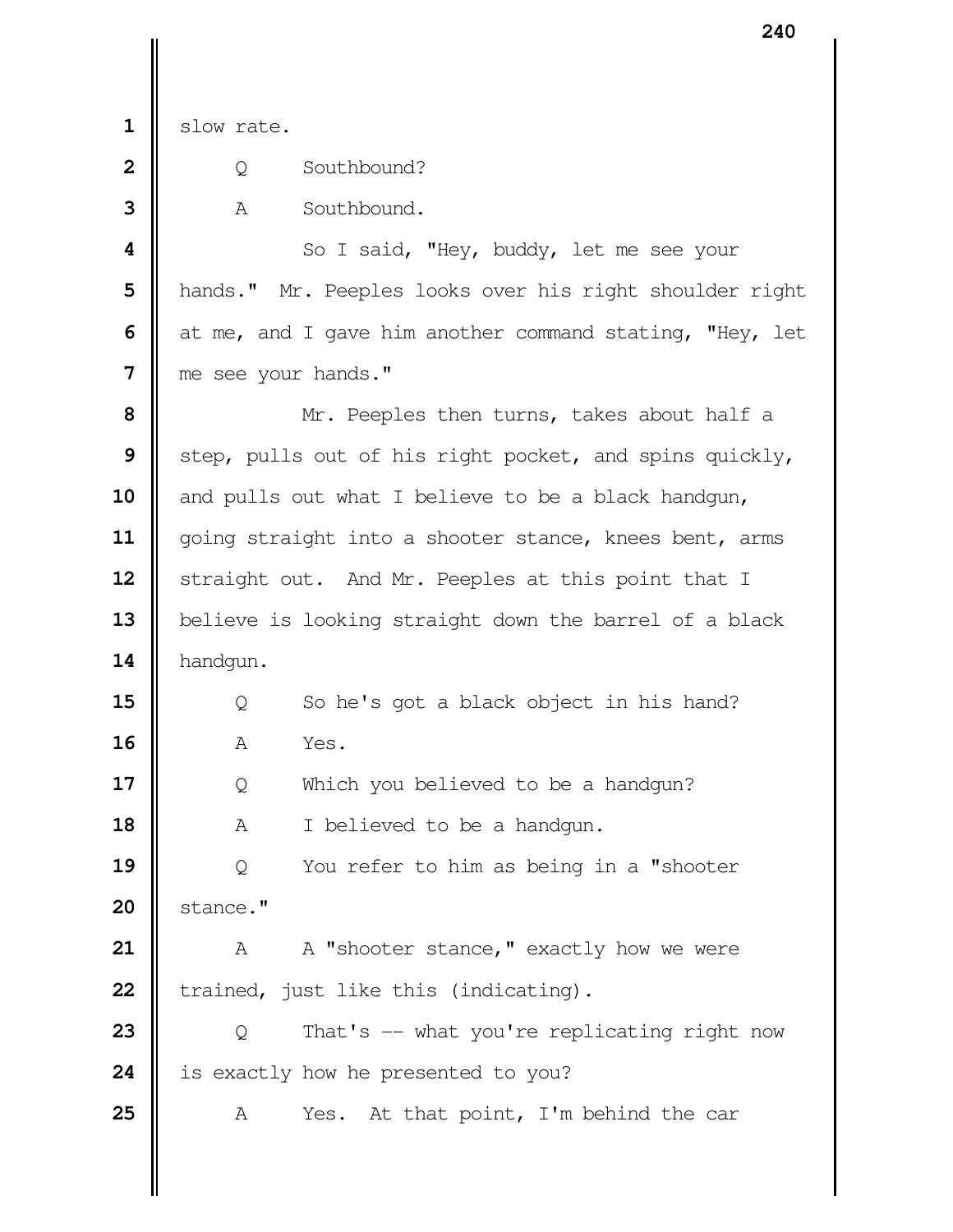1 | door. I'm thinking, oh, shit. I was thinking that he **h** had the advantage. I'm thinking rounds are going to be coming my way, and I didn't want to take one in the  $\mathbf 4 \parallel \mathbf h$ ead.

 So at that point I instinctively lifted my  $\parallel$  gun and fired what I believed to be four to five rounds at Mr. Peeples. Mr. Peeples immediately went to the ground, straight back, dropping what I believed to be **I** the handgun out of his right hand to the ground, and he 10 | fell straight to his back.

11 | Q Okay. Let's unpack some of that.

**A** Okay.

**13**  $\parallel$  Q So you say when you first observed him, I 14 | think you said he was how many yards away?

A He was about 60 to 70 feet.

 | Q Okay. But on the other side of the intersection?

 A He was on the other, yeah, the other side. Q South side of the intersection?

 A The south side of the intersection. He was | on the south side of the intersection on the east 22 | sidewalk.

**23**  $\parallel$  0 Southeast corner then?

**A** Yes.

Q And facing away?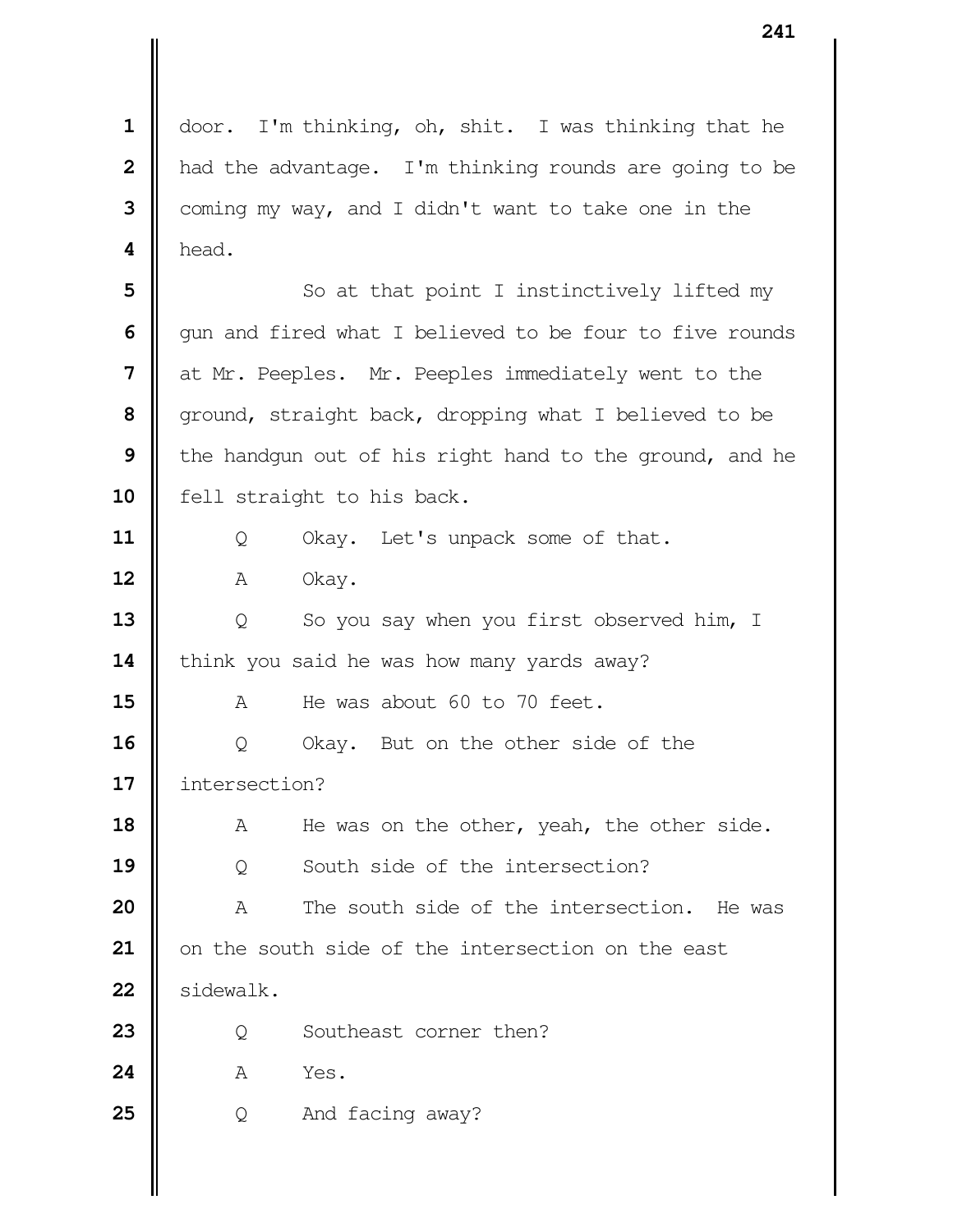- 
- **1 A** Yes.

 | Q Now, at some point you saw one of his hands  $\parallel$  after -- you gave him a command to put his hands up? **A** Yes. I said, "Buddy, let me see your hands."  $\Box$  Q When he turned back and looked at you, would If it have been apparent to him that you were both police | officers in a marked police vehicle? A Yes. He looked back. He stopped and looked 10 | back directly at me. Kind of like paused. Looked 11 | directly at me. I saw his hand in his right pocket.  $\parallel$  **And I** said again, "Hey, let me see your 13 | hands." And that's when he turned back away from me, 14 | took about half a step and spun quickly to his right.  $\parallel$  Q Can you tell me, as a police officer, with as many years experience you have and having received **i** the standard bureau training, what is it about having his hands in or near his pockets that's concerning to a police officer? 20 || A It's a threat us to. It's a threat to anybody really. It's, it's where guns are commonly **k**ept, in either in your pocket or your waistband or 23 Somewhere around your waistband.

**24**  $\parallel$  Q And is that, in fact, why you told him to keep his hands up?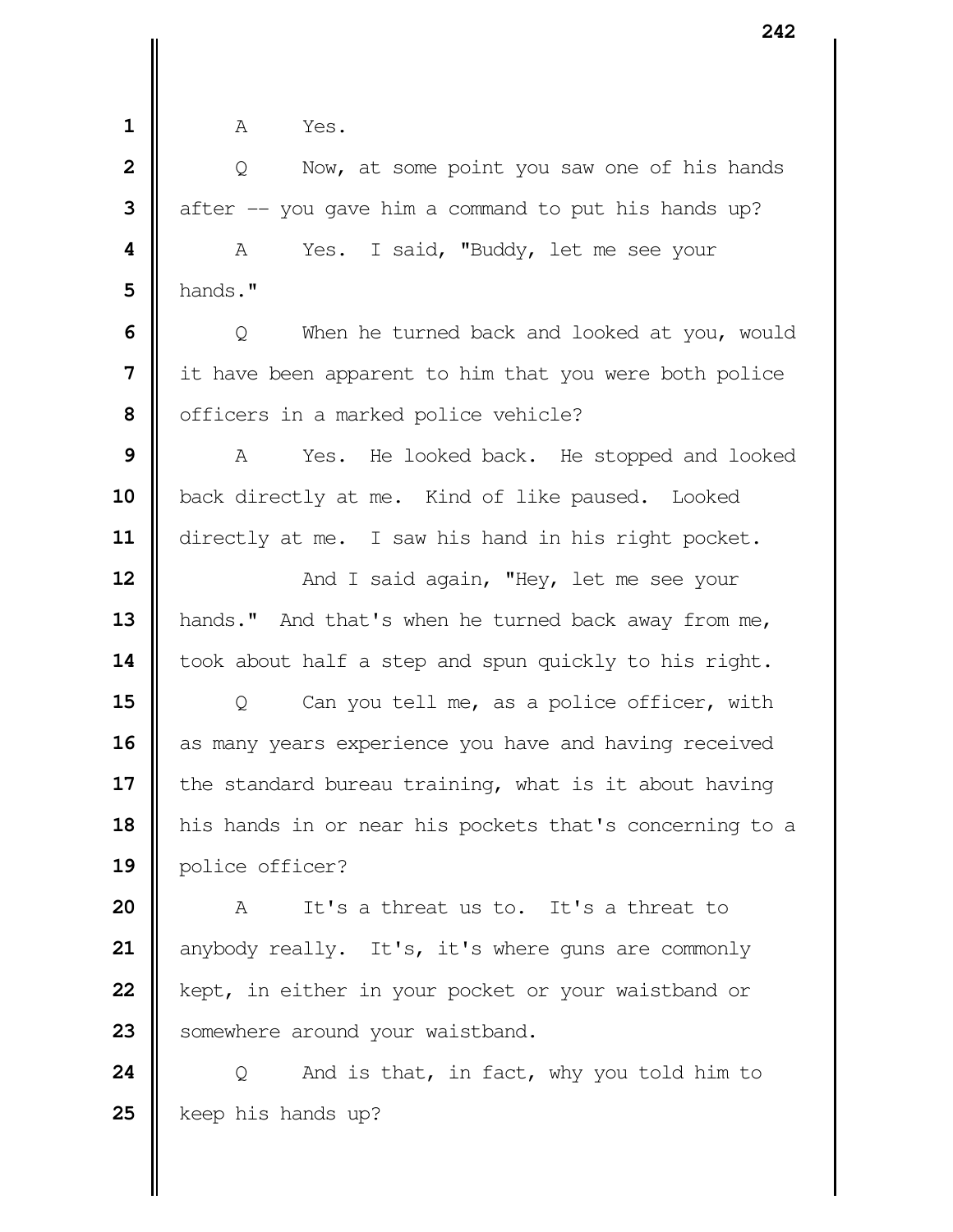| $\mathbf 1$    | The hands are the threat, and then<br>A<br>Yes.        |  |
|----------------|--------------------------------------------------------|--|
| $\overline{2}$ | that's why we would like to see the hands.             |  |
| 3              | Q<br>Okay.                                             |  |
| 4              | A GRAND JUROR: So can I ask?                           |  |
| 5              | MR. DAVIDSON: Yes.                                     |  |
| 6              | A GRAND JUROR: Indexing, he wasn't just                |  |
| 7              | checking himself when he looked back? You didn't think |  |
| 8              | he was just maybe like, hey, whatever, I want to make  |  |
| 9              | sure my wallet doesn't fall out?                       |  |
| 10             | THE WITNESS: No. I knew he had his hands               |  |
| 11             | in his pocket when he looked back. But it's when he    |  |
| 12             | spun quickly into a shooter stance, that he pulled out |  |
| 13             | what I believed to be a small black handgun.           |  |
| 14             | A GRAND JUROR:<br>Okay.                                |  |
| 15             | BY MR. DAVIDSON:                                       |  |
| 16             | And how much time lapsed between when you<br>Q         |  |
| 17             | got out of the car and when you fired your weapon in   |  |
| 18             | your estimation?                                       |  |
| 19             | I'll say it like this. I stepped out of my<br>A        |  |
| 20             | car and immediately said, "Hey, buddy, let me see your |  |
| 21             | hands." He looks back at me. "Hey, let me see your     |  |
| 22             | hands." He turns away. He spins. Shots fired.          |  |
| 23             | So just basically in that time?<br>Q                   |  |
| 24             | In that time.<br>Α                                     |  |
| 25             | So ten seconds maybe?<br>Q                             |  |
|                |                                                        |  |
|                |                                                        |  |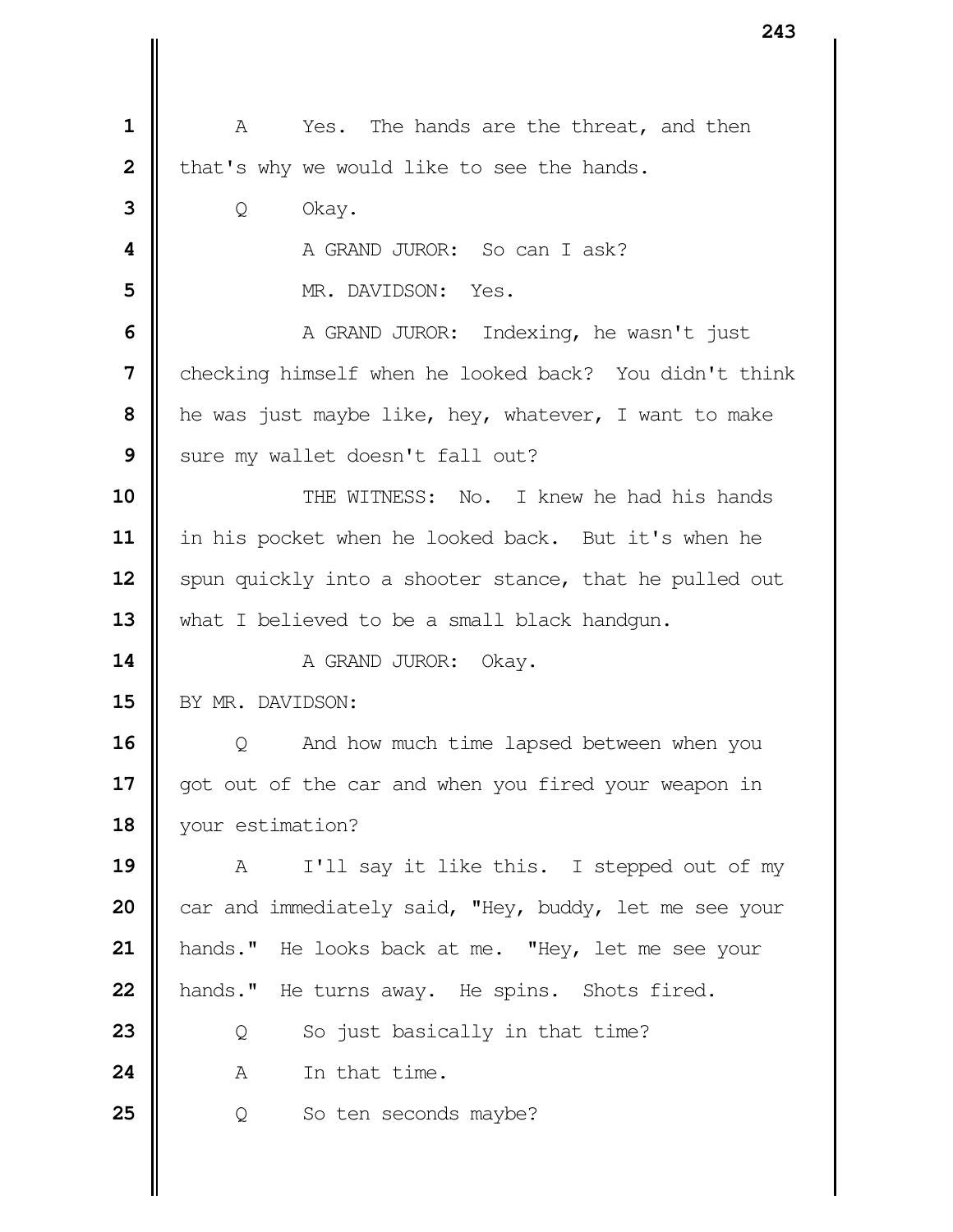**A** Yes. Probably not even. | Q Okay. It sounds like you think you fired about five shots? A Yeah. Four to five at the time is what I  $5 \parallel$  thought.  $\Box$  Q Okay. And do you know how long it took you I to fire those five shots? A A split second. I have no idea. A split Second. Q Okay. And why did you stop firing? 11 | A Because the threat had gone down. He 12 | immediately went down.  $\parallel$  Q Okay. Now, when -- I'm assuming you've been 14 through the bureau of training in regards to use of 15 | deadly force. A Yes.  $\begin{bmatrix} 0 & 0 & 0 & 0 \\ 0 & 0 & 0 & 0 \\ 0 & 0 & 0 & 0 \end{bmatrix}$  and are you, during the course of **h** that instruction, are you taught to shoot to kill? **A** No. | Q How are you instructed as far as use of **deadly** force? A Taught to neutralize the threat.  $\parallel$  Q And what does that mean? I mean, how  $\parallel$  were you aiming? Tell us about that. A I was aiming center of mass. Once he went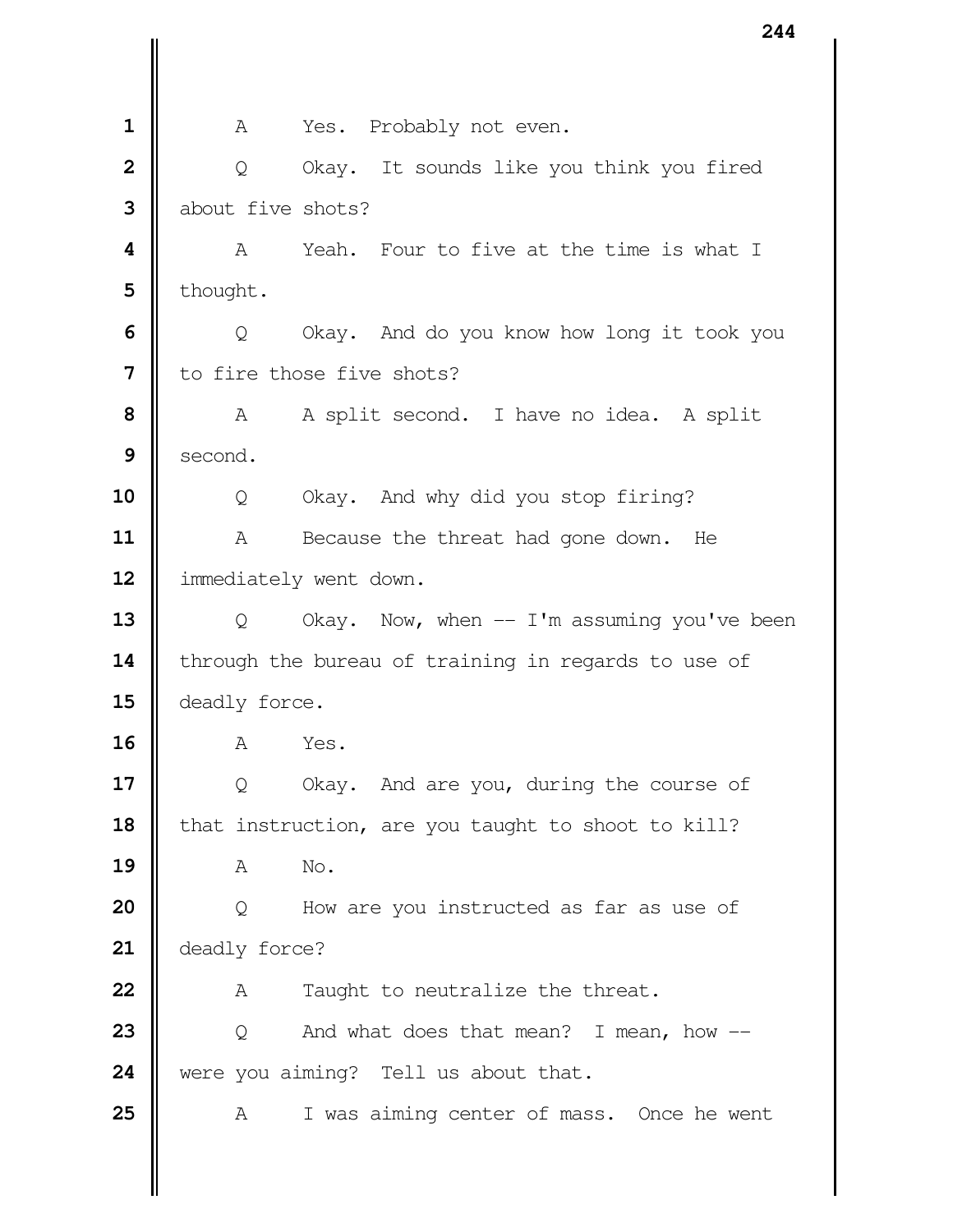|                | 243                                                     |
|----------------|---------------------------------------------------------|
|                |                                                         |
| $\mathbf 1$    | down, I believed that the threat was neutralized when   |
| $\overline{2}$ | he went down. He was, he was no longer a threat to      |
| 3              | where I needed to continue firing my weapon.            |
| 4              | Okay.<br>Q                                              |
| 5              | A GRAND JUROR: Can I ask?                               |
| 6              | MR. DAVIDSON: Yes.                                      |
| 7              | A GRAND JUROR: How many rounds does your                |
| 8              | weapon hold?                                            |
| 9              | THE WITNESS: It holds 17 in the magazine                |
| 10             | and then one in the chamber, so 18 total. Then we have  |
| 11             | two 17-round magazines that we will hold usually.       |
| 12             | BY MR. DAVIDSON:                                        |
| 13             | So two additional magazines in your utility<br>Q        |
| 14             | belt?                                                   |
| 15             | A<br>Yes, that's correct.                               |
| 16             | So it was your firm belief at the time you<br>Q         |
| 17             | fired your service weapon that he was in the process of |
| 18             | firing a gun at you?                                    |
| 19             | Yes, that is correct.<br>A                              |
| 20             | Okay. So what happened after he went down?<br>Q         |
| 21             | He went down. He went straight back. I<br>Α             |
| 22             | could see his hands. I continued giving him commands.   |
| 23             | "Just let me see your hands. We have medical on the     |
| 24             | way."                                                   |
| 25             | Officer Habkirk immediately got on the air,             |
|                |                                                         |
|                |                                                         |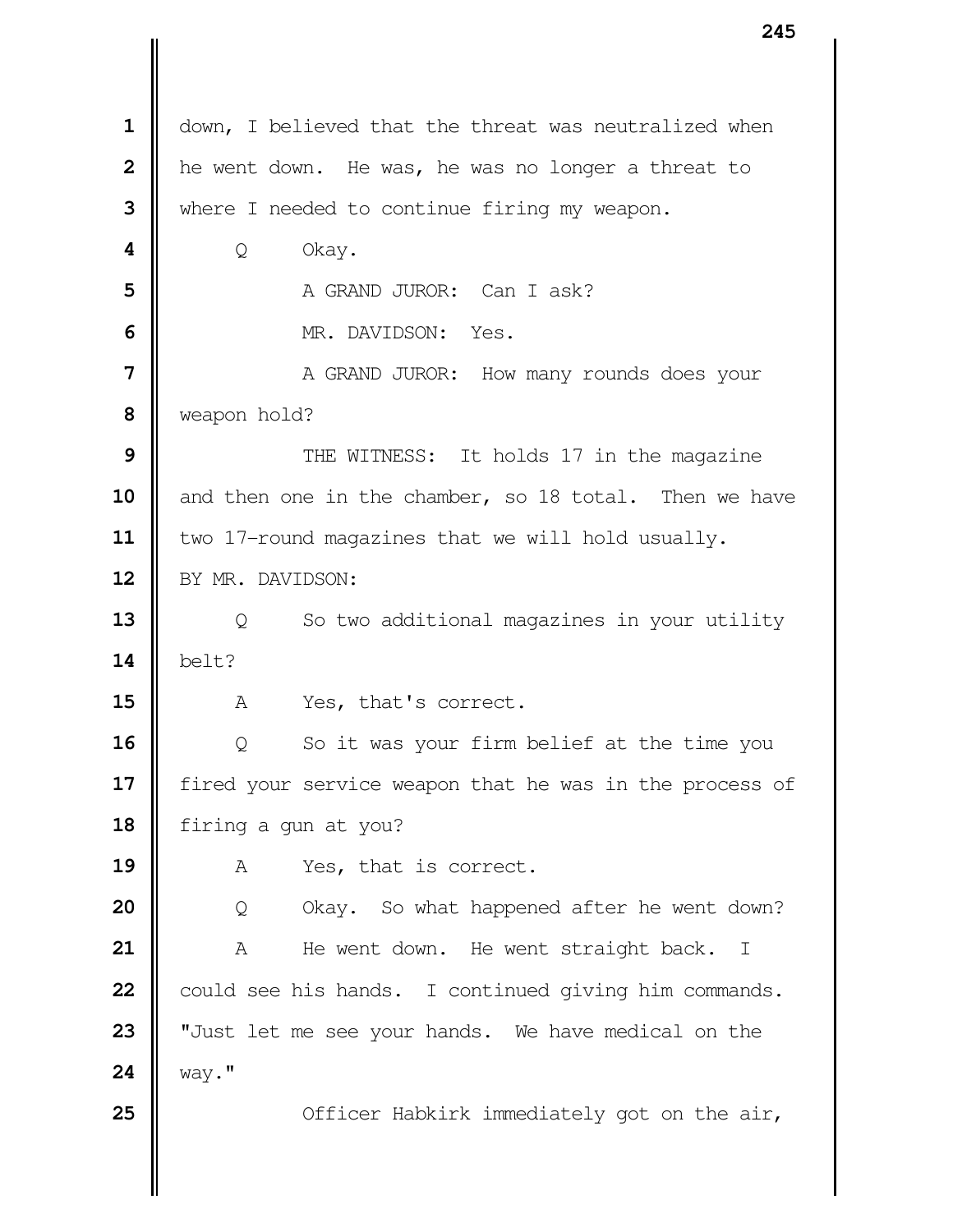**1** notified dispatch that shots had been fired; that cover  **2** needed to come in from the north on North Oatman, and **3** I that we needed Code 3 medical.

 | I asked Officer Habkirk, at that point, I Said, "Hey, can you give us a ballistic shield so that we can get a custody team to move up on Mr. Peeples to render medical aid?"

**8**  $\parallel$  **and once officers arrived, which is really 9**  $\parallel$  quick, when officers arrived on scene, they established 10 a quick plan to contact Mr. Peeples behind the ballistic 11 | shield as a custody team.

**12** I also used my car as more of a shield for 13 | other officers. And so we went up on Mr. Peeples. They 14 | placed Mr. Peeples in handcuffs, and they immediately **15 II** rendered medical aid to him.

**16** I observed several officers taking his 17 | clothes off and actually do blood sweeps on him. And 18 what a blood sweep is, is how we're taught is we're 19 || gloved up. And we actually check the body of the **20 i** individual that was shot to see where the extent of 21 | their injuries are.

**22** I saw them doing that. And then medical **23** arrived shortly after that and transported Mr. Peeples 24 to the hospital.

**25** A GRAND JUROR: I got a question.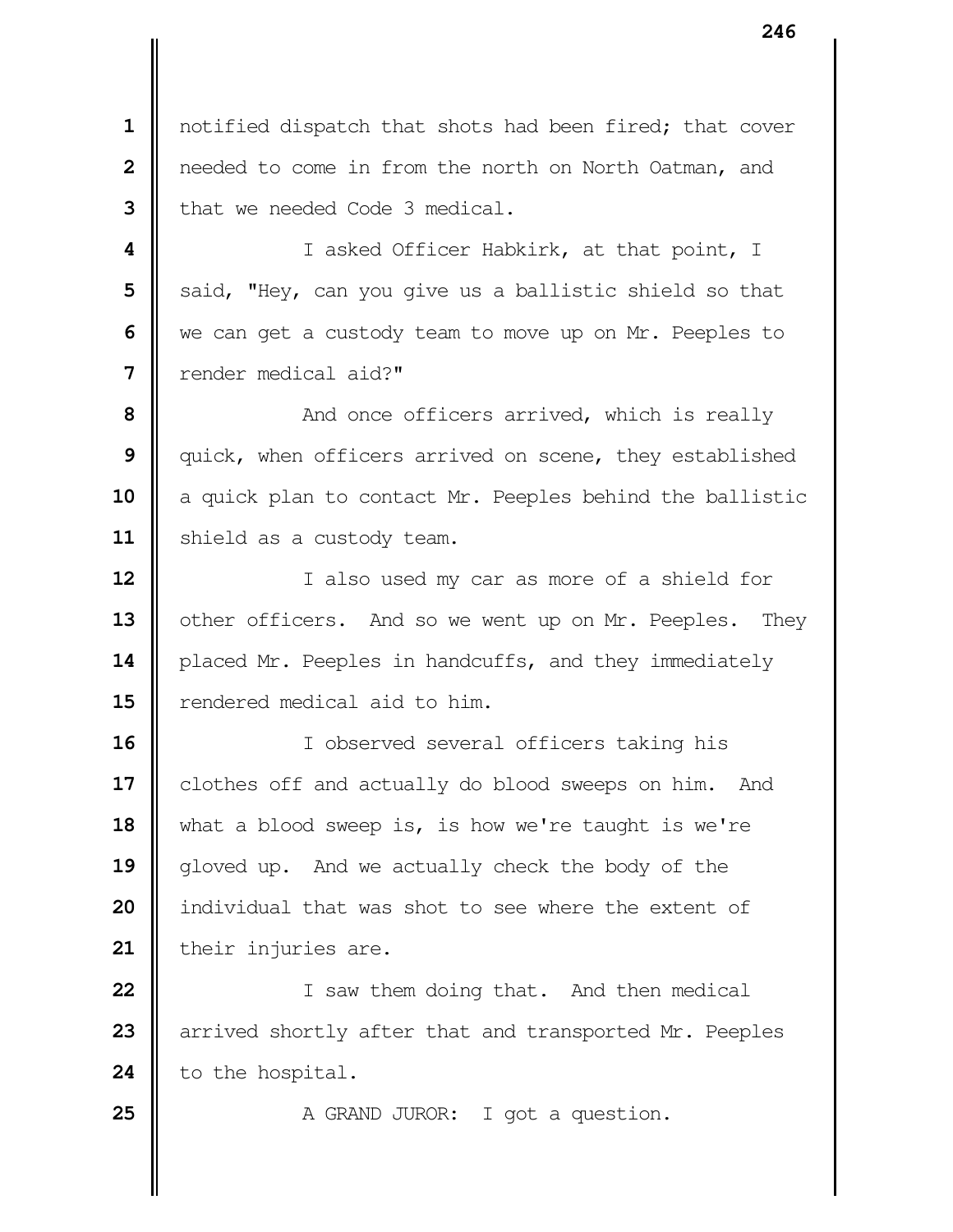|| Did your partner see Mr. Peeples in that  $\parallel$  stance that you were just  $\parallel$  THE WITNESS: I, I don't know what my 4 | partner saw. N A GRAND JUROR: You don't?  $\blacksquare$  THE WITNESS: I do not. BY MR. DAVIDSON:  $\parallel$  Q Have you spoken with your partner since that  $\parallel$  day? 10 | A We, we cannot speak to each other. | Q So, in fact, the Bureau places a 12 | communication restriction on you? A A communication restriction order, yes.  $\parallel$  Q So you are not allowed to speak with anybody else about this other than your attorney? A Yes, that's correct. Q Spouse potentially? A GRAND JUROR: So I assume you took notes, | though.  $\parallel$  **Are you just doing this from memory or did**  you at the time at that day write a report of what you **P** remembered happening? THE WITNESS: I didn't write a report. I 24 did an Internal Affairs investigation, and I gave my 25 Statements to the transcripts of that. I remember it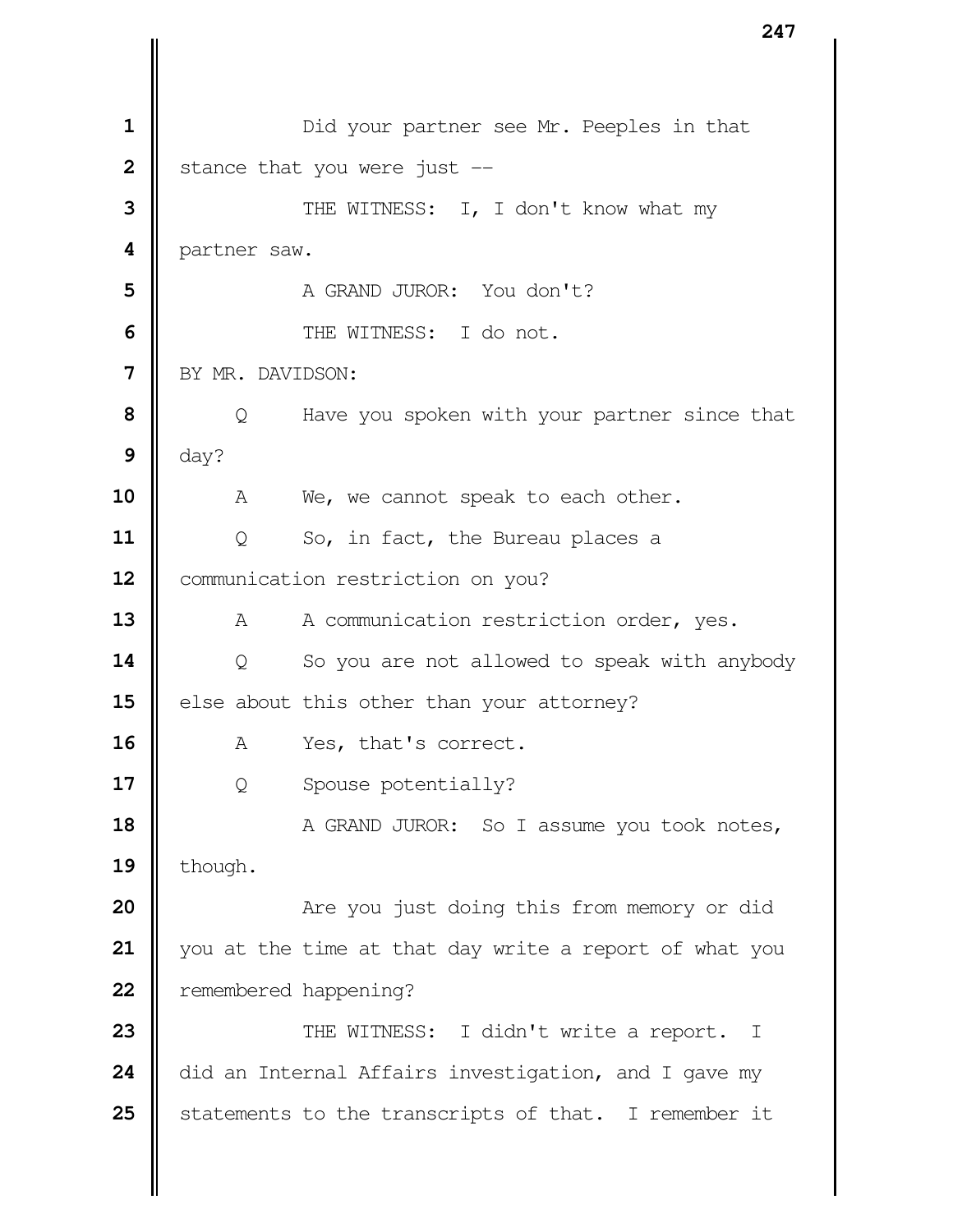like it was yesterday. **A** GRAND JUROR: Right. Vivid. **II** A GRAND JUROR: So after the shots were fired, Officer Habkirk is on the radio and you're still | covering the suspect, you're still talking to him, | telling him to like keep your hands, whatever?  $\parallel$  THE WITNESS: Yes. I was telling him, just  $\parallel$  make sure he kept his hands out away from his body -- A GRAND JUROR: Sure. **II** THE WITNESS: -- which he did.  $\parallel$  And I was, I was telling him that medical is 12 | on the way to treat your injuries, and that, that, you 13 | know, we would give him medical help. A GRAND JUROR: Okay.  $\parallel$  A GRAND JUROR: Did he say anything at all 16 | to you after he was down?  $\parallel$  THE WITNESS: I, I never heard one word from 18 | Mr. Peeples during the entire contact with him. I never heard a moan, a groan, not a word from him. 20 | BY MR. DAVIDSON: | Q As you approached, were you able to observe anything near Mr. Peeples that you concluded was **p**otentially a black object you saw in his hand? A I did see the black object that was at his **f** feet at that point. I realized that it was not a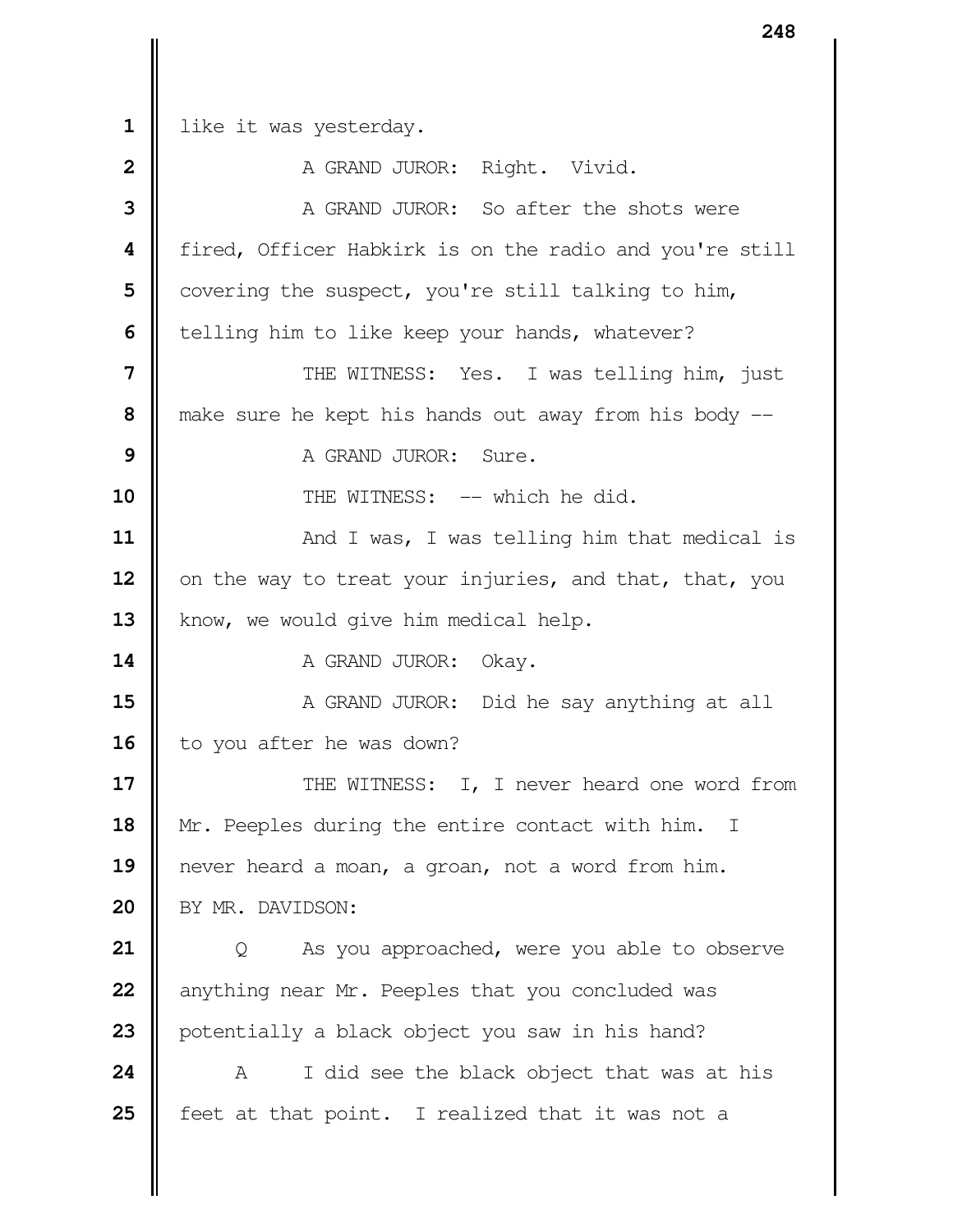handgun. It was a black object of some sort. I don't When to guess what it was. I was still a little ways  $\parallel$  away. I never had any physical contact with Mr. **Peeples.** I never actually got out of my car to contact | Mr. Peeples after the shooting.  $\Box$  Q Okay. It's my understanding that perhaps **I** the 590 car was moved across the intersection to be utilized as additional cover. Do you recall that part of it? A Yes. So we -- I actually moved my car, our car up as cover to move toward Mr. Peeples, along with our 13 custody team, which is off to my left, off to my 14 driver's side. My custody team went behind the ballistics shield, and I moved the car up, as well. 16 | Officers used my car as cover.  $\parallel$  Q And how close did you have to get before you 18 | realized that the black object wasn't, in fact, a firearm? A Um, I don't know. I didn't have to get -- I mean, very close. I mean, as I was moving up, I **P** realized that it was not a handgun. MR. DAVIDSON: Okay. Did you have a question? **I** A GRAND JUROR: I do.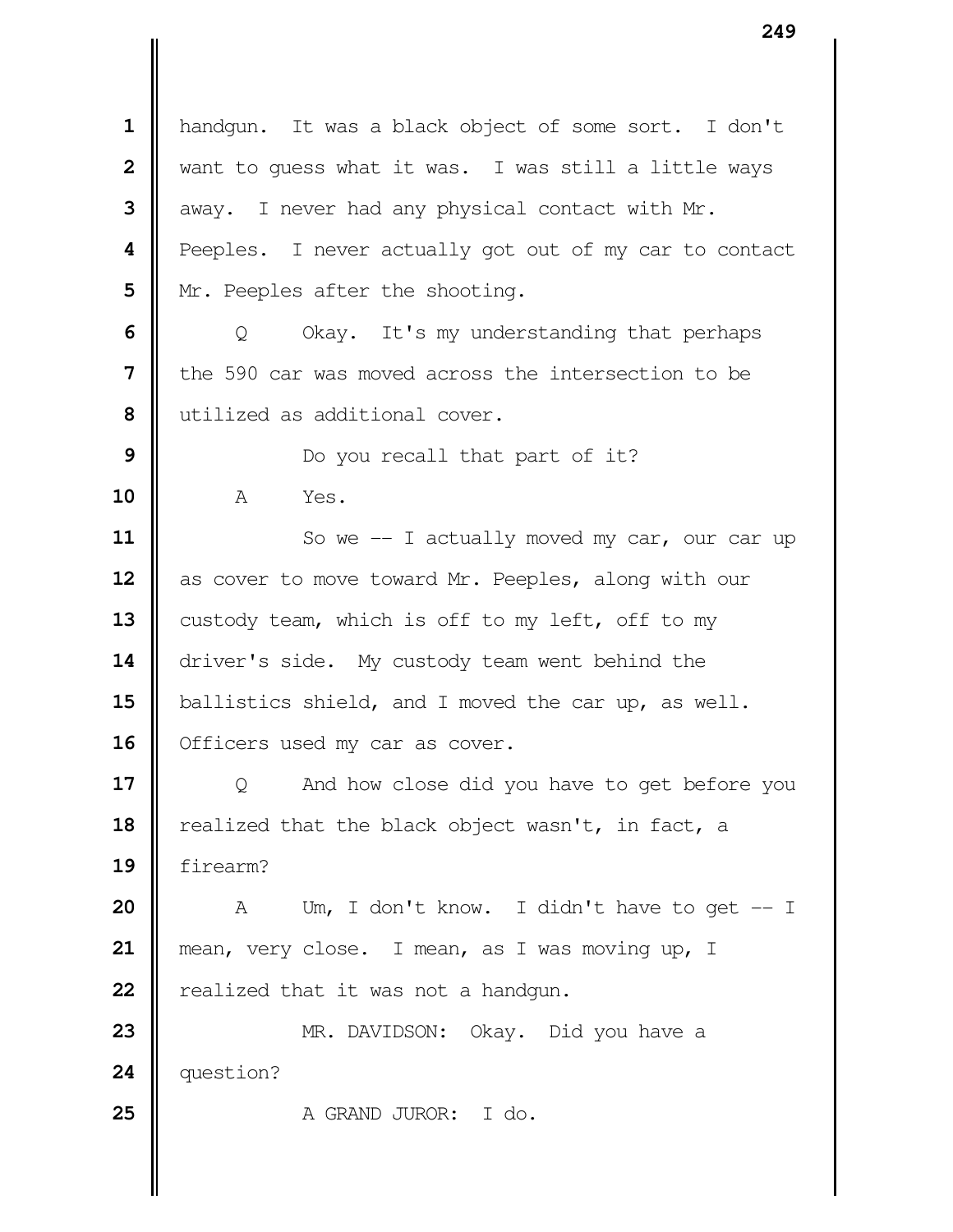**1 II** MR. DAVIDSON: Okay. **2 ||** A GRAND JUROR: Would you say again how, how  **3** many shots you fired and how much time elapsed between  $4 \parallel$  shots? **5**  $\parallel$  Did you stop to see if, if Mr. Peeples had **6 b**een disabled by a shot before taking another shot? **7**  $\parallel$  THE WITNESS: At the time, at the time of **8** | the shooting, my belief was I fired four to five **9** Trounds. Now, now, after the fact, I believe that it 10 Was actually more than that. There were six shots 11 | fired. At the time of the shooting, that's what I 12 | believed is what I fired. **13** And as far as the shots go, four to five 14 | rounds or six rounds will take a split second for me to **15** fire. But I did see Mr. Peeples -- once I was firing 16 | those rounds, I saw Mr. Peeples fall straight back, and 17 | I realized that the threat had been neutralized and I 18  $\parallel$  immediately stopped firing my weapon. 19 | BY MR. DAVIDSON: **20** | Q Did you know what your backdrop was? **21** A I did. **22**  $\parallel$  When we pulled up, I did see a fence there, **23** and they had a two to three-foot concrete wall, brick 24 | wall underneath the fence where the fence sits on top of 25 | this two to three-foot concrete wall.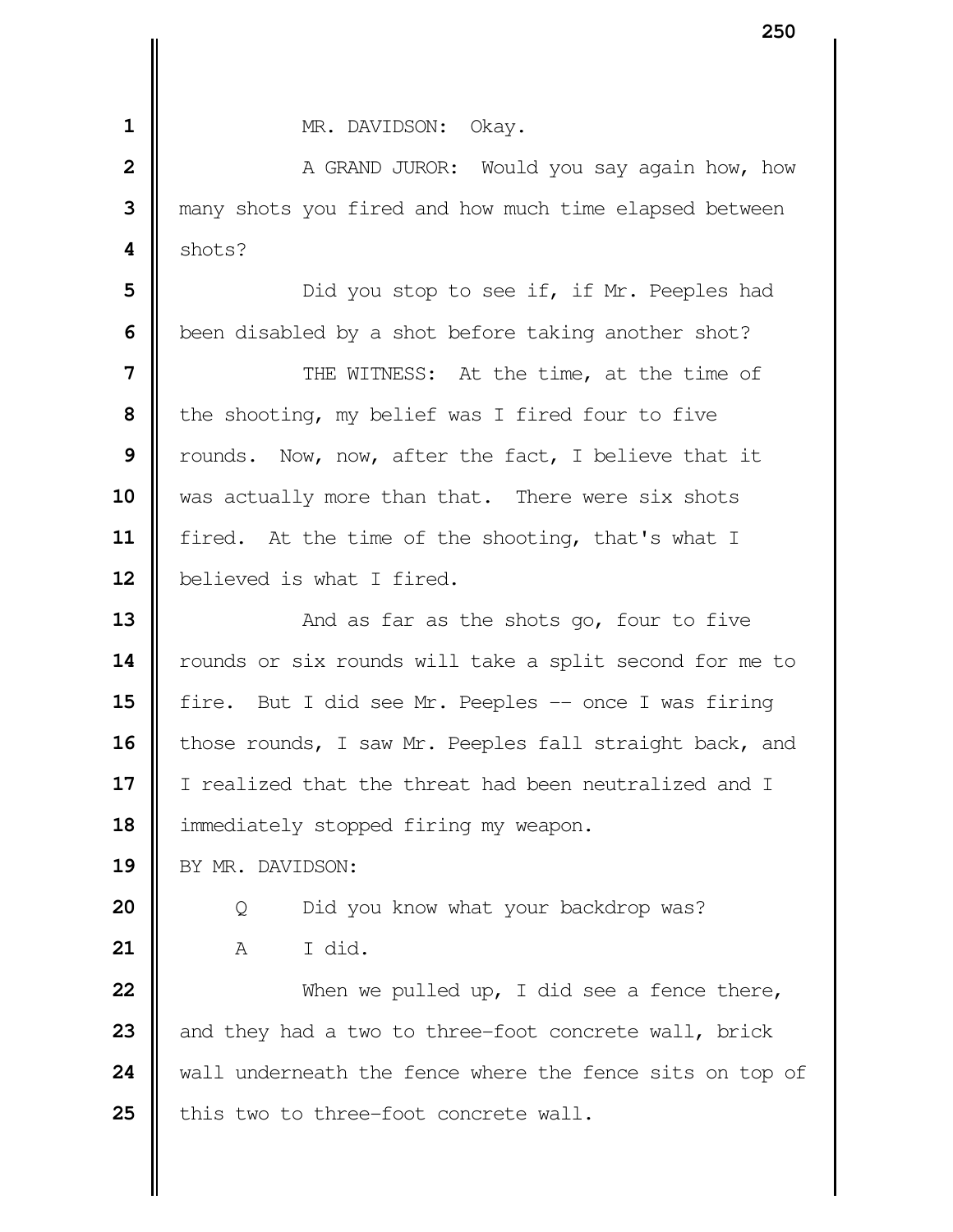**1** | Q So you didn't see any people behind in your  **2** backdrop?

 A No people were in my backdrop, yeah. I didn't see, I didn't see anybody actually out there.  $\parallel$  Q Okay. Assume this stop had gone differently and Mr. Peeples had not dropped into that shooter Stance with the black object in his hands, what was, what was your plan? Now would you have, I quess, completed this 10 | interaction had that not happened? A Um, typically what would happen is we have 12 | this plan. It was -- our original plan was to low-key 13 | this. "Hey, buddy, let me see your hands."  $\parallel$  He turns and shows his hands. "Hey, can you 15 | do me a favor, can you get down on your knees, please?" 16 | And he gets down on his knees.  $\parallel$  **"**Hey, can you, can you lay on your stomach 18 | for me with your arms like an airplane?" And he would have did that.  $\parallel$  We had a ton of officers in the area. And we would have waited for additional resources to come up, use cover with our vehicles, go up and place him in

**23**  $\parallel$  custody  $\parallel$  -- a felony custody.

**24** | Q Okay. So but for his dropping in that **25** Shooter stance with the black object in his hand,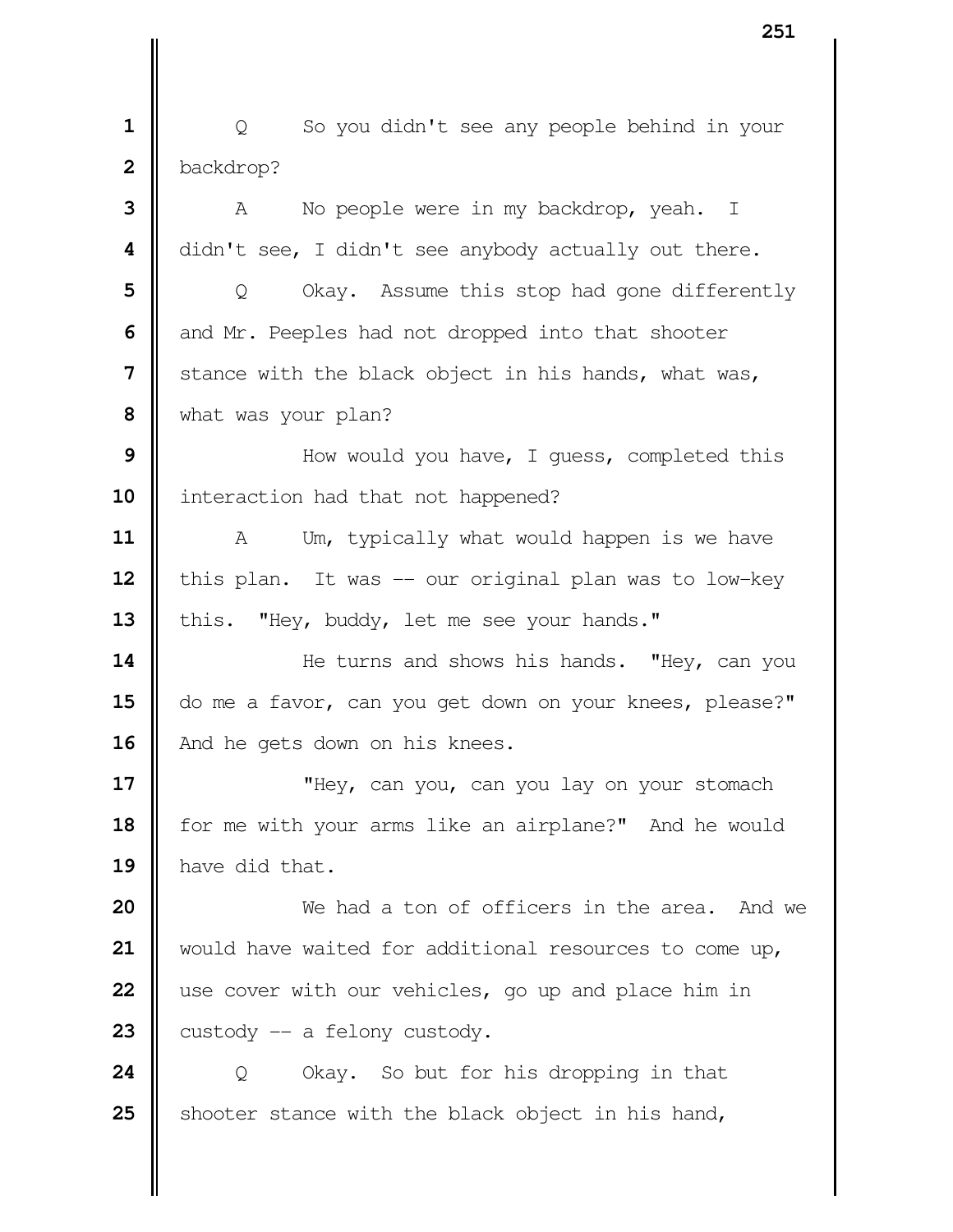| that's how you would have handled that situation? A He forced me to shoot him, yes. | Q Now, you've not been -- you've not utilized **d**eadly force before in your 19 years -- **A** Yes.  $\vert \hspace{.08cm} \vert$  **0** -- as a police officer? A No, I have not, no. | Q And that stance, it's pretty distinctive. I | don't know if there's another purpose for that stance 10 | other than to, I quess, replicate or at least try to get the impression that you're holding a firearm.  $\parallel$  Has that been your experience? 13 A That's correct, yes. Q I mean, did you -- you're sure, in fact, of 15 what you described, and you physically have done it **here.** You're not misperceiving it as something other | than it is. It was definitely intended to appear as a 18 Shooter stance? 19 A Absolutely, yes. Yes. | Q Okay. When is the first time you realized 21 | where Officer Habkirk was? A Um, after, after the shooting, I was giving 23 | commands to Mr. Peeples to keep his hands out. 24 | Medical, medical is on their way. I believe Officer Habkirk was behind me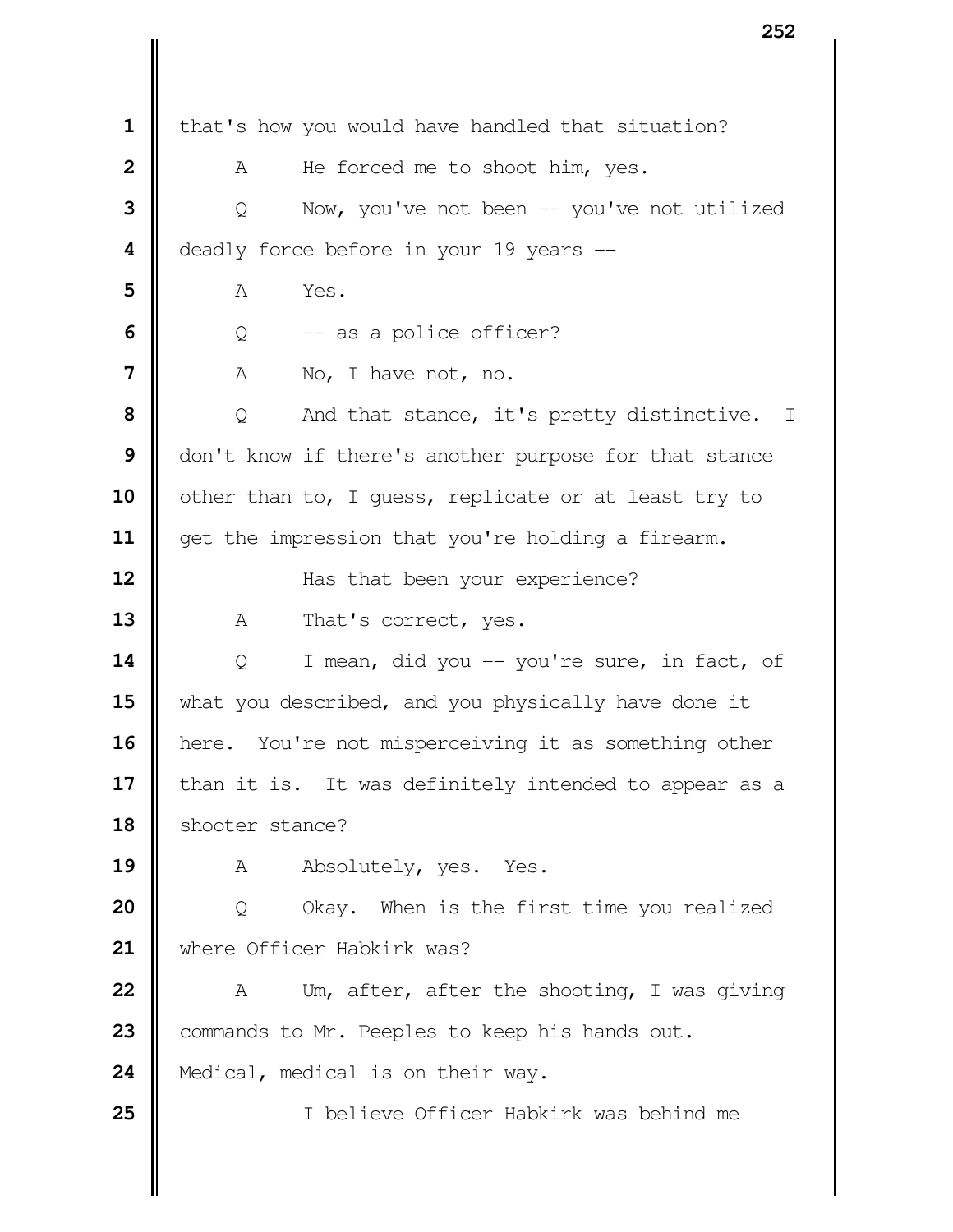1 | somewhere. And he asked -- I think he might have asked | if I was okay. I could hear him on the radio. I don't Know if I could hear the transmissions through my radio | or I could hear him directly behind me. He's giving updates as far as shots fired, get medical, Code 3, and Cover come in from the north.

 Nut as I was dealing with Mr. Peeples, I never saw Officer Habkirk until, until Mr. Peeples was actually placed in handcuffs and medical came.

 | Q Officer, you had mentioned a couple of things. You mentioned the action-reaction principle and being behind the curve, I think you said.

 Can you elaborate a little bit more on how 14 | you are instructed by the Bureau in that regard?

**15**  $\parallel$  A Well, we go through training. Action-reaction -- and what it is is action will be 17 | always faster than reaction, right.

 So you are never going to be able to react **6** fast enough to somebody's action. You are always going | to be behind the curve if you react to somebody's action.

  $\parallel$  **And the way we train anyway, if I can explain**  I this a little bit to make it better to understand it is we have two individuals. We use simulated or blank | quns.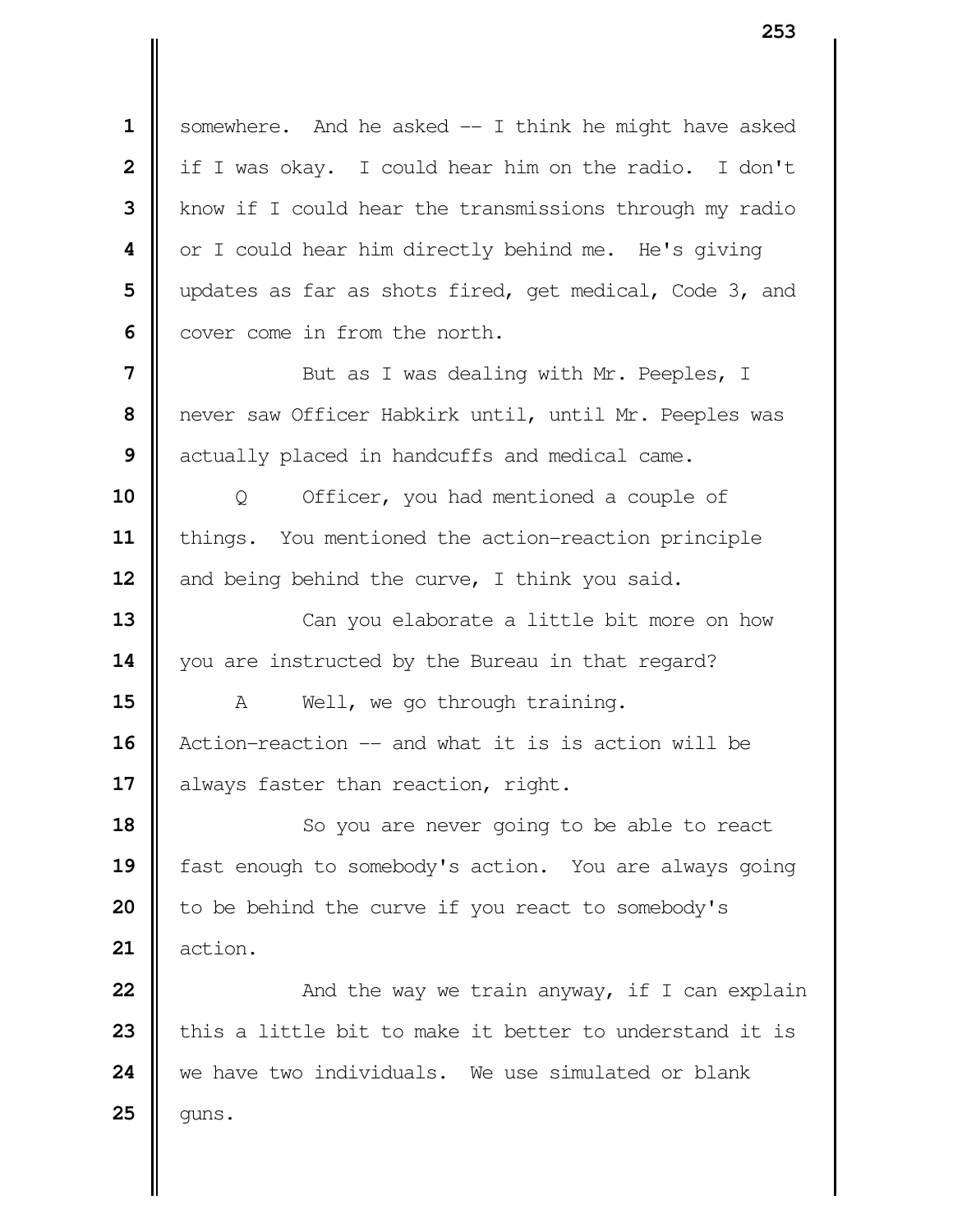| One person has their gun down to their side. The other person has a gun pointed at that person. So 99.9 percent of the time the guy with the gun down to his side is going to get the first shot off even though | that person has the gun pointed at him.  $\parallel$  They even know it's going to happen, and you -- still your brain does not -- can't compute that **f** fast to do this. So action is always faster than reaction. A GRAND JUROR: I'm sorry. Could you 11 | clarify and say that again? A GRAND JUROR: You're saying you have two 13 | people in this simulated environment. One has the gun 14 | pointed at you and the other has the gun at his side. Who prevails?  $\parallel$  THE WITNESS: And the guy down -- with the  $\parallel$  gun down to his side  $\sim$  okay, so you are going to move 18 | on his action, right, with the guy with the gun down to his side.  $\parallel$  MR. DAVIDSON: Maybe you want to do it with you and I?  $\parallel$  THE WITNESS: So the guy, he knows I'm going  $\parallel$  to fire at him and my gun is  $\parallel$  MR. DAVIDSON: Okay. So I'm this guy?  $\parallel$  THE WITNESS: Yes, and my gun is down at my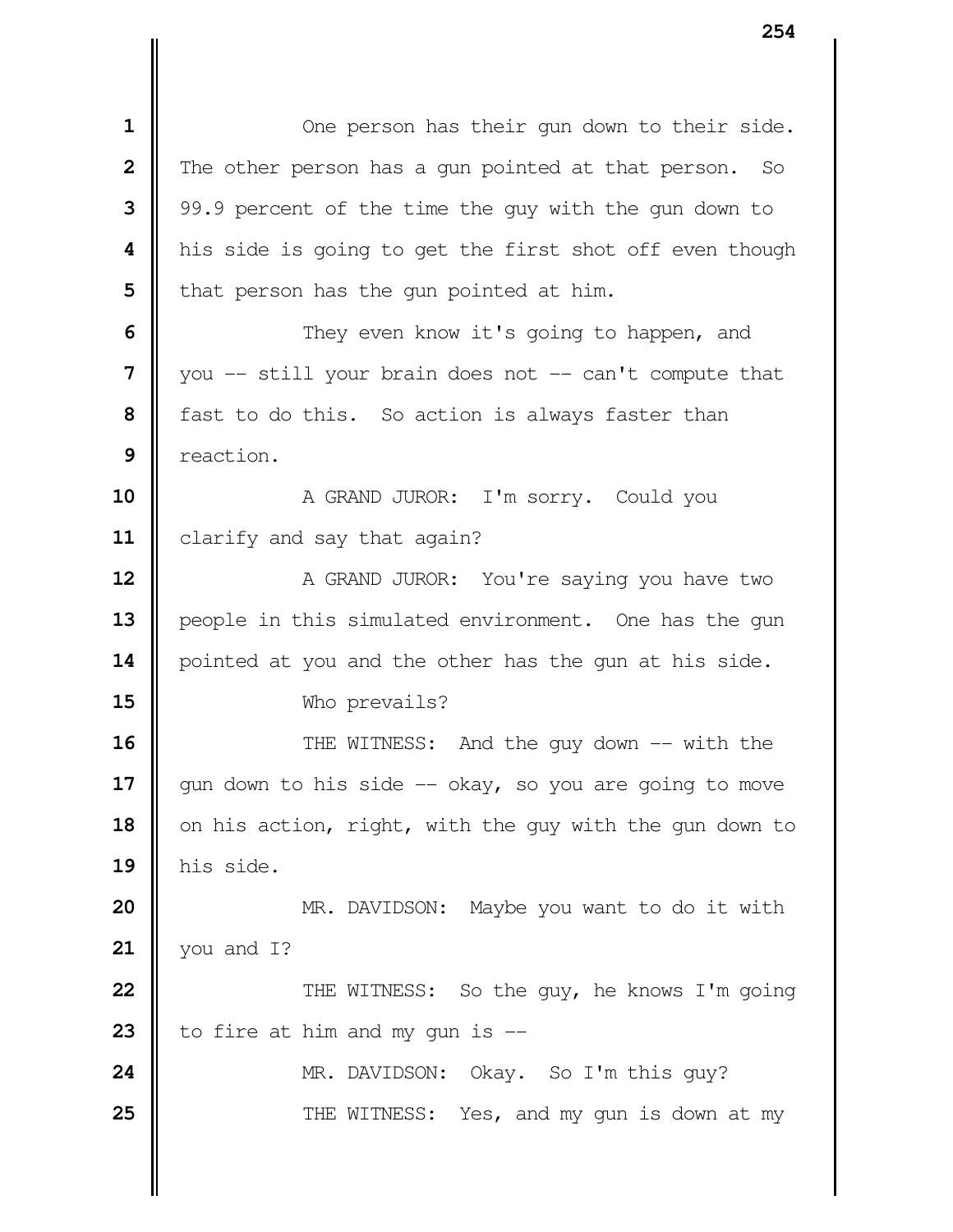1 | side. I will win every time because his brain can't  $\parallel$  compute fast enough to know  $\parallel$   $\parallel$  A GRAND JUROR: To respond to your  $\parallel$  **I** THE WITNESS: To reaction. MR. DAVIDSON: I will not, I will not attempt to shoot until I see your hand move. | THE WITNESS: Yes. Right. MR. DAVIDSON: And what you're saying is **I** that the training and the studies show that a hundred **percent,** 90 percent of the time?  $\parallel$  THE WITNESS: It's high that I will 99 percent of the time get a shot off on him before he 13 | gets a shot off on me. A GRAND JUROR: Because you're taking the action?  $\parallel$  THE WITNESS: I'm taking the action --  $\parallel$  MR. DAVIDSON: Because he knows it's going 18 | to happen -- it's because you know it is going to **happen and I don't know when it's going to happen? I** THE WITNESS: Yes. MR. DAVIDSON: All right. So that's the **d** action-reaction principle?  $\parallel$  THE WITNESS: Yes. MR. DAVIDSON: And that's taught 25 | Bureau-wide?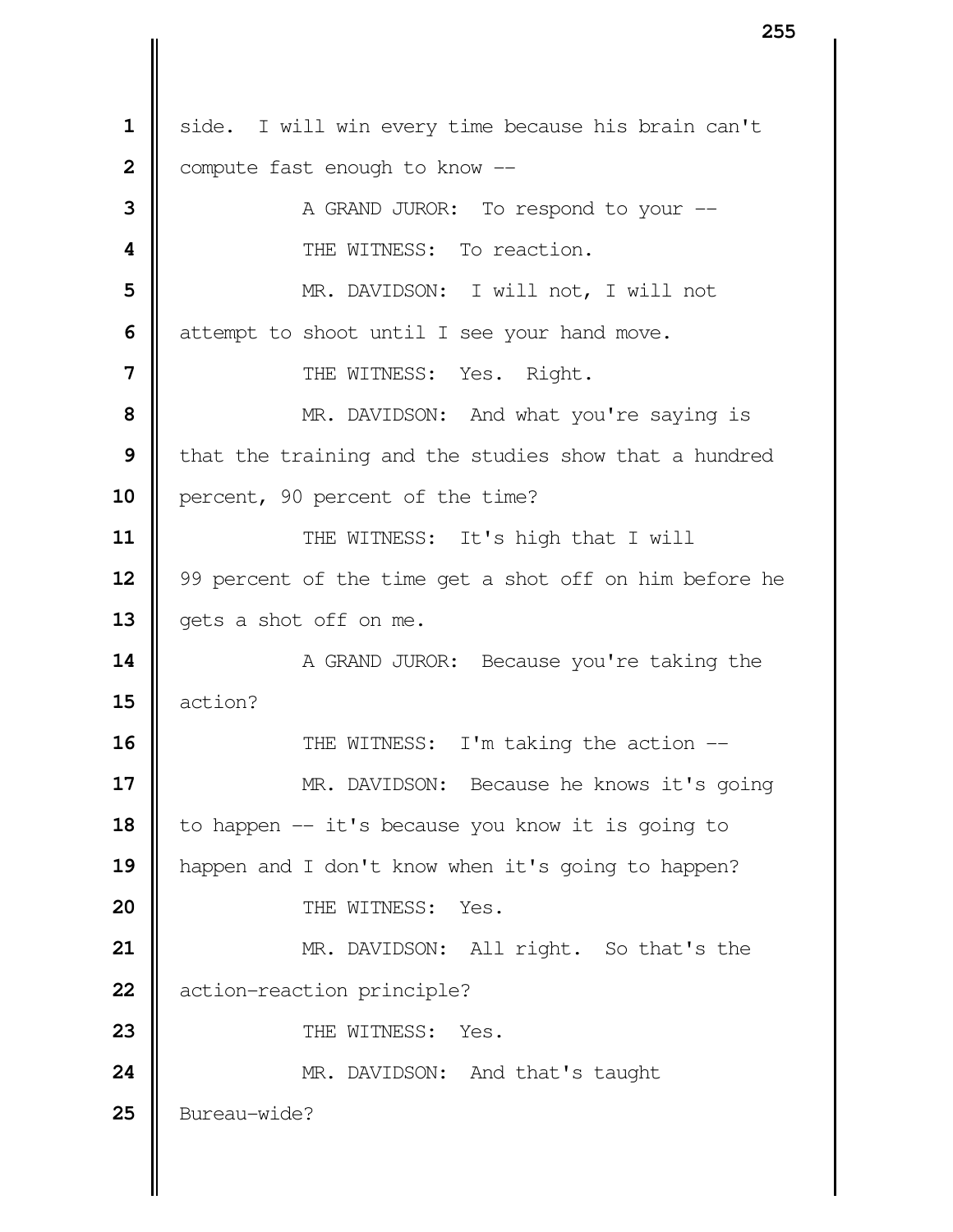|                         | ∠ວ໐                                                  |
|-------------------------|------------------------------------------------------|
|                         |                                                      |
| $\mathbf 1$             | THE WITNESS: Yes.                                    |
| $\overline{\mathbf{2}}$ | A GRAND JUROR: That's real interesting.              |
| 3                       | BY MR. DAVIDSON:                                     |
| 4                       | So that's what you talked about being behind<br>Q    |
| 5                       | the curve.                                           |
| 6                       | Yes, that's correct.<br>A                            |
| $\overline{7}$          | All right. So at the moment again, that he<br>Q      |
| 8                       | dropped to that shooter stance and pointed the black |
| 9                       | object at you, were you convinced in your mind that  |
| 10                      | what he was holding was a gun?                       |
| 11                      | A<br>Yes, I was.                                     |
| 12                      | Were you convinced in your mind that he was<br>Q     |
| 13                      | about to shoot you?                                  |
| 14                      | Right. I was, yes.<br>A                              |
| 15                      | Were you in fear for your life?<br>Q                 |
| 16                      | I was in fear for my life.<br>Α                      |
| 17                      | And when you took the actions to fire your<br>Q      |
| 18                      | service weapon, was that in self-defense of your     |
| 19                      | person?                                              |
| 20                      | Yes, it was.<br>А                                    |
| 21                      | MR. DAVIDSON: Any additional questions from          |
| 22                      | the Grand Jurors?                                    |
| 23                      | A GRAND JUROR: Did all of the bullets go             |
| 24                      | into the -- into Mr. Peeples while he was vertical?  |
| 25                      | You know, you shot him and then he fell down and you |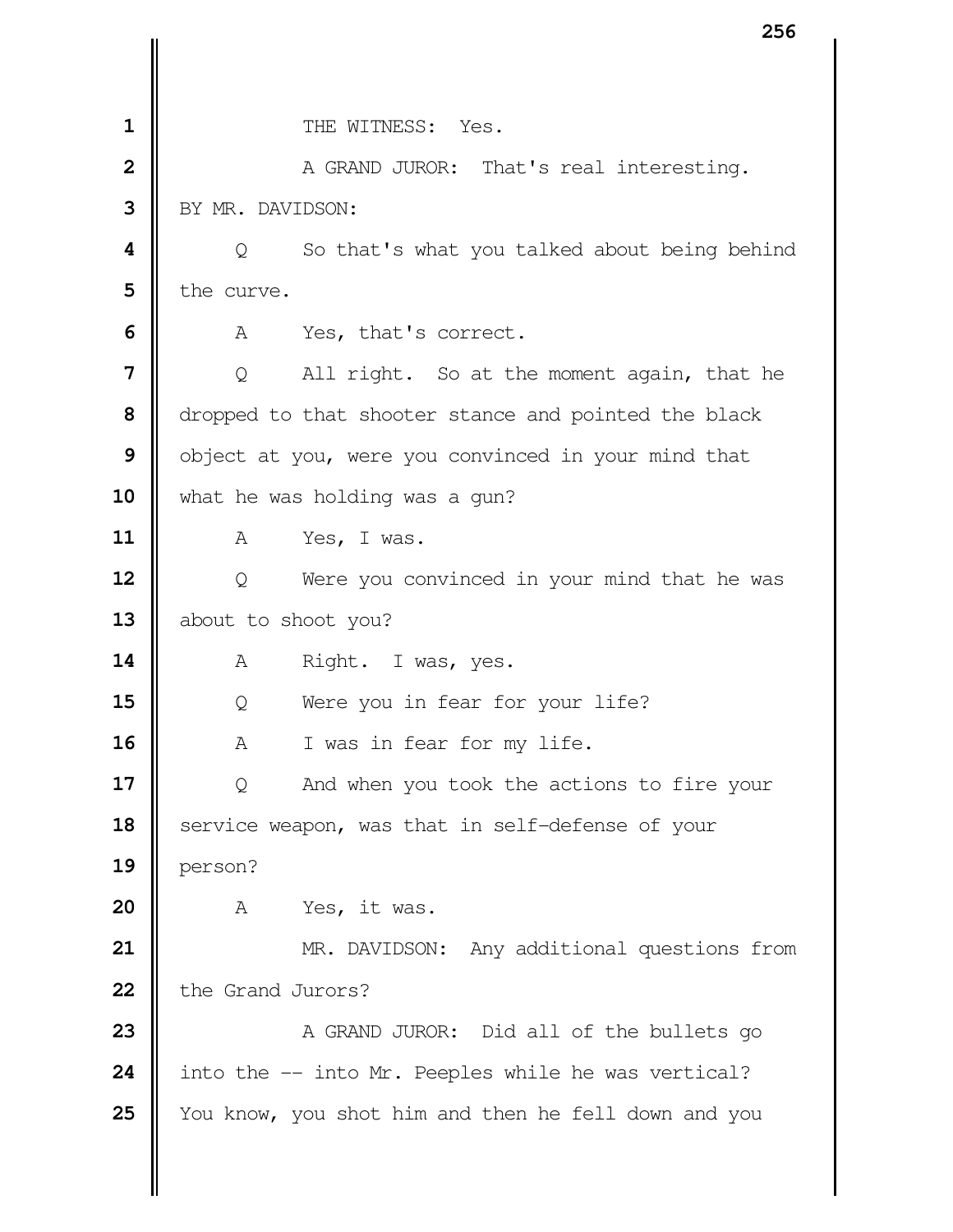1 stopped shooting.

| $\overline{2}$ | THE WITNESS: Yeah. I stopped shooting when             |
|----------------|--------------------------------------------------------|
| 3              | he fell down. As far as, as far as where the bullets   |
| 4              | went, I don't have that information. I was $-$ I'm not |
| 5              | privy to that information.                             |
| 6              | MR. DAVIDSON: Any more questions for                   |
| 7              | Officer Reagan?                                        |
| 8              | A GRAND JUROR: How are you doing?                      |
| 9              | A GRAND JUROR: That was my next -- yeah.               |
| 10             | This is your first $-$                                 |
| 11             | THE WITNESS: I'm doing okay. It's been a               |
| 12             | long seven weeks. Yeah.                                |
| 13             | A GRAND JUROR: This is your first shooting             |
| 14             | on duty?                                               |
| 15             | THE WITNESS: Yes.                                      |
| 16             | MR. DAVIDSON: And you've been on leave;                |
| 17             | correct?                                               |
| 18             | THE WITNESS: I've been on admin leave.                 |
| 19             | MR. DAVIDSON: And that's standard                      |
| 20             | procedure?                                             |
| 21             | THE WITNESS: Standard procedure here.                  |
| 22             | Family is doing good.                                  |
| 23             | MR. DAVIDSON: Any additional questions for             |
| 24             | Officer Reagan?                                        |
| 25             | Okay. Sounds good.                                     |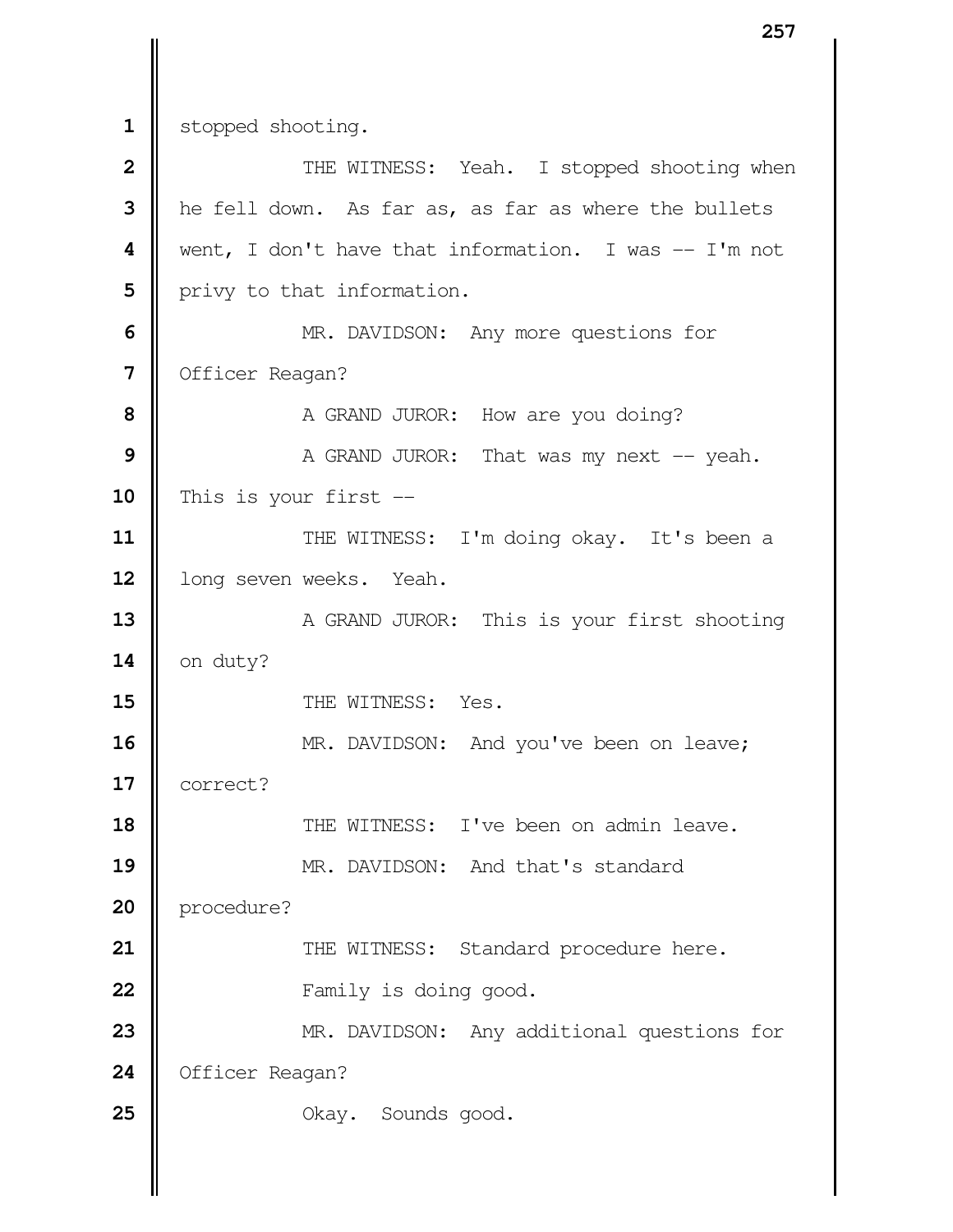| $\mathbf 1$             | THE GRAND JURY: Thank you. |
|-------------------------|----------------------------|
| $\mathbf{2}$            | THE WITNESS: Thank you.    |
| 3                       |                            |
| $\overline{\mathbf{4}}$ |                            |
| $\overline{\mathbf{5}}$ |                            |
| $\boldsymbol{6}$        |                            |
| $\overline{\mathbf{7}}$ |                            |
| 8                       |                            |
| 9                       |                            |
| 10                      |                            |
| 11                      |                            |
| 12                      |                            |
| 13                      |                            |
| 14                      |                            |
| 15                      |                            |
| 16                      |                            |
| 17                      |                            |
| 18                      |                            |
| 19                      |                            |
| 20                      |                            |
| 21                      |                            |
| 22                      |                            |
| 23                      |                            |
| 24                      |                            |
| 25                      |                            |
|                         |                            |
|                         |                            |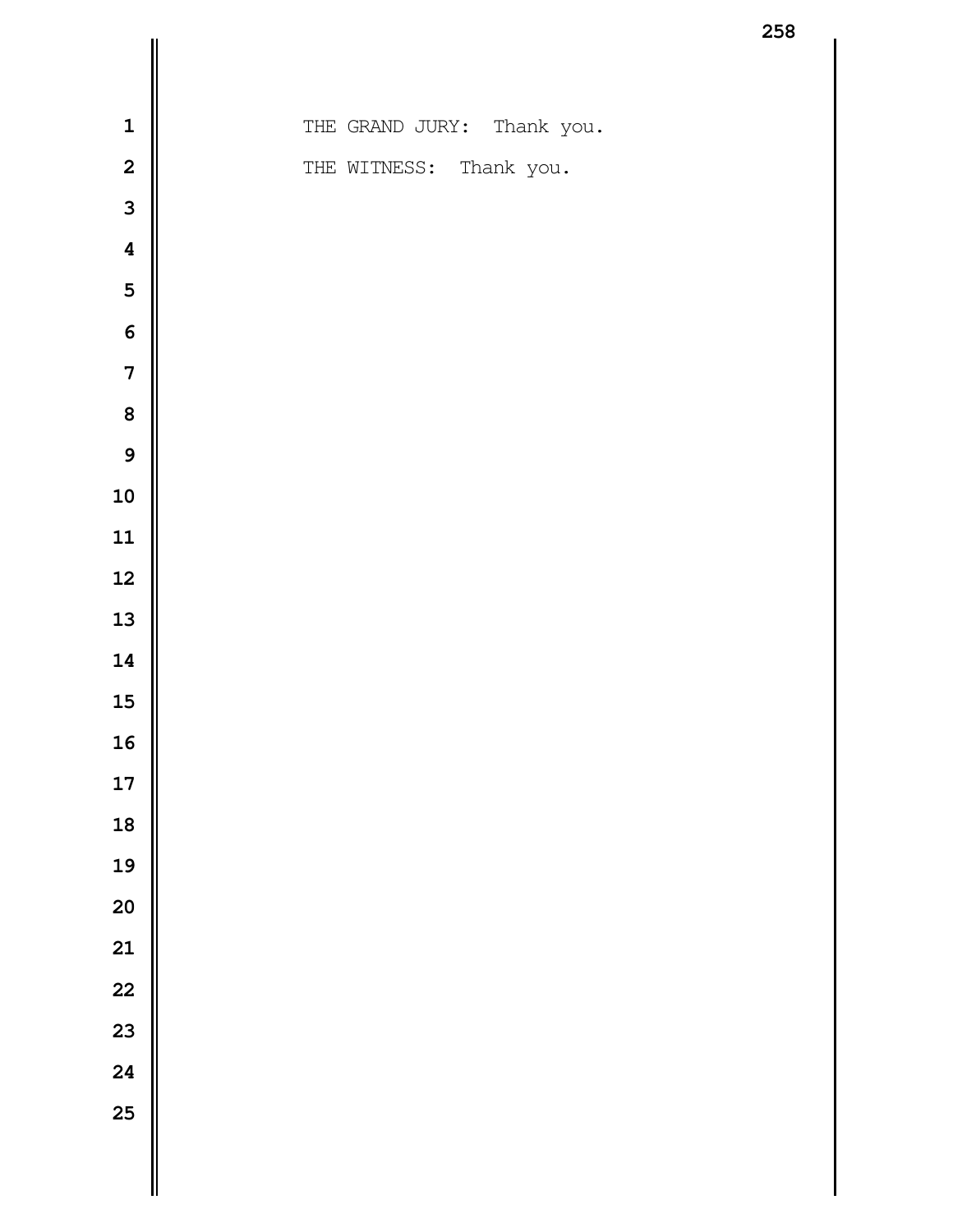|                         | 239                                                    |
|-------------------------|--------------------------------------------------------|
|                         |                                                        |
| $\mathbf 1$             | JOSHUA HOWERY,                                         |
| $\overline{2}$          | a witness called on behalf of the State, having been   |
| 3                       | first duly sworn, was examined and testified as        |
| $\overline{\mathbf{4}}$ | follows:                                               |
| 5                       |                                                        |
| 6                       | EXAMINATION                                            |
| 7                       | BY MR. DAVIDSON:                                       |
| 8                       | Would you please state your full name and<br>Q         |
| 9                       | spell it for us?                                       |
| 10                      | Yes. My name is Joshua Howery, H-O-W-E-R-Y.<br>A       |
| 11                      | And as you can see, we have a court reporter<br>Q      |
| 12                      | here.                                                  |
| 13                      | Yes.<br>A                                              |
| 14                      | And maybe you are a little bit like me and<br>Q        |
| 15                      | you speak maybe rapidly. But if you could just speak   |
| 16                      | as slowly and deliberately as possible so she can keep |
| 17                      | up?                                                    |
| 18                      | Yes, ma'am.<br>Α                                       |
| 19                      | All right. I'm sorry, if you can tell us<br>Q          |
| 20                      | how you are employed, please?                          |
| 21                      | I'm a police officer with the Portland<br>Α            |
| 22                      | Police Bureau.                                         |
| 23                      | And how long have you been in law<br>Q                 |
| 24                      | enforcement?                                           |
| 25                      | Α<br>Seventeen years.                                  |
|                         |                                                        |
|                         |                                                        |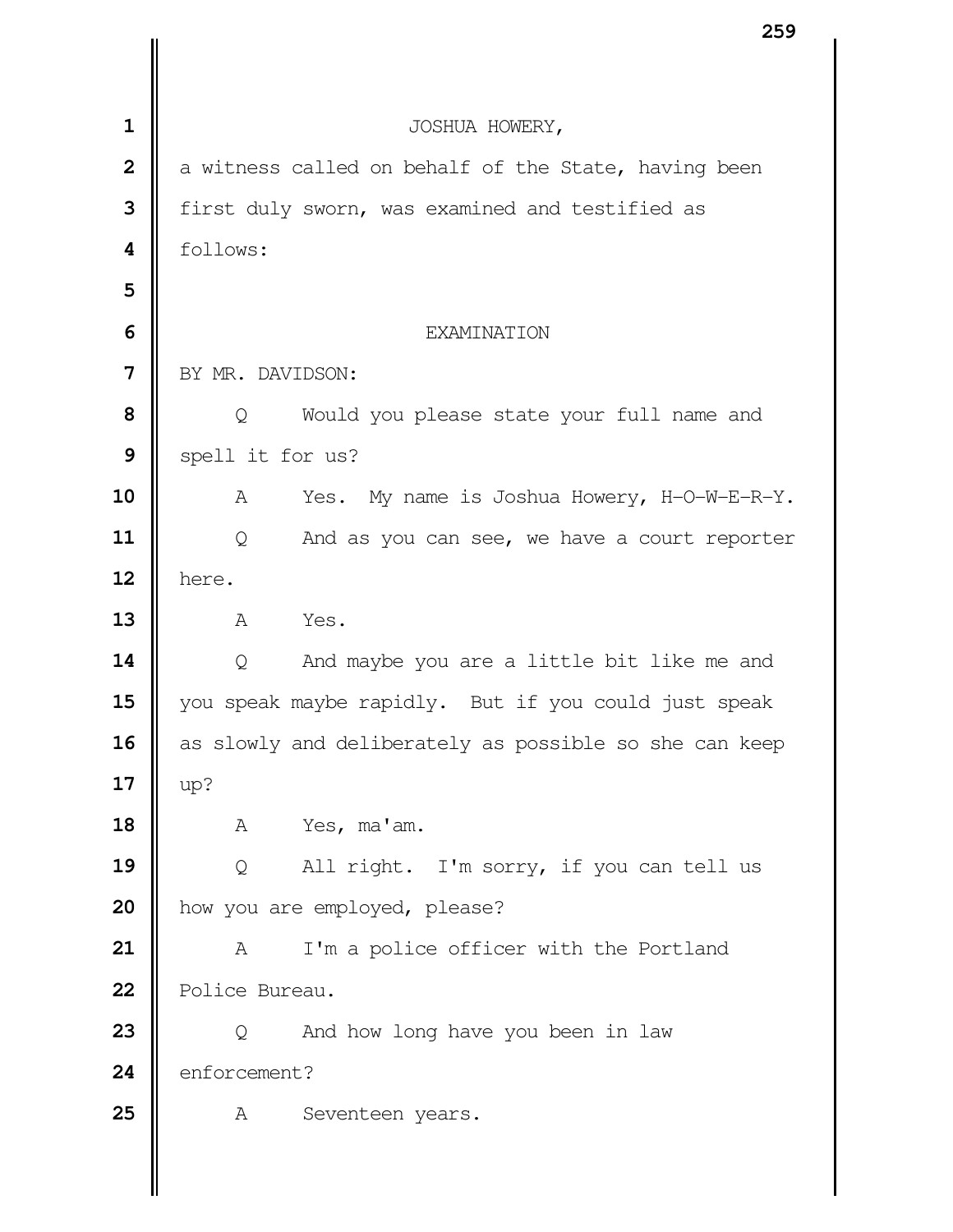|                         |                    | ∠๐∪                                                     |
|-------------------------|--------------------|---------------------------------------------------------|
|                         |                    |                                                         |
| $\mathbf 1$             | Q                  | All of that with Portland?                              |
| $\overline{\mathbf{2}}$ | Α                  | Yes.                                                    |
| 3                       | Q                  | Prior to joining the Bureau, did you attend             |
| 4                       | college?           |                                                         |
| 5                       | Α                  | I did.                                                  |
| 6                       | Q                  | Where did you go?                                       |
| 7                       | Α                  | I went to George Fox University.                        |
| 8                       | Q                  | And did you obtain a degree?                            |
| 9                       | A                  | Bachelor of Arts.<br>Yes.                               |
| 10                      | Q                  | What year?                                              |
| 11                      | Α                  | 1998.                                                   |
| 12                      | Q                  | Any particular discipline?                              |
| 13                      | A                  | Biblical studies.                                       |
| 14                      | Q                  | Can you tell us a little bit about the                  |
| 15                      |                    | training you received in order to become a police       |
| 16                      | officer?           |                                                         |
| 17                      | A                  | I initially attended the basic police<br>Yes.           |
| 18                      |                    | academy, DPSST. At the time it was in Clackamas.        |
| 19                      |                    | Portland Police was able to put on their basic academy  |
| 20                      | there. I did that. |                                                         |
| 21                      |                    | I did some time on the street in our field              |
| 22                      |                    | training program and then came back for about a 12-week |
| 23                      |                    | advanced academy through Portland Police.               |
| 24                      |                    | My entire training time was 18 months from              |
| 25                      |                    | the day I got hired until I was off probation. There's  |
|                         |                    |                                                         |
|                         |                    |                                                         |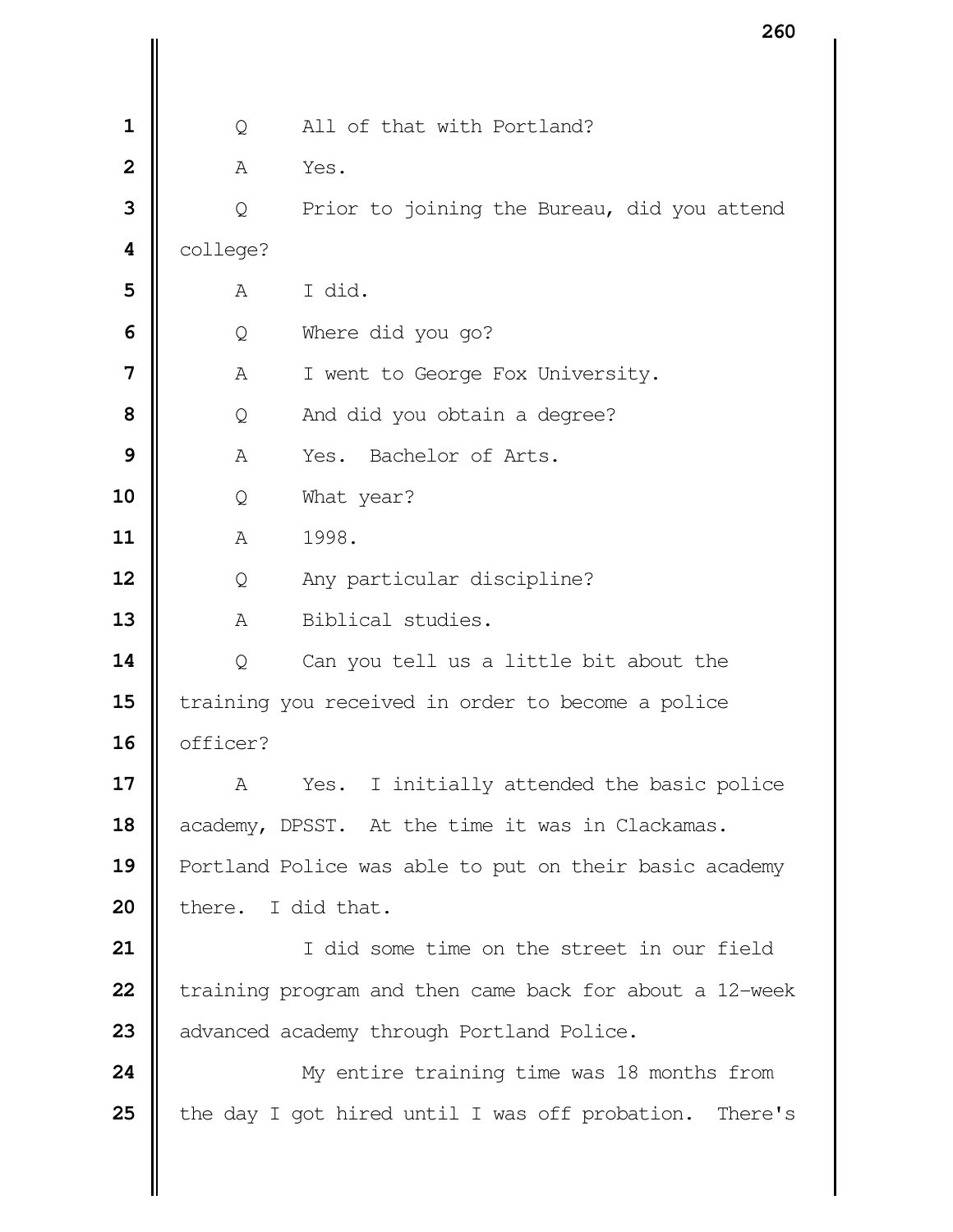an 18-month probationary period. So during that time you do the two academies and then you also do the rest | of your field training through that time.  $\parallel$  Q And did you mention field training | officer -- you had a field training officer?  $\parallel$  A I had a field training officer during that I time when I was on the street. |  $\bullet$  0 All right. So you would ride with an | officer, a more experienced officer? A Yes, that's correct. | Q And what would have been your assignments Since you first joined the Bureau? 13 | A I worked Southeast Precinct night shift for 14 | about six years. I moved to, I moved to afternoon Shift for a short time. Then I was assigned to the 16 | prostitution coordination team on 82nd Avenue.  $\Box$  Q It may be apparent, but what's the special mission of that team? 19 | A That was to look for and try to, I don't **k**now, keep to a manageable level the prostitution activity on 82nd Avenue. It was really geared toward **making -- toward neighborhood livability.**   $\parallel$  0 What about after that? A After that, I was actually assigned to the detective division in the human trafficking division.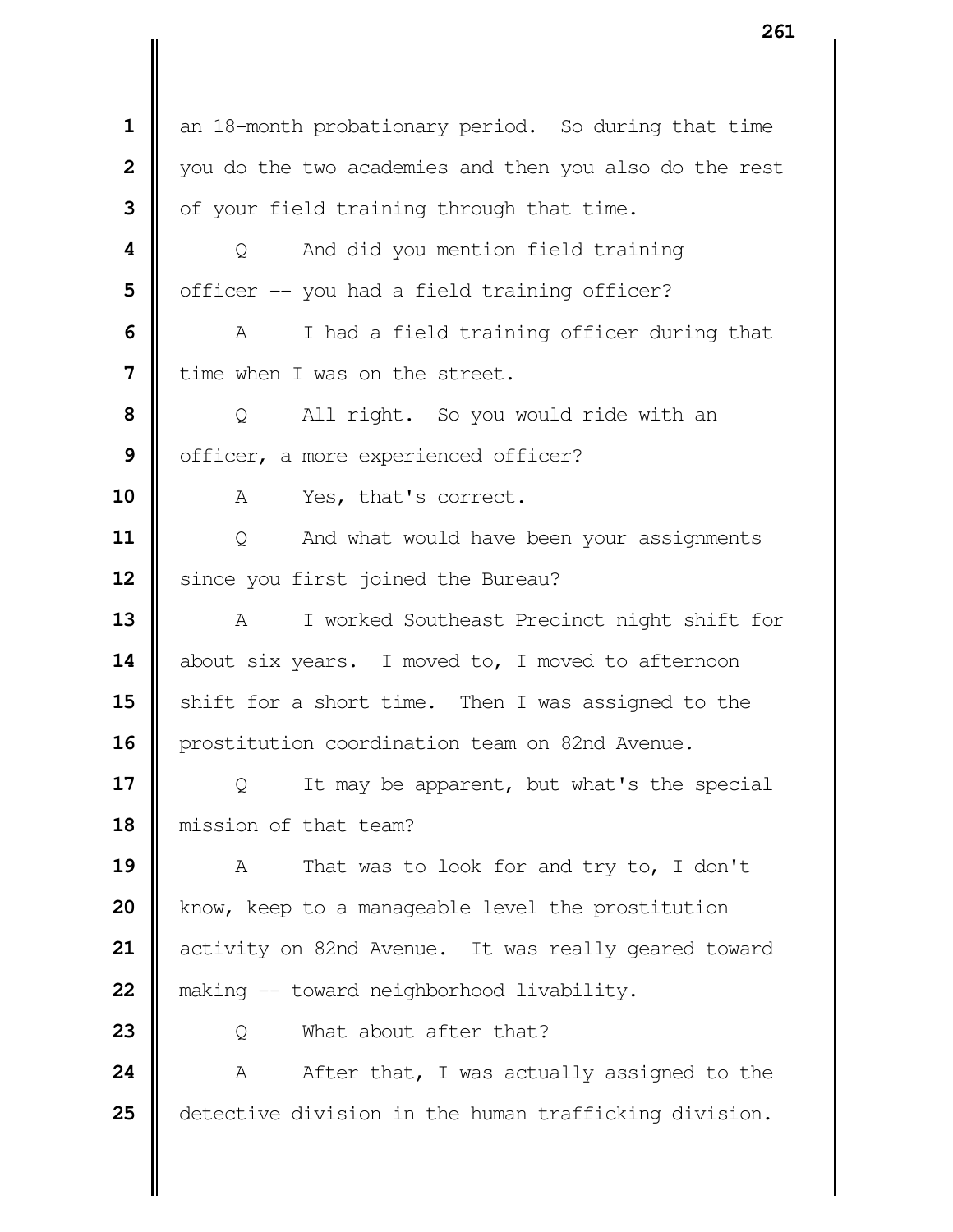| $\mathbf{1}$   | I was, I was there for about a year. And that was       |
|----------------|---------------------------------------------------------|
| $\overline{2}$ | mostly investigating juvenile sex trafficking cases.    |
| 3              | After that, that job kind of went away for              |
| 4              | officers and became a detective's position. I went back |
| 5              | to the street. I worked there for about another year    |
| 6              | and a half, and then I was assigned to the training     |
| 7              | division full-time.                                     |
| 8              | $Q \sim$<br>So how long have you been with the training |
| 9              | division?                                               |
| 10             | I've been with the training division since<br>A         |
| 11             | October of 2012, so a little over five years.           |
| 12             | And what's the special mission of the<br>Q              |
| 13             | training division?                                      |
| 14             | We actually give $-$ we provide the training<br>A       |
| 15             | for all of the officers in the Bureau. So there's two,  |
| 16             | two tracks that we mainly stick to.                     |
| 17             | There's the in-service side where we give               |
| 18             | yearly training to every officer in the Bureau.<br>And  |
| 19             | then there's the advanced academy side where we also    |
| 20             | take our, you know, our new recruits as they are on     |
| 21             | their probation and their training time and we bring    |
| 22             | them in for that advanced academy. So we give them that |
| 23             | 14 -- it's down to ten weeks now, ten-week academy.     |
| 24             | Okay. And how many people are assigned to<br>Q          |
| 25             | the training division?                                  |
|                |                                                         |
|                |                                                         |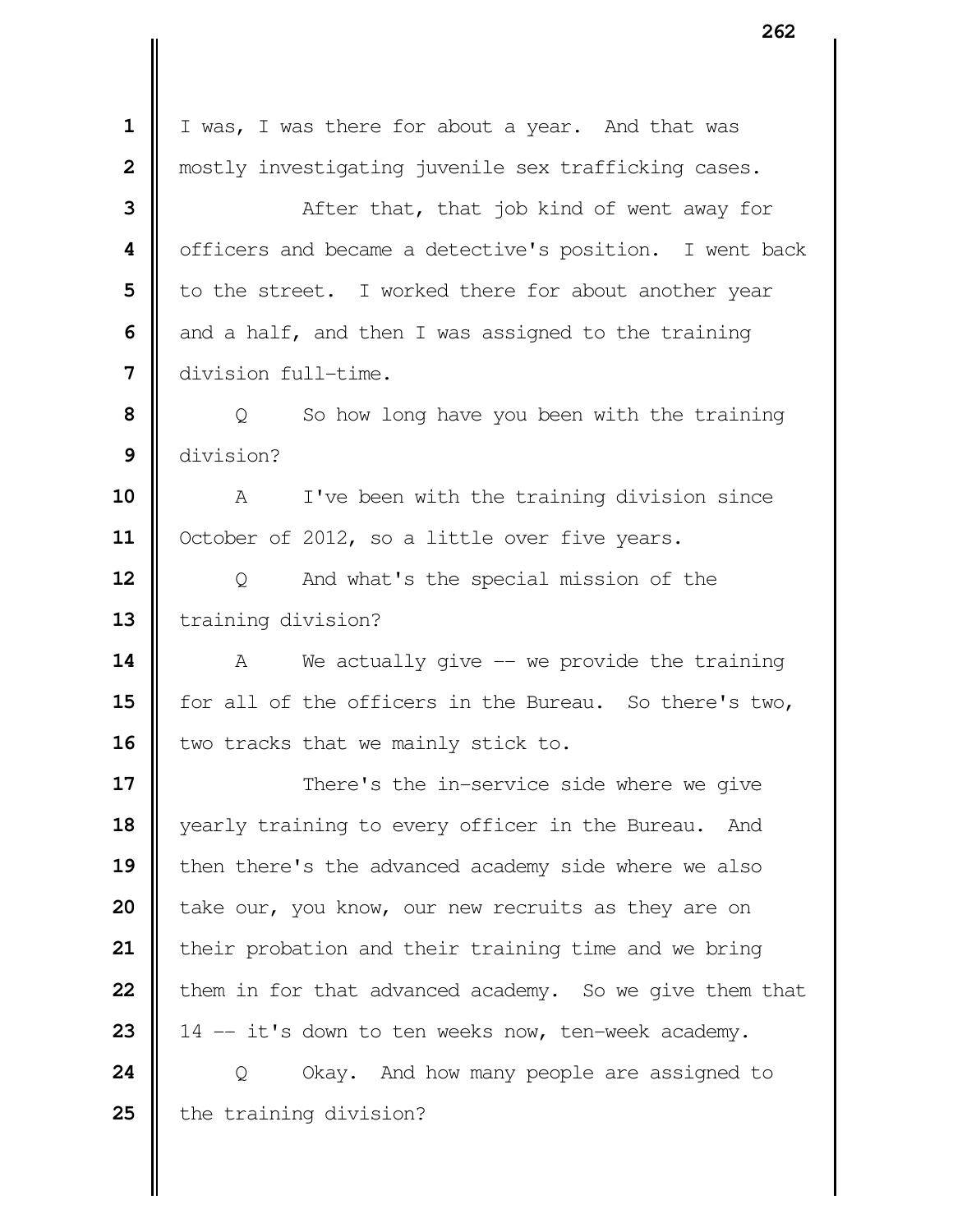A There's a captain, three lieutenants, three Sergeants, about 17 to 18 officers, and then maybe  $\parallel$  about that many non-sworn administrative staff as well.  $\vert \vert$  Q So it's a pretty large operation? **A** Yes.  $\Box$  Q And approximately how many hours a year of  $\parallel$  additional training do officers receive? A Officers are, at this time at the very minimum through in-service, getting another 40 hours of in-service training. That's every single officer in the Bureau. | Q Okay. And do you have a specific set of **e** responsibilities within the training division? A Yes. I'm the lead control tactics **||** instructor, formerly defensive tactics, assigned to the 16 advanced academy mainly.  $\parallel$  My partner and I split our responsibilities, 18 | so he takes in-service. I take advanced academy. And **|** then through that advanced academy, I also teach the use 20 | of force block, the decision-making.  $\parallel$  The way it ends up, since there's just two of us for the entire Bureau, we both teach both. So we're **e** responsible for basically all of the training for 24 | controlled tactics that goes on.  $\Box$  Q Okay. So I think you know why we're here.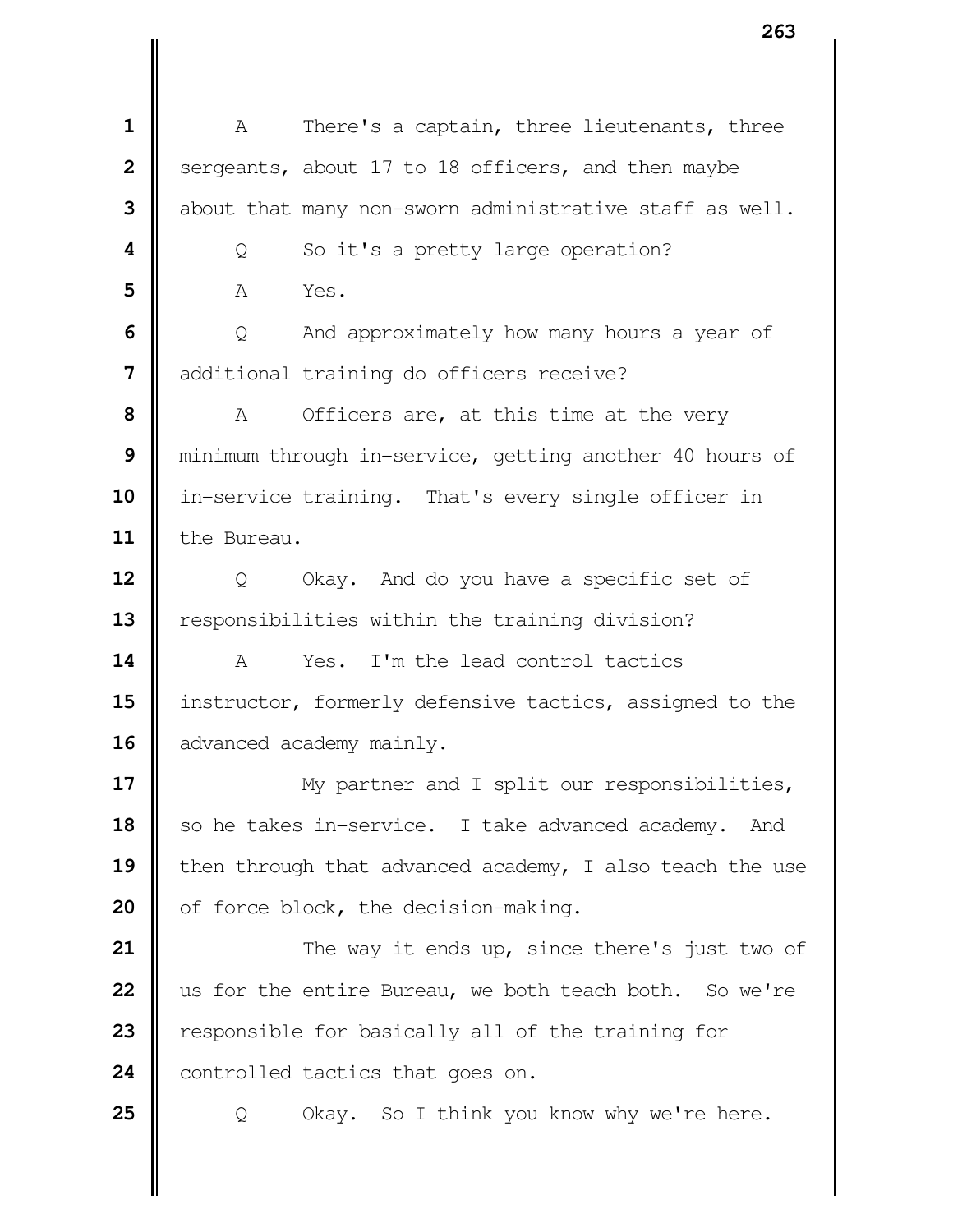| $\mathbf{1}$            | A<br>Yes.                                                |
|-------------------------|----------------------------------------------------------|
| $\overline{\mathbf{2}}$ | We're here to discuss this October 25th use<br>Q         |
| 3                       | of force incident, use of force encounter that did not   |
| 4                       | result in the death, but deadly force was definitely     |
| 5                       | used $--$                                                |
| 6                       | Yes.<br>Α                                                |
| 7                       | -- involving Officer Reagan as the officer<br>Q          |
| 8                       | who used force. We've just heard his testimony here      |
| 9                       | prior to your being sworn in.                            |
| 10                      | Okay.<br>A                                               |
| 11                      | And what he basically described was -- and I<br>Q        |
| 12                      | know you know a little bit of background because you     |
| 13                      | and I have talked.                                       |
| 14                      | Yes.<br>A                                                |
| 15                      | Again, we had not heard Officer Reagan's<br>Q            |
| 16                      | account until just now.                                  |
| 17                      | You're aware that on this date there was a               |
| 18                      | bank robbery call that came out at the Ace Check Cashing |
| 19                      | location --                                              |
| 20                      | Yes.<br>Α                                                |
| 21                      | -- with a description of the suspect?<br>Q               |
| 22                      | And then shortly thereafter, a second bank               |
| 23                      | robbery, a bank robbery called, the U.S. Bank there off  |
| 24                      | of North Lombard, with basically a description that was  |
| 25                      | almost identical to the one that came out of the first   |
|                         |                                                          |
|                         |                                                          |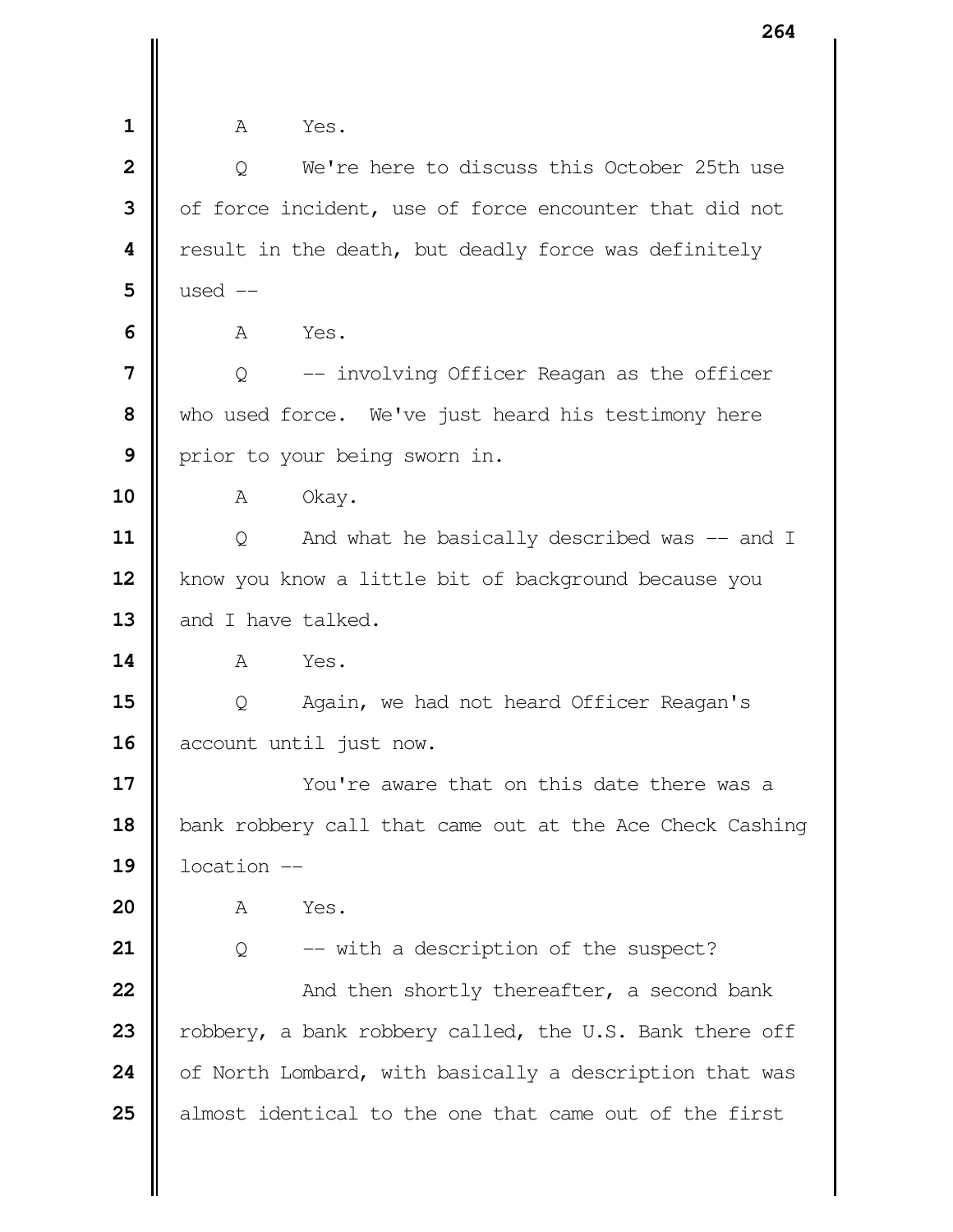**1** | robbery, so the suspect seemed to be the same. **2**  $\parallel$  Those two locations are five blocks apart on **3** | Lombard. So various units responded to the area  **4** including, Unit 590, which was a partner car that had **5** Officer Reagan driving and Officer Habkirk as the **6 |** passenger. **7**  $\parallel$ **8** I indicated that one or both of these robberies were **9** So-called "note robberies." No discussions about 10 | weapons were included in these calls. **11 A** Okay. **12** | Q Officer Reagan testified that they were in 13 the area, and then started getting updates over 14 dispatch that the U.S. Bank clerk had included a GPS **15** Tracker in the money that she had given the suspect. **16**  $\parallel$  And it was -- the GPS tracker was indicating 17 | that the suspect was walking southbound from Lombard 18 | down Oatman, North Oatman in the direction of  $-$  I think 19 the original call was North Bryant, in that direction, 20 | so southbound. **21** | Officer Reagan testified that they tried to **22 f** figure out where that area was and then proceeded to **23**  $\parallel$  that area. They eventually drove, I want to say, 24 Westbound on Bryant and then hit Oatman and then turned  $25$  | south.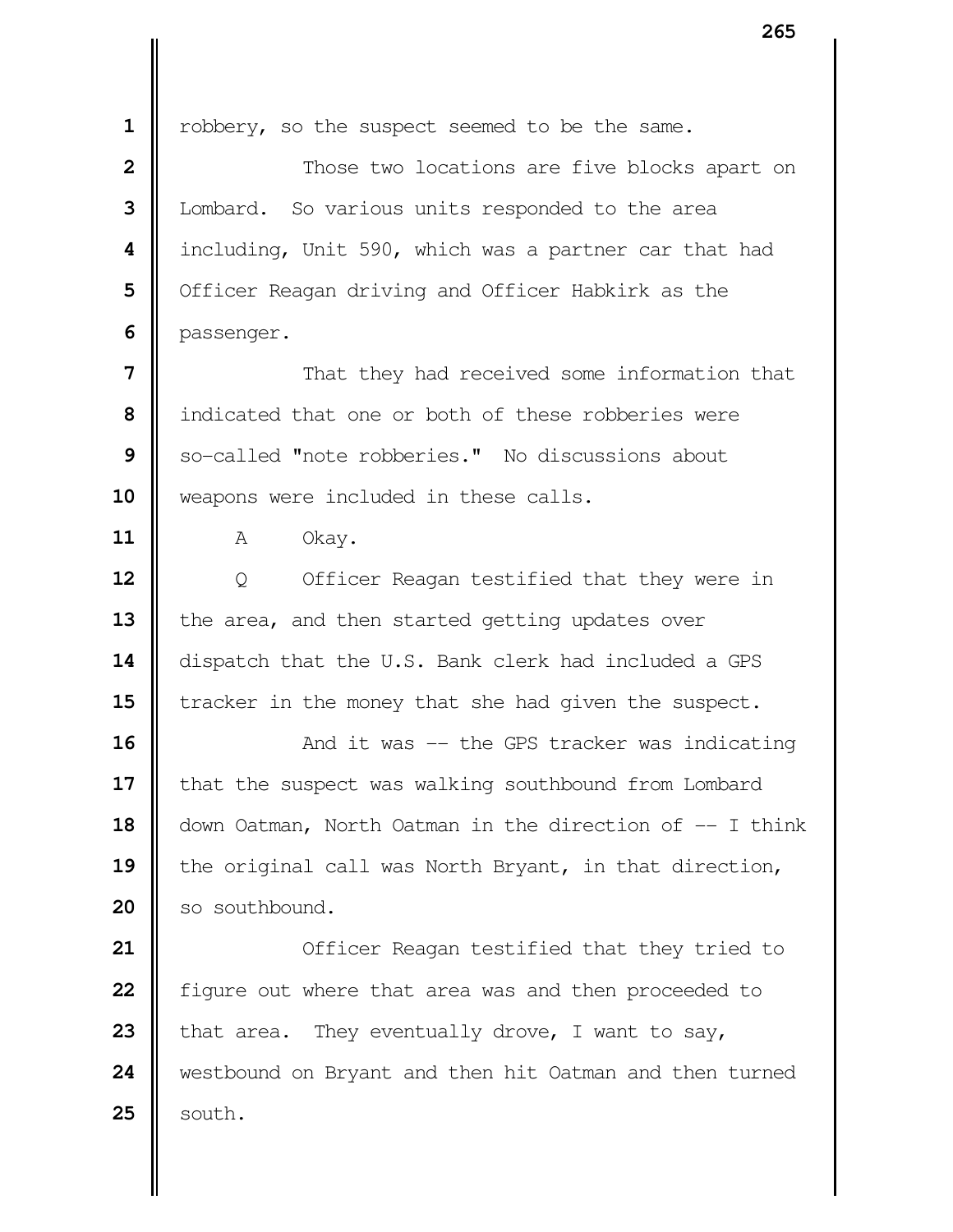$\parallel$  **2** And as they approached -- drove southbound, | they were approaching the intersection of North Oatman and Saratoga when they observed who we now know to be | Mr. Chase Peeples on the southeast corner of the | intersection walking slowly away to the south. He **matched the description.** 

 | Q What they then testified to was they stopped their patrol vehicle, which was a marked, typical 10 | Portland patrol vehicle. They were both wearing 11 | standard-issued uniforms; that they stopped the vehicle 12 | north of the intersection pointing southwards.

**13**  $\parallel$  They opened the doors; that Officer Reagan 14 and Officer Habkirk exited. Officer Reagan had unholstered his firearm and kept it at what he referred 16 to as low ready.

 A GRAND JUROR: Depressed ready. 18 | BY MR. DAVIDSON:

| Q Depressed ready, sorry. Thank you.

A Okay.

 | Q That Officer Habkirk indicated he had | unholstered and actually trained his firearm on Mr. | Peeples.

**A** Okay.

**25**  $\begin{bmatrix} 0 & 0 \end{bmatrix}$  Officer Reagan testified that he yelled out

**<sup>7</sup>**  $\parallel$  A Okay.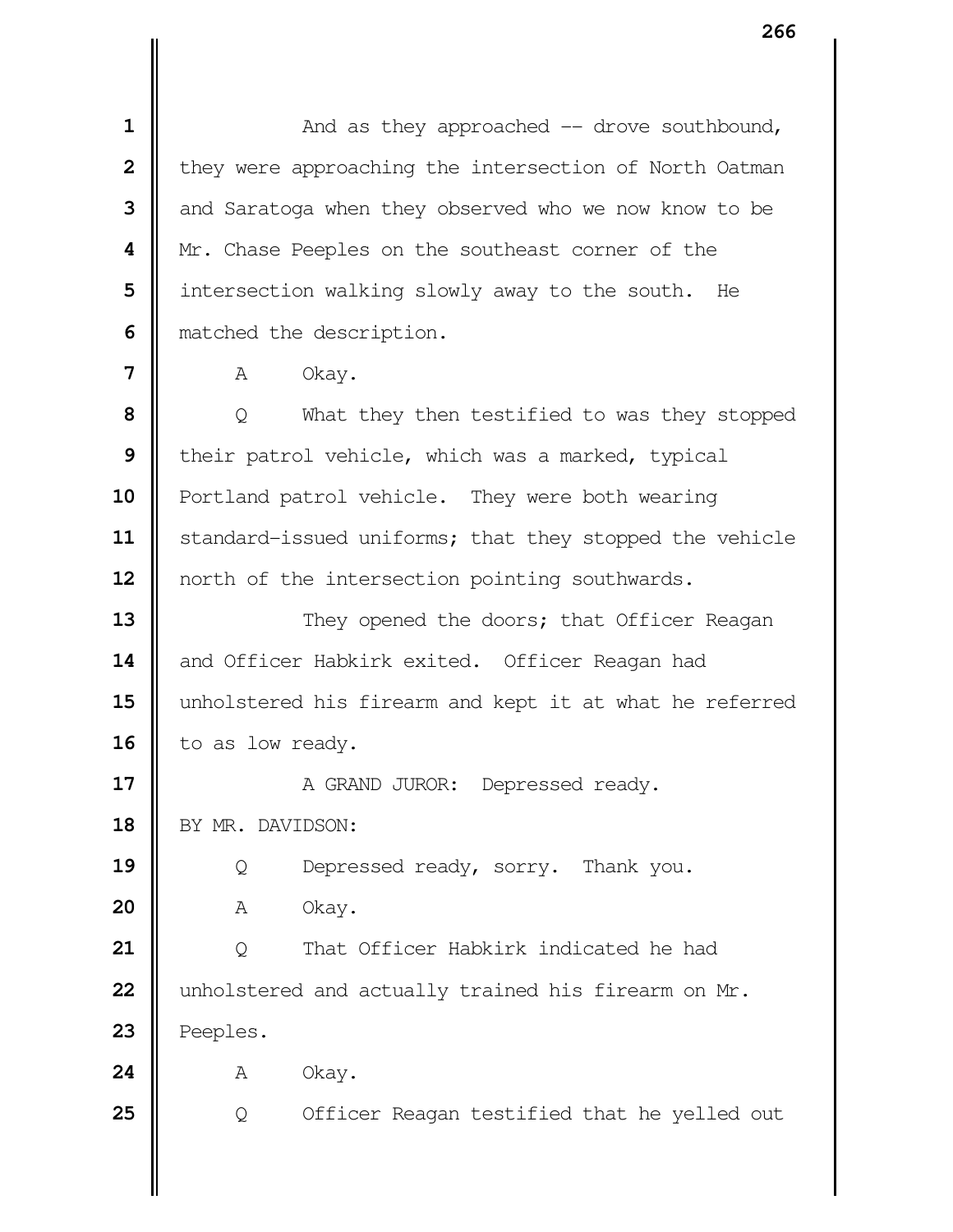**1** a command to Mr. Peeples to stop and show his hands, **2** Something to that effect. **3** A GRAND JUROR: "Hey, buddy, let me see your  **4** hands." **5** Number of the WITNESS: Okay. **6** BY MR. DAVIDSON: **7** | Q That perhaps at that point Mr. Peeples  **8** stopped. **9**  $\parallel$  And if I get order of this incorrect, you 10 || guys I know will correct me, that Officer Reagan, I 11 | think indicated at that point that Mr. Peeples looked 12 | back over his right shoulder at Officer, at Officer 13 **Reagan and made eye contact with him, and was maybe at** 14 | that point putting his hand in his right pocket. **15**  $\parallel$  THE GRAND JURY: He already had his hand in 16 his pocket already. **17** MR. DAVIDSON: He had his hand in his pocket 18 already, which caused Officer Reagan concern, and then 19 | he gave him a second admonishment which was --**20** A GRAND JUROR: "Hey, buddy, show me your **21** hands." 22 BY MR. DAVIDSON: **23** | Q At that point I will try and stand and 24 **P** replicate what Officer Reagan did. **25**  $\parallel$  He said Mr. Peeples then basically spun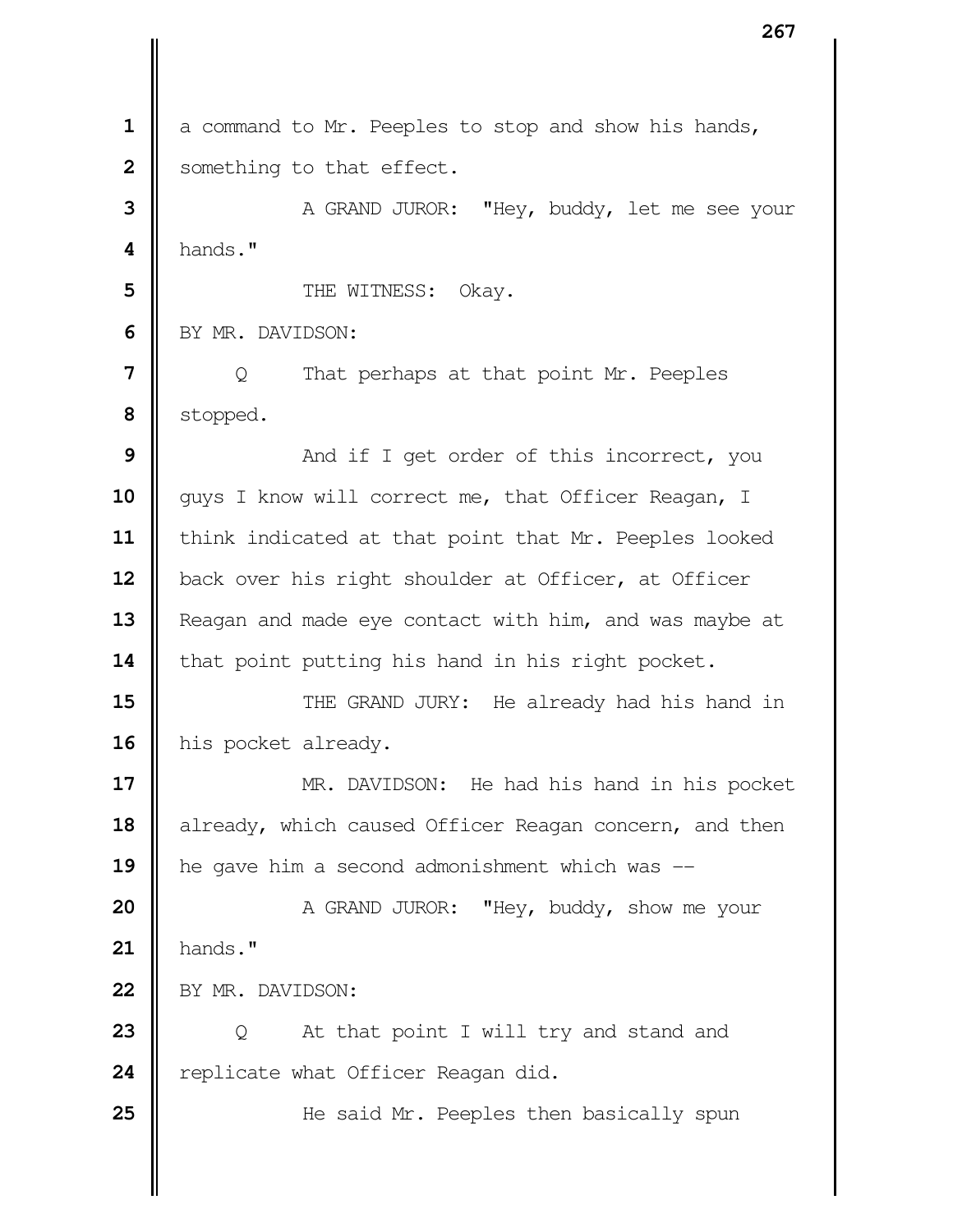1 | quickly, dropped -- Mr. Peeples dropped into what | Officer Reagan described as a shooter stance with a **black** object and pointing it directly at Officer Reagan in this fashion (indicating); and that Officer Reagan | believed at that point that Mr. Peeples was -- had a | loaded firearm was pointing it at him.  $\parallel$  And so fearing for his life, Officer Reagan Stated he fired what he believed to be four to five  $9 \parallel$  shots. A GRAND JUROR: Yes. BY MR. DAVIDSON: | Q We've later learned was actually six shots. 13 | And that as soon as he observed Mr. Peeples go to the 14 | ground, he ceased firing. **A** Okay.  $\Box$  Q Backup was called for. Medical was staged. They waited for additional resources. Sergeant  $\parallel$  Christensen arrived with the shield. Sergeant Christensen was in charge of the Scene at that point. Put together a custody team. They **approached Mr.** Peeples and they asked -- shouted 22 | commands at him. He was nonresponsive.  $\parallel$  They actually moved the 590 car up Simultaneously with the custody team for additional cover. They had a shotgun there with Officer Pryce.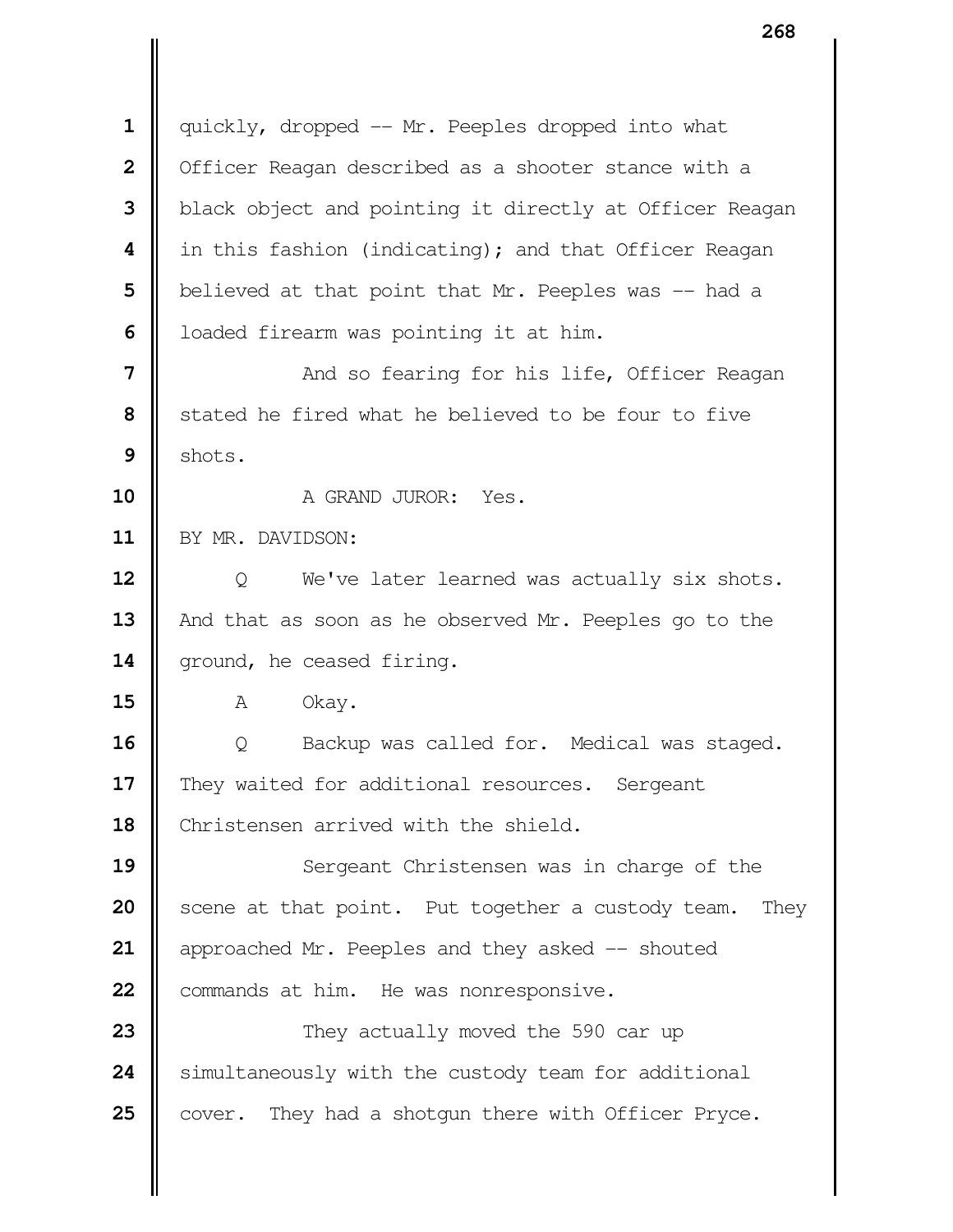- 
- 1 | And they took Mr. Peeples into custody.
- **A** Okay.

| 3                       | What they discovered at the scene was a<br>$\overline{Q}$ |
|-------------------------|-----------------------------------------------------------|
| $\overline{\mathbf{4}}$ | black wallet, which we believed to be the item that was   |
| 5                       | actually in Mr. Peeples' hands, as well as the cash       |
| 6                       | from the U.S. Bank robbery to include the GPS tracker.    |
| 7                       | Okay.<br>Α                                                |
| 8                       | So that is the information, in general, that<br>Q         |
| 9                       | we're in possession of right now.                         |
| 10                      | So I just want to kind of go over again,                  |
| 11                      | unpack those things a little bit and just kind of go      |
| 12                      | over kind of one by one --                                |
| 13                      | Sure.<br>A                                                |
| 14                      | -- and ask you, you know, what your thoughts<br>Q         |
| 15                      | are as far as whether or not what was -- the actions      |
| 16                      | taken by the officers was in compliance with Bureau       |
| 17                      | policy and training.                                      |
| 18                      | Okay.<br>А                                                |
| 19                      | So let's start with the first contact.<br>Q               |
| 20                      | When officer $-$ the officers spot Mr.                    |
| 21                      | Peeples, he seems to match to a tee the description       |
| 22                      | given out about these two robberies, they stop their      |
| 23                      | car, open their doors, took cover behind their doors and  |
| 24                      | both drew their weapons --                                |
| 25                      | Yes.<br>Α                                                 |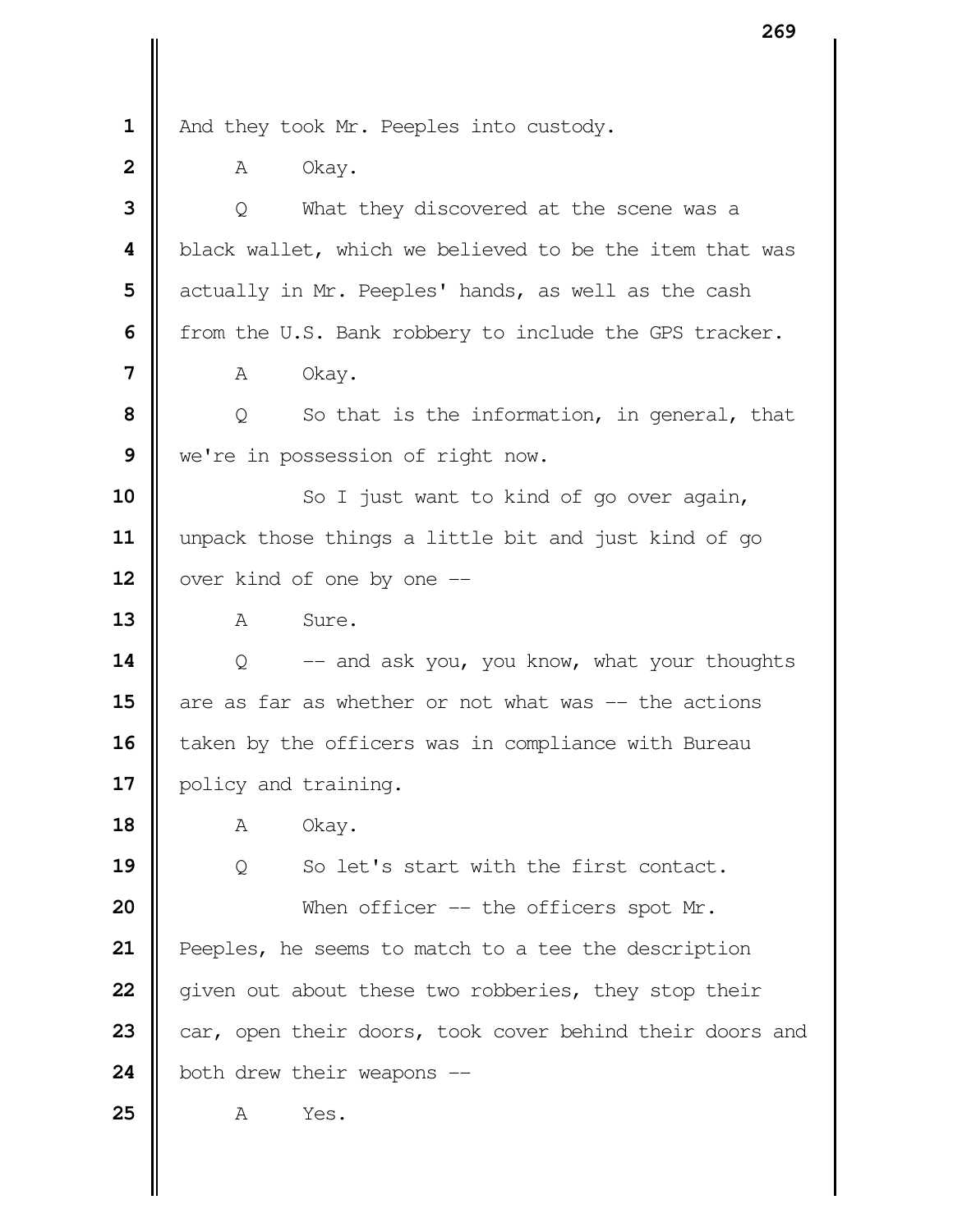**1** |  $\qquad$  Q -- and contacted Mr. Peeples at a distance. What are your thoughts on that tactic and what they did there?

  $\parallel$  A That seems appropriate to me through our **i** training. You know, based on the nature of the call, Thereform thank robbery, which is a significant crime with a significant amount of risk involved, there's a certain amount of danger associated with bank robbery With the  $-$  usually the suspect, with the ability to  $-$ 10 || or perhaps with the intent to use force to commit that robbery.

**12**  $\parallel$  You know, so we talk about if we can, we want 13 || more distance because it gives us a little bit more **I** reaction time.

**15**  $\parallel$  You know, if, if we get there and we open the doors, we use our cover, that also, you know, gives us a 17 | little bit more reaction. Plus, it provides some amount 18 | of safety.

 If there's something to hide behind and you are afraid that a person could potentially use force against you at a distance with a firearm perhaps, it makes sense to try to hide behind something. Although, you can never get fully behind cover or you cannot see a **person either.** 

**25**  $\parallel$  But, yeah, trying  $\text{--}$  we're trying to make  $\text{--}$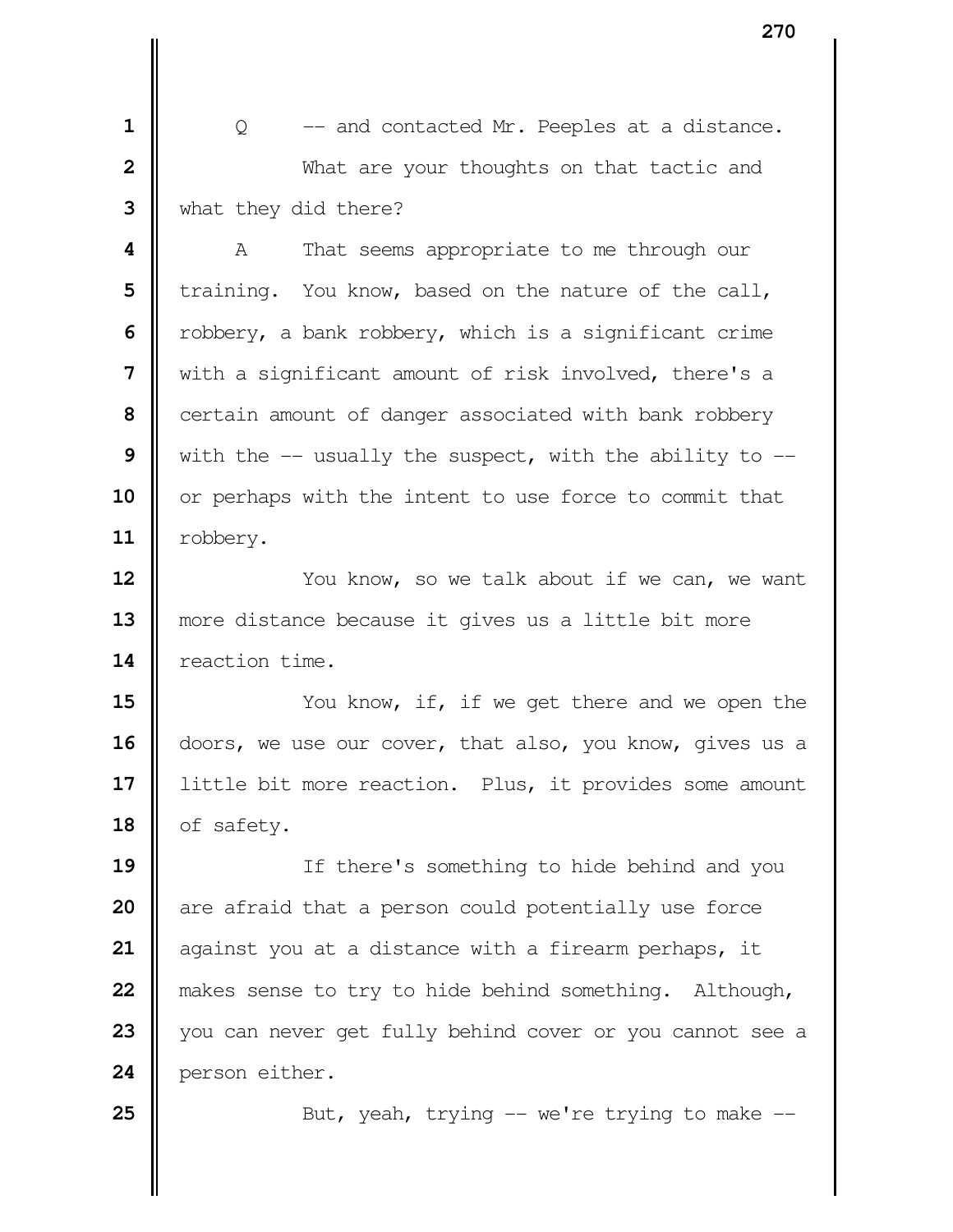we're using tactics to our advantage there trying to Safely resolve that confrontation.

 | Q You know, you've got -- the calls so far did  $\parallel$  not include any indication of what -- there's no | indication there's weapons. Though, it's not **d** definitively known at that point whether there was or wasn't actually on Mr. Peeples' person.

A Right.

**9**  $\parallel$  Q There's no indication that during the calls, 10 | radio traffic, that a weapon was used.

A Correct.

 | Q So explain to us why it would still be then 13 | appropriate to treat Mr. Peeples as he was potentially armed?

 A The nature of bank robberies or robberies in general indicates a person crime. There's a threat of 17 | force. There's a very high likelihood that force could be used to accomplish that, that type of crime.

**19**  $\parallel$  The other thing is, you know, you look at why **banks** just hand over money with just a note with not even a weapon being seen.

 **But the reason they -- you know, part of the e** reason they instruct their tellers to, you know, just **hand over money is because there is that high likelihood t** that force would be used against a teller in the form of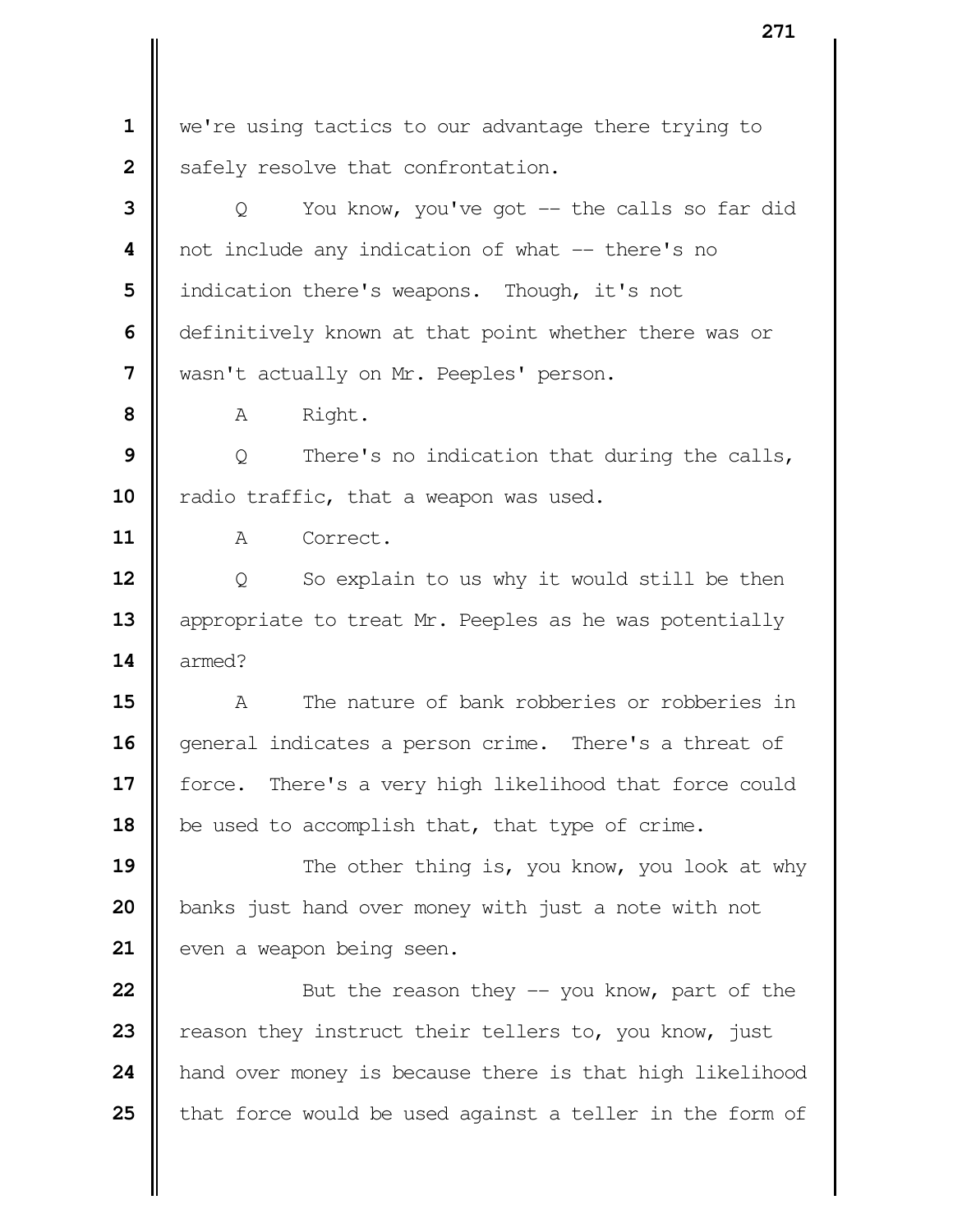many times a gun or a knife or whatever that could be. | And banks don't want their, their employees to be in **i** that danger or, you know, subject them to being injured or killed.

 So, you know, based on all of that, you know, | just totality of the circumstances, just the fact that, hey, this is a significant crime with a significant risk | of injury, the officers are going to approach it as Such, and they are going to take much more precaution as 10 | far as, you know, taking cover, keeping distance,  $\parallel$  actually drawing their weapons to protect themselves 12 | and, you know, the public in general.

 | Q Will a standard-issued police car door stop 14 a firearm round?

 A That is inconclusive. A normal police car 16 | door, we've done some tests, and sometimes it does and sometimes it does not.

 **I** Car doors are made out of a lot of different Stuff, you know. Whether the windows are up or down, whether a bullet were to hit a car door and just hit 21 | sheet metal, it may go right through. If it hits, you **k** how, the frame of the door, it may stop or it may not. Xou know, shooting -- if we had just one 24 | piece of sheet metal and we were shooting through it, we

could relatively predict what the bullet would do.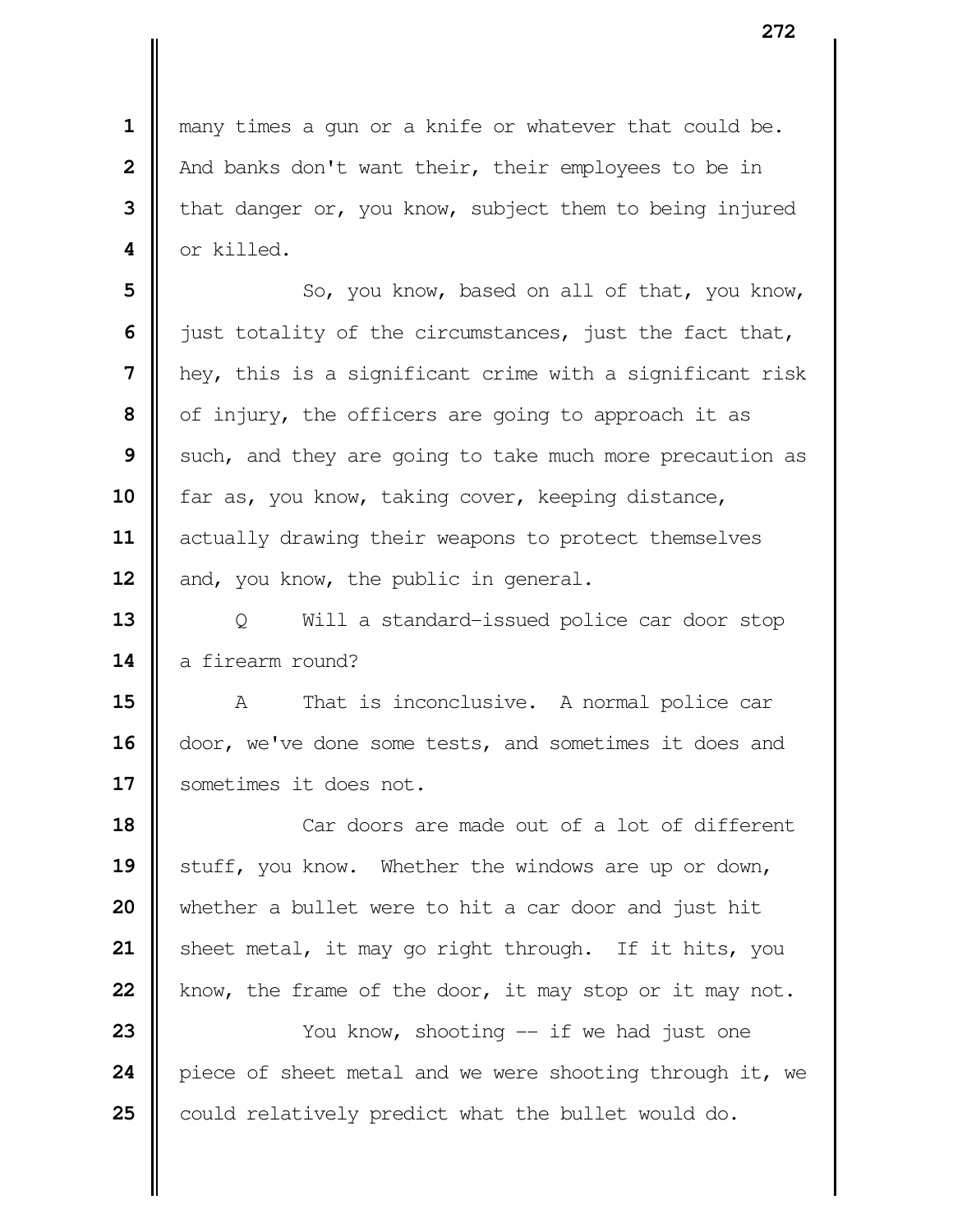But with a car door, there's just so many variables. And, yeah, we've done tests, and sometimes | bullets go through and sometimes they don't. Q Let's also talk a little bit about the **e**quipment the officer is wearing.  $\parallel$  My understanding is standard-issue for a patrol officer would be some kind of bullet-resistive vest; is that right? A Yes, that's correct. | O What do the officers wear, and is it 11 | bulletproof, and tell us about that? A Officers wear a Level III-A body armor. It 13 | is soft body armor, so it's flexible so officers can 14 actually move around and, you know, function without **b**eing weighted down by, you know, 30 or 40 pounds of 16 | just solid steel plating. If is designed to stop a certain threat of 18 | handgun round. It will not stop rifle rounds. And it 19 || only covers the torso. It's a vest. It doesn't go down | to the arms or anything like that.  $\parallel$  There are standards put out by the Federal | government. NIJ, I believe is the National Institute of Justice. They put standards out that body armor typically has to be able to stop a certain amount of  $\parallel$  rounds in a certain amount  $\frac{1}{x}$  - in a certain space from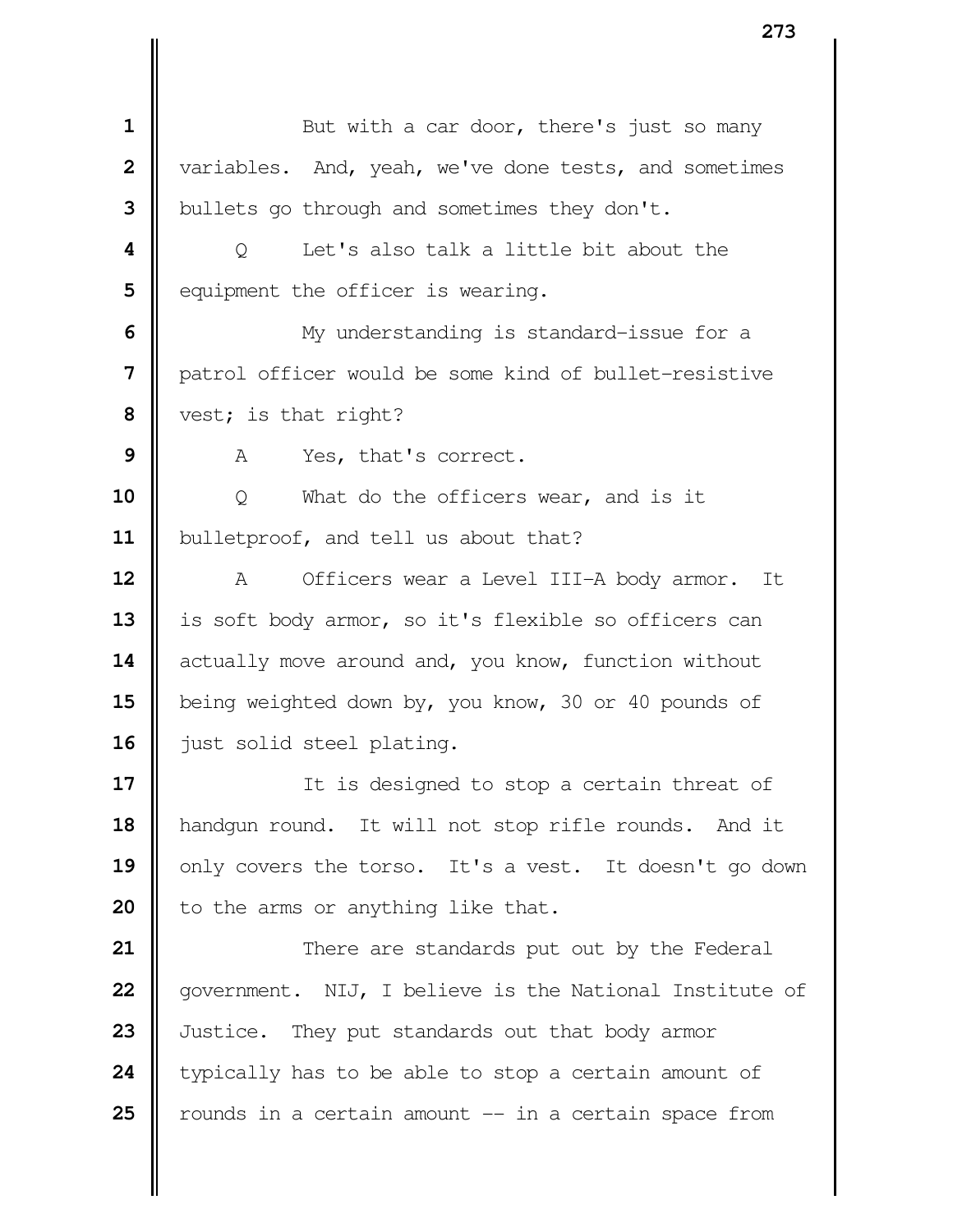1 certain calibers.

| $\overline{2}$ | And they test only a few, and they assume                  |
|----------------|------------------------------------------------------------|
|                | 3   that other calibers more powerful or less powerful may |
|                | 4   or may not be stopped by that. It's designed to do     |
|                | $\mathbf{5}$ that.                                         |

  $\parallel$  There's always some back-face impact, which  $\parallel$  means that once -- when it hits that bullet -- that, | that vest, it doesn't just stop like it's hitting a Steel plate and then fall to the ground, but it actually 10 absorbs that energy, so that vest actually moves in to 11 | the wearer. And it's designed to minimize that 12 | back-face hit. But again, you know, different factors | happen.

**14**  $\parallel$  Q So what parts of the officer's body is still 15 | potentially vulnerable to qunfire?

 A Anything from the neck -- from about here up, (indicating), all of the shoulders, all of the arms and anything from about two inches above the beltline down to the feet.

 | Q Okay. As I said, the testimony was that 21 | both officers had their guns out. And you talked about why that might be.

 What is the advantage in this scenario to -- why wouldn't you just leave your gun holstered and hail Mr. Peeples?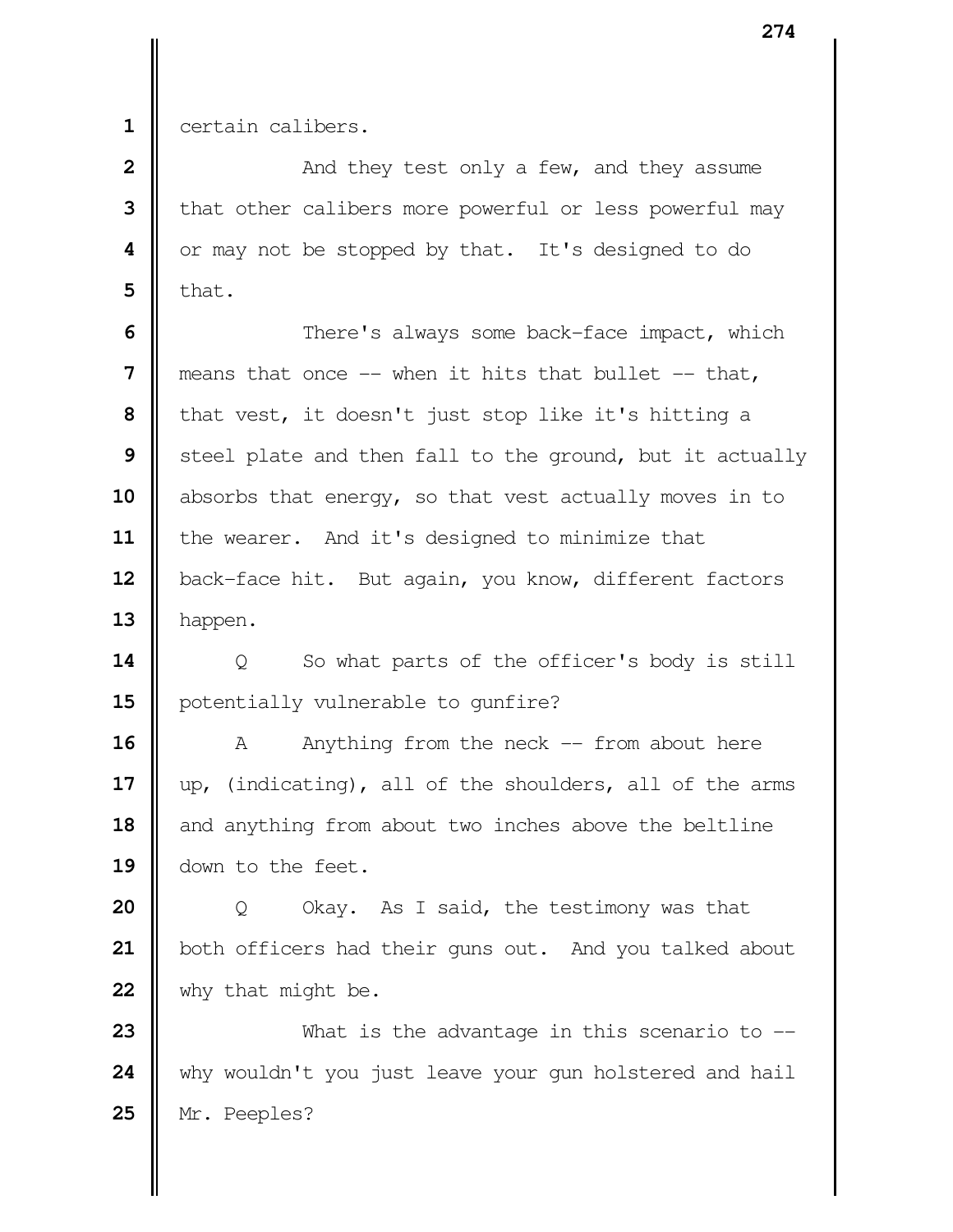A Um, a lot of times what happens is we run | into time constraints. You know, the human body is | only physically capable of doing so much in so much time. And there are absolute limits to how fast the | mind can work and how fast the body can react to that. I In addition to that, now, you also have the | complication of going through a Level III holster. | O What is a Level III holster? A The holsters for our duty -- for our duty 10 | pistols actually have three retentions for that to 11 | actually draw the firearm.  $\parallel$  The reason is because if somebody is in a 13 | close encounter with somebody and somebody tries to grab 14 their gun, it's not just easy to yank it out of the holster. So there's an advantage there. On the other 17 | side, nothing comes for free. And so it's harder to get 18 | that gun out of the holster and so it takes a little bit more time. A typical holster that we issue right now, | there's a hood that goes over the top of the holster, and they have to press down and rock that forward. And then there's a button for the thumb to actually press  $\parallel$  back to unlock that  $\parallel$  -- to unlock that gun.  $\parallel$  And then they have to draw the gun straight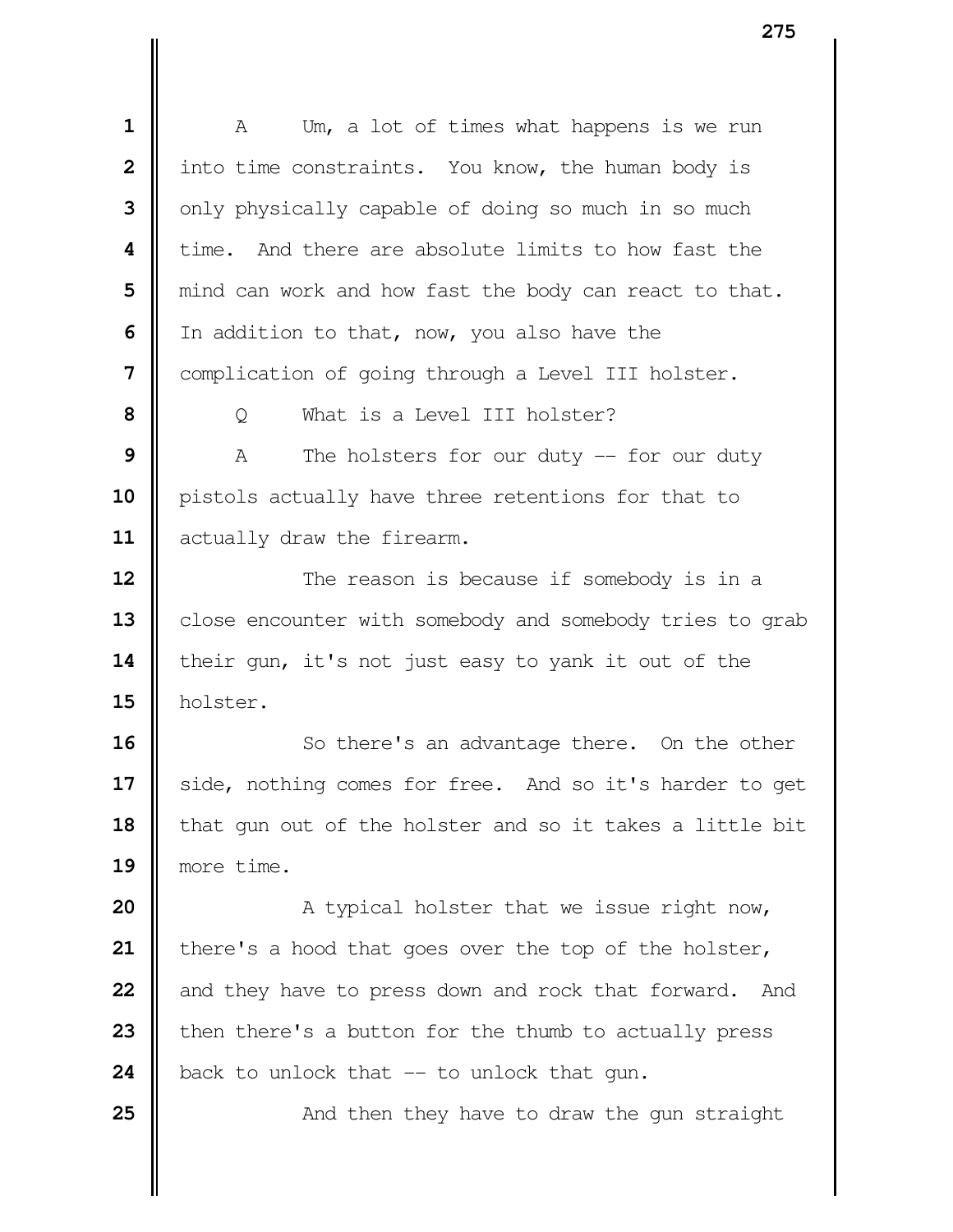up. If they twist it or rock it forward or back, it | still won't come out. So there's, there's quite a bit | of training that goes into and muscle memory just so **|** folks can get that reliably out.

 What we know is that a typical officer Teacting to just a single stimulus, like on the range, | no pressure, but there's a target, it will take them about one and a half seconds. If they hear a beep, just | one audio stimulus, that they know on the beep they are 10 || to draw and fire one round. It will take about a second 11 | and a half to get that out.

  $\parallel$  And so when they are trying -- when they are 13 | coming into a situation where they believe that this is a higher threat situation already, they've already **S** started to use distance to their advantage because that 16 | gives us a little bit more time and they've started to 17 || use cover, which also may give them a little bit more time, they are trying to minimize the amount of their **| reaction time to something that happened.** 

 | Q Okay. Could we talk a little bit more about | that reaction -- it's been referred to as the **d** action-reaction principle.

**A** Yes.

 | Q Officer Reagan referred to it as being **b**ehind the curve.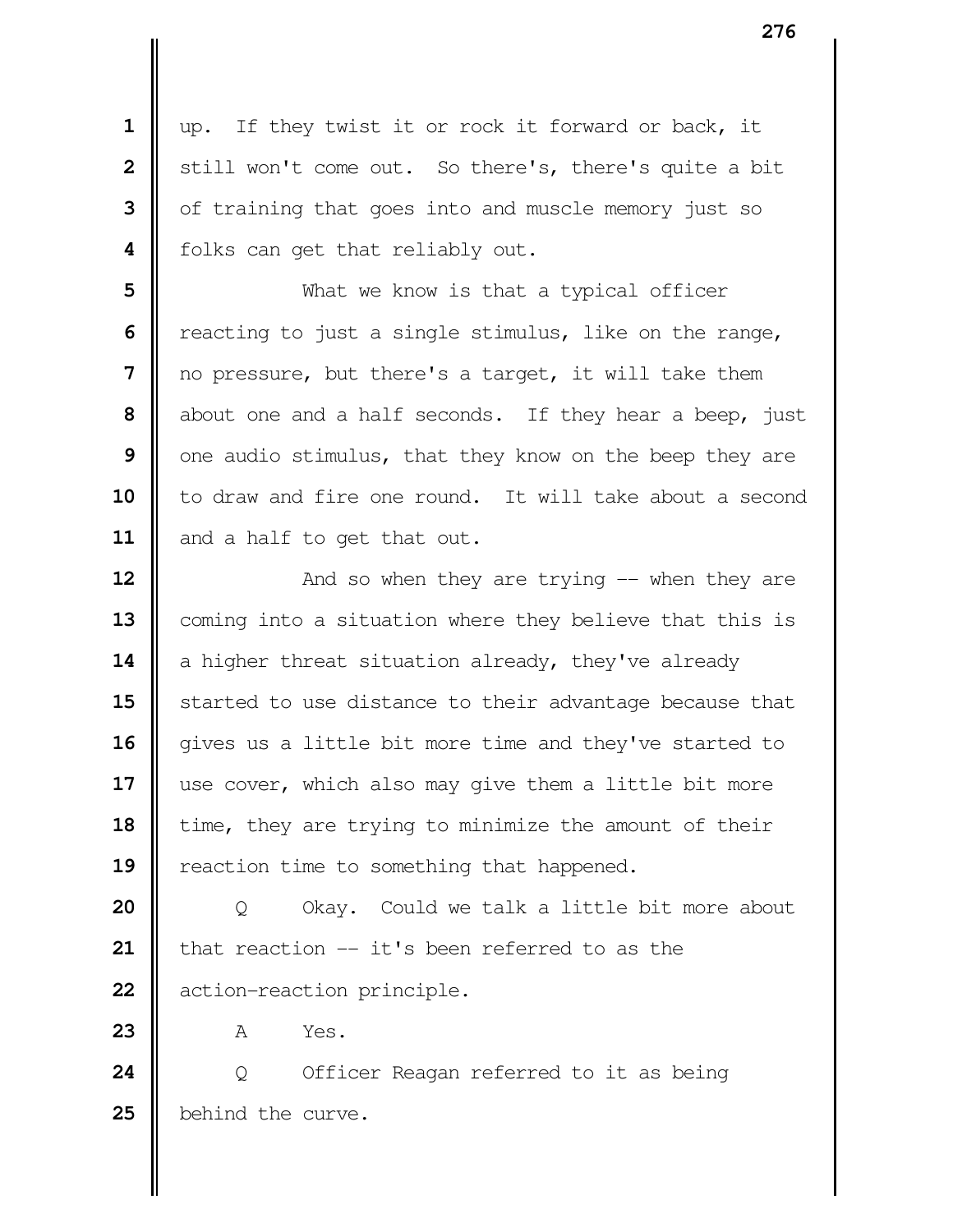| ۰, |  |  |
|----|--|--|
|    |  |  |
|    |  |  |
|    |  |  |

 **1** A Yes.

  $\parallel$  0 Tell us about what the science is and the State of the art on that as far as it applies to | policing and how the Bureau teaches that to officers, Supecially as it relates to deadly encounter -- deadly **II** force encounter.

**7**  $\parallel$   $\parallel$   $\parallel$   $\parallel$  Sure.

  $\parallel$  The principle action-reaction is, is one of I the rules that we set out there just as far as the way the world works. This is the way human physiology **11** works.

**12**  $\parallel$  **And so the way we describe it is in a contest** 13 | of time, and we keep it initially just very basic like 14 that, in a contest of time, the initiator of an action 15 | will have an advantage over the person trying to react 16 | to that action.

 If a police officer shows up to a situation and is waiting for something to happen, and they 19 actually see it, it will take some time. And the way we -- and the parallel we draw with that is driving.

**21**  $\parallel$  Driving is a rather complicated thing that we **22** do on a daily basis for the most part. And, you know, a 23 | lot is going on when we're driving.

**24**  $\parallel$  **And when we have traffic lights, and a 25** Traffic light turns from green to yellow, we know that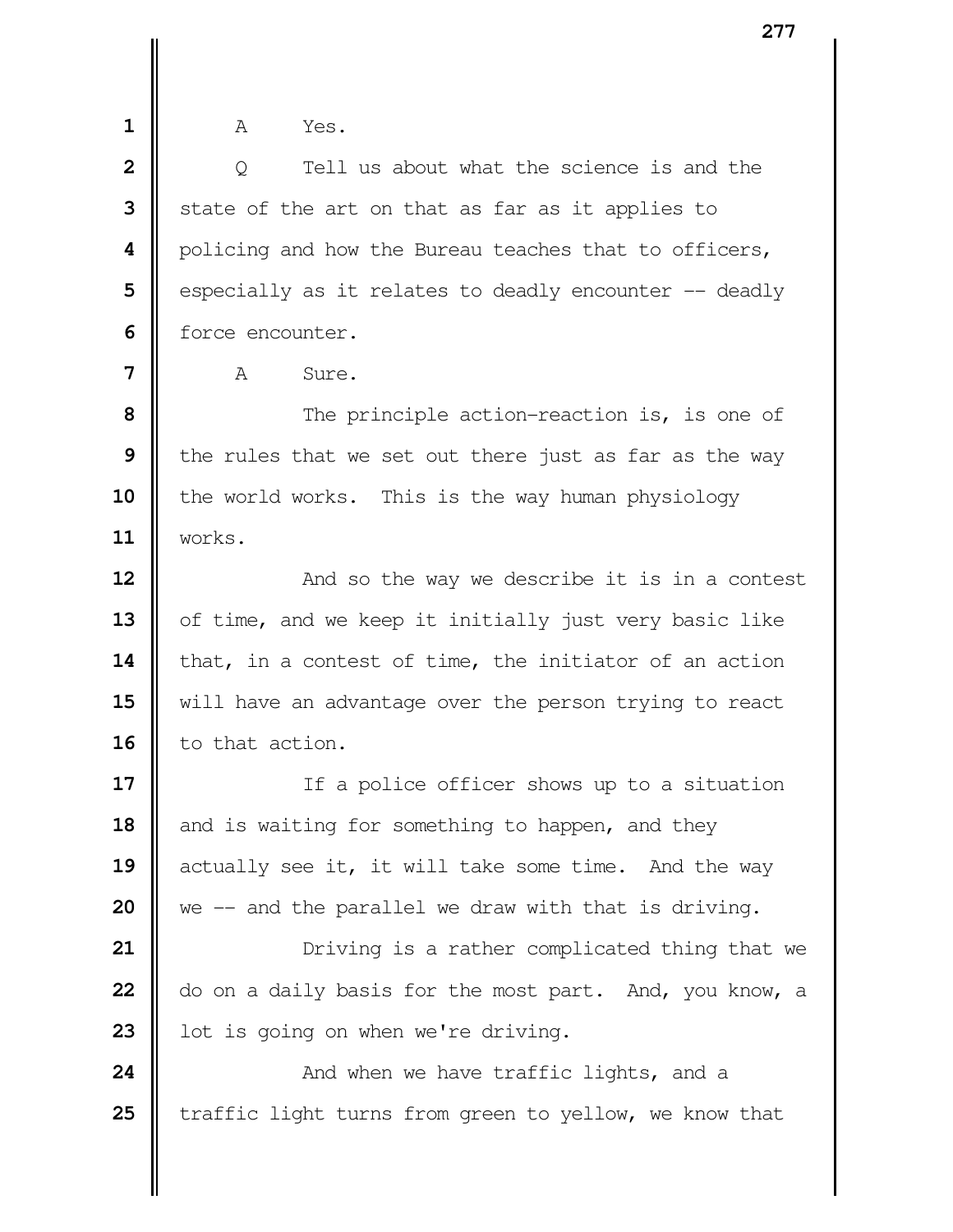1 | by Oregon law, we're supposed to stop at a yellow light. | If we see -- engineers have built in a **l** reaction time. And it's about one and a half seconds **f** for a person to actually recognize that the light turned | from green to yellow, make that conscious decision, I **|** need to stop my car and actually start to move their | foot to the -- from the gas to the brake pedal. So for us, we -- it's something for us to be aware of. And we teach officers, hey, look, when you are reacting to something, understand that, as Officer 11 | Reagan says, like he described, you are behind the 12 | curve. Something is already happening.  $\parallel$  **There's been some studies done that if a** 14 | police officer has their finger on a trigger of a gun, 15 and they are pointing down range, and they are to react to a single stimulus like a buzzer going off, and that 17 | buzzer goes off, it will take them on average .25 18 | seconds, a quarter second just to even -- for it to get into their brain for them to start making the first movement. It will take another .06 seconds from the 21 | action to pull the trigger. So we're already one-third of a second after 23 the event has happened. And that's if your finger is on

**24** the trigger, ready to go, and you are only responding to 25 | a single stimulus.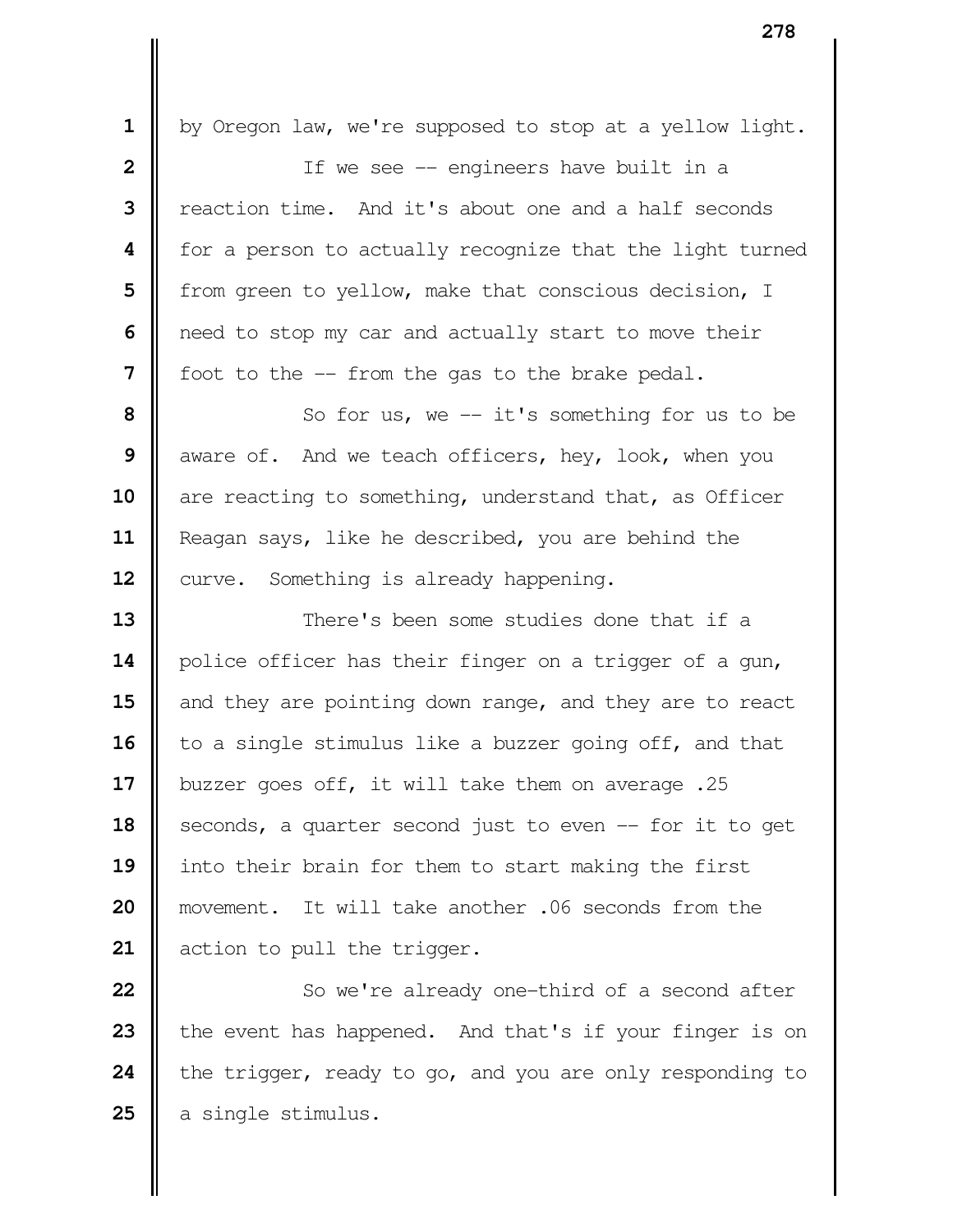Now, we also know that every extra stimulus **d** takes more time. If you, if you only have to press a U button when a light comes on, it will take about | one-third of a second for that, for that hit to be | registered.

 | If you have to make a determination you only go on a green light, but if the red light comes on, then you don't, it will take upwards of more than half a Second to make that decision and actually press that button.

 So again, when we're talking about something 12 | very, very complicated, right, our reaction time based 13 | on somebody else's action, it just gets lengthened out. 14 | And so again, we're trying to use whatever we can to our 15  $\parallel$  advantage to make those decisions.

 | Q Okay. Officer Reagan has actually talked about a training exercise in which maybe with  $-$  I 18 | think it's called soft shot is what you used to call 19 it, like less lethal -- I mean, kind of styrofoam **w** rounds with the guns, that if you're pointing it at somebody  $-$ 

22 | A Yes. We use simunition rounds. | Q Can you explain that drill a little bit to **24**  $\|$  us?

A Yeah. What we do, and I teach this in a lot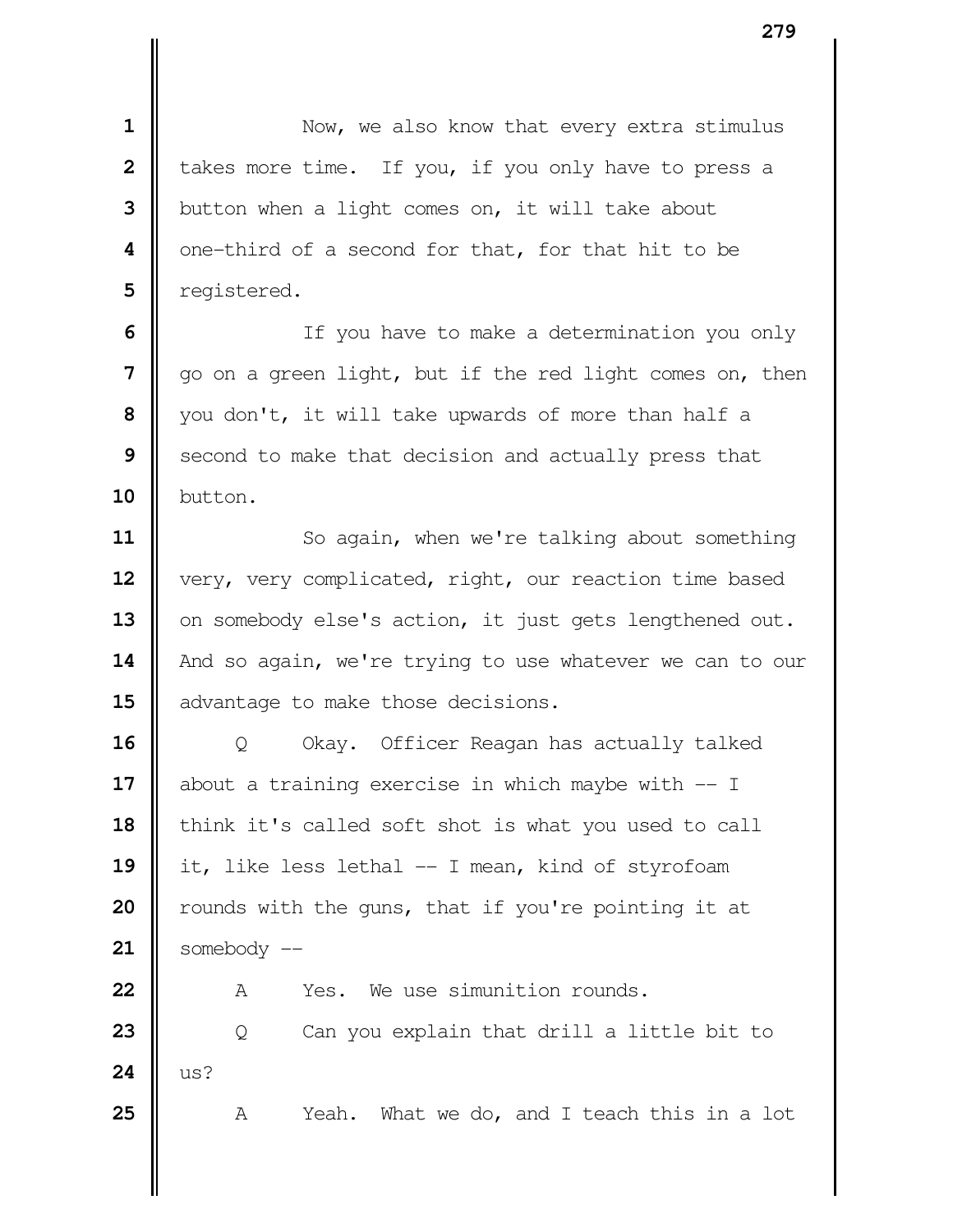1 | of community academies just as a demonstration.

 | Q What is a community academy?  $\parallel$  A That's when we have community members come | to the training division, that we actually give them Some training. We show -- we do a lot of I demonstrations for them.

  $\parallel$  They get to come out. They get to, you know, fire some of our weapons. We get to try to teach them, Vou know, some of the principals we work on as to how we frain, you know, how do we, how do we keep ourselves 11 | safe, you know, how complicated is the job of a police | officer. We, we have them come out. One of the **demonstrations we typically do is an action-reaction** demonstration.

 What we'll do is we have simunition pistols. It is the same as our standard pistols, but they only **f** fire either blanks or like plastic pellets that we can 18 train with. And so we can actually see where folks are hitting, but, you know, not cause any injury during | training.

  $\parallel$  And so we're able to do a force-on-force type Scenario. Typically, we do it with blanks. Sometimes we do it with the paint markings rounds. It's like a 24 | glorified paintball gun.

**25**  $\parallel$  The way we typically set it up is we'll have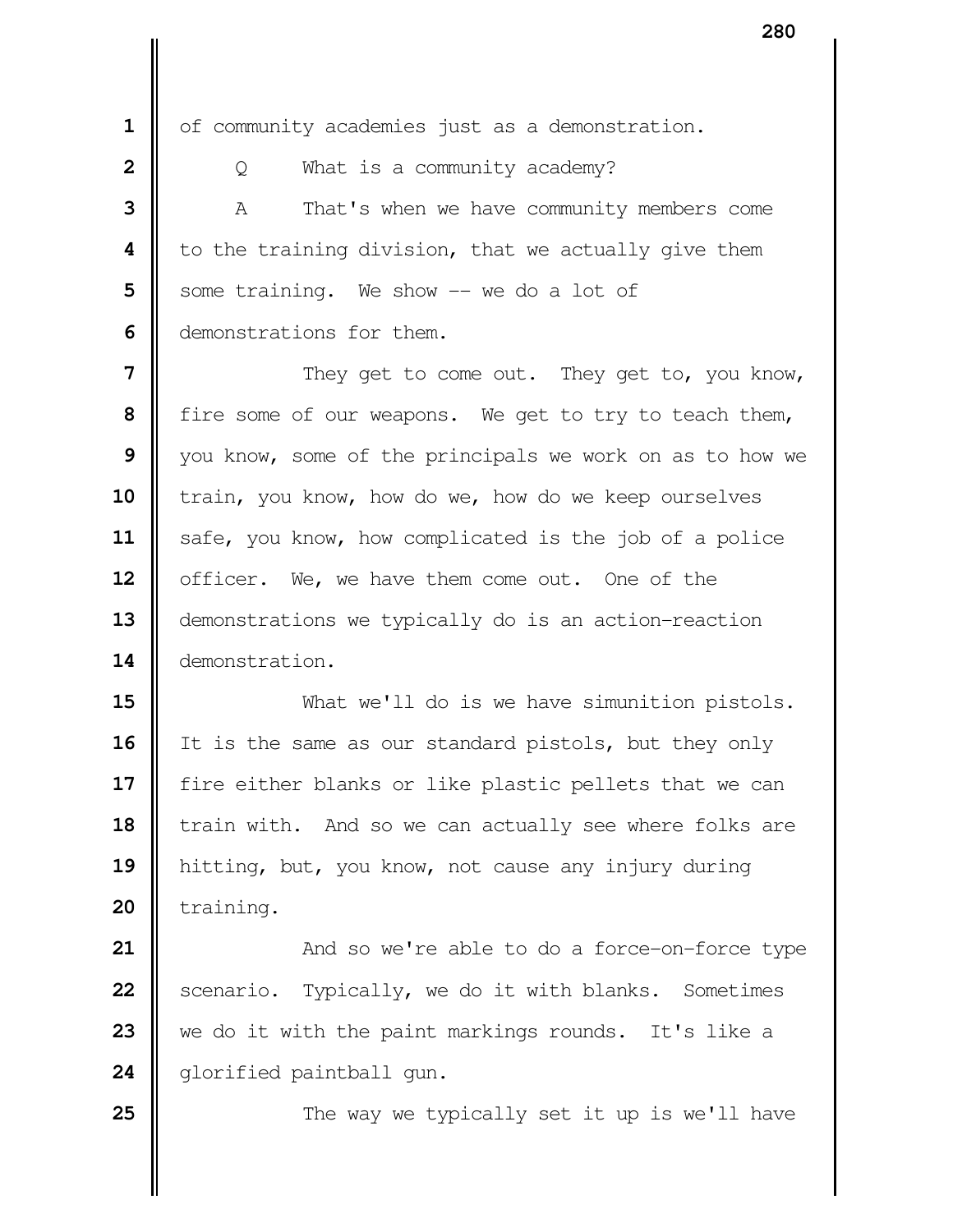1 | like the demonstrator, usually myself, I'll have one Simunition pistol, and I'll have it down by my side | pointed directly at the ground, finger off the trigger.  $\parallel$  **We'll have one of our community academy**  | folks. They'll be on the other side. Usually we'll ask **II** for a volunteer. What we do is we have them with a loaded | pistol, one of the simunition pistols, and we tell them, | okay, you can point the gun at me with your finger on 10 || the trigger and you can be ready to pull that trigger as 11 | soon as I move the gun up to try to shoot you. **Again, sometimes we set it up with blanks.** 13 That way nobody is getting hit, you know, with actual 14 | paint rounds or anything like that. But from a Standing, when I decide that I'm going to move my hand 16 || up and pull the trigger, I will always get that shot off first. **18**  $\parallel$  That person is waiting for me and they are --19 all they are waiting for is for me to start to move my **hand.** And because again, because of that time delay, 21 | I've made the decision.

 I don't have -- there's no reaction time for me. I make the first move. They have at least a quarter second to even process that I'm even starting to **w** move and then pull the trigger. And many times, I get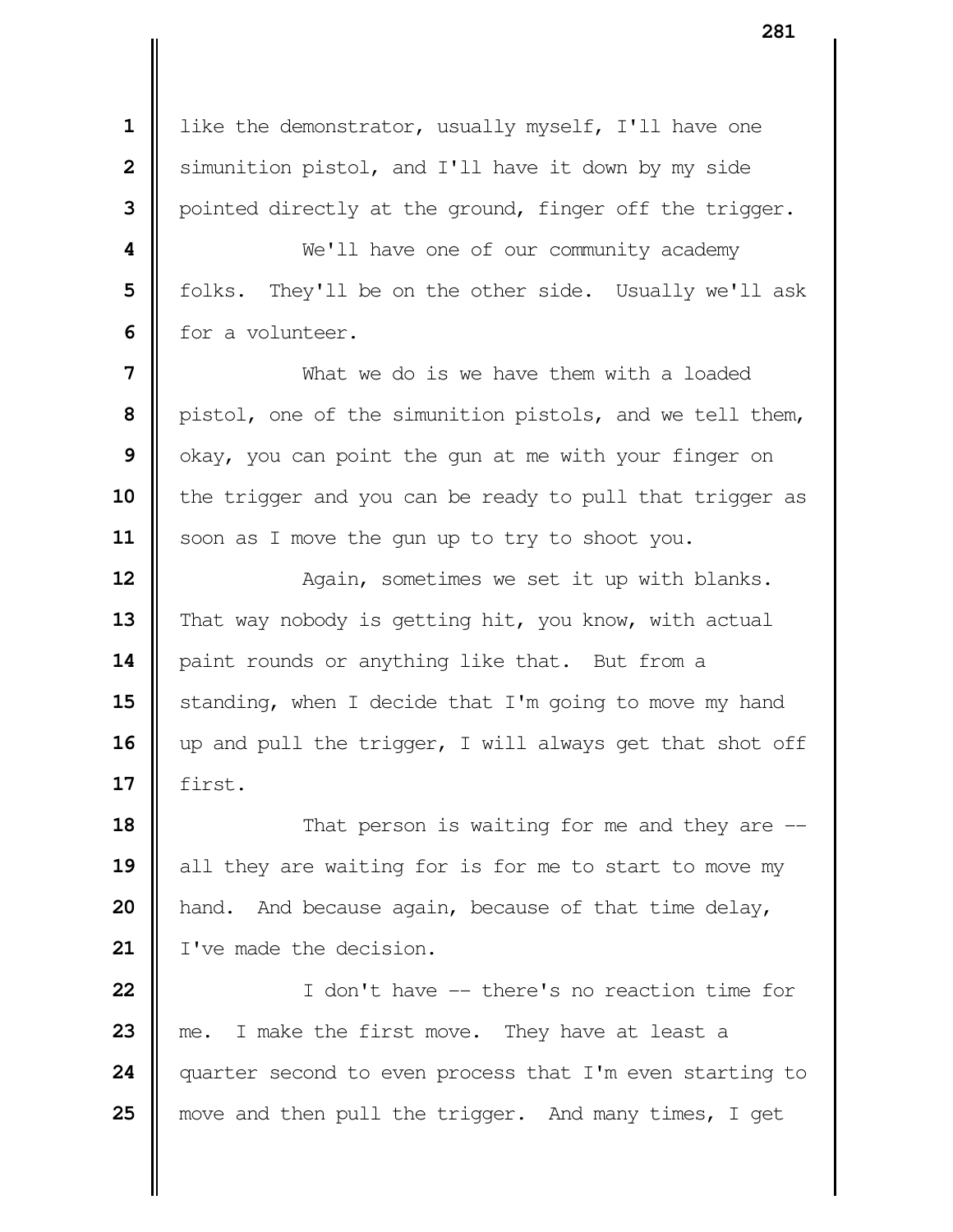1 | two to three shots off before they get one off.

**2**  $\parallel$  0 Is that kind of the real-life demonstration of that action-reaction principle?

**A** Yes. Absolutely.

**5**  $\parallel$  Q Okay. So in this instance, as I described, | Officer Reagan said that he observed Mr. Peeples with | his hand in his pocket.

**A** Yes.

 | Q What is concerning about that, in general, for a police officer in this situation and how does 11 | that work into this action-reaction principle?

 A You know, obviously, somebody's hand in 13 | their pocket, you can't see what's in their hands. We **train.** The thing that people hurt you with are | typically their hands.

 You know, if somebody is within two or three 17 | feet of you, they might kick you. But, in general, even 18 at that range and then all of the way out, because of, 19 || you know, weapons, potential for weapons, a person is able to hurt you, but they typically have to use their hands to do that.

 **I** If you can see their hands, they typically  $\parallel$  can't -- you know, and they are empty, they can't shoot  $\parallel$  a gun. They can't pull a knife and stab you. But Without seeing those hands, and then again, you know, we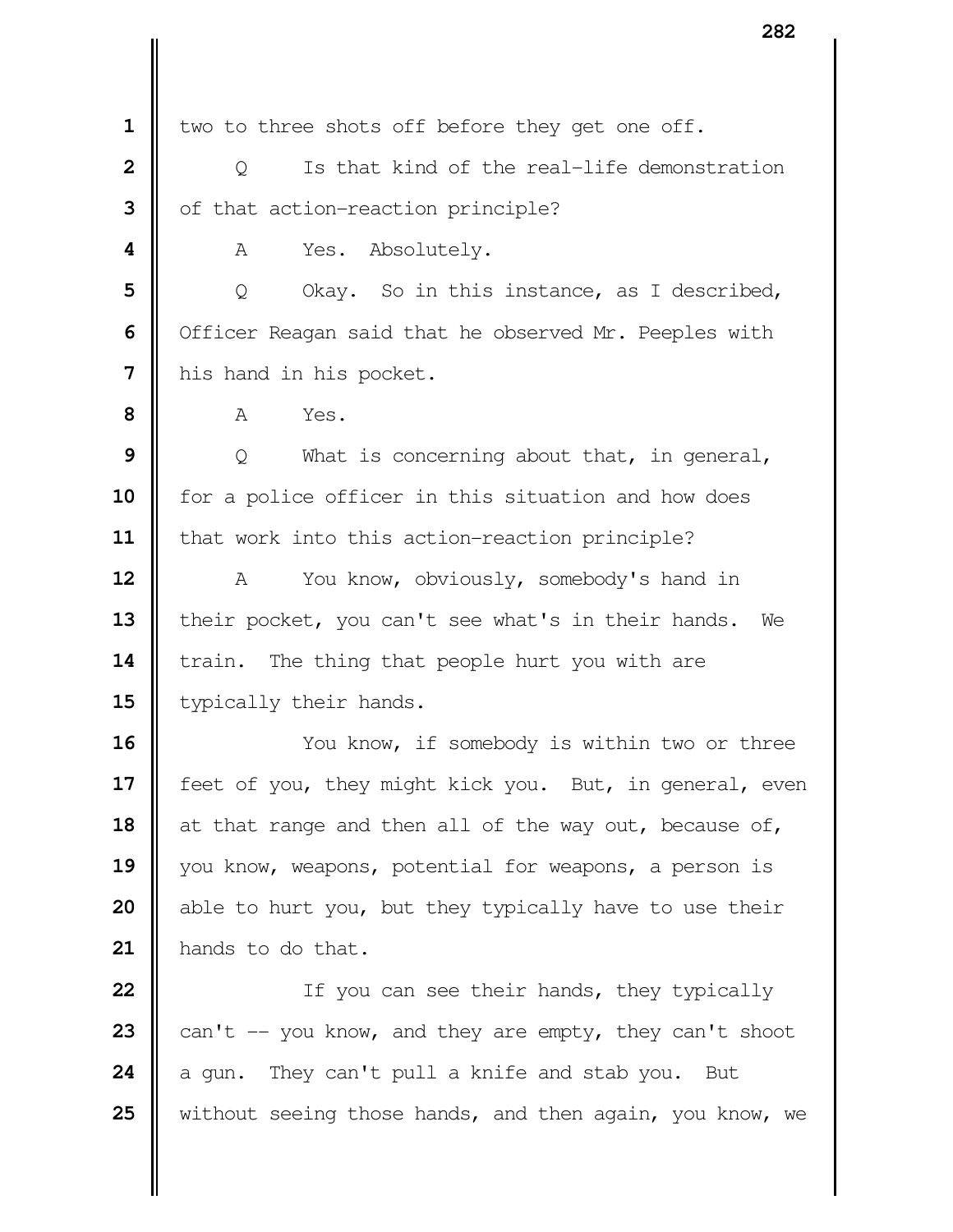1 | look at the totality of circumstances.

 What are all of the other things going on?  $\parallel$  Just because I'm walking down the street doesn't mean **|** that everybody with their hands in their pockets has a | qun in their pocket -- you know, in their hand.  $\parallel$  But, you know, a person who's just committed  $\parallel$  a robbery, a bank robbery, with the  $\parallel$ - you know, showing **I** that intent to commit -- to use force to commit that Tobbery, it's more reasonable for an officer to think **there's probably something in those hands that could** 11 | potentially hurt me.  $\vert$  Q And so does an officer necessarily have to Wait in that circumstance that I described before  $-$ 14 | you know, Officer Reagan is giving commands, keep your hands up, he's not keeping his hands up, his hands are 16 | in his pockets, does an officer, even under your policy **e** necessarily have to wait before whatever is produced 18 || out of that pocket to use force?

**A** No.

 | Q Officer Habkirk, for example, had said as Soon as the command was given and Mr. Peeples put his **h** hand in his pocket, and Officer Habkirk said he saw a bulge in the pocket, Officer Habkirk said that had he had a shot, he would have taken it, would that have **b**een consistent with Bureau policy?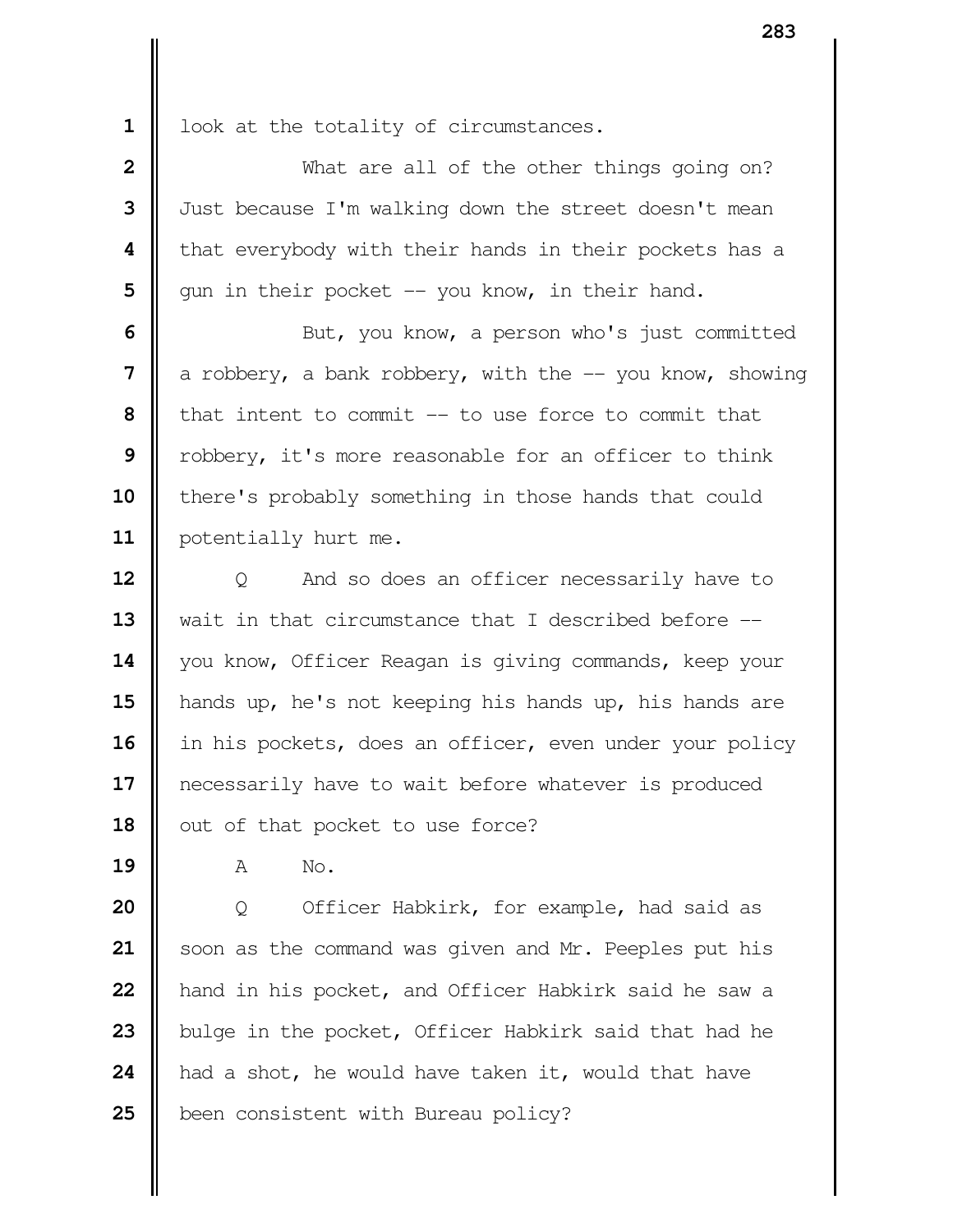**h A** Yes.

**2**  $\parallel$  Q And why, why -- again, you touched on it, | but why doesn't the officer have to wait until whatever comes out of the pocket comes out?

A Sure. Right.

 If we wait until what comes out of the | pocket, right again, that type -- that -- the amount of time that that takes has been measured down to as low as | .09 seconds for a person to produce something out and 10 | actually fire a shot. They've done this with real guns.

 In the time -- that's less than one-tenth of 12 a second. At 35 yards, which is 100 feet, a bullet only 13 | takes one-tenth of a second for it to travel that far at 14 | a thousand feet per second.

 So before the officer can even realize that ithis is happening, the next thing they are going to see 17 | is the flash of the muzzle if that person decides to 18 | shoot, and the bullet is going to be there before they even realize -- before their brain can tell them to do **h** the next step. That's just the way -- that's just the 21 | timing of the matter.

 **MR.** DAVIDSON: We're at 1:00. We probably 23 || have quite a bit to still go over. Let's take our lunch break.

(Luncheon recess.)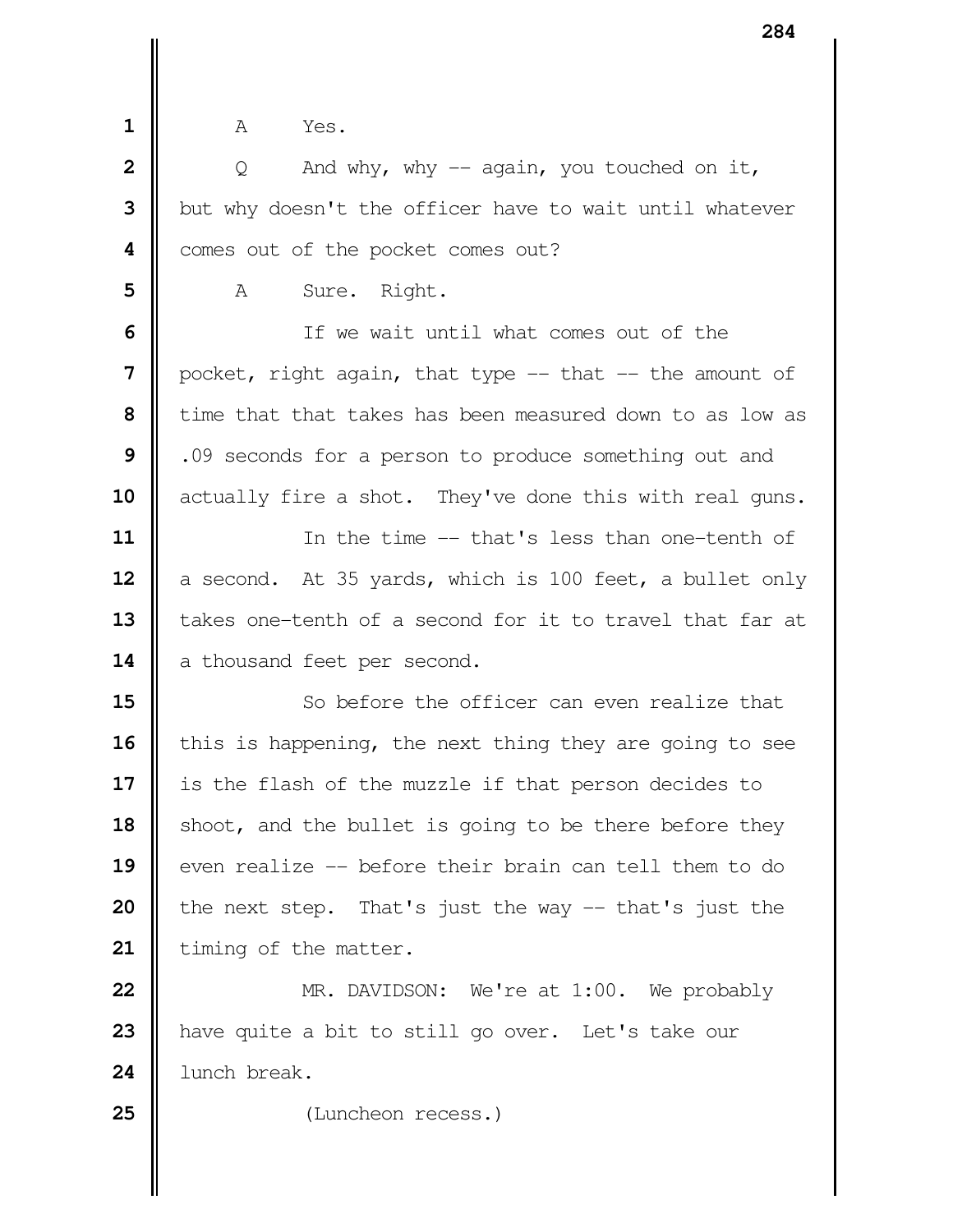| $\mathbf 1$             | AFTERNOON SESSION                                      |
|-------------------------|--------------------------------------------------------|
| $\overline{\mathbf{2}}$ | BY MR. DAVIDSON:                                       |
| 3                       | All right. Back from our lunch break.<br>Q             |
| 4                       | Officer Howery, you are still under oath               |
| 5                       | obviously. So just to kind of pick up where we left    |
| 6                       | off. Let's talk about the Bureau's policy and training |
| 7                       | specifically on the use of deadly force.               |
| 8                       | What is the Portland Police Bureau's formal            |
| 9                       | written policy on officer use of deadly force?         |
| 10                      | The policy says a member may use deadly<br>A           |
| 11                      | force to protect themselves from what they reasonably  |
| 12                      | believe to be an immediate threat of death or serious  |
| 13                      | physical injury.                                       |
| 14                      | And I would assume that having perceived to<br>Q       |
| 15                      | be a firearm pointed at you in the scenario we         |
| 16                      | described would qualify under that policy?             |
| 17                      | Yes.<br>Α                                              |
| 18                      | And the officers are trained with that<br>Q            |
| 19                      | policy in mind; correct?                               |
| 20                      | Yes.<br>Α                                              |
| 21                      | Okay. We've had some questions and some<br>Q           |
| 22                      | conversation with prior witnesses about when officers  |
| 23                      | are presented with that scenario, confronted with that |
| 24                      | scenario, how are they trained to respond with their   |
| 25                      | firearms.                                              |
|                         |                                                        |
|                         |                                                        |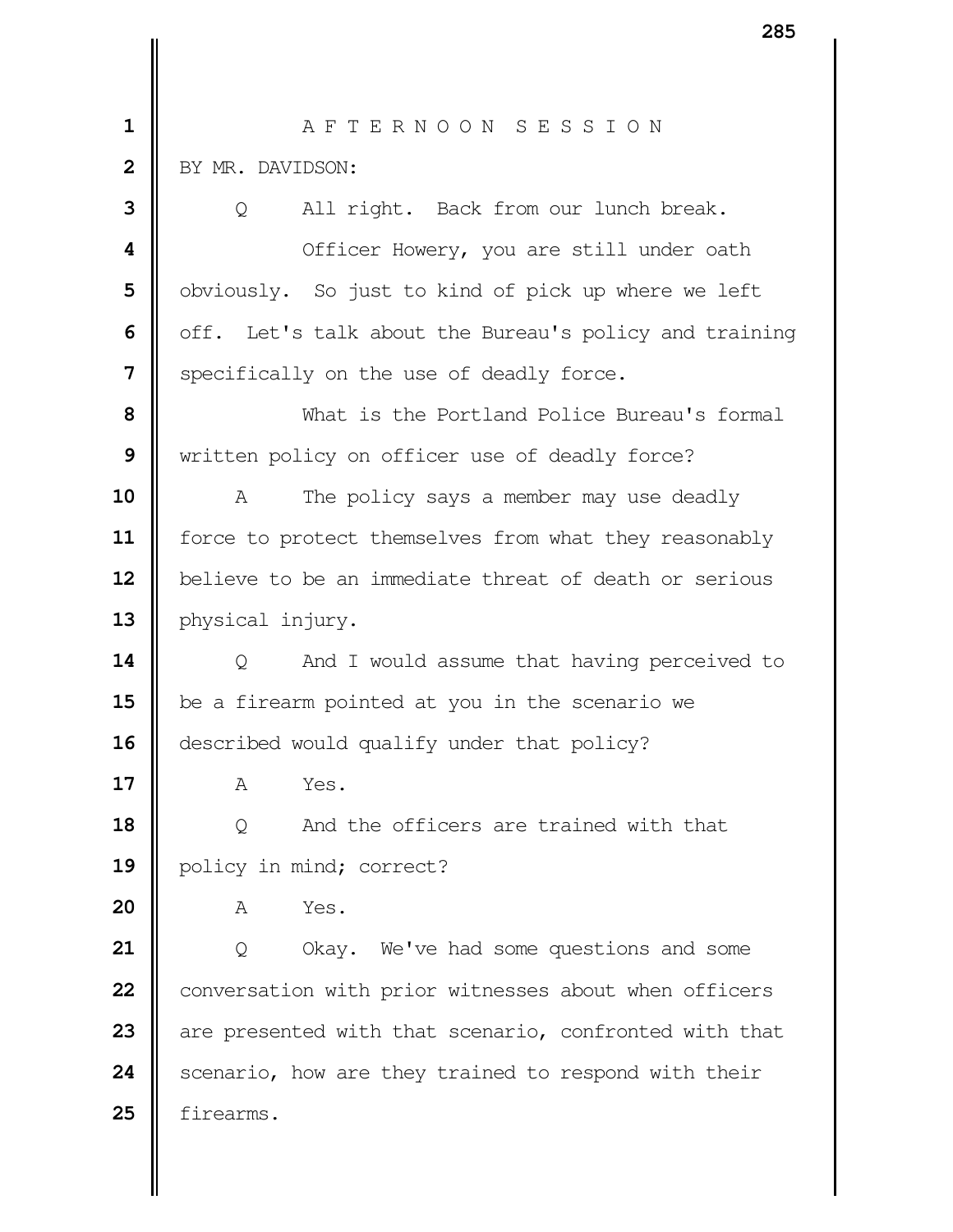|| Like, for example, where are they taught to aim and what is their ultimate objective in the use of deadly force?

  $\parallel$  A Okay. The use of deadly force, the | objective is to stop the threat. So it's authorized to use deadly force if the threat exists. To make that **I** threat go away or to make that threat stop, they are authorized to use deadly force.

**9**  $\parallel$  That can come in a number of ways. In this 10 case with a firearm. Then point of aim, what we teach 11 | is the center of available mass. Because to use deadly **f** force in the form of a firearm to stop a threat, to stop 13 | that threat, a hit is necessary. You have to be able to 14 | hit that target. Otherwise, there's no reason to use ithat deadly force. And so -- or that, that tool.

 So to hit, we teach center of available mass 17 | because that's the best chance of creating a hit on that | target.

  $\parallel$  And so if it's an entire person, it would be **i** the center of that person. If it's a part of that **person, we would teach that -- we would teach the o** officer to aim for the center of what you can actually See or what you actually can hit on that person to stop 24 that. That person is a threat.

**25**  $\Box$  Q Are officers specifically trained to kill?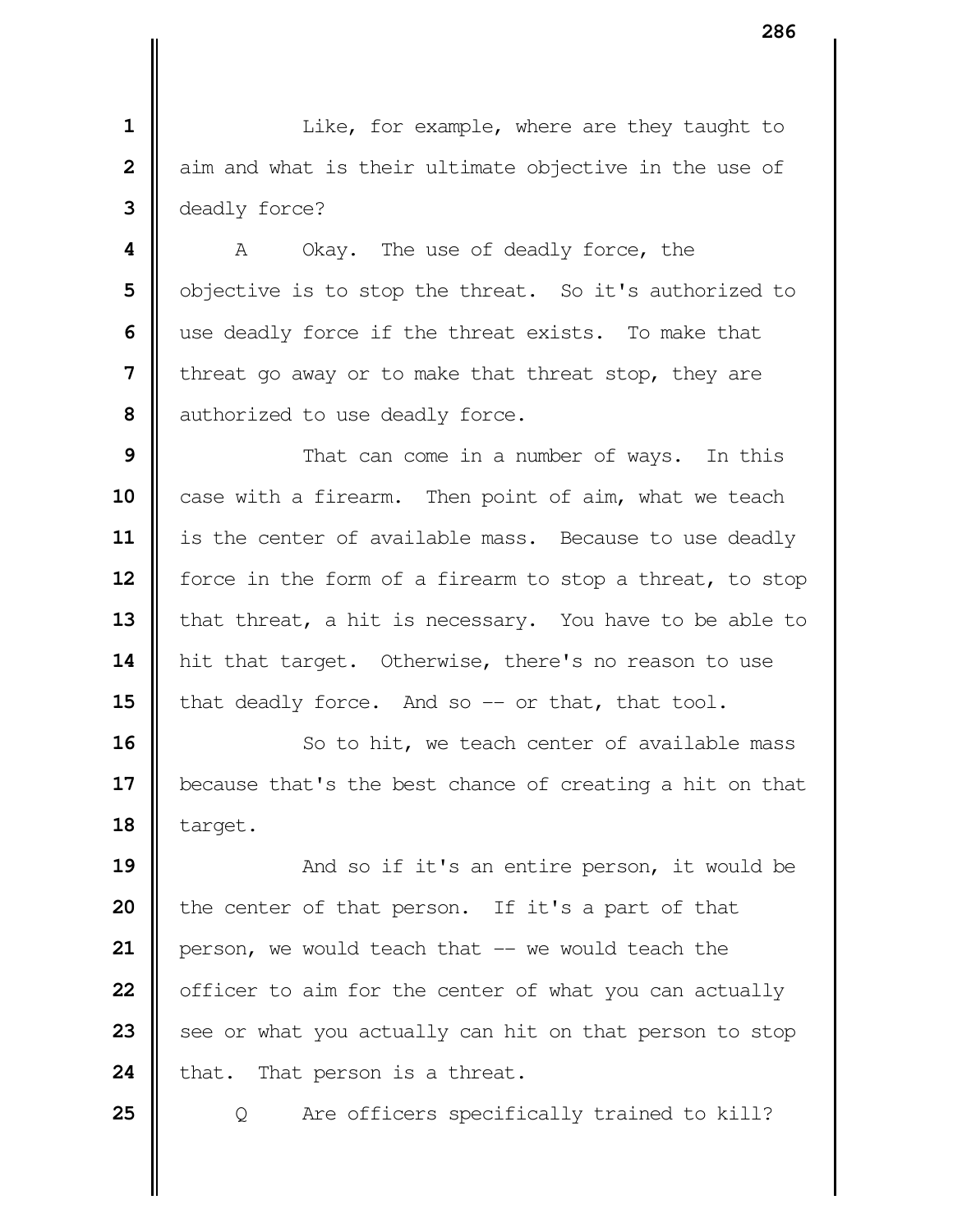**1** A No. Again, the whole idea of using deadly **2** | force to stop that threat of death or serious physical  $3$  | injury.

  $\parallel$  Q Okay. Why not, for example, in a case where an officer is confronted with a weapon in a hand, why | not just shoot at the weapon or the hand to try to end I the confrontation in that fashion?

**8** A The hand is a very small target. If you **9** Start thinking my hand is about four or five inches in 10 | diameter if it's not fully opened, and then, you know, 11 | as range increases, the likelihood of creating a hit on 12 | that greatly decreases.

**13** That, coupled with the fact that hands move 14 very quickly, very easily, and shooting a moving target 15 the size of a hand at any amount of distance is nearly 16 | impossible. To aim for that type of moving target and 17 | actually score a hit would be almost luck in most cases 18 at any distance.

**19**  $\parallel$  0 And, I guess we understand this distance has **20 b**een variously described as 60 to 90 feet, I think is 21 | kind of what we've heard.

**22** A Okay.

**23** | Q And in that kind of distance would be very 24 difficult to do, what you just described?

25 | A Oh, very, very difficult. You know, myself,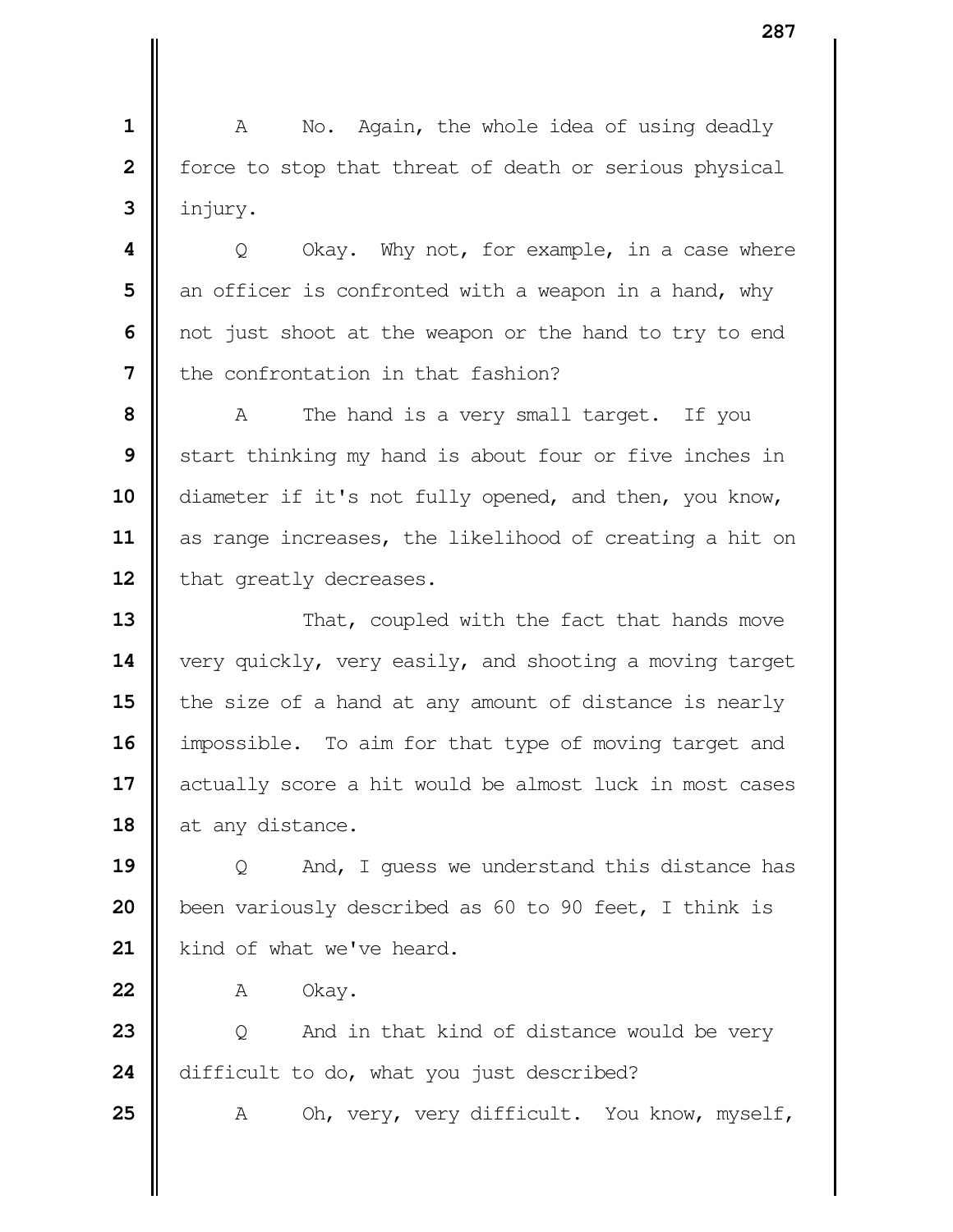I have hundreds of hours of training with firearms. | I'm part of our Special Emergency Reaction Team. I | probably train more than most officers. And just being **|** able to hit a three or four-inch target at 20 to | 30 yards reliably, every shot is very, very difficult. | Q What about less lethal options. We hear a **||** lot obviously about Tasers, which I think all of the | officers carry. There are potential less lethal | options. Would those have been appropriate in this scenario? A No, I don't believe so. You know, the officers are facing, facing a 14 | threat which they believed to be a deadly threat at that 15 | point. That, coupled with the actual distance, a Taser 16 | is not even a viable option. **II** The maximum distance that a Taser can **possibly travel with the cartridges we carry are**  25 feet, plus arm's length, because again, if I'm | 25 feet away from somebody and I can reach out my arm's length.  $\parallel$  But, one, the Taser probe is  $-$  just won't even go that far. Two, you know, there's a likelihood 24 that the Taser fails as well. And when confronted with, you know, the belief  $-$  in the officer's belief that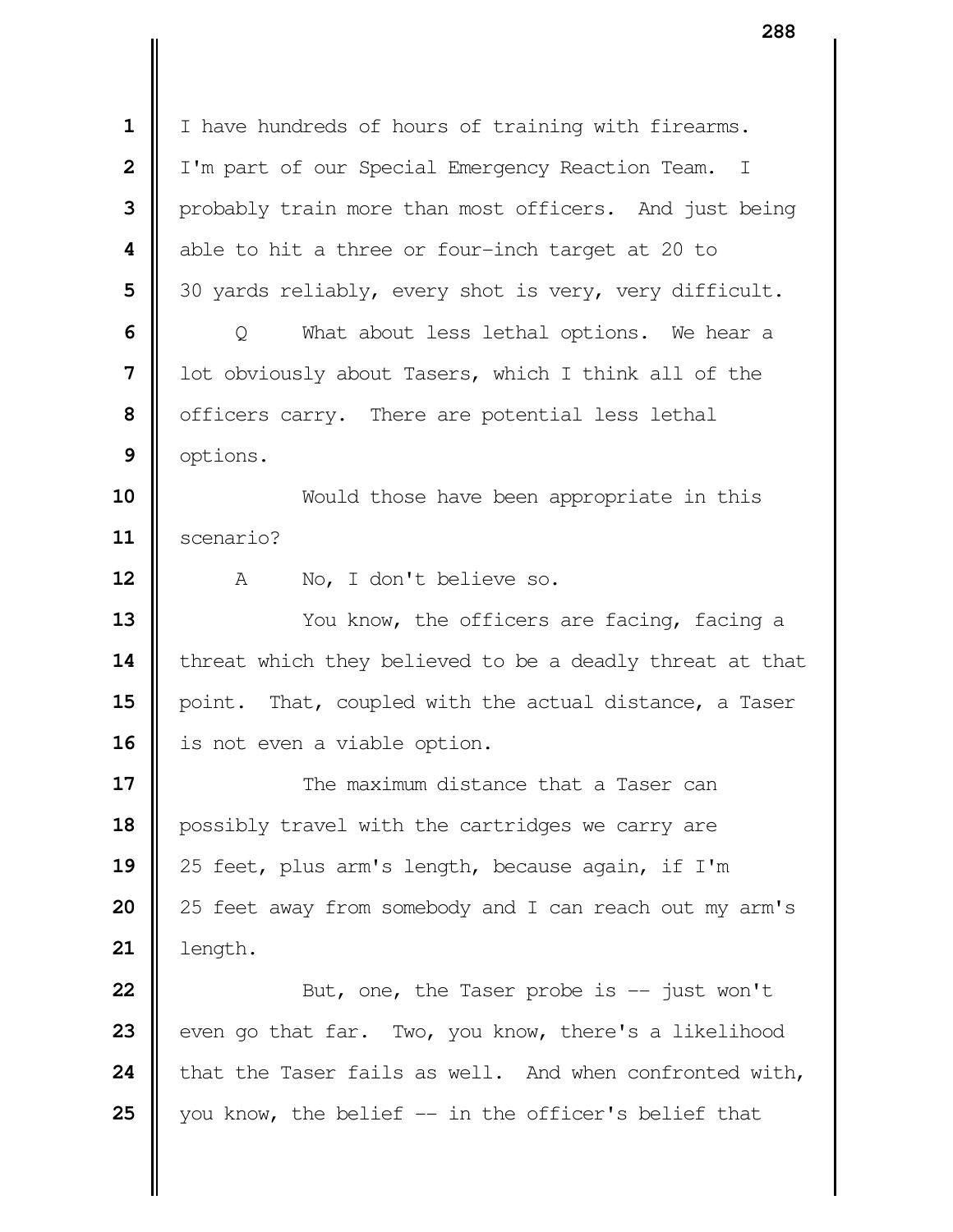| they are faced with, you know, a threat of death or  $\parallel$  serious physical injury, the tool that we would suggest they use is, you know, they would confront deadly  $-$  a **d** deadly threat with deadly force. | Q Okay. I want to turn now to the number of Shots that were fired. It's our understanding from the **I** evidence that six shots were fired. **A** Okay.  $\parallel$  Q And I believe Officer Reagan's testimony was 10 | he fired them just one rapidly right after another. **A** Okay. | Q Does that number seem excessive to you? A No. Q And I mean, in your experience, how long **w**ould it take to fire that many shots? A I believe that amount -- that number of Shots could be fired in less than one and a half 18 | seconds. A typical cadence for a rapid fire would be 19 about one shot per .25 seconds per quarter second.  $\parallel$  **And if you start at zero being the first**   $\parallel$  shot, at .25, it would be two shots. At .5, it will be three shots. At .75, it would be four shots. One Second would be five shots. And one and a quarter **I** seconds would be six shots.  $\parallel$  That's an average cadence for rapid fire.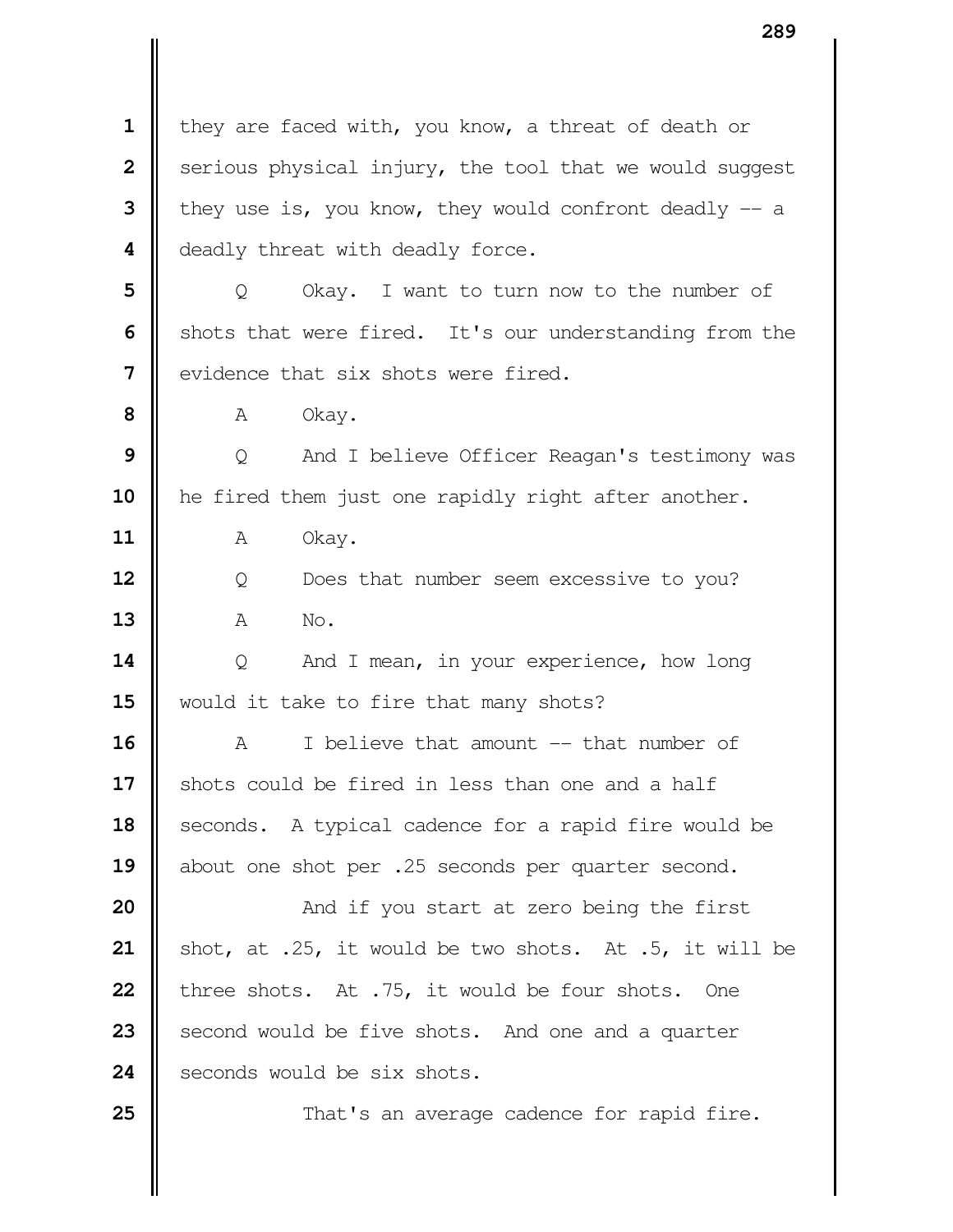1 | So, yeah, those shots would be fired within a matter of a second and a half.

**3** |  $\Box$  0 And Officer Reagan testified that as soon as **|** he saw Mr. Peeples going down, he stopped firing.

**A** Yes.

**6**  $\Box$  Q Is that what you would expect out of your | officers?

 A Yes. We train our officers that they are Constantly assessing the situation. And so he's using 10 deadly force. He's firing his weapon to stop a deadly 11 | threat. But as he's observing, once that threat is no **|** longer there, he would stop firing at that point.

 | O Okay. Let's turn now and talk a little bit 14 about what happened after the shots were fired.

  $\parallel$  **How do you train officers to deal with the**  Situation like this where they potentially think they 17 | have an armed suspect who goes down as a result of **o** officer use of force?

 Should they rush up and begin, I quess taking **i** them into custody, things of that nature, or how do you 21 | train them to respond?

 A We don't train officers to just immediately xush up on a subject they just used deadly force against. You know, they've just been in a hyper Situation where they believe their life was in danger.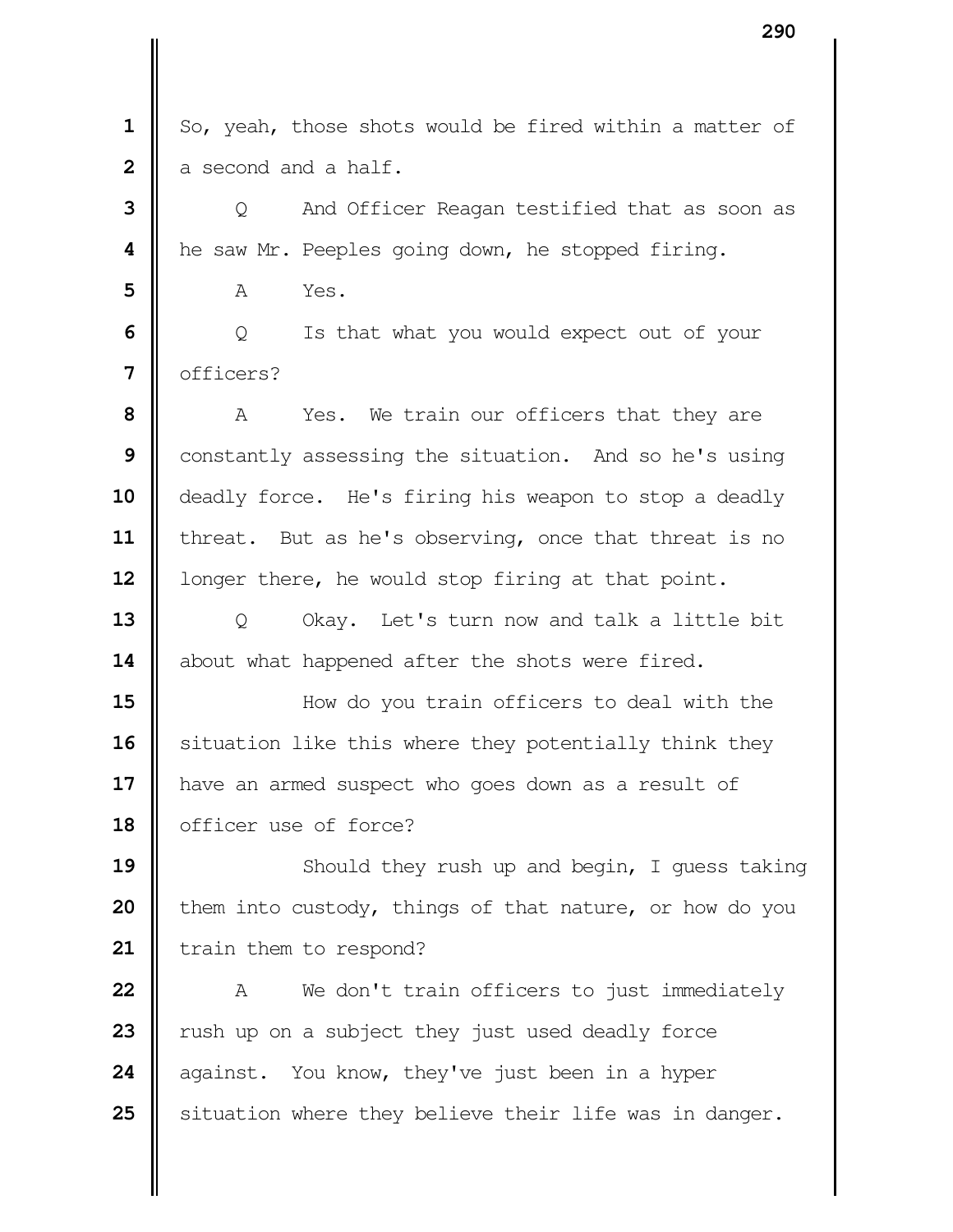**I** They felt that immediate threat of death or Serious physical injury. Um, we want to make sure that the officers are continuing to think through their **|** problem that they have and the situation. Ne try to slow them down a little bit. You Know, there's a lot of things that start going through I their mind. I need to get on the radio. I need to | offer aid. I need to get other -- you know, I need to et help, whatever there is. We want people -- we want officers to just 11 | stop for just a second and assess their situation. Am I injured? Do I need medical attention? Do I need to take care of myself? Is my weapon still in -- maybe 14 | I've just fired my weapon. Is it still functioning?  $\parallel$  The suspect, what's the condition there? And | they want -- we want them to assess that. Is the person 17 | down or are they still fighting? Are they running to cover to try to continue the fight? What -- what's the 19 || situation now? Can I give commands to that person and | then get on the radio and start calling for resources to help them?  $\parallel$  A lot of cases, you know, especially with distance, they don't know the situation fully. They

 Still can't see everything that's going on. The person **|** may be down. They may be on top of a gun. They, they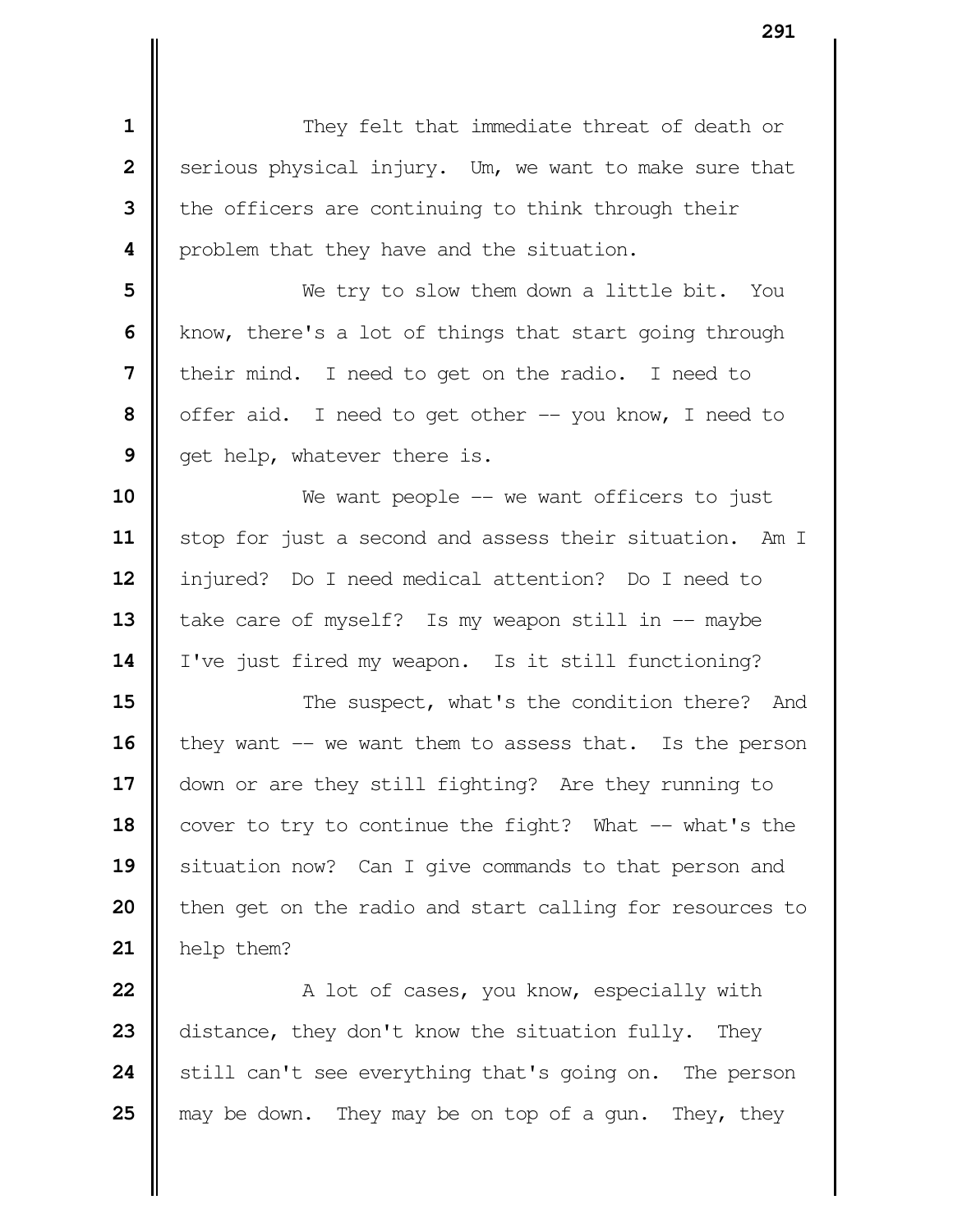may still be a threat.

| $\mathbf{2}$ | So we want officers to slow down. We still               |  |
|--------------|----------------------------------------------------------|--|
| 3            | want to get people help that we just, you know, may have |  |
| 4            | injured, but we want to do that in a safe manner because |  |
| 5            | again, if, if officers rush in and they get themselves   |  |
| 6            | hurt, they can't offer aid to anybody else. Now,         |  |
| 7            | they're drawing more resources to them as well.          |  |
| 8            | Okay. So in this instance they formed what<br>Q          |  |
| 9            | is called a custody team or what they referred to as a   |  |
| 10           | custody team.                                            |  |
| 11           | A<br>Correct.                                            |  |
| 12           | Can you tell us about that training there<br>Q           |  |
| 13           | and how that functioned?                                 |  |
| 14           | Yeah.<br>A                                               |  |
| 15           | Typically, we would have other officers                  |  |
| 16           | It would be more than, than the officers that<br>arrive. |  |
| 17           | were immediately on scene because a lot of times there's |  |
| 18           | not very many of them.                                   |  |
| 19           | Sometimes it's one officer. And that's not               |  |
| 20           | enough to safely provide cover and take the person into  |  |
| 21           | custody by themselves, even with two.                    |  |
| 22           | So we typically have at least three officers             |  |
| 23           | in a custody team. One to provide lethal cover because,  |  |
| 24           | you know, this person just presented as a deadly threat. |  |
| 25           | They still may continue to be a threat. So we have       |  |
|              |                                                          |  |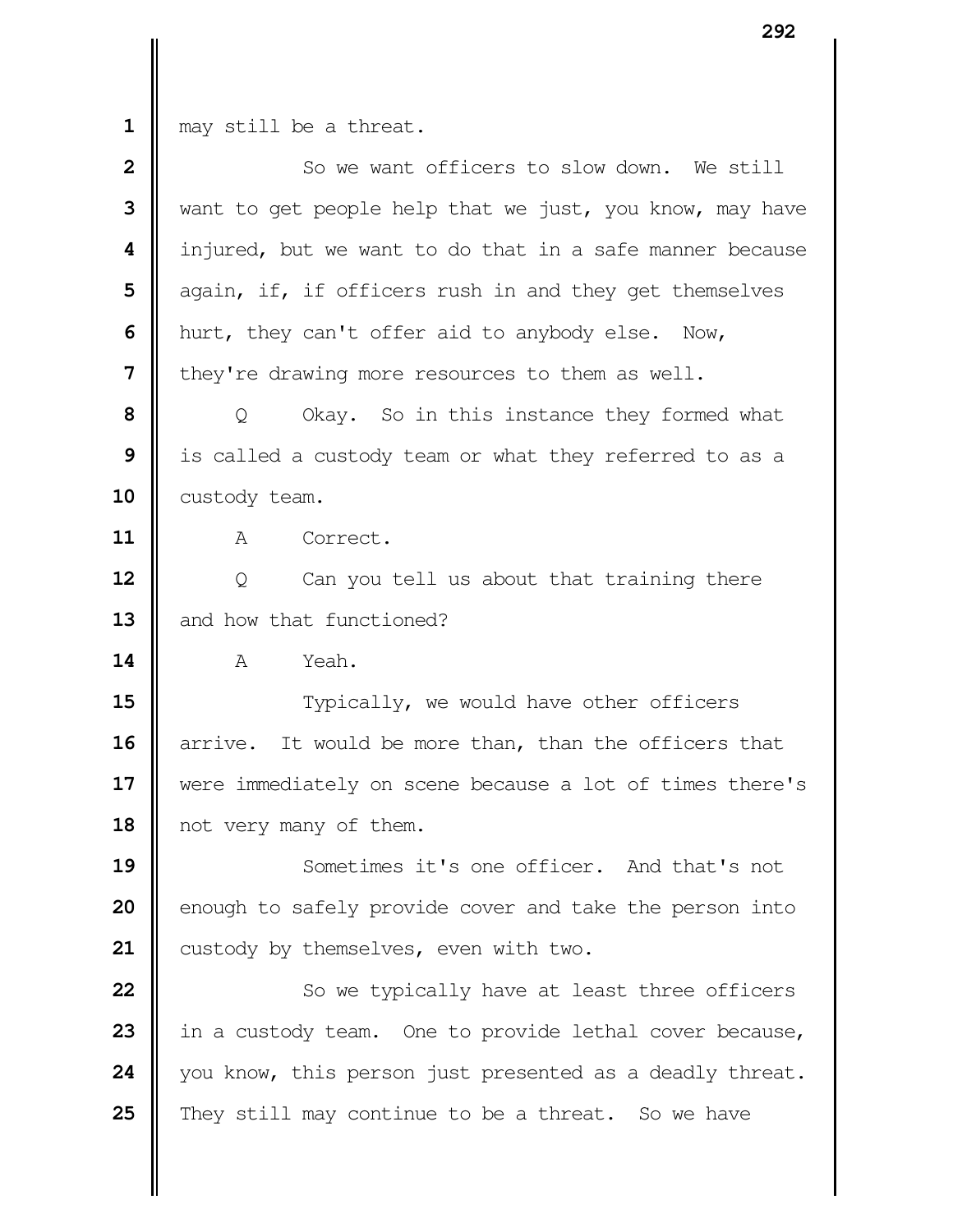Somebody cover them. And then we typically have at **l** least two people that would go hands on and help put **handcuffs** on that person.

  $\vert$  Q Okay. And in this instance they used the  $5 \parallel$  shield.

**I A** Yes.

 |  $\Box$  0 Can you tell us a little bit about those? A We brought in shield training several years ago when we started getting ballistics shields so we could actually move up on people that in some cases had been shot by us, and we could offer them aid in a safe 12 || manner to be able to approach.

 Our typical shield team consists of three **|** people minimum and not typically a lot more than that, 15 | because you're trying to fit people behind a shield that can be carried. So too many people just creates -- you 17 | know, the shields aren't really protecting anybody. So 18 | three people is about what we recommend.

  $\parallel$  **There's a shield carrier, and their only job i** is to hold the shield in front of them and everybody else behind them. We have one person with their gun out as lethal cover to approach, if that's necessary, you know.

 In the case of, you know, a deadly force incident that just happened, we would, we would consider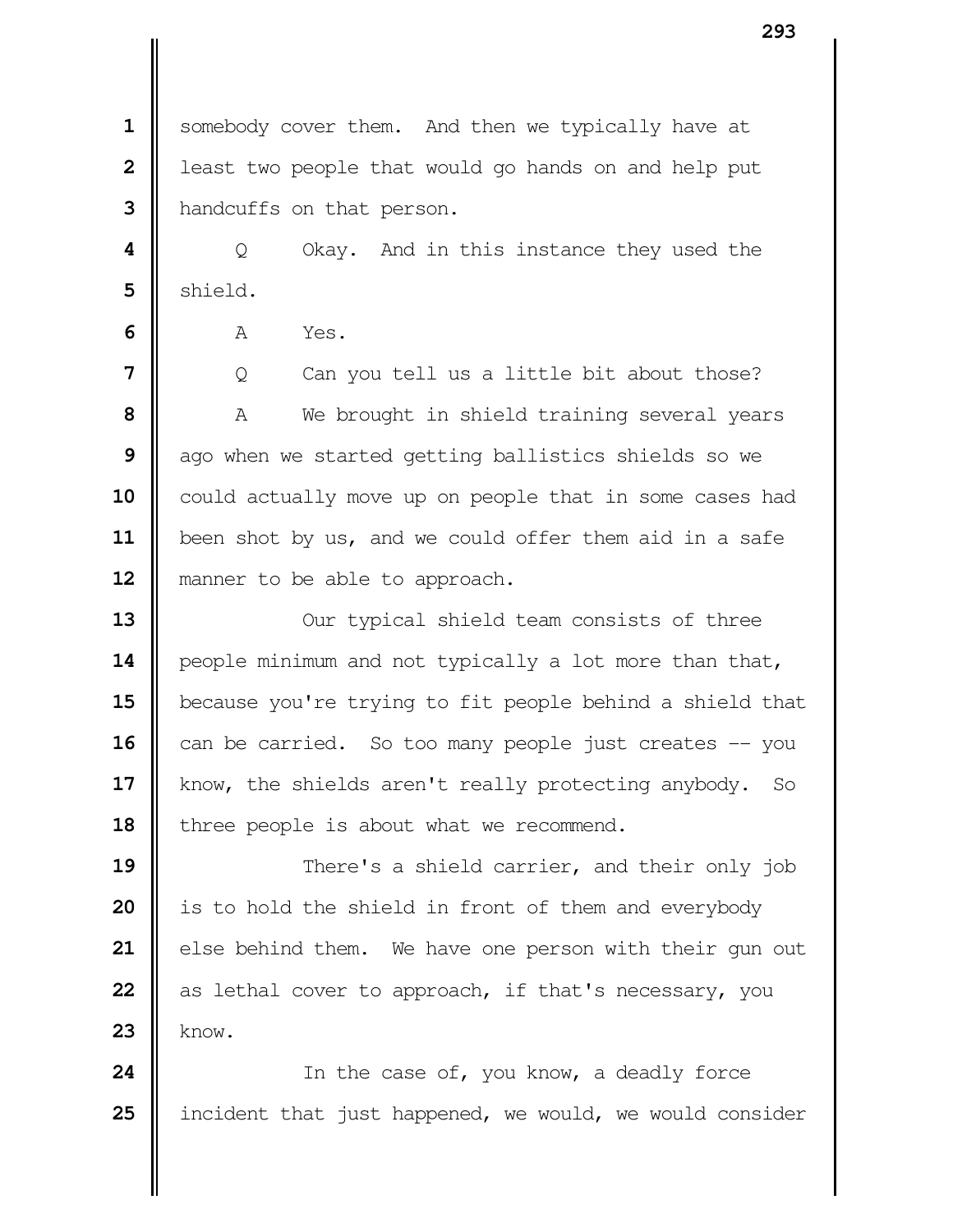| that pretty standard to have a lethal cover person.  $\parallel$  **2** And then we would have a third person behind them that's able to go hands-on or able to go to a Taser, for instance, to provide less lethal-type options | if we needed to use that type of force as well. **6** But typically, that shield team is going to | move up if they feel that they have a good chance of effecting custody in a safe manner and using that shield | to provide them a little extra protection. | O What about medical attention provided directly by the officers and/or -- I guess how do you 12 | handle AMR and staging medical while the scene is **II** secured? A Medical will usually stage in a place where **that if gunfire erupts again, they are out of the way**  and they are not in -- you know, down range of bullets 17 | potentially flying.  $\parallel$  That's -- medical getting called on a 19 | situation like this happens very, very quickly. That's | one of the priorities on the radio call is to get medical there. **O**fficers are all trained in, you know, with **b** tourniquets and wound packing and that sort of thing. They have that capability with them in the cars.  $\parallel$  But the first priority is to make sure that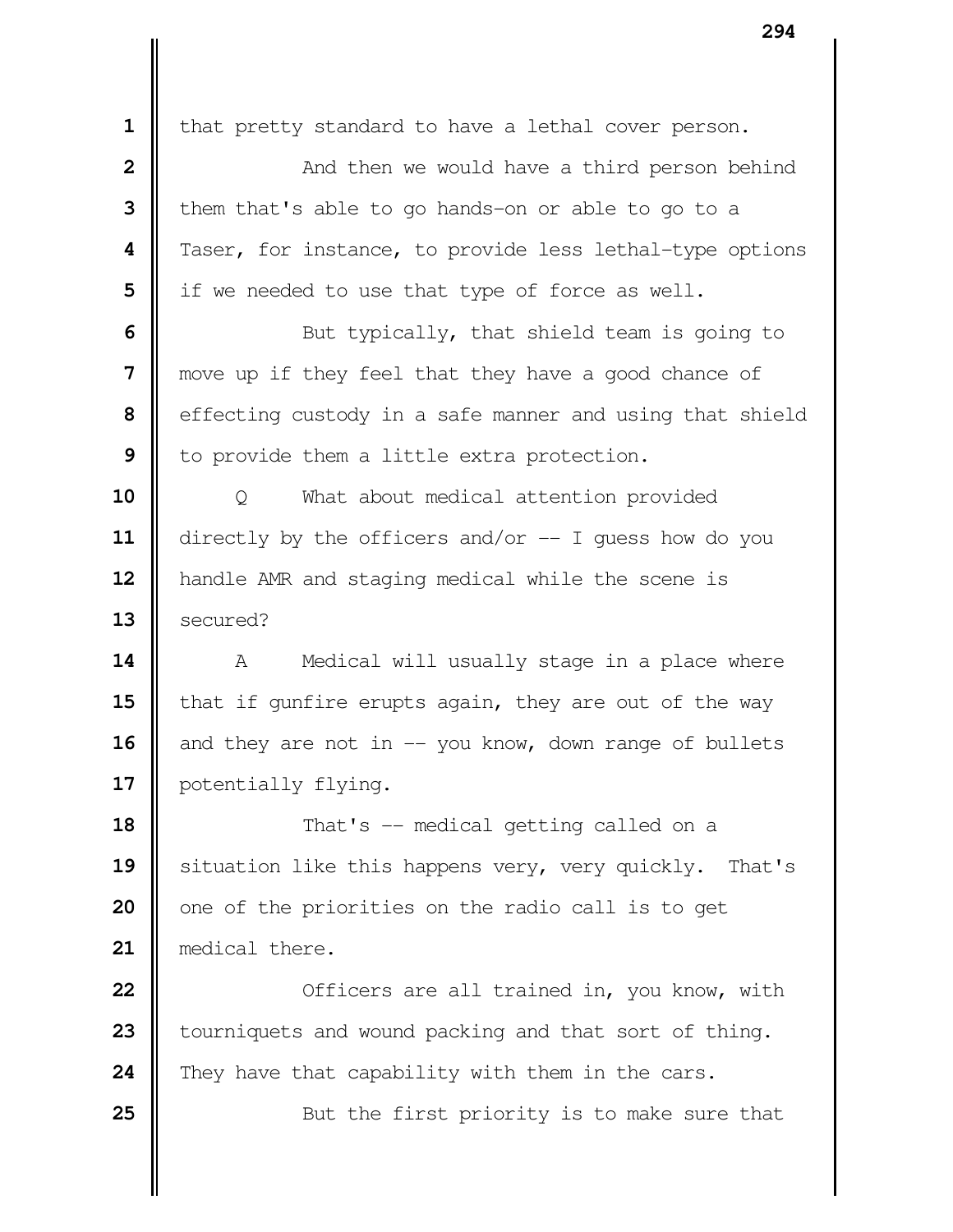the scene is safe. And we want to make sure that we can | approach correctly, you know, approach safely, get that | person into custody so we can give medical aid but in a **|** safe manner where the person is not a threat anymore.

 | Q Okay. I want to go back a little bit and  $\parallel$  just talk a little bit more about Officer Reagan's description of Mr. Peeples basically pulling something black -- putting something black in his hand and going I into a shooter stance.

10 | A Okay.

 | Q What is striking about that to you from a Training perspective?

 A What's striking to me about that is, one, 14 the distance at 20 yards, 20 to 30 yards, that's far enough that there's no way you'd be able to actually 16 | tell exactly what was in someone's hand, a dark object.

**17**  $\parallel$ 18 || my mind, because taking the stance that you described 19 earlier is only used for one thing and it's really for **20** Shooting a gun. I can't think of any other  $-$  I mean, 21 | it's very specific to that one action.

  $\parallel$  There's -- you know, if you see somebody do **t**hat action and you see something in their hands, automatically the mind goes to that's a gun and they are | going to shoot a gun.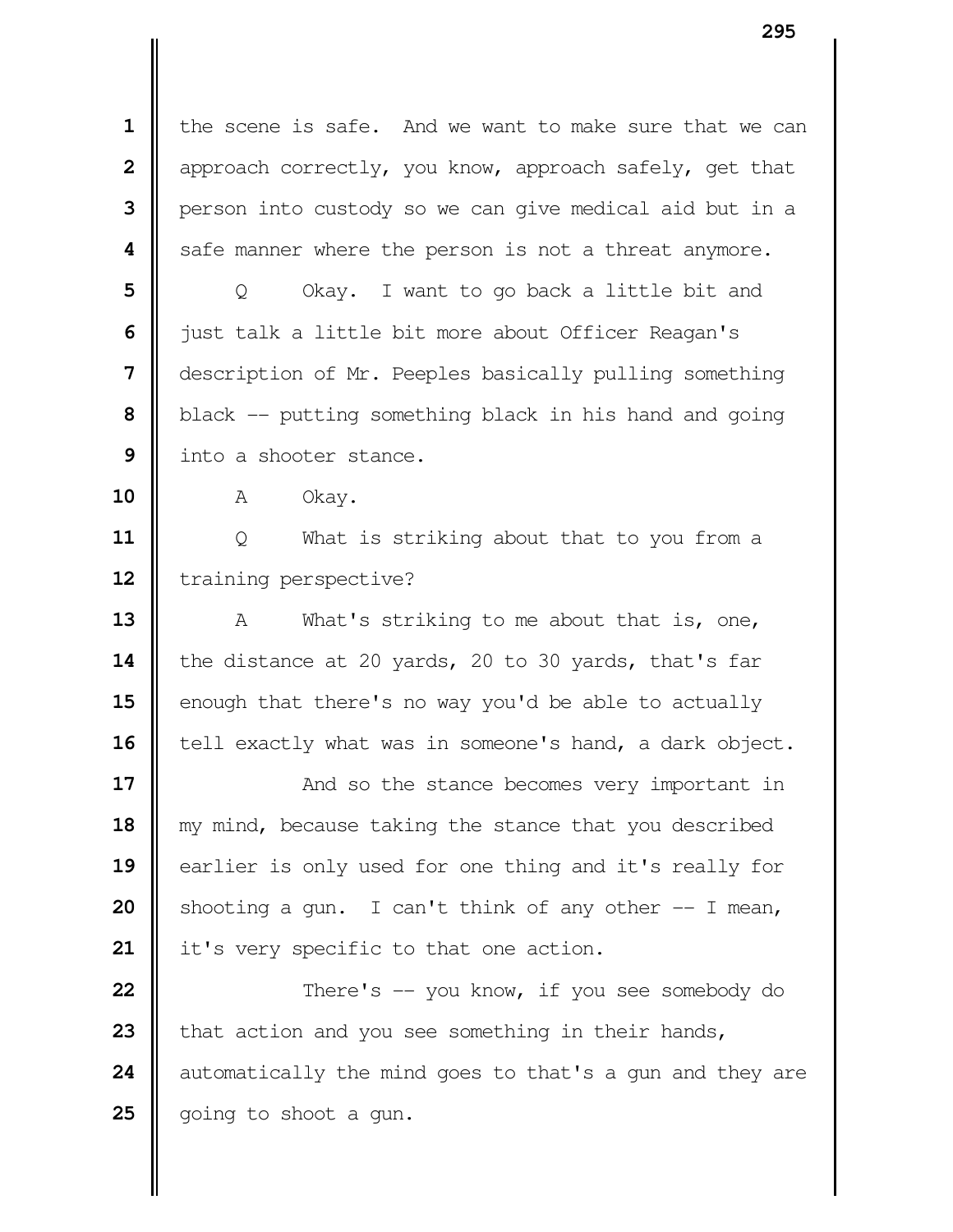| $\mathbf 1$             | If, for instance, I was walking into a church            |
|-------------------------|----------------------------------------------------------|
| $\overline{\mathbf{2}}$ | or I was walking into a mall, and all of a sudden with   |
| 3                       | $my$ -- just my fingers, empty hands, I took that stance |
| 4                       | suddenly, people are going to jump back, right.          |
| 5                       | With all that's going on in this country                 |
| 6                       | right now, right, in some of the scary situations that   |
| 7                       | have happened, if you take a stance like that, people    |
| 8                       | understand what that means.                              |
| 9                       | And whether they see a gun or not, in some               |
| 10                      | people's minds, their mind may actually fill in the      |
| 11                      | blanks and put a gun in your hand.                       |
| 12                      | And as you take that stance, you know, both              |
| 13                      | arms out, kind of just, you know, a targeting-type       |
| 14                      | stance, that's not something like, oh, here's my ID,     |
| 15                      | right, I'd like to swipe my credit card. I'm answering   |
| 16                      | the phone or anything else.                              |
| 17                      | That's a very specific stance, and people are            |
| 18                      | going to understand it. And they are going to -- you     |
| 19                      | know, the reaction is going to be, wow, that person has  |
| 20                      | a gun and the reality is they may not.                   |
| 21                      | Mr. Howery, let me ask you this.<br>Q                    |
| 22                      | As an officer in the training division and               |
| 23                      | instructor on defensive tactics, in your opinion, was    |
| 24                      | Officer Reagan's use of deadly force in the scenario     |
| 25                      | consistent with Bureau policy or inconsistent?           |
|                         |                                                          |
|                         |                                                          |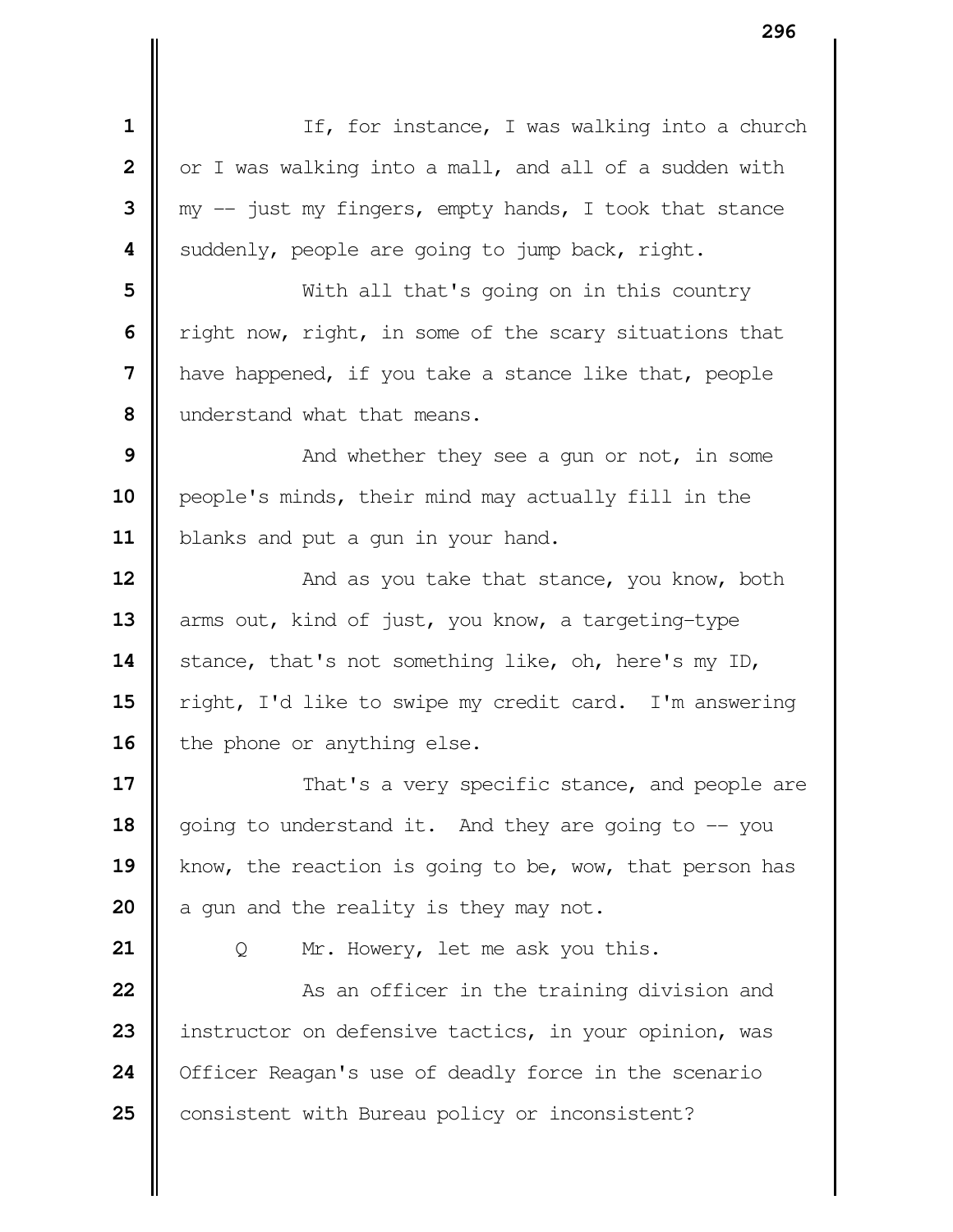A It was consistent.

 | Q Okay. And the fact that later on it was determined that the black object was not, in fact, a  $\parallel$  gun, but a wallet, does that change your opinion about  $\parallel$  that? A No, it does not. NR. DAVIDSON: Okay. All right. Questions from the Grand Jury?  $\parallel$  A GRAND JUROR: Speaking as a layperson, it 10 || sounds like the ideal situation that could have 11 | happened here was that before the shots were fired, 12 | everybody was behind the shield and they approached the 13 || guy together as a group. Is there any sense that the training says don't go in alone? I mean, he wasn't alone. He was -- I'm just saying with the situational awareness that you 17 | guys had, he was walking. Is there any suggestion that somebody should **have taken charge and coordinated a more, you know,**  arge scale approach to this guy rather than go with one car, you know, intercepting him with two guys when you **had all, all those resources coming there anyway?**   $\parallel$  THE WITNESS: Um, you know, a lot of the times you look at the totality, right, and you are like, okay, we're looking for a suspect. They match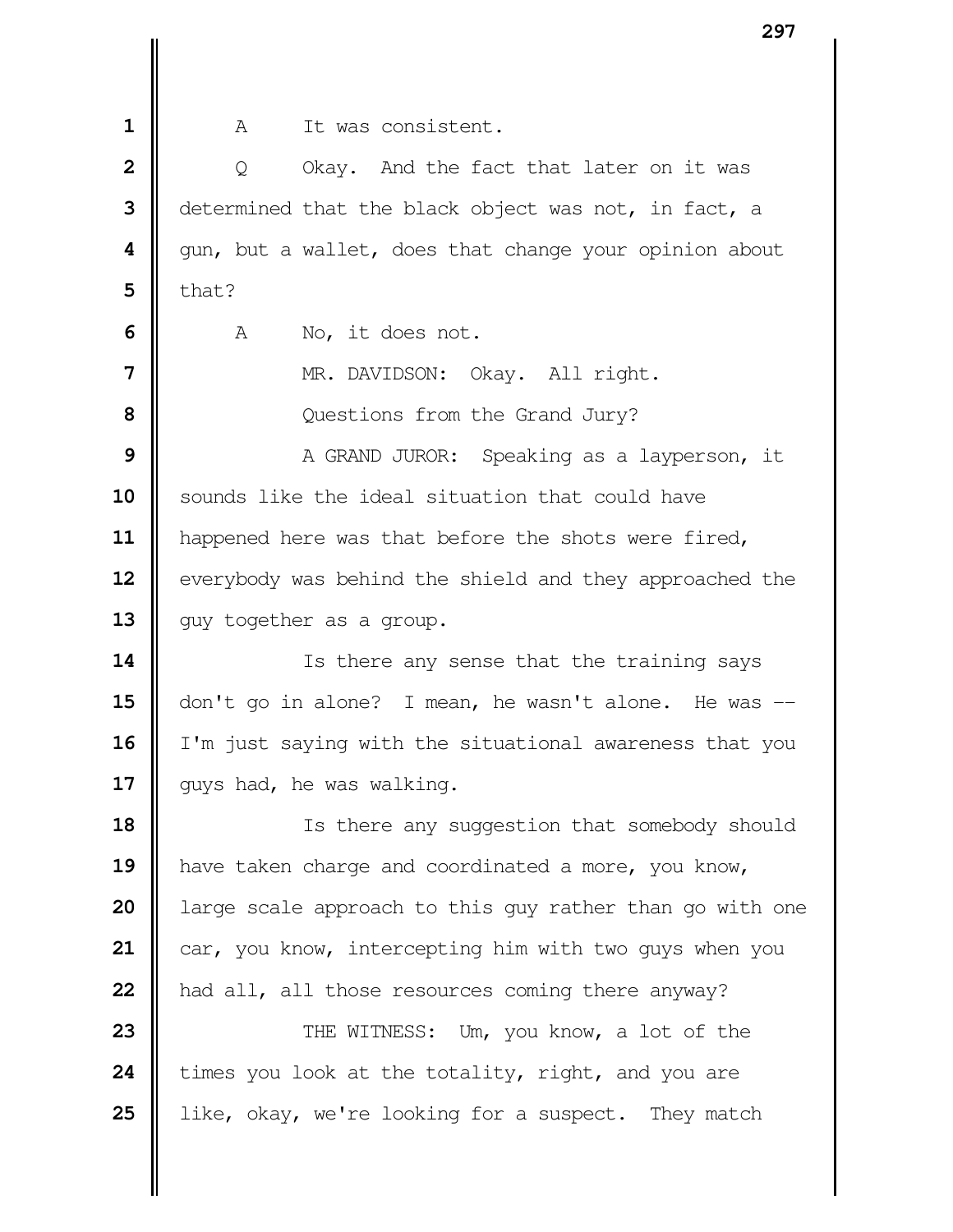1 | this description. Sometimes you see the person.

 | I can speak, you know, to this from a patrol experience. Sometimes you find the suspect or you find Somebody that matches the description and you have to **d** deal with them right then.

A GRAND JUROR: Right.

  $\parallel$  THE WITNESS: You know, 30 yards, it's a long pistol shot for sure, but it's not long to see Somebody. It's certainly not very far for them to be 10 | able to see the police, recognize the police.

**11**  $\parallel$  And now, if they run and go into the blocks | and we turn into a block search and they are able to hide and everything else, that could actually create a 14 | situation where it's more dangerous for both the public 15 and the police to try to, you know, catch this person.

 The fact that the person is there now and 17 | you're challenging them, you're giving them their warnings and everything else like that and trying to 19 || stop them from doing what they were doing and take them into custody, that's part of their job. That would be 21 the expectation.

  $\parallel$  **And so they did use**  $-$  **you know, we can**  always say, oh, they could have done this and they could **h**ave done this and they could have done this, but getting resources into place like that on a hot call, it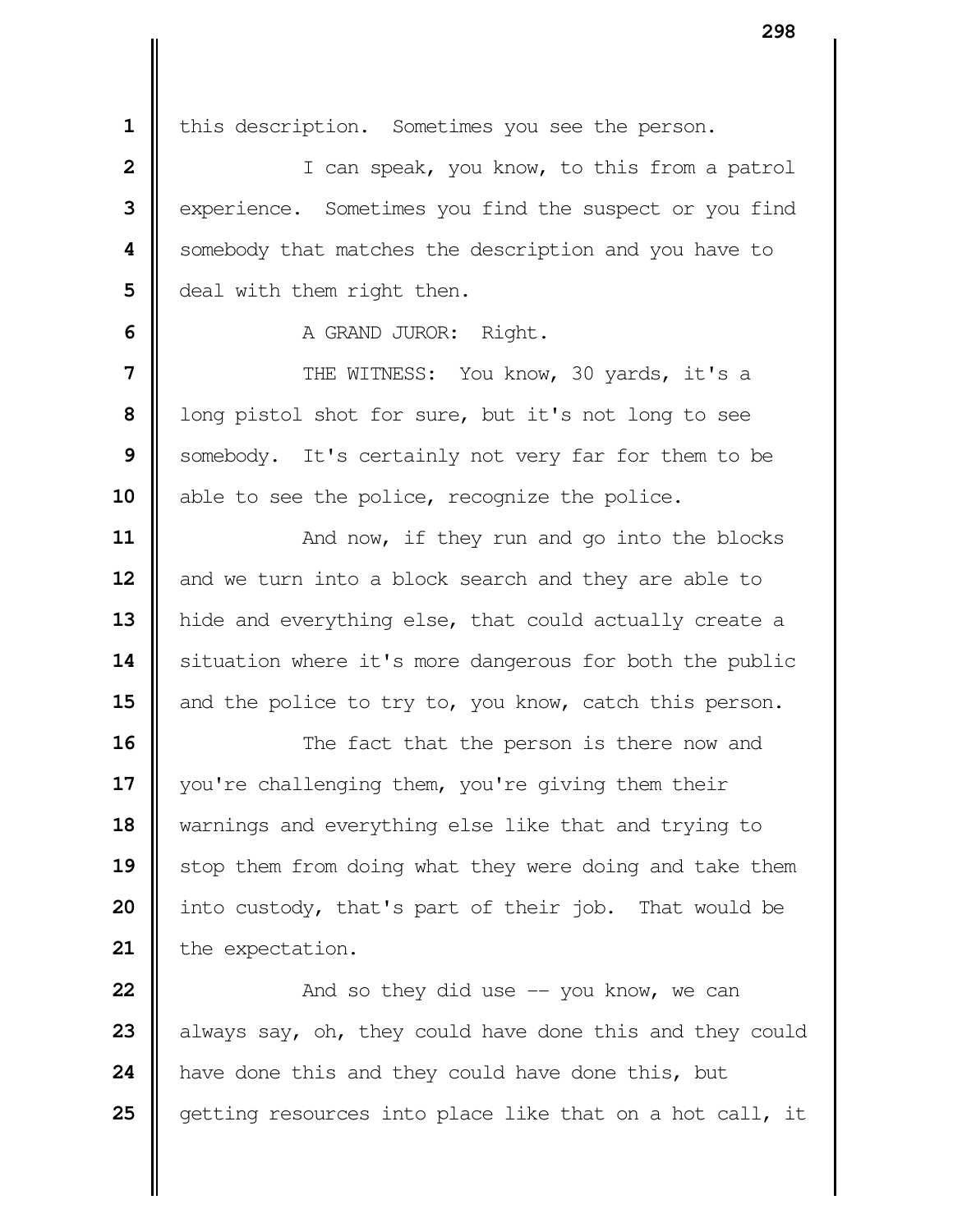$1 \parallel$  takes time.

| 2  | Whether that takes a minute and a half, how              |
|----|----------------------------------------------------------|
| 3  | far can somebody run in a minute and a half? If you can  |
| 4  | stop somebody, get their attention on you and actually   |
| 5  | get them to maybe pause and now they are focused on you, |
| 6  | all right, now we're working through the problem, how do |
| 7  | we get them into custody?                                |
| 8  | All right. But, yeah -- you know, I try to               |
| 9  | stay away from, well, we should have always tried to,    |
| 10 | you know, completely surround the person. That causes    |
| 11 | other problems. And I just think many times, it's just   |
| 12 | not feasible. We just don't have enough time, you know,  |
| 13 | or we can't get enough resources in the amount of time   |
| 14 | that we would like to.                                   |
| 15 | Does that answer your question?                          |
| 16 | A GRAND JUROR: Yeah, it does.                            |
| 17 | I mean $-$ but again, in this specific                   |
| 18 | situation with the GPS, the 2.5 miles an hour, he's on   |
| 19 | foot, et cetera, et cetera, et cetera.                   |
| 20 | THE WITNESS: Right.                                      |
| 21 | A GRAND JUROR: Do you still -- that still                |
| 22 | seems like a legitimate response -- scenario for the     |
| 23 | response.                                                |
| 24 | THE WITNESS: Oh, yeah. Yeah.                             |
| 25 | MR. DAVIDSON: So, for example, if he had                 |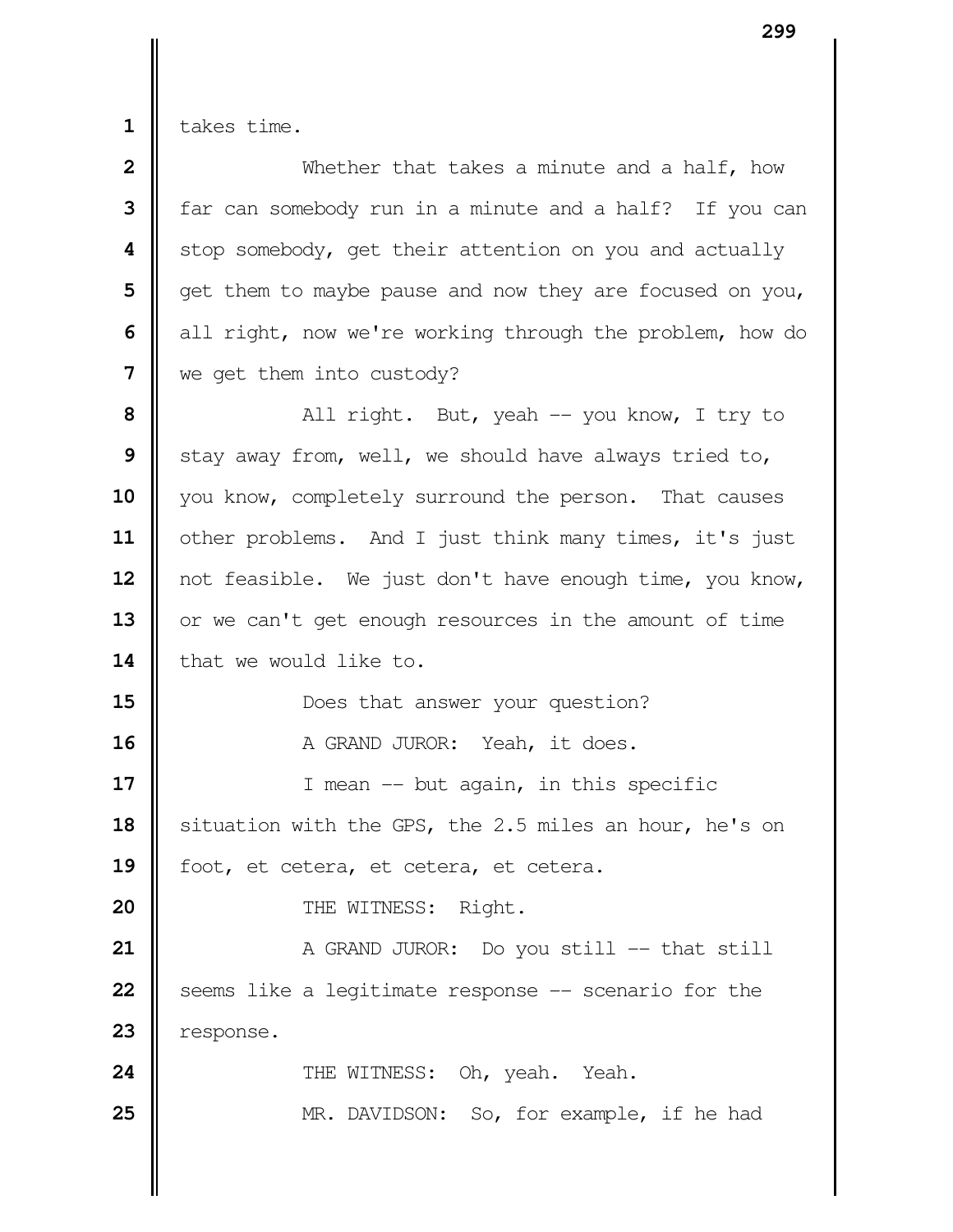| not -- he could have run into a house, potentially **b**arricaded himself into a -- THE WITNESS: Yeah. Any number of things could have happened. Again, you know, we never know -- we can't know the future for us. A GRAND JUROR: Right.  $\parallel$  THE WITNESS: But, yeah, you know, it's one of those things. Hey, we found the guy that we believe is the guy, we got to do something now. And so, you 10 | know, getting out of the car and actually confronting him at that point is probably the, the most realistic  $\parallel$  thing that would happen  $\equiv$  A GRAND JUROR: Right.  $\parallel$  THE WITNESS: -- and should happen.  $\parallel$  A GRAND JUROR: So in escalating the 16 | circumstance, Mr. Peeples made the decision after 17 | receiving instructions to do something other than what he was told to do. 19 || THE WITNESS: Correct.  $\parallel$  A GRAND JUROR: So I quess I'm not sure I'm asking a question, but making a statement.  $\parallel$  He escalated the circumstance by doing Something other than his instruction, so the officer had 24 | to respond to that escalation. 25 || THE WITNESS: Correct.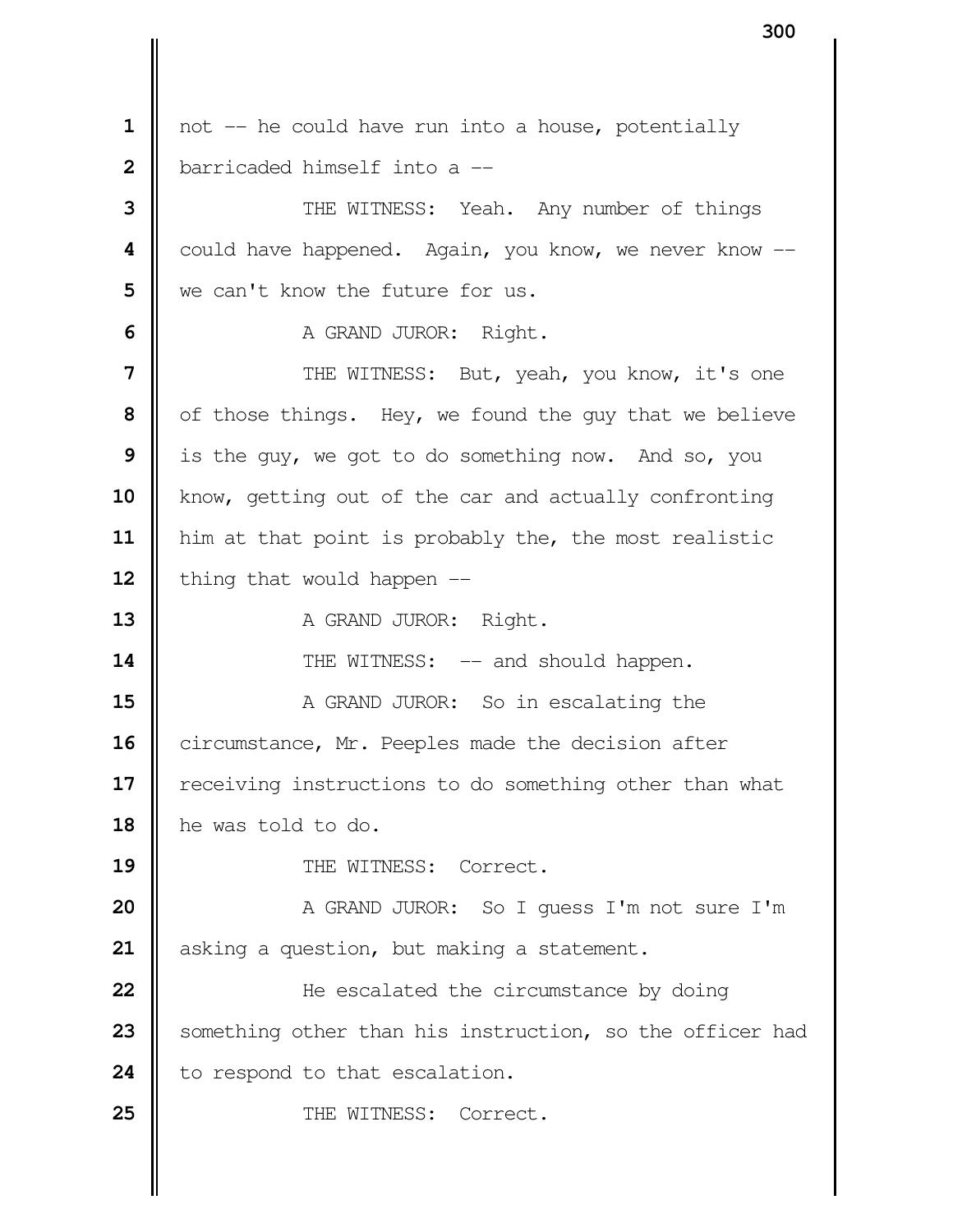A GRAND JUROR: Do you think that the | officers would have come on this scene with a different diattitude if it hadn't been a bank robbery or a person **c**rime, if there was just like -- you know, if it had | been a different type of call, would their response **I** have been less?

 | Is that -- does the fact that it's a pretty Serious crime heighten their response, I quess is what I'm asking?

**10**  $\parallel$  THE WITNESS: Yes. Absolutely.

 When you look at, you know, all of the models 12 | of reasonableness, when we talk about what's reasonable 13 | for force, right, the Supreme Court laid out some things 14 | that officers are, you know, able to use as quidelines 15 as, hey, what helps us understand what's reasonable for 16 a force response.

  $\parallel$  **And those three things are the threat, an**  immediate threat to the officers, other people or the persons, officers involved. The severity of the crime was one of the things that the Supreme Court laid out, 21 || and then the person's -- their resistance or attempts to flee.

**23**  $\parallel$  And so in this case, right, the severity of the crime certainly was forefront in their minds, I would think as far as their response and how they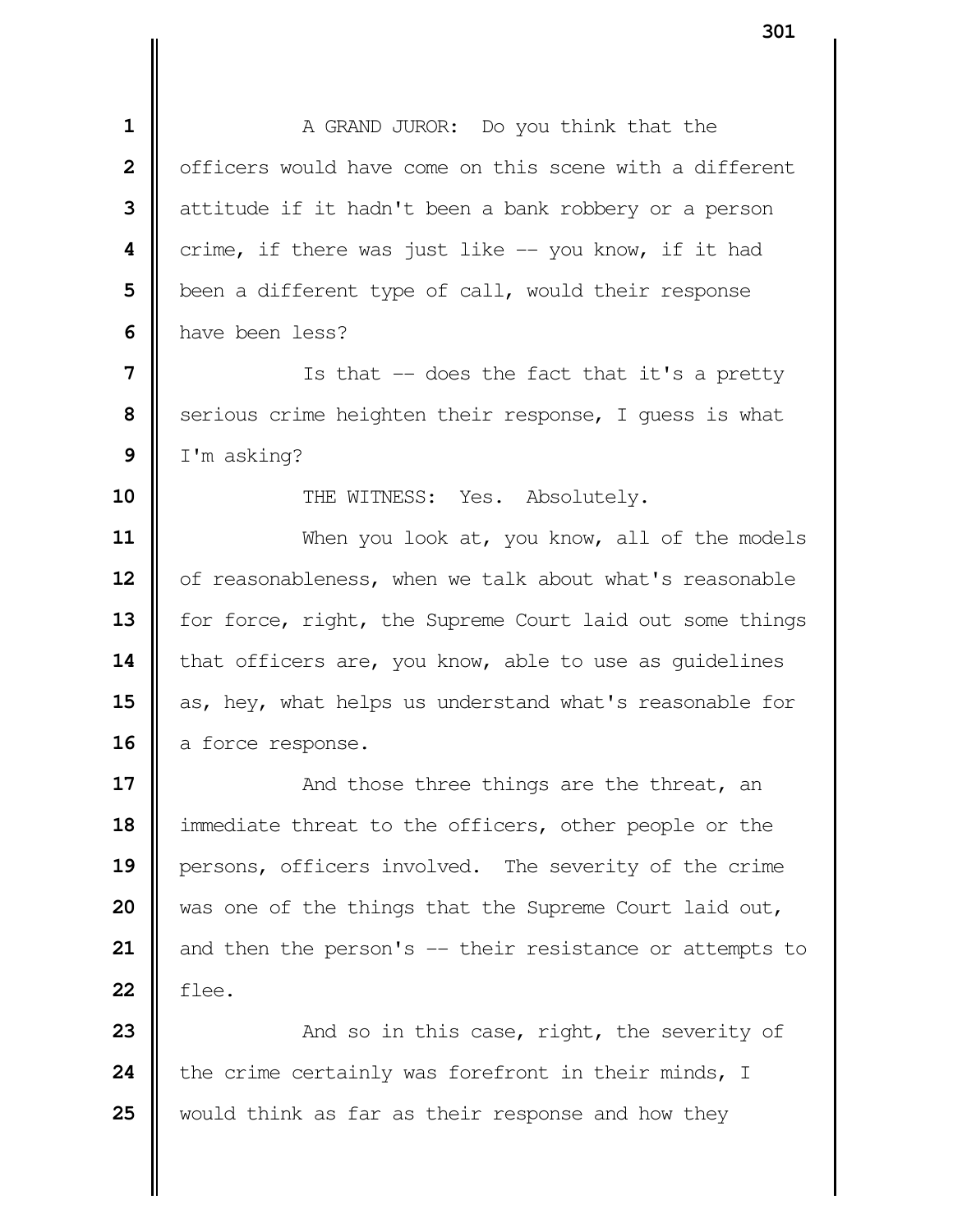| would -- you know, to put it in their mindset, it was | like, okay, this is a pretty serious deal and probably are facing a heightened risk. **1** A GRAND JUROR: I quess for me, there's just Sort of a breakdown between, wow, here is a bank robber and here is this guy just moseying down the street. I mean, sauntering, 2.5 miles an hour is slow. I mean, **h** he's not even like running from the crime. MR. DAVIDSON: Let's go off the record for a **second. II** (Off-the-record conversation.) A GRAND JUROR: So between a, you know, the heightened response of we're going to catch a bank 14 | robber and the reality of some guy sauntering down the **| road, wouldn't his actions decrease their sense of** 16 | threat or no? I don't know.  $\parallel$  THE WITNESS: Not always. **I** The reason I want to touch on that is this. We've had bank robberies where the person walks into the bank and they do the bank robbery and they walk out and | try to play it cool because they don't know that they've been given a tracker. **A** GRAND JUROR: Right.  $\parallel$  THE WITNESS: Right. So they think the **p**olice are just going to drive right by them and they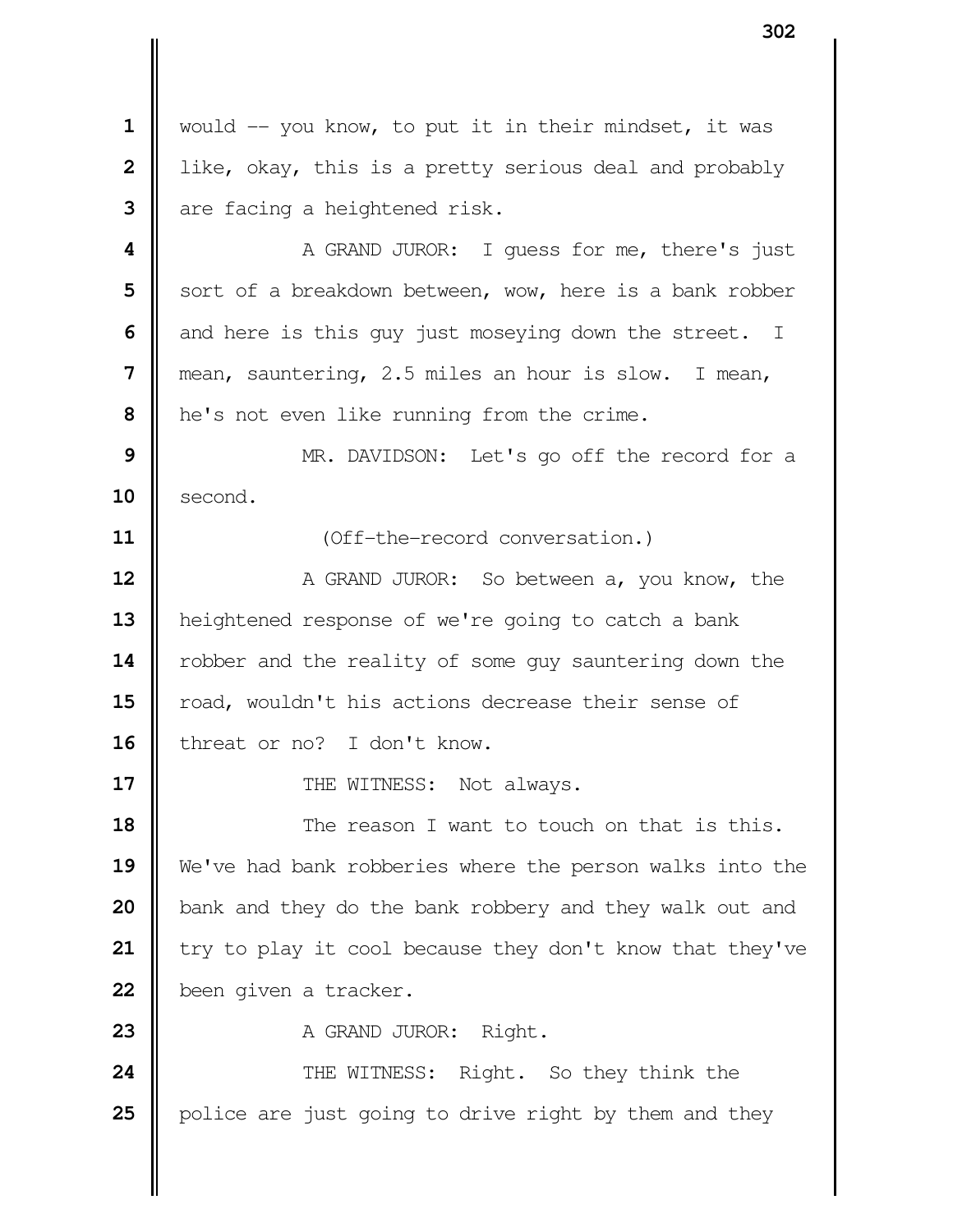**1** are just going to fit in.

 Because the sure sign, the sure suspicious | thing is the guy running out of the bank at full speed With the bag of money or his pockets bulging and money **d** falling out, right.

  $\parallel$  And so we've had people that walked out of **I** the bank nice and calm and got on the bus and had a gun and were driving -- you know, they are driving down the | road on the bus when they were stopped and confronted.

  $\parallel$  **And we had to, you know -- we were able to** 11 | safely take those people into custody. And sometimes | they are armed with guns. But again, so it doesn't -- $\parallel$  you know  $\parallel$ 

**14** A GRAND JUROR: I guess you can't always 15 apply logic.

**16**  $\parallel$  THE WITNESS: Right. Exactly.

**17**  $\parallel$  And then again, sometimes -- that's part of 18 | their strategy to get away with the bank robbery 19 Sometimes is that, you know, they are going to walk out **20 just as cool as they can to not draw suspicion.** 

**21** A GRAND JUROR: Okay.

**22 | CONDUCTRENT AND SOLUT AND WE KNOW that as well.** So **23** we're still going to be kind of our heightened 24 awareness, if you will.

**25** A GRAND JUROR: Sure. Okay.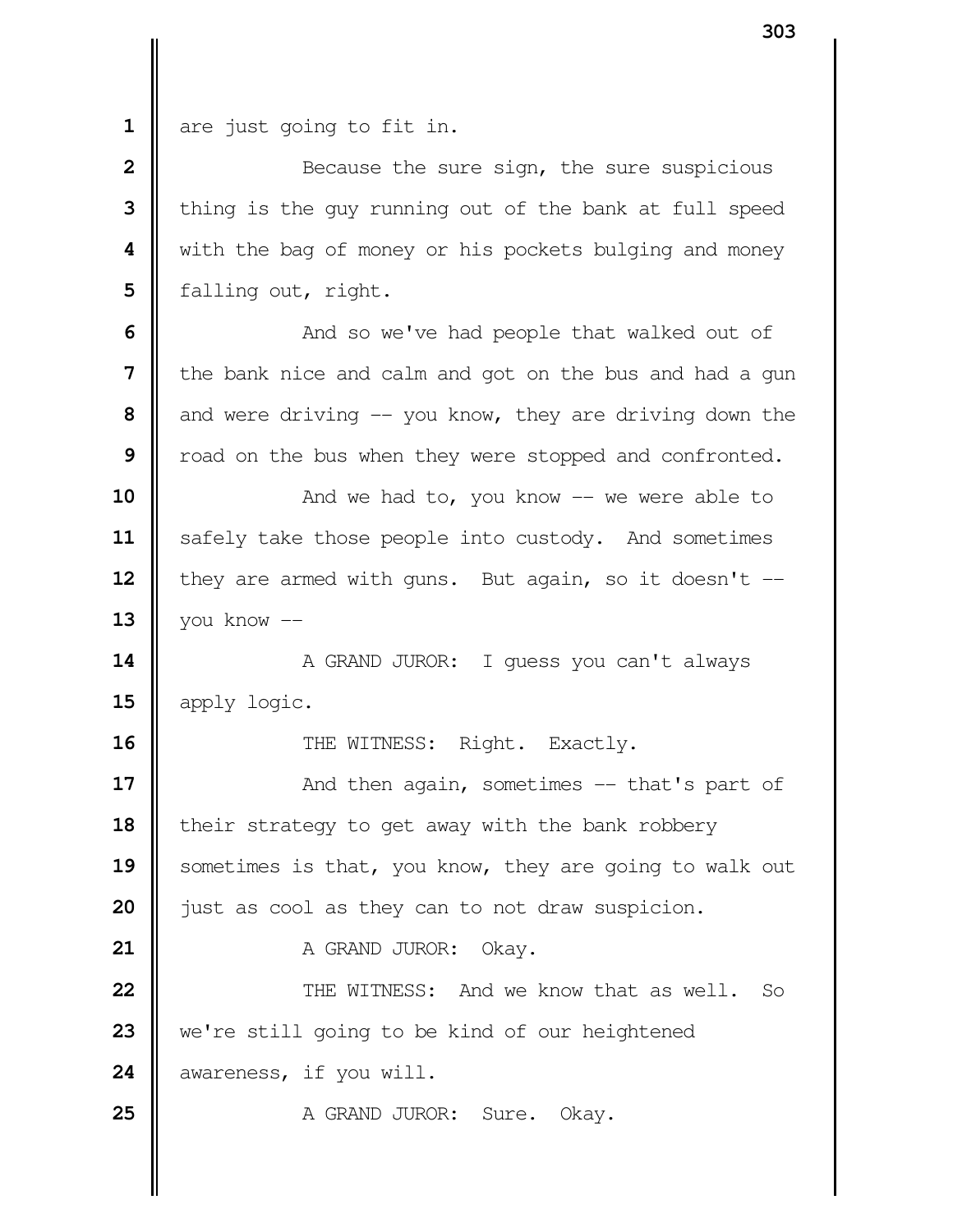| MR. DAVIDSON: More questions for Officer Howery? A GRAND JUROR: Just for my own edification,  $\parallel$  do you teach deescalation in the training bureau?  $\parallel$  THE WITNESS: Yes, very much so. A GRAND JUROR: I mean, I would think that Would come in especially with, you know, drug crimes. MR. DAVIDSON: Can you actually -- that's an excellent question. On that point can you talk a little bit about 11 | the CIT, the ECIT programs? **II** THE WITNESS: Yeah. So every, every officer in the Bureau is **trained in CIT, Crisis Intervention Training.** We also have another program called Enhanced Crisis Intervention Training. And those officers go through more training 17 | to deal with people, persons in crisis and how that we 18 can, you know, maybe safely take people into custody.  $\parallel$  Deescalation is, you know -- we -- it's an | attempt to resolve a confrontation using less force or 21 | no force, if possible. **A** GRAND JUROR: Right.  $\parallel$  THE WITNESS: You know, you look at the **t**hings that the officers did and you could look at certain techniques -- certain tactics that they are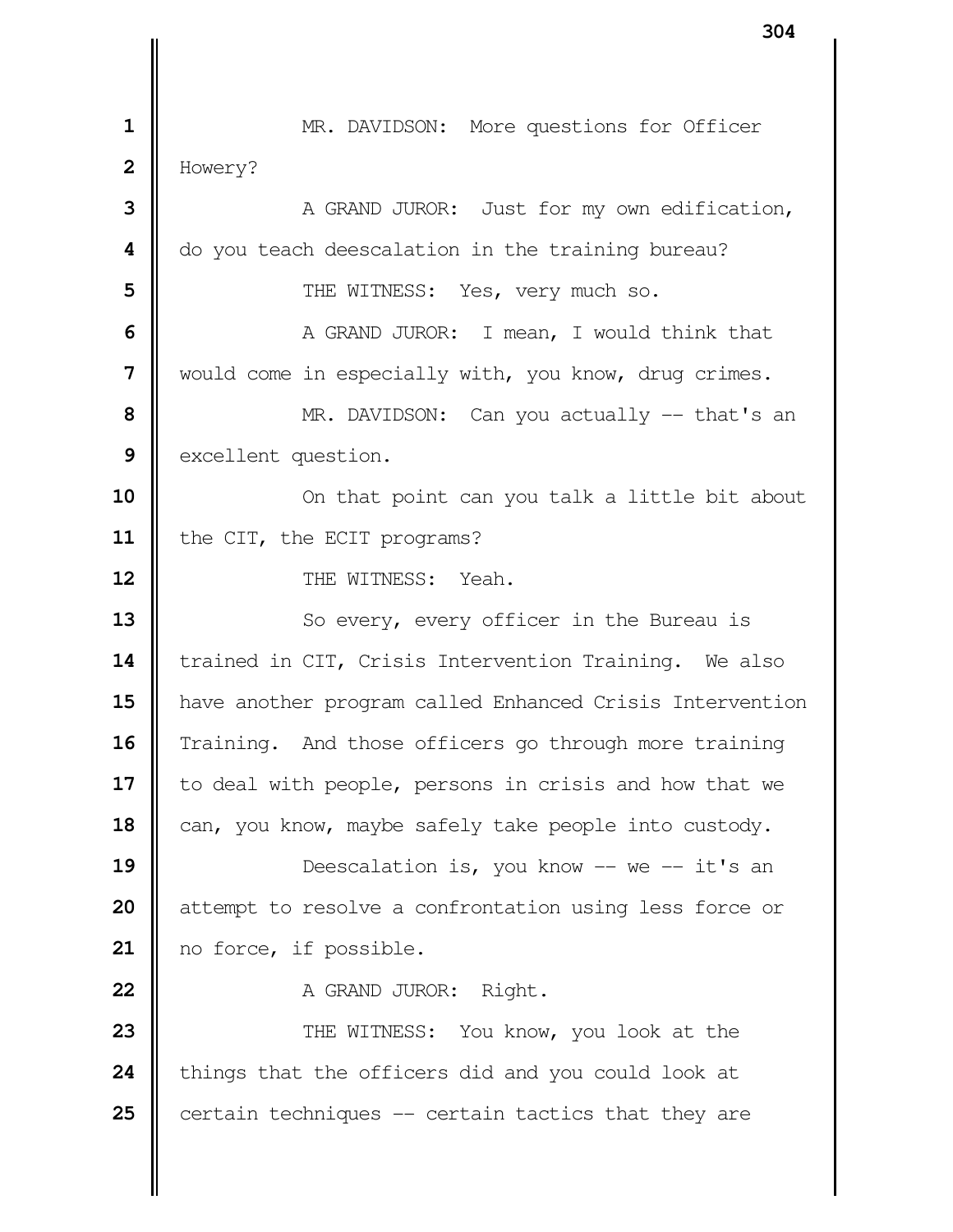using that lend themselves, if the person is willing,  $\parallel$  to deescalate -- to effect deescalation, right. They Stop 30 yards away, right. They get out of their cars. **||** They try to get the guy to comply. Now, yeah, they drew their guns and they have | their guns out or trained on the person, but they didn't jump -- they didn't drive right up to the guy, jump out of the car and just shoot him, right. They are trying, I they are trying to get him to comply. Well, those aren't all attempts at 11 | deescalation, right. And so we teach that, you know, 12 | hey, if you can, we should try to use less force.  $\parallel$  The "if you can" part, a lot of times comes 14 | into time. How much time do we have when a person **||** presents a threat? How big of a threat do we think that **person is to begin with, and so -- you know, we can't**  get too close maybe. But again, we may not have much 18 | time to react. If you don't have time, then sometimes you **h** have to go straight to using force instead of deescalation. **Does** that make sense? A GRAND JUROR: Right. That makes a lot of **Sense.** Number of the WITNESS: Okay.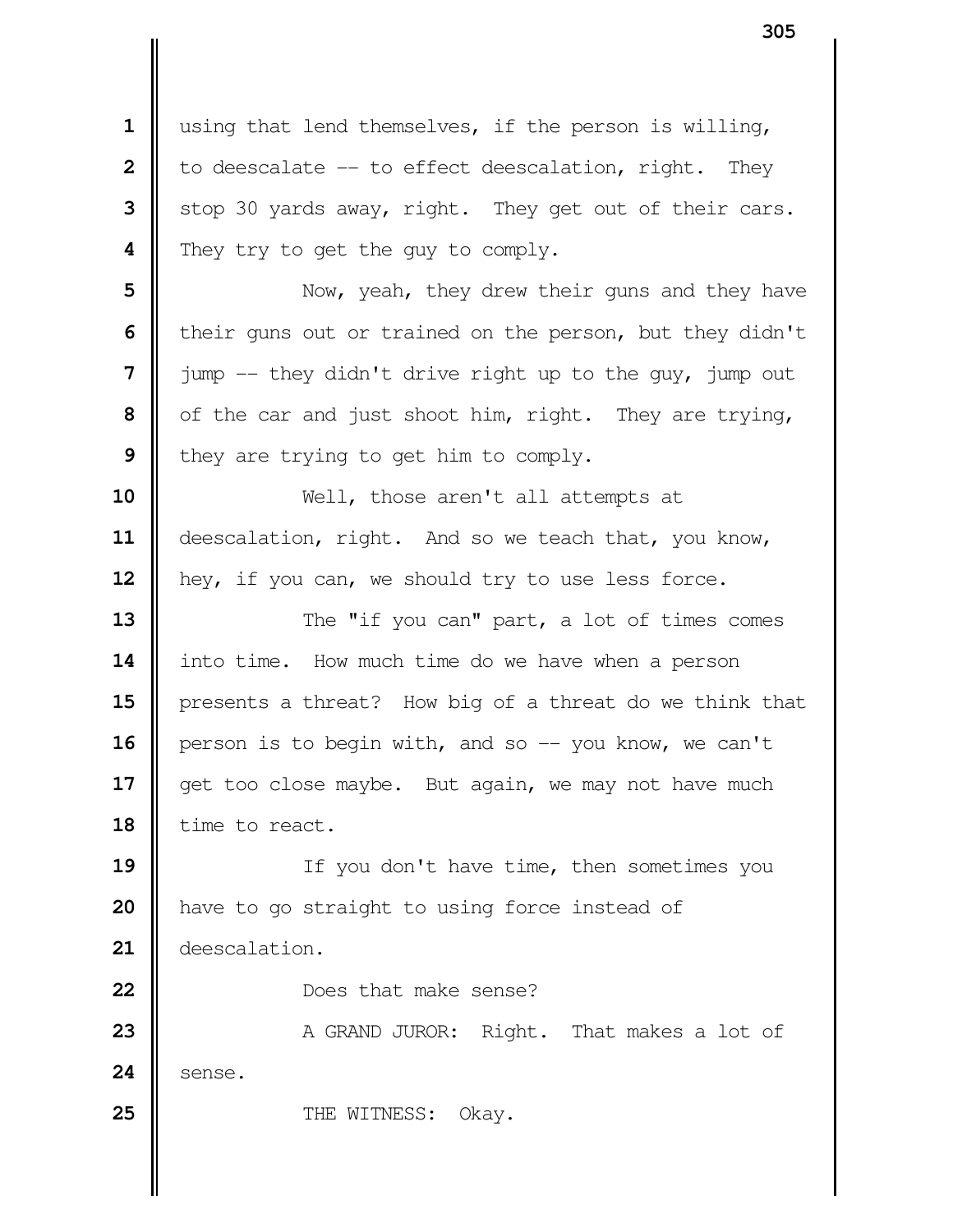A GRAND JUROR: The contact statement of,  $\parallel$  "Hey, buddy, I need to see your hands," seems a little more congenial than saying, "Hey, you, get your hands **4**  $\|$  up."  $\parallel$  THE WITNESS: Yeah.  $\parallel$  And, you know, that's part of, you know, inflection, the inflection in your voice. Sometimes the words that you choose, you know. Saying things in a | low-key manner can definitely help for deescalation.  $\parallel$  And again, what, what we train our officers 11 | is, hey, we expect you to try these things when you have **i** time when you can safely, but keep in mind also that **deescalation is a two-way street.**  A GRAND JUROR: Right.  $\parallel$  THE WITNESS: And that person actually has  $\parallel$  to go along -- they have to deescalate. We can't --17 || you can't force it on them. **A** GRAND JUROR: Good. MR. DAVIDSON: Any other questions for **Officer Howery?**   $\parallel$  **All right.** Sounds like we are all wrapped up 22 | with Officer Howery. All right. THE GRAND JURY: Thank you. **24 | CONTRIGENT THE WITNESS: Thank you.** Conclusion of proceedings.)